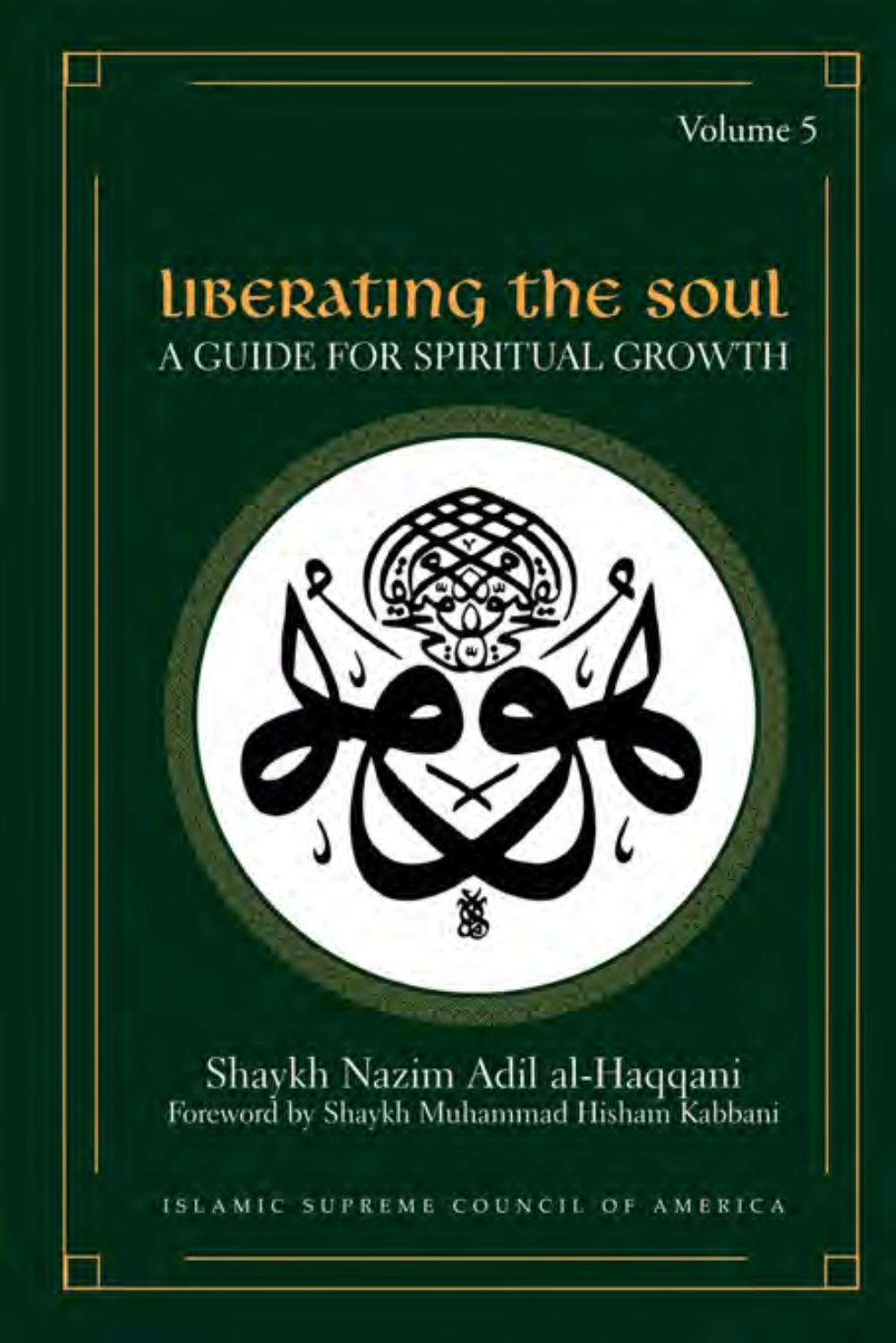SUFI WISDOM SERIES

## LIBERATING The soul

## **A GUIDE FOR SPIRITUAL GROWTH**  VOLUME FIVE

## **By Shaykh Nazim Adil Al-Haqqani**

**Foreword By Shaykh Muhammad Hisham Kabbani** 

ISLAMIC SUPREME COUNCIL OF AMERICA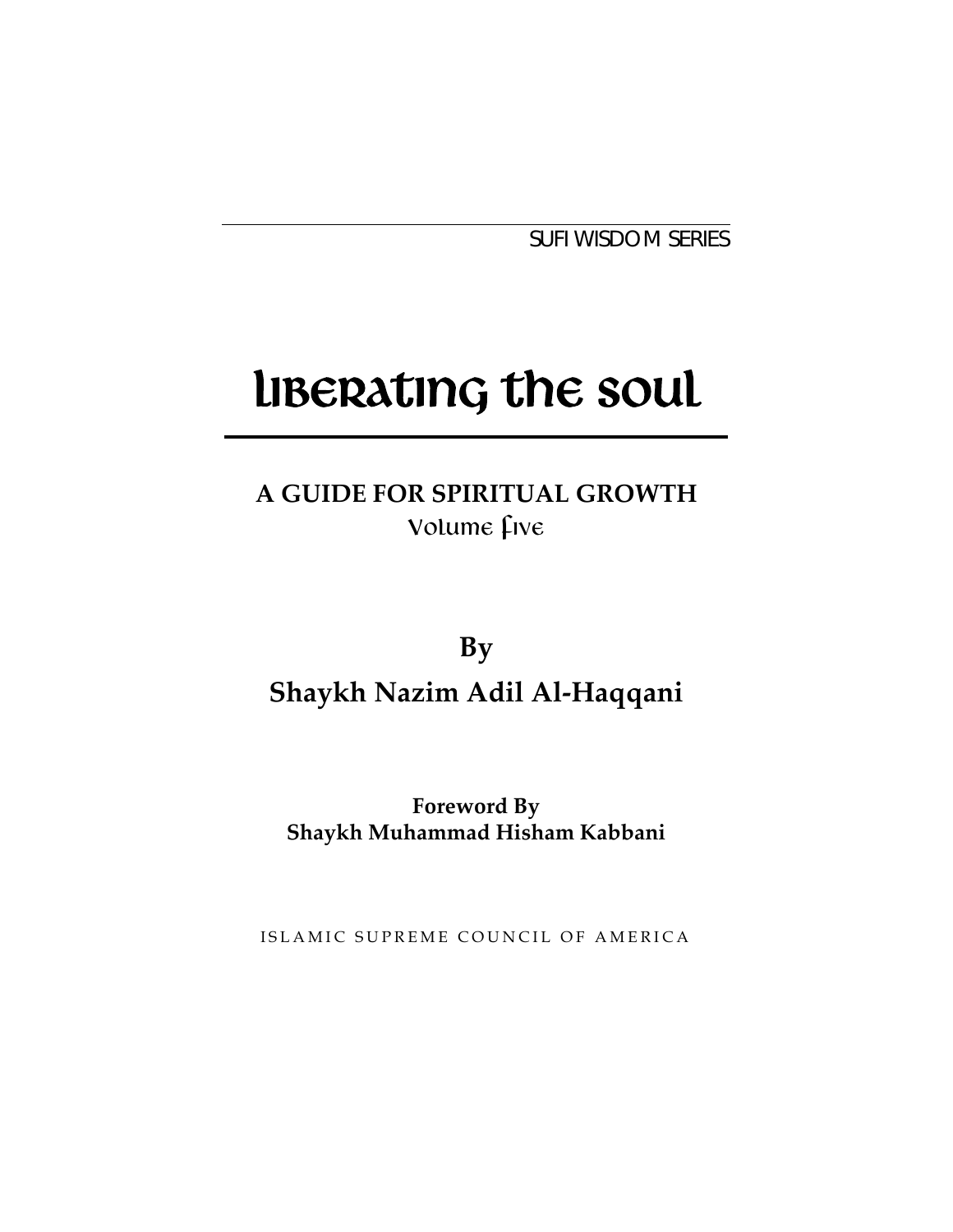© Copyright 2006 Naqshbandi Sufi Order of America.

All rights reserved. No part of this book may be reproduced, stored in a retrieval system, or transmitted in any form, or by any means, electronic, mechanical, photocopying, or otherwise, without the written permission of the Islamic Supreme Council of America.

Library of Congress Cataloging-in-Publication Data

Naqshbandi, Muhammad Nazim Adil al-Haqqani, 1922- Liberating the soul : a guide for spiritual growth / by Shaykh Nazim Adil al-Haqqani. 1st ed. Washington, DC : Islamic Supreme Council of America, <2002-2005 > v. <1-3> ; 23 cm.

Subjects: Sufism. Naqshaband¯iyah. **Series:** Sufi wisdom series BP189 .N368 2002 297.4 21

2002109747

#### **Published and Distributed by:**

Islamic Supreme Council of America



17195 Silver Parkway, #401 Fenton, MI 48430 USA Tel: (888) 278-6624 Fax:(810) 815-0518 Email: staff@naqshbandi.org Web: http://www.naqshbandi.org

First Edition July 2006 ISBN: 1-930409-33-8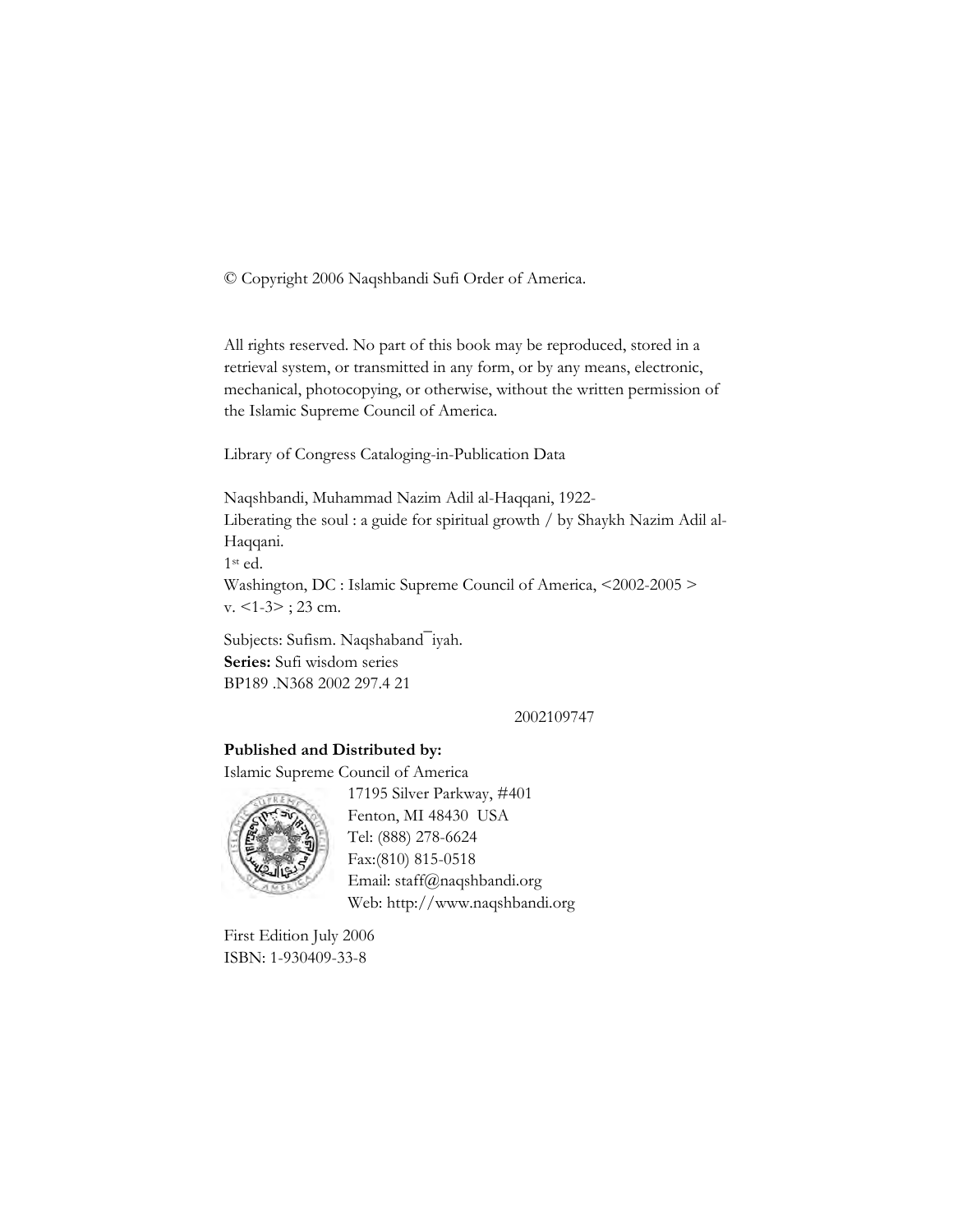

Shaykh Nazim Adil al-Haqqani (right) with his disciple of fifty years, Shaykh Muhammad Hisham Kabbani. Head of the world's largest Naqshbandi Sufi spiritual order, Shaykh Nazim is known for his lifealtering lessons in how to discipline the ego, reach a state of spiritual surrender, and achieve true liberation from the bondage of worldly distraction and pursuit. Shaykh Hisham Kabbani, Shaykh Nazim's deputy, accompanies the venerable shaykh on his many visits to various regions of the world, where they meet with political and religious leaders, media, and throngs of common folk.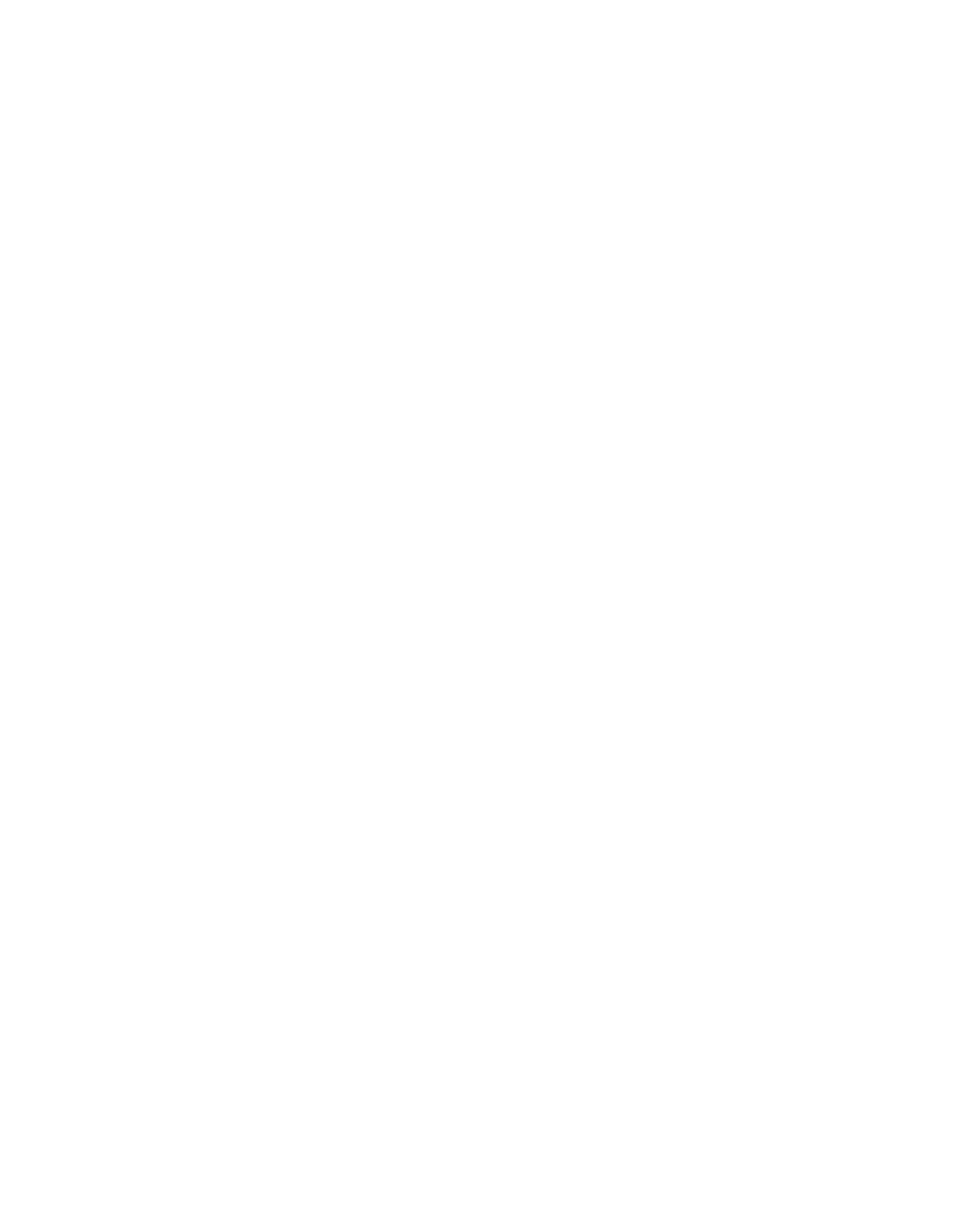## table of contents

| 1: Training Ourselves for Servanthood2                   |
|----------------------------------------------------------|
| 2: Preparing Ourselves to Carry Out Orders and           |
|                                                          |
| 3: The Need to Turn to and Follow a <i>Qiblah</i> 11     |
| 4: About Being a Sincere Servant to Our Lord  15         |
| 5: Concerning the Holy Prophet's Knowledge of the        |
| Future and Sayyidina Mahdi  19                           |
| 6: Following the Ways of Holy Men  23                    |
| 7: The Greatness of Divine Mercy in the Face of Our      |
|                                                          |
| 8: The Meaning of Tariqah: Patience 32                   |
| 9: Doing Everything for the Sake of Allah Almighty  35   |
|                                                          |
| 11: Taking Away the Veils from Our Hearts  42            |
| 12: The Importance of Agreeing with Allah's Will 47      |
| 13: Concerning Pride and Divine Love 51                  |
|                                                          |
| 15: About Accepting Muhammad as a Prophet 58             |
| 16: Changing Ourselves, the Condition for                |
|                                                          |
| 17: Putting Our Lord's Will First, Then Making           |
|                                                          |
|                                                          |
| 19: The Common Sickness of Mankind: Love of              |
|                                                          |
| 20: Making All Our Actions for the Pleasure of Allah  77 |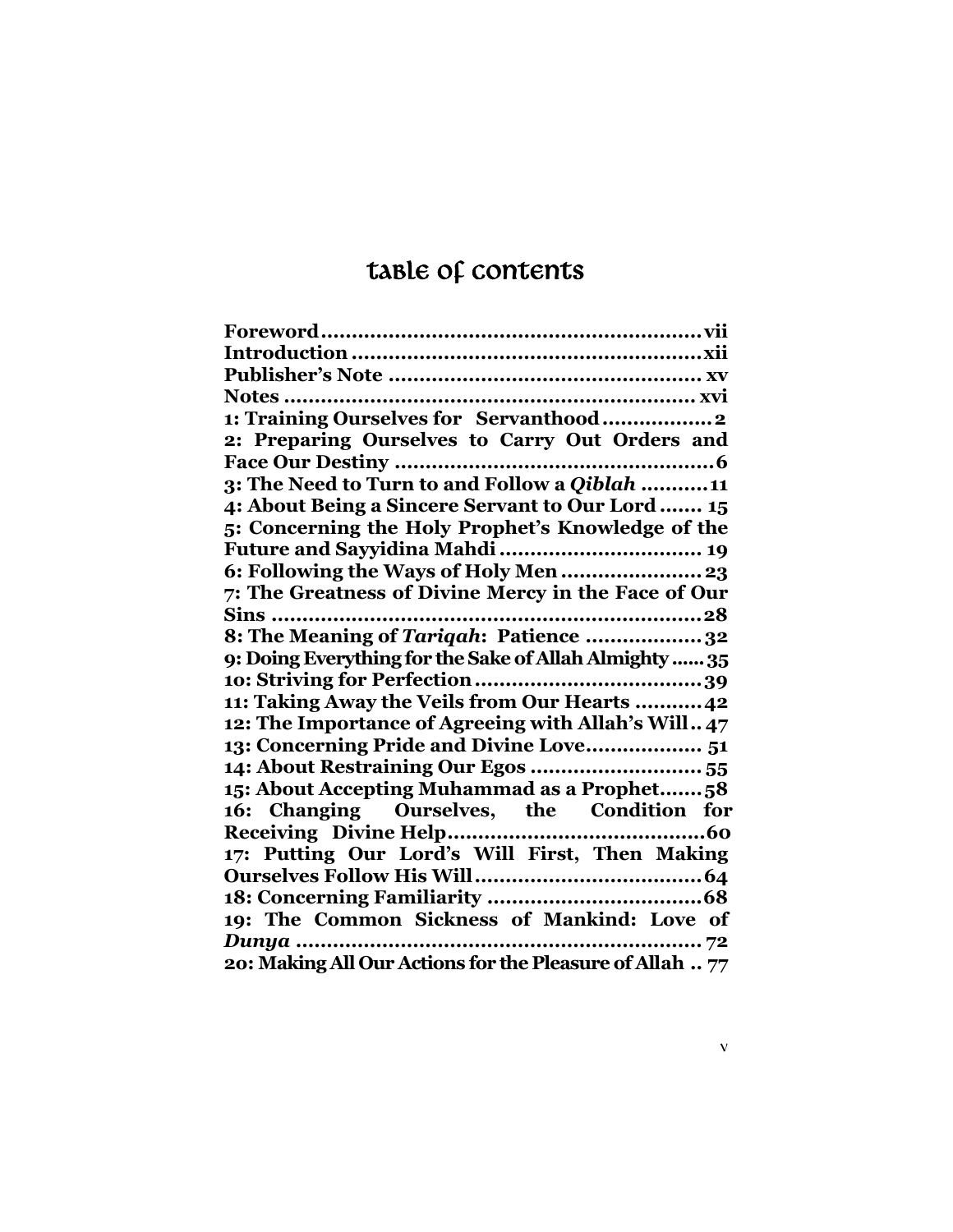| 22: Finding Light Through the Prophets and Their        |
|---------------------------------------------------------|
|                                                         |
| 23: Concerning Allah's Greatest Name, the Night of      |
|                                                         |
| 24: About Ihsan and Divine 'Programming'  96            |
| 25: Limiting Our Ego's Endless Desires 100              |
| 26: Entrusting Ourselves to Our Lord  105               |
| 27: Concerning Mankind, the Deputies of Allah, and      |
|                                                         |
| 28: Seeking Help Through Patience And Prayer114         |
| 29: The Importance of Bringing Beliefs to People118     |
| 30: Trying to Be a Good One and Benefitting Others  123 |
| 31: Concerning Seclusion and Depending on Allah         |
|                                                         |
| 32: The Current Degeneration of Muslim Society 132      |
| 33: The Time of Sayyidina Mahdi  136                    |
| 34: Using Your Heart to Understand 140                  |
|                                                         |
| 36: The Importance of the Night of Power 148            |
| 37: Trying To Be Good Ones  149                         |
| 38: Taking Only as Much as You Need from Dunya 154      |
| 39: The Prophet's Intercession on the Day of            |
|                                                         |
| 40: The Need for Spiritual Support in Our Time 163      |
| 41: Working Toward Our Main Goal: To Reach The          |
|                                                         |
|                                                         |
|                                                         |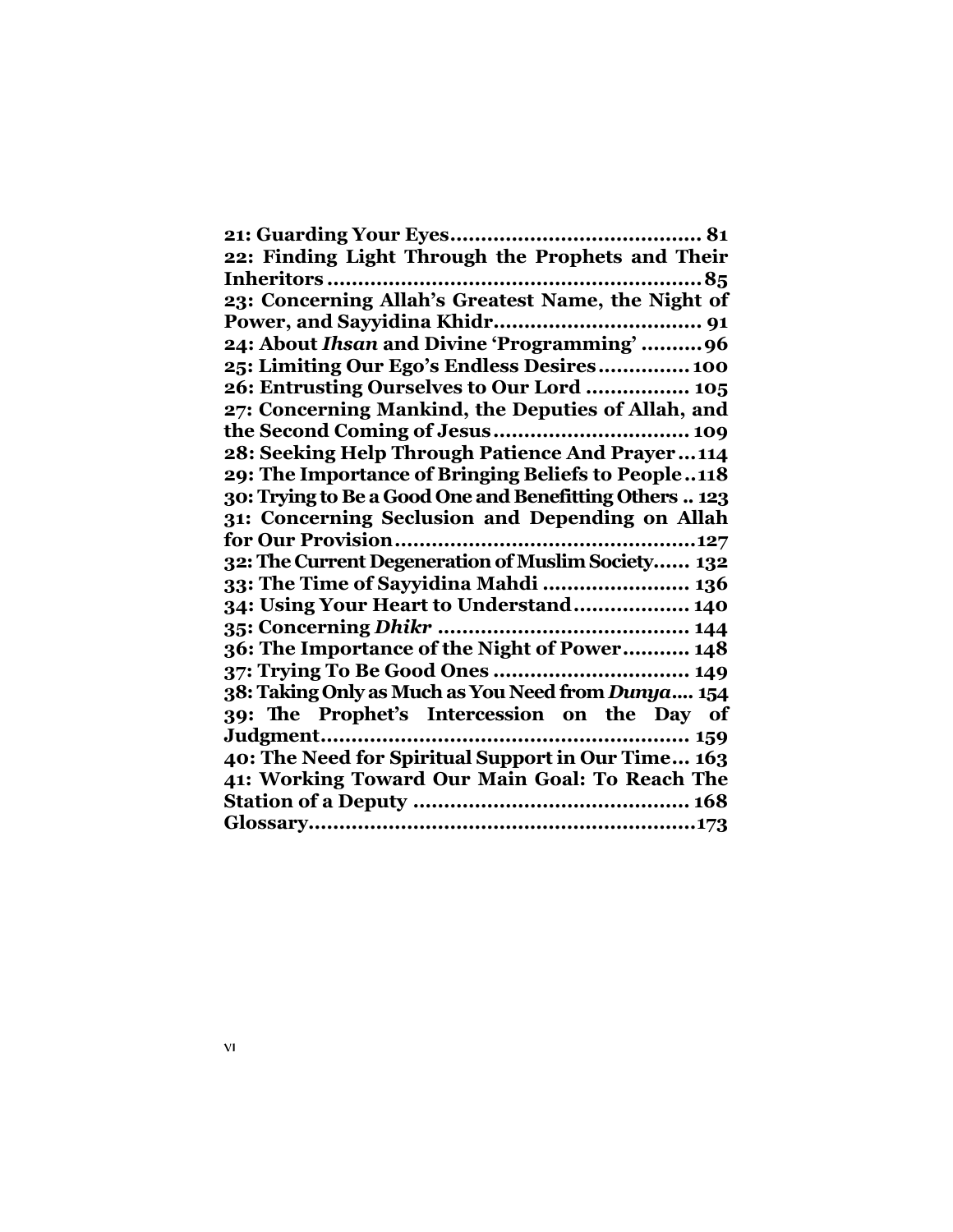<u>.</u>

### FOREWORD

*Bismillahi-r-Rahmani-r-Rahim In the Name of Allah, the Most Beneficent, the Most Merciful* 

All praise is due to God Almighty, Allah the Exalted and Bounteous. And praise and blessings be upon His perfect servant, the exemplar to humankind and mercy to all creation, Prophet Muhammad ,<sup>4</sup>,<sup>1</sup> and on his family and Companions.

This fifth in the series, *Liberating the Soul,* is another wonderful compendium of *sohbets* or spiritual discourses by our master, the chief of saints and reviver of the prophetic way, the *Sunnah*, in an age of materialism; the teacher of millions and worldwide leader of the Naqshbandi-Haqqani Sufi Order, Mawlana Shaykh Muhammad Nazim Adil al-Haqqani, may Allah grant him bountiful health and a long life.

In past times, the living Sufi shaykh and saints never accepted a student or follower before completing his Islamic law and jurisprudence, memorizing the entire Quran, and knowing Islamic law*, Shari'ah*, from beginning to end. Then and only then, would the shaykh give them *bay'ah* (initiation) for at that time they know they are sound.

In the past everyone had to study religious knowledge. This was going on until recently. In the past, wherever a parent raised a child—whether on the subcontinent, the Middle East, or the East, where most of the saints are living—their focus was that their children grow up and study the basic structure of Islam. This was their higher education. If you look into history, this was the educational system and whatever other subjects or sciences that were directly related to it. So these people were given a complete understanding before they took initiation from a shaykh.

<sup>&</sup>lt;sup>1</sup> stands for *"Salla-Lahu 'alayhi wa sallam*," meaning, "Allah's peace and blessings be upon him," the Islamic invocation for Prophet Muhammad .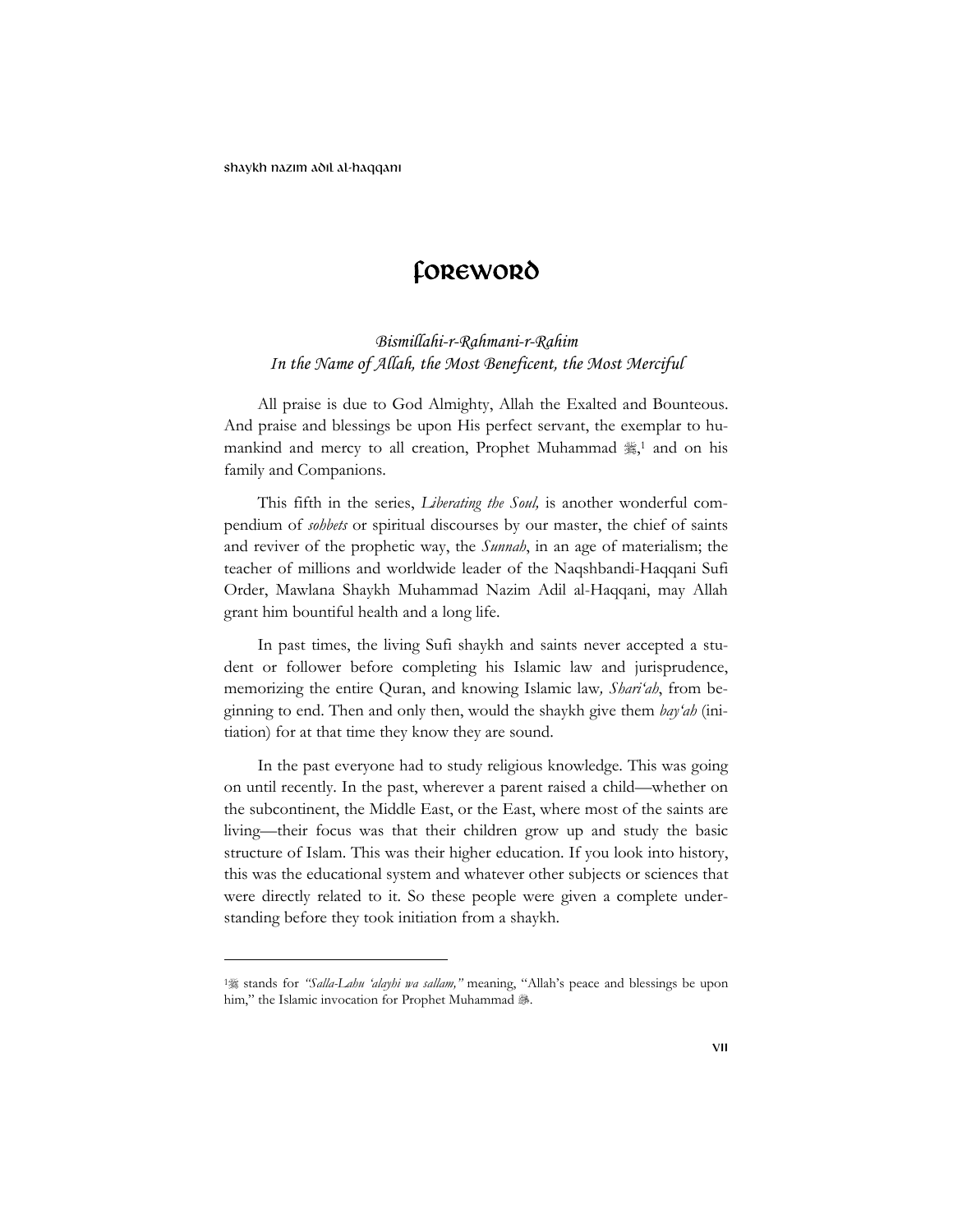All people entering a Sufi path, *tariqah*, knew what the Sufi saints required and they were coming to the shaykh only after they had graduated. Then they sought to achieve the spiritual aspect of the faith in addition to its discipline. After they finished the physical dimension, they sought the *haqiqah* dimension - Reality. At that time they were more powerful because the knowledge of Reality does not change the external (*Shari'ah*) knowledge but rather gives it support.

Today no one is seeking such knowledge. Now, everyone is seeking the knowledge of science. In this era, in this century, the educational system is focusing on science, computers, and so on. Although both parties are going to die and they will not take that science with them to the grave, the party that took the knowledge of Reality will receive something beneficial because they took something that is eternal.

Today people's focus is scattered. So now, the Sufis and especially the Naqshbandi-Haqqani line, which is a direct chain to the Prophet & through the lineage of the Grandshaykh, have relaxed the restrictions and requirements to enter *tariqah*.

Since the time of the Prophet <sup>38</sup> we know that in spirituality, knowledge is always rising. Knowledge is always growing. It is impossible, like in any science, for knowledge to stop; it is always on the increase.

In the Naqshbandi understanding, spirituality is always ascending, because the Prophet's  $\mathcal{L}$  knowledge is continuously ascending. Moreover, as the Prophet is ascending, all other prophets are ascending and so too are all *awliya* ascending, because scholars and saints are inheritors of the prophets. They move with them. Therefore, from one centuty to the next that knowledge is ever-increasing and more new things are coming.

Therefore, in understanding the spirituality of Islam, our grandshaykh used to say that in the past the meaning of *tariqah* was obedience. But today the meaning of *tariqah* is love, because not everyone can obey today. Our Grandshaykh said that in this time nobody has the ability to obey or listen, therefore, what would be the benefit of *tariqah* if it was still based on obedience? For that reason the manifestations that are coming from the Divine Presence, by the intermediation of the Prophet & has changed.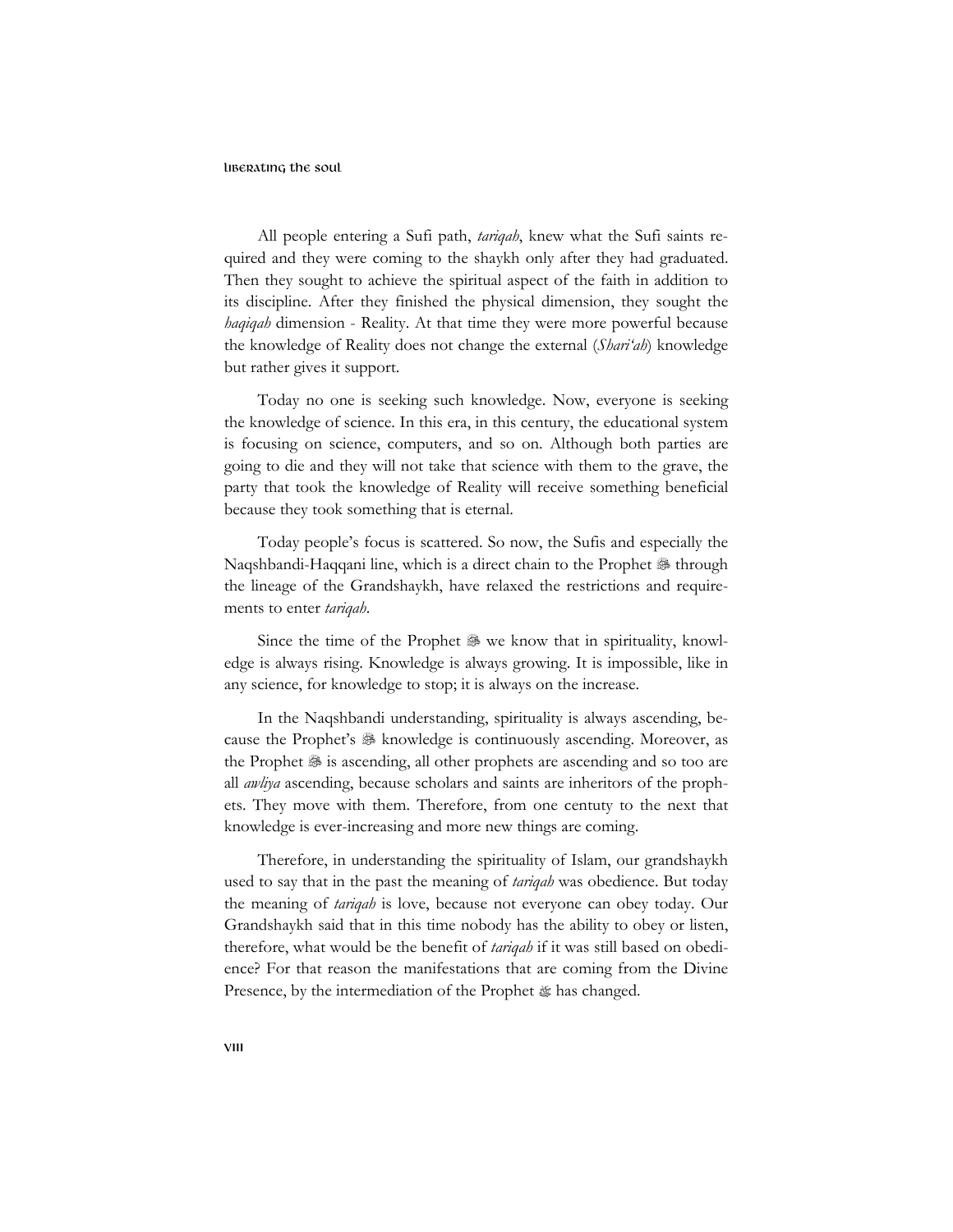It is enough in this century for the seekers to love, because times are harder. The darkness is more and sinning is more. Therefore, mercy is higher, so as mercy is greater now, only a very thin wire is needed to pull, and it is sufficient. If you keep that connection, you do not need a thick rope now. You need love, because everyone is running, busy with worldly affairs, and not do the spiritual practices. When you do them, you will get that benefit if you are holding the rope.

To make this point clearer, let us say in this house there is a treasure of one hundred gold coins. If anyone comes to pray, these one hundred gold coins are going to be distributed among whomever comes to pray. Therefore, if one hundred people come, each person can take away one. If fifty people come, each person can take two. If only one person comes, he takes all one hundred. Therefore, Allah, God is generous. Whatever He has given, He does not take back. When He gave to His "Ummah"—His humanity—on the Day of Promises, Allah asked His servants, "Who am I and who are you?" They said, "We are Your servants; You are our Lord." He took from them a promise to accept Him and to worship Him. When they said "Yes," He threw on everyone that "money". That treasure is so huge that it encompasses everyone. So the shares meant for all the servants, who today are no longer performing their prayers nor keeping their spiritual practices, are being given to those who are observing them, because that "money" is always coming down.

So now our Grandshaykh said if you maintain a connection to the living shaykh, it is enough—you will be saved. And that is wisdom behind Mawlana Shaykh Nazim (may Allah bless him) giving initiation without restriction, because he knows that today no one is acquainted with *Shari'ah* or Islamic jurisprudence.

In past times, people had no choice; the study of religion was the main curriculum of the educational system. Now religion is no longer part of a "good" education. Religion has been discarded like a dry bone. No one is teaching religion anymore, even in Muslim countries, except to those who earnestly seek it out. Even then it might be one in one thousand of the total population that desire to study religion.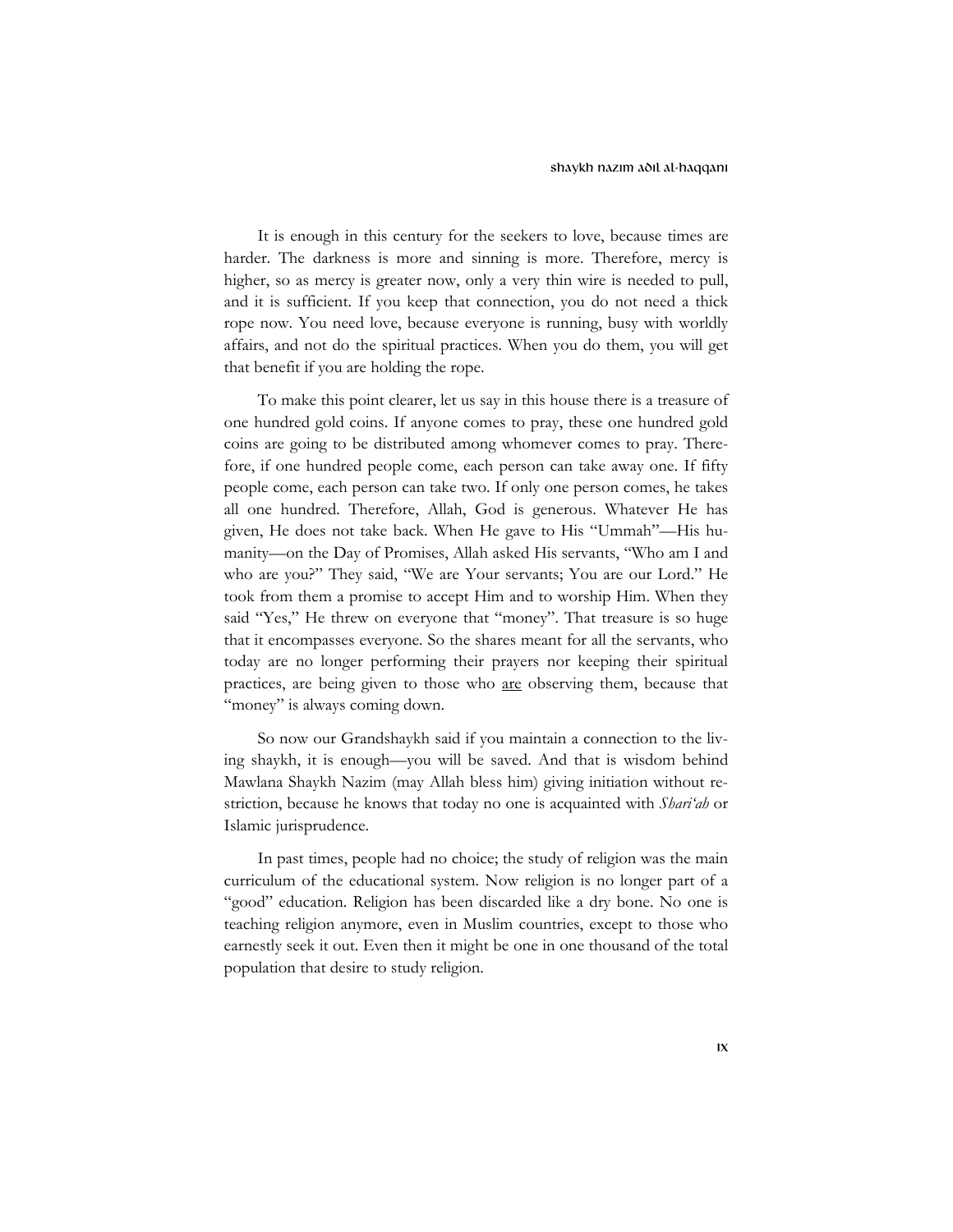So the wisdom of Allah was that He did not want to leave the *Ummah* (community) without a spiritual connection. So an order came to the *awliya* to give initiation to anyone that asks for it. Even if someone meets the shaykh one time, it is enough; he has been 'hooked'.

Mawlana Shaykh Nazim is one such knower. One sitting with him, even one time, will be 'hooked'. We have truly been fortunate to be able to sit at his feet and to learn, and with his permission to spread the light of his teachings east and west, north and south. Seekers circle the flame of his spiritual light and seek to quench their thirst at the bounteous fountain of his wisdom, which flows unceasingly from his heart

There is fresh fruit and there is plastic fruit. Real fruit has a taste such that when you eat it, its essence is experienced. Plastic fruit has no taste; it has only the appearance of fruit. In like manner, the knowledge and teaching of a shaykh who has been authorized through a chain of saints going back to the Prophet  $\frac{4}{36}$  will be flavorful. Allah will bestow His mercy and His manifestations on such a person when he is reading the shaykh's words because in doing so, whether he is aware of it or not, he is connected through his heart, through the shaykh to his grandshaykh, and so on up to Sayyidina Abu Bakr as-Siddiq  $\clubsuit$ , and from Sayyidina Abu Bakr  $\spadesuit$  to the Prophet ...

A real shaykh speaks to people in accordance to their ranks and levels of understanding; as such shaykhs are inheritors of the Prophet Muhammad, who said, "Whosoever wants to teach people must be careful to notice the level of understanding of his audience and to address them accordingly."

Mawlana Shaykh Nazim carries the secret of addressing people at their level of understanding, and that is a manifestation of Allah's tremendous love and mercy to him. Allah has authorized him with that power and authority because he has maintained inimitable sincerity, piety and loyalty to Allah's religion, held fast to every obligation, and honored the Holy Qur'an

<sup>2</sup> stands for *"Radi-Allahu 'anhu/anha,"* the Islamic invocation for the male/female Companions of the Prophet.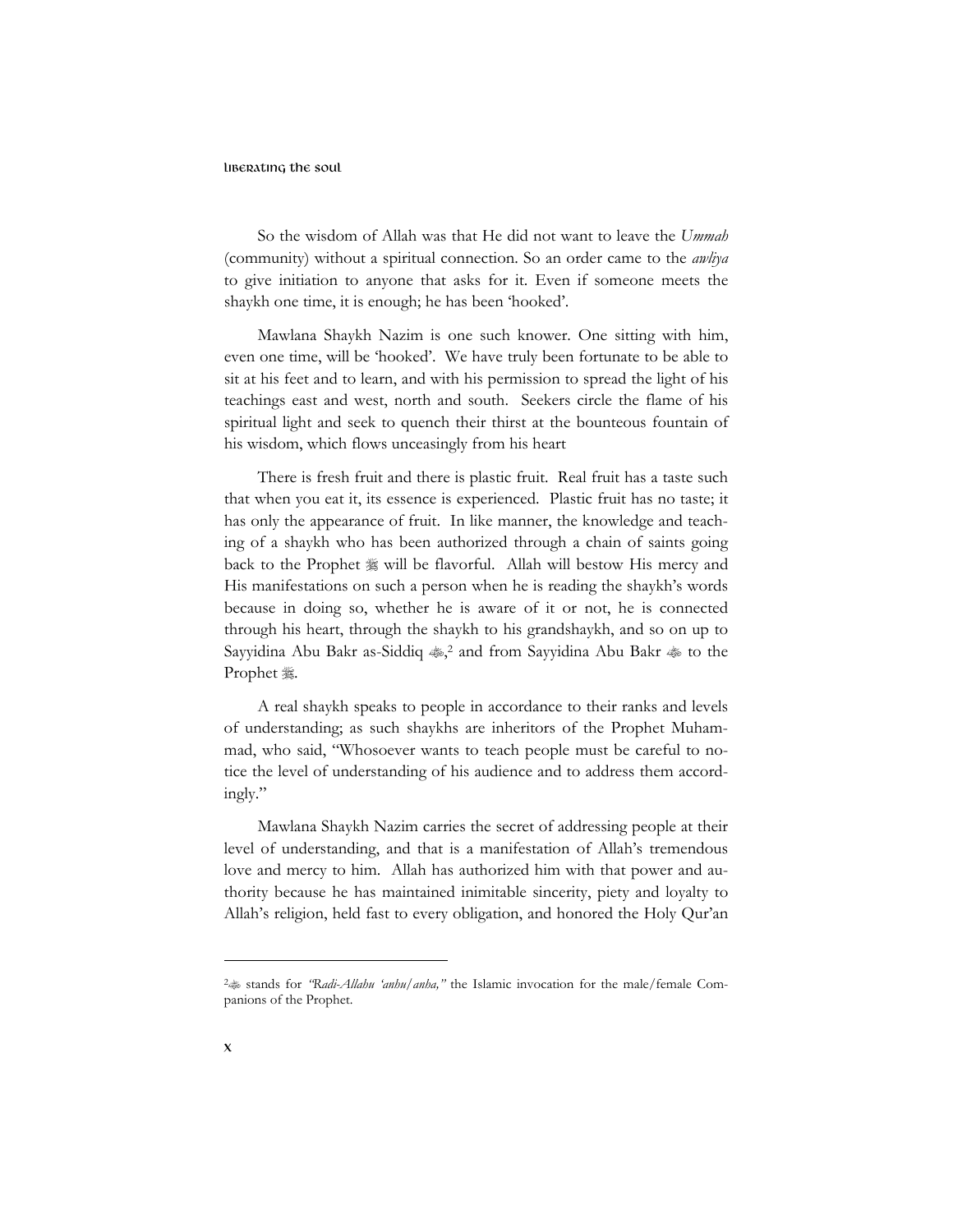and the Prophetic *Sunnah* with the highest respect. He is like all the saints of the Naqshbandi Order before him and like all saints of other orders before him—like his forefathers Sayyidina 'Abdul Qadir Jilani and Sayyidina Jalaluddin Rumi.

Therefore, approach this book with reverence, for it contains precious jewels of guidance and understanding. Know that the words of the knowers are special. One may read them, reread them and reread them yet again, and each time they give a fresh taste and a new understanding. For this reason it is said that the words of the knowers never grow stale. Mawlana Shaykh Nazim's teachings exemplify this characteristic, for if anyone in difficulty or seeking good counsel picks up a volume of his sohbets, immediately, upon opening it to any page, seeking to address the problem at hand, he or she will find the solace and guidance appropriate to his or her problem at that moment. Hence, among the saints, Shaykh Nazim is considered Sahib al-Waqt, "the Man of the Moment," and his teachings are comprehensive, inspiring and appropriate for the people of this time and their conditions.

We humbly present this volume to you as a source of blessing and wisdom.

Shaykh Muhammad Hisham Kabbani Fenton, Michigan July 21, 2006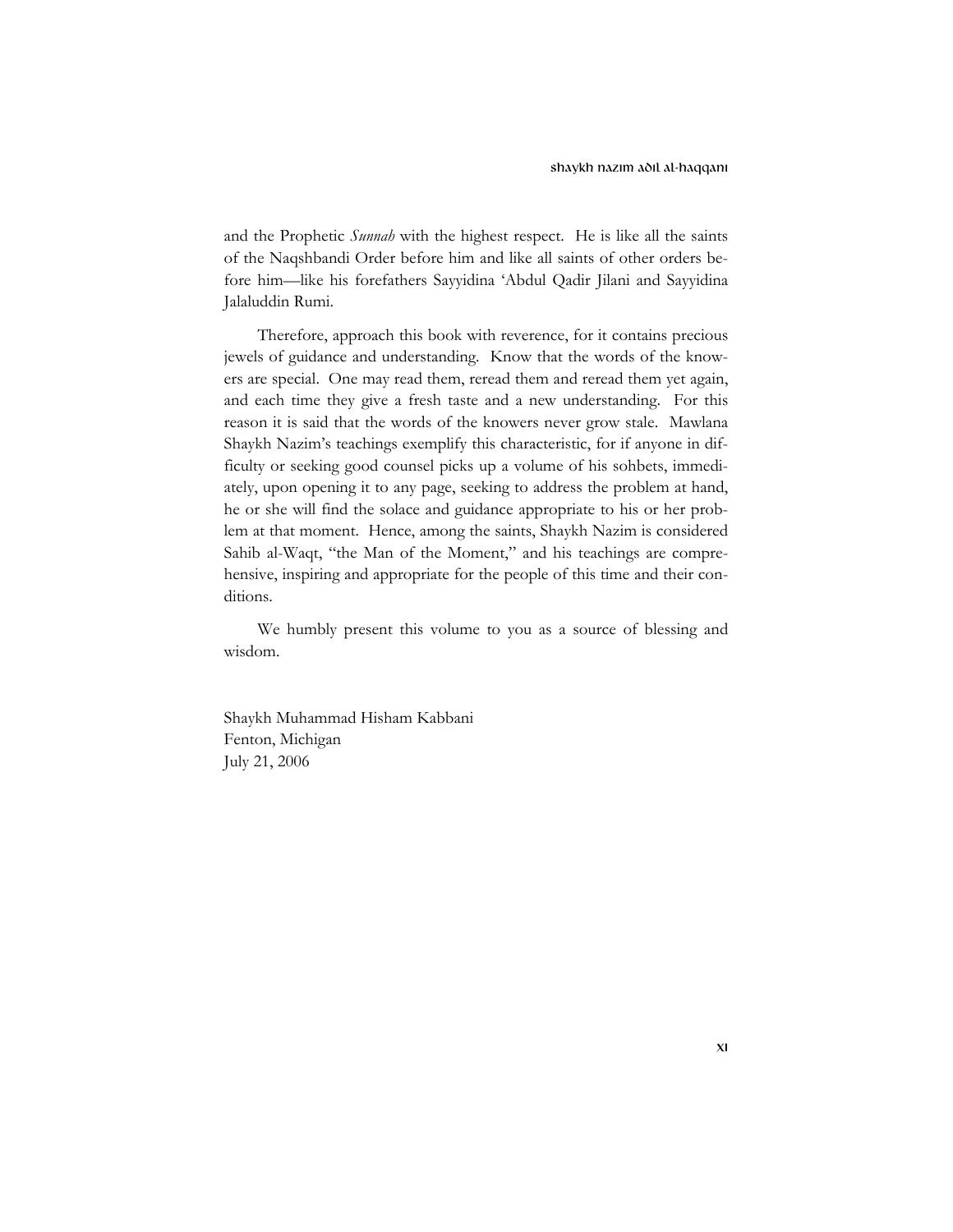#### INTRODUCTION

Endless praise and thanks be to God Most High, who guides His servants to His light by means of other servants of His whose hearts He illuminates with His divine love.

Since the beginning of human history, God Most High has conveyed His revealed guidance to mankind through His prophets and messengers, beginning with the first man, Adam  $\frac{1}{60}$ . The prophetic line includes such well-known names as Noah, Abraham, Ishmael, Isaac, Jacob, Joseph, Lot, Moses, David, Solomon, and Jesus, peace be upon them all, ending and culminating in Muhammad, the Seal of the Prophets , a descendant of Abraham  $\ddot{\mathcal{E}}$ ,  $\ddot{\mathcal{E}}$  who brought the final revelation from God to all mankind.

But although there are no longer prophets upon the earth, the Most Merciful Lord has not left His servants without inspired teachers and guides. *Awliya*—holy people or saints—are the inheritors of the prophets. Up to the Last Day, these "friends of God," the radiant beacons of truth, righteousness and the highest spirituality, will continue in the footsteps of the prophets, calling people to their Lord and guiding seekers to His glorious Divine Presence.

One such inspired teacher, a shaykh or *murshid* of the Naqshbandi Sufi Order, is Shaykh Nazim Adil al-Qubrusi al-Haqqani. A descendant not only of the Holy Prophet Muhammad  $*$  but also of the great Sufi masters 'Abul Qadir Gilani and Jalaluddin Rumi, Shaykh Nazim was born in Larnaca, Cyprus, in 1922 during the period of British rule of the island. Gifted from earliest childhood with an extraordinarily spiritual personality, Shaykh Nazim received his spiritual training in Damascus at the hands of Maulana Shaykh 'Abdullah ad-Daghestani (fondly referred to as "Grandshaykh"), the mentor of such well-known figures as Gurjieff and J. G. Bennett, over a period of forty years.

Before leaving this life in 1973, Grandshaykh designated Shaykh Nazim as his successor. In 1974, Shaykh Nazim went to London for the first time, thus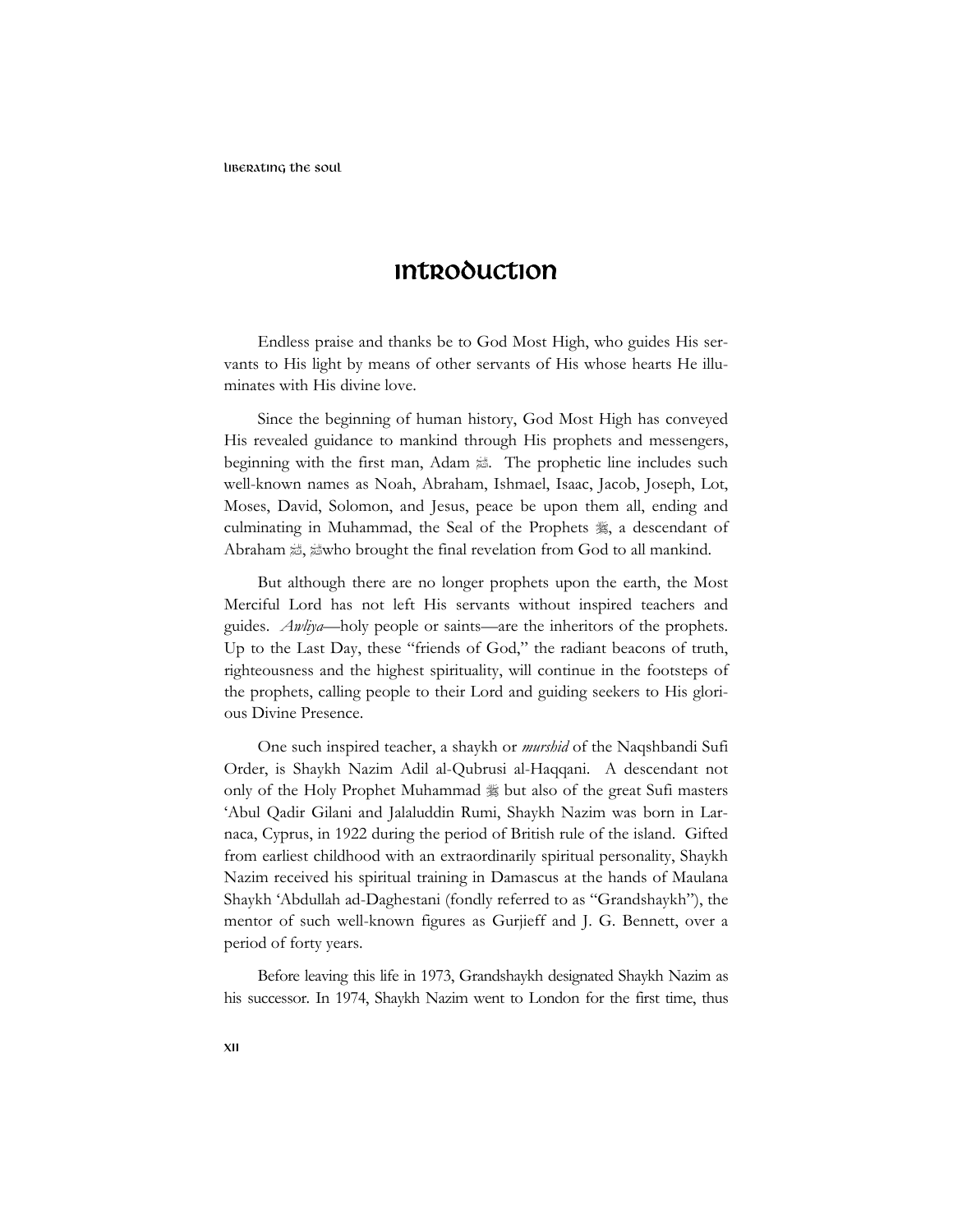initiating what was to become a yearly practice during the month of Ramadan up to 1990s. A small circle of followers began to grow around him, eagerly taking their training in the ways of Islam and *tariqah* at his hands.

From this humble beginning, the circle has grown to include thousands of *murids* or disciples in various countries of the world, among whom are to be found many eminent individuals, both religious and secular. Shaykh Nazim is a luminous, tremendously impressive spiritual personality, radiating love, compassion and goodness. He is regarded by many of his *murids* as the *qutub* or chief saint of this time.

The shaykh teaches through a subtle interweaving of personal example and talks ("Associations" or *sohbets*), invariably delivered extempore according to the inspirations that are given to him. He does not lecture, but rather pours out from his heart into the hearts of his listeners such know-ledge and wisdoms as may change their innermost beings and bring them toward their Lord as His humble, willing, loving servants.

Shaykh Nazim's language and style are unique, so eloquent, moving and flavorful that not only do his teachings seem inspired but also his extraordinary use of words. His *sohbets* represent the teachings of a twentieth century Sufi master, firmly grounded in Islamic orthodoxy, speaking to the hearts of the seekers of God of any faith tradition from his own great, wide heart, in a tremendous outpouring of truth, wisdom and divine knowledge which is surely unparalleled in the English language, guiding the seeker toward the Divine Presence.

The sum total of Shaykh Nazim's message is that of hope, love, mercy and reassurance. In a troubled and uncertain world in which old, time-honored values have given place to new ones of confused origins and unclear prospects, in which a feeling heart and thinking mind is constantly troubled by a sense of things being terribly disordered and out of control, in which the future seems forebodingly dark and uncertain for humanity, he proclaims God's love and care for His servants, and invites them to give their hearts to Him.

Shaykh Nazim holds out to seekers the assurance that even their smallest steps toward their Lord will not go unnoticed and unresponded to. Rather than threatening sinners with the prospect of eternal Hell, he offers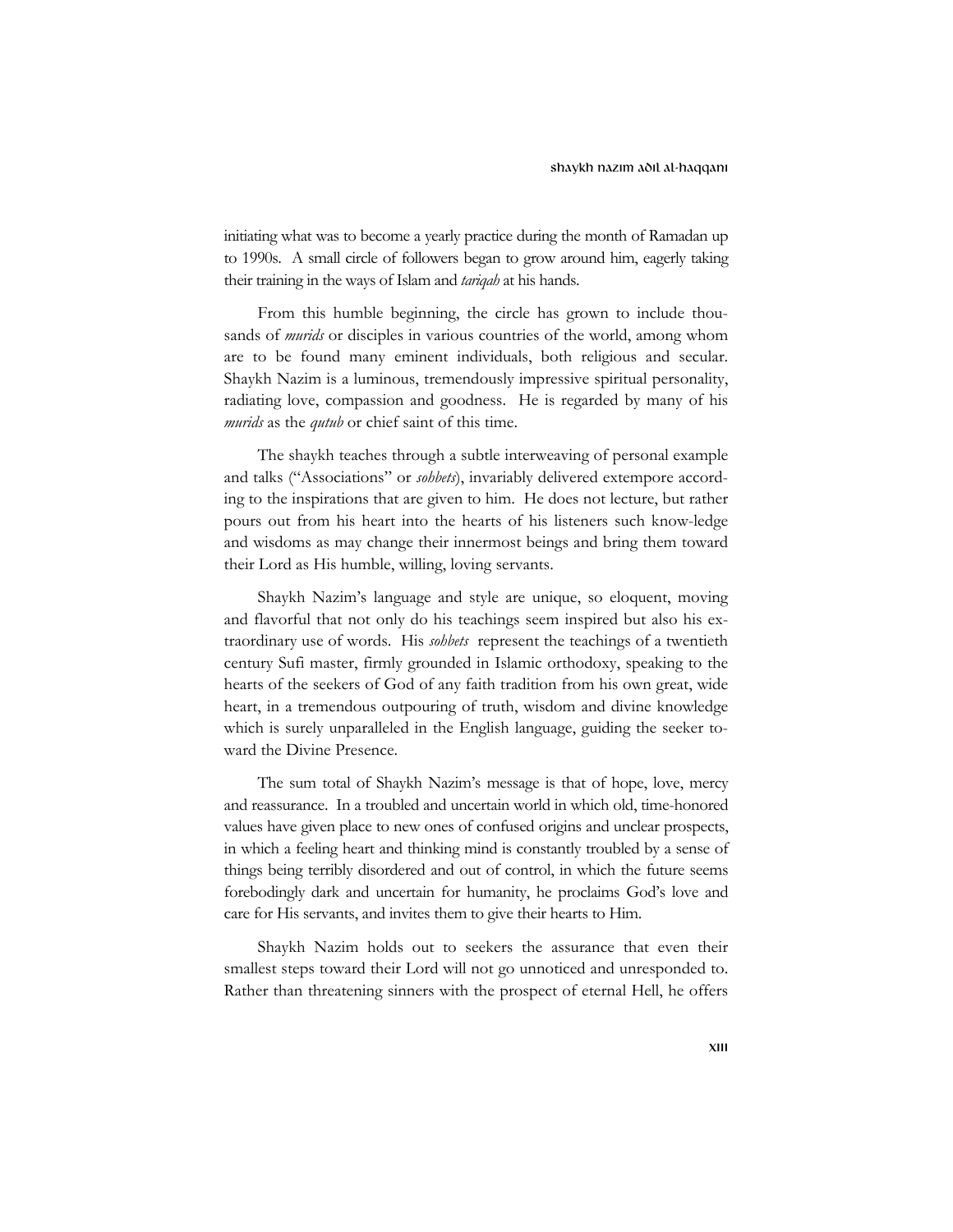hope of salvation from the Most Merciful Lord, and heart-warming encouragement and incentive for inner change and growth. As one who has traversed every step of the seeker's path and reached its pinnacle, he offers both inner and practical guidelines for attaining the highest spiritual goals.

Volumes One through Five in this series constist of Shaykh Nazim's talks from the Ramadans of 1984 through 1988, while Volume Six consists of a number of talks given on other occasions in various years. Each of these talks is entirely extempore, as Shaykh Nazim never prepares his words but invariably speaks according to inspirations coming to his heart.

In keeping with the shaykh's methodology—the methodology of the prophets, particularly of the Last Prophet, Muhammad, peace be upon him and upon them all, and of the Qur'an itself—of reinforcing vital lessons by repetition and reiteration, the same themes and anecdotes recur again and again. The talks seem to come in unannounced clusters, centering around a primary theme, which develops and evolves according to the spiritual state of the listeners. Thus, Shaykh Nazim may cite the same verse or *hadith*, or tell the same tale on different occasions, each time reinforcing a slightly different aspect of the eternal message of love and light which is Islam.

The shaykh's talks are interspersed with words and phrases from Arabic and other Islamic languages. These are translated either in the text itself, in footnotes the first time they occur, or, for general and recurrent terms, in the Glossary at the end of this volume. Qur'anic verses quoted in the text have been referenced for easy access.

Every attempt has been made to retain the shaykh's original language with minimal editing. However, since these talks were transcribed from audio tapes recorded on amateur equipment by listeners for their own personal use (or, in the case this volume, by a *murid* extremely familiar with the shaykh's language and ideas, by hand), some inadvertent errors may have found their way into the text. For these, we ask Allah's forgiveness and your kind indulgence. May He fill your heart with light and love as you read and reflect upon these inspired words, and guide you safely to His exalted Divine Presence.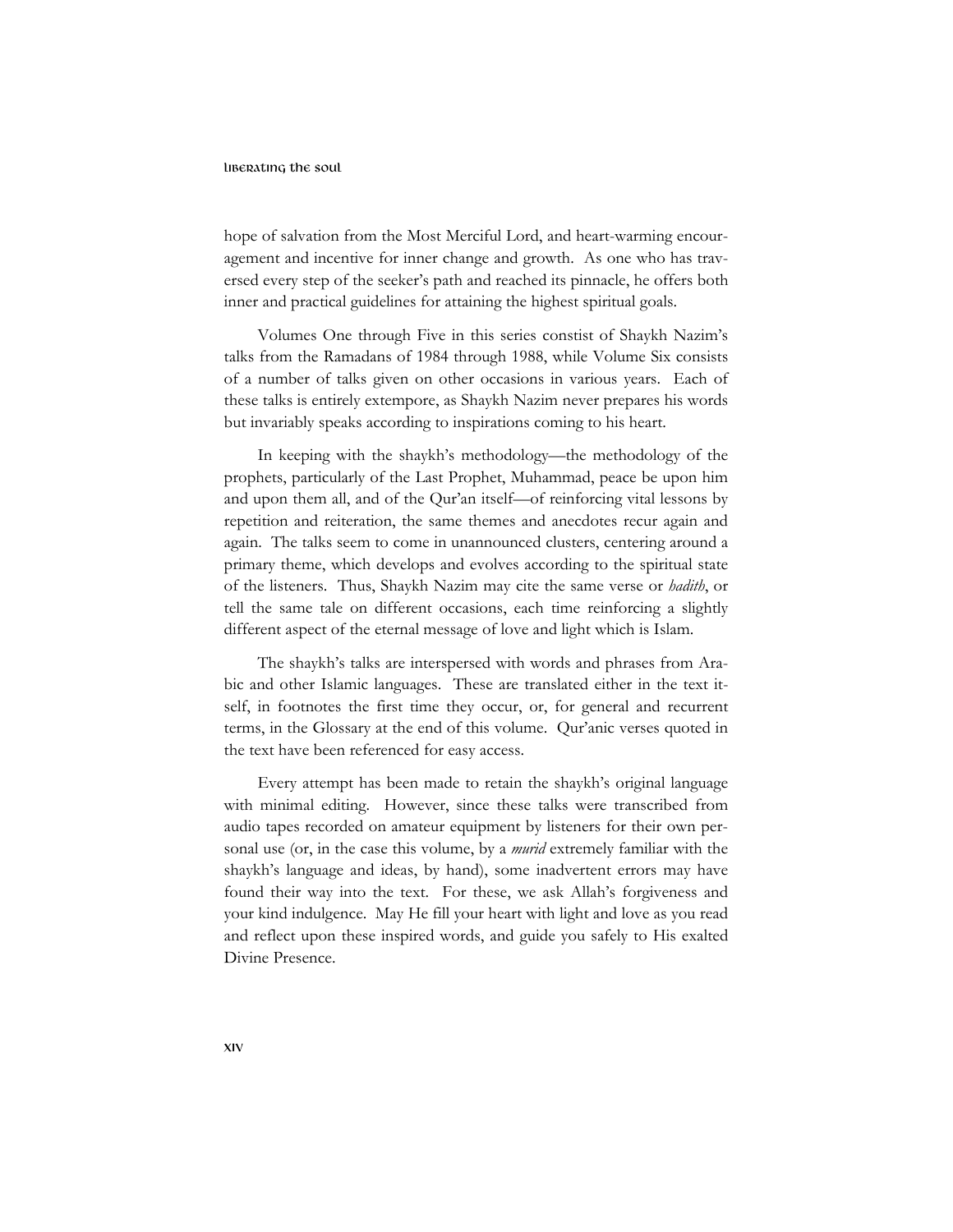### publisher's note

Shaykh Nazim is fluent in Arabic, Turkish and Greek, and semi-fluent in Engish. Over three decades, his llectures have been transated into twenty or more languages, and to date have reached the furthest corners of the globe. We sincerely hope the reader will appreciate the author's unique language style, which has been painstakingly preserved in this work.

As some of the terms in this book may be foreign, to assist the reader we have provded transliterations, as well as a detailed glossary.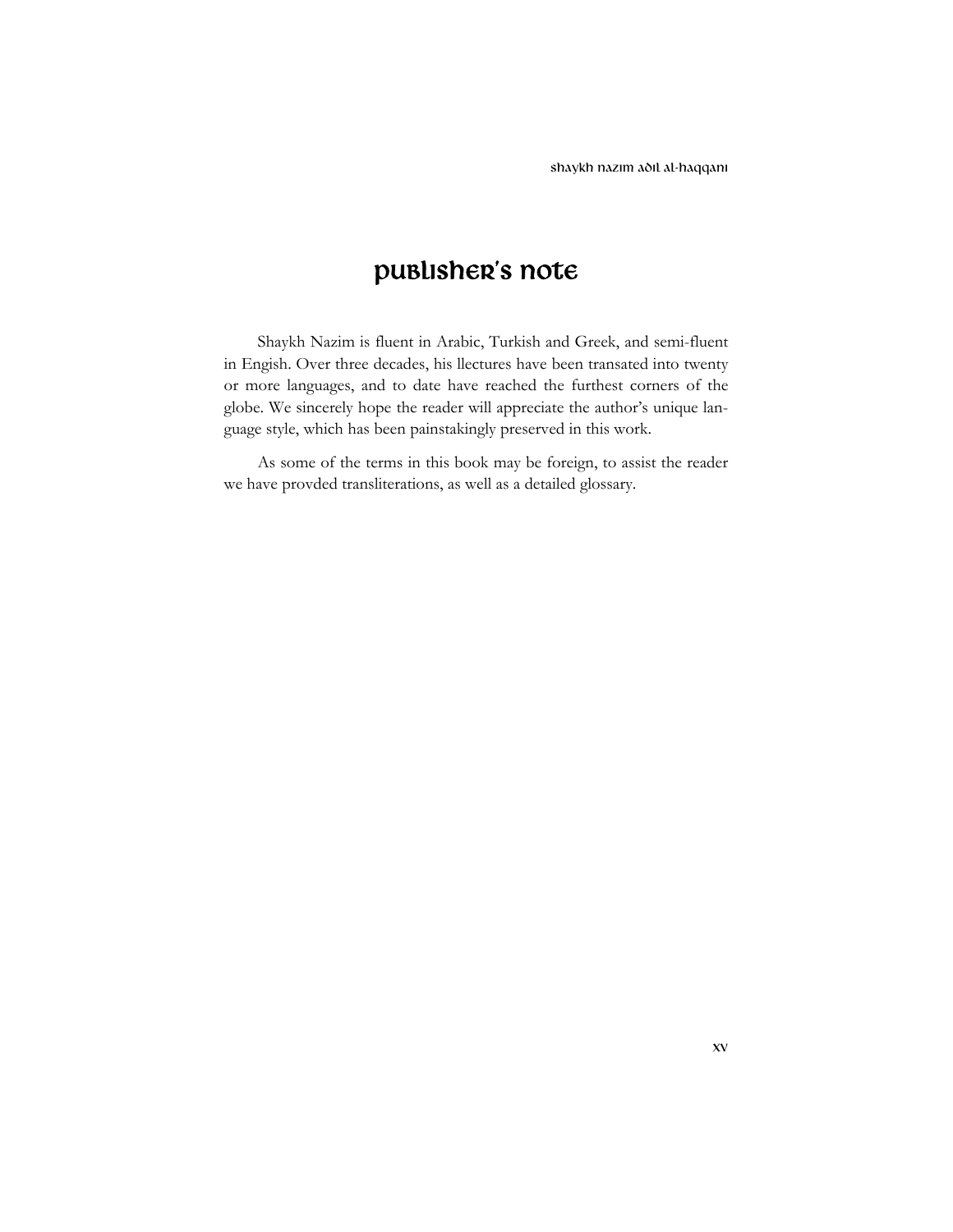#### notes

The following symbols are universally recognized and have been respectfully included in this work:

The symbol  $\frac{4}{36}$  represents *sall-Allahu 'alayhi wa sallam* (Allah's blessings and greetings of peace be upon him), which is customarily recited after reading or pronouncing the holy name of Prophet Muhammad .

The symbol  $\frac{1}{60}$  represents 'alayhi 's-salam (peace be upon him/her), which is customarily recited after reading or pronouncing the holy names of the other prophets, family members of Prophet Muhammad . the pure and virtuous women in Islam, and the angels.

The symbol  $\frac{1}{\sqrt{2}}$  represents *radi-Allahu 'anhu|'anha* (may Allah be pleased with him/her), which is customarily recited after reading or pronouncing the holy names of Companions of the Prophet ...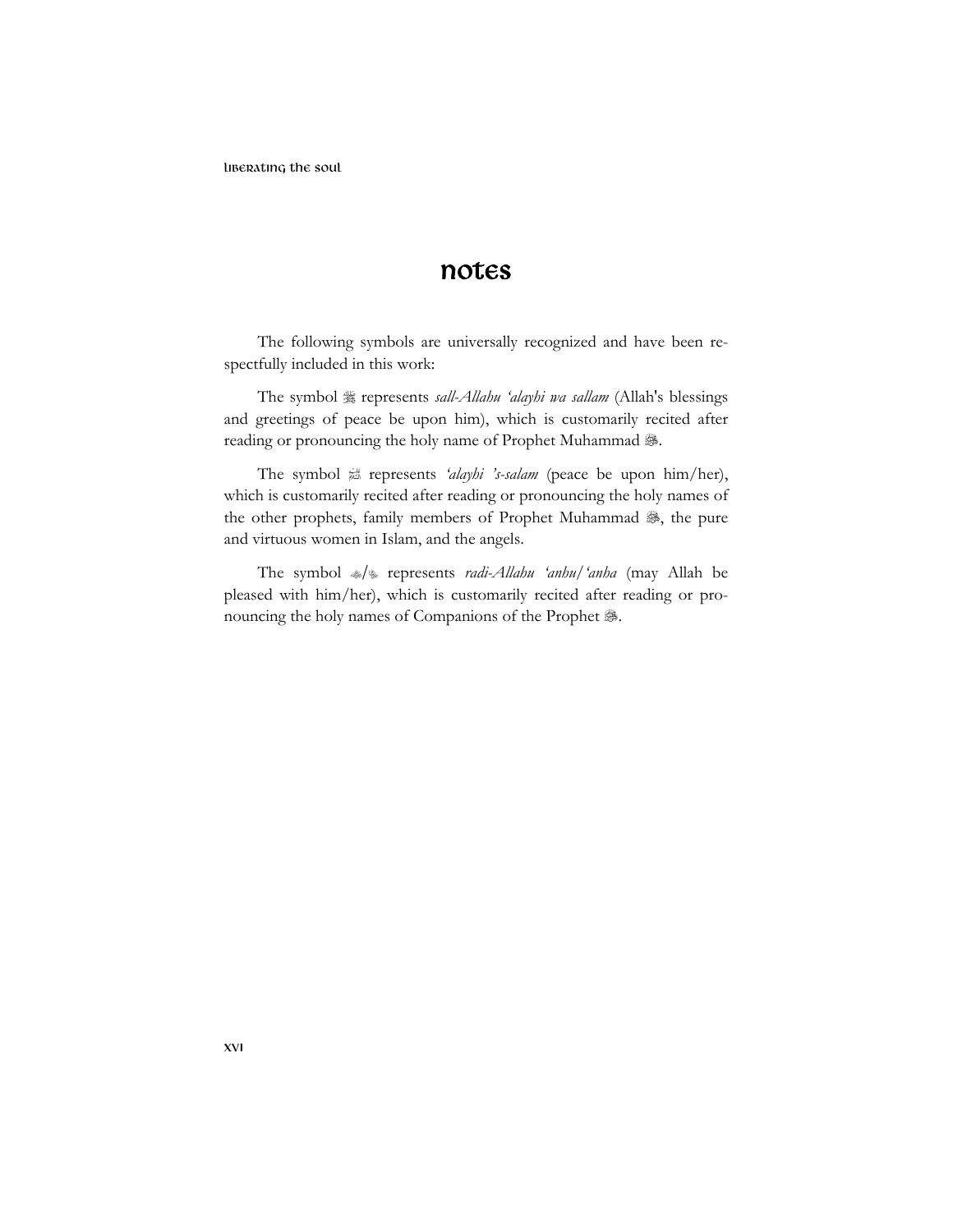1



#### *In the Name of Allah, The Beneficent and The Munificent*

This, my English, is strange English. Not everyone can understand because, *subhanallah*, meanings are coming to my heart, and when running in my heart to give to you, I am using any means – from here, from there bringing any word which may be useful.

I am like a person waiting for water to run out from the faucet. Then, when suddenly it comes, and he knows the water is going to be turned off, stop running, he may take any container – with a no-good shape, broken on one side, or anything he may find there – quickly bringing them to take that water and store it. Therefore, when meanings are coming to my heart, I am trying to explain with any word, which you may understand or not. But you must understand, because we have a saying, "Listeners must be more wise than speakers." Therefore, when inspiration comes, we must explain.

They are living words, not plastic – bananas, plastic; apples, plastic, and grapes. Even if the shapes are not much, they are living, real. When you are going to arrange them in measures, good system; when you are going to be engaged by outside forms, you are losing meanings. ▲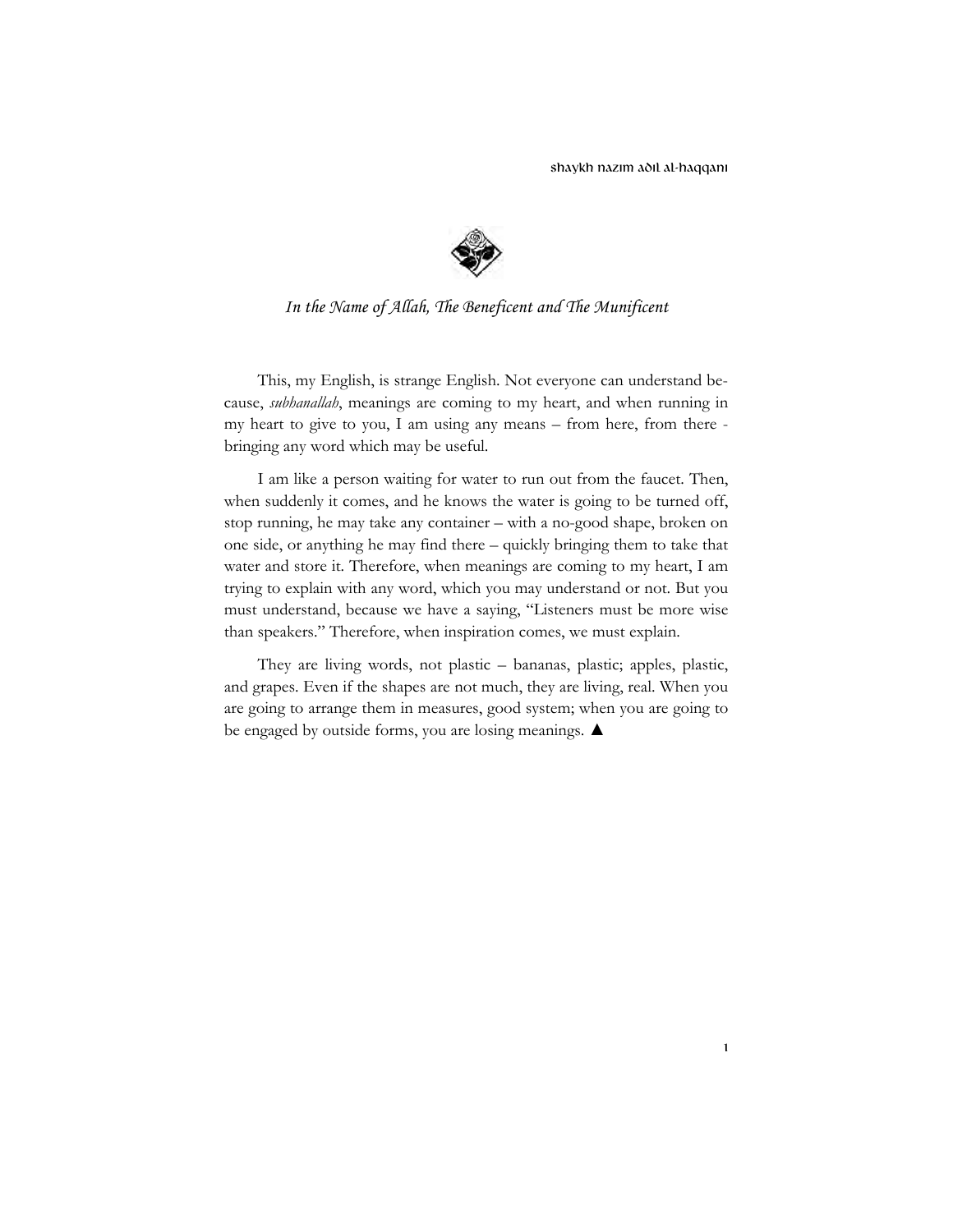

### 1: TRAINING OURSELVES FOR servanthood

#### *By the name of Allah, All-Mighty, All-Merciful, Most Beneficent and Most Munificent.*

We are thanking Allah Almighty that He is giving us another chance to reach Ramadan, the fasting month, the most valuable and most lighted, most radiant month. And we are asking from Allah Almighty to grant us inspirations. We in need, and He has endless knowledge, wisdoms and divine Favor Oceans.

If we are asking according to our souls' desires, He should give to us. Sometimes it is easy to give to us. Sometimes there is present, among the attenders, those who are asking deeply, and we are giving pearls and deep meanings, and some [other] times we are giving only shells. And Allah wants from His servants to ask as much as they are able. When He gives, it is never going to be less for Him.

Sometimes I was in Mecca and Medina and Jerusalem, and I was asking, "When are you going to make Quds, Jerusalem, free?"

*When are Muslims going to be free?* They are slaves to their egos and as long as they are slaves to their egos, it is delayed for Quds to be freed, the *qiblah* for all nations,<sup>1</sup> and also for Muslims.

For everything there must be some reason; nothing happens without a reason. Muslims are egos' slaves now and are following their egos' desires.

<sup>&</sup>lt;sup>1</sup>When the command to observe prayers was revealed to the Prophet  $\frac{4}{36}$ , he and the Muslims prayed facing Jerusalem. It was not until the second year after the Prophet's emigration to Medina that the *qiblah* was changed from Jerusalem to Mecca by divine revelation, as commanded in Qur'an, 2:142-150.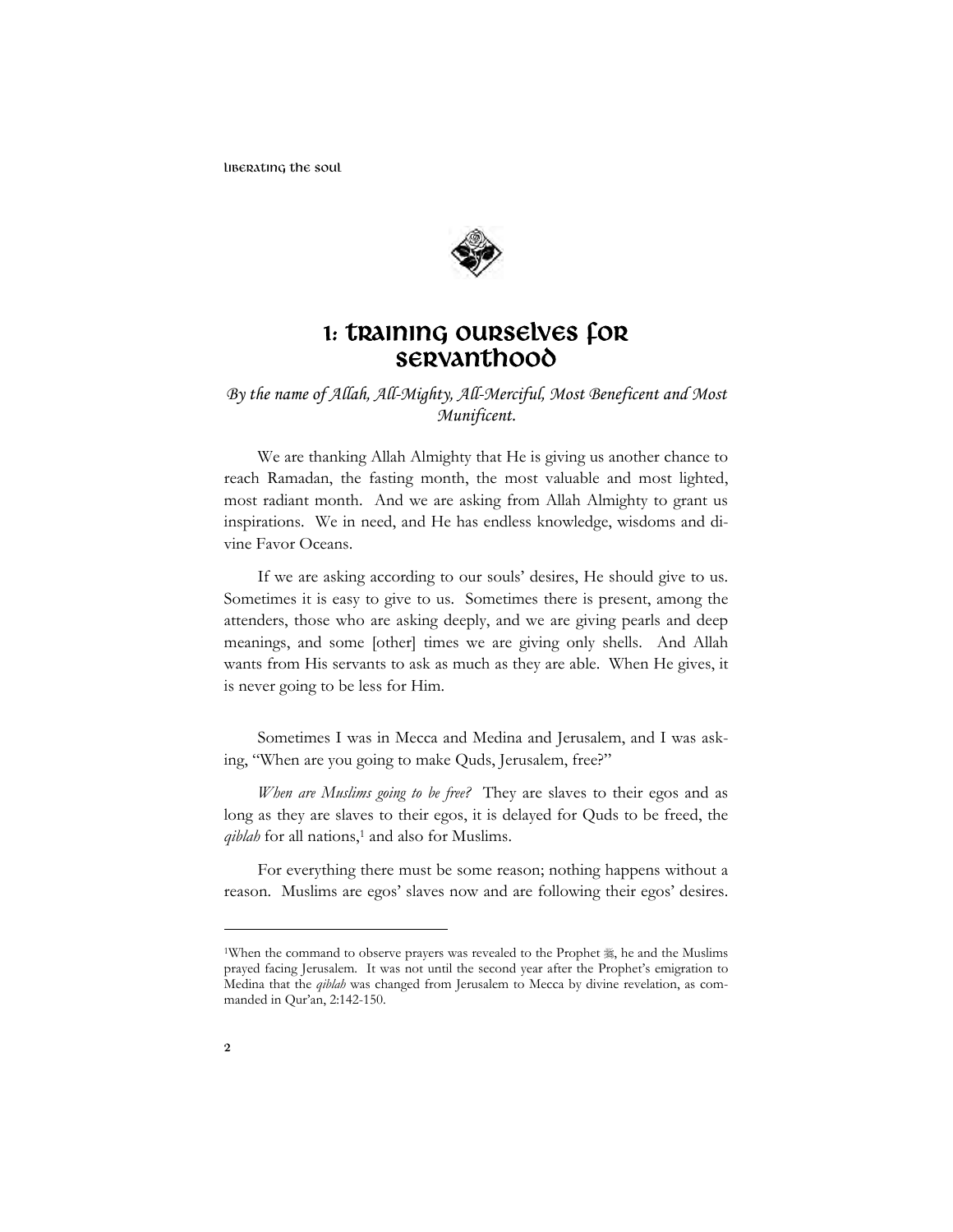Therefore, Quds, which was for fourteen centuries under the hands of Muslims, now is taken from them. *He* is making us to think about our freedom!

People may say that earlier Muslims were slaves. And now there are so many Islamic countries but they are *all* slaves. But when we are going to be slaves to the Lord, Almighty Allah, everything is going to be easy.

*Subhanallah*, He is making a way to enter [the subject]; I was asking for inspirations. They are making me free to move in any direction, as They like, not bounded; as long as you are giving your attention, it is easy to give us inspirations. "O Nazim Efendi, ask for yourself and for those who are attending with you," said Grandshaykh. "We are not heedless of you, what you are intending. You are under our eyes. *Ask if they are created to be servants or to be kings*."

Everyone must ask himself if he is created to be a servant or to be a king. But now everyone is asking to be a king. The Prophet . declared in his holy *hadith,* saying, "The lord of people, the master of people, is the one who is a servant to them, not that one who is asking to be served. The one who gives himself to serve people, he is going to be a master."

This is for all people, the most famous and most valuable measure of humanity. People now are following ways to establish humanism. But they must use firstly *that* measure: to teach people to be servants to mankind, to make themselves to be servants. If anyone does not like to be a servant, no humanism.

The Seal of the Prophets, Muhammad , gives honor to those who are servants. For everything, the one who is serving is going to be more acceptable in the community and in the Divine Presence. And we must try to teach ourselves to be servants.

Man is created to be a servant, firstly to his Lord. Even kings and queens, heads of communities, have been ordered also to be servants to their Lord.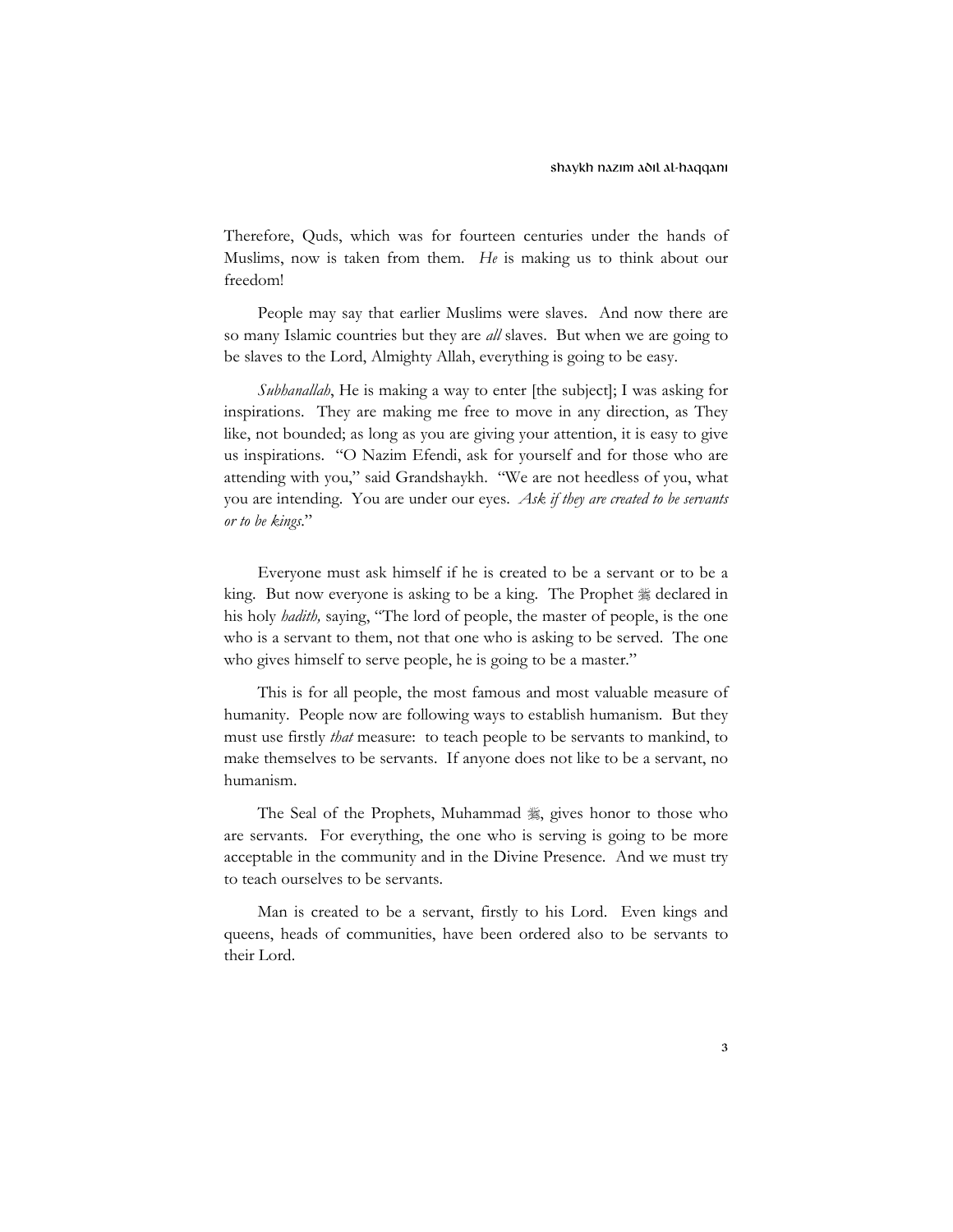This country is a kingdom. That is the best system of ruling, the noblest system, more honored for nations than republics. As the Prophet said, after kings will come tyrants and dictators. England is a kingdom, and therefore I am asking Allah to keep that kingdom on this island because that kingdom gives us our freedom, even though we are not Christians more freedom than our Muslim countries give. Allah may ask me about that on the Day of Judgment.

I am advising every Muslim to thank Allah for Her Majesty the Queen, asking Him to keep her on His right path and to make her happy, here and Hereafter. Her Majesty the Queen is the chief of the Church of England. It means that she is accepting to be the servant of the Lord, Almighty Allah.

Even kings are honored by being servants to Almighty; no higher rank than that, even for kings and queens. And common people also have a chance for the same rank, to be servants to the Lord, Almighty Allah. I am asking to be a humble servant to Him. He honored all mankind by being servants to Him Almighty; we have been given a grant, to be slaves to Him. I don't think that Her Majesty the Queen is refusing to be a slave to her Lord, Almighty Allah.

But are we looking at that point during our lives or not? Even believers are not thinking about it. If they were, this world would be changed, quickly; from evening up to morning, it would be changed to another view. Very few people are waking up and thinking that they are servants, and washing and worshipping—very few. And Allah, during the nighttimes, when the stars are shining, is looking at His servants, but they are sleeping or dancing. And He likes His servants, during the nights, to be with Him, even for a short while. The King of Kings is making His servants to awaken, but we are turning from one side to the other, not thinking that He is looking at us, to be with Him!

Daytimes we are too busy with something very cheap; we are making ourselves busy with the cheapest things. A person is running after stones, to fill sacks, but on the other side there are diamonds. Who is busy—the one filling them with diamonds and pearls and emeralds, or the one taking stones?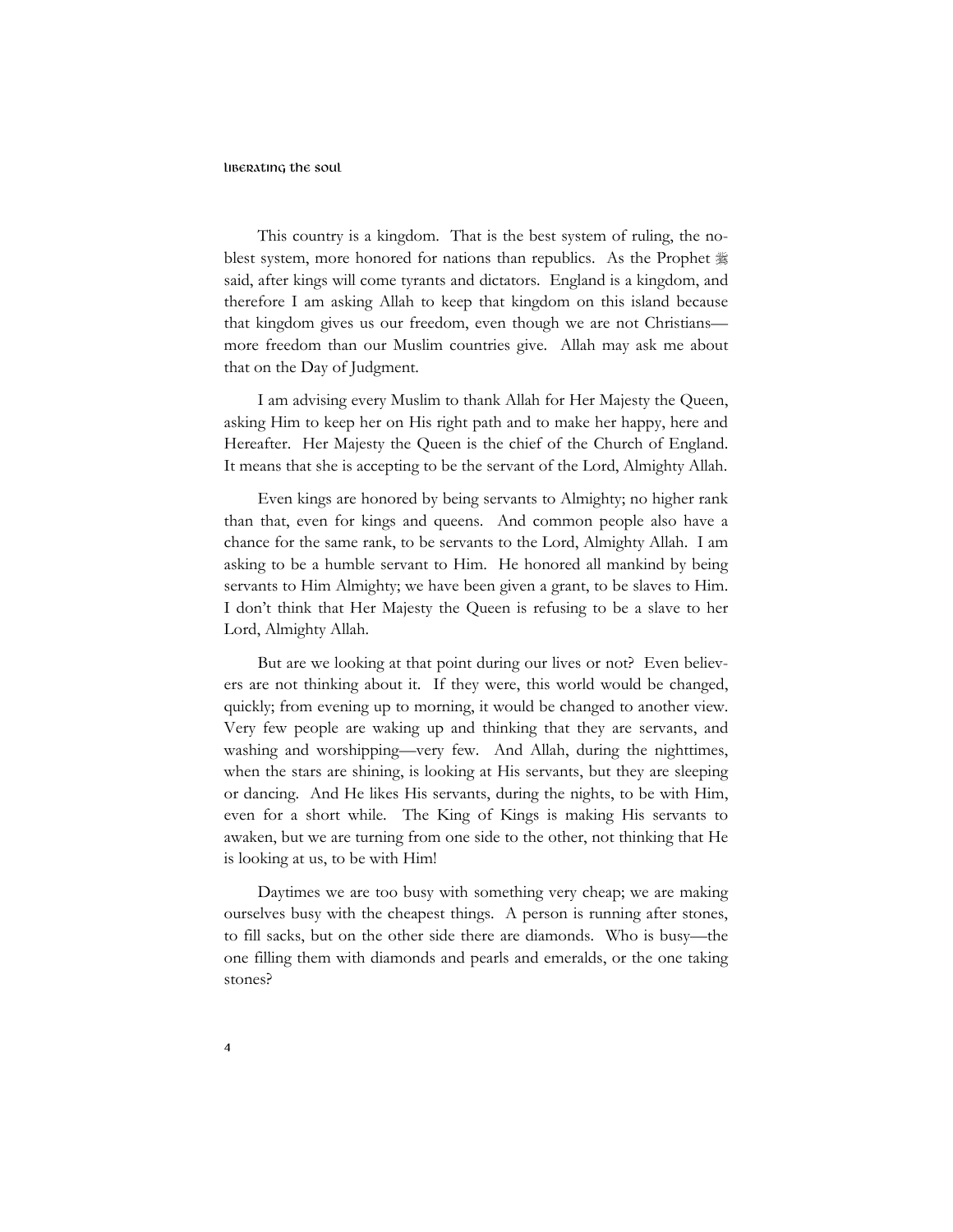First-standard-minded people may understand me; too clever ones may read other books and go to scholars. So many sacks of stones—and I am asking to take diamonds but we are busy with stones. All Muslims, also, all people, are occupied by business; on their heads is written "Businessman," to make those stones more and more. And Allah is pouring pearls and diamonds on His servants, saying, "Come and serve yourself and take!"

Days are running to an end; don't think you are here permanently. Think about that; try to be a servant to Allah first. Don't be worried about business. We don't need business, we need servanthood. If people want this world to be Paradise, they can make it Paradise. Serve, firstly, the Lord; secondly, mankind. Then all troubles and miseries will be finished.

When Allah created our souls and gathered all peoples' souls and then clothed them in their forms,<sup>2</sup> He made a show of every kind of job, profession. Everything was there. Then He ordered all people, saying, "Everyone may choose for himself that one which is suitable for himself."

Then all of them said, "This is for me," each one taking something. Only one group of people did not choose anything.

And Allah asked, "Why are you not choosing?"

They said, "O our Lord, our choice is *You*. We choose to be Your servants, O our Lord!"

And Allah answered, swearing by His divinity, saying, "And I am your Lord. If you choose My service, I will make all people servants to you."

Whoever chooses to be a servant to his Lord first, his ego is going to be a servant to him. Then your ego may carry you from East to West in a moment, with miraculous power. The earth may be gold by your look; every part of creation is going to be a servant to you. *Fatehah! ▲*

<sup>2</sup>That is, on the Day of Promises in the spiritual world, mentioned in 7:172.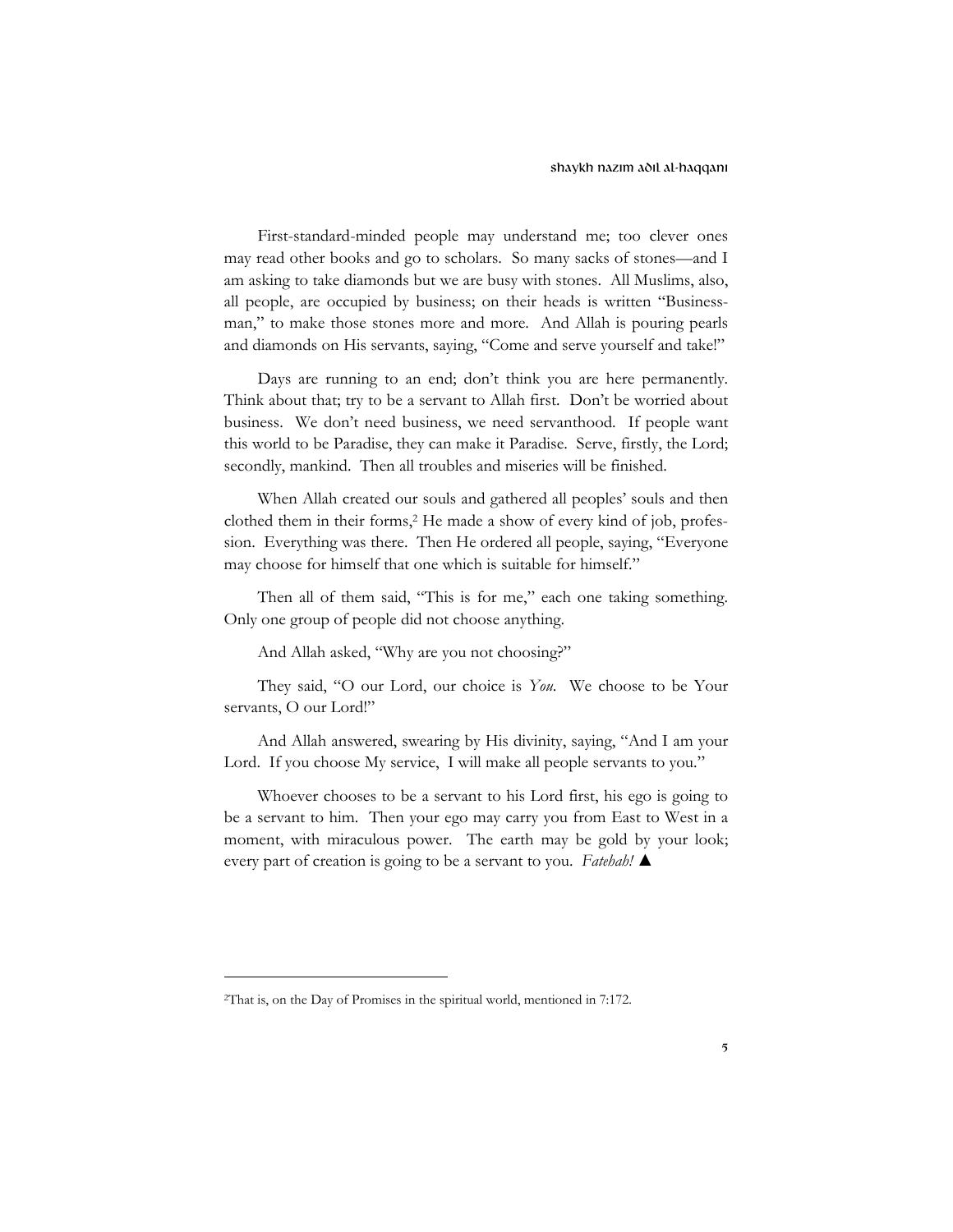

## 2: preparing ourselves to carry out<br>orders and face our destiny

You can find everything in the Holy Qur'an that you may be in need of, individually or collectively, physically or spiritually. But you are in need of practicing.

No one can practice without a person to teach him how to practice. The *Shari'ah* is all the rules mentioned in the Holy Qur'an, and *tariqah* teaches people how to practice those rules. As a believer must learn the holy orders of Allah Almighty, so he needs someone to teach him practicing. Therefore Allah Almighty sent His beloved servant, Sayyidina Muhammad  $\frac{1}{20}$  to his people to teach them.

When he first met Gabriel , then from the heavens there came on earth a golden throne, and angels took Sayyidina Muhammad 囊 and made him sit on that throne. Then Gabriel touched the edge of his wing on earth. A spring came, and Gabriel made *wudu*, the Prophet <sup>38</sup> watching. Then Gabriel  $\frac{1}{20}$  told him to do the same washing, saying, "That is for you and your nation. Whoever does as you are doing, he will get clean from all sins, spiritually and physically clean."

*Wudu* is mentioned in the Holy Qur'an, but Gabriel came to show *how*  to make *wudu*. We are in need to look and to practice. There are five hundred orders in the Holy Qur'an, mentioned by the Prophet  $\frac{16}{36}$ . He is the first explainer of the Holy Qur'an; for twenty-three years the Qur'an came from the heavens, but the meanings he had been given in his heart. All of his speech is an explanation of the Holy Qur'an. When he did something,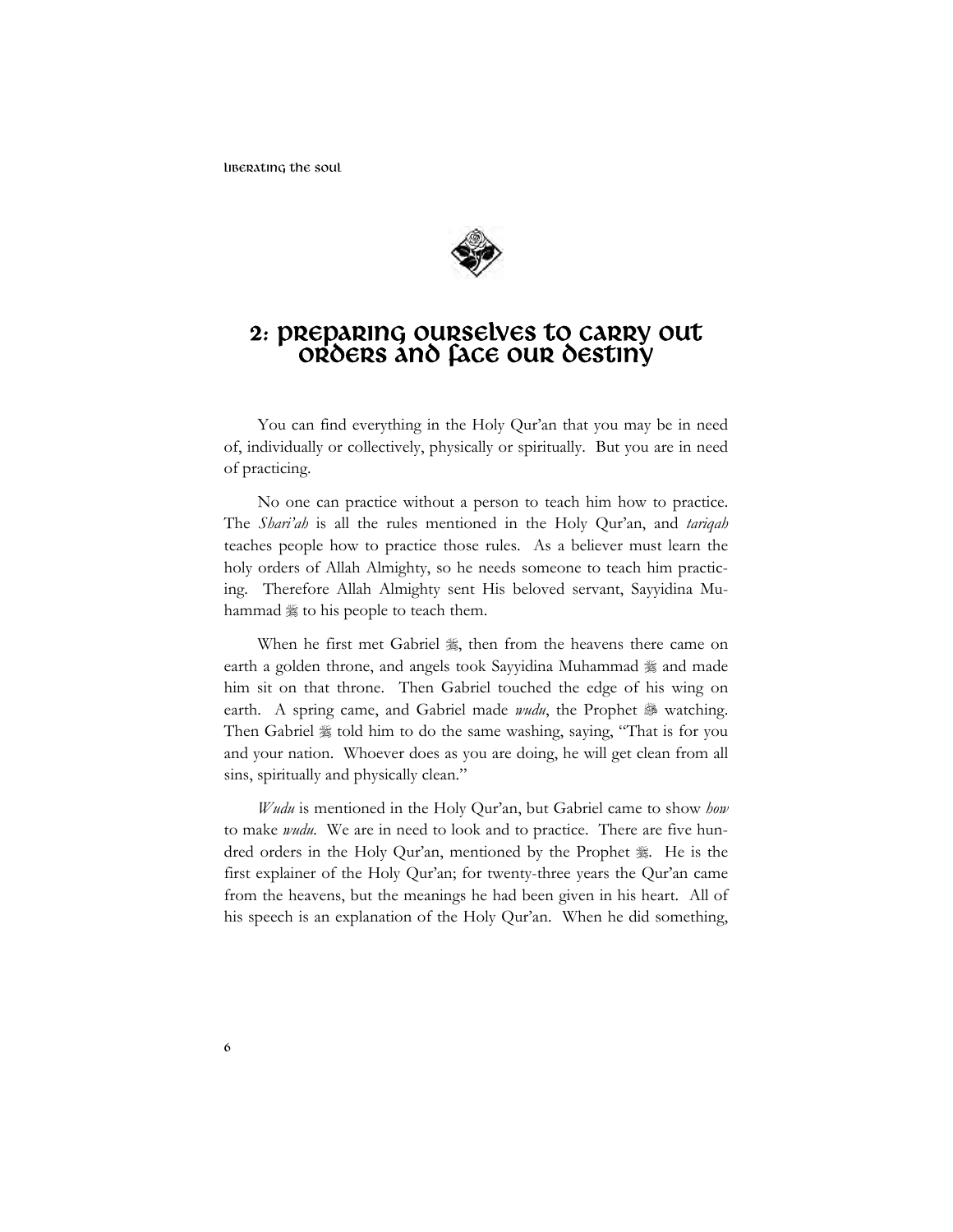that was *sunnah*, 3 or when he said something, or when he looked at the actions of his *sahabah* and did not object. Throughout the whole of his life, his sayings and actions were the practice of the meanings of the Holy Qur'an. The Qur'an came from Allah, but its meanings were given to his heart.

As the Prophet  $\frac{4}{36}$  taught his Companions how to practice, we are also in need. The *sahabah* were the teachers of all nations; everyone was in need of one of them to follow. Without following, it is so difficult to reach to real faith and worship.

Now people are understanding that learning is enough for practicing. But they are wrong, because the first order to the *sahabah* was to follow the Prophet &, making it *fard*, obligatory, as well as *sunnah* to follow him.

If you are not accepting to be a servant to anyone, how can you be a servant to your Lord? By serving someone, we may learn the manners of serving the Lord. There must be someone to destroy our ego, breaking its claims to be Lord and commander, to rule over us, because it never likes anyone to be over itself. The whole of the Qur'an and *hadith* are to make our ego to be more humble, as much as possible. Put it down as much as you can!

In books there may be written medicines for all diseases, but a physician must learn how to cure from *someone*. And as a first step, we need to prepare ourselves so that we may be able to carry orders.

I was with my Grandshaykh for forty years and still I am under his orders (if They cut off their divine help, we are going to be useless; with their divine support we may stand on our feet). And most of the *murids* who came to visit him were asking, "Any orders, O my master?"

He used to say, "O my son, you are free to choose. According to your inspirations, you are free." And he was saying to me, "If I am ordering, up

<sup>3</sup>In this text, *Sunnah* refers to the body of the Prophet's practices, while *sunnah* refers to an individual practice.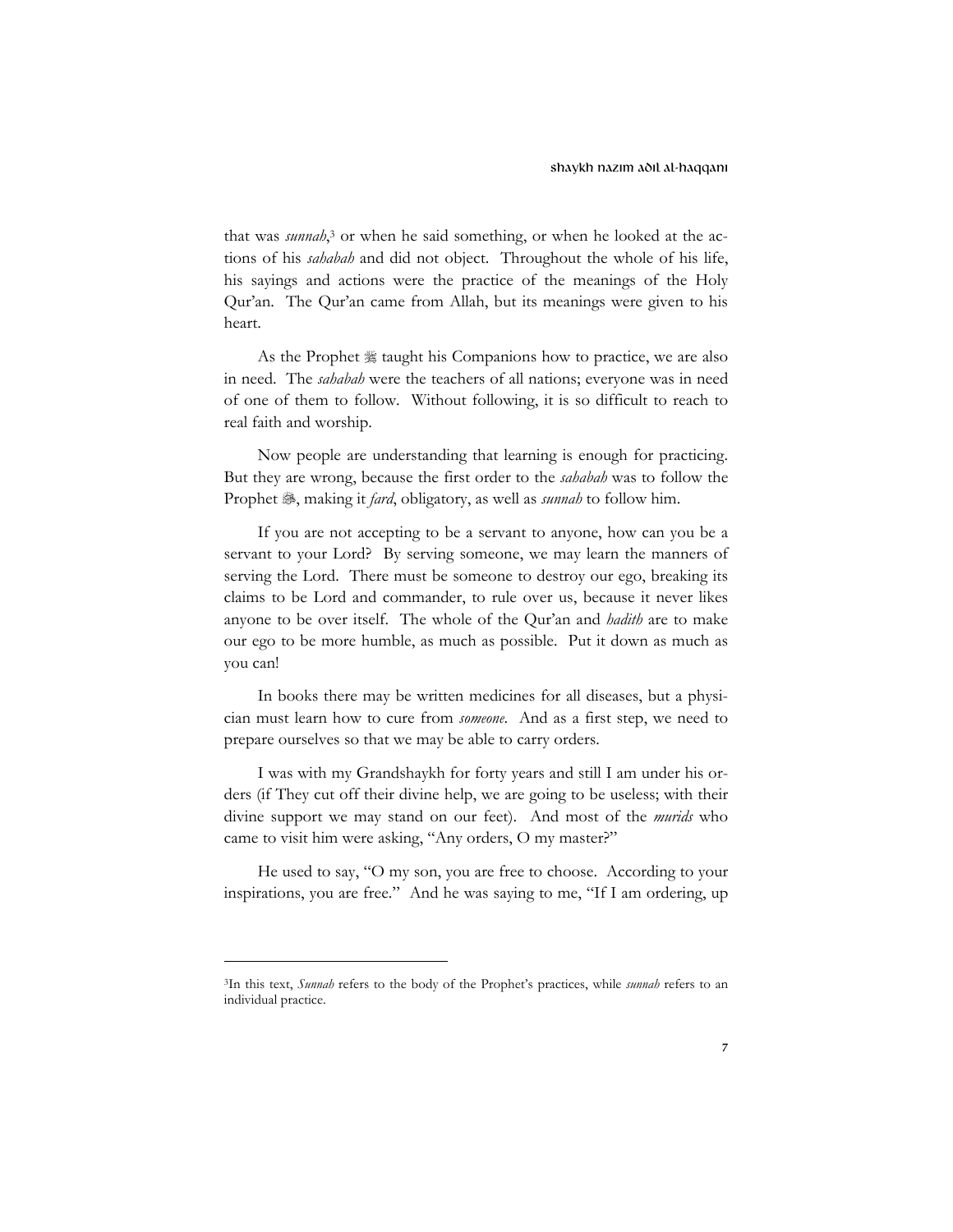to now I don't see anyone to carry orders. It is too difficult for them. They can't carry such commands."

You are free. If two ways are coming, you may choose as you like. But the shaykh must have some powers. Even though *murids* may think they are choosing, he makes them to choose. It is freedom, because our ego likes to be free, but still he makes him go to that side.

That is for juniors, not seniors. But we don't like to be always juniors; we must improve, be able to carry orders. That is the reason that Allah covers our destiny, because if we knew our destiny, we would ask to escape. Therefore, by His mercy He orders us, "Choose this," so that people think they are free, and so they feel peace and satisfaction in themselves.

Among all people, saints have reached to the point of looking at their destiny and they are not afraid to go on to their destiny—as Sayyidina 'Ali4 said to his murderer, who was his horse keeper, "*Ya qatili*, O my murderer!"

And his horse keeper said, "O my master, kill me so I may not kill you."

And 'Ali  $\triangleq$  said, "Oh, do you think I should do that and be *your* murderer? Without your doing anything to me, how could I kill you?" He knew and was not looking for any defense for himself, such as sending his murderer to another country; no, going on to his destiny.

The Prophet <sup>38</sup> kissed one of his grandsons, Sayyidina Husain  $\ddot{\infty}$ , on his mouth, and kissed the other on his neck. One was poisoned, one's head was cut off; *he knew*. And when the people of Iraq called Sayyidina Husain [and promised] to support him,5 other *sahabah* cried and said, "*Ya sayyidi*, my master, don't go!" All of them cried but he said, "I must go," and he

<sup>4</sup>The Prophet's cousin and son-in-law, and the fourth of the rightly-guided caliphs.

<sup>&</sup>lt;sup>5</sup>That is, when the Muslims of the Iraqi city of Kufa begged Sayyidina Husain  $\clubsuit$ , the Prophet's grandson, to come to them and promised to support his claim to the caliphate.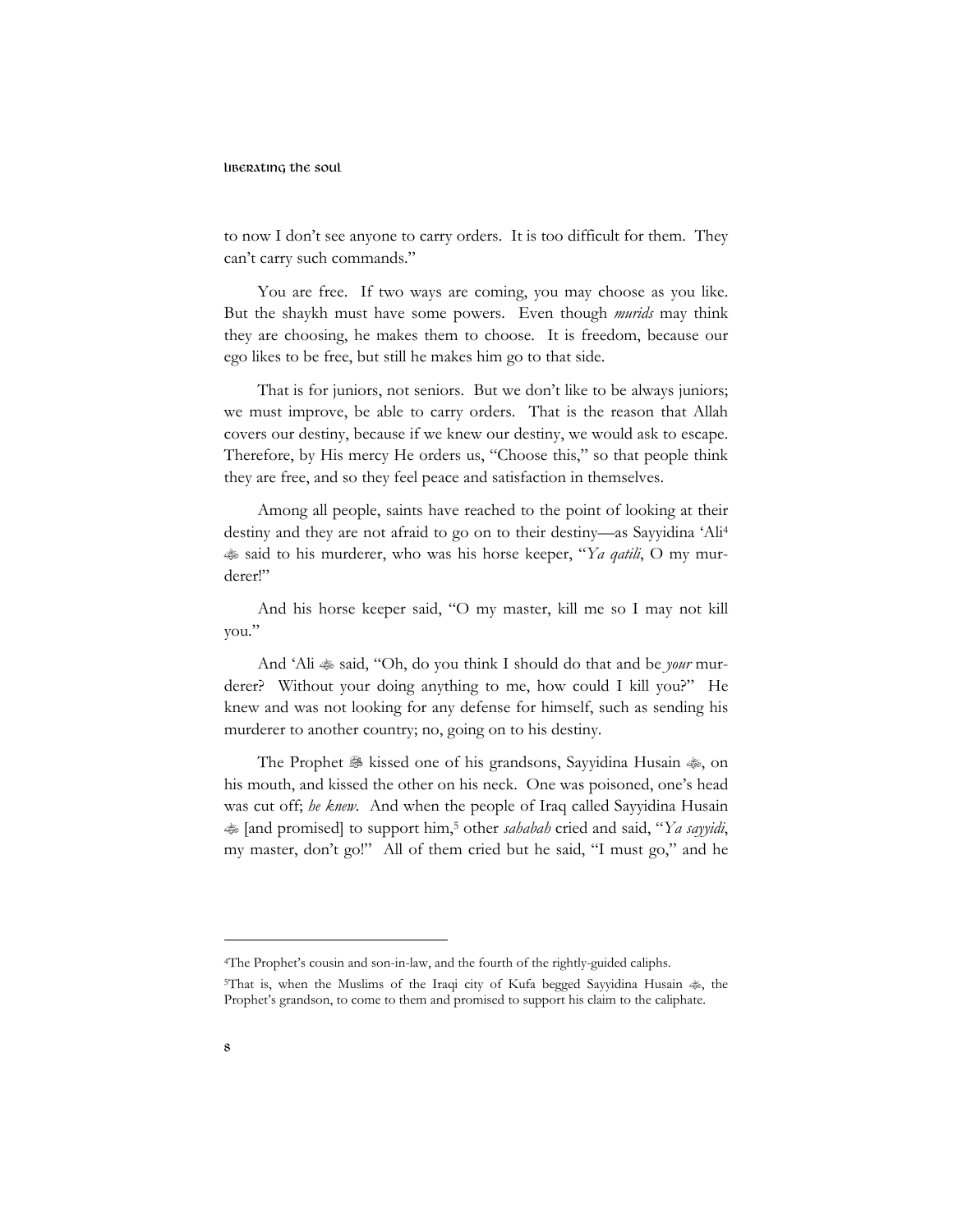went and fell on the beach of the Tigris as a martyr. They are on the highest level of faith, to carry out the Will of Allah Almighty.

We are the lowest-standard believers, but still we are honored. Yet it is not enough to be on the lowest level. You must improve to real *iman*, faith, till there is clear to you your destiny. Therefore, we need someone, to obey his orders.

That is the way to reach that highest level of *iman*. If not obeying someone, it is impossible. All of Grandshaykh's Associations,<sup>7</sup> assemblies, during thirty or forty years, were in the same direction, to make attenders and followers to carry orders. And that is the ordinary standard of Islam; below that standard you can't call it Islam. Islam means to submit. If we not able to carry orders, there is only the name.

Now, as the Prophet  $\mathcal{B}$  said for our time, there are people with only the name but no meaning of Islam. It is an order to follow a person, to be obedient to him, who can teach you to be obedient to all the orders of Allah, to prepare you for carrying orders.

Which thing prevents a person from preparinq himself to carry out orders? Ego says, "Don't be obedient to anyone except me!" And if you are following its commands, you are never going to be obedient to your Lord Almighty.

*Tariqah* makes you firstly to carry the commands of the *Shari'ah*, 8 the most basic level of Islam. When you are prepared, then comes the second step. The first step is on earth, the second in the Heavens. When you are firm on the first step, the second one takes you to the Heavens, because at the second step, you are going to be almost free from ego; at the second

<sup>&</sup>lt;sup>6"</sup>They" refers to such saints and holy people, who, although knowing that a terrible end awaits them, nevertheless go toward it with total trust in the rightness of their Lord's decrees.

<sup>7</sup>*Sohbet* (from the Arabic suhbah, meaning companionship, friendship or association with someone), a conversation, talk or chat; in this context, the discourse of a shaykh.

<sup>8</sup>The canonical law of Islam, derived primarily from the Qur'an and the Prophet's *Sunnah* (practice).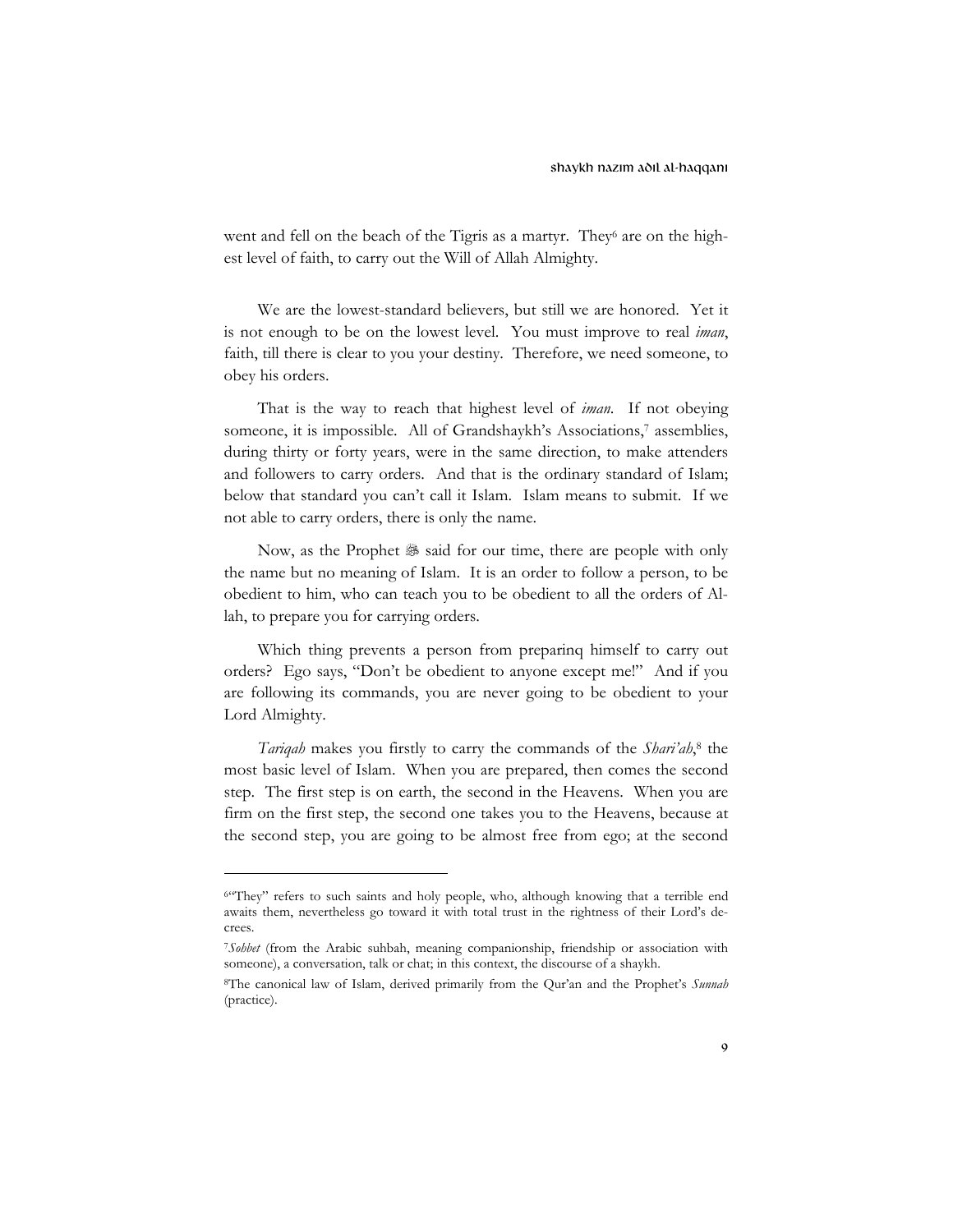step, you are prepared to accept and agree with the Will of Allah, with your destiny. When your *nafs*, your ego, is finished, you may enter the Heavens. But no one enters the Heavens by his ego; prohibited!

Every Association [of ours] is going to be from the Holy Qur'an or holy *Hadith* or Grandshaykh's sayings, to make you able to carry your destiny. You must be able and brave enough to walk towards it. Allah says, "If you are pleased with My Will, I am pleased with you." When you say, "As You like," He says, "O My servant, as *you* like, also." *▲*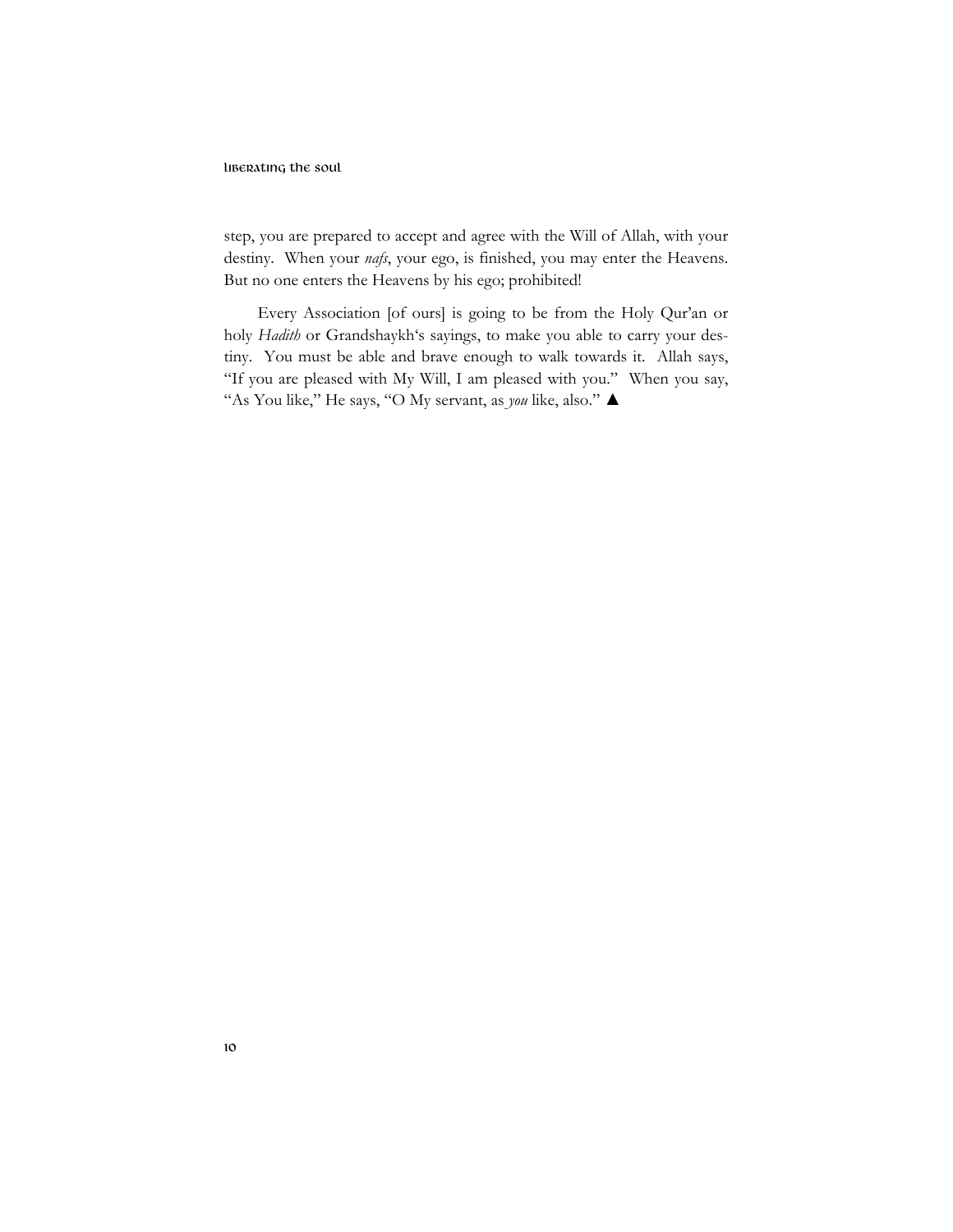shaykh nazim adil al-haqqani



## 3: the need to turn to and follow a<br>*qualah*

May Allah Almighty give us good understanding of His holy verses in His Last Message, the Holy Qur'an.

He created man and He gave to everyone a heart. Our heart, He has made it for Himself; it belongs to the Lord Almighty. That is the most important part of man and the most precious; the spiritual power center is in the heart. The heart commands the body. It commands the mind, also.

And now people are claiming that the heart is under the command of the brain, but in reality control of the whole body comes through the heart. Don't think it is only a piece of flesh, like a fist. That is its physical shape, but in its place is a spiritual heart that controls the flesh heart and the whole body.

You know that everyone translates his feelings through his heart, not through his mind. And the real heart is always turning; according to the conditions that you are living in, it turns. And when it turns, you are going to appear in different conditions or states. It is impossible for a person to appear in the same state; always he is going to be changed. In Arabic, "*qalb*," heart, means "turned, changed." And when your heart is changed, your condition or your state is going to be changed.

Allah is the Creator and He knows well about our hearts. Like that lamp in mini-cab stations,<sup>9</sup> our heart quickly turns. But Allah made our hearts to be fixed in one direction, not to be lost.

<sup>9</sup>In England, minicab stations are recognizable by their revolving yellow lights.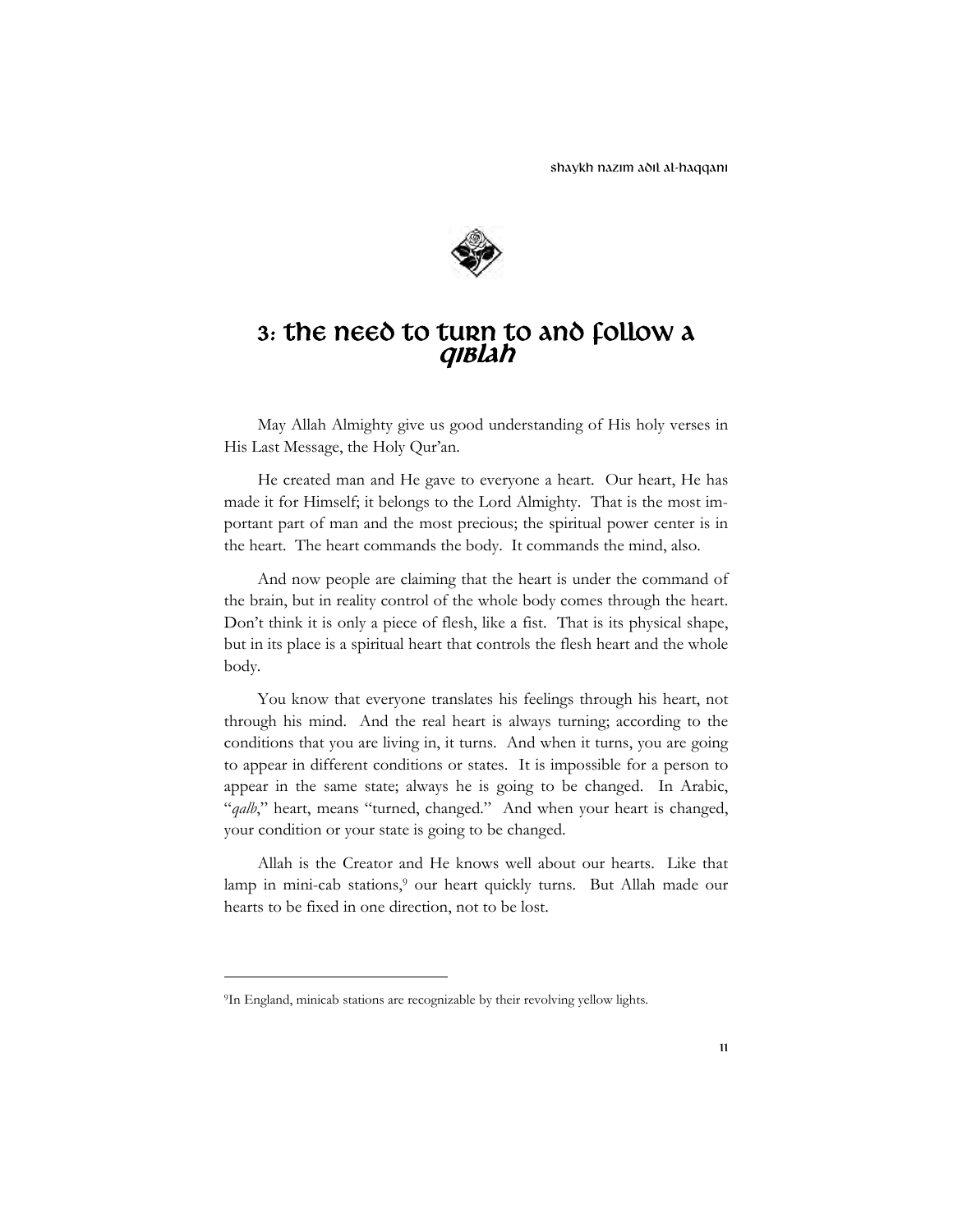You can't speak of a "direction" for Allah. He is in every direction, not in one only; He *created* directions*.* Men are in need to turn their faces to one direction. Therefore, when the first man came on earth, he asked to turn his face towards the Divine Presence. Then Allah sent to him a house from Paradise made of a red ruby, shining, lighted, and it landed at the place where the Holy Ka'bah was [later] built, because we need of turning to some direction to make our hearts fixed in that direction.

Adam was ordered to come to that palace, that Paradise-building of red ruby, and go around it and to pray towards it from four directions. Allah made for the first man a *qiblah*, to be a focus for his body and for his physical heart, to turn towards that direction.

It was the first *qiblah* for the first man. And we are saying, "If it is an empty building, there is no meaning in turning towards that Ka'bah." But we are asking for a *qiblah* in our real hearts. If you do not find that real Ka'bah but only that outwardly visible building, your heart will never gets a direction for reaching the Divine Presence. That *qiblah*, [our heart's *qiblah*], is in order to find a way to the Divine Presence.

That outwardly visible Ka'bah leads to the first level of the Seven Heavens, *Bait al-Ma'mur*. 10 (There is one *qiblah* in each heaven; then comes *Kursi*; 11 then comes '*Arsh.*12) And the first *qiblah* was the Ka'bah.

After the Ka'bah was built, Allah ordered the second *qiblah* to be in Quds, *Bait al-Maqdis*13—not Prophet David's ¡ building, but, according to traditions, forty years after Abraham's  $\frac{1}{60}$  building,<sup>14</sup> there was the original *Bait al-Maqdis.* Therefore, for the Children of Isra'il, that *Bait al-Maqdis* was their *qiblah*. And for a while the Seal of the Prophets  $\frac{1}{26}$  was ordered to turn

<sup>&</sup>lt;sup>10</sup>The spiritual prototype of the Ka'bah in the first heaven.

<sup>11</sup>The Divine Seat.

<sup>12</sup>The Divine Throne. These terms are to be understood as metaphors denoting Allah's endless greatness, glory, power, dominion and majesty.

<sup>13</sup>The Sacred House in Jerusalem, built on the spot where Solomon's Temple would later stand.

<sup>14</sup>That is, the K'abah, as mentioned in Bukhari, 4:636.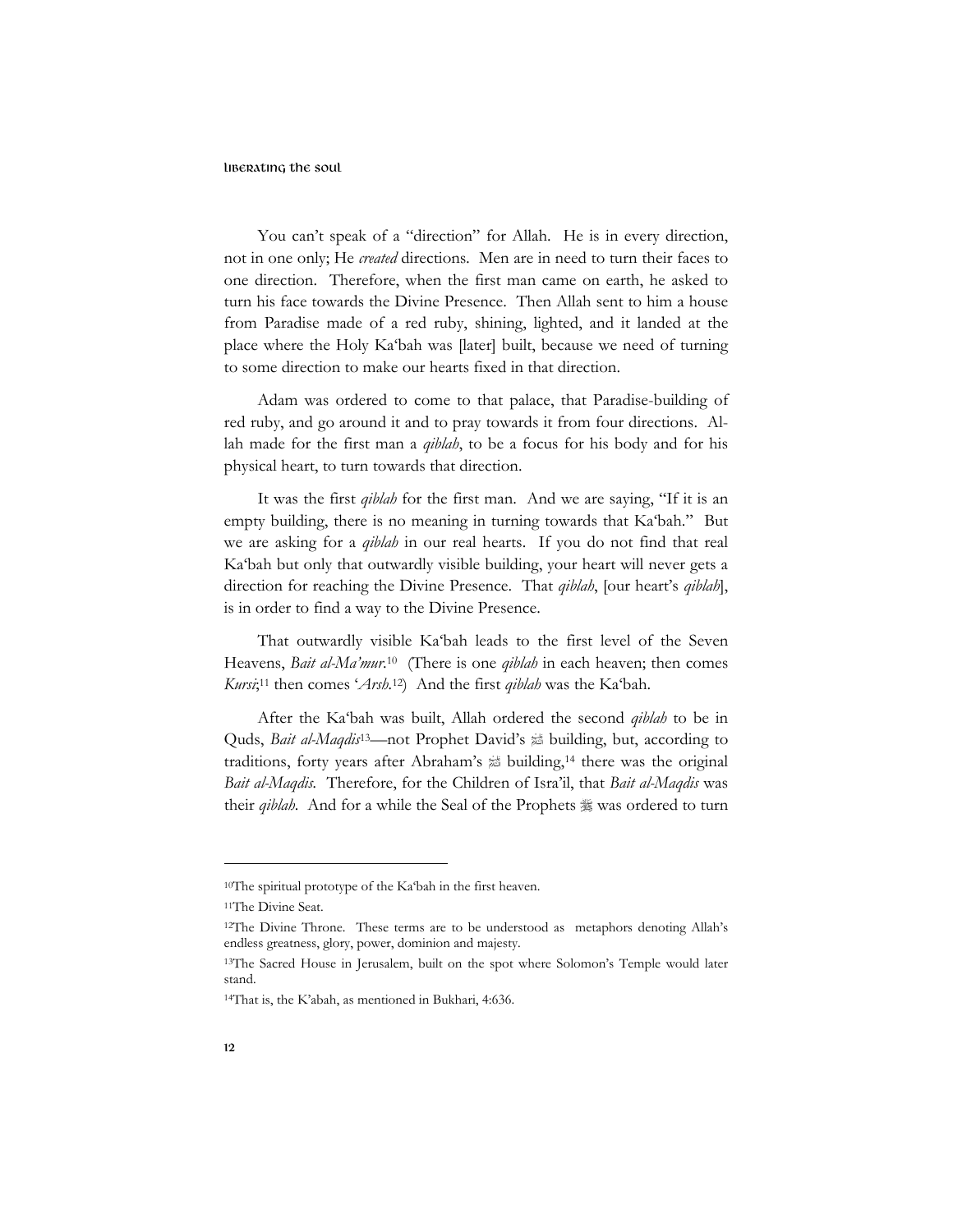faces towards *Quds ash-Sharif.*<sup>15</sup> Then Allah made the Prophet <sup>35</sup> to turn towards the Holy Ka'bah.16

Bodies must turn towards that direction. But more than that *qiblah*, even, a person must have someone who represents the *qiblah* spiritually. At the time of the Prophet  $\frac{46}{36}$ , no one except himself represented the real Ka'bah; the real *qiblah* for the *sahabah* was *he*. Outwardly, the *sahabah's* praying was like our praying, but in reality theirs was quite different from our praying because they turned with their hearts to the Prophet  $\mathcal{B}$ , who represented *Haqq*, Truth. That is the reason why, even if all *awliya*, saints, gathered together, it would be impossible to reach the level of the worshipping of even one *sahabi*, Companion of the Prophet  $\frac{1}{2}$ . Their worshipping was the most precious.

After the Prophet , all the *sahabah* represented him, but the one who represented him best was Abu Bakr  $\clubsuit$ <sup>17</sup> Therefore, the *sahabah* ran, even before burying Rasul-Allah , to Abu Bakr  $\approx$  to make *bayah*<sup>18</sup> and turn their hearts towards him, because someone must always represent Allah Almighty. There must be one *khalifah*, caliph, of Allah; everyone must be under that one's command, everything must move under his will power. And Abu Bakr was the *qiblah* for all the *sahabah*, the real one.

Then, over time, the *sahabah* went everywhere, and from among them, also, there were *qiblahs* for people. At every time, there must be one to represent the main *qiblah*. Then, from that one, there may be, in different places, by his spiritual powers, various people as *qiblahs*.

Allah Almighty orders mankind to turn towards the Holy Ka'bah physically, and He also asks us to turn towards the real *qiblah*, Sayyidina Muhammad . And as long as they are not doing it, no peace, no agreement among nations; impossible.

<sup>15</sup>Jerusalem the Honored.

<sup>16</sup>Qur'an 2:142-150.

<sup>&</sup>lt;sup>17</sup>The Prophet's father-in-law and close friend, who later became the first caliph of Islam. 18Pledge of commitment and loyalty.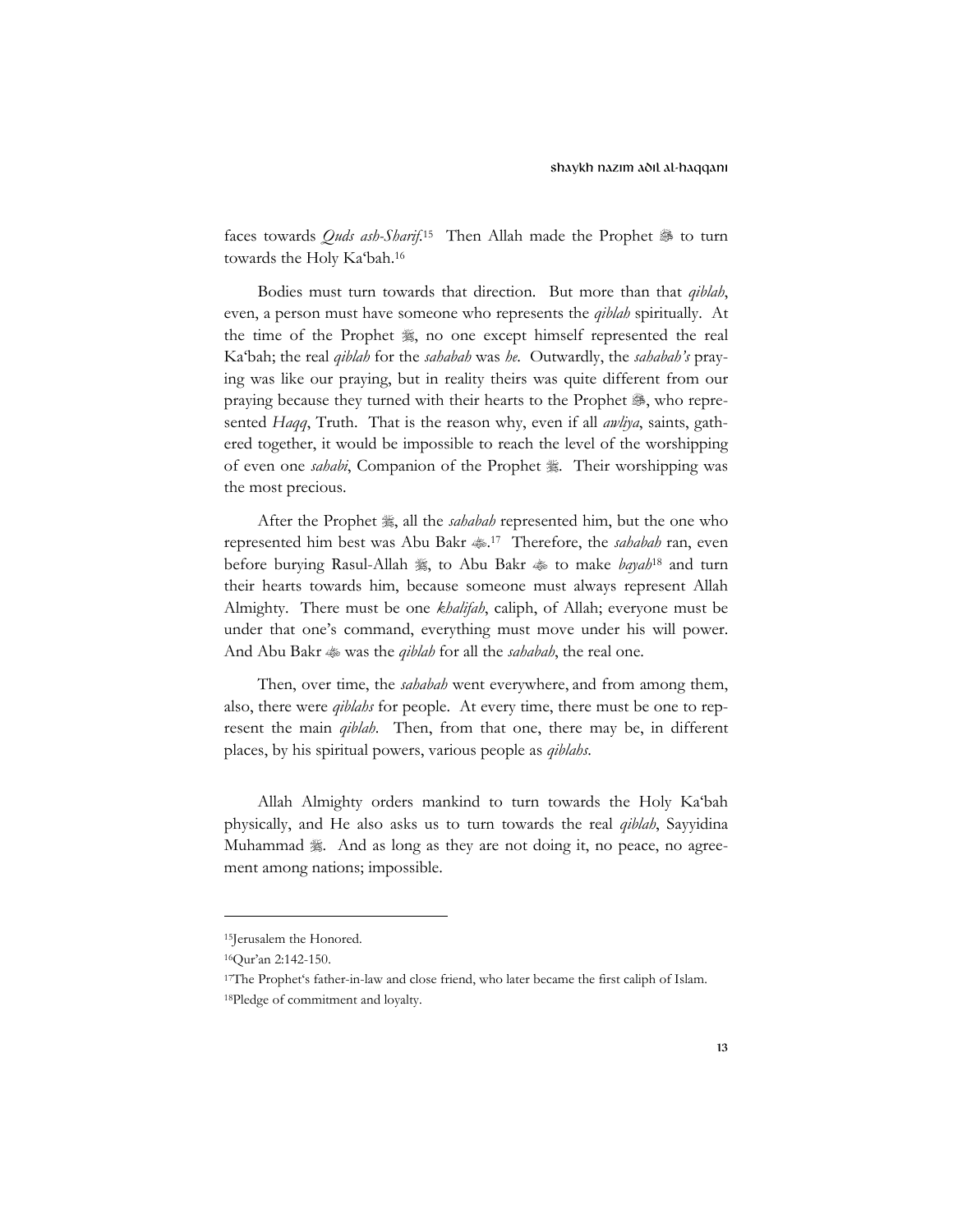So many people are here now. We are turning our faces towards *qiblah* and our hearts, through Muhammad , towards Allah Almighty. That gives us peace and mercy. If you are turning your faces towards Ka'bah behind the *imam*, 19 mercy comes pouring over people, and then divine love is sent and covers them.

Everyone is in need to find a real *qiblah* in his life. If not finding, even if he enters the Ka'bah, he may find nothing. He must find something around it and inside it. It is not empty.

We need to find and follow a *qiblah*, every time, and it should be a guide for us to heavenly Ka'bahs, towards the Divine Throne. What does it mean, "Throne," without Someone there? Without the Lord, what is the meaning of the Throne? And we are asking for *that* one*.*

Now, people, if they don't turn their faces towards the Ka'bah, their hearts are always turning and giving troubles; if not fixing to a Ka'bah, no peace and satisfaction. If looking, they may find some ones who represent the Lord, Almighty Allah, and their hearts are pouring blessings and divine love and mercy on you. *▲*

<sup>19</sup>The leader of a congregational prayer.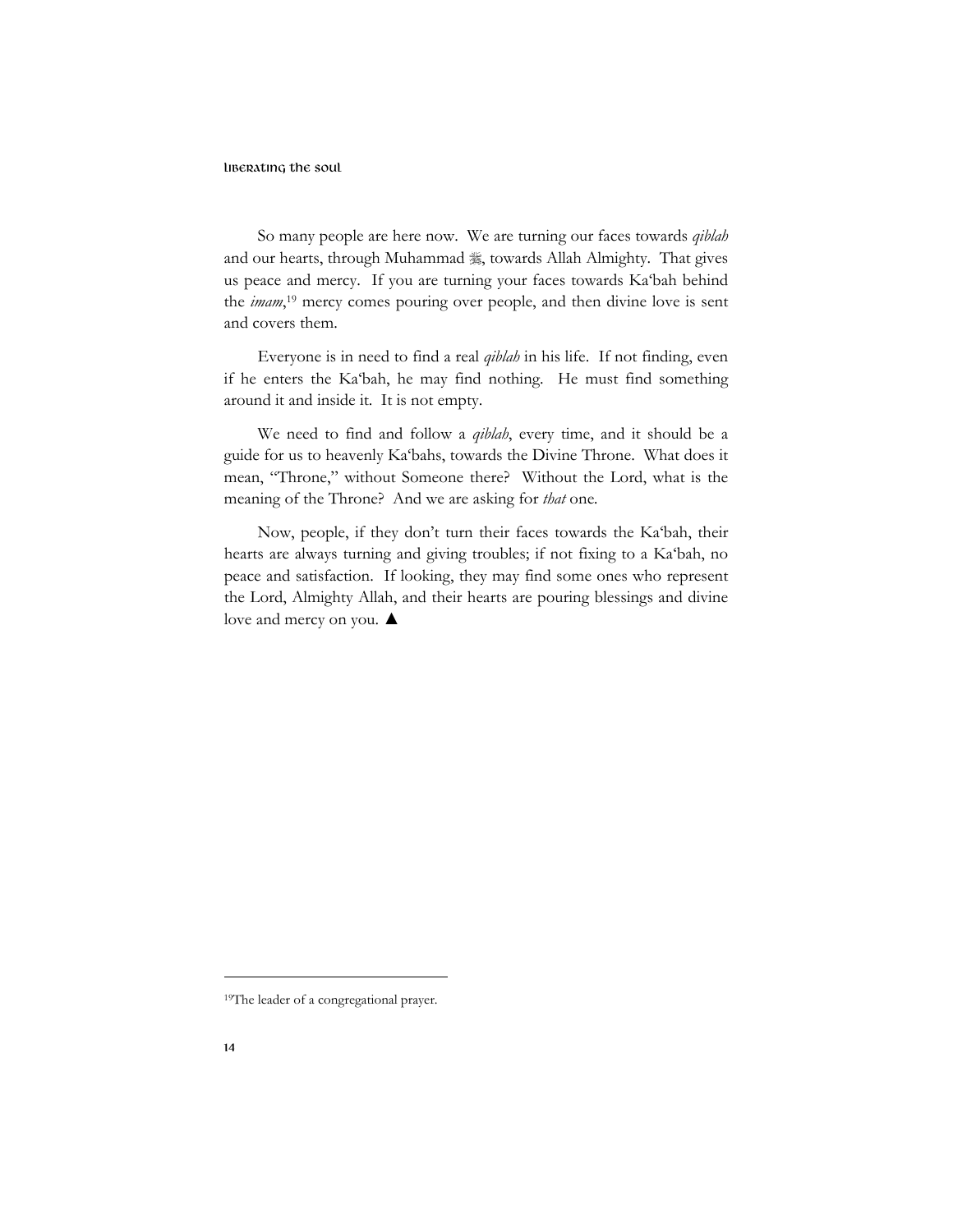shaykh nazim adil al-haqqani



## 4: ABOUT BEING A SINCERE SERVANT TO OUR<br>LORD

We are asking blessings from Allah Almighty, and we have been ordered to do everything for the pleasure of Allah.

It is impossible to do something for the pleasure of Allah Almighty if you are not sincere, the Seal of the Prophets  $\frac{35}{100}$  informed his nation fifteen centuries ago. Because who is a prophet? The one who informs about coming days and events, he is a prophet; if not knowing about coming days, he is an ordinary man. And saints must step in the footsteps of the Prophet or they can't be saints. Prophets also can't be prophets if they can't follow in the steps which Almighty Allah appoints for them to step in.

All the *sahabah*, the Companions of Sayyidina Muhammad , were following in the footsteps of the Prophet \$, if not following, they could not be *sahabah*. The places where he put his feet must be well-known by *awliya*. Those places are lighted; everywhere in Hijaz where he put his blessed feet is lighted.

Once the son of Sayyidina 'Umar  $\omega$  was journeying on the road to Mecca for pilgrimage. He arrived at a crossroad and left it, and went by the next one, turning. His friends said, "Oh! What is the reason?"

He said, "I saw our beloved Prophet & the reached this point and turned. Therefore I like to follow his path."

He saw those lights and followed them; the one to whom Allah gives His lights, he may see and follow. But He never gives without sincerity. The Prophet  $\frac{4}{36}$  had *qadam as-sidq*, the steps of truthfulness. You can't step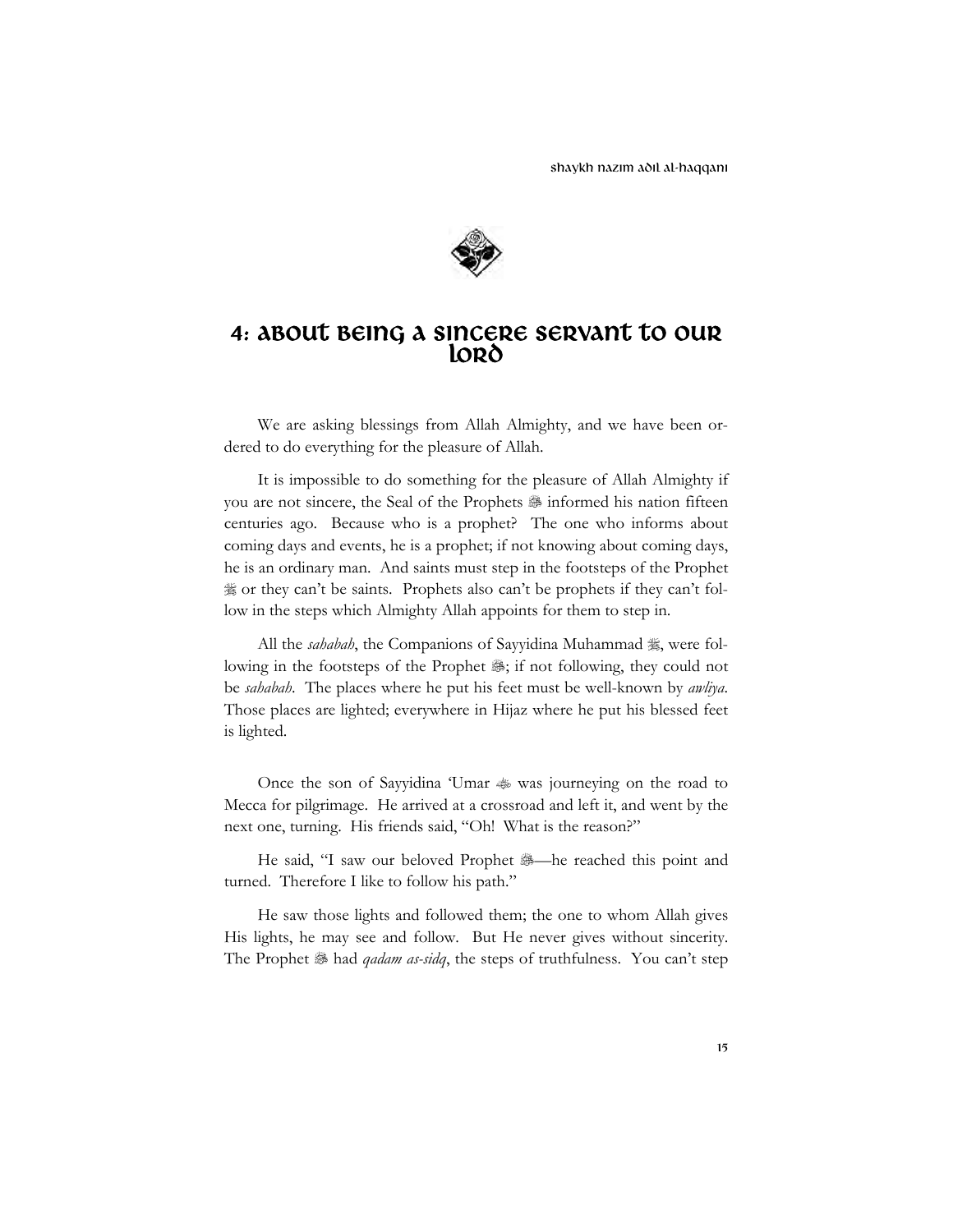towards your Lord Almighty Allah's presence if you don't have steps of truthfulness. If you have that, you may reach.

Now, I was expecting for two days [to make] an Association, and I do not know except what They are making me to speak. I am asking my Lord's divine favors for everyone attending our Association. I don't like official things because if officiality comes, sincerity goes.

The Prophet  $\frac{46}{36}$  came on earth from the Divine Presence. Jesus Christ ¡ went from the earth to the Heavens, but Muhammad—he was there and he was ordered to come to be with the people of the Lord.20 He was the most sincere person, and he sat with slaves, women, children, with everyone, and quickly went to their level. He was the most humble of creatures, and he said, "I sit as slaves sit and I eat as slaves eat."

That is the top point of humbleness. He was not an official one. But he said, "When the Last Days approach, sincerity will be taken up and people will be official ones."

Among believers, sincerity is wanted more than anything else. But now 'religious' people are also official nothing remaining of religion except its name, and you can't find anything except official forms. Even Muslims are trying to make some associations with membership. But if officiality comes, sincerity goes.

When the Prophet  $\frac{46}{36}$  gave information about the truth, he said that what the People of the Book are doing, my nation is going to follow step by step. There should come a time for my nation when you will not find Islam except as a name, people practicing it officially.

There is an expression among Turkish Muslims; they say "man of religion" for an *imam* or a *muezzin*. 21 I am saying that they are putting every-

<sup>20</sup>Referring to the Holy Prophet's *Me'raj* or Night Journey to the Heavens , during which he was admitted to the utmost point of nearness to God Almighty among all created beings. 21In Turkey and many other Muslim countries, both the *imam* who leads the prayer and the *muezzin* who makes the call to prayer are government employees or officials.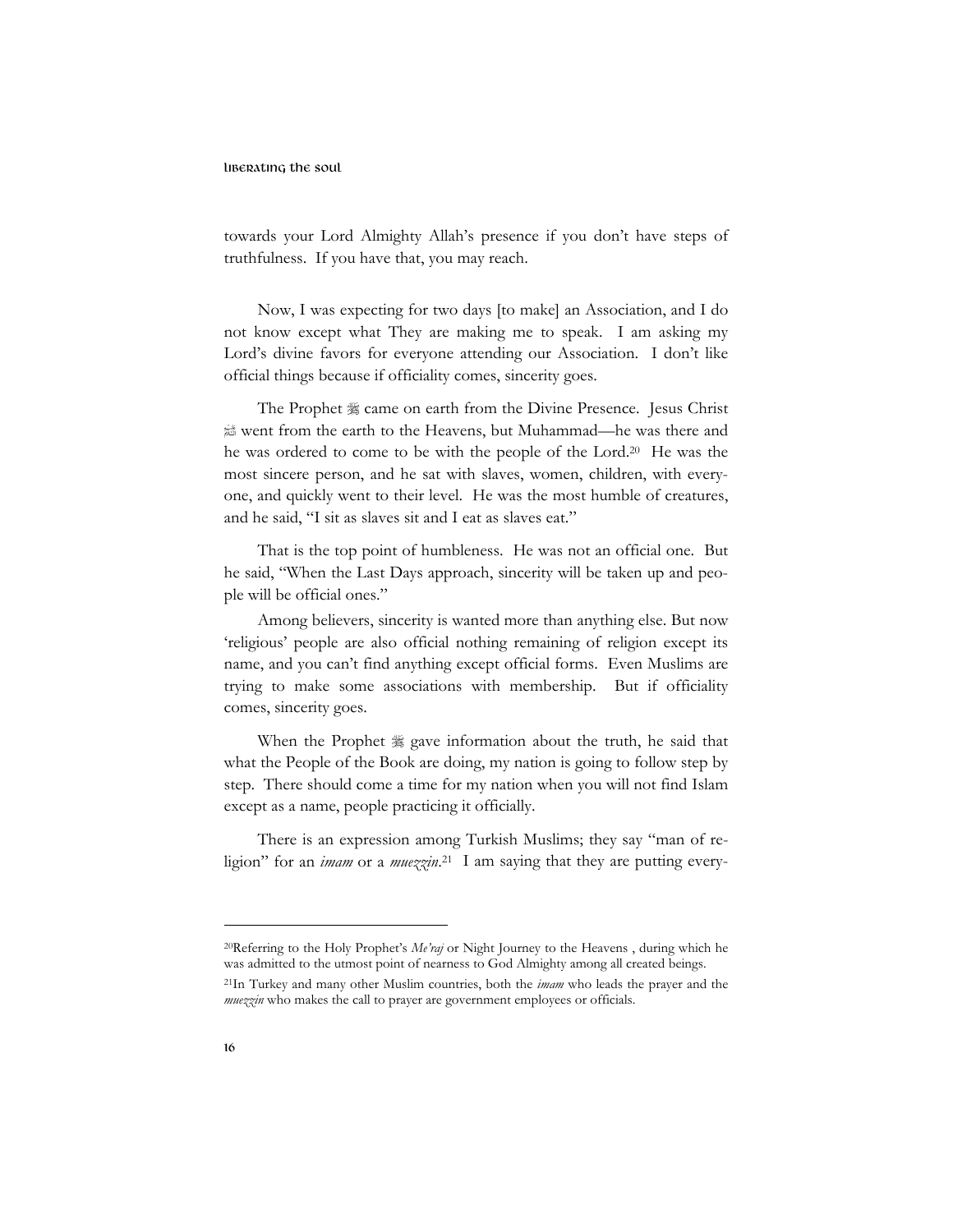thing onto them, paying them and resting; the others are free.<sup>22</sup> It is a bad expression; all believers are "men of religion." Why are *you* not going to be a servant of Allah? What rank is more honorable than being the servant of Allah?

Endless honors may be for certain people. Allah Almighty honored the Prophet  $\frac{1}{20}$  by giving him the biggest miracle, the Night Journey. When he returned in the morning time, he informed the people of Mecca about that journey-by-night and the unbelievers were astonished. Even the *sahabah* were too astonished. From Mecca to Jerusalem was forty days' journey by camel, but he claimed that during one night he had gone and come to Jerusalem, and after that to the Heavens and beyond the Heavens!

*Believers must use their hearts for believing, not their minds.* The famous caliph of the Muslims, one of the grand-*wazirs* of the Prophet  $\frac{1}{200}$  during his lifetime, Sayyidina 'Umar  $\text{L}_{\text{R}}$ , when heard this news [of the Prophet's *Me'raj*] from someone, he did not go to the Prophet & but he went to Sayyidina Abu Bakr  $\clubsuit$ , asking, "O Abu Bakr, did you hear about the miraculous news? What do you think?"

Abu Bakr  $\triangleq$  said, "O 'Umar, who is telling that news?"

"The Prophet of Allah."

 $\overline{a}$ 

He said, "Enough, O 'Umar! Even more than that I would believe." And he [Abu Bakr] is the father of the Naqshbandis.23

These words may be too big for scholars. They are thinking that their knowledge is the limit of knowledge and there is no more. And they are correct up to their limit, but after their limit, they must leave it to someone else. If Allah's lights enter into a heart, that heart gets wider and wider and wider.

<sup>22</sup>That is, under such a system, total responsibility for people's religion is placed on paid religious officials, while others see themselves as not having any responsibility.

<sup>23</sup>The chain *(silsilah)* of *awliya* and grandshaykhs of the Naqshbandi Tariqah originates with Sayyidina Abu Bakr  $\clubsuit$ , while all other *tariqahs* go back to Sayyidina 'Ali  $\clubsuit$ .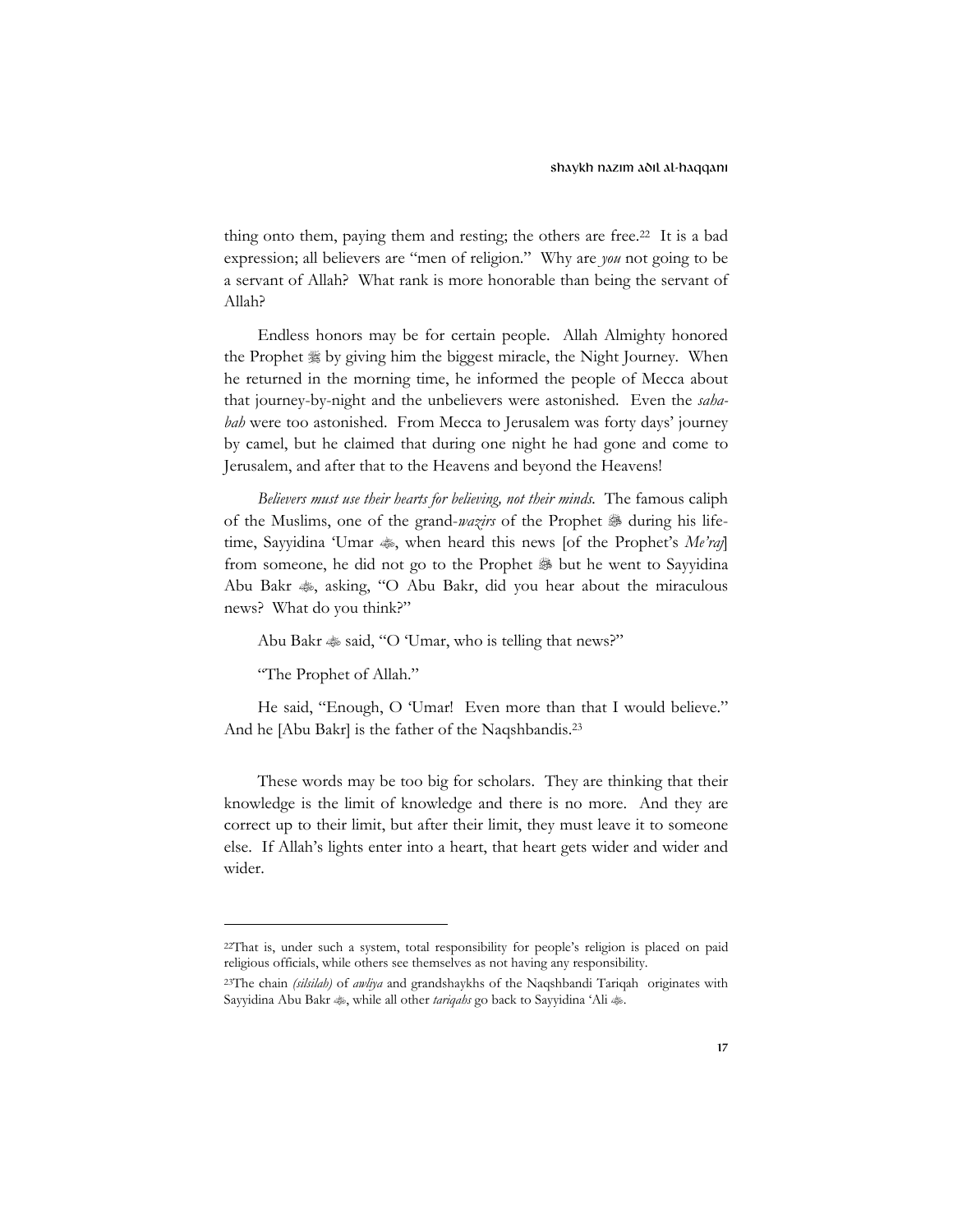The Prophet  $\frac{46}{38}$  has 313 or more beautiful names and he has been honored. He has been honored unlimitedly because he was the representative of Allah Almighty, and, as we are saying, every Holy Name of Allah appears or manifests in the Prophet 3 and gives honor to him. And among all those names, he was very pleased when Allah described him in the Holy Qur'an as being His servant.24

He was so happy to be servant to such a Lord. And that is an honor for everyone. You must try! That is following the steps of Muhammad —to be servants, sincere, humble servants. Think what an honor you have been given. Don't be 'official,' don't be a 'member'. Try to be a sincere servant to Almighty Allah.

This is our 'feast' today. It is enough to listen to these words from a humble one. May Allah accept you! *▲*

<sup>242:23, 8:41, 17:1, 25:1, 53:10, 57:9, 72:19.</sup>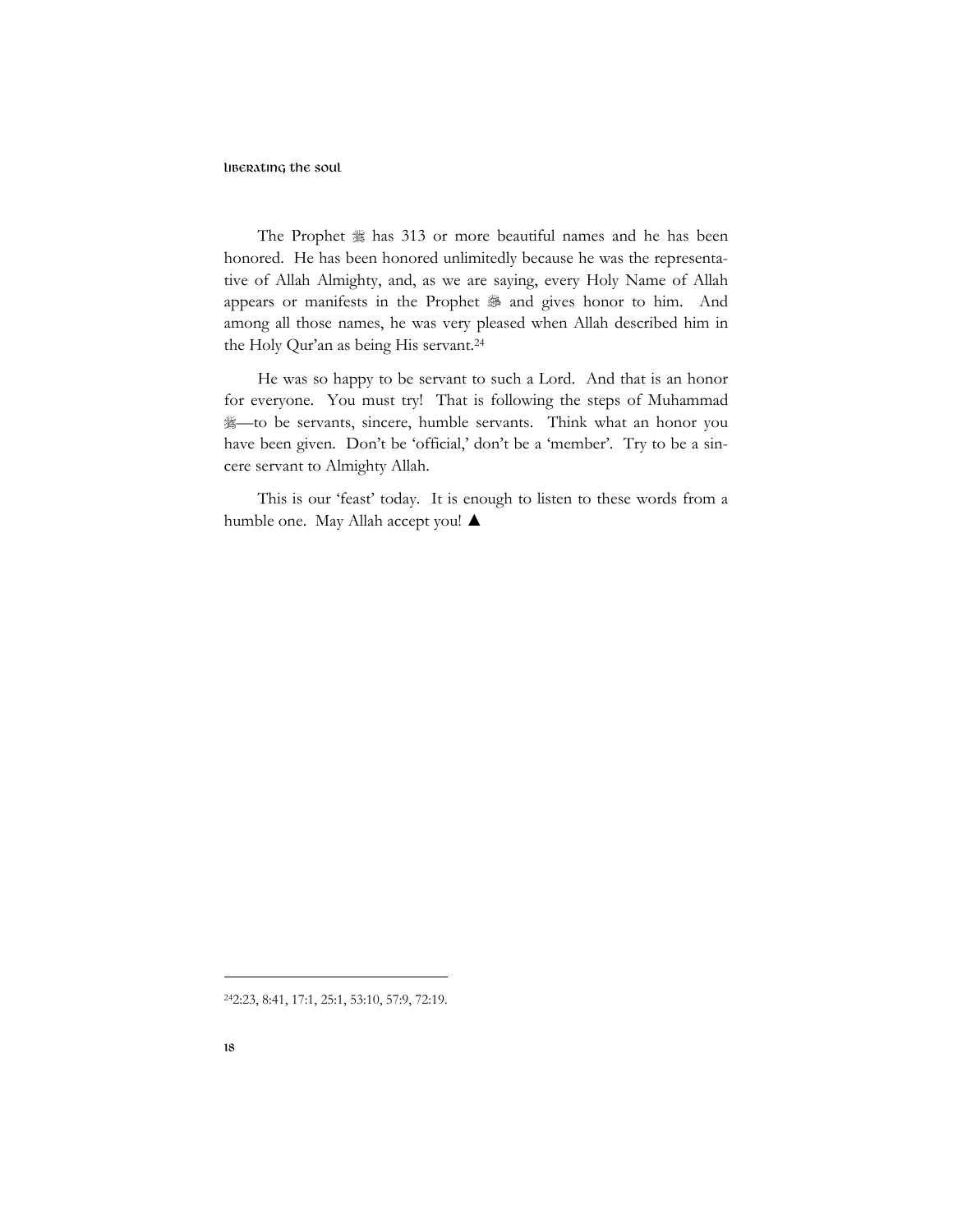shaykh nazim adil al-haqqani



# 5: concerning the holy prophet's<br>knowledge of the future<br>and sayyioina mahdi

May Allah grant us inspirations through His beloved Sayyidina Muhammad  $\frac{4}{36}$  and through His beloved *awliya*, saints.

The Prophet  $\frac{1}{20}$  told everything about the future; he never left out anything. For twenty-three years he taught people the Qur'an and its meanings, and he made everything clear up to the Day of Resurrection, for this life and hereafter, for Paradise and Hells; *everything* he made clear. But now among scholars, there are some so-doubtful people, doubting everything, and they are trying to put the whole of the Prophet's  $\mathcal{F}$  sayings into forty *hadiths*.

There must be millions of *hadiths* over twenty-three years. He made clear the Holy Qur'an for all nations, up to the end; it was his duty to make clear this holy Book. How can you say there are only forty *hadith* and not accept others? They and Satan are equal. They are saying, "We only need the Qur'an, no need for anything else."

Allah says in the Holy Qur'an, "Accept everything that My Prophet says,"<sup>25</sup> but pride is preventing them. Sayyidina Muhammad 3 is the most

<sup>25</sup>See 8:20, 24:62, 33:36 and many other verses of similar meaning. This is alluded to in the following ahadith:

I have indeed been given the Qur'an and something similar to it together with it, yet the time is near when a man reclining on his couch will say, "Just follow this Qur'an; what you find permissible in it, consider it permissible, and what you find prohibited in it, treat it as prohibited." But what Allah's Messenger has prohibited is like what Allah [Himself] has prohibited. (Abu Dawud and Ibn Majah)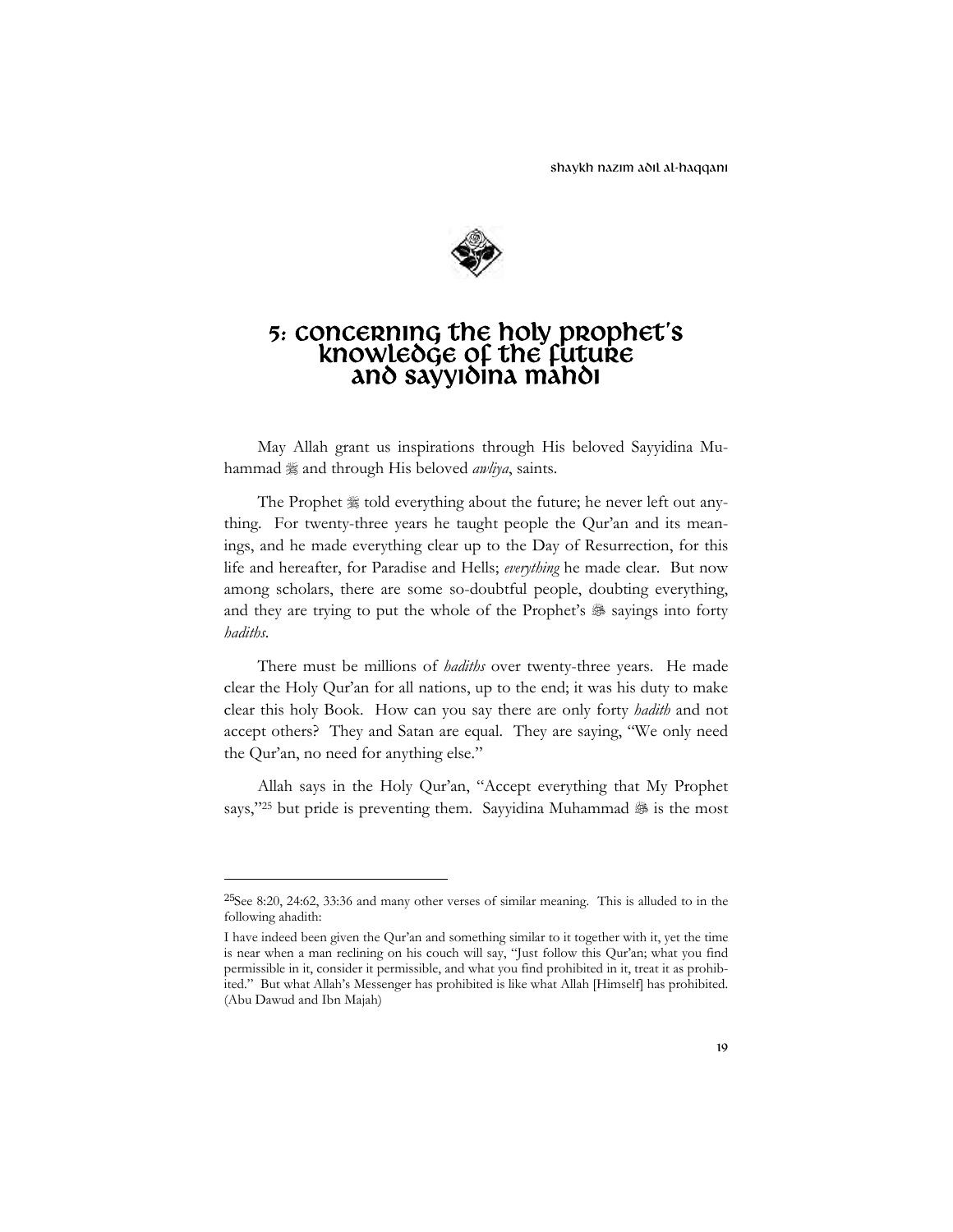true one; among mankind, no one can be more true than him. And he said, about our time, that all mankind are too proud (They are preventing me from speaking something wrong; my heart is in *Their* hands).

After the Prophet 38 was the period of caliphs. He said that the first period of his nation would be a period of caliphs, then the period of *'umara*, rulers, '*umara al-muminin*. 26 But there must be one '*amir*<sup>27</sup> for Muslims; ıf they do not make an '*amir* over themselves, to obey him, they are all sinners. There must be an '*amir* to implement the *Shari'ah*. But now everyone thinks *he* should be the '*amir*.

From the West wing, the power of Islam came up to France, near Paris. Then their period was finished and *muluk*, kings, came—the Ottoman *sultans*, and from the mother's side they reached back to the Prophet ; the first *sultan's* wife was a *sayyid*. 28 And then kings came, up to Sultan 'Abdul-Hamid.29

In his time, there came a revolution which took him down from his throne. Then the fourth period came, the time of *jababirah*, tyrants. In every country, even when non-Muslim kings went, tyrants came, the king coming down and a Red one, a bad one, coming to destroy everything—so proud, throwing the Holy Qur'an from their hands. "Command is coming from my lips for life and death"; so many thousands of people killed in Turkey after the Revolution, and everywhere else!

There was Hajjaj ibn Yusuf, Hajjaj *adh-Dhalim*, 30 the well-known oppressor in Islam. Someone said, "O Hajjaj, you go back to the time of 'Umar and you have seen his justice. Why are you like this?"

26Head of the believers, i.e., Muslims.

Let me not find one of you reclining on his couch when he hears something that I have commanded or forbidden, saying, "I do not know. We followed [only] what we found in the Book of Allah." (Ahmad, Abu Dawud, Tirmidhi and Ibn Majah)

<sup>27</sup>Leader or head; the caliph was known as *'amir al-muminin*, the commander of the believers.

<sup>&</sup>lt;sup>28</sup>A descendant of the Prophet ...

<sup>29</sup>The last of the Ottoman rulers, deposed in 1908.

<sup>30</sup>Hajjaj the Tyrant.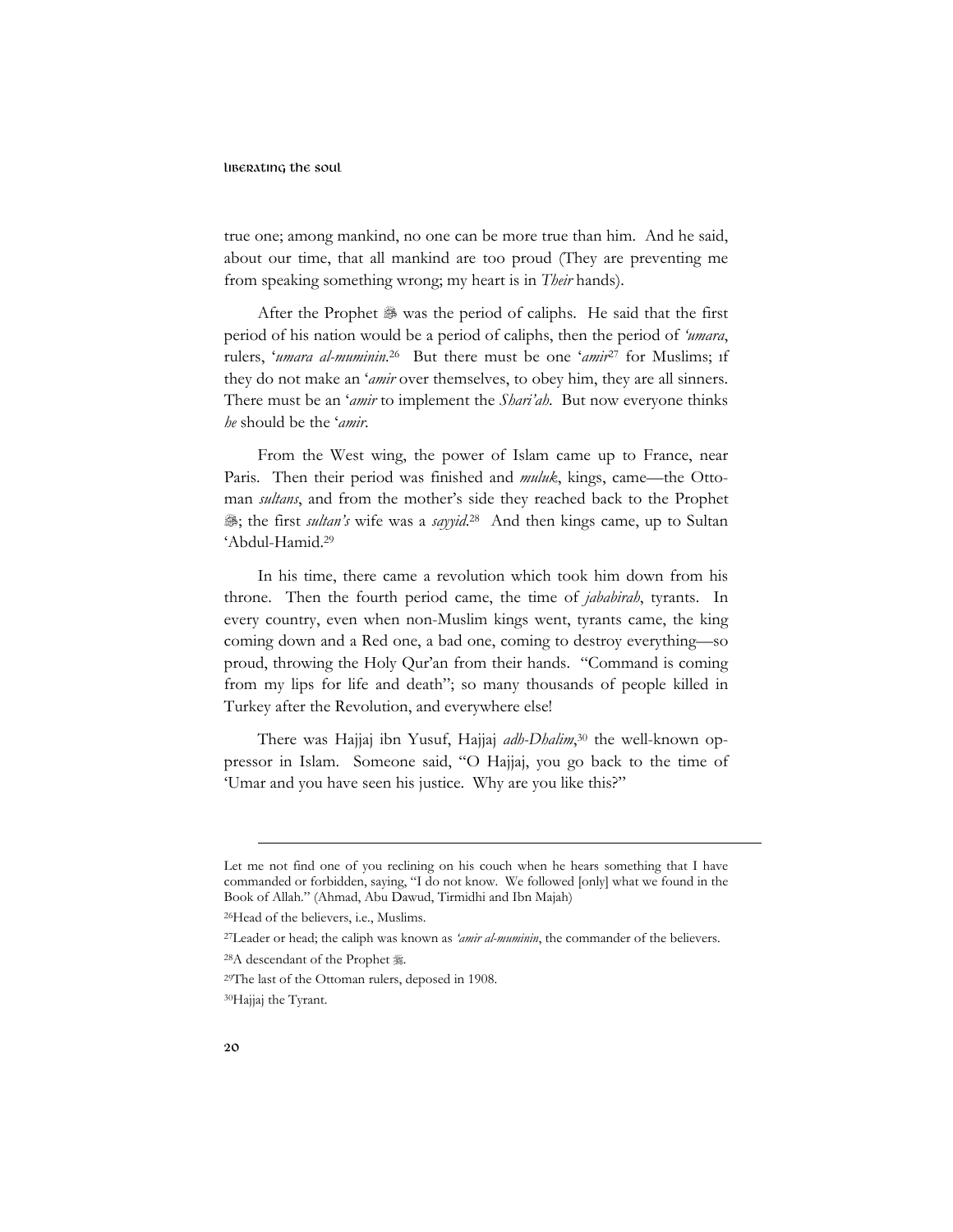He said, "Bring me the people of 'Umar and I may rule like him!"

Now it is the time of tyrants and dictators. Some characteristics of those dictators must be with ourselves, because they are taking their powers from the people. They are only like taps. If honey comes through pipes, honey comes; if vinegar comes, the taps give vinegar.

Everyone is proud now, no humble people; exceptions never change rules. And since "*naba*'" in Arabic means "news," every news that the Qur'an informed about must have an appointed time to appear.

The appointed time of dictators arrived from 1908; up to today it is seventy-nine years. I hope for it to be finished with eighty; I hope that a great revolution will come. The great French Revolution, which was also an opening for tyrants, putting the heads under the feet and the feet in the place of heads, was in 1789. After two years it will be two hundred years.

For every piece of news, there is an appointed time. Allah is the most practical One. Every news that is appointed just comes on time, not early, not delayed; it must appear at its appointed time. And He appointed a time for Sayyidina Mahdi 231

The Prophet  $\frac{4}{36}$  informed all nations that after the four periods, after those tyrants, there should come a just one, supported by divine powers, to clean the whole earth from all tyrants. Only *he* can do this; for his honor there will come a *shari'ah*, for no one else. And he will not bring the *Shari'ah* that we are using now, he will bring a virgin *shari'ah*.

The Holy Qur'an is virgin; how could he reach that secret? But during the Night Journey, Allah gave it to Muhammad  $\frac{1}{26}$  in the Divine Presence.

Muhammad  $\frac{46}{36}$  is the greatest prophet, greater than anyone among heavenly beings, mankind and jinn*.* It is impossible for anyone to know the greatness of our Prophet 3 except his Lord. Gabriel is the Prophet's ser-

<sup>&</sup>lt;sup>31</sup>The divinely-appointed leader whose coming during the End-Time of this world is foretold in many *hadiths*.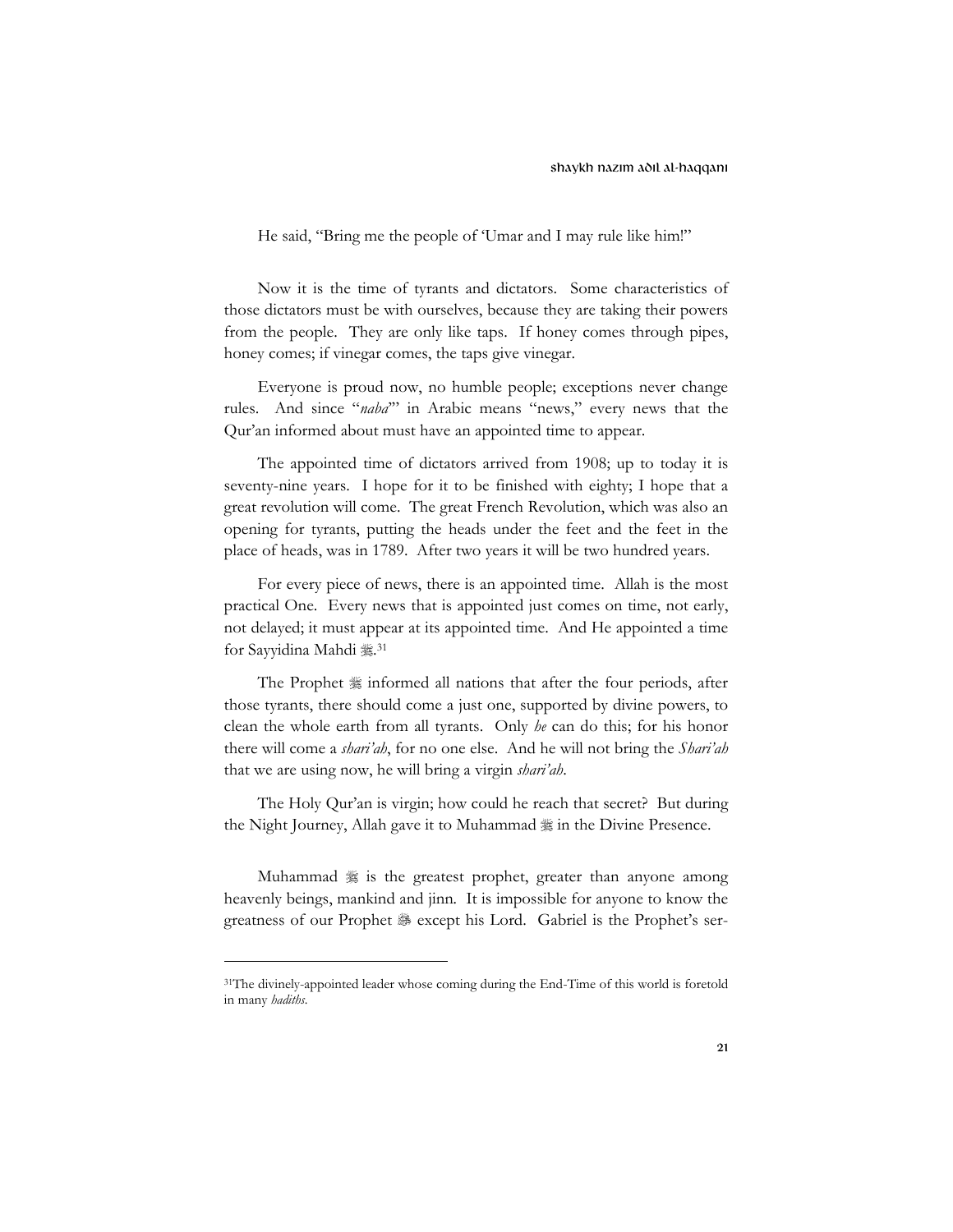vant, not his teacher; his teacher is Allah. Only *he* reached to the Divine Presence, no other prophet.

When he went up, he saw Gabriel, lying like a carpet in his station out of divine *haybah*, awe of Allah's greatness and majesty. And Allah Almighty gave Muhammad  $\frac{1}{28}$  a trust in a safe; no one can imagine the glory of that trust. And He said to His Prophet &, "Keep this till your fortieth grandson, Mahdi, comes. When he comes, you will open it for him." My Grandshaykh told me about that. Now, also, he is speaking.

*When Mahdi comes. . .* Now he is ready and Allah Almighty is keeping him in a safe place between Yemen and Hijaz. No one can approach; there is quicksand. His headquarters is protected. And now the Prophet 3 will give that trust to him.

When he comes and says "*Allahu akbar!*" that power of the secret of the Holy Qur'an will come like lightning all around the world and destroy all technology. When he gives *takbir*, 32 all that news must come to pass. *Tuba*, happiness and pleasure, for those people who will reach to those days! All proud ones will be taken away. Ask to be humble servants to that beloved one.

Only Grandshaykh has permission to speak about such things. No one else in the East and West may speak. *▲*

<sup>32</sup>Saying "*Allahu Akbar*, God is the Most Great."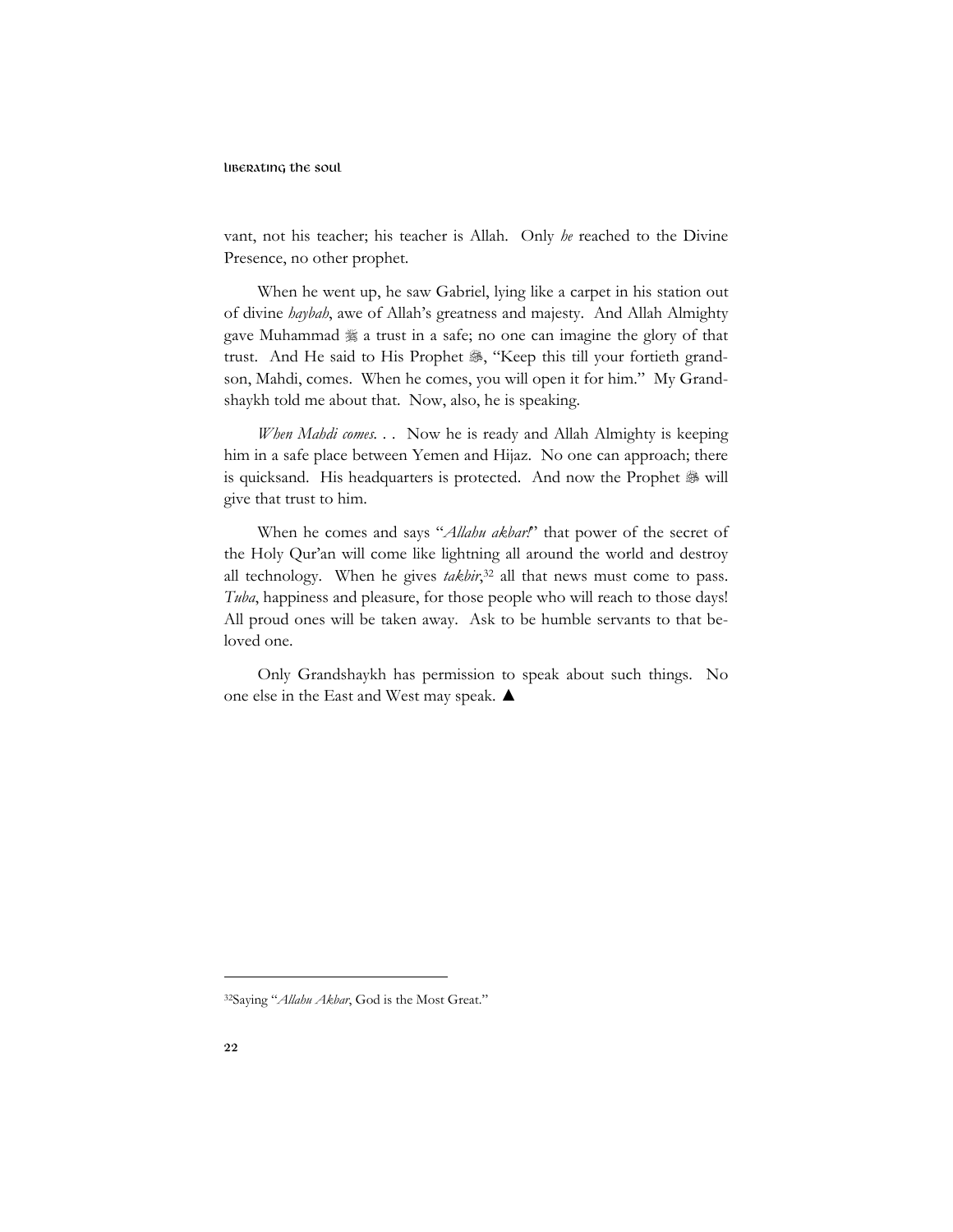

## 6: following the ways of holy men

May Allah Almighty bless you during this holy month; you are coming here and listening. I am seeing that our assembly is not an ordinary assembly or association. This is not an official meeting and we are not official people and attenders. We are carrying responsibility only towards Allah Almighty.33

If a person carries responsibility towards his Lord, he tries to do his best. And we are trying to do our best for each one of mankind living on earth. We are asking happiness and pleasure and peace for everyone, here and Hereafter; we are trying to give as much benefit as possible to everyone. That is the main aim of the holy people who lived before and who are living now and who will live after our time.

This life began with a holy one, Sayyidina Adam, and since his time there have been, at every time, holy ones, never absent. They are only living for others, not for themselves. They are sacrificing themselves for mankind, and therefore Allah Almighty rewards them in Paradise like no one else.

We are trying to follow the ways of holy men. We must try to be holy ones because they are *real* believers; they *really* believe in Allah Almighty and the Day of Resurrection, *really* believe in Paradise and Hells. We must follow their ways and try to reach high standards of belief—not only by talking, but we must show our belief through our bodies' activities and actions because believers show that they believe through their actions. Actions are evidences of holy people, and we are trying to reach their standard, the highest station of mankind.

<sup>33</sup>That is, not to any government, institution or organization.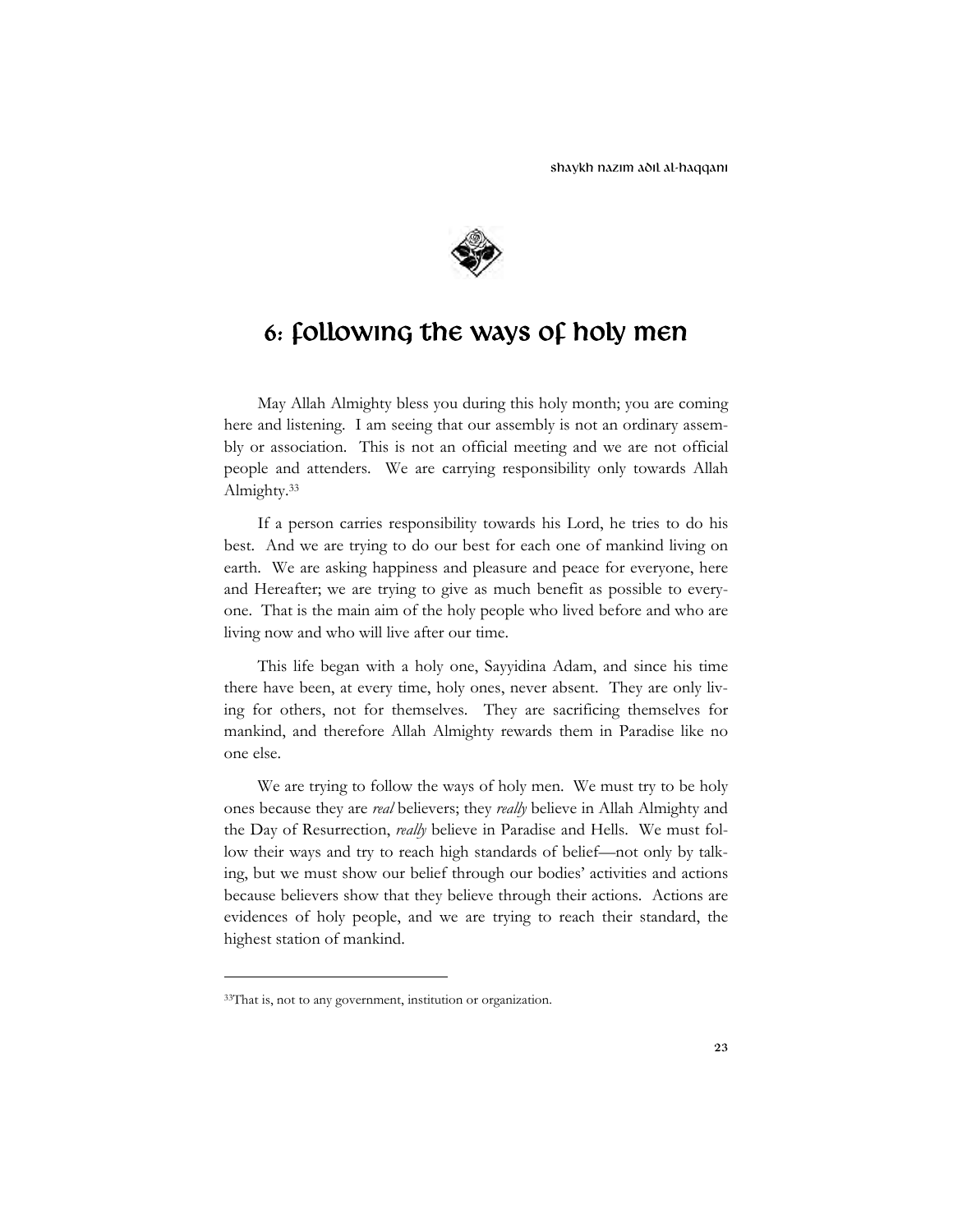Some people in our times are carrying the title of "holiness" but they are empty ones. We must try to be *real* holy ones so that it should be said for us in the Divine Presence, "Your Holiness." Prophets and their real successors, *awliya*, are holy ones, and you can't be holy without reaching one of those holy ones. You must try to find one.

They are not found easily. Like diamonds and precious stones, they are difficult to find. Among people, holy ones will be up to the end of this world, but don't be cheated by empty titles, official titles. Try to find real ones, whose names are written on heavenly stations. If anyone reaches such people, those holy ones also cover those who reach them.

But they do not come easily into your hands. They make so many examinations for that person, so many times trying him. And sometimes they are showing some perfection<sup>34</sup> and people are running after them.

Abu Yazid Bistami was always traveling to get in touch with people as much as possible; They always want to transfer their spiritual lights to others. Firstly, all prophets were travelers, to get in touch with more people. Whether accepting them or not doesn't matter; they have some powers, passing from their hearts to people. Impossible for a person to meet a prophet without being affected. As radiation comes on animals or plants or people but does not quickly appear, their hearts are most important for giving their lights to people. Even at the last, those people should be affected.

*Awliya*, saints, are also following the same ways and they also travel. In Abu Yazid's time there were no passports, no customs, no borders; from East to West one could go. He was coming and showing his miraculous powers, and people, like bees coming on honey, were gathering around him.

He gave something to them and some of them were going with him (all of them were attracted but only some of them were suitable to be with him). As we know, Allah Almighty has made for everyone a private position, to be there;35 if everyone left his job and came [to be with a *wali*], no

<sup>34</sup>*Karamat*, the miracles of *awliya*.

<sup>35</sup>That is, each individual's particularl life situation and conditions.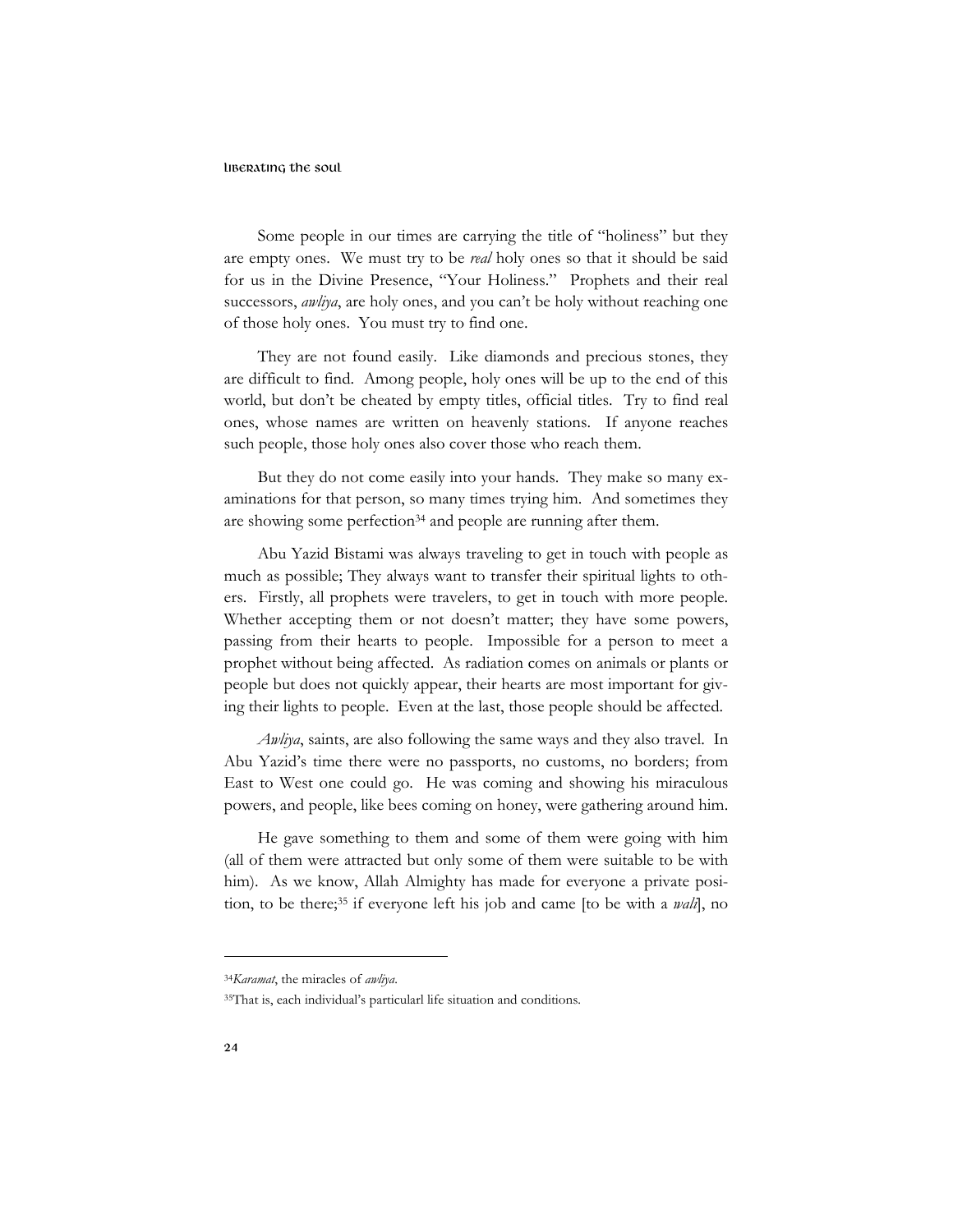more would life continue as Allah wants it to continue. Everyone must keep his position and [at the same time] must keep his spiritual relationship with that holy one, and he can reach billions. That one's spiritual powers may cover the whole universe, because the whole universe without that holy one is cheap but with that one it is precious.

As we have been invited to visit the Ka'bah, we are in need to find a holy servant of the Lord. The Ka'bah must be visited once in a lifetime at least, and also that holy one who represents the Prophet & must be known and visited, even once in a lifetime, because the Holy Ka'bah stands by that one.

That is *Sultan al-Awliya.*36 He is that one who gives holiness to the servants of the Lord, Almighty Allah. He may be represented among 124,000 holy ones at any time.<sup>37</sup> They represent that holy one who represents the Seal of the Prophets  $\mathcal{L}$ , by whom the Holy Ka'bah stands.

I am asking pilgrims, "What did you see at the Holy Ka'bah? Did you meet any holy one?" But no one is asking to meet anyone. For what are you going—*only to see that building*? You must look for that one who represents the Holy Prophet . But now believers are official ones, all of them. If real ones, at the first step they may ask permission to enter from the boundaries of those holy places, and whoever enters with full *adab*38 meets the guardians of those places, holy guardians.

Full *adab* to the holy places is to come and say, "I have left everything that my heart is occupied with of this life." If They [the holy guardians] see that your heart is for your Lord only, They may welcome you, but if you have come to acquire the title of "*Hajji*,"39 they may say, "Go away!" If you came for the sake of your Lord, They see your heart and They welcome you from the beginning. Even the Holy Ka'bah may come to welcome you, as

<sup>36</sup>The highest ranking saint among *awliya*, the greatest grandshaykh.

 $37$ As there have been 124,000 prophets since the time of Adam  $\frac{46}{35}$ , there are at all times 124,000 *awliya* on earth.

<sup>38</sup>Correct manners.

<sup>39</sup>One who has performed the pilgrimage (*Hajj*).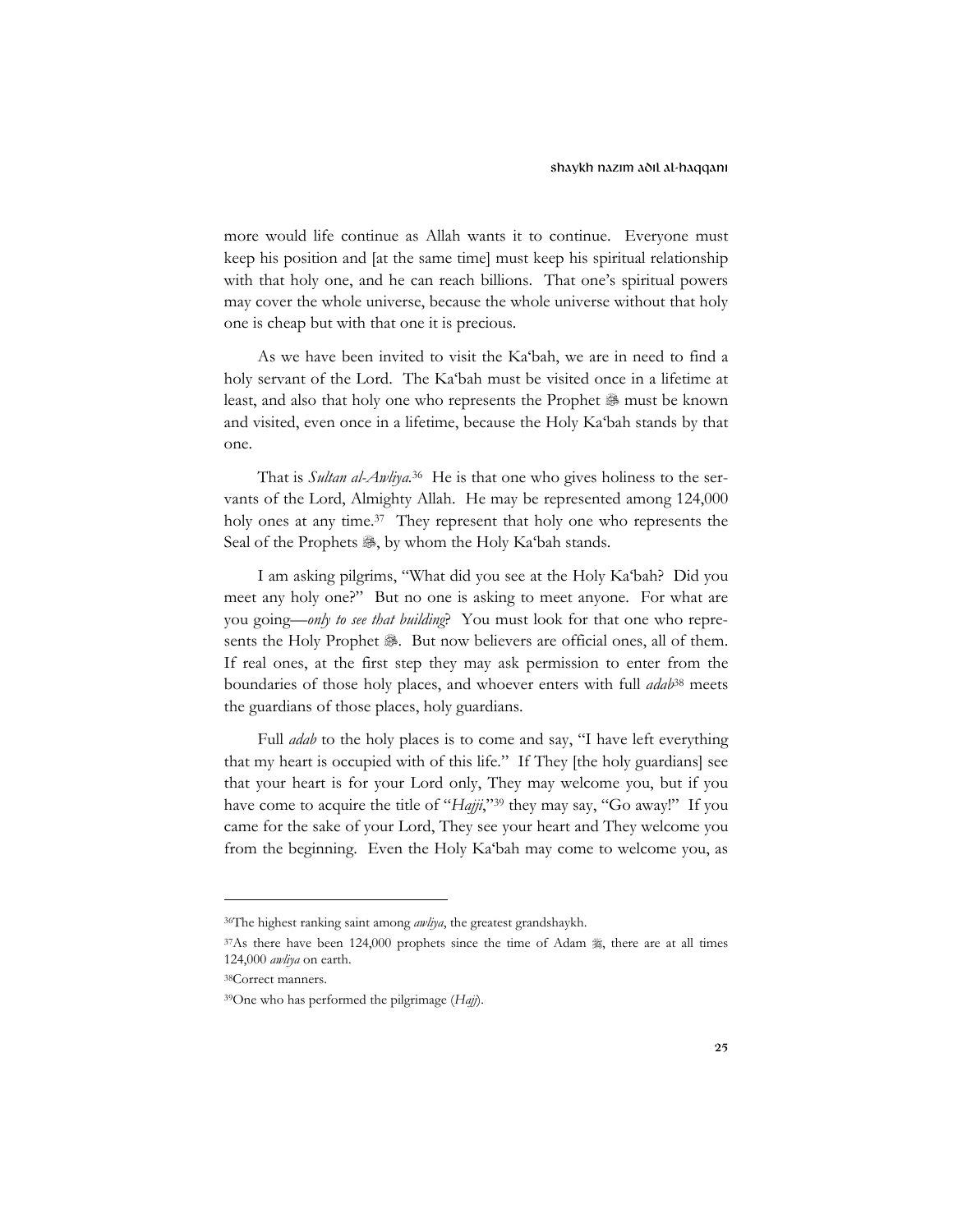it came to Rabi'at al-Adawiyah.40 She was a descendant of the Prophet, Sayyidina Muhammad 3, a lady, but she reached a level that only few men have reached.

If ladies are asking for physical equality, there is never going to be [physical] equality. If equal, there must be all men or all women. Men and women are never going to be equal; there must be something wrong if they are asking to be the other sex. And they are asking but they are wrong.

Spiritually there is equality. Women have more ability to reach the Divine Presence, and also, among spiritual beings, women have been given something else through their spiritual life's high standards. Men are also equal, but their spiritual appearance, manifestation, is of another kind. Both of them have been honored by Allah Almighty; no one knows the limits of that honor. That discussion is nonsense, the lowest rubbish. If you [women] are feeling oppressed, don't go and work! Leave them [men] to do it; you sit in your houses!

I just took this from Rabi'at al-Adawiyah; she will be happy if we accept it. She went to pilgrimage at the time of Hasan al-Basri. He arrived at the Holy Ka'bah and saw the Ka'bah only as a shape, standing, leaving only a shadow, but the Ka'abah itself was not there. He asked, "O my Lord, where is Your Holy House?"

The answer came by 'Telephone":<sup>41</sup> "Rabi'ah is coming and the Ka'abah has gone to welcome her."

She was at 'Arafat, the holy mountain.<sup>42</sup> That day she was useless for praying43 and she was crying (women think that something is wrong for them not to pray at that time, but it is a grant from Allah to them, carrying

<sup>40</sup>Rabi'a Basri.

<sup>41</sup>*Hatif ar-Rabbani*, the divine Voice, by which some of Allah's chosen servants are sometimes addressed.

<sup>42</sup>The mountain in whose vicinity pilgrims assembl*e* during the *Hajj* to supplicate and ask for Allah's forgiveness.

<sup>43</sup>That is, due to menstruation, she was unable to observe *salat*, prayers.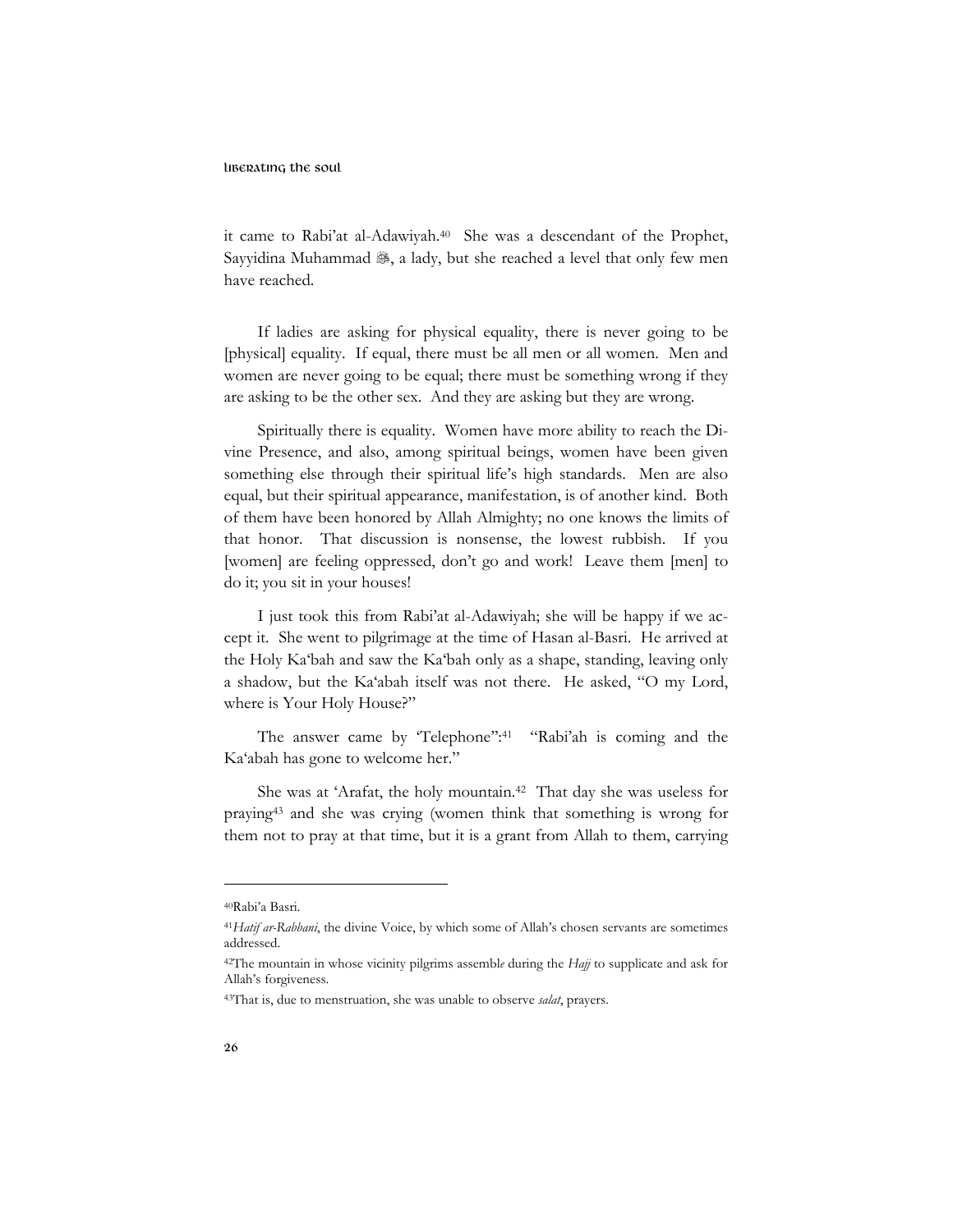some burden). She cried, and Allah, by *hatif ar-rabbani*, said to all the pilgrims, "This year your pilgrimage was not acceptable, but, because of her crying, all of you are accepted!"

We must look after ourselves. When Abu Yazid showed some perfection, people ran after him. Sometimes he tried some of them by showing something that no one would accept. Then they left him and went away, and he left, also.

They [*awliya*] may try you by several ways. If you do not change [due to their tests], they may accept you, because it is not easy to follow. Therefore they are choosing the one who should be with them always. Even once a year, you need to see them, giving you new power and taking away burdens. *▲*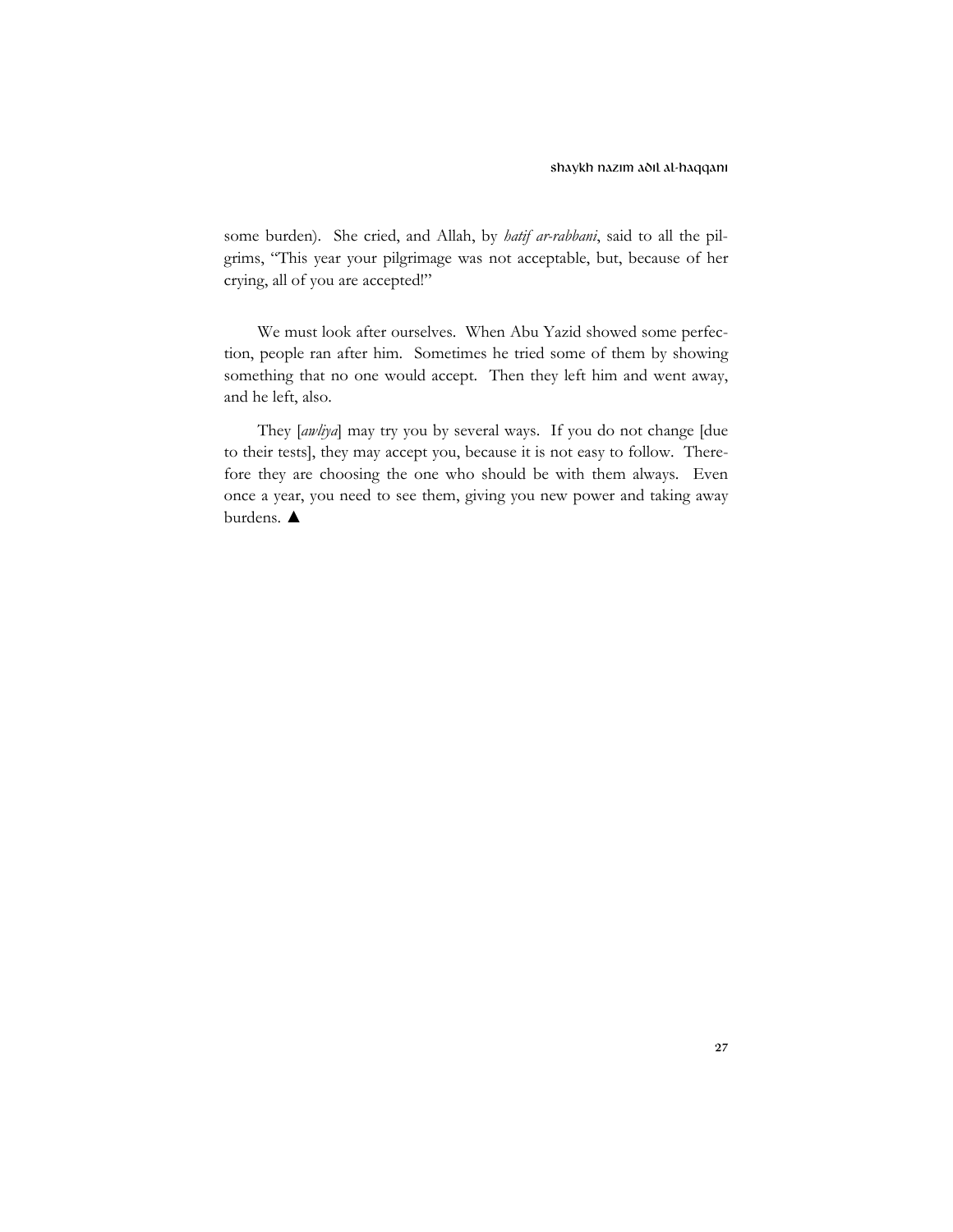

# 7: the greatness of divine mercy in the<br>face of our sins

We, all of us, belong to mankind, and each one is like a leaf on a big tree, the tree of mankind.

It is mentioned in traditions that there is a big tree in the Heavens. On that tree there are leaves, of the number of mankind from the beginning up to the end, so many leaves, and on each one is written the name of one of mankind.

Forty days before a person dies, his leaf dies, and on the day of his death it falls down in front of 'Azra'il , the Angel of Death, and he sees who that person is and takes his soul. Sometimes our ears may ring. There is a tradition that when someone's leaf comes down, it may touch some others. If touching your leaf, your ear rings, and you say, "*Inna lil-Lahi wa inna ilayhi raj'iun*."44

Each person is an individual, never going to be like another one. You can't be the same as another one; each one must be distinctive, must be unique, in his personality. Even twins must be different, also. They may be so similar in their forms but it is impossible to be similar in their characteristics.

That shows the Lord's endless Will Oceans and endless Power and Wisdom and Knowledge and Artistry Oceans. We may find among mankind some similar characteristics; there may be some people on the same

<sup>44&</sup>quot;Indeed, we belong to Allah, and indeed we shall return to Him." (2:156)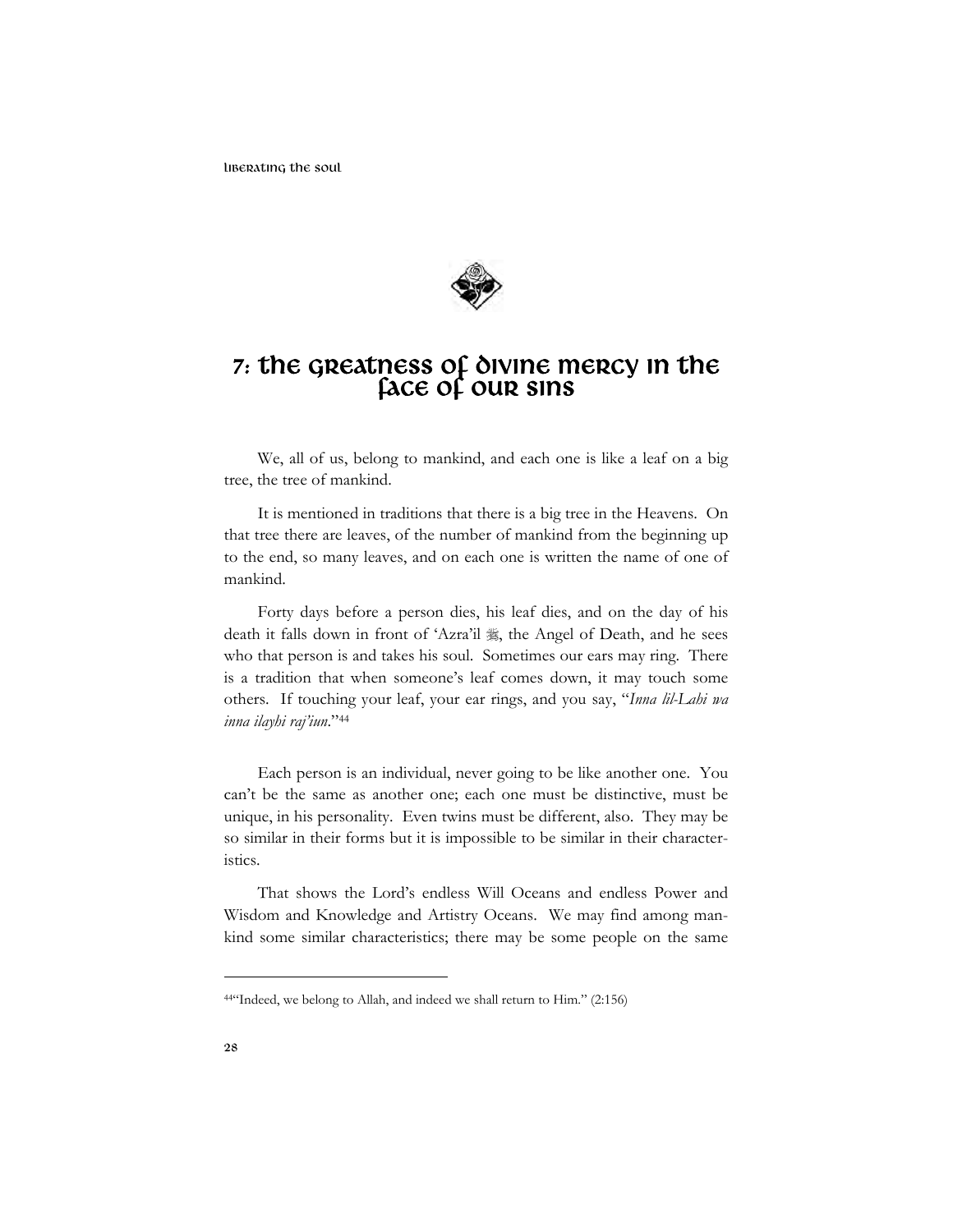lines, but everyone, in his characteristics, manifests a special personality among people in the Divine Presence. And Allah Almighty, the Lord of mankind, knows with absolute knowledge about everyone's characteristics and everyone's attributes. He is the only One who is able to gather all of them, in spite of their differences, to make them to meet on the same point, and He is able to send His Message so that it should be interesting to everyone from some direction.

Therefore, we have the Holy Qur'an, a one-volume book of about six hundred pages, 6,666 verses and 114 *surahs*. 45 In that limited size, the Lord, Almighty Allah, is giving to everyone, according to their attributes, suitable examples or guidance or anything that they may need. In the Holy Qur'an, you may freely reach your private destination; without getting into a confined space, you may find your way through the Holy Qur'an to your destination.

Its size is so small but it contains, for all mankind, their private destinations. It is a grant from Allah Almighty to His servants, to make them reach their destinations and endless honors in the Divine Presence. And everyone's destination ends in the Divine Presence; no one's destination is *not* in the Divine Presence.

There is the holy *hadith*, 46 "*Sabaqat rahmati 'ala ghadabi*, My mercy outdoes My anger." That is a very, very, very great good tidings for rebellious ones: the Lord Almighty may be angry with His disobedient people, but even though He is able to punish them, finally His mercy comes and saves them. That is one of the greatest good tidings among the traditions which the Seal of the Prophets  $\frac{46}{36}$  has brought us.

Once a person came to the Prophet . (I heard this from my Grandshaykh, to make more clear to you the wideness of divine Mercy Oceans. No matter how disobedient we may be, following our egos and Satan, Al-

<sup>45</sup>Chapters.

<sup>46</sup>That is, a *hadith qudsi*, in which Allah Most High speaks about Himself through the Prophet's tongue.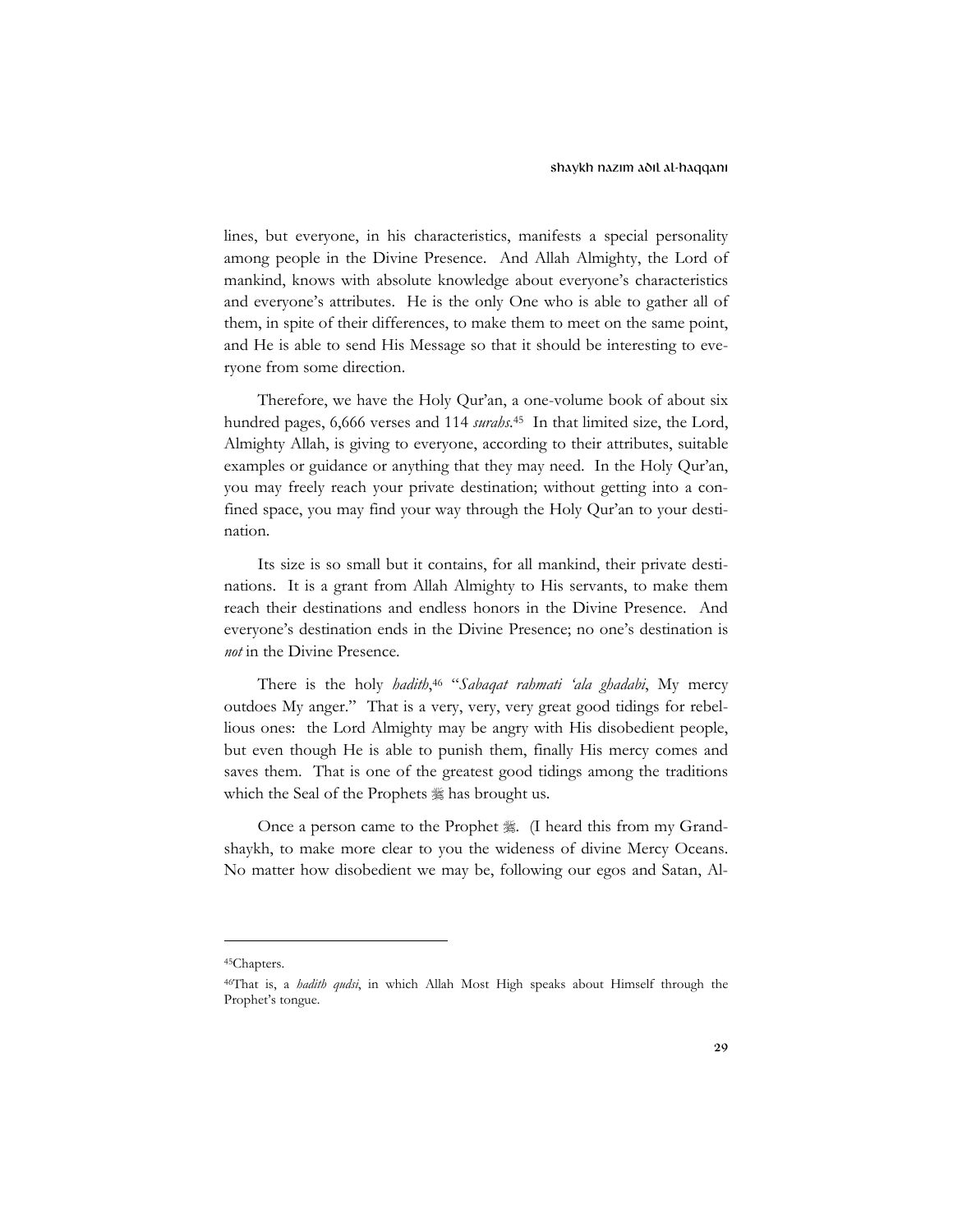lah's Mercy Oceans are wider.) He came to the Prophet  $\mathcal{F}$  and asked, "O Muhammad, do you think that Allah may forgive me?"

The Prophet  $\frac{46}{36}$  said, "What do you think about your sins?"

He said, "I am a very great sinner because I was an ignorant one, and I am asking now if it is possible to be granted forgiveness."

The Prophet  $$$  asked, "Your sins are more than mountains?"

"Yes."

"Bigger than all the oceans?"

"I think so."

"Are they bigger than the seven earths and seven heavens?"

"I think so. Bigger!"

"Are they bigger than the Divine Throne?"

"I think so."

Then the Prophet  $\mathcal{L}$  stopped; up to that limit he could use his authority for intercession. And at that time Allah sent His archangel Gabriel, saying to tell what he had done. "He must tell his sins to you, and We have forgiveness for everyone. No matter how big his sins may be, they are never going to be bigger than Mercy Oceans. Let him tell those sins!"

He said, "O Muhammad, I was a king in my territory before Islam came, in the Time of Ignorance, and I was so proud. I had forty daughters and I never accepted to marry any of my daughters to anyone. Therefore, I myself married all of them. Then, when each one gave birth to a child, each one I killed and threw away."

The Prophet <sup>38</sup> stopped. And Allah Almighty said, "Even though he did that, he is repenting and unhappy, and his sins are burning him now. Even though he did that, I forgive him. He may continue towards his destination to reach to My Divine Presence. No one must cut off his hope of My Mercy Oceans!"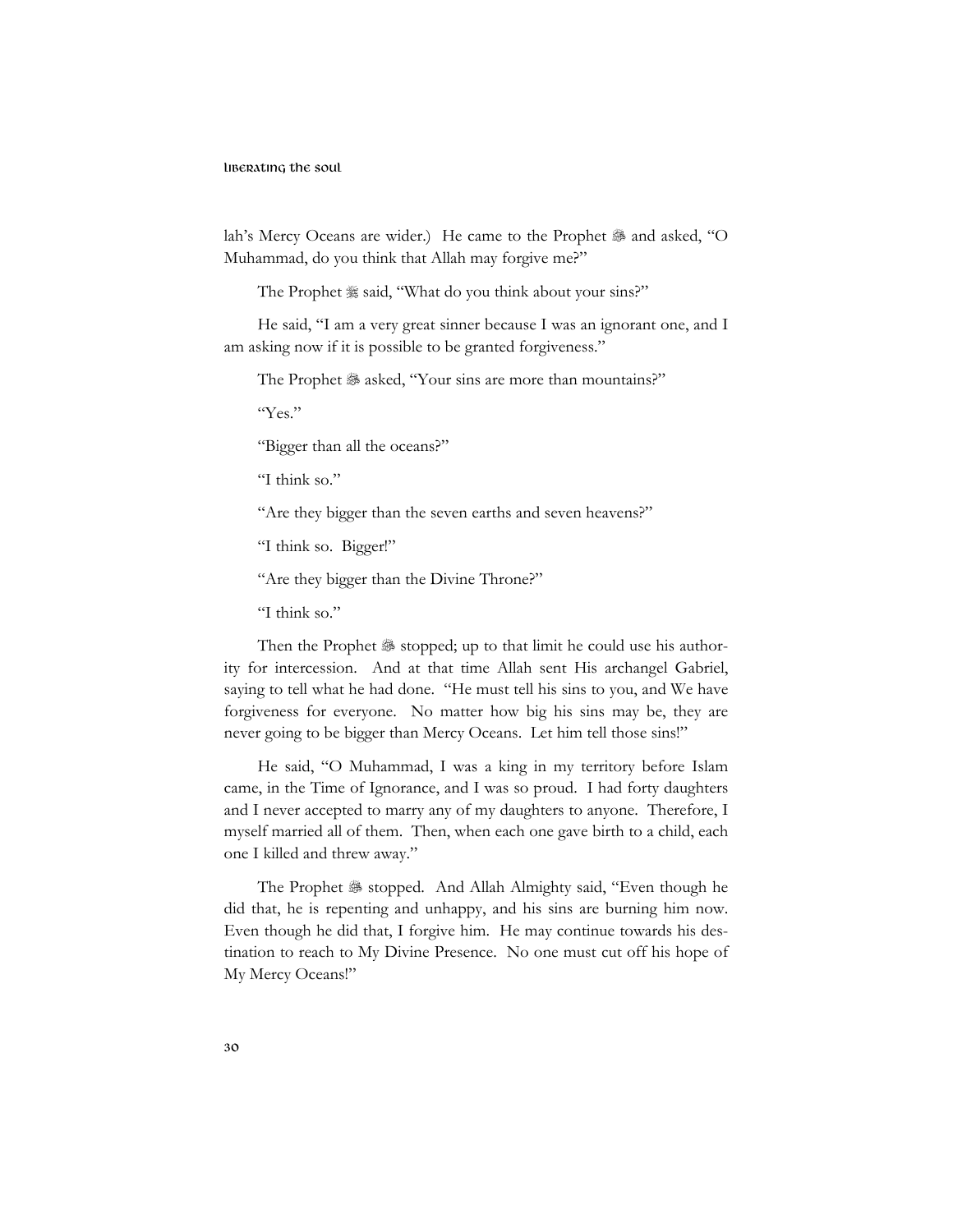Allah does *such* things! Everyone has an ego, and ego always orders bad things; the worst things it always orders, and if it finds an opportunity, it may do *that*. During the Night Journey, Allah said, "O Muhammad, if I gave such a chance to My servants as I gave to Pharoah, all of them would be such a person!"

We must ask forgiveness. In our Naqshbandi Order we have a practice: asking forgiveness between one hundred to five hundred times for every sin we have done up to this day; and one hundred to five hundred times "*Astaghfirullah*,"47 asking for protection from being left in the hands of our ego: "O my Lord, don't give any chance to my ego to do a sin." We are in need of that. Very important!

Some *awliya* were saying, "I am not afraid for past sins but I am afraid for the rest of my life, how it is going to be passed." Like this, like that, we have reached up to today and we can say "*Astaghfirullah.*" But maybe after this time, up to the end, there may come a change in our life, to forget to make *sajdah*48 or to forget to say "*Astaghfirullah.*"No one can give you insurance against such a life.

This way gives an insurance: to ask, "O my Lord, don't give me a chance to be disobedient; don't leave me in the hands of my ego for even one moment." The Prophet  $*$  was praying, "O my Lord, don't leave me and my nation, my *ummah*, in the hands of our egos." One hundred to five hundred for past days, and up to five hundred for divine 'insurance,' and we hope that Allah never leaves us in the hands of our egos or of satans. *▲*

47"I ask Allah's forgiveness." 48Prostration.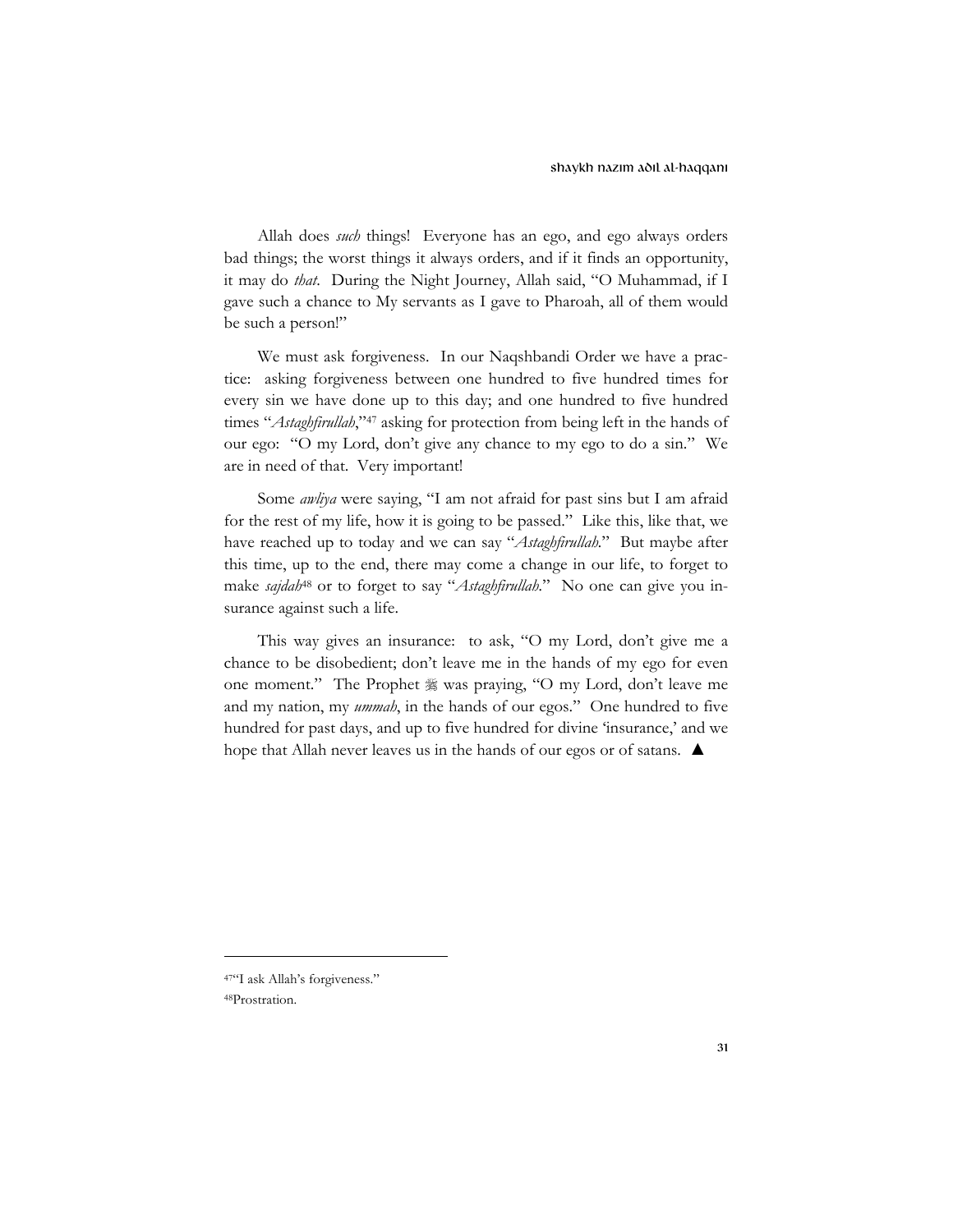

## 8: the meaning of tanigah: patience

We are in need of more *uns*, familiarity. It is important, and familiarity grows with people when their *iman*, faith, gets stronger.

Faith needs something to make it stronger, needs feeding. If you don't feed your faith, how is it going to be stronger? How—by eating more? We are eating too much but it is not getting to be stronger, getting fat physically but coming down spiritually. Therefore we must know what can feed our faith.

Eating and drinking are useless, perhaps making it weaker*. Fasting* makes it stronger. But we are looking for another thing that the Prophet . informed us about, and he informed us about everything that we need.

Once he was asked, "What is faith?"

He answered, "*As-sabr*, patience."

*Iman* means patience; they are equal. In one with whom there may be patience, *iman* may be with him. According to his patience, his *iman* grows and gets stronger.

The most important thing we need in this life is patience. Patience supports us physically and spiritually. Abu Yazid Bistami, *qaddas Allahu sirruhu*, 49 was asked, "What is the meaning of a person's being in *tariqah*? What is *tariqah* asking from us?"

He said, "To be patient with difficulties, with unliked actions or things."

<sup>49&</sup>quot;May Allah sanctify his secret," the traditional invocation for *awliya.*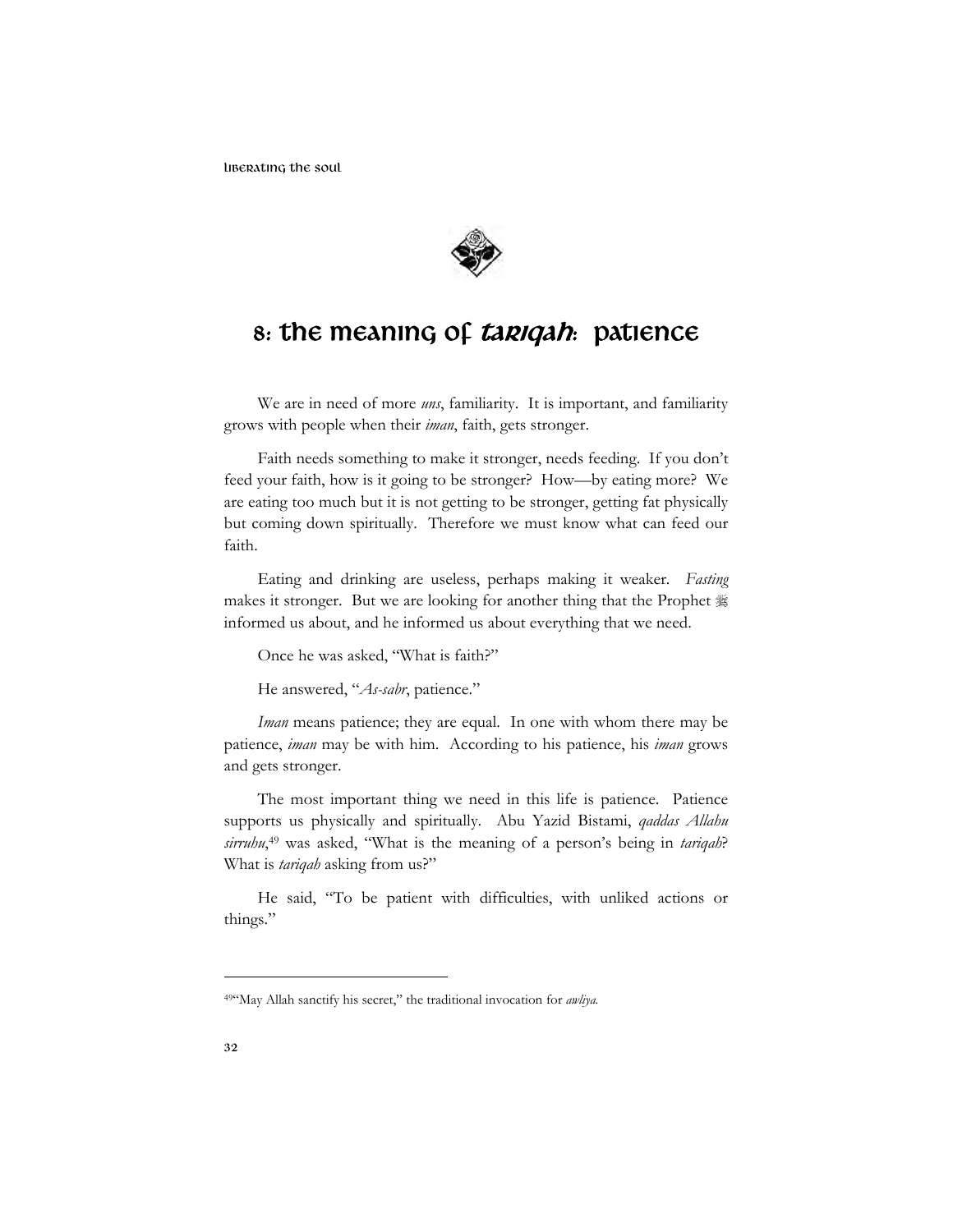Everything may be unliked, distasteful, and we may find those kinds of distasteful things among people. Particularly in our time, there should be found too many distasteful actions among people.

At the beginning of the twentieth century, people were mostly keeping their old manners. Religious manners they were keeping, good manners among families, neighbors, among children; they were under the control of their religious rules. But day by day people's relationship to their good manners is getting weaker and weaker, and now it is just finishing. The reason is unlimited freedom, coming at the beginning of this century, and good manners are going away from families and people.

Freedom is making people, everyone, to do as they like, and so many disliked actions are appearing, now full-up. But we, as believers, have been asked to carry people; even with their bad manners, we have been asked to carry them. That means to be patient with people, and it gives strength to our faith.

The highest attribute for a person is to try to reach the attribute of Almighty Allah, patience. I heard from my Grandshaykh that every period of mankind is divided into ninety-nine divine appearances, manifestations. From the beginning of Sayyidina Adam up to today, there are manifestations of His ninety-nine Holy Names, and today His manifestation is *as-Sabur*, the Patient.<sup>50</sup>

Allah sees everything that His servants are doing, and He made the last Holy Name to be *as-Sabur*, the Most Patient One with His servants, never quickly angry. He is patient, and He made that Holy Name for governing the divine manifestation of patience for our time. If not, He would have quickly destroyed all the world now.

In past times, only a few people among most of our peoples were wrong ones, and there were whole nations which were destroyed and vanished because of a few of them. Now there are billions, and Allah is still carrying His servants. He is looking at what we are doing to Him and to

<sup>50</sup>*As-Sabur* is the ninety-ninth of the ninety-nine Holy Names of Allah.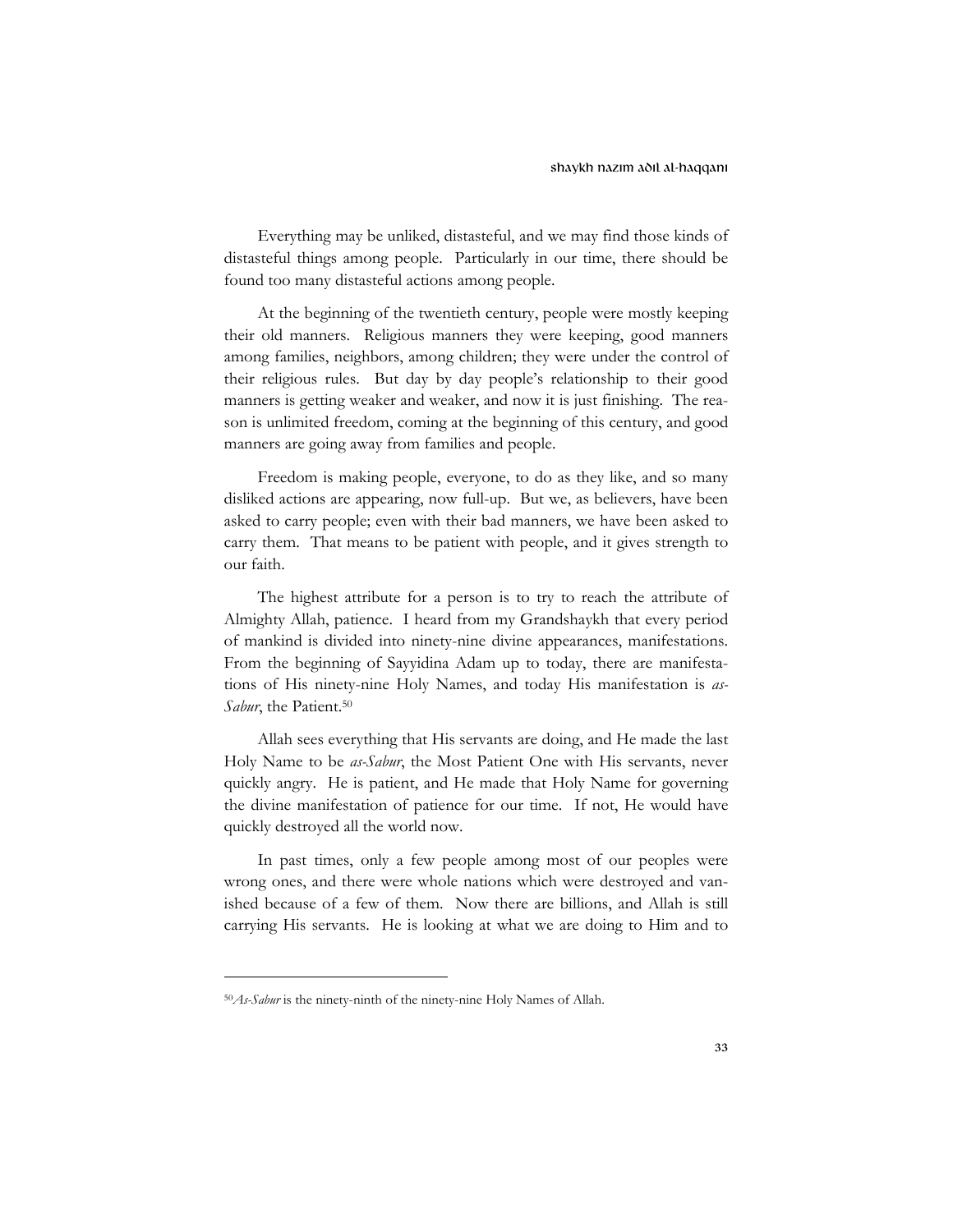each other, and as He is patient, most patient, endlessly patient, we, as His servants, must try to reach that attribute of Allah A1mighty. *▲*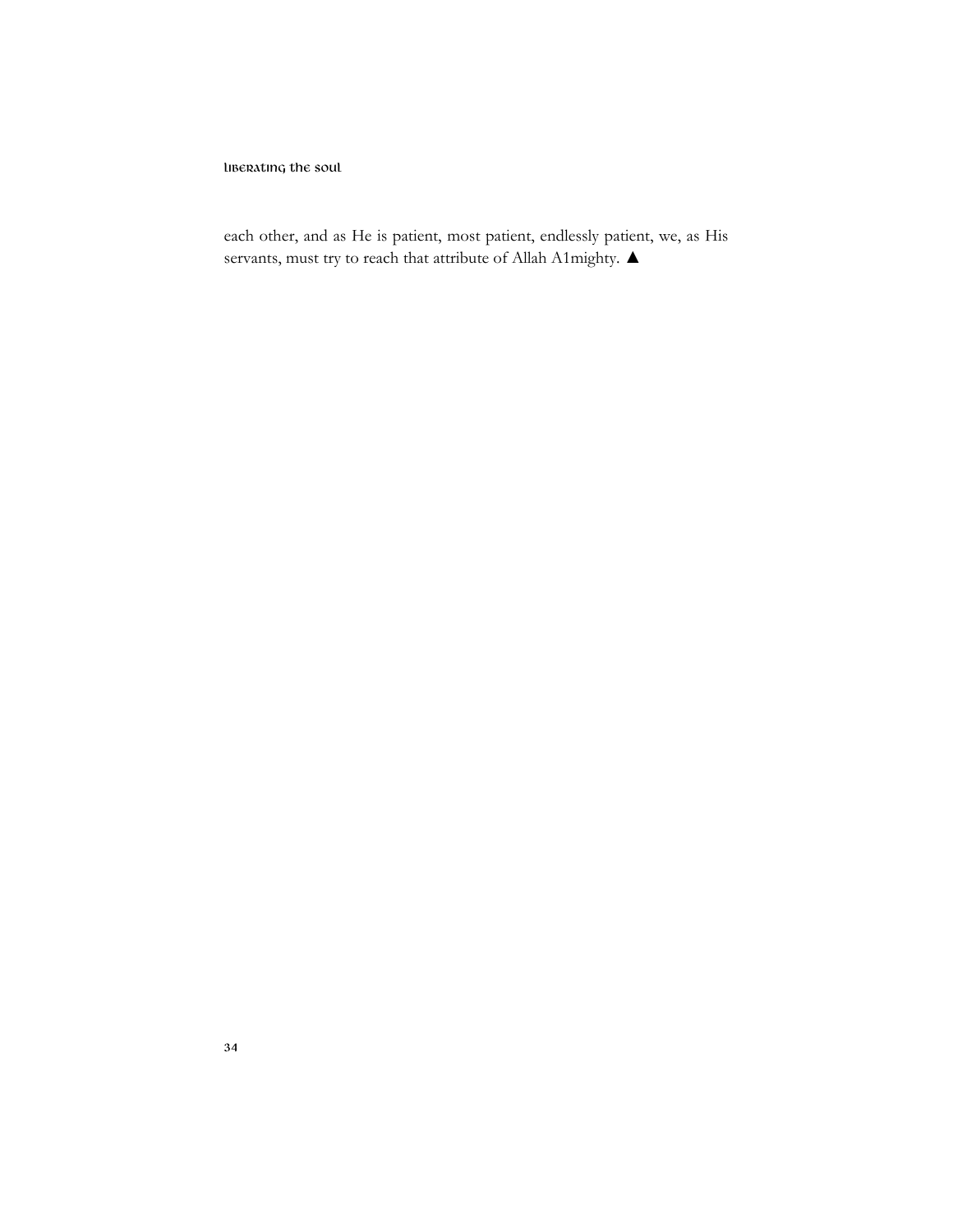shaykh nazim adil al-haqqani



## 9: doing everything for the sake of<br>allah almighty

Grandshaykh Shah Naqshiband was, and is, the main pillar of the Naqshbandi Order. If he were not in our chain, this *tariqah* would not have come into existence.

We are claiming to be in Their *tariqah*. His *khalifah*, deputy, Shaykh 'Alauddin al-Bukhari, was asking, "O my master, how can we know if a person belongs to the Most Distinguished Naqshbandi Order?"

He answered, "If a person is among a group of people with a Naqshbandi shaykh and he feels happy and pleased, that is enough sign that he belongs to this Order." It is a good sign for anyone who comes to our Association and feels peace and pleasure.

Important is to believe. Through your beliefs you may improve in heavenly ranks and stations. Unbelievers are preventing themselves from reaching heavenly stations by unbelief, but believers may reach station after station through believing.

We have, among traditions, descriptions of believers. There are some special prayers or fastings or readings of *dhikr* and so many actions which have reached us. They are precious and acceptable in the Divine Presence, and Allah is recording.

But in our times, believers are becoming sick, their beliefs becoming weak. Sickness is coming through our egos.

Our egos represent absolute laziness. You can't find any creature more lazy than our ego. If a person believes in some good actions, our egos are rejecting it and saying, "For what is that?" For a scholar, also, say-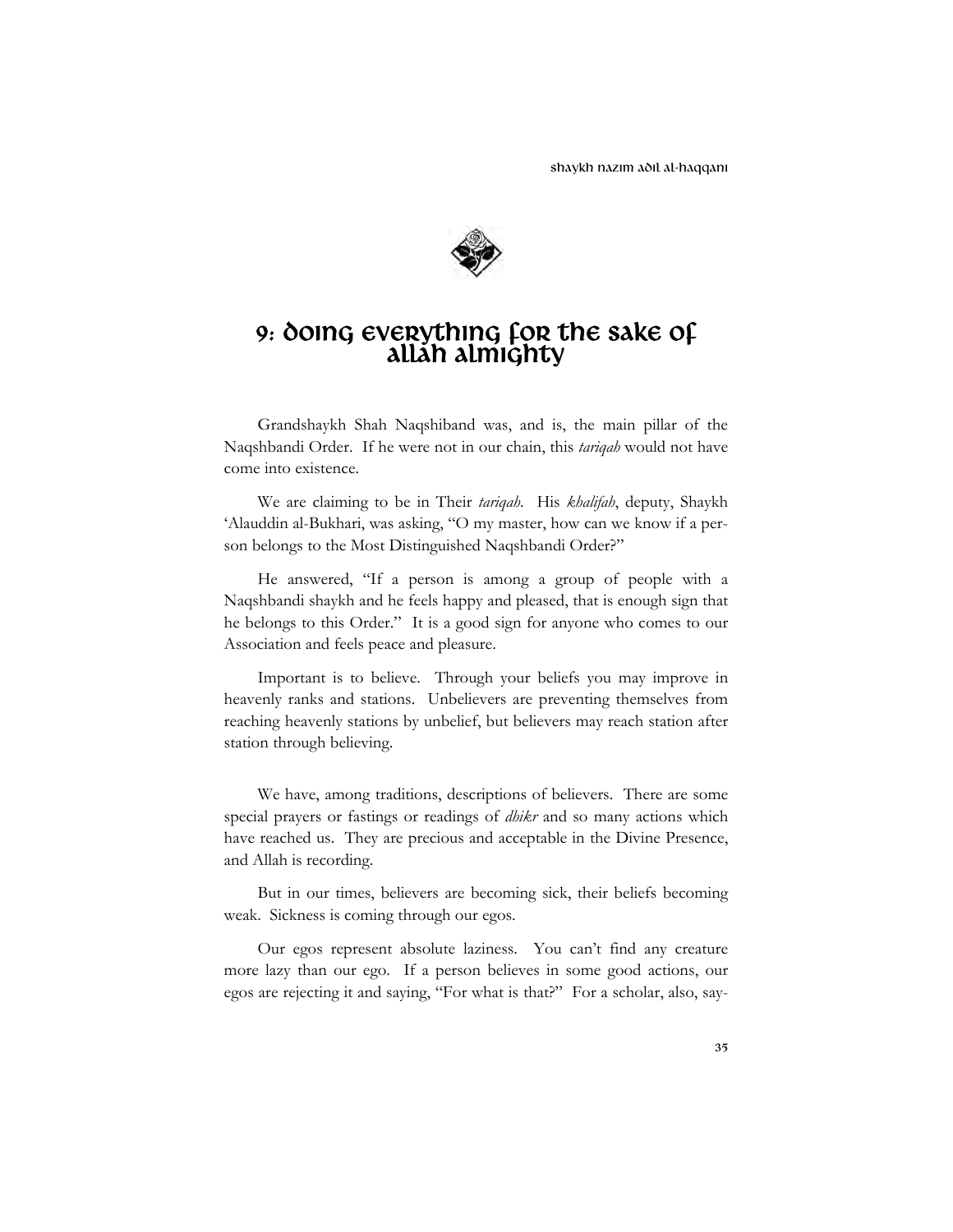ing, "From where do you get this—from the Holy Qur'an or *hadith*?" If it is from *hadith*, trying to escape. If you ask an ostrich if it is a bird, it says, "I am a camel"; if you want to load it, it says, "No, I am a bird"; if you say, "Fly," it says, "No, I am a camel!"

Our egos, also—if you want them to do something, they always want to escape because they represent laziness. And we are just created to be the servants to our Lord, Almighty Allah, and a real servant asks to do, at every opportunity, more praying, fasting, reciting, making *dhikr*, *salawat*51; he is happy to do more and more. But in our time, people are under their egos' commands and they are asking, "From where are you taking those *dhikrs*  and prayers?" And people are also jealous and want to prevent others from doing those precious worshippings.

Allah wants reasons for giving from His favors. Everyone who works for Allah, to make Him pleased, should be rewarded on the Day of Resurrection. And if a person hears about some good worship and does it, even if it is not mentioned in *hadith*, Allah should reward that person on Judgment Day as if he had acted according to *hadith*.

Allah Almighty is asking from His servants to occupy themselves more and more with His worship. *Any action that is done for Allah's pleasure is worship.* And we are asked to give more time for the sake of Allah.

Daily, for eight hours, you may be for your Lord, and you may do more than this, also. But Grandshaykh says those eight hours are not only for praying.

This meeting is for Allah Almighty. Our egos are not happy to be here, asking to go around London. And you are coming from Germany, from America, from Italy and Spain, from East and West; you are intending to come during Ramadan for the pleasure of Allah. From the time of your leaving home, all twenty-four hours, every day, are written for you as acting for Allah Almighty. Londoners, also; you are at work but your hearts are related or connected; all day you are thinking of being with the shaykh, with

<sup>&</sup>lt;sup>51</sup>Invocation of blessings on the Holy Prophet ...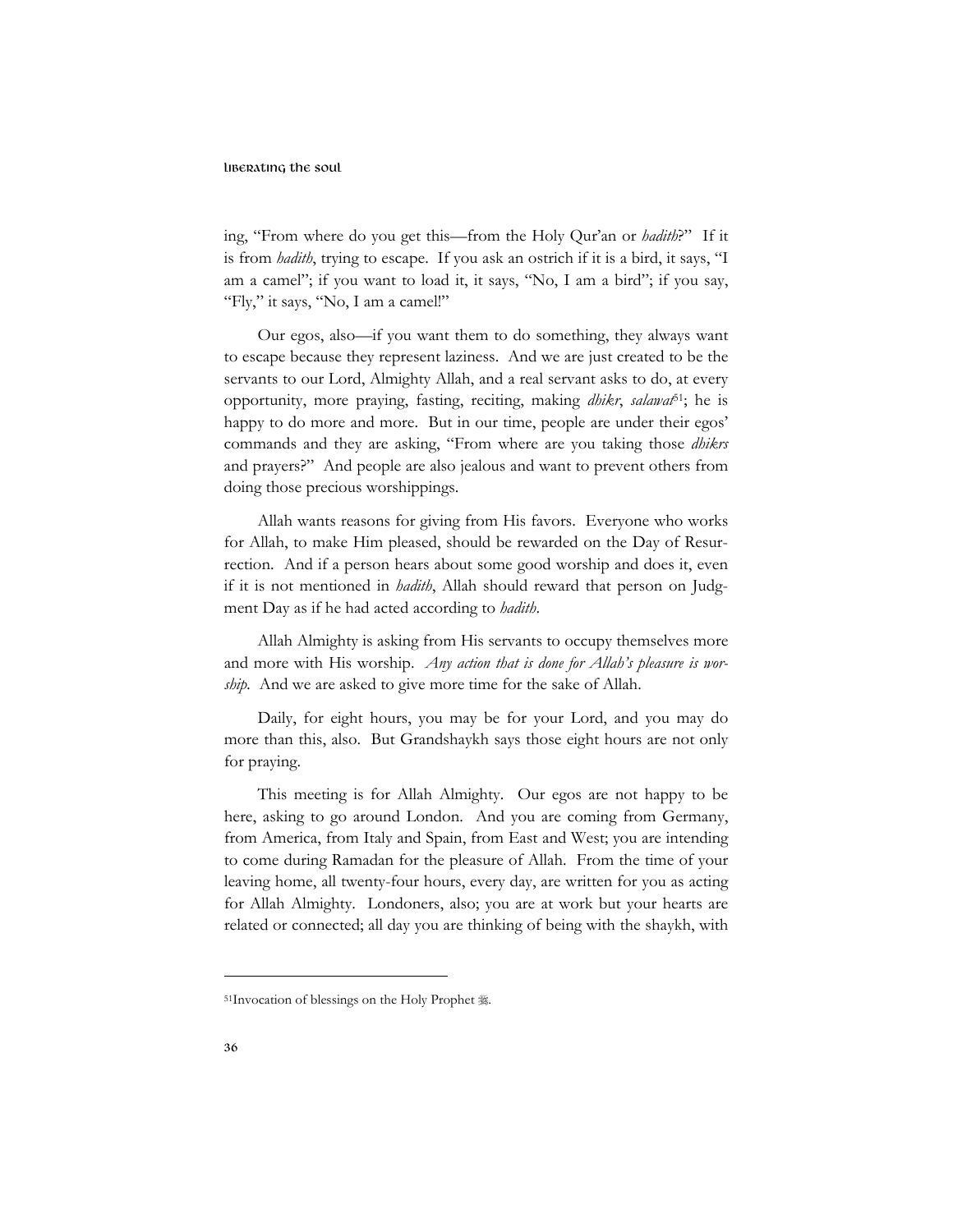his Association. You are asking to be with this fortunate group of people, and for you, also, your names are written for the whole of Ramadan at your Lord's service.

With our intention, we may make our whole life for Allah. To live for Allah and to die for Allah—that is real servanthood. You are eating, drinking, sleeping, but it is for the sake of Allah, to make your Lord happy, not for your ego. And when He is pleased with you, He will make you pleased with Him. That is the highest happiness for a servant.

Your ego is asking to be even more free from every responsibility, but you are forcing it to be a sincere servant. Allah rewards that; our time's, our day's 'payment' for believers is excellent! For keeping a *sunnah*, He gives the reward of one hundred martyrs, and for obligatory worships and actions, the Prophet <sup>38</sup> kept back from saying that payment, Allah just hiding it. You should be very happy when you are given your rewards on the Day of Resurrection!

And also we are reaching that through praying and worshipping in our hearts, and this holy month is a very good opportunity for putting our hearts in the Divine Presence. We must always put our heart in His Divine Presence, a big opportunity for practicing so that we may put our face towards *qiblah* and our real face towards Allah, our physical face towards Ka'bah and real face towards Allah Almighty.

It is easy during Holy Ramadan. During nighttimes, after midnight, you may be with your Lord. *Even for five minutes, try to be with Him.* It should continue also after Ramadan; He is asking you to be with Him. He is with us, but we are not feeling or not trying to feel that He is in us. He is with ourselves, outside and inside. Even for some minutes, try to remember that.

He *must* be with you. If He takes away His power, you are going to be nothing. And that divine *sirr*, secret, is with *awliya*, also. They may be with you, also, inside and outside; remember that they may be with you. Grandshaykh must be with you, outwardly and inwardly; otherwise, you can't establish your station without them. During this holy month, it is easy when you are with your grandshaykh.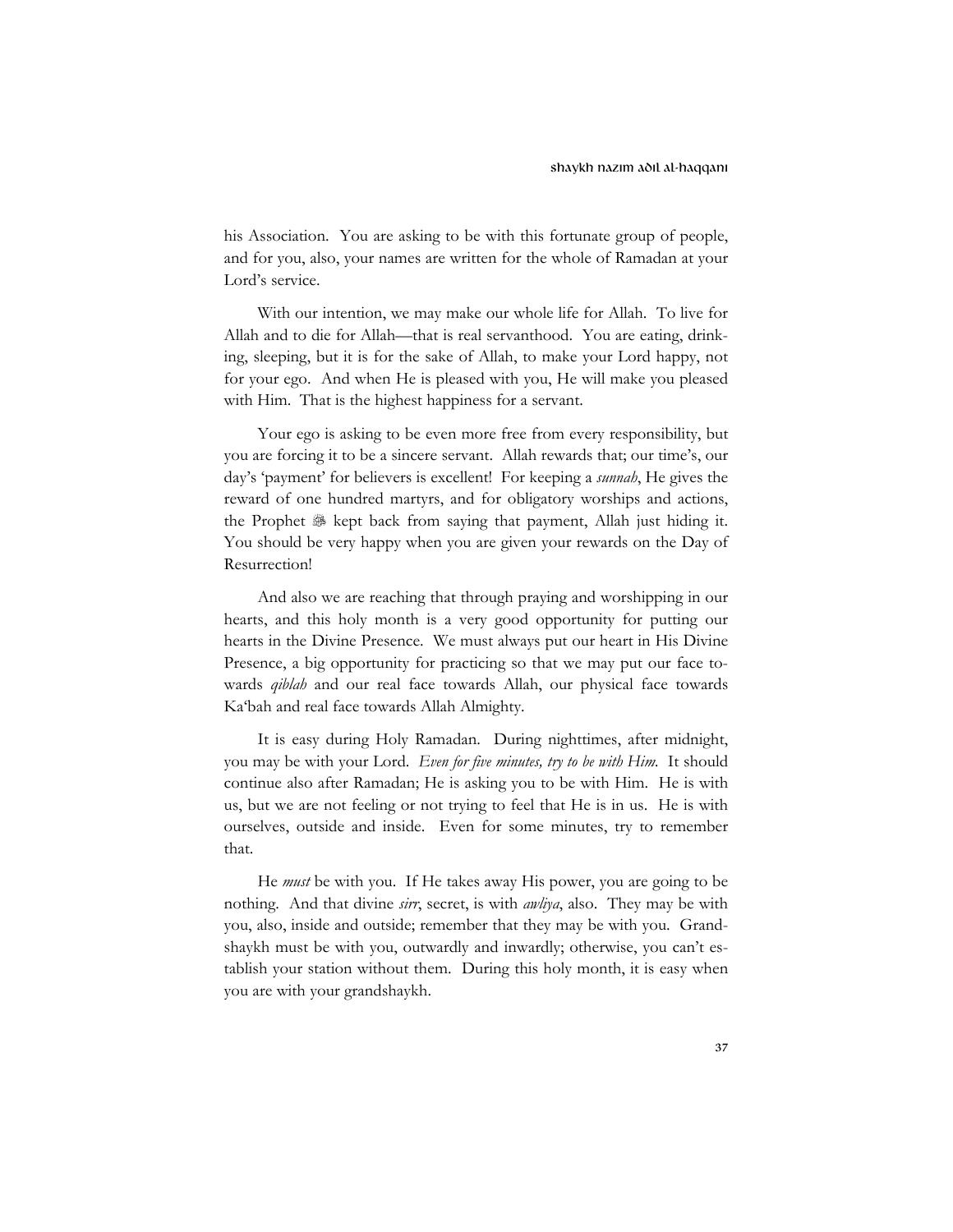Be careful on that point: try to occupy yourself more all the time with Allah and His service; try to do everything for the sake of Allah and His Sayyidina Muhammad  $#$ —for His honor. If you do something for your family, make them happy for the sake of Allah. And wives may make their husbands happy for the sake of Allah, and it should be easy, not cutting their relationship. In everything, you may do your best for everyone, to make everyone happy for the sake of Allah, and they should be happy—and you, also. *▲*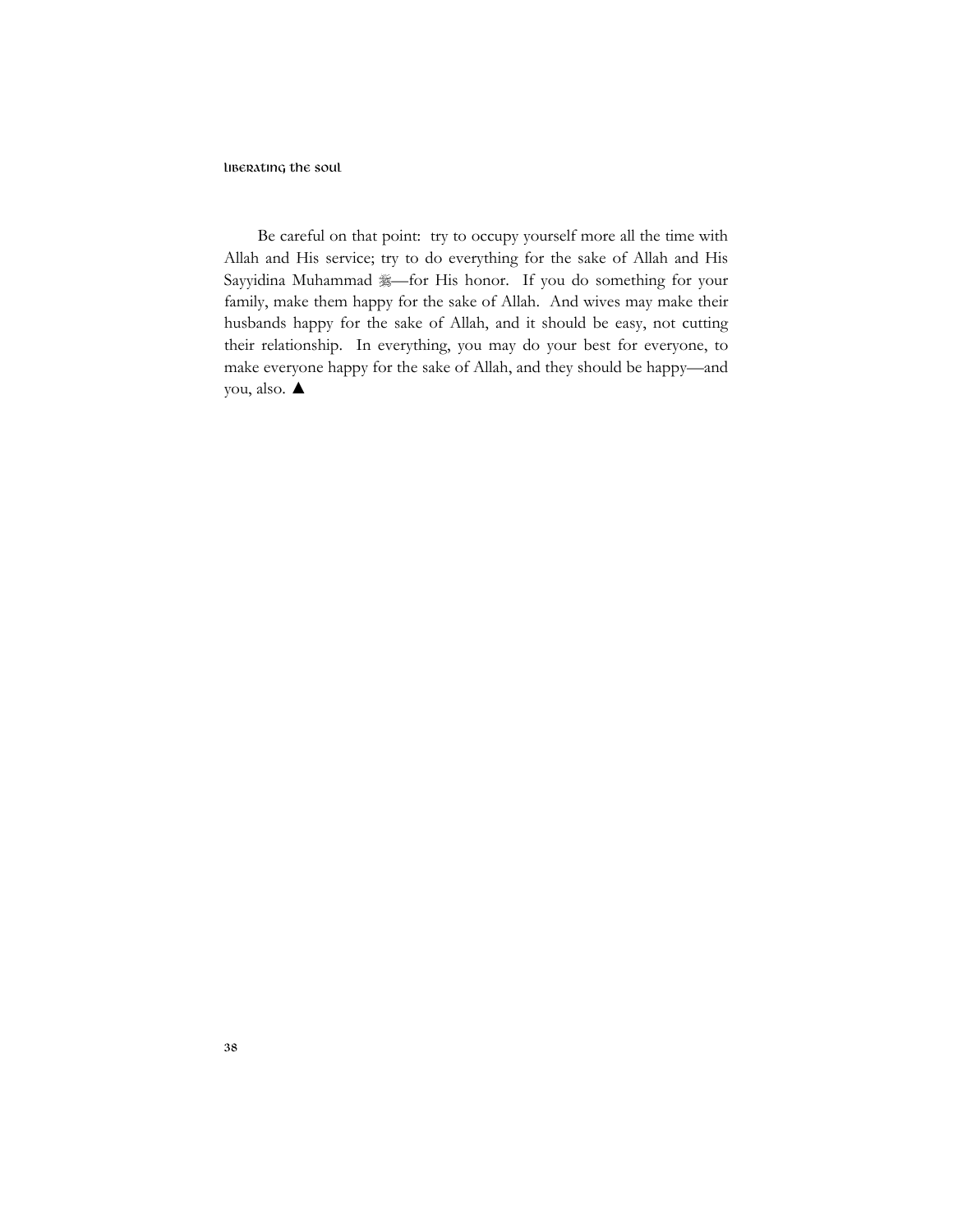

## 1O: STRIVING FOR PERFECTION

May Allah Almighty grant all of us good understanding. Important is not to speak, but important is to listen and to understand correctly, not wrongly.

If a person listens with his heart, he may understand, but if he occupies his heart with something else, it is difficult to understand; he may *misunderstand*. It is not easy if a person misunderstands; he may do everything upside-down, feet in the place of head, abnormal. Therefore, give your attention. As you give, you are taking.

Allah Almighty is the Creator. And now in our time, there are two views, two ways of looking at the universe and its existence, two doctrines concerning this universe and everything in it. One group believes, and the other group thinks, "It is a reality that there is a universe in existence. But how did this universe come into existence—by itself or by Someone Else?"

Believers believe that this universe and everything existing has been brought into existence by Someone Else, and atheists say that it exists by itself. There is no other view. But if you look at both sides, anyone who has anything of knowledge or intelligence or wisdoms never says that this universe has been formed by itself. It is only the imagination of some people that it has been formed by itself. Wisdom and science and intellect deny that view, because every creature is in need of a creator.

If we look at the universe, we are so many creatures. Who can say that I am my own creator or that I can create? There are gigantic stars but yet they are fire. But fire destroys, burns, making everything vanish, and you can't imagine that fire brings anything into existence.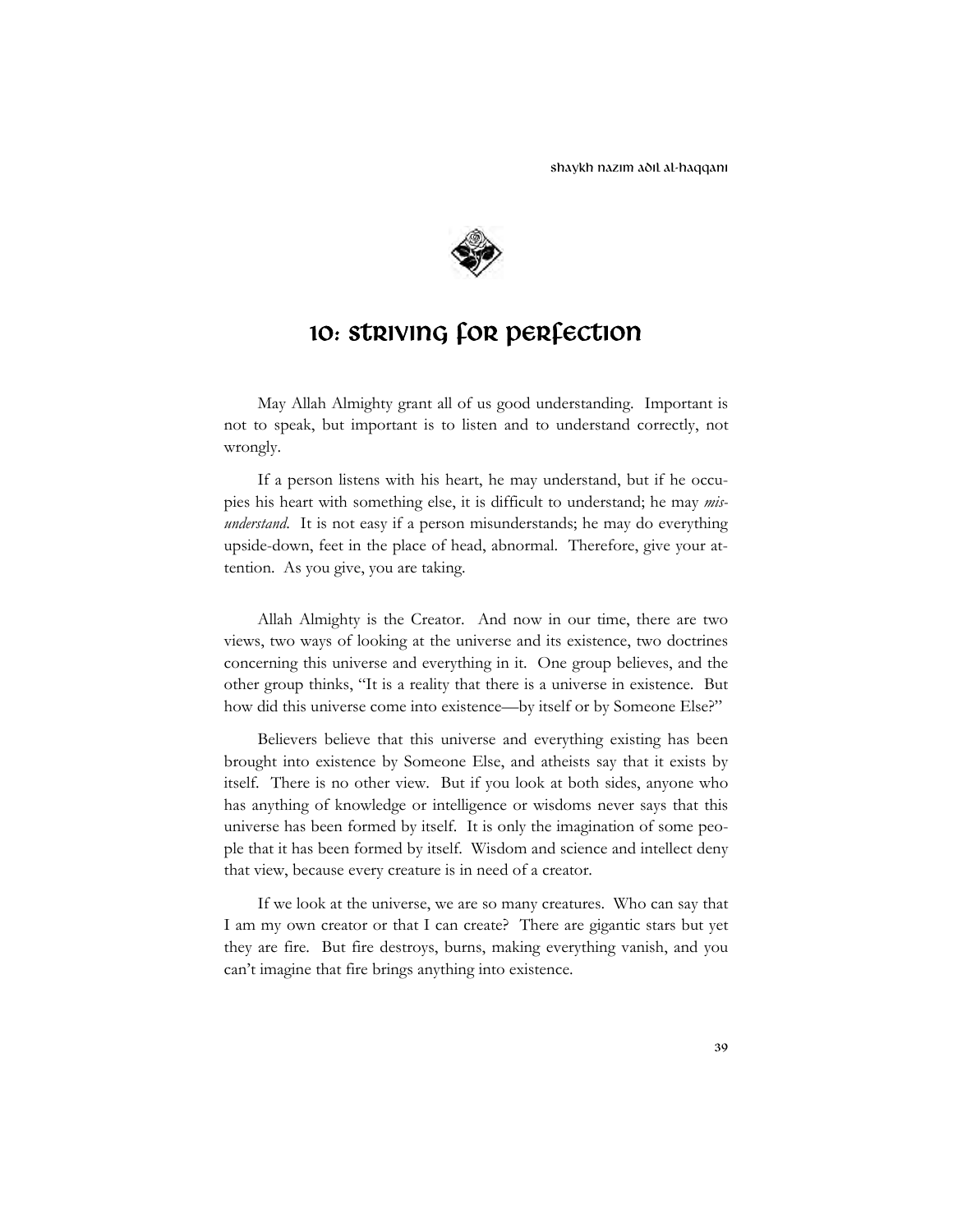Physically we are not worth mentioning in the universe; an electron microscope in this universe can't even see you. You can see atoms? No! We, also, in this universe, have such a small position. But we are mighty creatures in the universe. In the universe, which one is perfect? *You, mankind, the perfect one!* 

You may look with your eyes deeply into space. How is it possible? To the extent that we are mighty, Someone gives that *hiba*, gift, to us. So many kinds of animals are living, but who put that crown on you to be the king on earth, so that everything is under your command?

How are you denying it and saying that the universe can be by itself? Atheist people, either they are drunk or they are no-mind people. But it is such a dirty illness! Like rabies, that wrong view has quickly come, from one scholar to another. What is wrong with saying that an endlessly Powerful, endlessly Knowing One, endlessly Wise One, endlessly Willing One, endlessly Beautiful One, endlessly Powerful One created this universe, instead of saying that it is created by itself?

They are laughing at believing ones, saying, "There is no Creator." But mostly people are losing their intellect, so drunk. What is wrong with accepting a Most Merciful Lord for the entire universe? But they are devils, they are the servants of devils, asking to fight against good things!

And the Creator, "Allah" is His Name, His most important and greatest Name. His specific and proper Name is "Allah." "God" is not His name; "God" is only "*ilah*," deity. You are saying "*Theos*" or "*Dieu*" or "*Deo*," but they are not His proper name; even if you write it with a capital letter, it doesn't mean proper. In holy books, He is mentioned as "Allah."

He Almighty sent His prophets to mankind, from the first one up to the last. The divine attribute of the Lord Almighty is that He loves good ones and hates bad ones, and all the prophets who were sent to mankind, their attributes were also the same. All the prophets represent good ones, and everyone following them is a good one. Whoever goes against them, they are bad ones.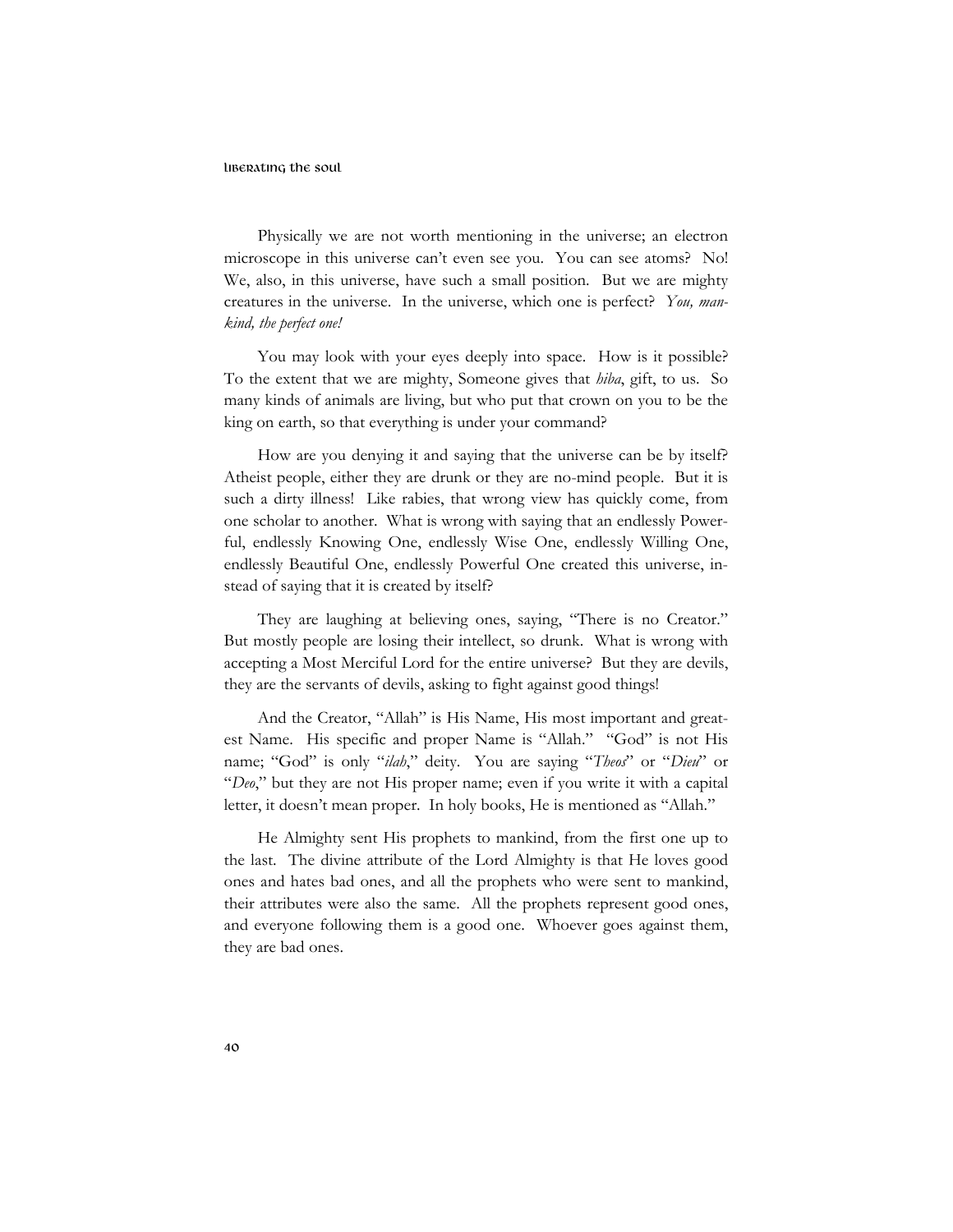The last, the Seal of the Prophets  $\frac{46}{36}$ , his attribute, also, was that he advised people to be good ones and to love good ones. His nation's attribute is to love good ones and to be good ones, and to be against evil and devils<sup>52</sup> because they are enemies of mankind, of creatures, of prophets, of Allah Almighty. And we need to be trained in that attribute.

But you must have tolerance. Now it is impossible, except for prophets, to be one hundred per cent good ones—impossible, but fifty per cent, forty per cent, thirty per cent, sixty per cent you may approach. But you can't be absolute; even one per cent, if you can find it. And if you have more than one per cent, you must be tolerant of those people who have less than you. If you can find even one per cent, hold on to that one; he may improve, may be two or three per cent.

We are asking for perfection; we are not asking for animal life, with eating and drinking and sex only. You are created for perfection. Everything in this world was created for one purpose: for your perfection; everything is helping you to perfection. Therefore, we must try to improve. *Don't stand still!* Try to climb up the perfection-ladder, try to approach. Everything will help you.

If you do not reach one hundred per cent, you will be dealt with in the last moment of your life. If still not reaching, the grave will grind you and make you dust, to bring out a new form for you with perfection. If not enough, on the Day of Resurrection you should be dealt with by another dealing. If still not enough, after Resurrection you should be dealt with in Hells for perfection. *▲*

<sup>52</sup>Meaning evil ones from among humankind and jinn.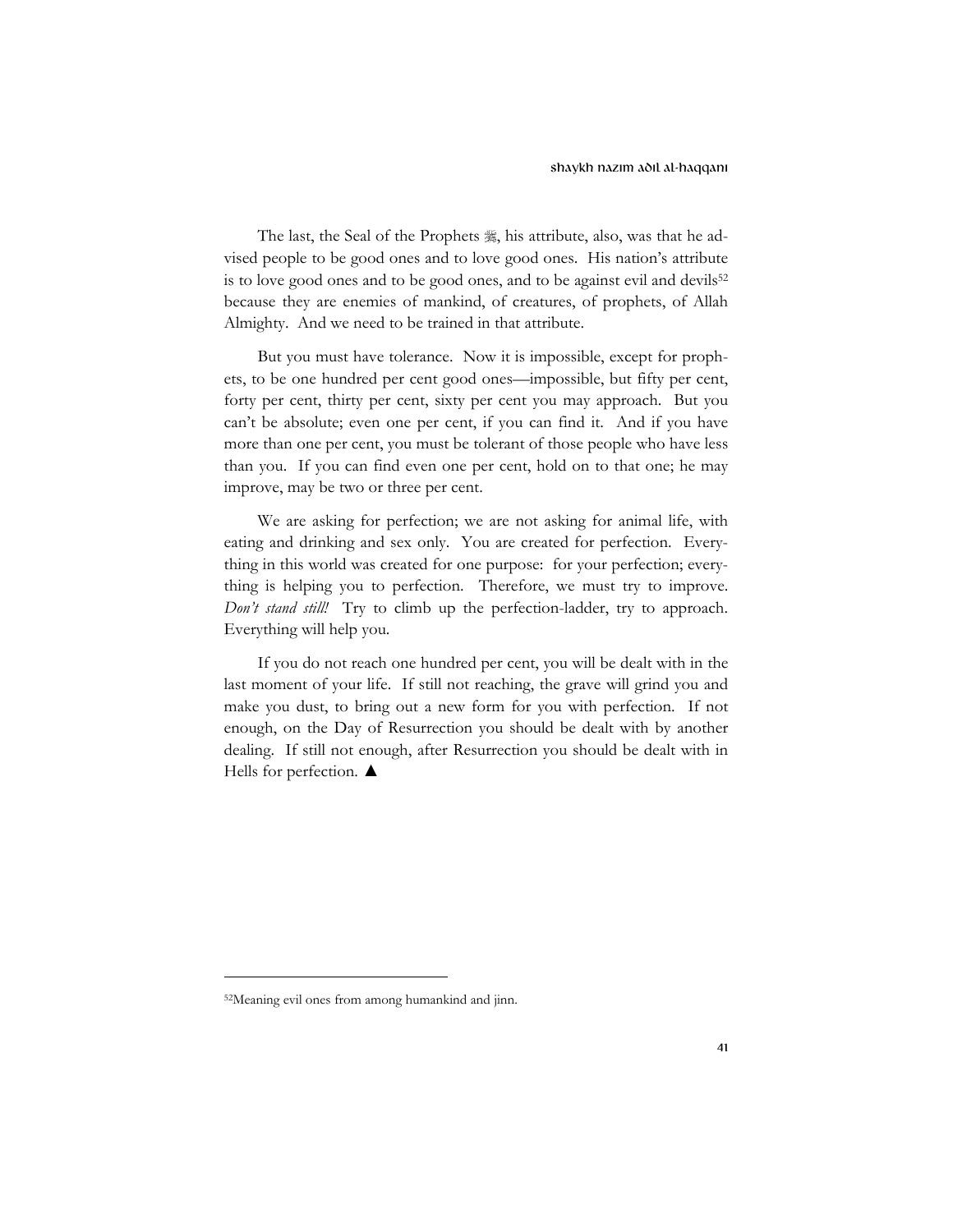

## 11: taking away the veils from our<br>hearts

May Allah grant us, through the Seal of the Prophets  $\frac{46}{36}$ , good understanding of the Holy Qur'an and holy *hadith* and the holy words of *awliya.* 

Man is created and honored to be Allah's deputy in the universe, and Allah is addressing him. It is endless honor for mankind, that Allah, the Lord of the universes, is addressing them. The Greatest; He was the Greatest and He is and will be from pre-eternity to eternity.

We are nothing. Physically we are such small ones. But Allah made us something, addressing us, "O mankind, O My servants."

No one can imagine the honor of being addressed by the Lord of the universes. Don't think that you are His servants only during this short life. Were you nothing before this life?

There is a beginning for mankind, and their beginning only their Creator knows. All mankind were in the Divine Presence before coming to this temporary life. Have you thought, when we were in the Divine Presence, what our position was? Nothing? *To be servant to the Lord!* 

We were and we are eternal servants. From pre-eternity up to eternity, we are His servants, only our servanthood in the Divine Presence was sincere and perfect. But Allah, in His wisdoms, wanted to give His servants more honor. He gave us *nur*, lights, and then He wanted us to have *nurun 'ala nur*, 53 to give us more light.

<sup>53&</sup>quot;Light upon light." (24:35)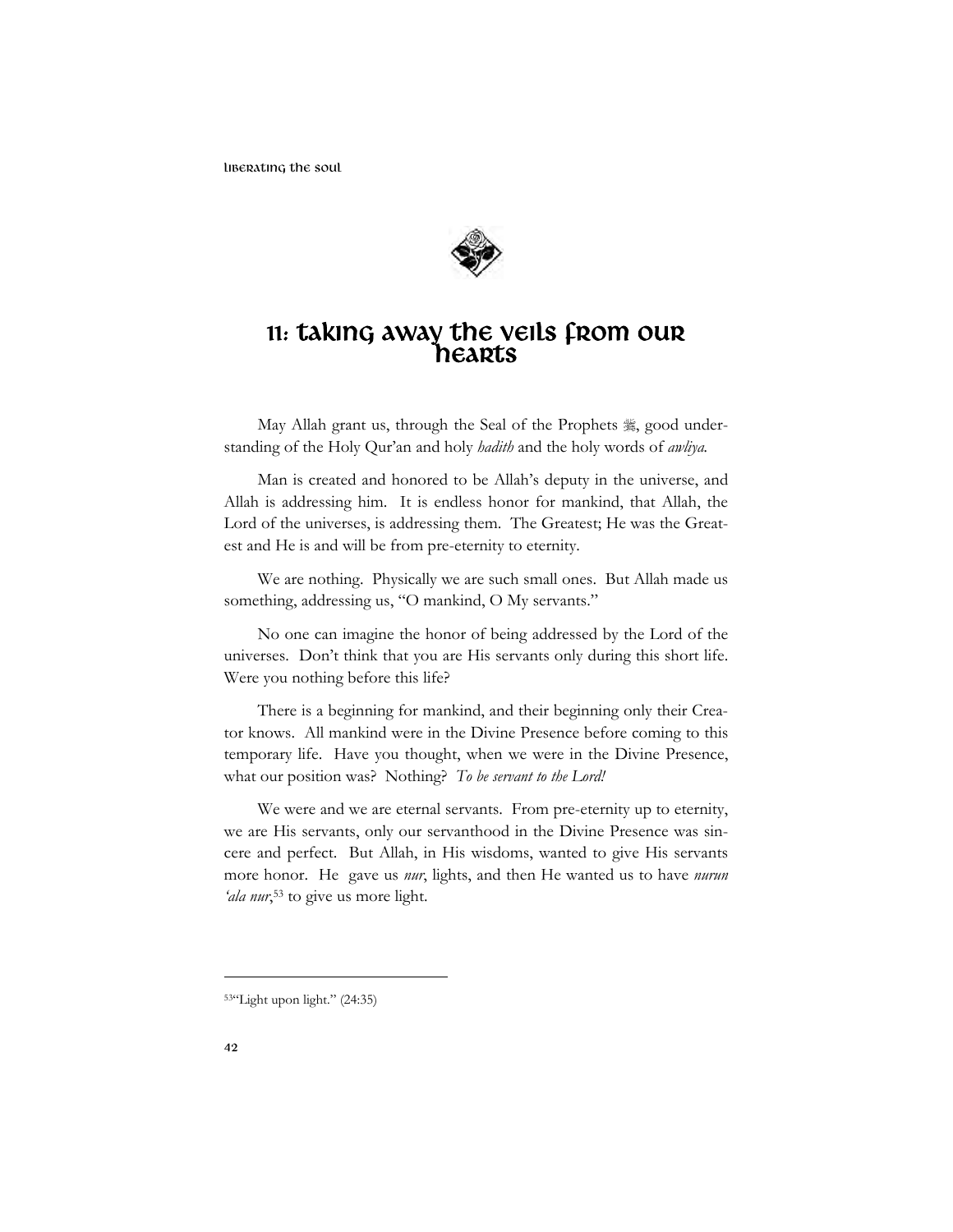Allah dresses our souls in a physical body, giving us an ego that represents our physical body. And during our short life, Allah grants us also another light, from pre-eternity up to coming into this life—the light of His Holy Name, *ar-Rahman*. 54 That belongs to Mercy Oceans, that belongs to pre-eternity, reaching another Mercy Ocean from *ar-Rahim*, 55 belonging to Mercy Oceans, facing eternity.

We have been created between huge Mercy Oceans, and both of them have been granted to mankind. Therefore, Allah wants us to ask for more and more from those Mercy Oceans of *ar-Rahman*, *ar-Rahim*. 56 Do you think that His Mercy Oceans are within limits? *Don't think so!* Unlimited greatness and glory to our Lord, Allah Almighty!

Mankind on this planet, theyey are not only this limited number of human beings. When the Prophet  $\frac{46}{36}$  was on his Night Journey with Gabriel in the Seven Heavens, the Prophet  $\frac{4}{360}$  was standing, and beside him the archangel Gabriel was standing. And there was a parade, Sayyidina Muhammad <sup>38</sup> looking, of some of Allah Almighty's armies. Like lines, straight lines, they rode on horses, quickly passing and saluting the Prophet 爆.

He looked but he did not find an end or a beginning for them. He asked about those armies and Gabriel said, "O beloved one of our Lord, I was created and was looking at their formations, and I never saw an end or a beginning."

Then the divine addressing came, saying, "No one can know the number of your Lord Almighty's armies." No limits for His armies or servants from among angels or among mankind!

Who was the first Adam and who will be the last one? Don't ask; your Lord knows! You are fortunate that you have been created among the chil-

<sup>54</sup>The Beneficent, Compassionate.

<sup>55</sup>The Merciful, the Mercy-Giving.

<sup>56</sup>Together, these two attributes of Allah Almighty denote infinite compassion, beneficence and mercy.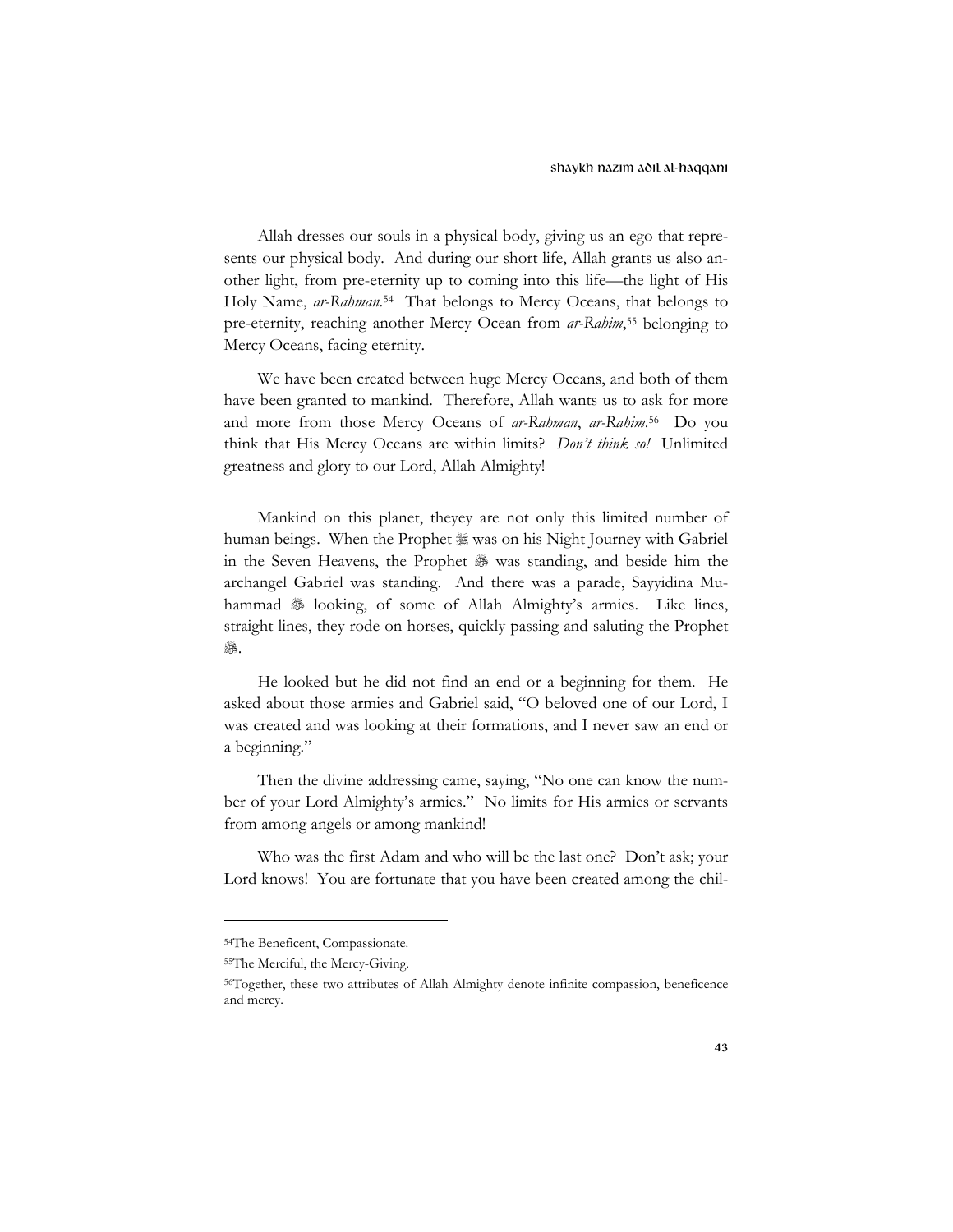dren of Adams. Our Adam represents 124,000 Adams among the endless territories of our Lord, Almighty Allah.

Everything that belongs to our Lord, Almighty Allah, must be endless. He is the Creator and creation has been going on from pre-eternity up to eternity. If it were going to finish, Allah would finish. *Hasha*—never! He is the Lord of Creation, He may create in a second's time.

Scientists now are speaking about a 'big bang.' They are saying that in part of the trillionth part of a second, the universe appeared. That is their imagination. In less and even less than that part, Allah is creating. Now, also, huge universes are created, like this one, as they are imagining, in the trillionth part of a second.

He does not create empty universes but ones full of servants. It is impossible to imagine His greatness; He has endless greatness and endless Power Oceans! You can't find a unit of time without creation. You are only one of that huge creation's caravans, a very small one on a very small planet. But Allah honored you and gave you to understand big things so that we may understand something about His greatness.

We are candidates to know more and to reach divine Knowledge and Wisdom Oceans. Prepare yourself for that Divine Presence! That is the main goal of prophets with messages: *to prepare people for the Divine Presence.*

Our real beings have never moved from that Divine Presence. To where should they want to move, how *would* they move from the Divine Presence? Our real beings are in the Divine Presence, in endless, divine Light Oceans, and they are happy. From that real existence, only one ray comes into our physical bodies, and it is important for mankind to be here to carry that burden.

This physical body is a heavy burden on our real beings. But divine wisdoms give us more lights and we may take perfection during this short life, and that gives us more honor in the Divine Presence.

You can't judge concerning your being, here or there. Everyone is appointed to an important position during this life; everyone is put into an orbit towards his destination, and everyone's destination should end in the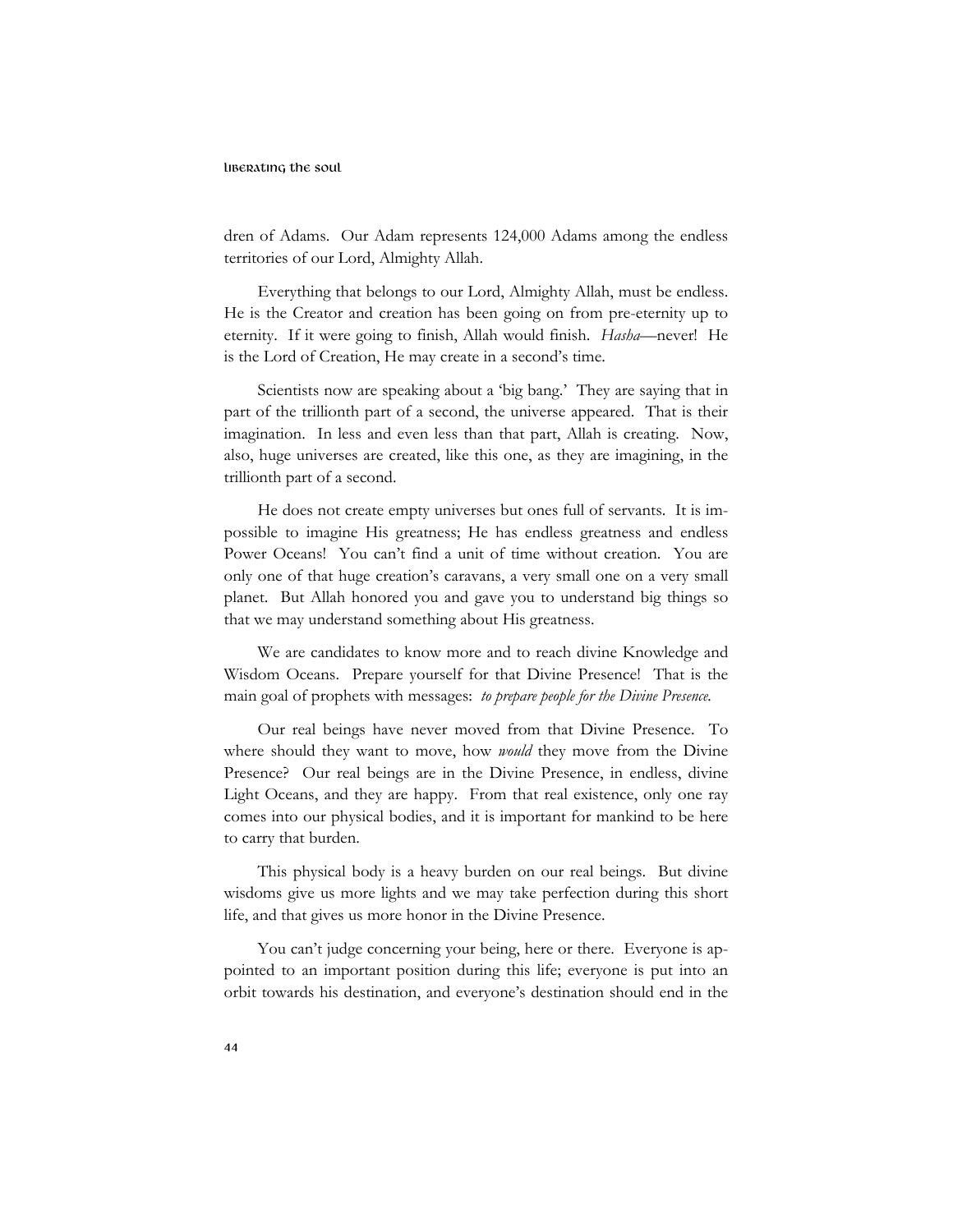Divine Presence. And Allah's addressing is for all mankind; Allah's absolute addressing is without difference between believers and unbelievers. He honored us before our coming here.

He is asking from His servants, in this life, to know and to open the veils from mankind, to look into pre-eternity at their *real* beings. Therefore, He sent prophets, to take the veils from their hearts. If you can follow their ways, those veils will be taken from you.

The day that those veils are taken away, there should appear to you some worlds and views and universes that never appeared before. If not, it is going to open to you when you leave this life for the eternal life. Mankind *must* reach the Divine Presence here or Hereafter, but it is the most honor if they reach it during this short life. Through Allah's messengers, we are asked to try to reach that Divine Presence during our life.

That is the summary of mankind and of existence. Today They granted us brief wisdoms to understand that you are the greatest one among creatures. You must know that, and you must try to be a humble servant to that One who granted you the greatest honor.

My Allah bless you and forgive us. Beyond these limits, there are unlimited wisdoms. I hope we will reach to Sayyidina Mahdi (A). Whoever can reach to his light-filled time, they may understand more and more.

We hope to be among his humble servants. His time is approaching, day by day. I see that that distance is going to be one or two or at most three years. At the longest, there are not more than three years; must be. He knows best.

That whole time will be lighted from this darkness. Nights will be lighter than sunny days; people will wait for nighttime to come quickly. Now, when night comes, some load comes on our hearts, but at that time, people will wait for nighttime because miraculous divine lights will appear in unimaginable, unknown colors. People at that time will fly through the earth and skies like angels by the power of their *dhikr*, no need for wings.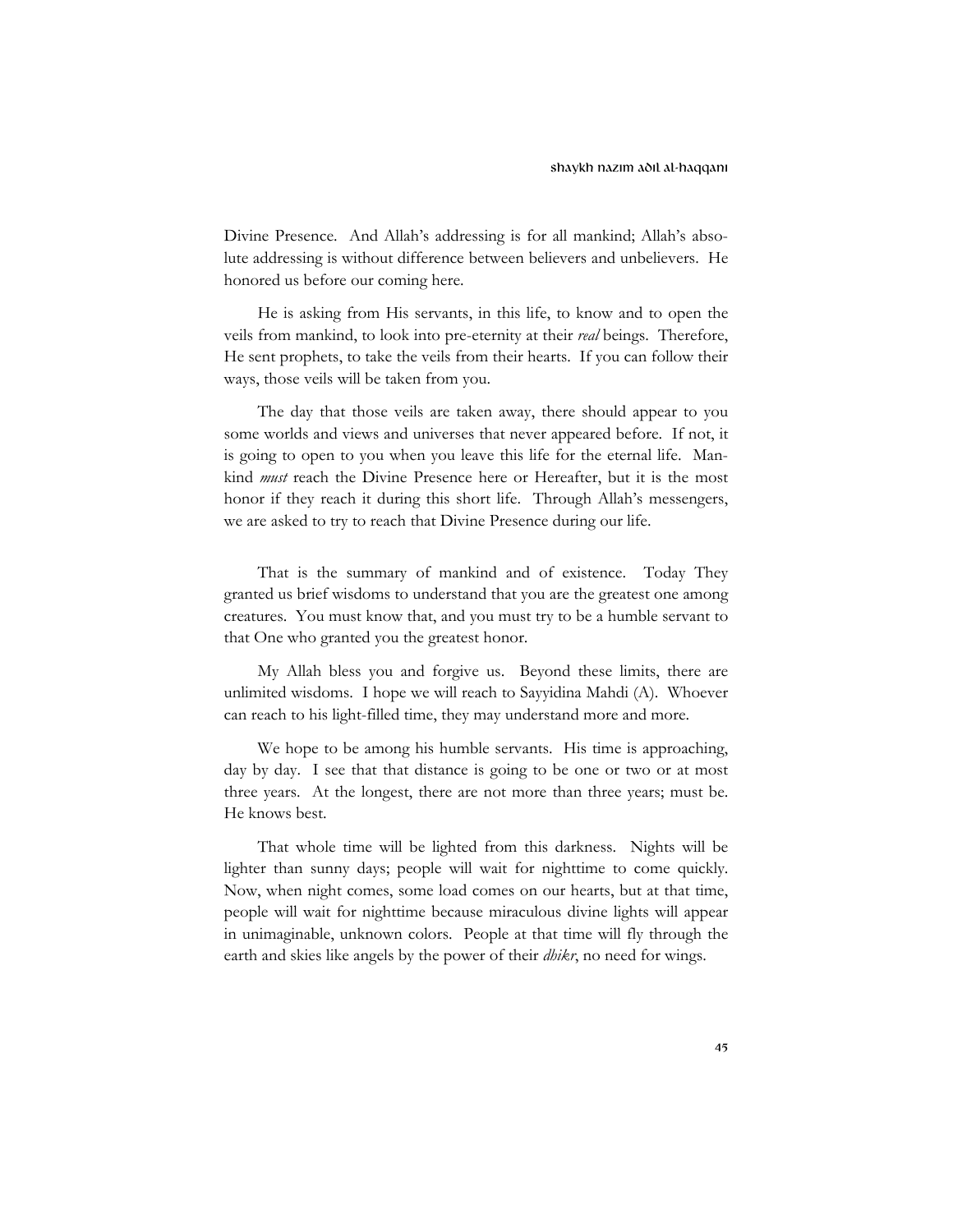We are expecting to reach that time. But, O my Lord's servants, you must try to prepare yourselves with pure hearts. *▲*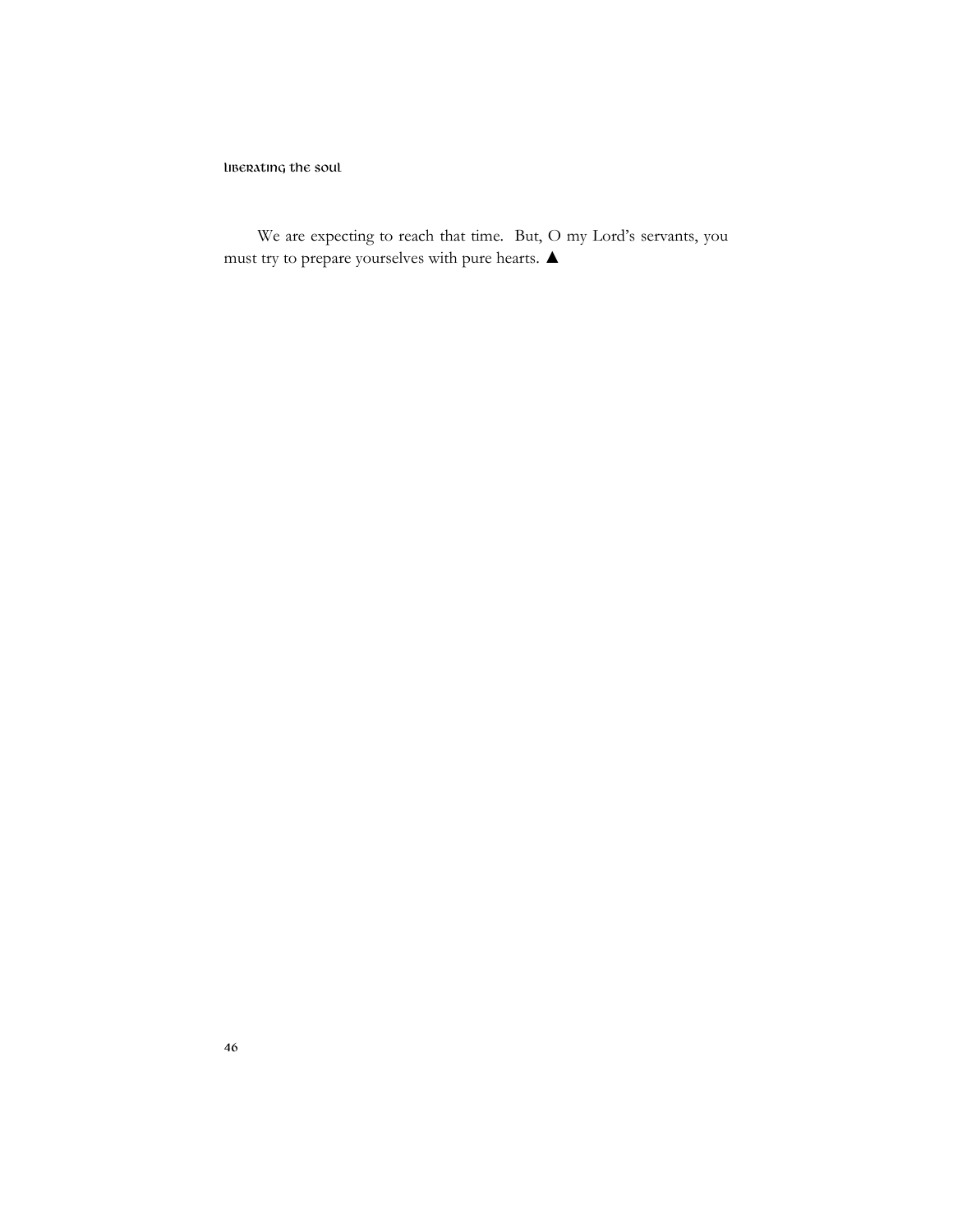

## 12: the importance of agreeing with allah's will

The Lord of the Universes, His attribute is to gather people, and, according to His Divine Will, all things are running to their destiny. It is important for everyone who is asking to be happy in this and the eternal life to know that everything, every event, happens by the Divine Will, divine rules. Nothing is going to be as everyone wants it to be.

Allah sent, through His messengers, several messages to inform people that there is Someone beyond your vision, knowledge, mind, imagination. Don't be a foolish one who thinks that there is only something that can be touched and seen, nothing beyond our vision. That is the ultimate ignorance imaginable!

It is mentioned in all traditions that the first man was Adam; in every message from the Lord of the heavens, we have been informed that that was Adam, the first man. But about two hundred years ago, someone spoke in the name of science (which is *not* science) and said that mankind has come from apes (maybe only that one came from apes). But every kind of creature must reproduce from its own kind; according to rules, inscribed by divine inscription, each one must bring forth the same kind of creature.

That first man, Adam, informed his children, "O my children, this universe is not only what you can see and touch." Beyond enormous distances, or closer than our looking, there may be huge universes.

Thousands and thousands of prophets were in touch with the unseen worlds that we call the Heavens and they were informing people. "You must believe that beyond that universe is Someone, and it is impossible for there to be two or three or four. Must be only *One*."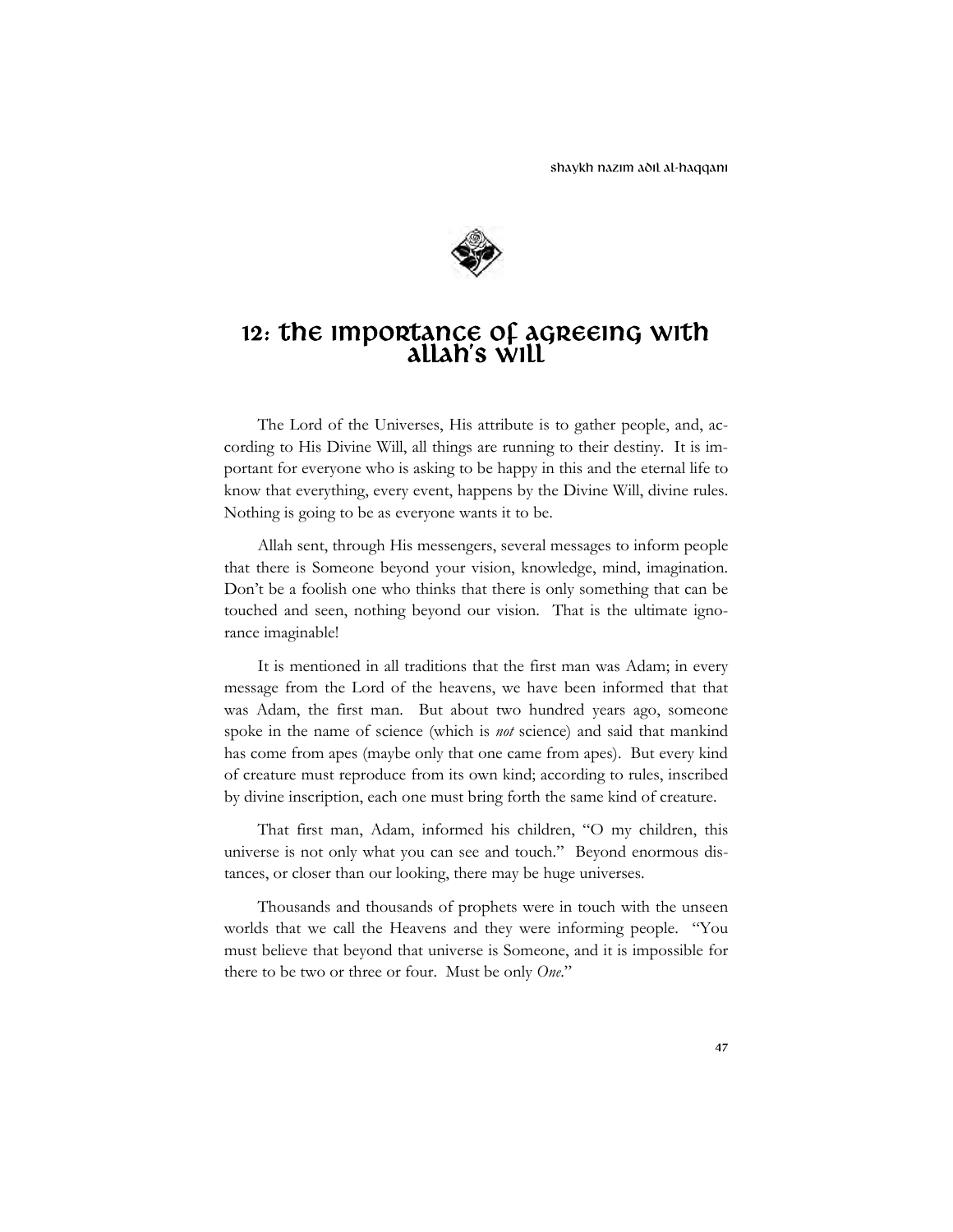We are looking at the universes and seeing only One's Will and One's rules commanding and arranging everything. If there were more than One, one might say for fire not to burn and another might say to burn. We can't see two wills in one thing at the same time, and that is evidence that there is only One's Will.

Those who are looking at space, at stars and galaxies, astronomers, say that millions of galaxies are, all of them, moving in the same direction. None goes against it; all of them, like a river, are running towards the same direction, some quickly, some slowly. That is a great evidence that One beyond those galaxies is ordering them to run. Do they have motors or machines pushing them? Here, they are saying 'Nature.' Is there 'Nature' *there*, also?

You can look at trees in summer. Two or three months earlier, all trees were dry wood. Who gave them all the order to be green at the same time, none delayed? We must believe and know with certainty that there is One Will commanding everything; impossible for there to be anything contrary to that One's Will.

The most perfect ones among creatures are mankind. Allah Almighty authorizes us to do things and gives us free will, but that is also controlled by the absolute Will of the Creator. Don't be cheated and think you can do everything. His Will is controlling our will. He gave us free will for simple things, but don't think that your will affects your destiny. Your destiny is according to His Divine Will; you can't do anything.

And you must not be like a person who has been given a power and then claims to be the Lord of mankind, like Nimrod and Pharaoh. They were given power and then they said, "Oh, we are powerful! We are the Lord of people!"

When Abraham  $\#$  said, "My Lord gives life and kills," Nimrod said, "I can do that, also." Empty head—he ordered two slaves to be brought, one to be killed and the other to be let free. Abraham  $\frac{1}{60}$  didn't argue but said, "My Lord brings out the sun from the East and sets it in the West. You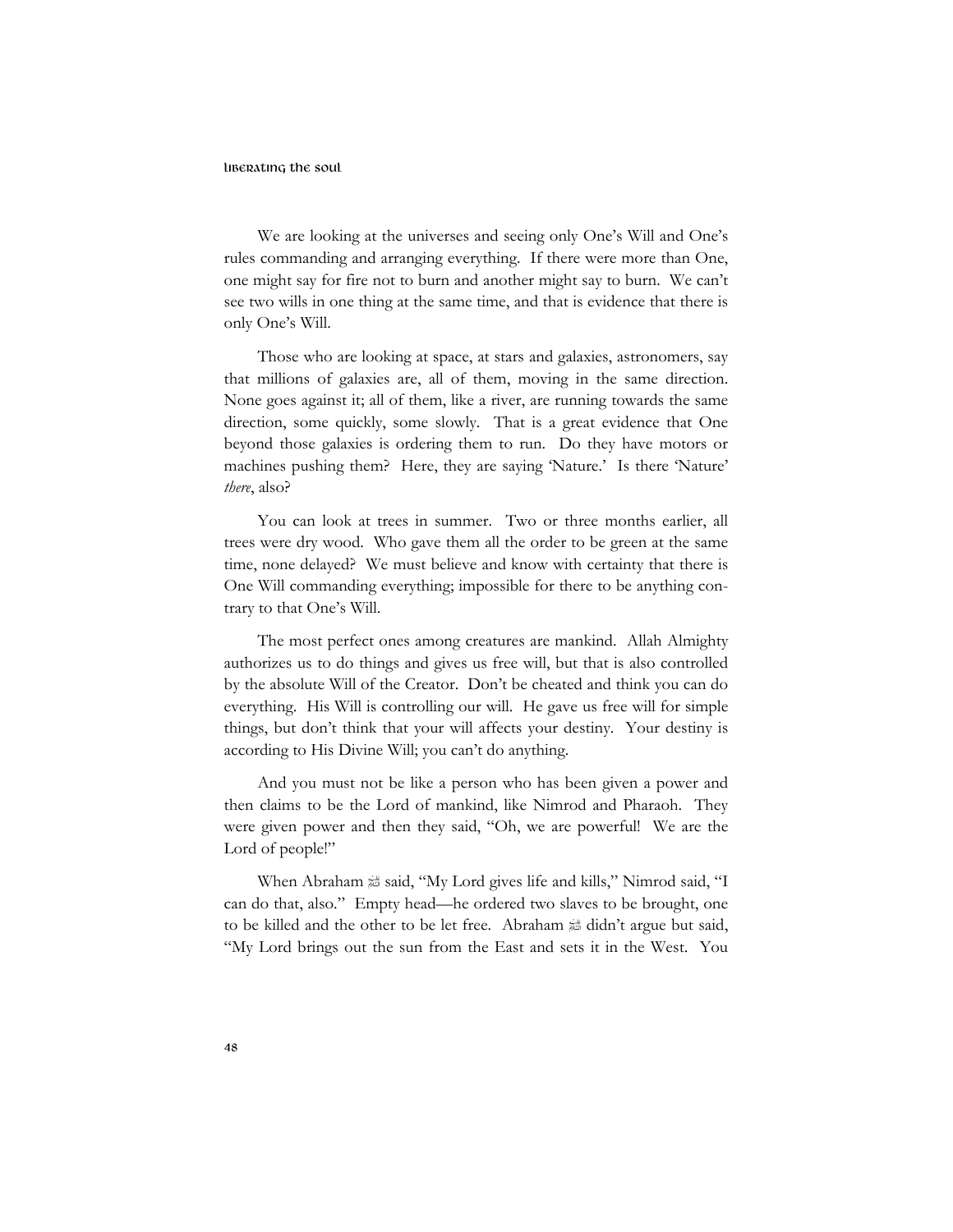put it down in the East if you are the Lord!" And then Nimrod was surprised and astonished.57

Most people think that happiness for a person is to do everything as he likes. (Ladies more than men want everything as they like, even changing their noses and everything. Devils are making so many pictures, and they think that if they dress like them, they are going to *be* like them.) But it is not happiness if everything is suited to your will. If you can put your will in agreement with the Divine Will, *that* is happiness. *To agree with that One's Will gives you happiness.*

That is the most important practice in every religion and in Islam: to submit to the Will of the Lord, Almighty Allah, and the goal of the Naqshbandi Order is to make people in agreement with the Divine Will. Fasting, praying, washing for prayers is easy, but most important is to be pleased and to agree with the Divine Will. That is, to be pleased with the Lord, Almighty Allah, and that makes your Lord pleased with you.

Moses  $\sharp$  was that one among all the prophets who was appointed to speak with the Lord, Almighty Allah. He was greatly honored, but he spoke to Him on Mount Sinai. But our Prophet  $\frac{46}{36}$  spoke with the Lord Almighty on His Divine Throne. And we are all from his nation, believers or unbelievers.58

And Moses  $\frac{1}{60}$  asked, "O my Lord, when are You pleased with me?"

Allah Almighty answered, "O Moses, make yourself pleased with *Me*. Then *I* am pleased with you."

We must try to agree with Allah's Will. So many times our wills are contrary to His Will; we want to stop His Will and let our will go on, so many times. But the Prophet & says, "The one who is against Our Will, he

<sup>572:258.</sup> 

<sup>58</sup>Because Muhammad  $\frac{1}{28}$  is the last in the line of prophets beginning with Adam and there will be no prophet after him, everyone who has lived after his time belongs to his nation (*ummah)*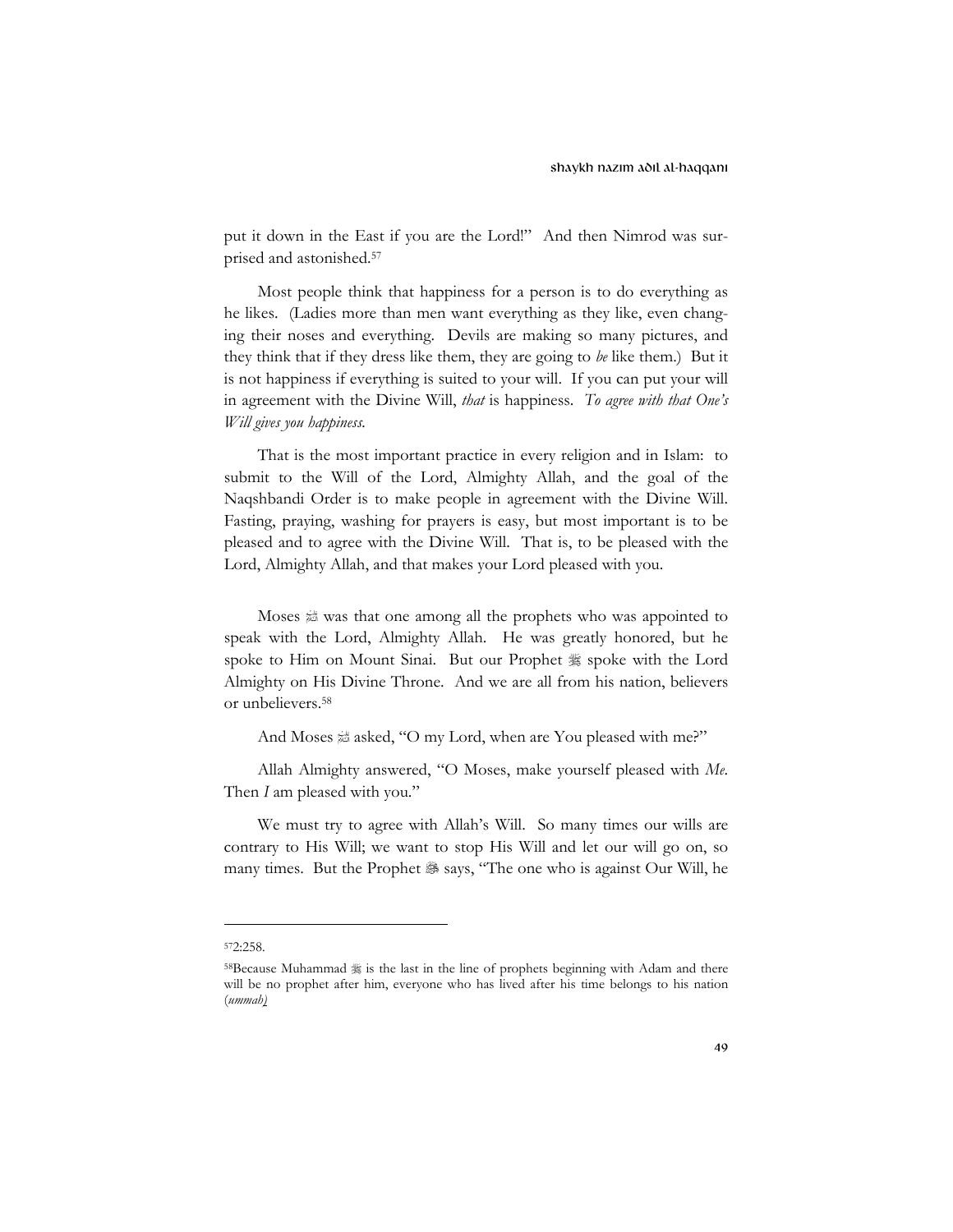is not of Us, he is not of *haqq*, truth." We must try to be suited to the Lord Almighty's Will. *▲*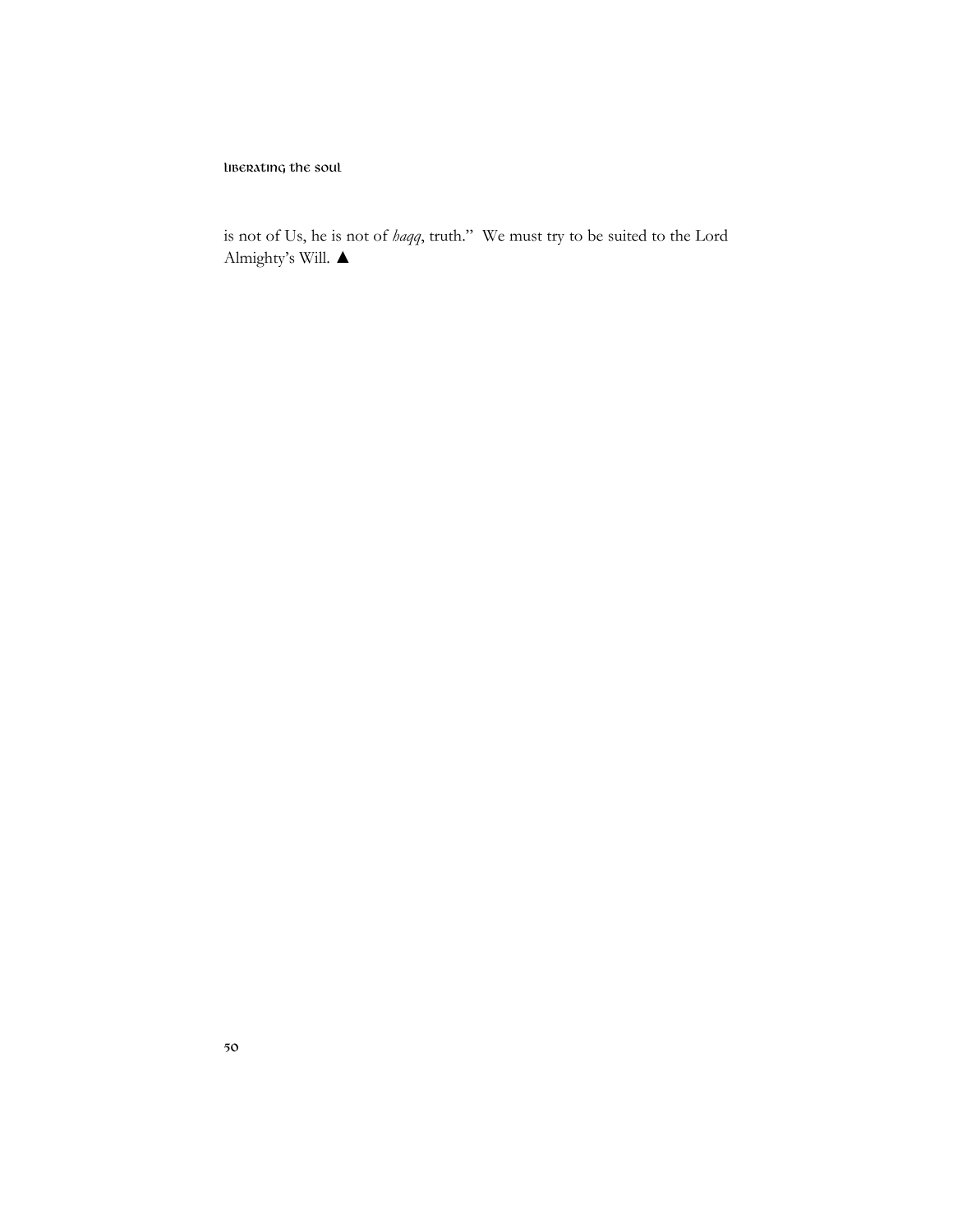

## 13: CONCERNING PRIOE AND OIVINE LOVE

The weakest creature is man. But he looks around and is proud, and fights with himself and with others and with everything, and even with his Creator, although he is the weakest creature. And he has been created to live peacefully and happily here and Hereafter. But we are choosing the way of fighting; we aren't choosing the way that reaches to peace and satisfaction and happiness.

Therefore, there is some sickness with people, a wrong vision. They may look with sickness in their eyes and may see green and say "Red," see blue and say "White." They have been shown the way leading to peace and eternal life, eternal happiness, eternal pleasure, but they are saying that that way is the wrong way, no good; looking at *that* side with all its fighting, troubles, wars, diseases, miseries, evils and devils, and saying, "Oh, that is a very good way!"

For fifty years I have been looking from East to West, and it is the same view: people running after evils and supporting the kingdom of devils. Still they are not becoming less in supporting the Devil, day after day giving more support to him.

Fifty years ago Satan was a king. Now he is an emperor, no square foot where his kingdom is not present. And who ever comes proudly to a place of worship is bringing the Devil on his shoulders—in churches and synagogues, and mosques, also.

Once a *wali* was praying outside the door of a mosque, and when he was asked why he was outside, he said, "I am rebellious. How can I pray in the Lord's house?"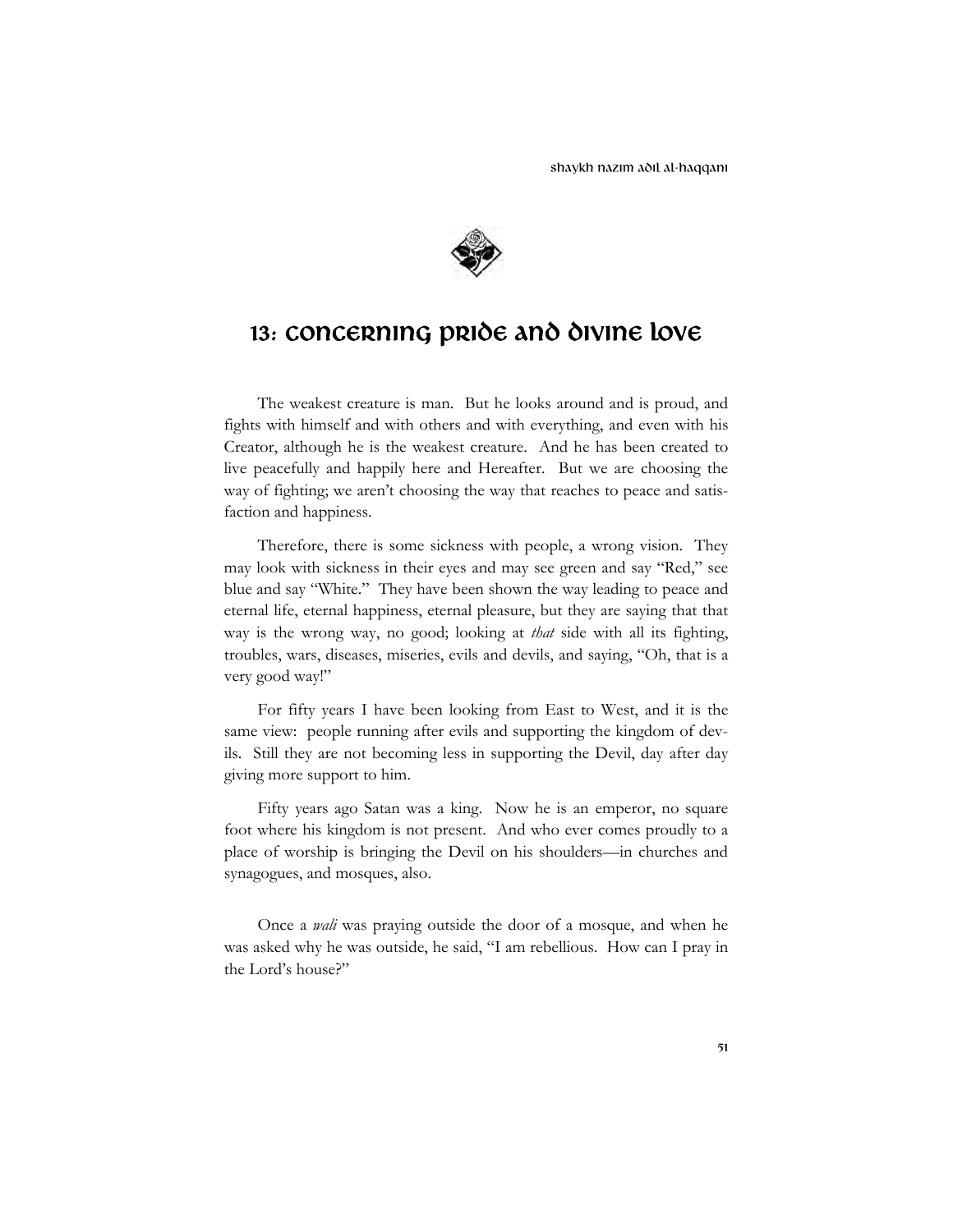Some people come after everyone else and leave first. Such a person, when he was asked why, said, "I fear that my Lord may tell one of His sincere servants to inform people about my badness. Therefore, I fear that they may kick me out, and so I leave quickly." But *we* are coming, too proud of our worshipping to places of worship, not thinking that our worshipping is to give highest respects to our Lord.

As much as you are able to make yourself smaller, the lowest one among creatures, the smallest one of all mankind, you may give the highest respect to Allah Almighty. If you are coming proud, you are giving respect to yourself only.

We are following the ways of devils. First those people who were sent prophets and messengers, lost their way and Allah sent them away from their homeland. They were servants honored for holy lands. Then Allah cast them out; they were not suitable. And for thousands of years they were scattered all around the world because they were proud.

Christians also are proud, not following the teachings of their prophets. Jesus Christ  $\frac{1}{60}$  was keeping himself from this life's ornaments and pleasures. [They are saying that he was killed upon the cross, but actually] Jesus Christ ¡ went up to the Heavens;59 no one could touch him. People are thinking that he was the holy Word of Allah but yet it was easy to arrest him and to put the cross on his shoulders to carry. No! He was surrounded by divine lights. If anyone had touched him, he would have been thrown from East to West, into oceans!

All Naqshbandi shaykhs were witnesses, also, that night, seeing him going up [to Heaven]. He was carrying a needle and the angels asked about it. He said, "I used it, on earth, for sewing patches." Jesus Christ  $\frac{1}{60}$  used needles, but *we* are never using such a thing, too proud!

And now we are living in the last quarter of the twentieth century. People are more proud day by day, everyone wanting to be more proud individually, and nations, also, are saying, "We are a superpower." The

<sup>593:55, 4:157-158.</sup>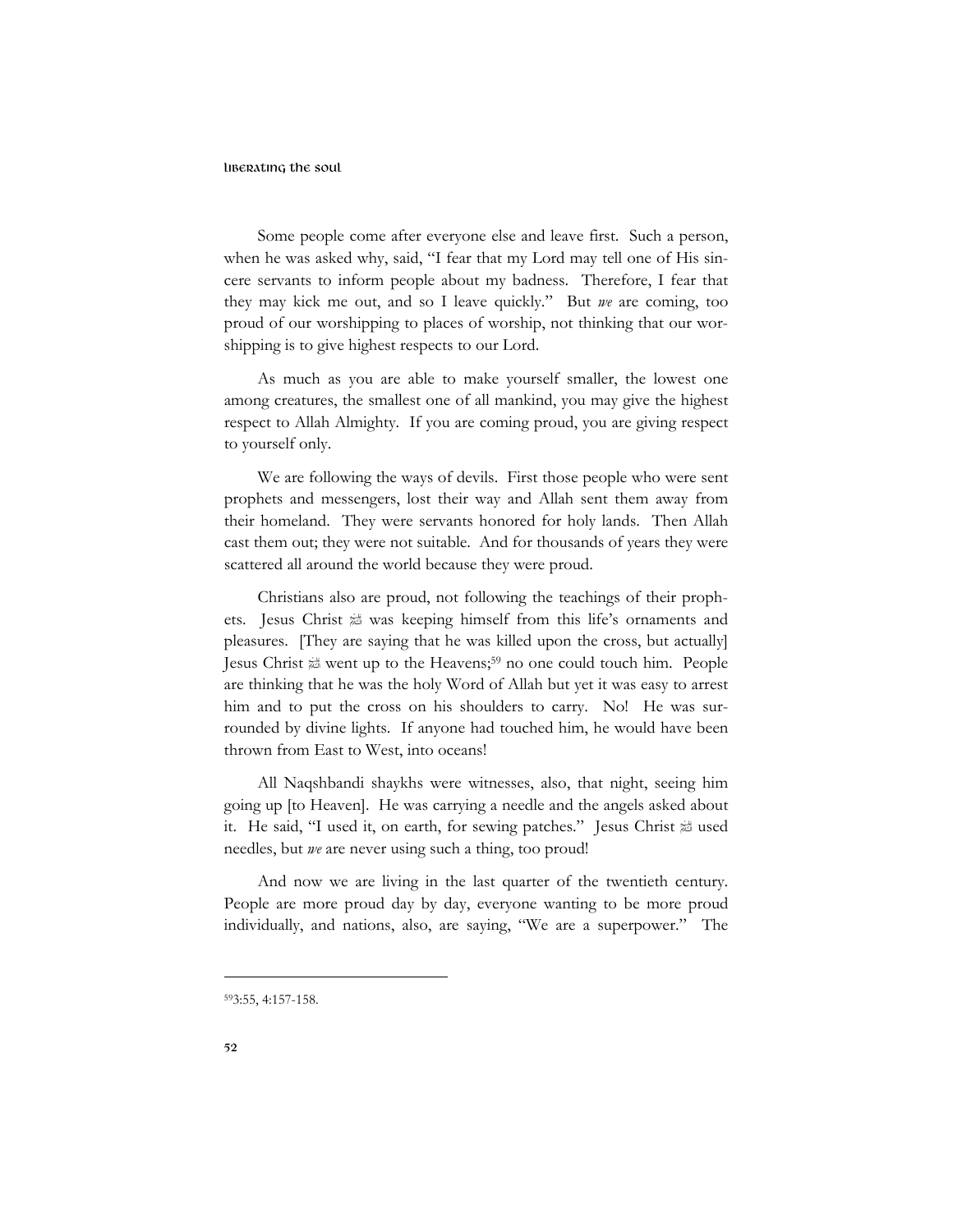function of religion is finished, devils going on. People are sick with a sickness, making all people crazy ones. If no divine help comes from the Heavens to this earth before the end of this century, no divine cure, then all the world will be a mental hospital, from East to West.

No laws, people eating each other, destroying humanity. We have just reached the most terrible days of mankind; terrible days are approaching. But we hope that some heavenly events will appear. Each time that mankind fell into a well of darkness, divine help came.

No more prophets will come, but we have been informed that holy ones will come. Otherwise, no effect from those claiming to be religious ones; they are useless. We need holy men whose hearts are full of divine love, heavenly beings, whose love belongs to the Lord.

We only need divine love to be put into our hearts. Otherwise, we can't stop fighting, the endless desires of our egos, enmity, envy and jealousy till divine love enters our hearts. Then everything else is going to be cheap and of no value.

One of the most bright stars in the skies of divine love was Jalaluddin Rumi, a very shining star in that sky. He was one of divine love's stations; his heart was full. Up to today, Western people are running to his tomb, visiting. No one goes there and takes nothing. Everyone takes *something.*

Once he was going around Konya. He had come from Central Asia, from sun-rising countries,<sup>60</sup> and he was going around that city. The way of prophets and saints is to get in touch from time to time with people. They must go around and look after the Lord's servants, to help them, because they are divine love power centers. They can transfer love. You can't feel it, you are still sleeping. When you awaken, you will know.

<sup>60</sup>Here, Shaykh Nazim adds parenthetically: "Europeans are fortunate people because their hearts are dreaming of being in oriental, eastern, countries. A misfortune for oriental people dreaming of being in the darkness of sun-setting countries. Good fortune for your looking to the East!"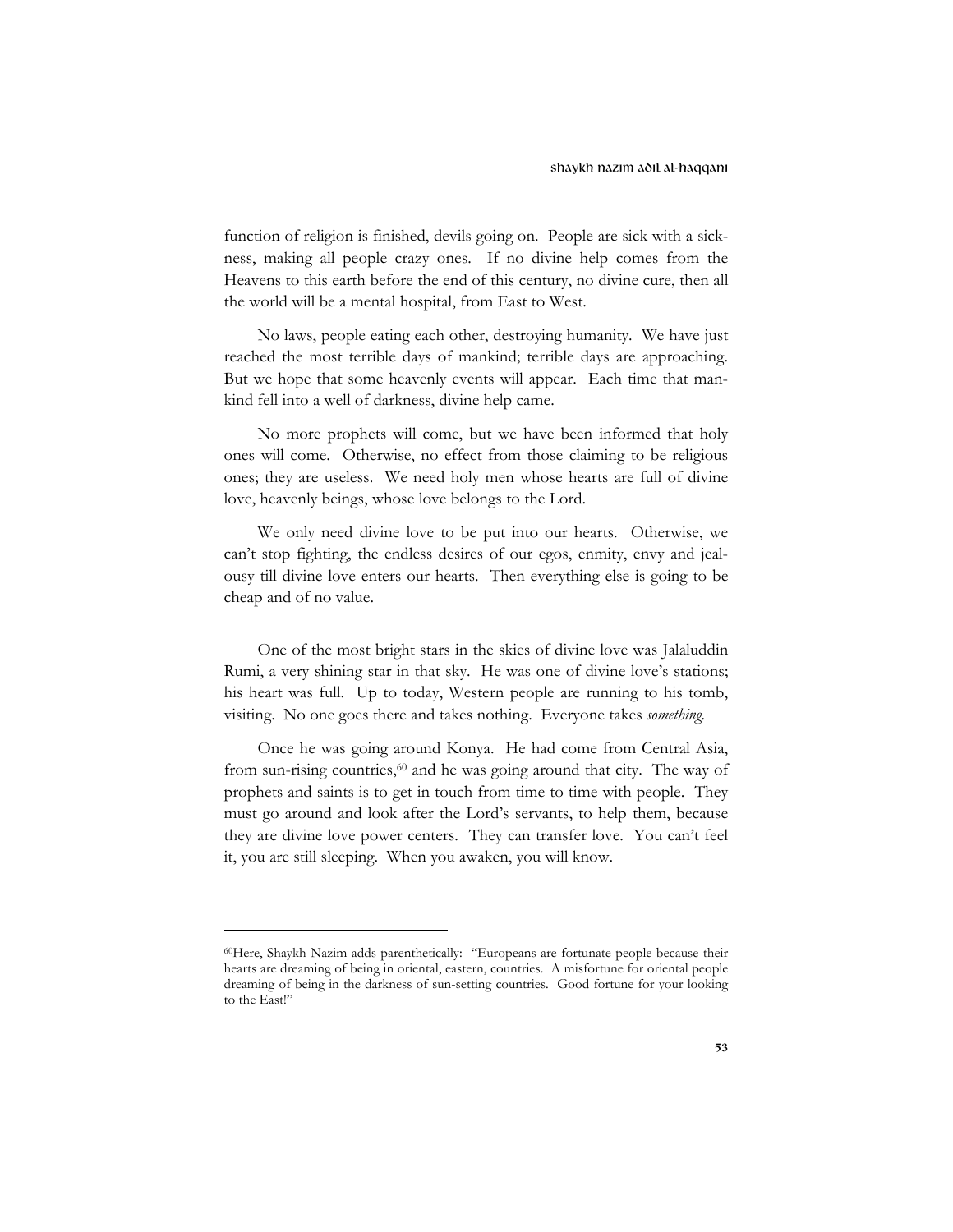There was a goldsmith in the market, and he took Maulana's [Jalaluddin Rumi's] heart to the Divine Presence. When Maulana began to turn, he went up.61 And also in the goldsmith's heart came the love of the Divine Presence, and he fell at the feet of Maulana, asking to be his *murid.* Then Maulana shouted, "O people, take everything! I have just taken my slave," making a bargain.

We aren't asking for animals' love; you can find that anywhere. We are asking for divine love. Mankind needs those holy people to come and give divine love. They are prepared to come and pass among people, to give them love divine; they are holy ones, hiding, but they are prepared to give from divine Love Oceans. If only one drop falls on mankind, they [mankind] can give away everything [else].

When Maulana whirled, he was flying. That period is approaching one year, two, or at most three years. From its roots, everything is going to be changed.

Advice for you: *Keep your hearts away from this world's temporary pleasures. Don't keep envy in your heart.* Envious people never reach the Divine Presence; jealousy makes people lower than the level of animals. *Be careful: don't be envious of anyone.* Try to make yourself belong only to your Lord, Almighty Allah. If you do, He will grant from His favors the drop of divine love. *▲*

<sup>61</sup>When he whirled in the love of Allah, he levitated.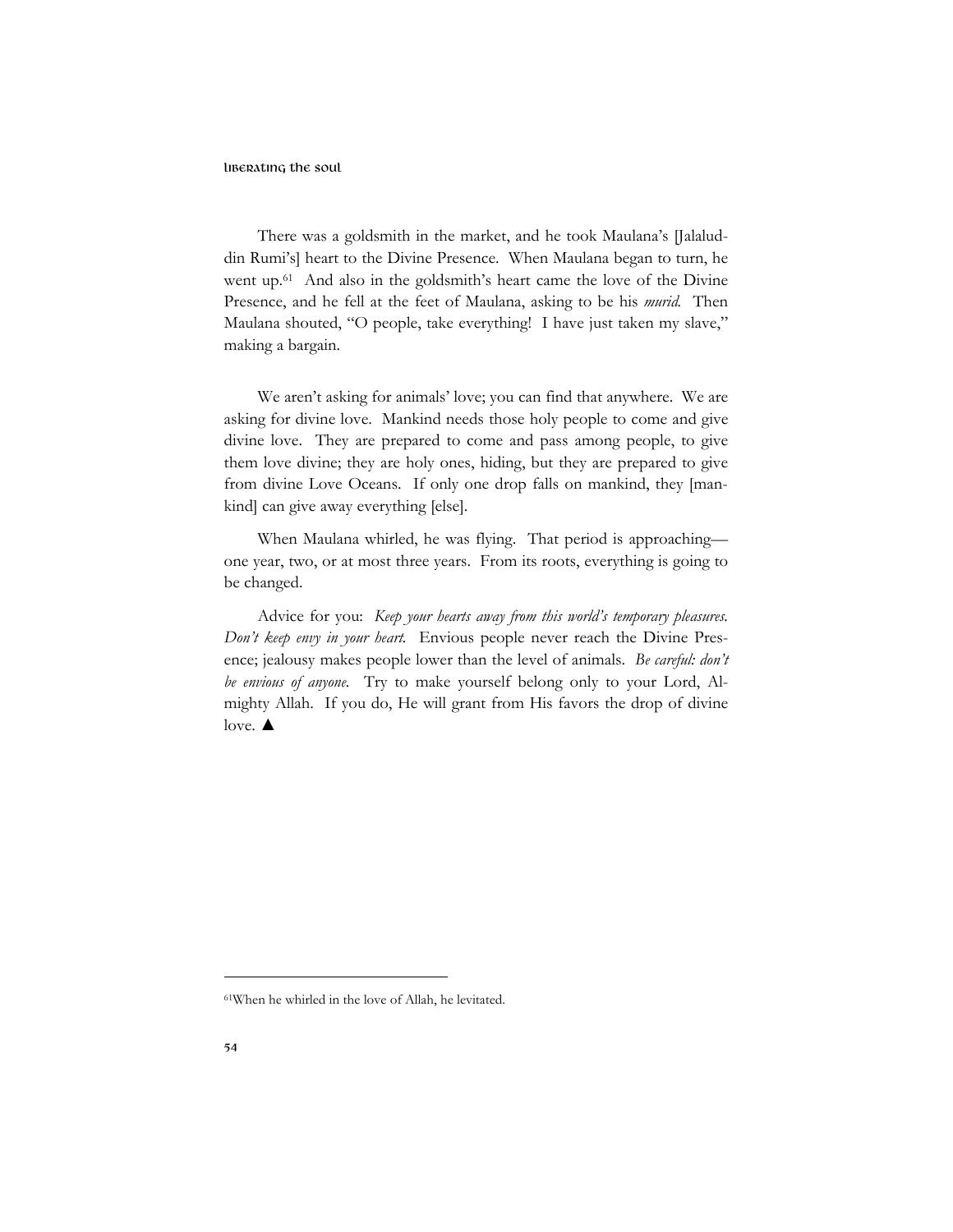

## 14: ABOUT RESTRAINING OUR EGOS

May Allah bless you to be supporters of prophets and holy people.

People are in two parties, one coming with prophets and their inheritors, the other group going against prophets and against *awliya*. And according on their enemies, prophets and their inheritors reach high ranks in the Divine Presence.

The father of mankind, Adam, when his descendants increased, called them to believe in Almighty Allah, but the majority of them became a big group of unbelievers. And when they became unbelievers and Adam called them to believe in his Lord, they were not pleased with him.

Unbelievers are never happy to be within limits. If anyone orders them, "Don't do that, do this," they are not happy and feel enmity in their hearts towards those people who tell them to do or not to do something. Therefore, many of Adam's descendants disliked Adam (A) and felt enmity towards him. They were thinking to do something bad against him, and they gathered in a big meeting to decide how they might kill Adam.

When they met, one of them came forward to address them. Then Allah changed everyone's language. Everyone spoke a different language and no one understood the other; they were quarreling, cursing each other, but no one was understanding. From that time, all those languages came, Allah protecting Sayyidina Adam from those unbelievers.

**A**nyone who comes to advise good things and prevent bad things gets enemies, fighting against laws, police. "No courts! We must be free!" Like in jungles, the most powerful ones can be the rulers.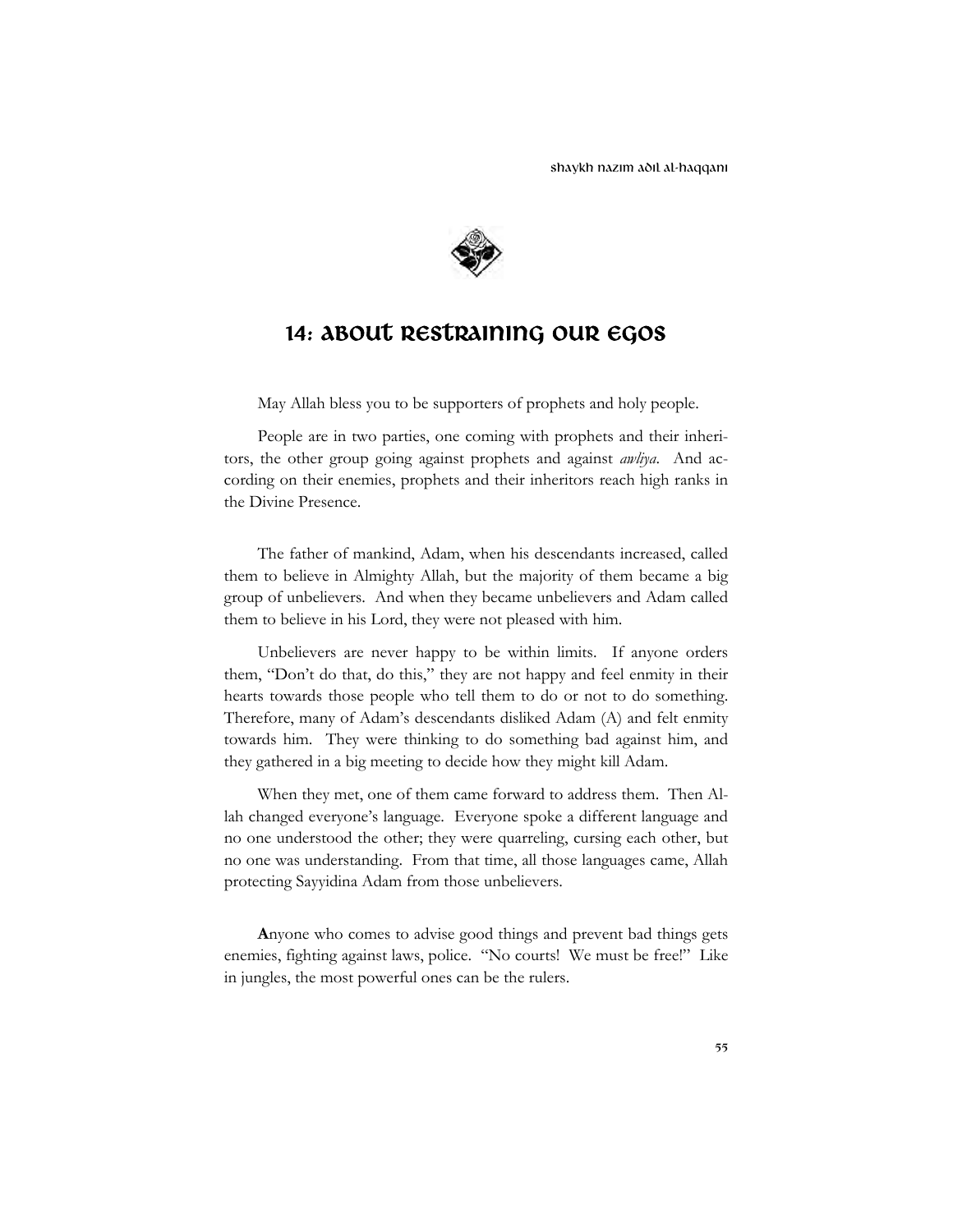Now people are asking to have such freedom, because we have egos. The Creator is saying, "O people, your ego always orders you the worst things."62

"Beware of dogs!" they are writing. You can control dogs but you never write, "Beware of egos!" We are feeding them, and still they are coming against us. The Prophet & said, "A friend who, as long as you give favors to him, comes against you; as much as you respect him, he comes against you. If you put him down, he becomes respectful to you."

"Who can such a stupid one be?" the *sahabah* asked.

"Your ego."

As much as you respect it, it kicks you and harms you. Now you are fasting and your ego is unhappy, hungry, but when you give it what it asks for, it shows too much disrespect to you, disturbing you .

The characteristic of our ego is always the same, from beginning up to end, and all the prophets came to say to people, "Beware of your ego!" Fasting puts it down, under control, a little bit. This holy month is a very good opportunity for anyone who is asking to get control of his ego.

So many people are coming and crying, "O Shaykh Efendi, my husband or my wife is doing something with drugs. He or she wants to stop but isn't able. What can we do?"

No control on themselves! You may control London, but it is not easy to control your ego; you may be the conqueror of countries, but for egos it is difficult. The most powerful, terrible, tricky enemy is ego! Don't think it is easy to take control of it.

The People of the Book, all of them, were ordered to fast; Moses  $\#$ and Jesus  $\#$  also brought fasting. But they changed fasting, their egos cheating them. They said, "It is difficult to fast. We only won't eat animal

6212:53.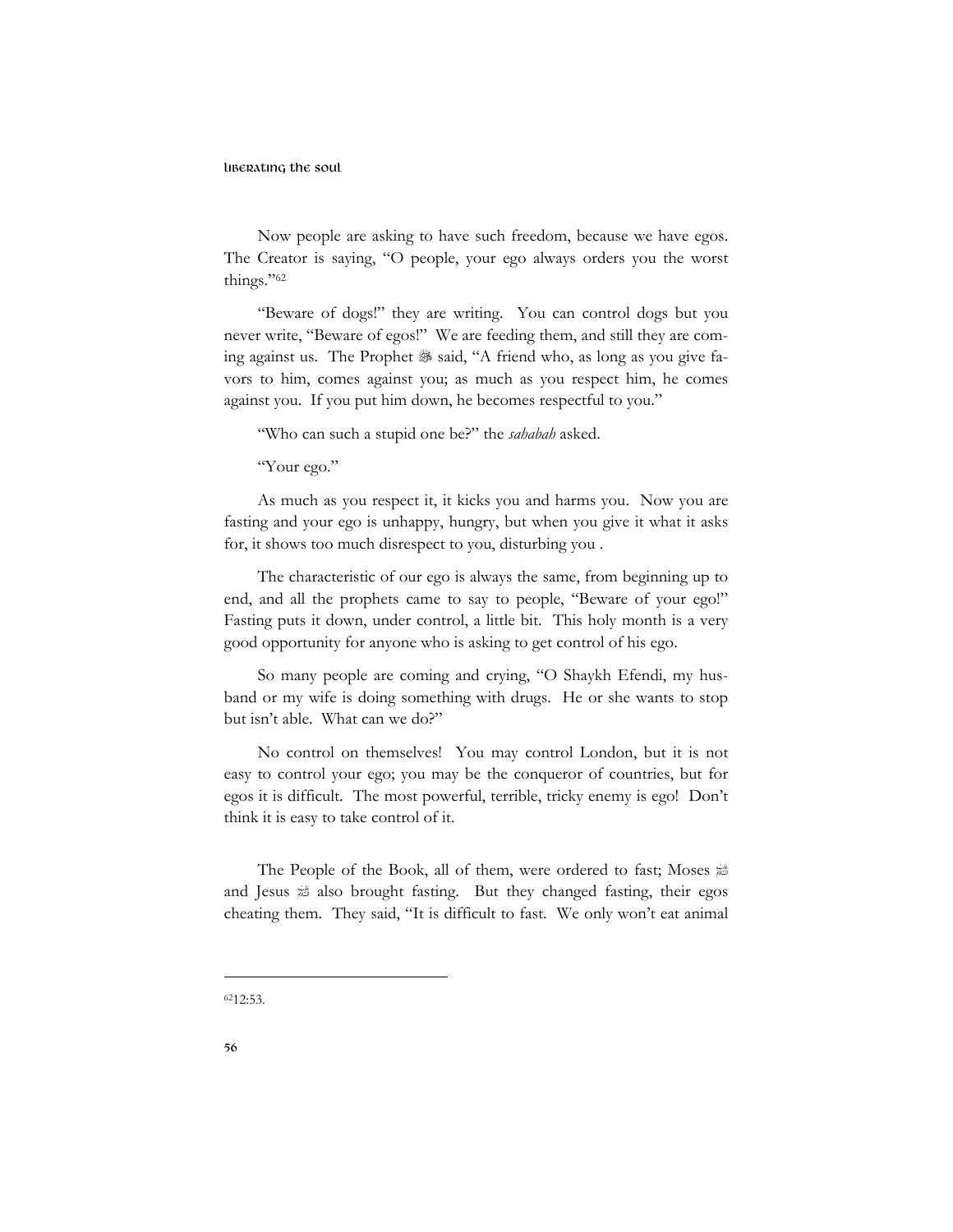food, just eating grains and vegetable food," their egos cheating them and taking their fasting away.

You can't make your ego agree with divine rules. In the holiest month, Ramadan, whoever can keep fasting as Allah orders, it is from *this* moment up to *that* moment; we are even looking at only one minute.<sup>63</sup> That trains egos and gives Allah's support, His divine help, to be able to control our egos.

Uncontrolled people are always disturbed by controlled people. For that reason, they came against prophets and *awliya*. *▲*

<sup>63</sup>That is, in Islamic fasting, the period of fasting is very strictly prescribed. Muslims watch the clock to determine the exact minute when eating and drinking must stop for the predawn meal, *suhur*, and when eating and drinking can resume again at sunset.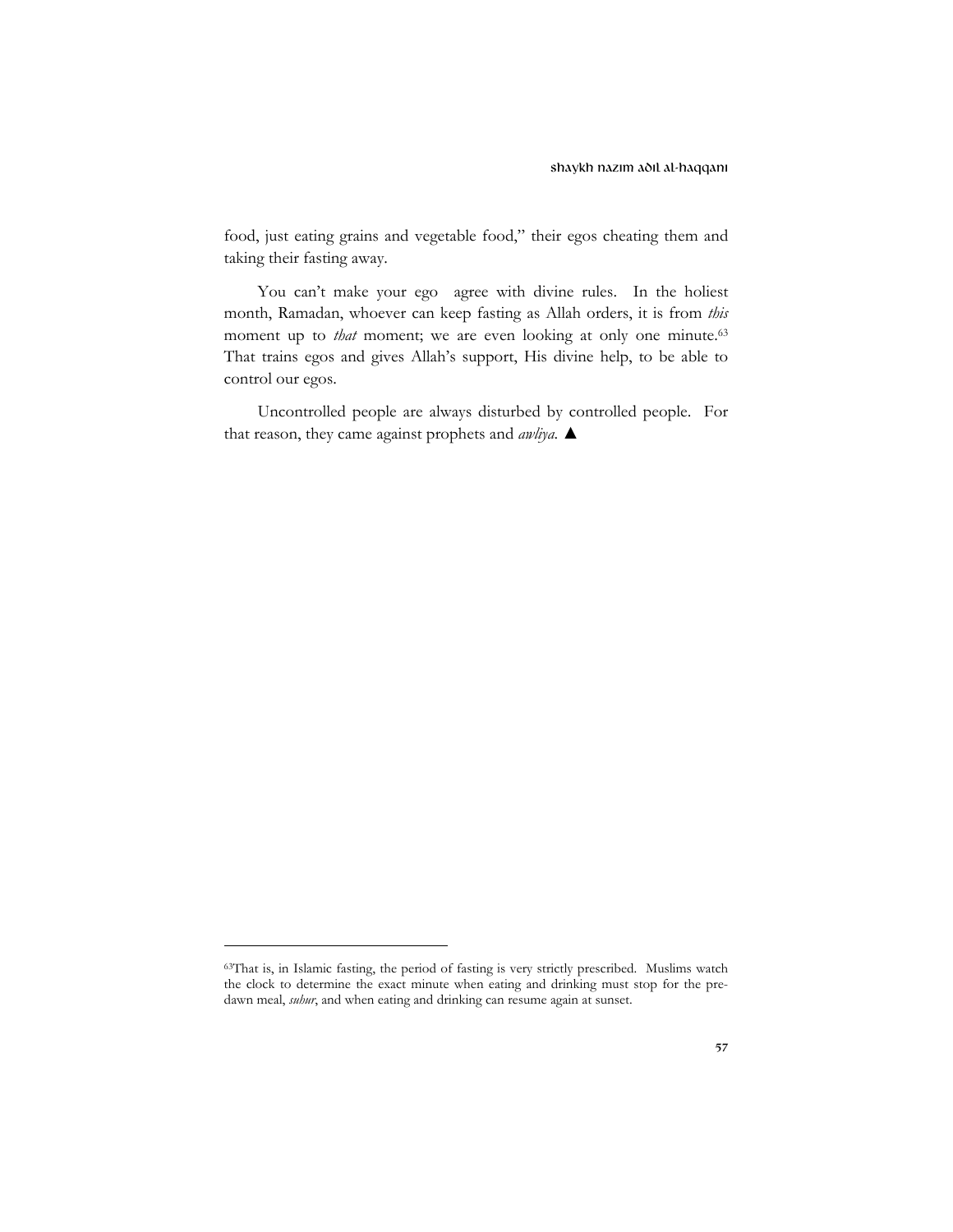

# 15: ABOUT ACCEPTING MUhammad as a<br>prophet

For 950 years Noah was preaching, and people beat him with sticks till they thought he had died. But the Seal of the Prophets  $\mathcal{F}$  bore more than anyone else; during the twenty-three years [of his prophethood], he bore more than anyone. His Companions, the *sahabah*, also bore [so much]. And Allah honored him and his Companions, and gave him higher ranks than anyone else, here and Hereafter.

Still his followers are bearing, because unbelievers are fighting them and saying, "You are not good people." The People of the Book are also enemies, although we believe in Moses  $\frac{1}{60}$  and the Torah, and we highly respect Jesus Christ  $\sharp$ , and we haven't any bad intentions against them. But still they are not proclaiming the Seal of the Prophets as a prophet.

How do they know that Moses  $\frac{1}{60}$  was a prophet? How do they know that Jesus Christ  $\sharp$  was more than a prophet, and they accept Abraham, David, John, Lot, Isaac, Jacob, Joseph, peace be upon them all? What is wrong in the prophethood of Muhammad ? *Tell!* How do you know that the miracles of Moses  $\sharp$  are true and Muhammad's false—*what proof?* Yet they are denying it.

Through their books, they know. Moses  $\frac{1}{\sqrt{2}}$ , in books, was informing that another prophet like himself should come. And they asked Jesus Christ ¡, "Are you that one?" He said, "No. He will come after me." But the envy of people is preventing them, because Muhammad  $\frac{1}{20}$  is not from their lineage. And he is *Sayyidu-l-Awwalin wal-Akhirin*. 64

<sup>64</sup>The Master of the Earlier and Later Times.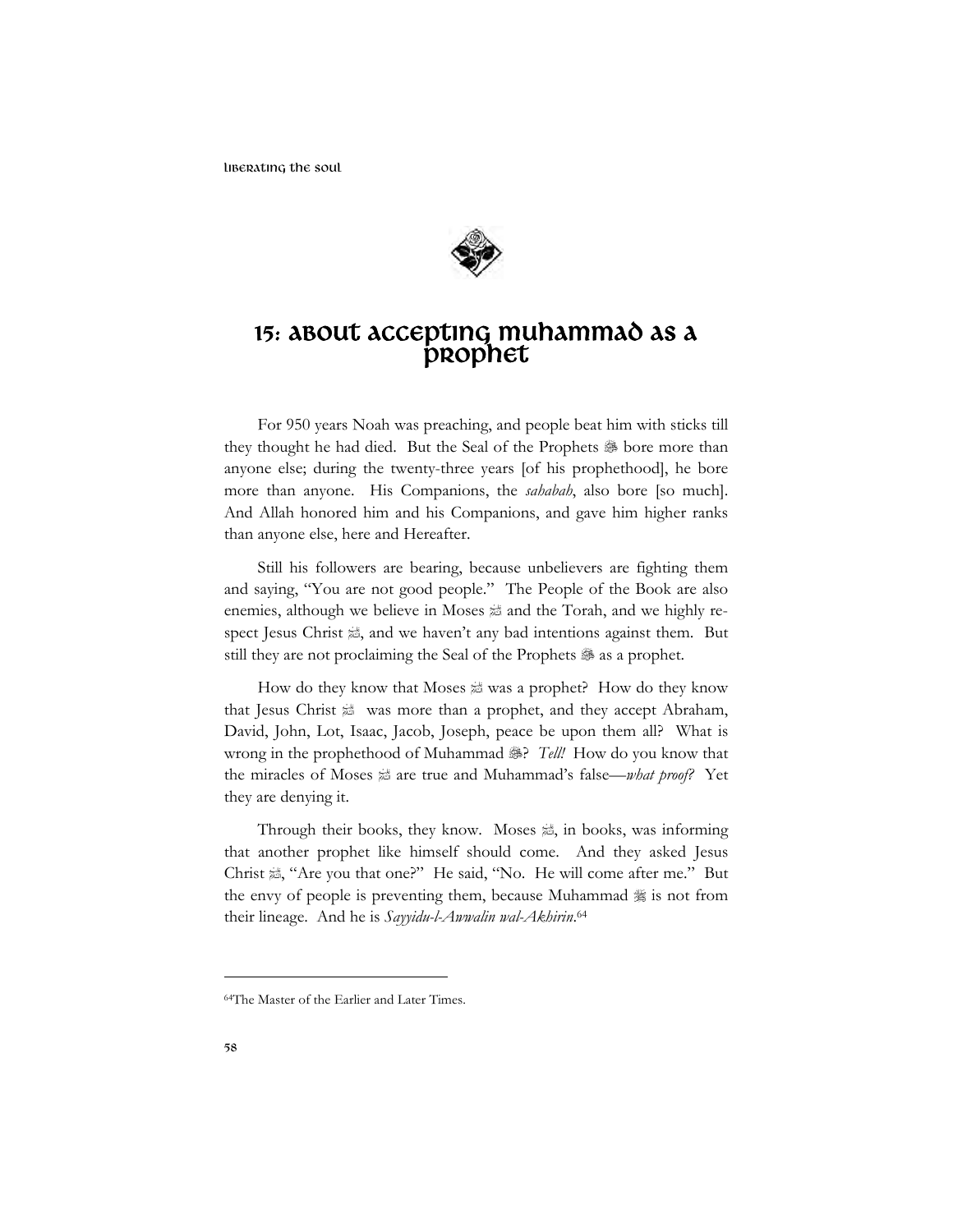### Shaykh Nazim Adil al-Haqqani

And Sayyidina Mahdi will come, and Jesus Christ  $\frac{1}{60}$  will pray behind him to our Lord, Almighty Allah.<sup>65</sup> Soon, Jesus Christ  $\frac{1}{60}$  will come, and before him, Sayyidina Mahdi  $\frac{1}{600}$  will come to make everything clear. With him, 124,000 prophets will appear to make *haqq*, truth, clear—one or two or three years. May Allah make us to be with them! *▲*

<sup>&</sup>lt;sup>65</sup>The praying of Jesus  $*$  behind the Mahdi  $*$  during Jesus' second coming at the end-time of this world is mentioned in a number of ahadith reported in the compilations of Bukhari, Muslim and Abu Dawud.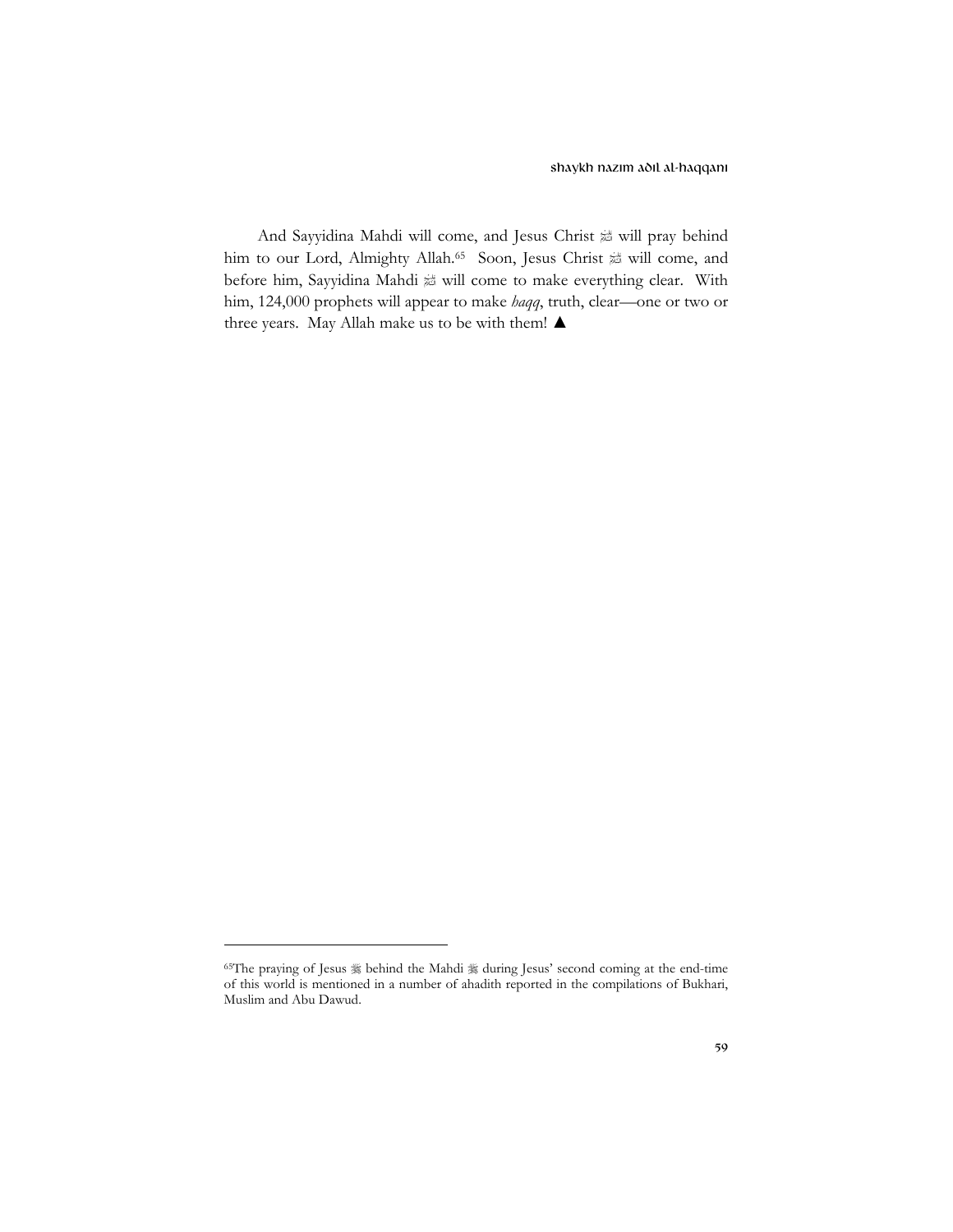

# 16: changing ourselves, the condition<br>for receiving divine help

Muslim jinn can only be in contact and under the command of *awliya*, authorized people. Others [non-Muslim jinn] are like the terrorist people of mankind, hiding themselves; now non-Muslims among jinn are also escaping, hiding from others. First, all the jinn will give *bayah*<sup>66</sup> to Sayyidina Mahdi; second, he should appear.

Those terrorist jinn, unbelievers, non-Muslims, are afraid to be in contact with anyone from mankind. Here in this country [England], no one is to be found who is in contact with jinn, but they are claiming that.

If a person is in the sea, not knowing how to swim, he may catch at a snake without knowing. People, if in difficulty, if physicians and psychiatrists and courts are not giving benefit, are going to those people<sup>67</sup> and hoping they can do something, read something. That line of 'business' is now in every kind of religion—*business*, but it is useless, because the one who falls into difficulties must first look to himself for the reason for his difficulties and problems.

There should be so many reasons in his life's conditions. Without going to ask such things from such strange people who are claiming that they have extraordinary powers or control on people, better for them to go and change their life's conditions, because all traditions are saying that conditions appear according to a person's actions and characteristics and attributes.

<sup>66</sup>Pledge of commitment.

<sup>67</sup>Mediums, astrologers, palm readers, diviners and others who claim to have to have special knowledge of the Unseen or dealings with spirits.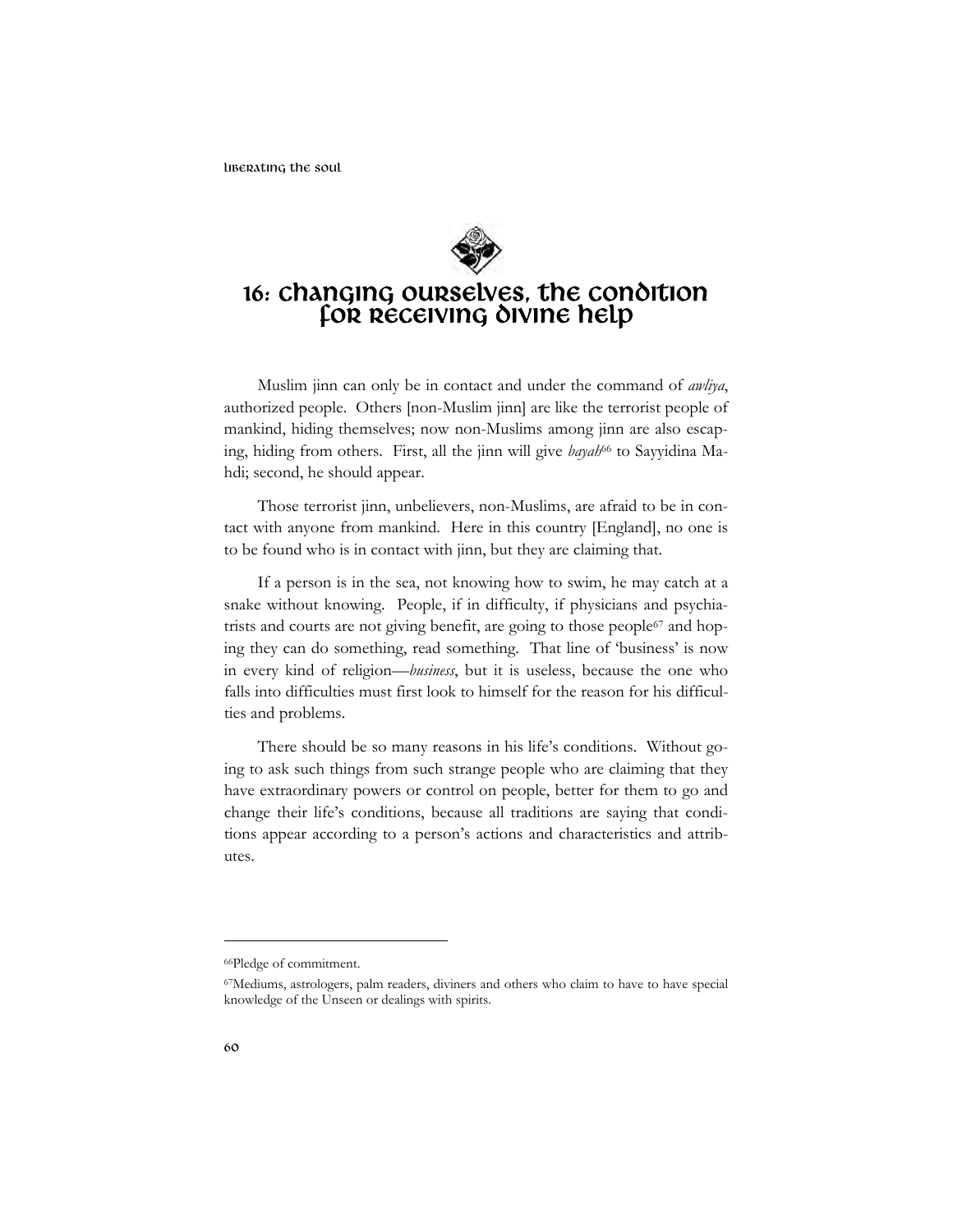You can't stop that river, everyone coming to such people who are doing business with such things, and they are happy with people's continuing with their problems. But in reality, they [those who are in trouble] need something from those people who have been appointed by the Lord, Almighty Allah, *awliya*. They never ask for profit; they get their payment from their Lord, free workers for the sake of Allah. And first they say, "Go. First you must try to change your conditions. Otherwise we can't help you."

We are now seeing people increasing in troubles. Fifteen days ago, a famous doctor gave a lecture about that terrible sickness coming on people, and everyone is asking what is the way of cure for the virus of that terrible sickness.

Every wise one would be surprised that people are asking for a cure. They are not thinking of leaving that abnormal behavior, that dirty, abnormal connection; they don't think of leaving that, insisting on it and asking for a cure, then coming to the shaykh and asking help. And I am like a person standing on a bank and a person is saying, "Save me!" I am reaching to him with my hand but he is not reaching with his hand. So many people are coming to me!

A person asked Rasul-AIlah for his intercession. He said, "You must help me to help you by making so many *sajdahs*, prostrations." *You* must help, also; your hands are full but still you are asking to be given. Leave what you are holding and I may give you something else!

As long as people do not intend to change their life conditions, even prophets can't help them. People now need spiritual support, but it needs a support from *your* side, also. A ladder can't stand alone; the two sides hold up each other. People now need thousands and thousands of physicians and psychiatrists, but such people *[awliya]* are very rare, as Allah is mentioning. They are rare people; you must look for them and intend to practice through changing yourself.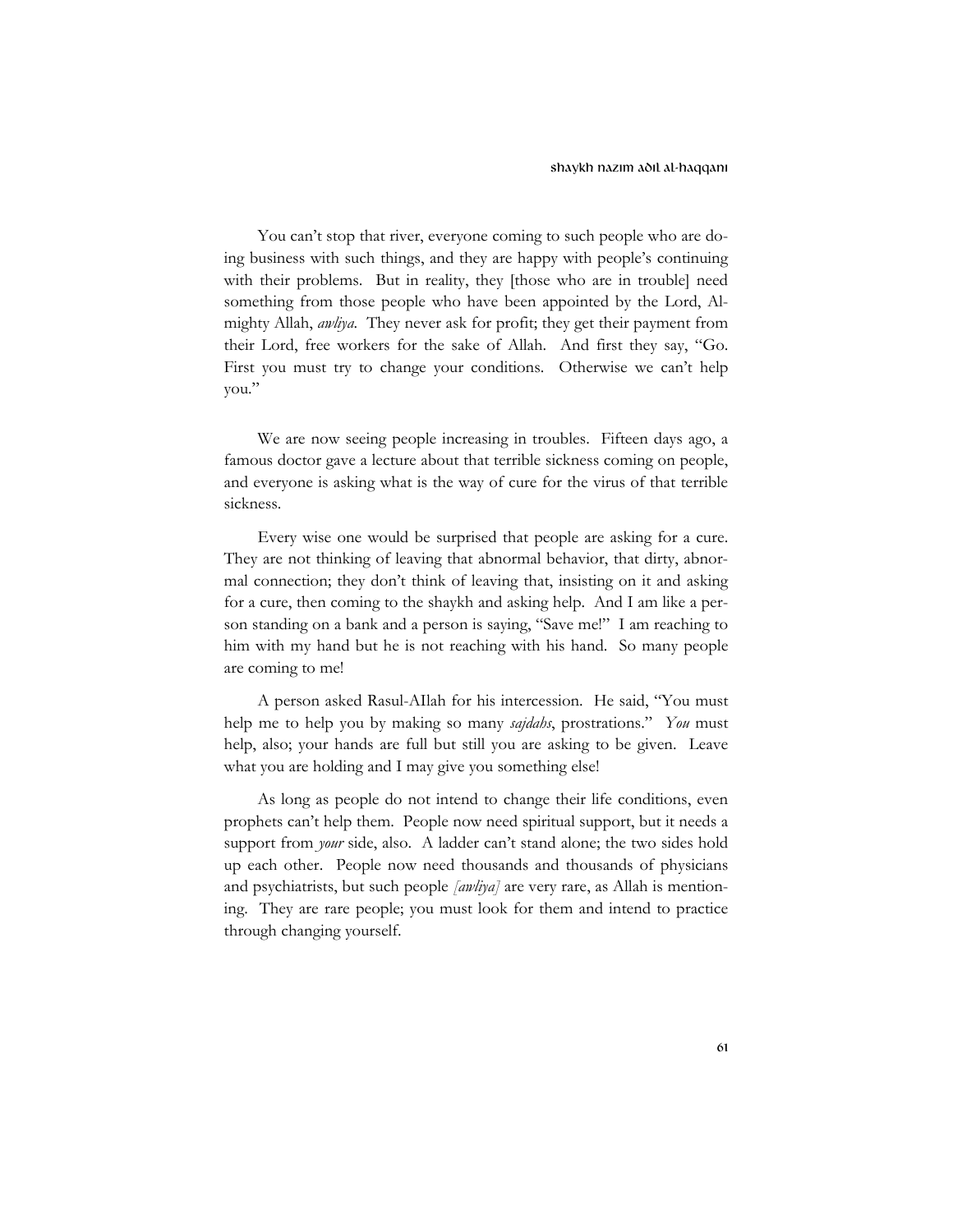I am addressing all suffering people who have never followed any prophet. *The first condition is that they must proclaim the existence of the One Lord and Creator.* If they do not proclaim it, nothing can be done for them. I am not speaking at the first step about prophets, but before wasting time and money and themselves, they must accept the Lord as their Creator and Master. That is the most important condition for suffering people.

Therefore, we must try to give something to people to make them believe in One God, the Lord and Creator—that He is in existence and looks after His creatures, and that he [the suffering one] is a creature and humble servant to Allah Almighty. That makes troubles come down.

Second step: When a person came to the Prophet  $\frac{4}{100}$  to declare his *Shahadah*, 68 the first thing he or she had to do was to take a bath. Cleanliness is the second step after *Shahadah*; everyone must use it when they are in need. After sexual connection or dreams, men and women must use it;<sup>69</sup> they can use it as a foundation, like the foundation of a builing. Then it is so easy to help them; we can give support to them. If not, we can't do it. They *must* fall down into darkness and difficulty.

Jews have that cleanliness, also. If they have lost it, they are responsible for losing the *shari'ah* of Moses ¡. 70 And Christians are not using that order. Every heavenly religion has ordered cleanliness; then divine support comes and they should be safe from misery. But a dirty person is cursed; as long as he walks about dirty, everything curses him. *Don't run away from water!*

Those who are claiming to follow prophets must take more care of their steps because there are two poles on earth, good and bad poles. You

<sup>68</sup>The Declaration of Faith, "I bear witness that there is no deity except Allah, and I bear witness that Muhammad is His messenger *[Ashhadu an la ilaha illa-Llah wa ashhadu anna Muhammadu-r-Rasul-Allah*]*.*"

<sup>69</sup>Islam prescribes *ghusl* (showering with *wudu*) as purification after sexual relations, wet dreams, and the termination of menstruation and postpartum bleeding.

<sup>70</sup>That is, what was prescribed in the original *shari'ah* or divine Law revealed to Moses for the Israelites, which is, by extension, obligatory on all Jews and also on Christians, since Jesus  $\frac{1}{2}$ was a prophet to the Israelites following the Mosaic Law.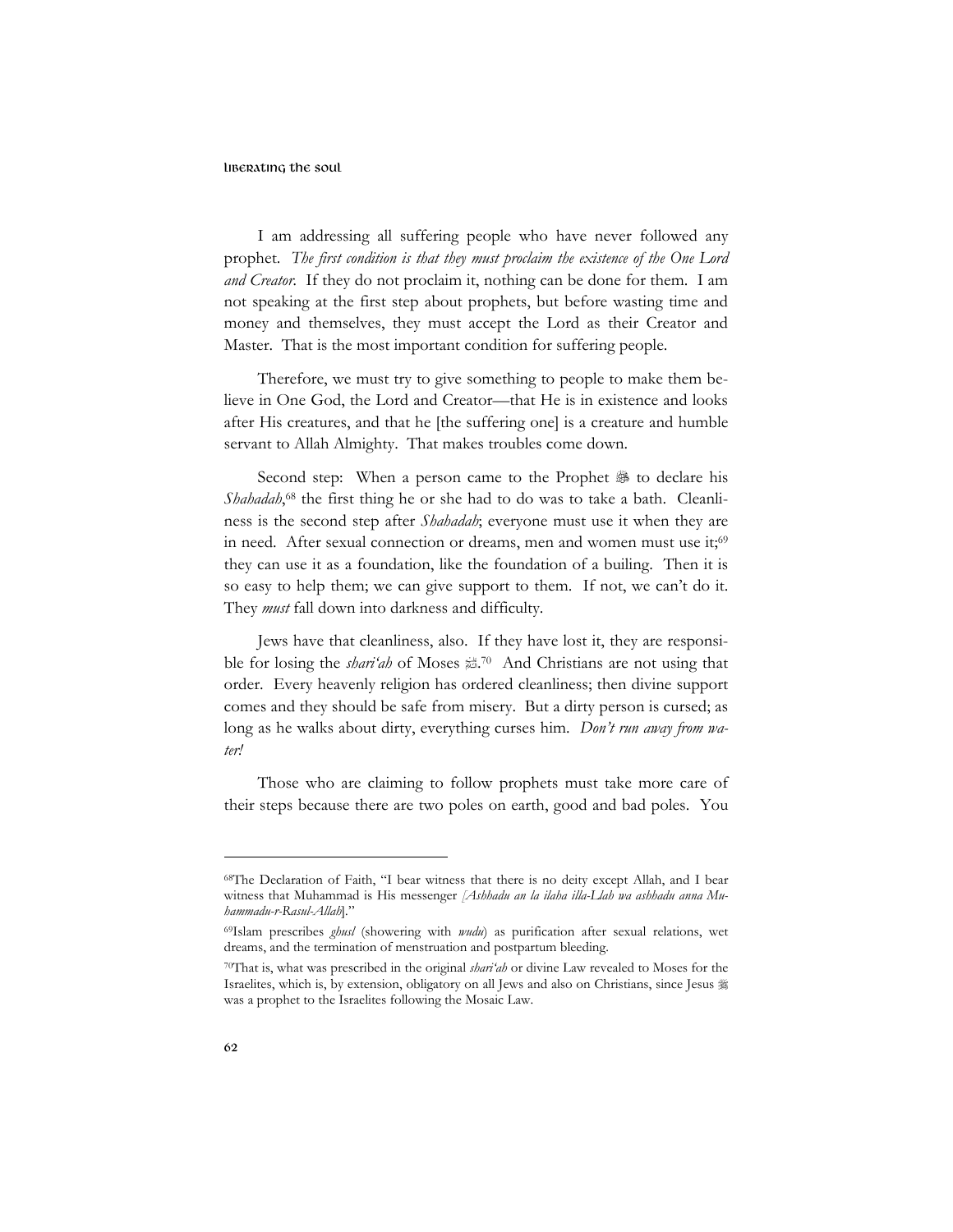must take more care. Our steps must be towards the good pole. You must control your steps, beginning with minutes till you reach twenty-four hours' control. And if you are a believer, you must not be a liar, saying one thing with your tongue but your steps saying, "You are a liar!" The one who deceives us is not from our nation. *Believers are not liars. ▲*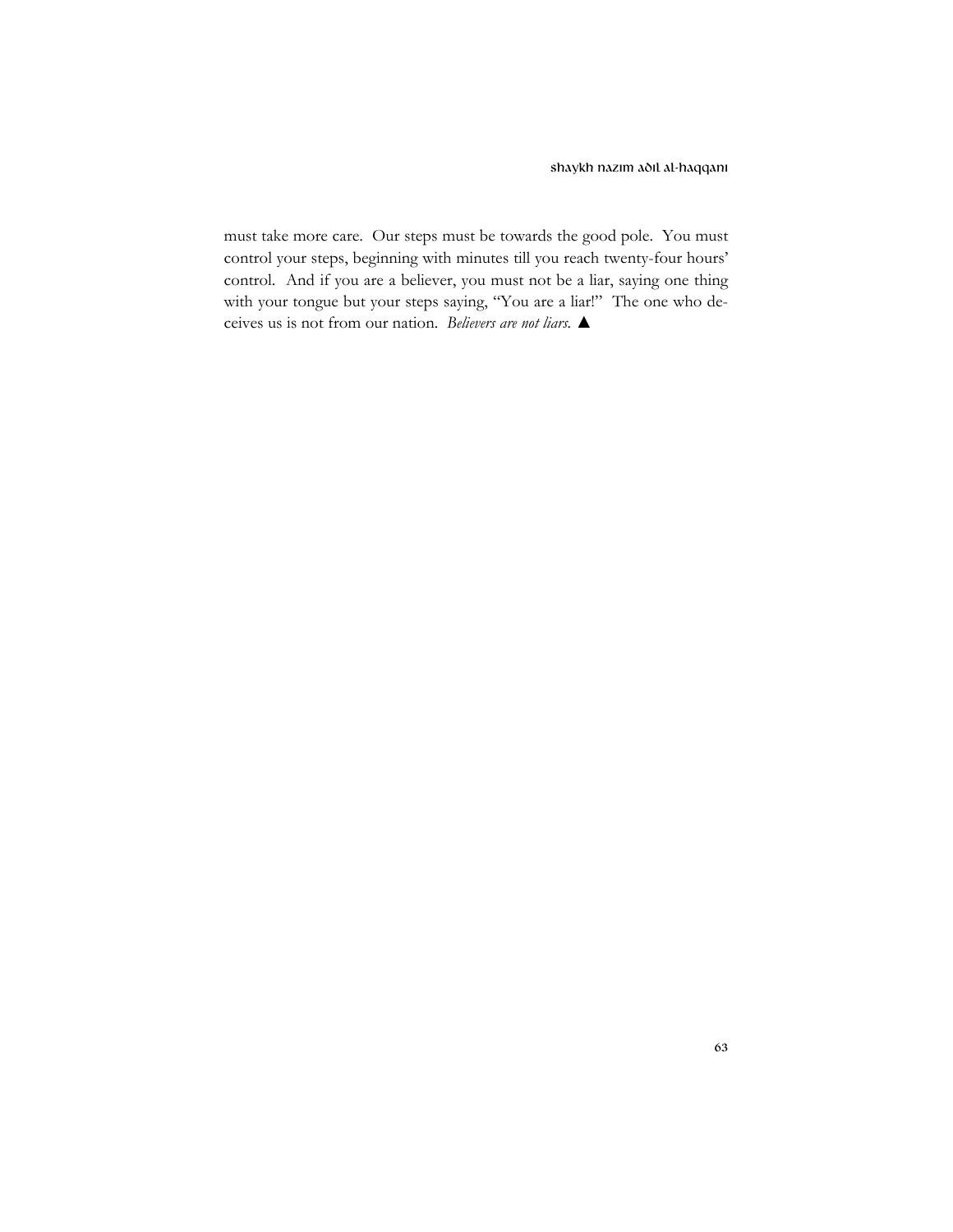

# 17: putting our lord's will first, then<br>making ourselves follow his will

We are trying to make people understand the value of this life. If not understanding that, you can't understand the value of the eternal life.

You must understand that mankind is not created for this life, but the Creator is creating them as divine deputies for an eternal life. When He honored us by making us candidates for deputies, it was not limited in time; it was an endless and unlimited honor.

Mankind are the most fortunate ones among creatures. Every creature in this world is just created to give benefit to mankind here and Hereafter. All creatures are glorifying the Lord and are happy at being in existence; they are keeping the purpose of their creation perfectly. Every creature is keeping the reason of its creation, following it, and never deviating from the purpose that Allah created it for. Only mankind are heedless about their creation and about their creation's purpose.

Allah Almighty created everything for the service of mankind, and finally it is all going to vanish. On the Day of Resurrection, mankind is going to carry responsibility and is going to be rewarded or punished. All others He is going to order to vanish and they will disappear in divine Power Oceans.

According to the honor that we have been given, we are carrying something of divine responsibility. We are thinking that we have will power and we can do everything as we like, but if everyone tries to do everything as he likes, he will finally regret it because his actions according to his desires are going to be punished here or Hereafter. Man must know that he is created to be his Lord's deputy; he must follow his *Lord's* divine desires and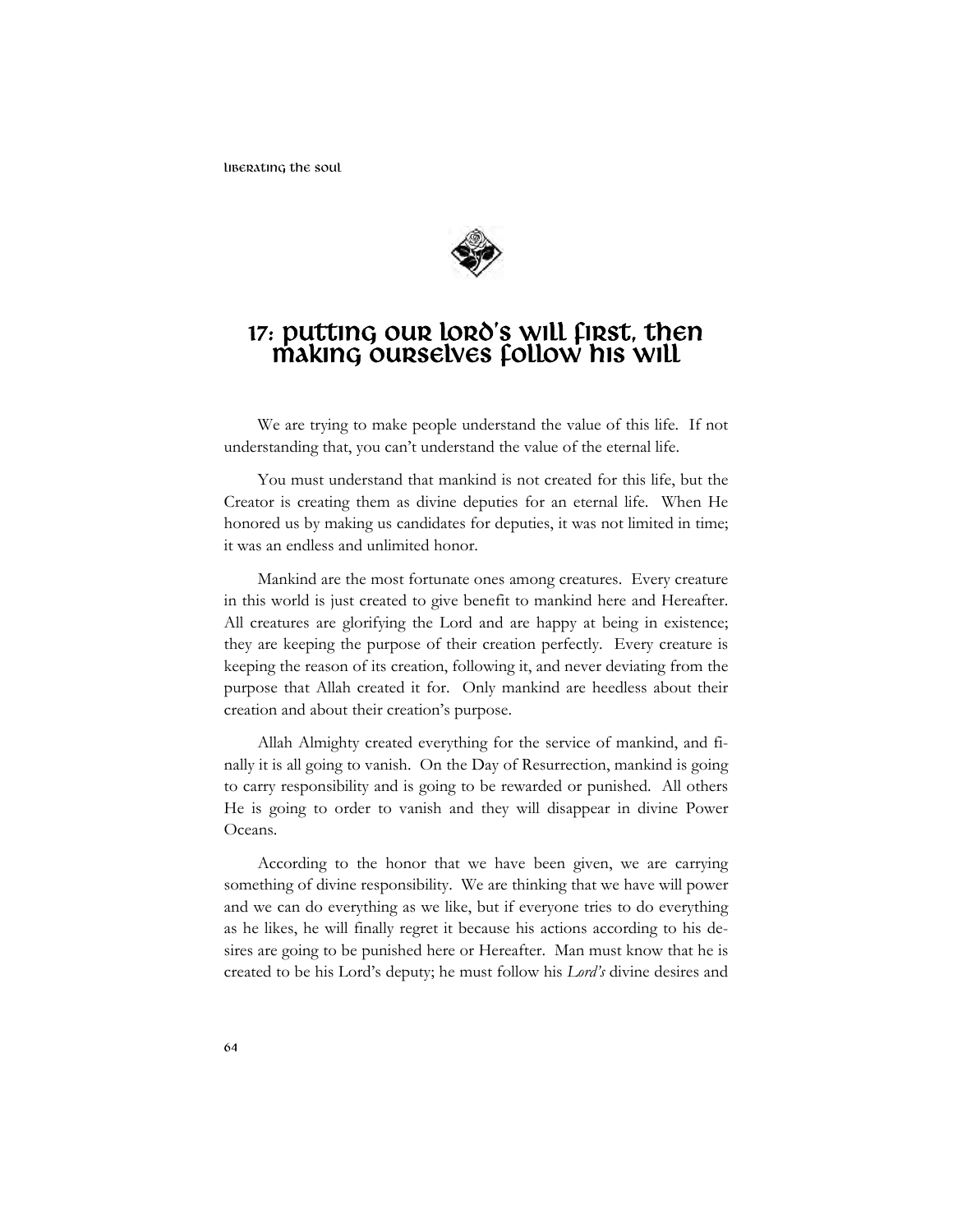Will. Then he will be successful in his life and reach real deputies' stations in the Divine Presence.

Every time a person follows his desires against his Lord's Will, he should be punished. If you try to put your will first, it is against His Will. He never likes His Will to be second and His servant's will first. Who can think that it is good manners to put His servant's will first and his Lord's Will second?

Mankind's suffering is mounting day by day and people are looking for a cure for their miseries, but they are looking only with a simple sheep's vision. Mankind is accustomed to looking as sheep look at grass, never trying to look deeply at what is the reason, collectively and individually, for suffering.

It is so simple. All the prophets, from beginning to end, are trying to teach people, "O people, you are servants and He is the Lord. You must learn servanthood!" A simple waiter in Wimpy's or Kentuky Fried Chicken or a pizza shop knows; he says, "Welcome! What would you like?" He does not bring something you don't like and say, "You must eat or drink this."

How are we servants? *You* are a waiter, also. Like you, he knows that he is serving you, learning good manners to serve you. If you go to the Hilton Hotel or the Park Hotel, they even do *ruku'*; if possible, making *sajdah*, 71 also, so gentle and polite.

But we are saying for the Lord Almighty, "No! My will must go on!" Adam only once tried to put his will first and he was thrown out. But we are doing it every day one thousand times; then we are looking at books to find a way out economically or sociologically or psychologically. People are all going to be crazy from reading and not finding a way out. So simple: *put your Lord's Will first, then make yourself to follow His Will. Then He will make* 

<sup>71</sup>That is, to please their customers, they may figuratively bow *(ruku')* and prostrate (make *sajdah*), as in the Islamic prayer.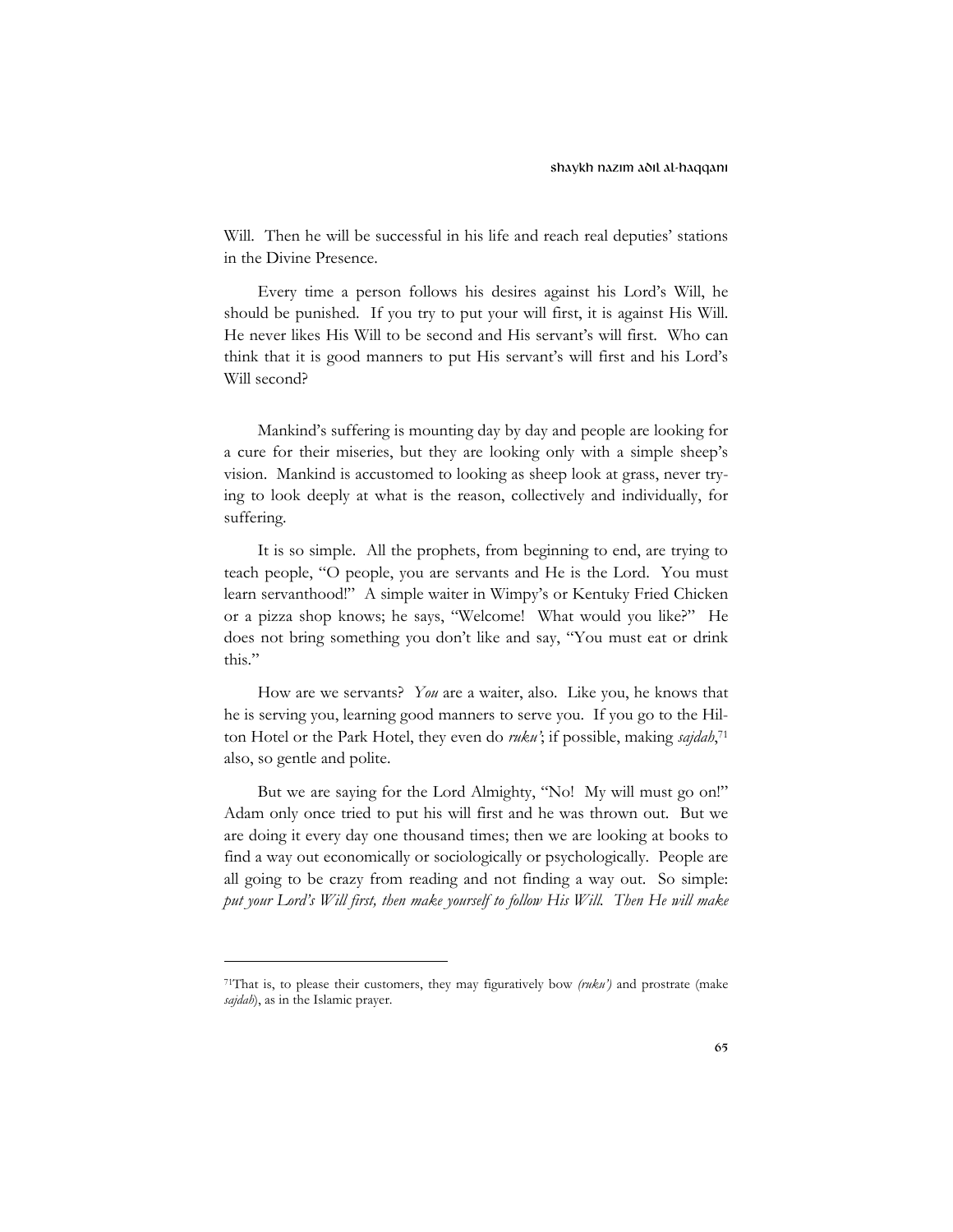*everything as you wish*. He is saying, "You can't reach My pleasure by fighting Me. I am irrisistible!"

There is a way you must know: *O people, you must come to houses through their doors.* Everyone comes through doors; if anyone comes another way, he is caught by the government. Allah says, "You must come to houses through their doors."72 He means, "O people, you may reach goals through doors. Every goal has a way. You must know the way, the door." If you want to go to America but the pilot flies to Turkey, can you reach America? Allah is not greedy, but you must know the way to ask. What is the best way?

Moses  $\frac{1}{20}$ , before revelation came to him, was a shepherd for a prophet, Shu'ayb  $\frac{1}{2}$ . Once he was with his flock, coming to a valley full of wolves and wild animals. He became very sleepy; as much as he tried, he couldn't make sleep go away. The Arabs say, *"An-naum as-sultan."*73 You can't defend yourself; sleep *mus*t win.

Moses  $\frac{1}{60}$  was helpless. He fell down and said, "O my Lord, Your Will is first. I don't want to sleep but *You* want it."

He slept, and after a while he was rested and quickly stood up, fearfully looking at what had happened to his flock. He saw a gigantic grey wolf, putting its stick under its shoulder and guarding the flock, other wolves never approaching, fearing so much. And Allah addressed Moses ¡: "If you are as *I* like, I am as *you* like."

"Put your will down and let *My* Will go on. Then everything should be as you like." You must say, "As You like," for everything. That is the key for mankind to take troubles away. As long as you want everything to be as *you* like, nothing is going to be as you like all your life.

<sup>722:189.</sup> 

<sup>73&</sup>quot;Sleep is the ruler."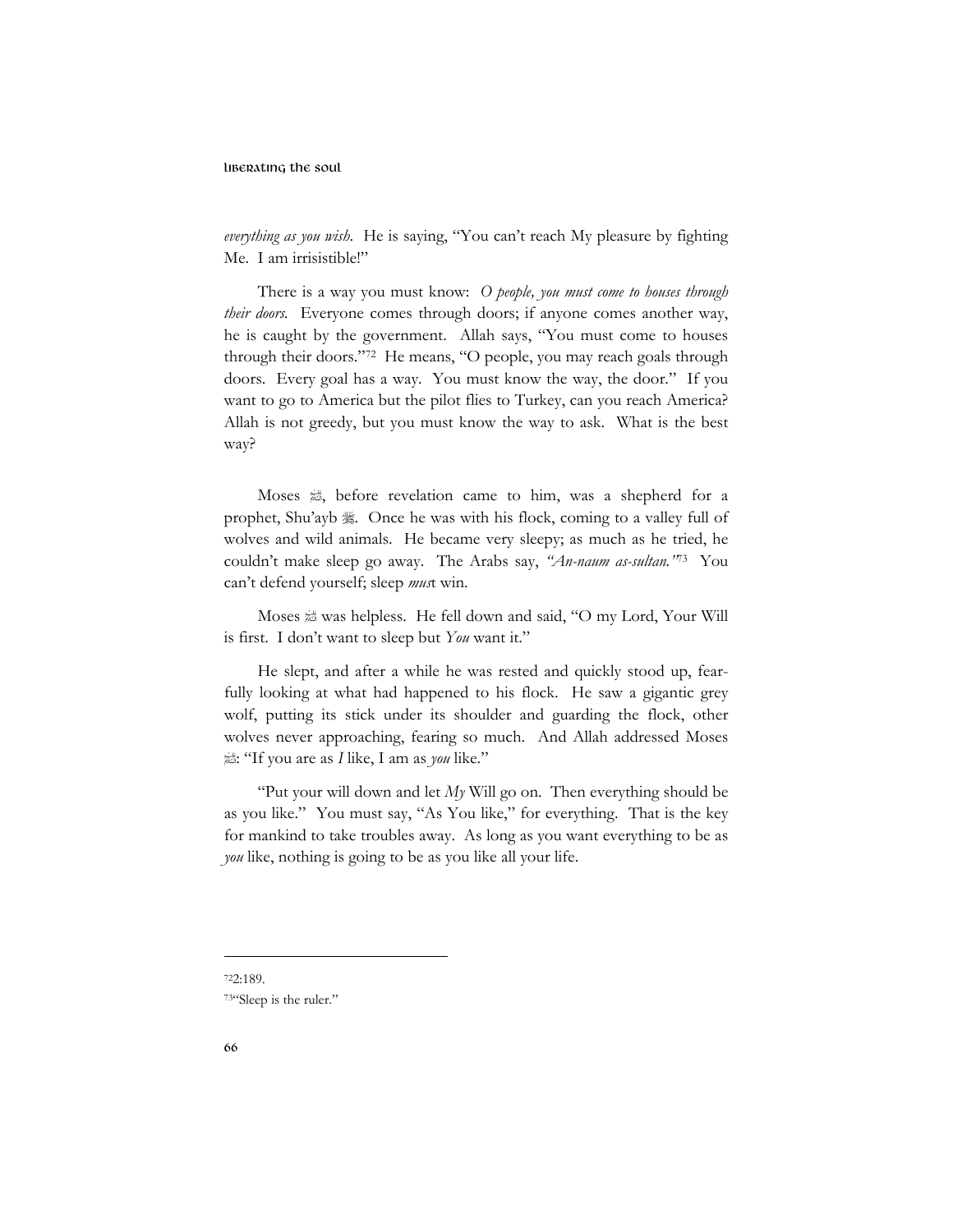shaykh nazim adil al-haqqani

Prophets didn't come to make people be proud of empty titles; they taught people servanthood. The second part of the *Shahadah* says "*'Abduhu was rasulihu*, His servant and messenger."74 He has endless favors! *▲*

<u>.</u>

<sup>74[&</sup>quot;I bear witness that Muhammad is] His servant and His Messenger."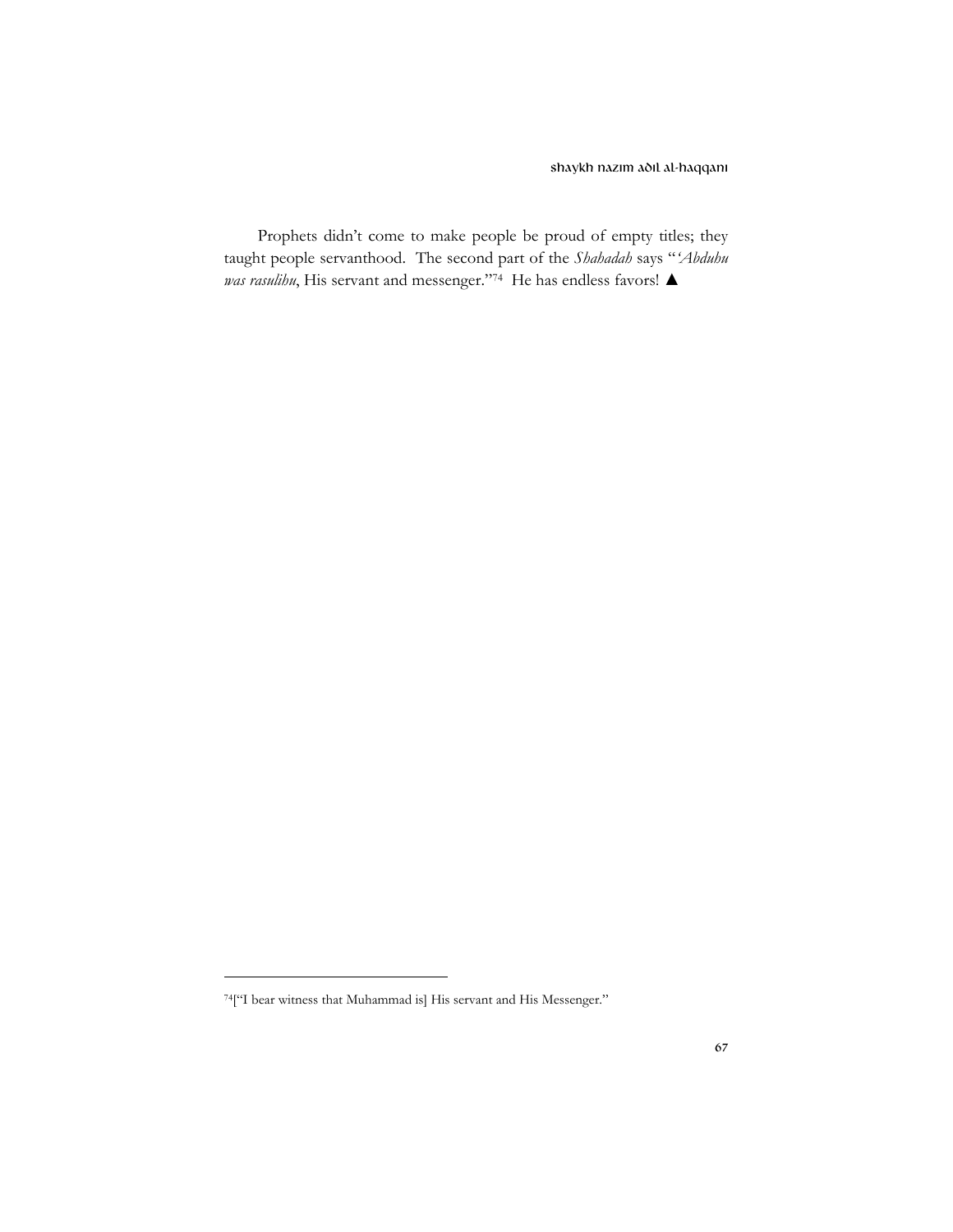

## 18: CONCERNING FAMILIARITY

When the Last Days approach, time will run, passing quickly. We were waiting for the three holy months<sup>75</sup> to come, and Rajab arrived and passed away and joined so many previous Rajabs. Sha'ban also arrived and passed away, and Ramadan has also arrived and is quickly passing. Tonight is the fifteenth.

Grandshaykh Shah Naqshiband, the most important pillar of our Order, our Distinguished Naqshbandi Way, always repeated his Association to make his attenders more familiar with each other and with Almighty Allah. Association is the best way to reach familiarity between creatures, and then with the Lord Almighty. Prophets, all of them, did that.

Without talking to each other, people are wild animals, never going to agree. Egos never agree to be on the same level with others—impossible! If they are forced, they may do it, but inside, never agreeing. Everyone's ego wants to be singular in its station, never wanting a partner. Therefore, ladies, if anyone wears the same dress, never agree; must put on a different one from others to be a special one.

Allah, the Creator, gives from His divine attributes to His deputies. He just created each one of mankind unique; no one is like other ones. Their forms and characteristics are all unique.

Each one of mankind represents one Holy Name of Allah; each one of mankind is trained, physically and spiritually, under one Holy Name of the Lord, Almighty Allah. As we are created different, everyone wants to be

<u>.</u>

<sup>75</sup>Rajab, Sha'ban and Ramadan.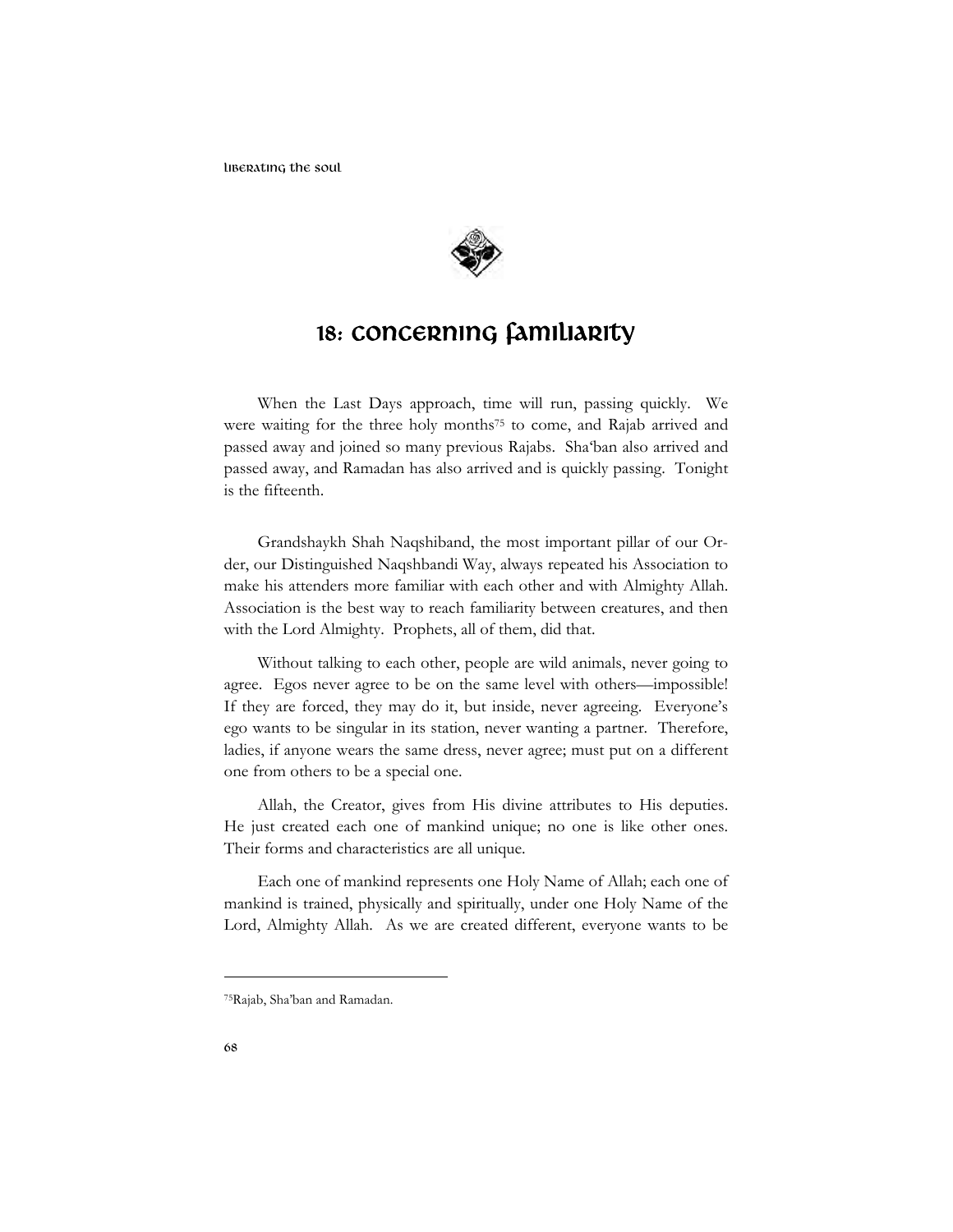singular in his state. But Allah is asking from mankind to be familiar. Even though they are unique, He wants them to be familiar with one other.

Mankind can't live by themselves; we are created to live all together. Familiarity is one of the most important characteristics that we must try to acquire. Ego is wild, never wanting to be on the same level with others, escaping from being familiar with others. But we have been asked to reach familiarity with the Lord, Almighty Allah, and the way passes through being familiar with people. If you can be familiar with everyone, you may be familiar with Almighty Allah.

Prophets, when they made Association with people, peoples' hearts came in contact with the prophets' hearts. It is not easy to bring hearts into contact with one heart; must be divine powers and sources so that attenders' hearts can reach those prophets' hearts and be familiar.

Prophethood is from the Heavens. Prophets can address the hearts of people, and it is impossible for open-hearted people not to be impressed by prophets' hearts. Their hearts *must* affect the hearts of those people whose hearts are open and *must* have an impact on their hearts.

Simple people crowded around prophets, first because their nature is near to Nature, open, and quickly they were affected by prophets' speech. The simple ones, women before men, were affected by prophets' Associations, their hearts easily opening. And when their hearts met, familiarity from the prophet went around that group.

The first step of faith in Islam is familiarity, planted into hearts, and an important condition is to like for others the same as you like for yourself. You can't be a real, sincere believer until you want for others the same as you like for yourself. And if no familiarity, you can't want the same things for others.

You must meet in the heart of a big one who has divine attraction in his heart because that comes from Allah Almighty. If not reaching to such a heart, you can't be familiar with anyone. A simple one whose heart does not belong to the Lord can't carry people. He must be a high-standard one whose heart belongs only to the Lord.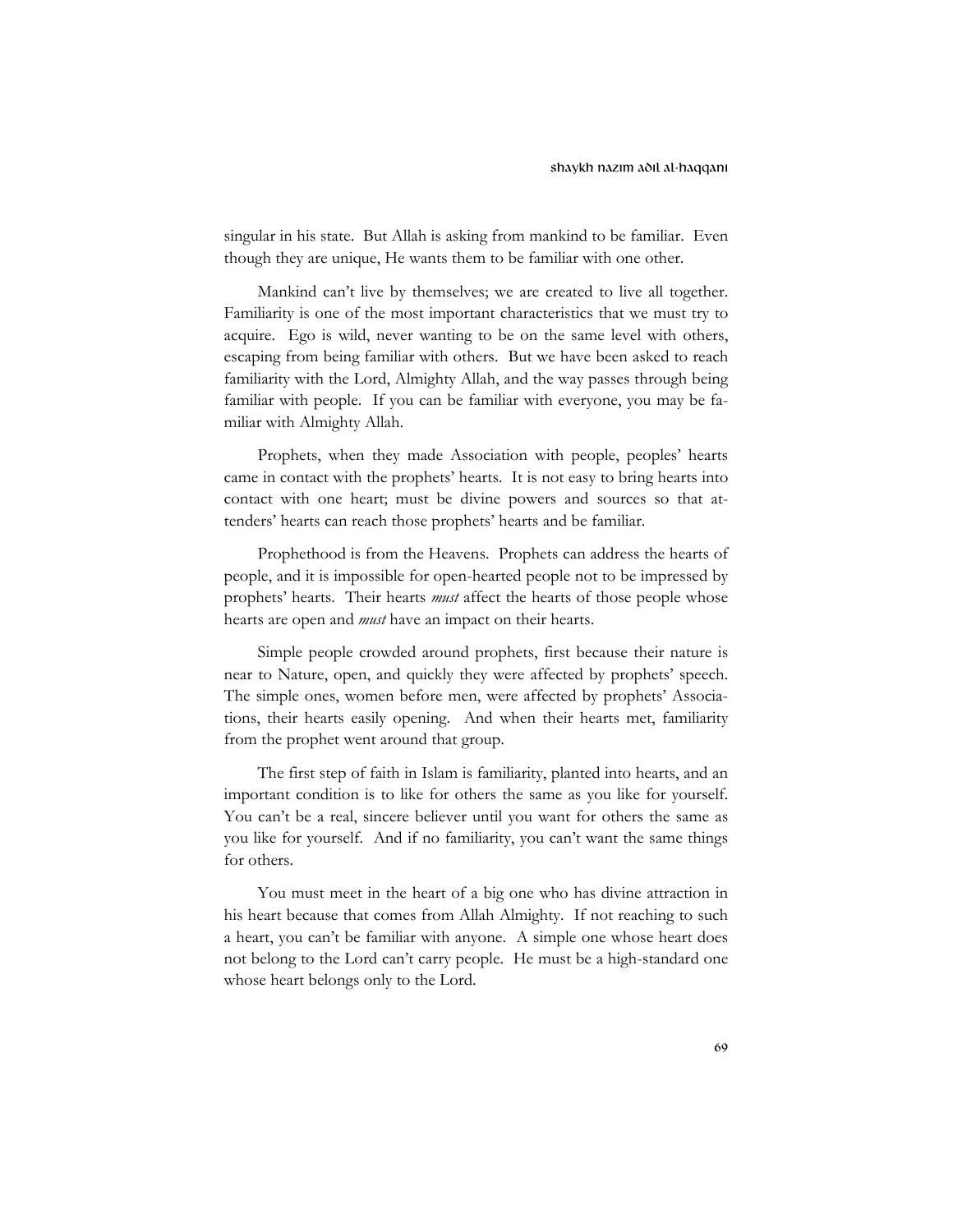Therefore, Associations with prophets gathered open-hearted people—not like some people, who knew that there would come a great prophet but envy closed their hearts, and even Association with the Prophet  $*$  never affected them. They said, "Our hearts are locked.<sup>76</sup> As much as you may talk, it does not enter." Impossible for a person to come open-hearted to the Seal of the Prophets  $\frac{4}{36}$  and to be with him for even a second, and not to accept him and say *Shahadah*. Sayyidina 'Umar  $\text{Im} \text{tr}$  so many years locked his heart from listening to the Prophet  $\mathcal{L}$ , and the day that Allah blessed him and he embraced Islam, he came with an open heart.

Until our days, it was impossible for a holy one to speak and an openhearted person not to accept. But if a person comes proud of his knowledge, proud of his mind, he comes not to accept anything but comes to make *you* accept something from himself. So many people are locking their hearts against *tariqats*; they can't take anything. We are giving Association and one who comes with an open heart must accept. If not, leave him. The Prophet's <sup>\$8</sup> speech never affected Abu Lahab or Abu Jahl<sup>77</sup> because both of them came with locked hearts.

No one can reach peace and satisfaction without reaching familiarity. If that familiarity, *uns*, does not come to someone, no peace; everyone disturbs that person, becoming like a thorn to him. And if you do not train under a holy man's association, you can't reach familiarity. Ordinary peoples' standard never carries people but a big heart carries people. It is Allah's attribute; *He* carries people.

Everyone who has the same attribute as Allah may carry [others]. Such a person takes from the Prophet's heart familiarity and knowledge, and peoples' hearts meet in his heart. Then people from that group become familiar with one other.

Important is not knowledge, but to transfer from heart to heart. I may speak from under the ground or from above the Heavens; important is to

<sup>762:88, 4:155, 41:5.</sup> 

<sup>&</sup>lt;sup>77</sup>The most bitter enemies of Islam and of the Holy Prophet ...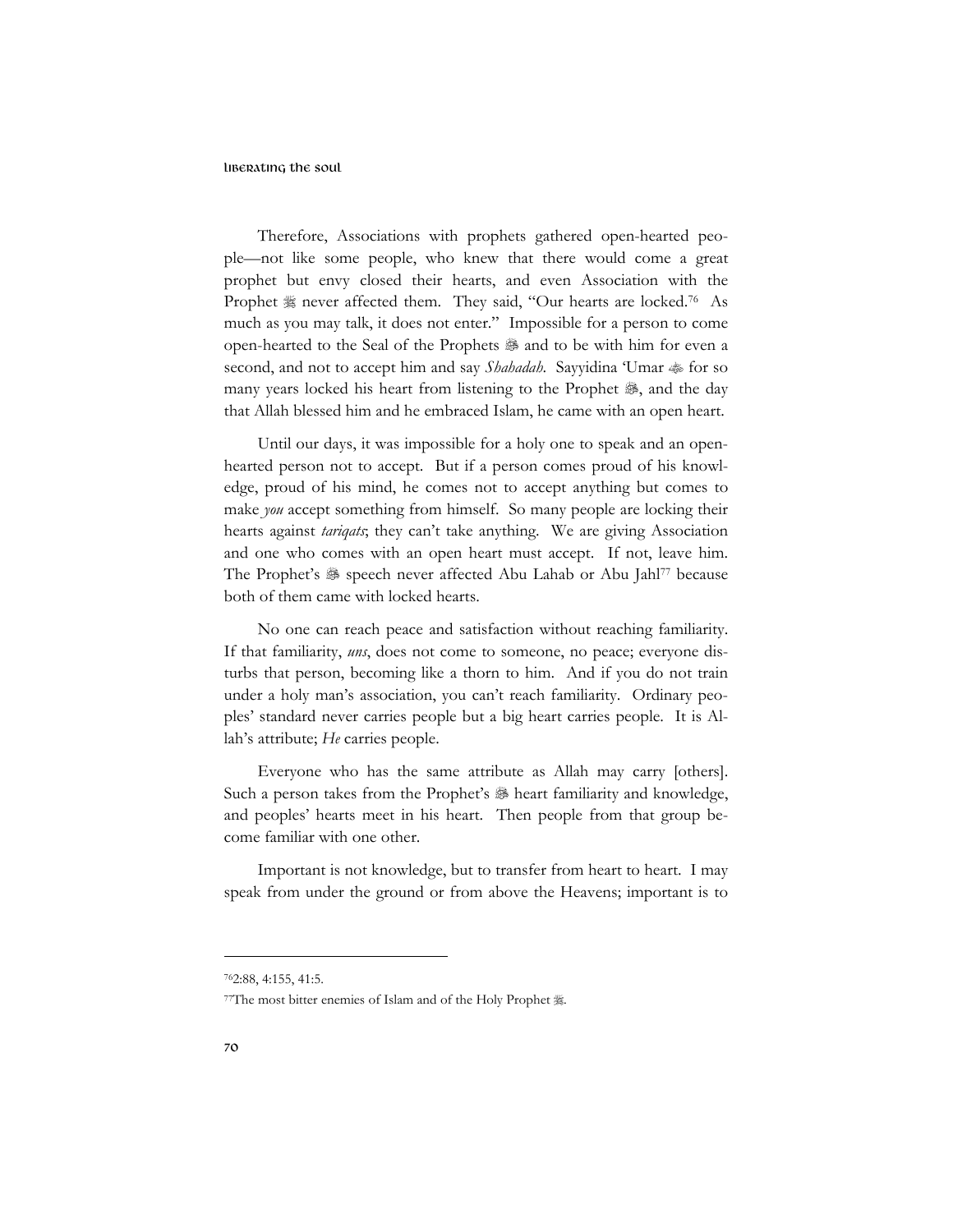be transferring from heart to heart. Don't look at my words but at my transmission.

We are asking divine familiarity through His servants. And at the second step, familiarity runs to you from every creature and from you to them. Wild animals do not touch familiar people. They are obedient and show love to those people.

Once I was with Grandshaykh, traveling in the countryside. We passed by a farmhouse and a yellow dog came out with its tail curled like a scorpion. It reached Grandshaykh. He touched it, and that dog played on the ground and ran back. Grandshaykh said, "He recognized me, no stranger." Even lions amidst deserts may come to those people who are familiar with their Lord.

Once 'Abdullah ibn 'Umar, the son of Sayyidina 'Umar, may Allah bless them both, went to Hijaz for pilgrimage, going with a long caravan of camels. Then all of them stopped, and he asked, "What is the matter?"

They said, "A lion is lying in the way."

Everyone was afraid. But he said, "Make my camel kneel down." He got down and went to the lion. When he reached it, he took the lion by its ear and said, "Don't be here! This is not the place for you. This is the way for *hujjaj*, pilgrims, to the Lord's Holy House."

You must be obedient and respectful, not quarreling with anyone. *▲*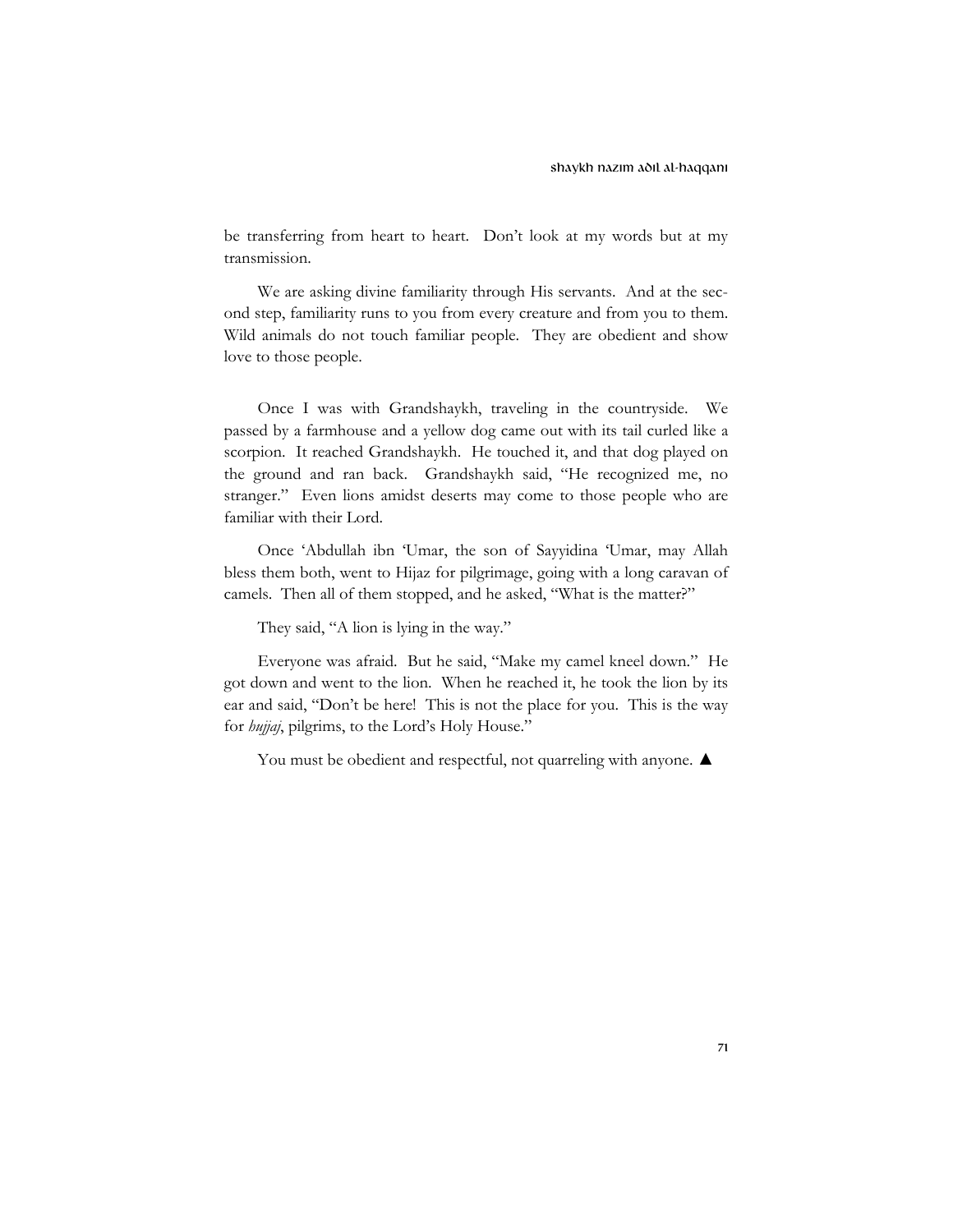

# 19: the common sickness of mankind:<br>love of *dunya*

The Holy Qur'an is endless Oceans, from pre-eternity up to eternity. We may ask divine help [in understanding it] from Sayyidina Muhammad , because it was sent to him and he was the strongest one among creatures to be able to accept the holy words of Allah Almighty. No one else is able.

Allah, at the end of the holy month,<sup>78</sup> gave His divine Message to all nations. He had given some revelations to the nations of earlier prophets but the Seal of the Prophets was sent for *all* nations. He was sent from among the children of Ishmael, but his prophethood is for all nations and for every period, for every time.

The most important book from the Heavens on earth is the Holy Qur'an, endless Knowledge Oceans and endless Wisdom Oceans. Anyone who needs anything, individually or nationally or universally, may find in it what he needs.

A question that is interesting to everyone: There are 6,666 verses in the Holy Qur'an, from beginning to end. And if anyone is asking what is the main teaching to people among those 6,666 verses, what the Holy Qur'an gives to people, what the Prophet  $\mathcal{L}$  wants to teach people, it is important to know something about the teachings of the Holy Qur'an.

If we are giving an answer, the Qur'an says to people, "O people, you are not created for *dunya*, <sup>79</sup> but you are created for *Maula*"80—not for *dunya*,

<sup>&</sup>lt;sup>78</sup>Referring to the fact that, the first revelation of the Qur'an came to the Holy Prophet 紫 toward the end of Ramadan.

<sup>79</sup>This world.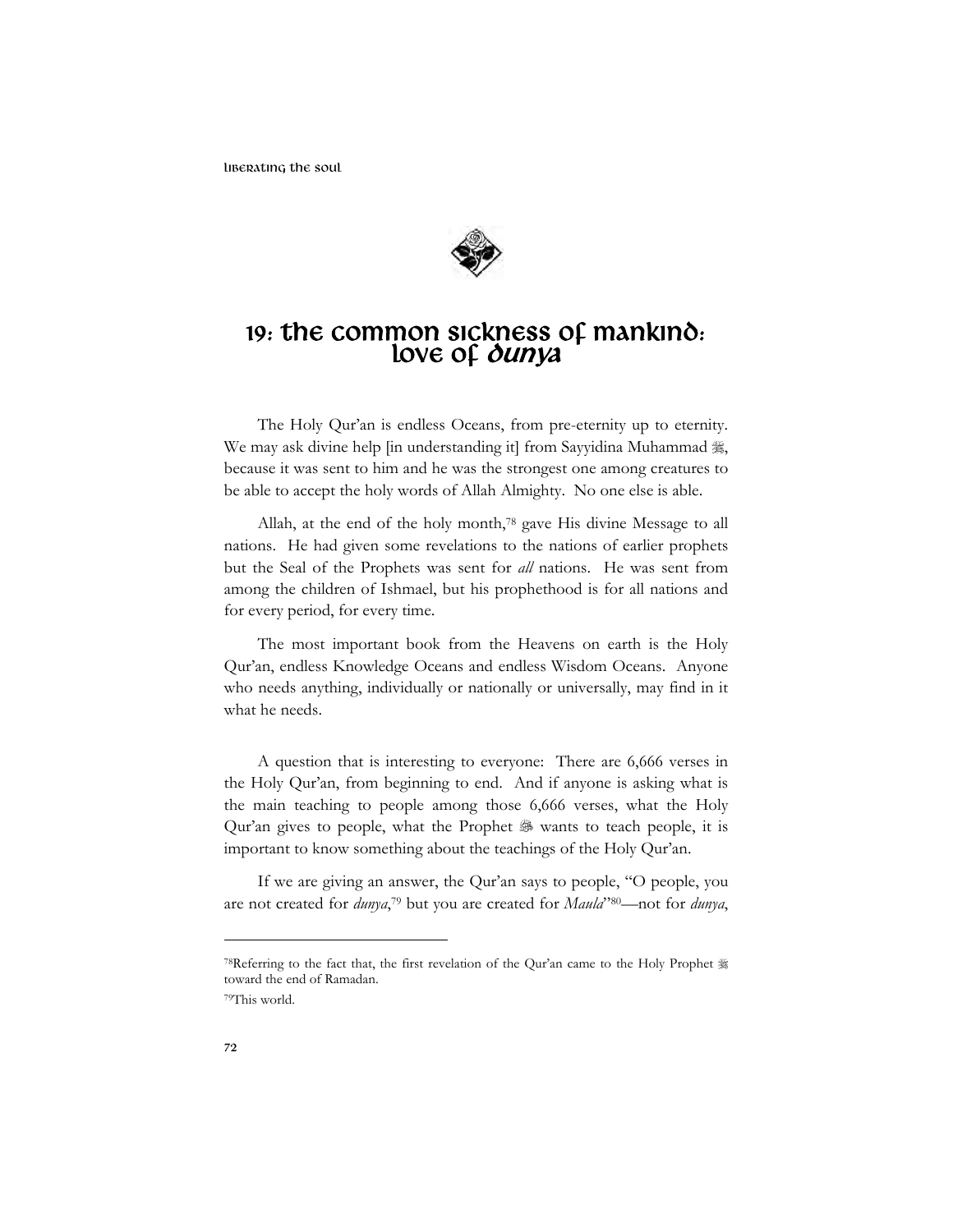because the Holy Qur'an gives a cure for the sickness of people and the sickness must be well-known in order to cure it. If you don't know a sickness, no medicine.

The Lord Almighty knows well the sickness of His creatures. All people coming to this life, their sickness is the love of *dunya*. Tasteless pleasures surround a person as soon as he comes here and make him sick. Love of this life is a common sickness for common people; only a handful of people are not sick from it. Most people *must* be touched by that sickness.

Through traditions, we know that whenever a child is born, Satan is looking. And when a baby comes to this world from the womb of its mother in the form of *sajdah*<sup>81</sup> and Satan sees that, he is very angry and slaps it, and the new baby cries. No one is safe from Satan's slapping except prophets. That is the share of Satan in everyone, and that causes that sickness.

While growing up, everyone must have a share of that sickness and they need a cure, and all prophets came to cure people from that sickness. It causes all troubles, wars, fighting, quarreling—the love of this low, temporary life, the lowest standard of life; you can't find anything lower than this life that we are in now. And we have been asked to reach to the highest level of life; we have been asked, through *awliya* and prophets, to come to the highest level.

But that sickness is very difficult to cure. Some people may be in the beginning of that sickness, but if it comes, that sickness, over hearts, no more cure.

O people, you have been created for eternal life, not only for this lowest, temporary life. Imam al-Ghazali, one of the biggest, king-sized scholars, whose good ideas and wisdoms are well-known in Western countries, also, was saying, "O people, if you could choose between temporary and eternal life, and temporary life was in a world whose buildings were of gold and whose streets were silver, everything with precious stones and orna-

 $\overline{a}$ 80God Almighty.

<sup>81</sup>That is, in the fetal position, which, when the baby is on its stomach, resembles *sajdah.*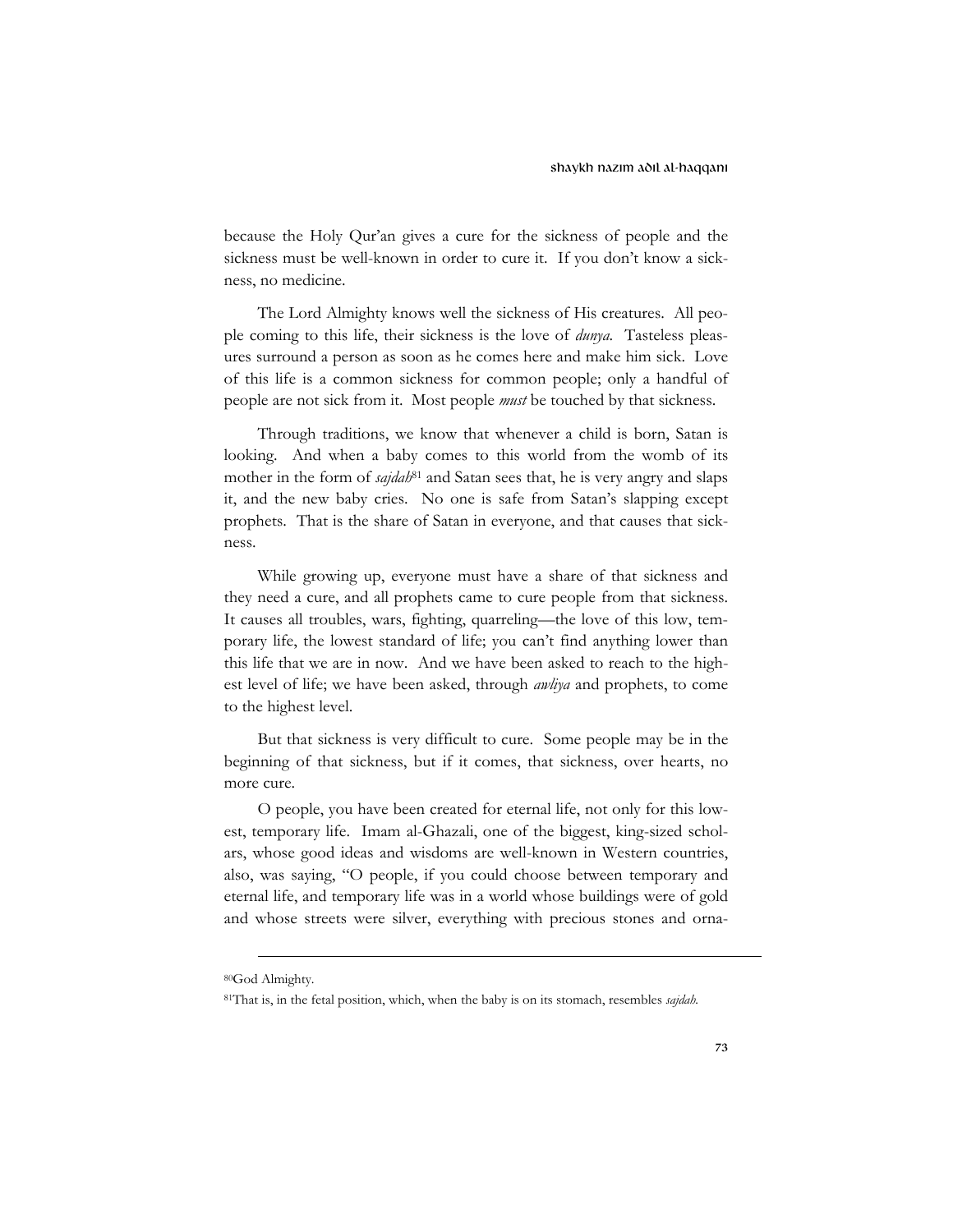ments (you can't imagine anything so beautiful in this temporary life), and the other one, the eternal life, was like what you see here now, with stone buildings, what would be your choice—to enter this temporary life with gold and pleasures, or endless pleasure in an endless life with stone buildings? Which would you choose?"

Some people's heads are like footballs, nothing in them. If anything were inside, what would be their choice—to enter those dream cities or to live forever?

Reality is better than a dream. Better eternal life with this world's conditions than golden cities. But now people are not thinking. Truly, no time for our people to think about anything. People are just occupied with temporary works and enjoyments, daytimes occupied by work and nighttimes with imitated pleasures, because each night, nightlife gets to be more tasteless.

*That* gives depression to people. If you do it from time to time, it is tasteful. But if you must sit at a table from morning up to night, forced to sit there, it may last half-an-hour for someone who has thirty-two teeth.82 Then, up to evening, twelve hours, what would he do?

People are not thinking. Every night your 'factory' is quickly making ready power for enjoyment, but if it is every night, it is going to be *dis*pleasure. Yet they are making it obligatory; they *must* go every night. They feel that they are pushed, their feet only walking. They don't feel any pleasure, they can't have any taste.

The Prophet  $\frac{46}{25}$  brought absolute wisdoms to mankind. He spoke a short sentence, four words in Arabic. Only a prophet could bring such jewels to mankind; common wisdom, but its application is for all. If mankind can keep that, the whole world is going to be Paradise. "If you visit someone every day, he is going to be fed-up."

<sup>82</sup>Shaykh Nazim adds parenthetically, "*I* may take one or two hours. I am taking one bite and seeing people finishing one plateful!"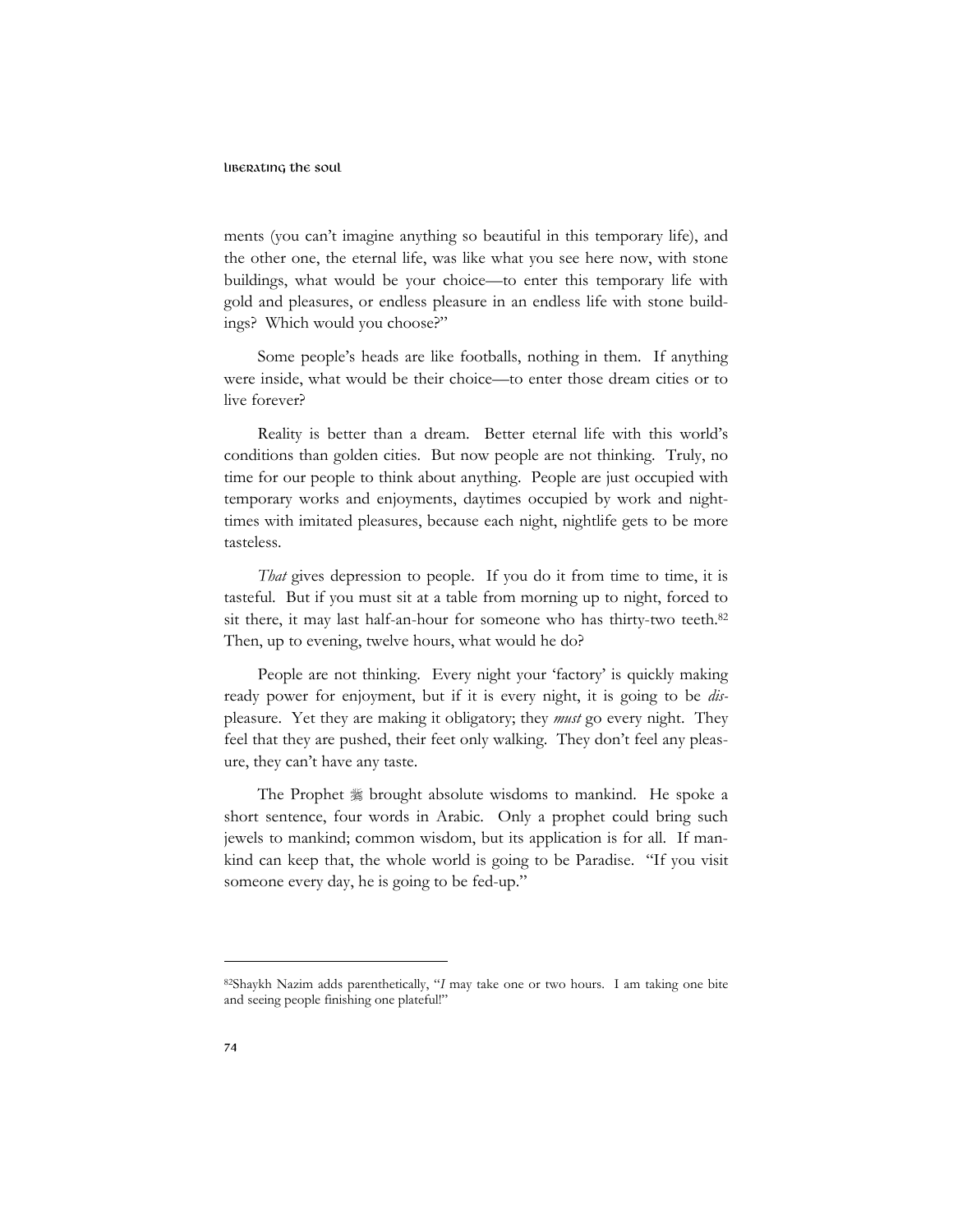He said, "You must visit from time to time. Then it increases love because too frequently makes love to be less. *From time to time*." You may make longer intervals; then love is going to increase. When the time is longer, better.

A dervish came to his shaykh from time to time. And his shaykh asked him, "O clever one, why don't you come frequently?"

He said, "O my master, I don't want to be told, 'Don't come frequently.' That is the reason that is preventing me from coming daily."

If you want to increase in love, you must make it from time to time; if the interval is longer, it makes you happier and gives more love. Allah arranges everything to be from time to time. Even for ladies, to be more happy, He makes a period, a kind of fasting;<sup>83</sup> it makes you to increase in love. Through the Holy Qur'an, everything has been arranged according to this measure—like praying times, making you to increase in desire for your Lord.

The Holy Qur'an teaches how to ask for eternal life at full speed. When you are wasting desire for the eternal life on this temporary life's pleasures, it comes down. The more you 'diet' from this life, the more you have desire for the eternal life.

That carries you to the Lord's pleasure. When you ask for endless pleasures, ask for eternal life. O people, be far away from the endless desires of this life; it is dangerous! If taking a handful from Niagara, it is enough. A thirsty one thinks he can drink all of it, but, no; it is physically impossible to reach every desire.

When you are asking for *endless* desires, Allah may create a spiritual body and power; then you may enjoy endlessly in Paradise through a line of power. *Here* are only batteries, not enough for all desires; they need chang-

<sup>83</sup>That is, because women do not pray, fast, read Qur'an or engage in marital relations during their menses, it is a kind of 'fast' from these obligations.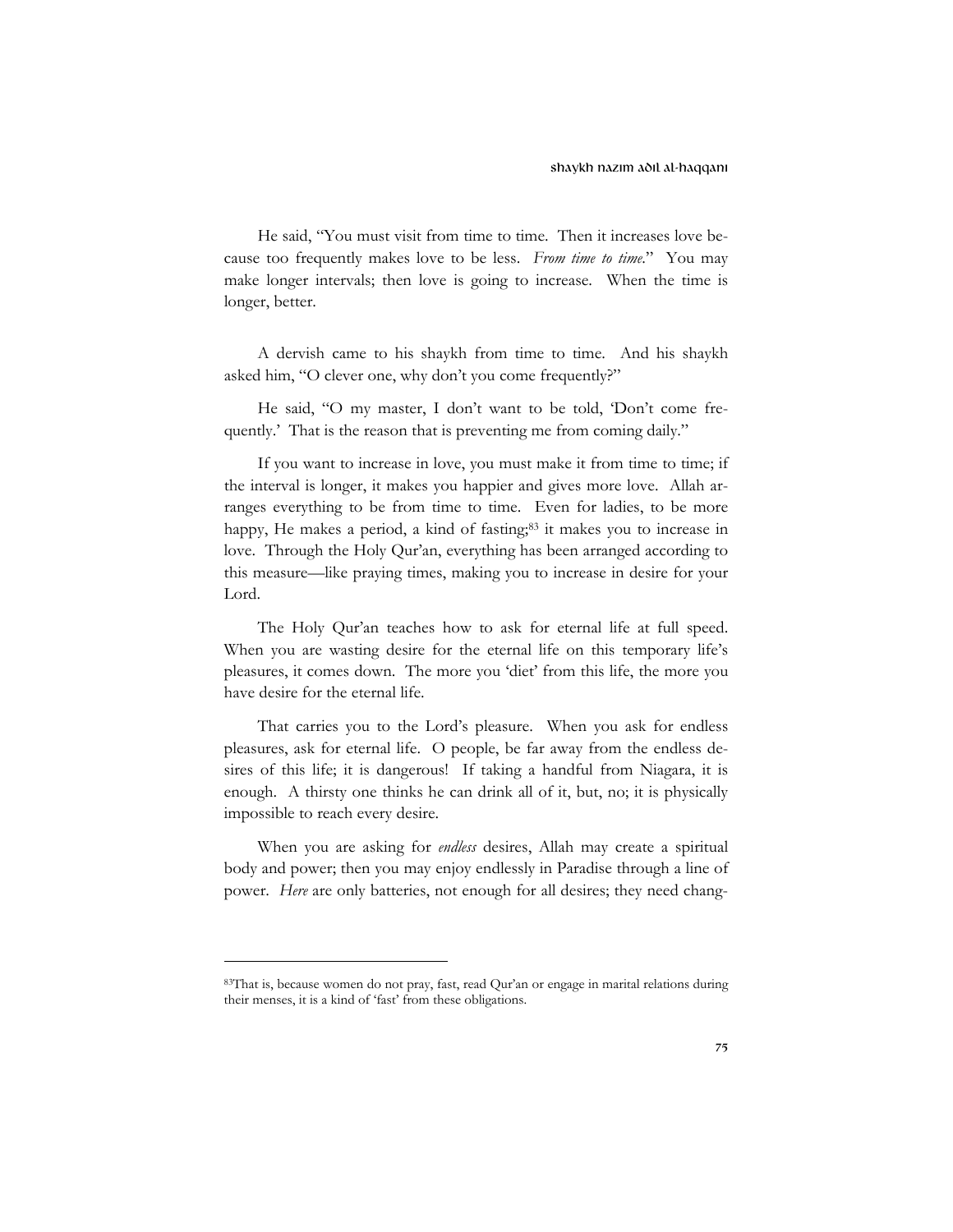ing. Down below, when the battery is finished—finished! Youngsters must not be cheated, so that they can reach to endless desires.

Keep yourself within limits: establish permitted actions for your life and forbidden ones. Even if all people do *haram*, forbidden actions, it never does harm to Allah, but *haram* harms *people*. You can enjoy yourself with *halal*. <sup>84</sup> *Don't run after haram!* It makes you unhappy! *▲*

<u>.</u>

<sup>84</sup>*Haram*—forbidden, prohibited; *halal*—permissible, lawful.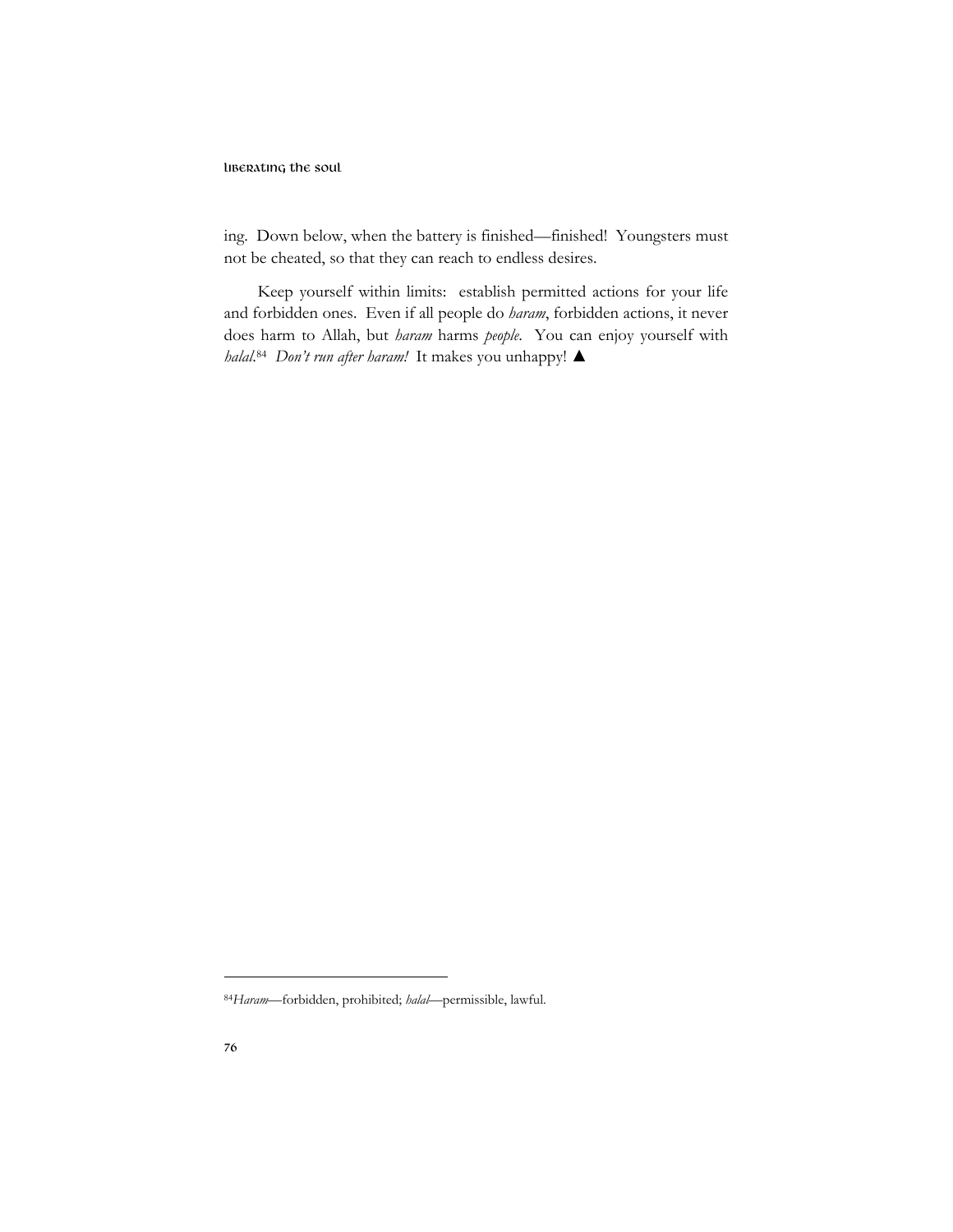

## 20: Making all our actions for the pleas-<br>ure of allah

*Bismillahi-r-Rahmani-r-Rahim.* We are trying to do everything in Allah's Holy Name. The Prophet  $\frac{46}{36}$  said everything by the order of Allah Almighty, and he said, "O mankind, you must do everything for the Lord, Almighty Allah. Every action you do should begin with His Holy Name. A believer must try to make his actions important."

He meant to say that useless actions are not good for a believer. Anyone who carries responsibility must be careful even about breathing. Then how can he do something useless, making him guilty? He must be careful not to be guilty because it is no good for a believer to come into the Divine Presence guilty.

Believers must think about their actions, to do them for the pleasure of Allah Almighty. When actions are important, there should be a benefit for himself and for others. And He orders believers, if it is important, to begin it for the sake of Allah or for the pleasure of Allah. Even you eat because He orders you to eat and drink, to support to your physical body for His service, for worshipping.

Our Grandshaykh, may Allah bless him, said, "By fighting his ego and by the way of *dhikr*, glorifying, a person may reach a level at which he is not in need of eating and drinking, at which his spiritual power carries him without eating and drinking." But it is not a liked standard for *awliya*. If anyone had done that, it would have been the Prophet . He would go one or three days without eating, but he prevented anyone from trying that, saying, "I am eating in the Divine Presence, but you can't."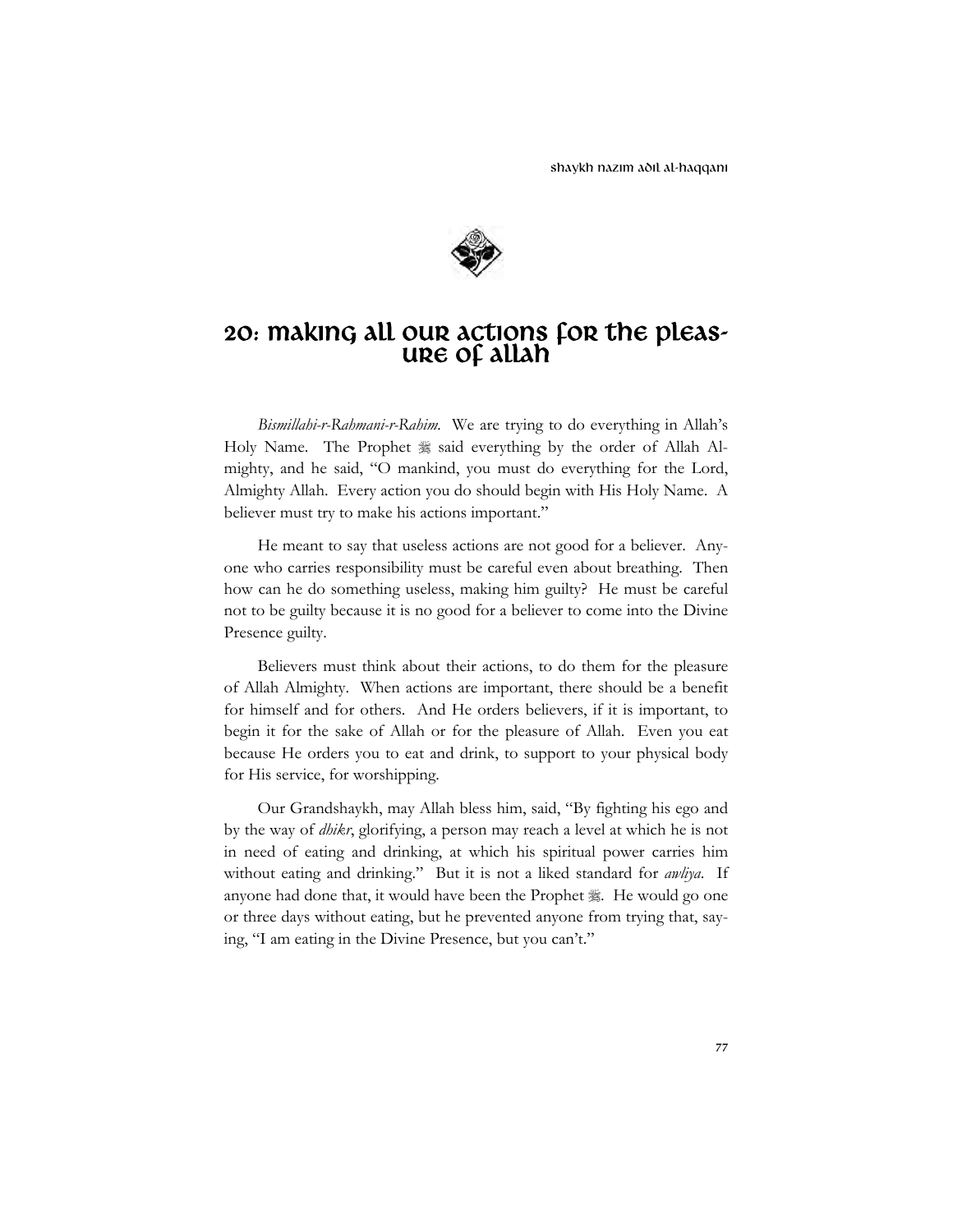In seclusion, our Grandshaykh was not in need of eating and drinking. When he was in Medina, also, and I was in his service, I ate and drank what he gave to me, but he did not eat.

When he was at that level, refusing to eat or drink, Shaykh Sharafuddin sent for him. He said, "I know you don't have to eat and you have no pain, never feel thirsty or hungry, but I am ordering you to eat and drink. Up to the end of your life, you have enough power from your souI, but I am ordering you to eat and drink and give *shukr*, thanks, for these favors."

Even in eating and drinking, people must consider their Lord's pleasure. Now in this holy month, we are not eating and drinking, but at breakfast time, *iftar*, too much pleasure! You must try to do that action in the name of Allah.

*Don't eat and drink only for the pleasure of your ego!* Throw ego back; be with your Lord, not with ego. If you are with ego, always punishment, terrible things, come; if you keep company with your ego, Satan comes to make a trinity. And every problem comes from that company.

You must be happy with your Lord, and when you are with Him, you should be happy here and Hereafter. When you are asking to be with the Lord, you must say "*Bismillahi-r-Rahmani-r-Rahim*," and say, "I am asking for Your divine support." *You must try to make everything worship, to do it for His pleasure.* That is our way of considering everything for the sake of Allah and not for ego's pleasure.

This holy month is a big opportunity to reach that level. We are living in the first standard of this life, in which our ego is partner with us in everything; even worshipping we can't do now without considering our ego's pleasure. And the Prophet  $\frac{M}{28}$  warned his *ummah*, his nation, "Be very careful not to make your ego partner with Allah Almighty," because ego is always lazy in doing any worshipping. But it is also not easy to do a worship without making one's ego pleased.

In His Book, Allah is mentioning so many pleasures for believers. He knows our egos best. I may say something to you and you may easily obey,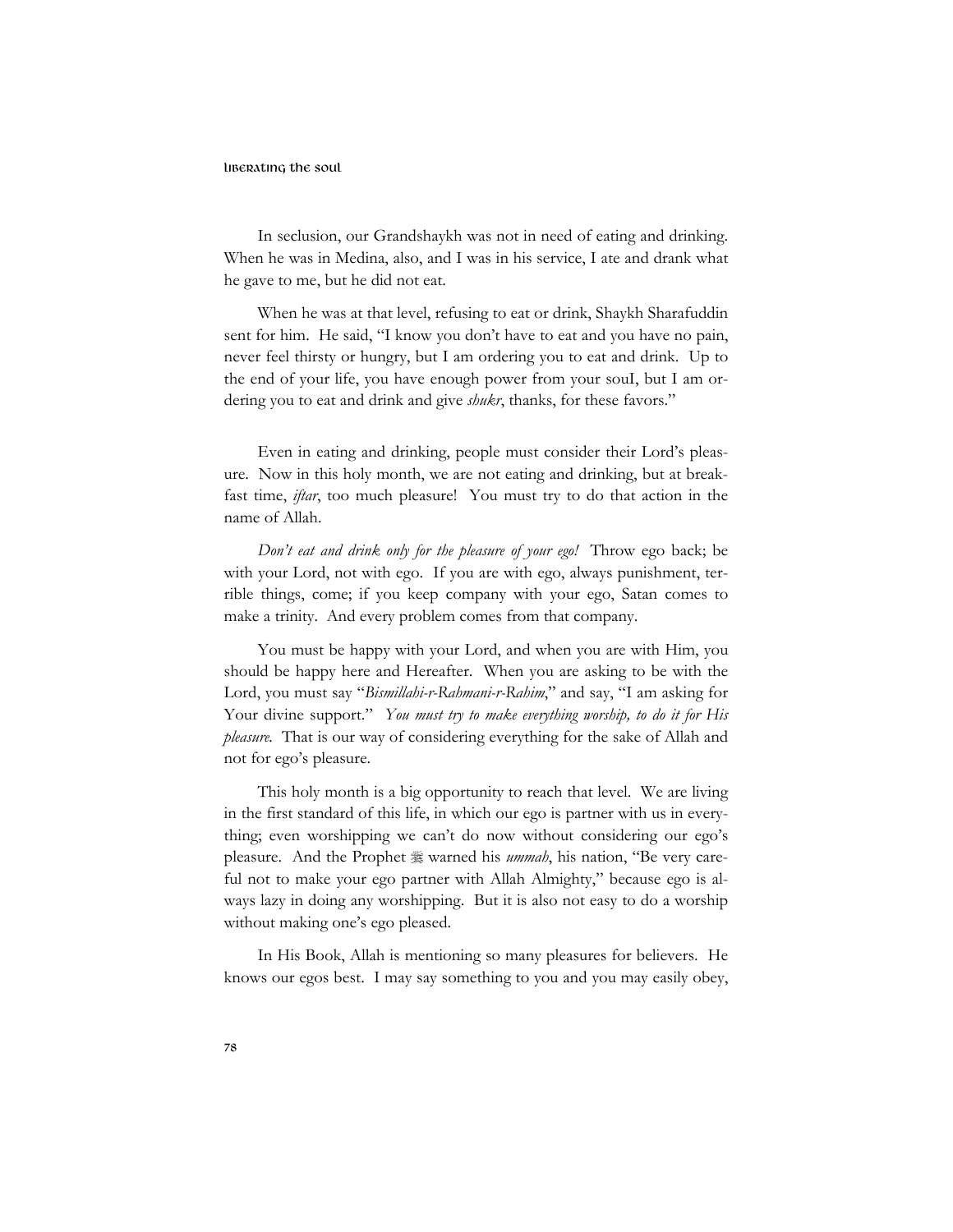but for little ones, children, we must give sweets to make them do something. For every level of our ego, Allah promises to give. If a person is on the level of ego, you can't move him for the sake of Allah, but if you say, "There are pearls," that makes that person to move. He thinks of that beautiful life of Paradise and finds will power to pray, to fast and do charities.

Allah, who makes us for the sake of Paradise, gives us Paradise as a reward. But we must try to pass that level, to do everything only for the sake of Allah, not asking for anything—*to do it for Allah.* That is the high level of the souls of prophets, who have perfect control on their egos; they know for which thing it is valuable to ask. Who would agree to be given a picture instead of a castle, or a picture instead of a man or a lady, or a paper that looks like gold? Anyone?

But for the eternal life, and here, also, we are asking for something for our egos. But we are not going to be pure servants without asking for anything except the Lord, Almighty Allah. The one who finds Him reaches every goal here and Hereafter, but the one who loses Him loses everything.

The prophets and their inheritors are not enjoying themselves with this world, and not with the next, also. They are asking for something else. Therefore, Allah will order angels to take such people to Paradise. But after a short time they will jump back to the Judgment Plain.

Each time one returns, Allah will ask, "Why don't you accept your Paradise?"

He will say, "My paradise is with You. I was not working for Paradise." Then a light will come and he will disappear, joining endless Beauty Oceans.

From endless Beauty Oceans, only one drop falls into Paradise, and imagination can never reach that beauty of Paradise (and one drop from that comes to our Mother Eve; from that one drop, all ladies take their beauty). Where did he go, that one who was never satisfied with drops? *They* know; we don't know, never using our faith-power to understand. He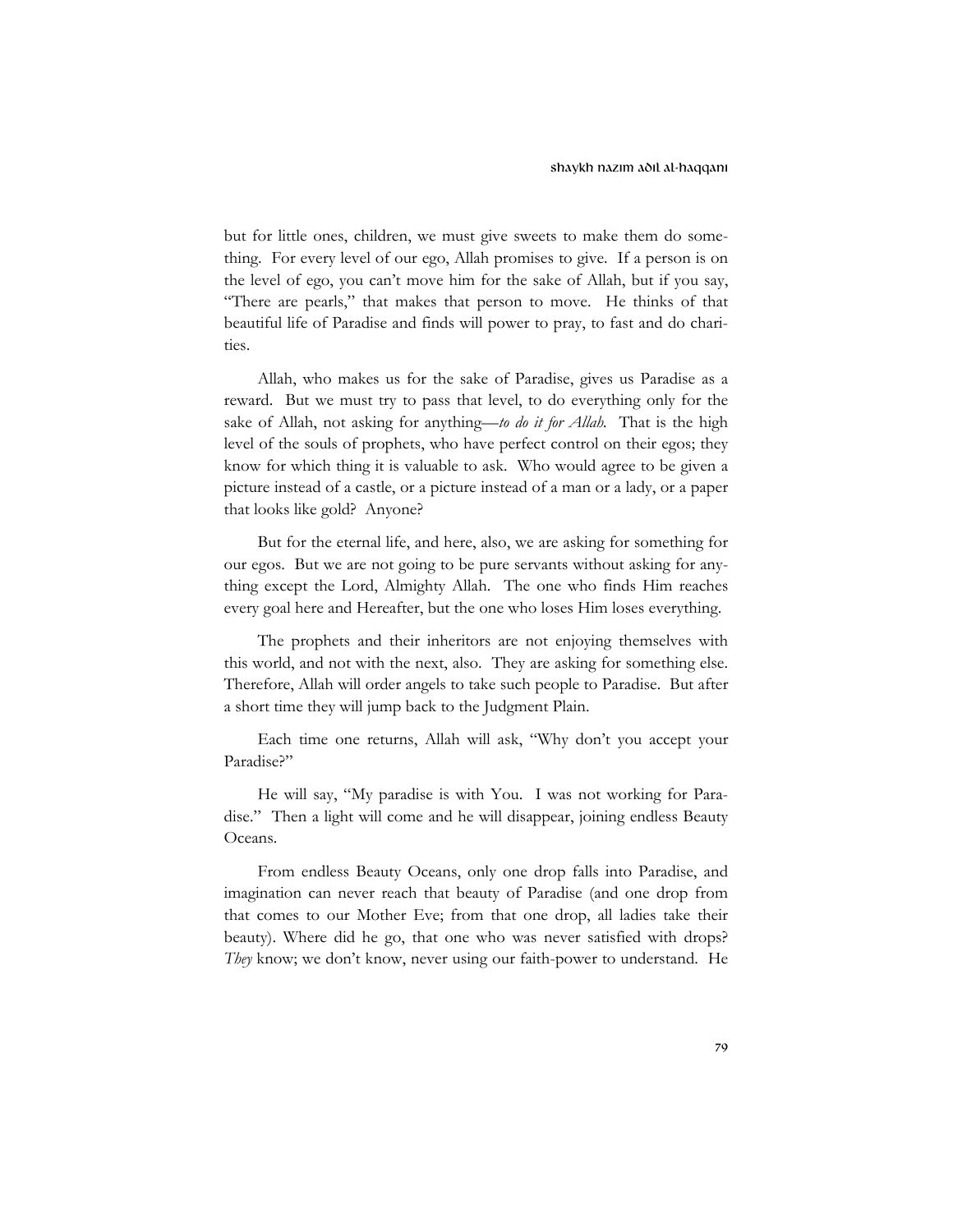has disappeared into endless Beauty Oceans—disappeared, swimming, drinking. *And we are running after drops!*

Allah is sending drops one after the other. Therefore, the beauty of Paradise-people is going to increase. Here in this *dunya*, it comes down. But don't be worried. In Paradise, day after day, those drops will come to everyone's Paradise, making them, each morning, more beautiful and handsome.

Believe in endless happiness; don't make anything trouble your heart. Leave that darkness out; put that freshness into your heart. But that freshness can never enter your heart without the accompaniment of faith. When faith enters, pleasure appears.

We are trying here. For the *barakah* of this holy month, we are asking Allah to make our faith stronger so that sadness never comes inside. Try to be stronger in your faith! Look for every opportunity to make your faith stronger, every occasion for worshipping, ordered and permitted.

Secondly, try to take every forbidden thing away. The punishment for forbidden things is that sadness enters your heart; sadness is with people's doing forbidden things. Take away forbidden things from your physical body; then light and pleasure will come on you. Smoking and drinking are never a pleasure for those who do them; that sadness never goes from them. The one who wants pleasure must keep away from forbidden things. As they say "An apple a day keeps the doctor away," take away forbidden things and it takes sadness away.

May Allah forgive us. We are asking happiness for everyone. I am sorry for people destroying themselves physically and spiritually. I can't prevent it, I am so weak, but He may make weak servants strong. Take power over your ego and that power will come! *▲*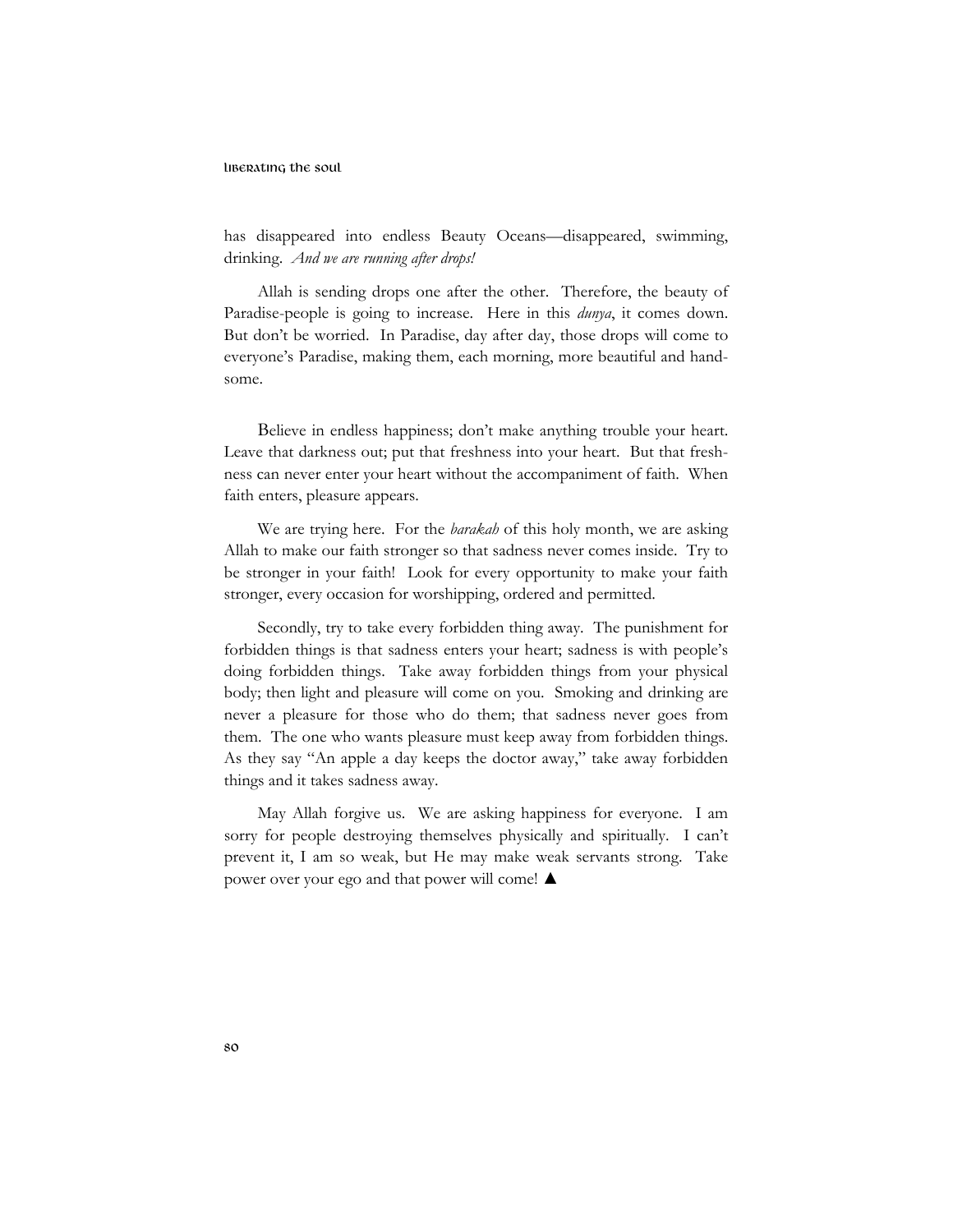

## 21: GUARDING YOUR EYES

Allah Almighty is teaching His prophets, His *awliya* and His believers. Each group of people are students in the Divine Presence, according to their spiritual levels and according to their beliefs and according to their respect for the Lord Almighty. And we have been ordered to keep most high respect for Allah Almighty.

Perhaps a person may worship like the worshipping of all nations. If we can suppose that that one worships as all nations worship, *that* is respect. But to keep away from the smallest forbidden action is better than all nations' worshipping. More respect, *that* is.85

According to your respect, He is going to teach you. To leave a forbidden thing, even the smallest, is more valuable and lovely; that is the measure of respect. You may not be able to do all mankind's worshipping but you can leave that smallest forbidden thing. That is going to be more heavy [in the balance] on the Day of Resurection than all mankind's worshipping.

A person may go to Hijaz<sup>86</sup> now during Rajab, Sha'ban, Ramadan and three more holy months, praying and worshipping, and he is pleased; worshipping is most excellent in the holiest places. Then he may take a plane back to London, and when not guarding his eyes and looking at a hostess..!

May Allah prevent that looking! He may be there for six months or for forty years, but when going away, quickly Satan is hooking him.

<sup>&</sup>lt;sup>85</sup>Referring to a *hadith* stating that to leave even the smallest part of what Allah has prohibited is better in the sight of Allah than the worshipping of the two species, humans and jinn. 86The area of Mecca and Medina.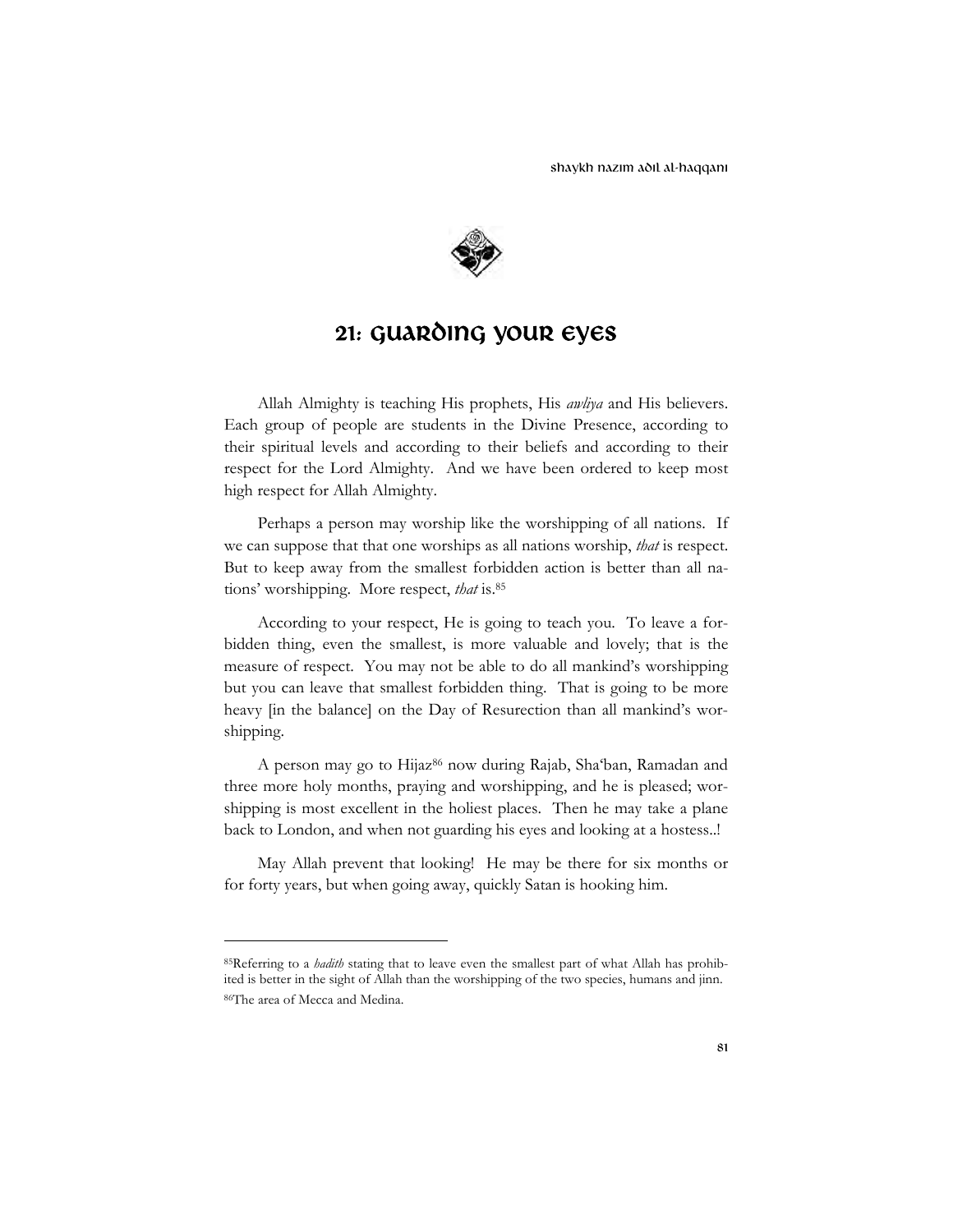That is most important for deceiving people and destroying their faith. Quickly a poisoned arrow comes into your heart and makes your faith to be poisoned. Satan and his armies are always fighting and taking your faith as a target. Keep yourself from poisoned arrows! Make a shield and protect yourself from poisoned arrows coming from ladies.

Respect is to guard against forbidden things; *that* is fear of God. At nighttime you are observing red lights; even though the government is not there, you must observe those green and red lights. Then, if you are observing those, why are you not observing green and red lights for Allah?

*Every forbidden thing wounds and destroys real faith.* Therefore we are never tasting real faith; always faith is wounded. I am saying this because it is the most important hook of Satan for all Muslims and all people.

For believers who know that they will be asked one day, Satan runs after them, to fix their eyes on forbidden goals. You may say, "O Satan, I now give you permission to take my eyes everywhere." That is the reason that Allah is not letting light come on our hearts' eyes. Impossible for a person to look at unseen worlds except through his heart's eyes.

So many worlds! Your Lord has granted you a private universe for yourself only. No partner there, not like this world; billions of partners for this dirty world. He has granted us a private universe, wider than this universe; we can enter it with one step. But it can't be seen with these eyes; must be seen with hearts' eyes. And if you do not guard your physical eyes, He will never give heart's eyes' lights. *It is prevented as long as you are wasting light.*

Some people are asking to be shown Paradise, like blind people asking to see the sun. *If you can't see it, must there be no Paradise?* If no light in your heart, no vision, you *can't* see!

Prophets are looking at unseen worlds; they are looking and seeing the Heavens, Paradise and Hells. If anyone keeps full respect for the Lord, Almighty Allah, He grants him to look and see.

But we are not looking; we are occupied by the things around ourselves, not taking care to look at our hearts, at ourselves. As long as you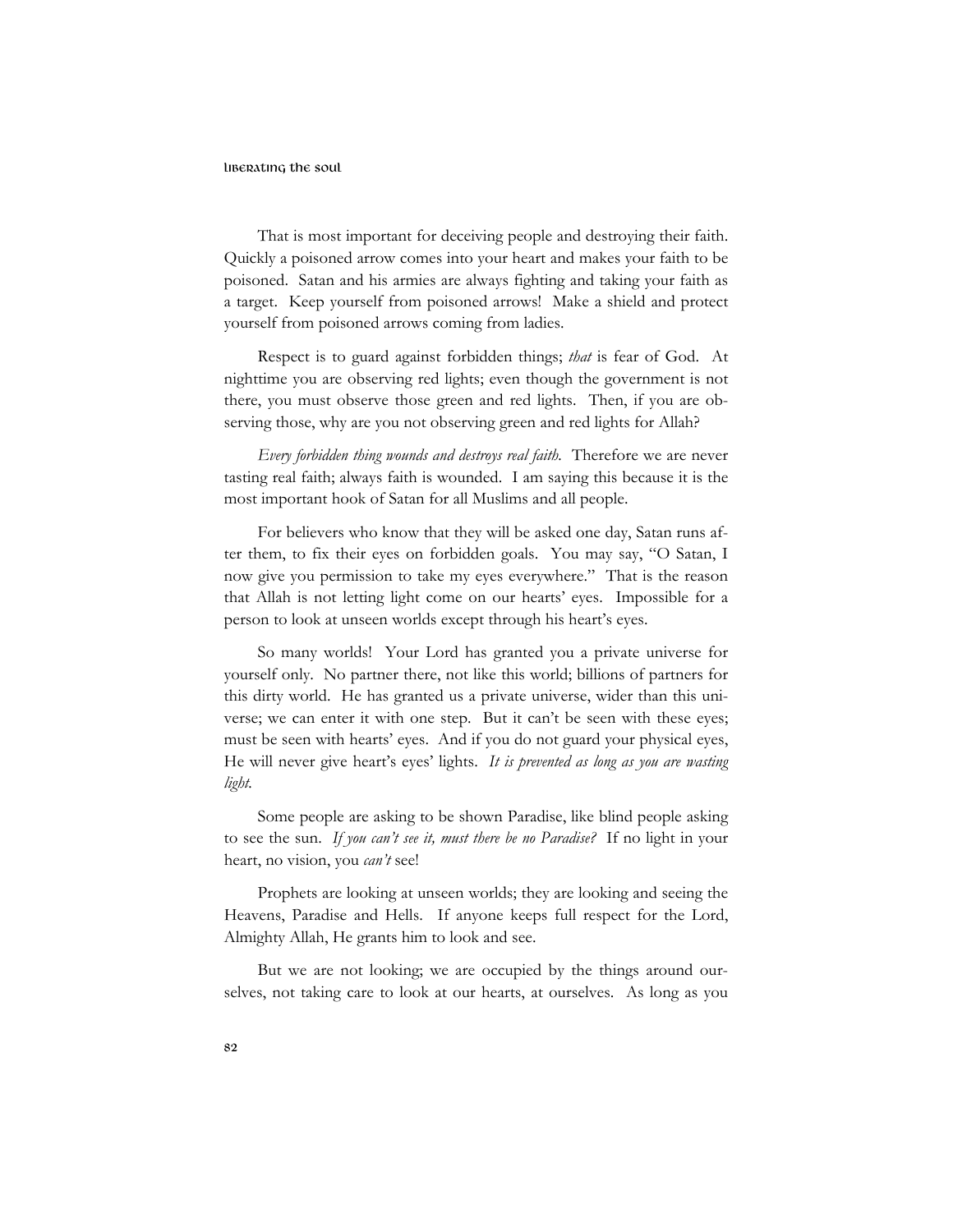don't care to look at yourself, never is divine light granted to you. If you don't know the value of *these* eyes' lights, how can you keep *those* eyes' lights? Every grandshaykh is teaching to his *murids*, "If you are asking for light in your heart"—and every believer is asking—"then you must guard these eyes. That is important!"

Once we were walking with Grandshaykh through Damascus' Old City. Grandshaykh stopped and looked at the front of a shop. Too many things were there. Then he looked at another shop. He said, "This looking makes a person guilty. If looking without reason, without wisdom, why are you looking? You must ask what is the wisdom for that thing to be there."

Allah never creates anything without wisdoms. From the smallest part of universes to gigantic ones, everything is in existence by wisdoms. Without wisdom, even a single atom can't be in existence. *If you look at anything, you must look for a purpose.* If you are in need of buying, you may look, but you must not look for anything till you are in need, and your purpose must be for the sake of Allah. If you look for the sake of your ego, it makes you blind. *You must not do anything without intention, and your intention must be for the sake of Allah.* That is the first level of belief.

The second category of people are always looking for wisdoms; when they look, they must look for divine wisdoms. Wisdoms make people to approach the Divine Presence. Knowledge may move you on earth; like the tires of a plane, you may run on it, but not for getting up in the skies. Knowledge disappears when wisdoms appear. A person not reaching wisdoms can't rise to the Heavens. And the second category of people are looking and taking divine wisdoms, and trying to approach to the Divine Presence, saying, *"Subhana-l-ladhi khaliqa-n-nur, khaliqa-n-nar."*<sup>87</sup>

And there is another category, also. They are looking and seeing the Lord's existence and manifestation in every person, seeing in everyone the divine representation of the Holy Name that trains that person. They are seeing the Lord in everything, seeing that He is All-in-All. They can't see

<u>.</u>

<sup>87&</sup>quot;Glory be to Him who created light, created Hellfire."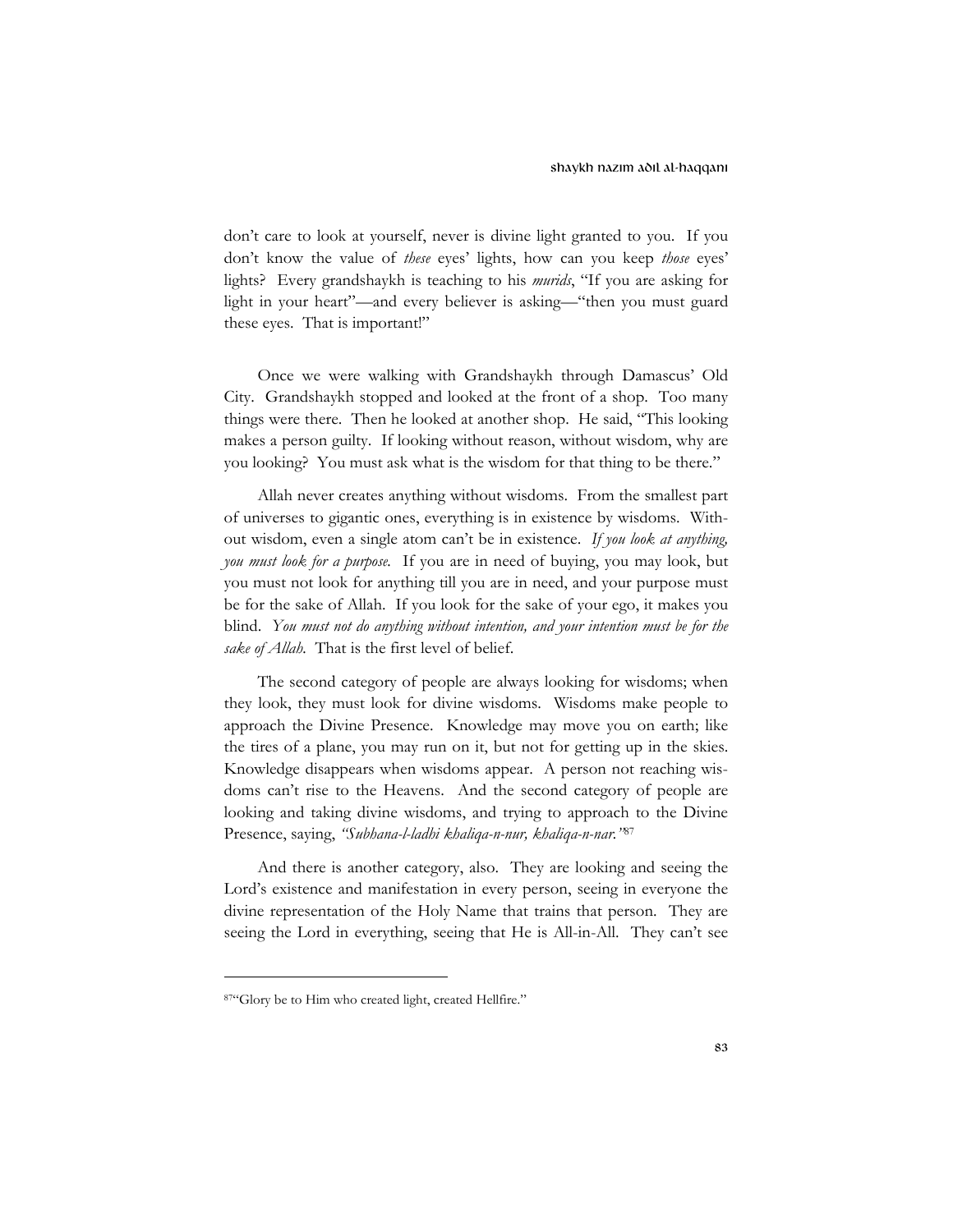anything except His divine manifestation; they see as if they are standing with the Lord.

If no power from the Lord, there can't be anything in existence. And if anything is by itself, it is a partner to Allah. Only He is by Himself; everything else is sustained by the Lord. Therefore, nothing that is sustained by Allah can be God. Jesus Christ  $\frac{1}{60}$  is not God because he is in existence *by his Lord.* Each one of mankind is in existence by his Lord; each part of your body stands by its Lord.

That is a mistake, making Jesus as God. He is the Word of Allah, He exists by His Word. When Adam was created, He blew into Him from His Divine Soul. If taking that away, nothing would be there—finished! Everything is in existence by His one word, "Be!"88

The third category of people see their Lord's manifestations. Therefore, Jalaluddin Rumi, may Allah bless his sacred soul, when he met a priest in the marketplace and the priest bowed to that grandshaykh, Maulana bowed lower than him.

Our brothers, too clever ones, are not even giving permission for kissing hands! How can they give permission to bow to a non-Muslim? His *murids* said, "O master, that one is a priest!"

Maulana said, "We are more humble. He, that priest, does not understand, but I am bowing to that One who is making him be in existence."

Therefore, there are different categories of people. Some are looking and it is *haram.* For some, looking is *sunnah*, and for some *fard*, obligatory. The second category are looking at wisdoms; their eyes are shielded, protected. The third ones, they are prophets and saints. They can take heavy burdens from you. *▲*

<u>.</u>

<sup>88</sup>The divine Word of command, mentioned in the following Qur'anic verses: 2:117; 3:47, 59; 6:73; 16:40; 19:35; 36:82; and 40:68.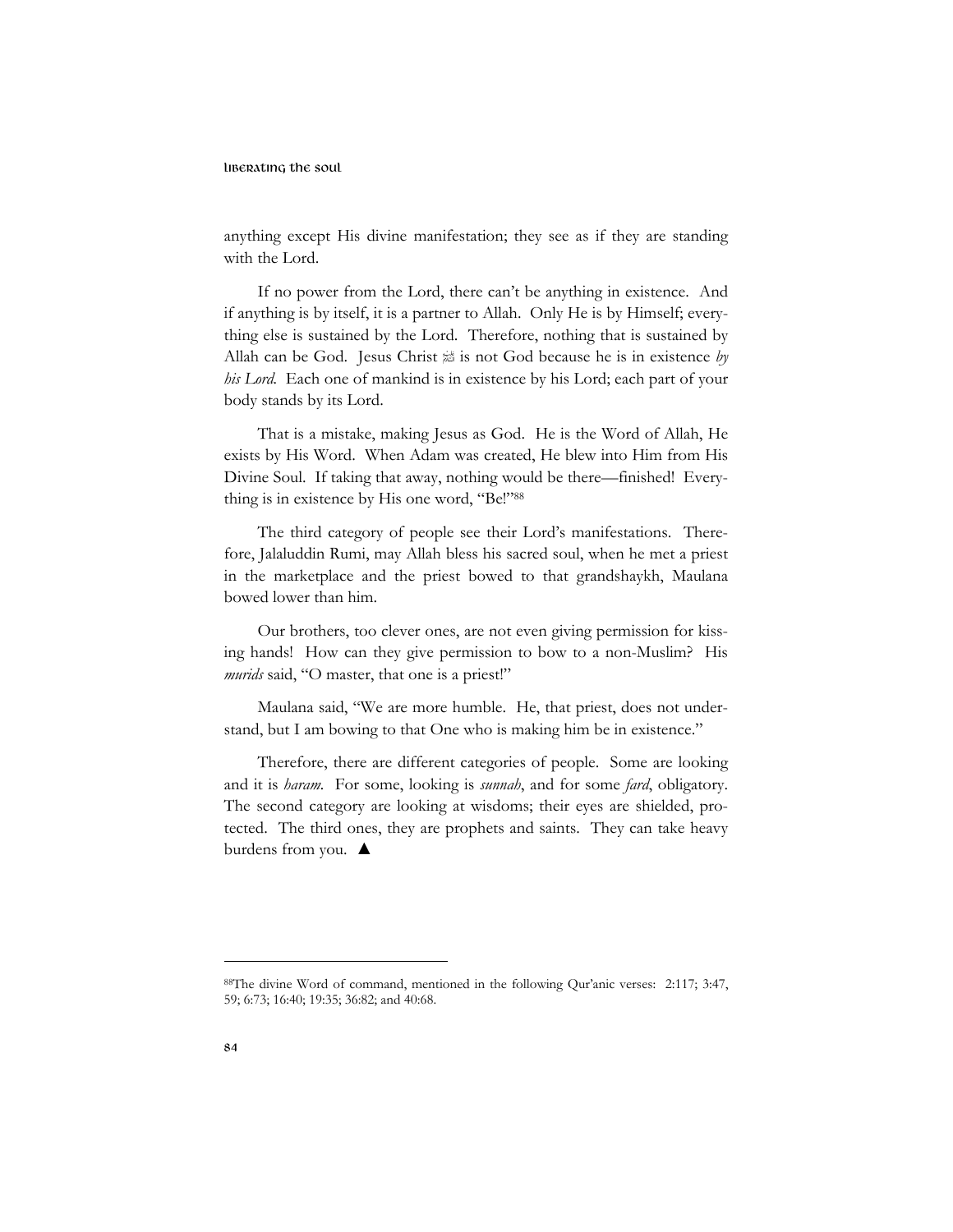shaykh nazim adil al-haqqani



# 22: finding light through the prophets<br>and their inheritors

May Allah Almighty, by His endless blessings, give us from His divine lights and make our hearts to be lighted. He created the universe and the Heavens and the earth and ourselves, and He created light and darkness.

We are giving endless thanks that He created the Heavens and the earth and darkness and light. And He makes people for darkness and people for light.

Man is carrying, at the same time, darkness and light. Our bodies, without divine lights, are going to be dark. If those divine lights go away, this body is going to be in darkness, and to be destroyed and vanish.

Allah Almighty created man suitable for carrying lights. He sent His divine lights from the Heavens to people through prophets. There may be one thousand candles, but if you do not put fire, they never give lights.

Lights for mankind are coming from the Heavens. The one who reaches to that light, his heart may be the light on his candle, but if locking his heart, his heart is in darkness.

The first man and first prophet, Adam , came with divine lights from the Heavens to the earth. He gave lights to his sons and daughters, but some refused and remained in darkness. At every time, Allah sent prophets and messengers to bring divine lights to people.

Even in the days of the Last Prophet, Sayyidina Muhammad , so many people were locking their hearts from taking lights from him. One group came and opened their hearts, and the Prophet  $\frac{36}{100}$  gave from those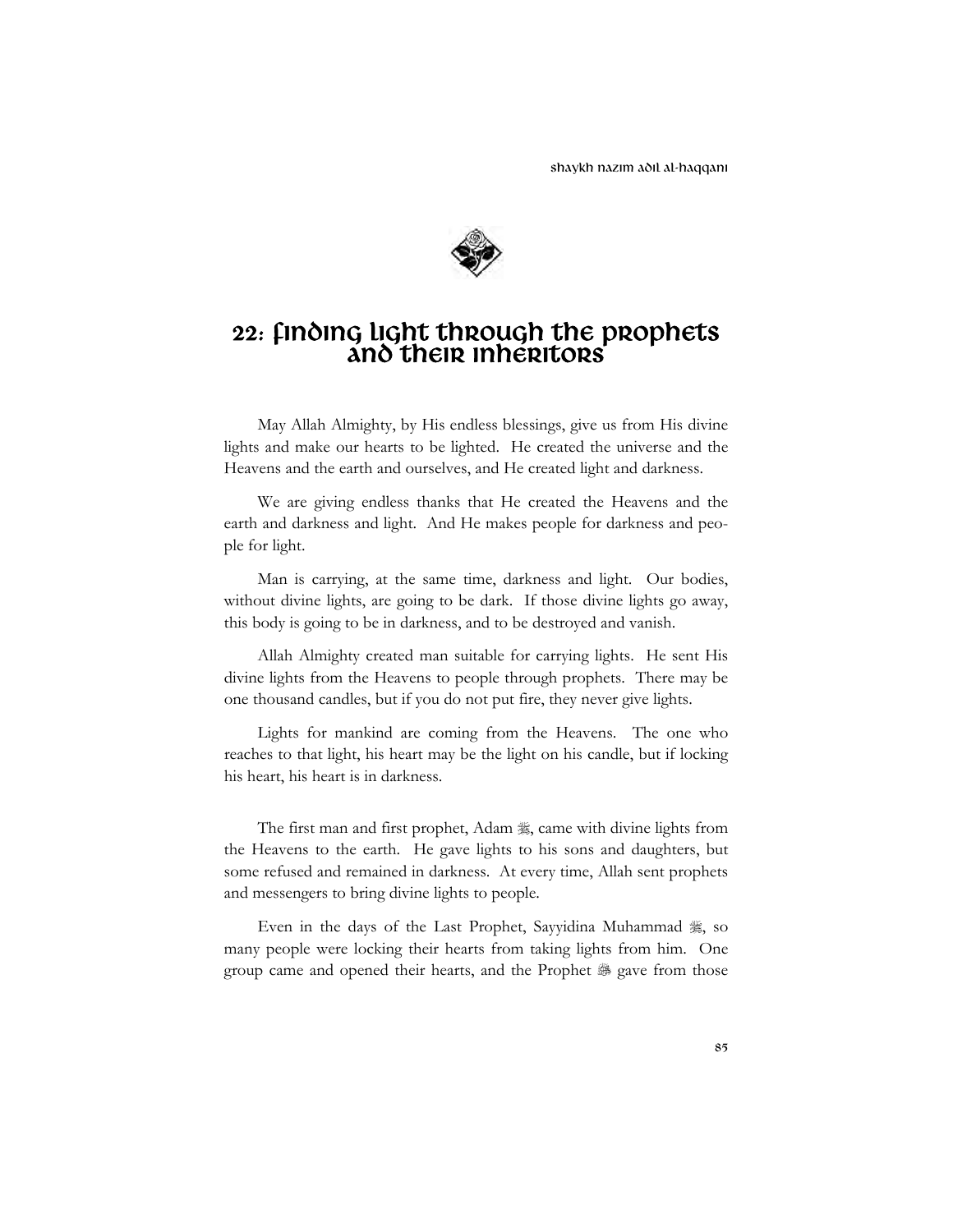lights and they were shining. The Prophet described his Companions as shining stars in the sky.

The second group were from the same nation, the same tribe, the same city, but they were stubborn, insisting on not opening their hearts. They said, "Our hearts are locked to you. We aren't letting our hearts listen to you." And they passed away in darkness.

Seventy of them, who were the most stubborn, powerful people standing against the Prophet  $\frac{46}{36}$  and who never approached to listen, remained in that darkness, and their lives ended in the Battle of Badr (next Friday is its anniversary). Two groups of people came to fight in that battle: darkness people came to take away lights and lighted people came to give lights.

Allah gave victory to the Prophet . and he won and defeated darkness. A handful of lighted people, three hundred-and-thirteen, defeated more than one thousand armored soldiers with every kind of arms. Those seventy of the greatest enemies of light were defeated and killed and thrown into an old well without water. That was the end for those who were fighting against light and against being lighted. But *sahabah*, who opened their hearts to light, they are in light here and Hereafter.

We call them "Sultan".<sup>89</sup> Wherever they are, you can see their lighted graves and tombs—all *sahabah's maqams*. 90 You can visit them; their graves shine. Even though people of bad understanding are trying to make their graves unknown, always, daytimes or nighttimes, lights are rising. They can't take away the lights that appear among their graves.

Darkness people think that lighted people die, that they become dead bodies. But they never die; they only make a veil. They are living; they have reached their lights, they have reached real life. Prophets are never going to be dust in their tombs. They will come on the Day of Resurrection as they were on the day they were buried.

<sup>&</sup>lt;sup>89</sup>In Turkey, the Companions of the Holy Prophet  $\frac{4}{36}$  are referred to as "*sultan/sultana*"—that is, the 'royalty' of the Muslim *ummah*.

<sup>90</sup>A *maqam* is a tomb, grave or site dedicated to a prophet, *sahabi* or saint.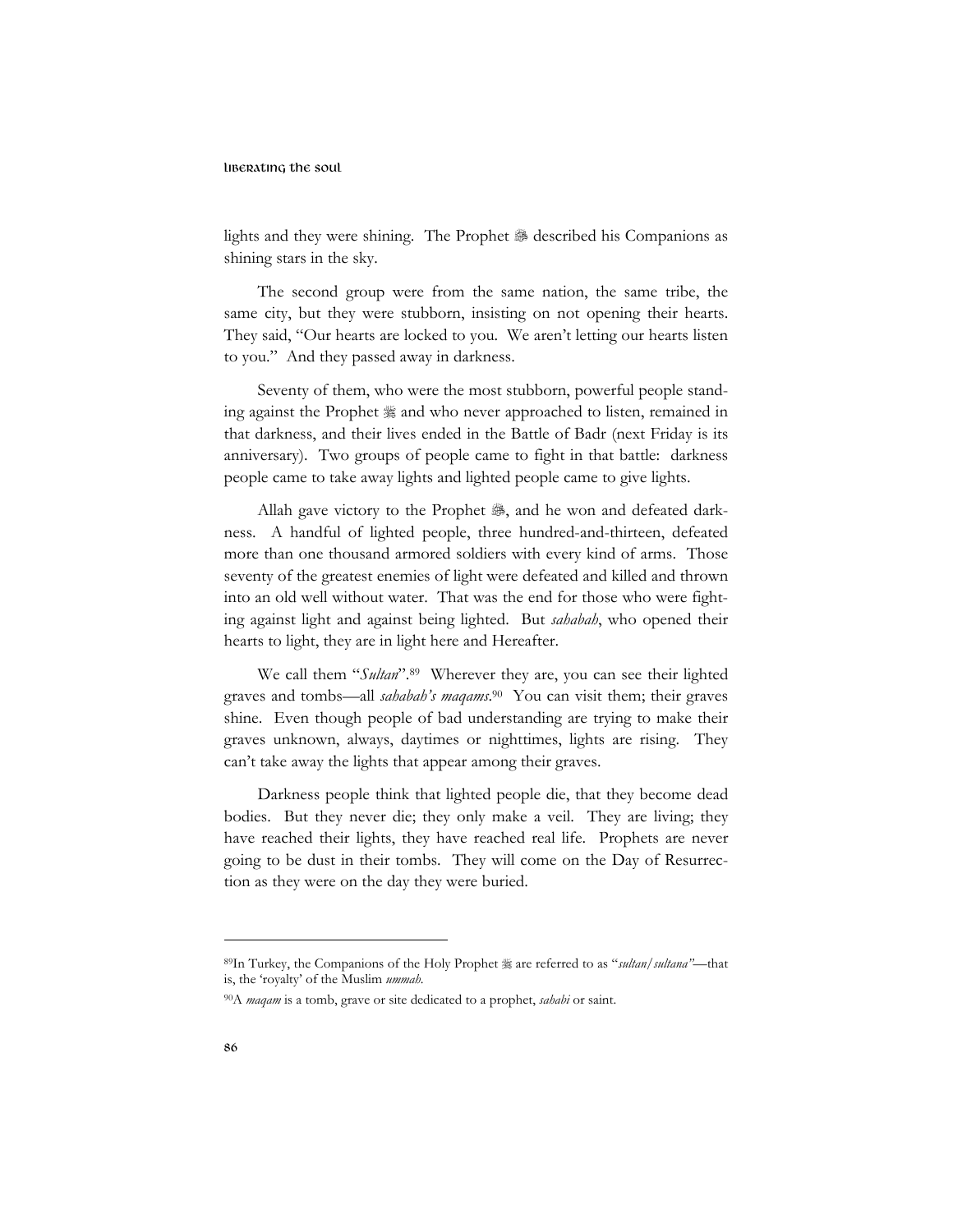All inheritors who reached eternal life, who reached divine lights, are only veiling themselves and going on to eternal life. But those who refused lights, they are going to be dust, death grinding them in their graves. They are in need of a new body for the Day of Resurrection.

From the time of Sayyidina Muhammad , people have been in two groups. One of them accepts the light of the Seal of the Prophets &, saying, "*La ilaha illa-Llah, Muhammadu rasul-Allah.*"91 *That* is the key for opening hearts to reach real lights. Don't think that any other way can open hearts to let light enter.

So many people in the West are claiming to reach something of spiritual power, light, but they hate or have an 'allergy' to the name of Islam. They are saying, "We are reaching heavenly stations without accepting Islam. Leave Islam aside and give us something else!"

How should lights come without the key? They are only imagining it. If they are too proud to say *Shahadah*, from where are they asking lights? Shaytan is cheating them with some 'batteries'—"Look, red lights, green lights!" They don't know the kind with *divine* lights.

People are cheating themselves, saying, "Oh, very good! We have reached lights." But how does a person ask to reach divine lights while he is denying the Lord of mankind, the Lord of the universes? If you don't proclaim His unity and existence and submit to being His servant, how can you expect to reach to His divine lights? If they don't say *Shahadah*, it means they are refusing to submit to the Lord and to be His servants; they are only accepting their egos as their Lord, asking to reach to power stations only for the sake of their egos, to be more powerful, bigger. No meaning for their worshipping; they are worshipping their egos. And they are in darkness.

You can sit with them and quickly that darkness is coming on you; you can understand. People are rejecting the Seal of the s who brought light to

<sup>91&</sup>lt;sup>c</sup>There is no deity except Allah, Muhammad is the Messenger of Allah," the Islamic Declaration of Faith (*Shahadah*).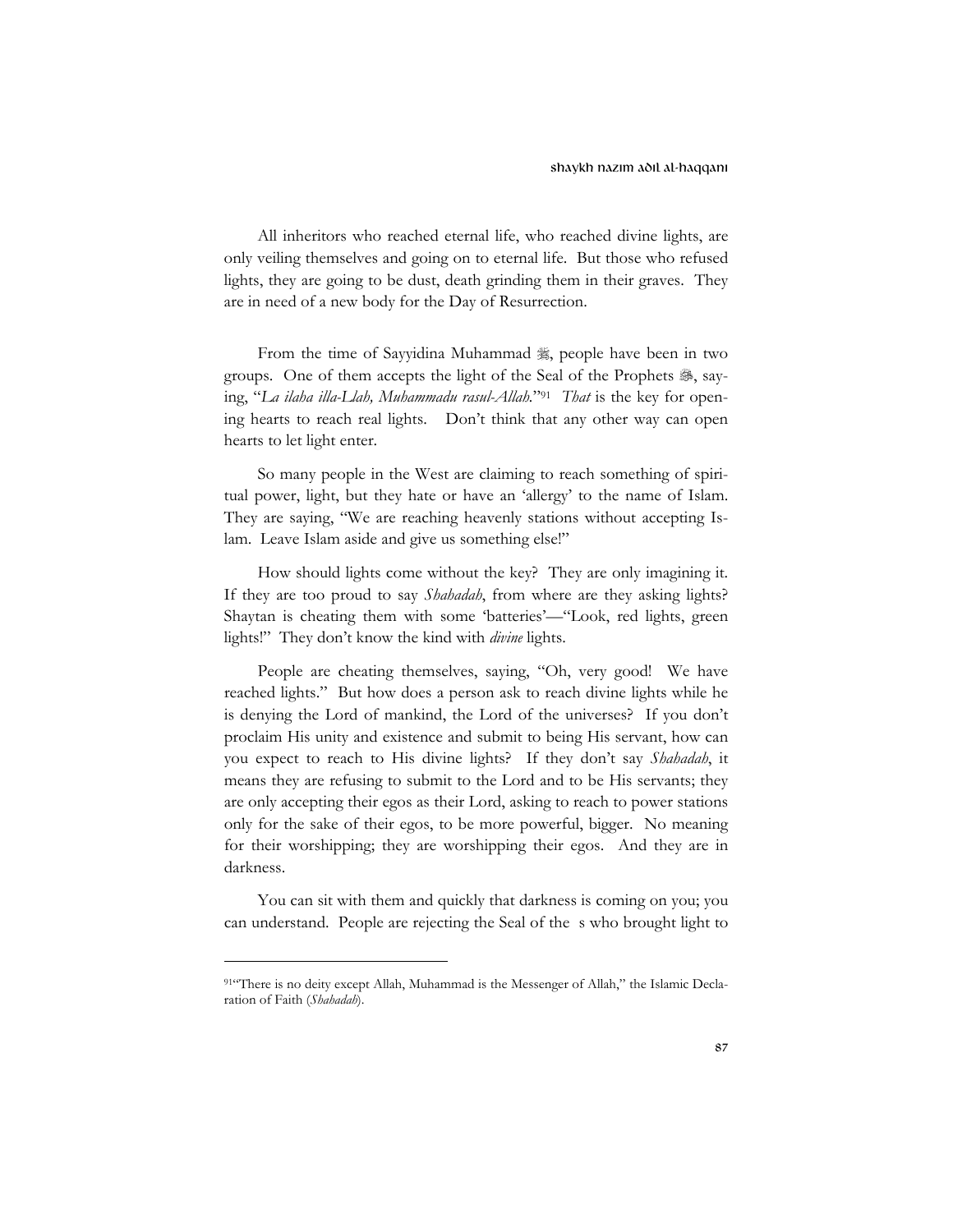more than one billion people. A huge crowd of people are still locking their hearts! Allah ordered the Prophet . to give them a chance till the Day of Resurrection approaches, till their prophet, Jesus Christ  $\frac{1}{60}$ , comes down among people.<sup>92</sup> "Give them a chance to think about your prophethood and let them try you."

Any unbeliever, if trying and opening his heart, quickly takes lights. So many brothers opened their hearts and those lights quickly came. That is evidence for all Christians. We are saying, "Come!" No one comes sincerely, with an open heart, without taking lights. He *must* take.

Still two billion Christians are insisting on not proclaiming the prophethood of Sayyidina Muhammad , resisting. But, one after another, that resistance has begun to fall. The Prophet & says, "The one who can be patient may reach victory."

Islam is waiting patiently. They should see that for two thousand years they were on the wrong way, and they should repent and be sorry that they wasted two thousand years without reason. When the time comes, they should understand that it was just wasted.

We need, as Muslims, also, to open our hearts to more light. We don't need knowledge now. Knowledge that has been classified in books, except that knowledge that belongs to you individually, is like old-fashioned weapons; it is not effective against the attacks of Satan and devils. Therefore, scholars can easily be defeated by Satan.

We are need more of knowledge through increasing the light in our hearts. Lights can show us what is true and what is false. We are living in the time of discord, *fitnah*, and the darkness of discord is *too* dark. If anyone puts his finger in front of him, he can't see his finger.

It is so difficult to find true ones among devils. The first sign that they are devils is that they don't say *Shahadah. Shahadah* gives lights to everyone; the one who does not make *Shahadah* never takes lights, here or Hereafter.

<sup>&</sup>lt;sup>92</sup>Referring to Jesus' second coming, mentioned previously and in Talk 27.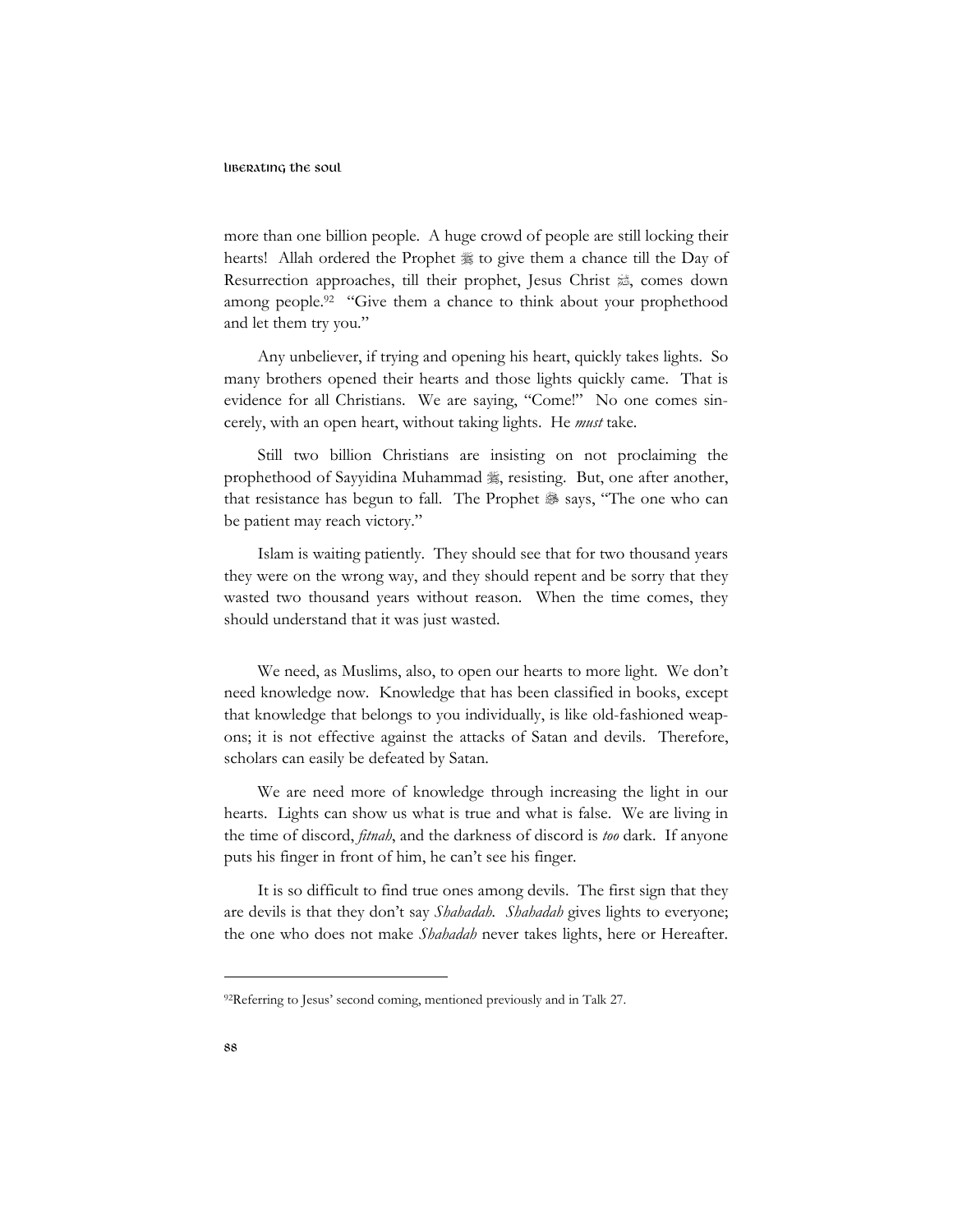Here and in the afterlife, dark tunnels may be passed through only by the lights of *Shahadah*.

We are in such dark days now, and we are in need of light, we need lighted people. We may be in their Association even once in a lifetime. If you can be, once in a lifetime, they are keeping you, they are never leaving anyone who comes to them to extinguish his lights.

Don't think that their lights are from themselves. They are from the Prophet , and his lights are from Allah Almighty's divine lights. Allah supports the Prophet  $\mathcal{L}$  and says, "Don't be worried that those people may blow out My Light."93 *Who can extinguish the sun and more than the sun?* 

At every time, you may find lights in holy men's hearts. If you meet a holy one only once and your heart is not locked up, your heart must take that light. *Use it!* With those lights, you may save yourself from every danger that is approaching mankind in our time. If no lights, your life is going to be in suffering and difficulty. Everyone must reach someone with divine lights. If not reaching, he must ask his Lord to guide him to someone with divine lights.

Now Muslims are too proud, more than anyone else; they are imitating Western people now and becoming very proud. But as much as that group may grow, it will never reach the Heavens—those people who are even denying the Prophet's  $\frac{4}{30}$  intermediation.<sup>94</sup> They are saying, "The Prophet" completed his prophetic word and went away, died. Now we are only with our Lord." And if they are denying even the Prophet's 33 intermediation, how can they accept there to be an ordinary holy man? If they are saying, "No intermediation for the Prophet," how can they ask a holy man to be

<sup>939:32, 61:8.</sup> 

<sup>&</sup>lt;sup>94</sup>*Tawassul*, mentioned in a *hadith* reported by 'Uthman bin Affan  $\text{L}_{2}$ , in which the Prophet  $\text{L}_{2}$ instructed a blind man to pray for the cure of his blindness with the words, "O Allah, I make request of You and I turn toward You by means of Your Prophet Muhammad  $\frac{1}{28}$ , the prophet of mercy. By means of him I have turned toward my Lord to accomplish for me this need of mine. O Allah, make him an intercessor for me" (Tirmidhi in *Mishkat al-Masabih*).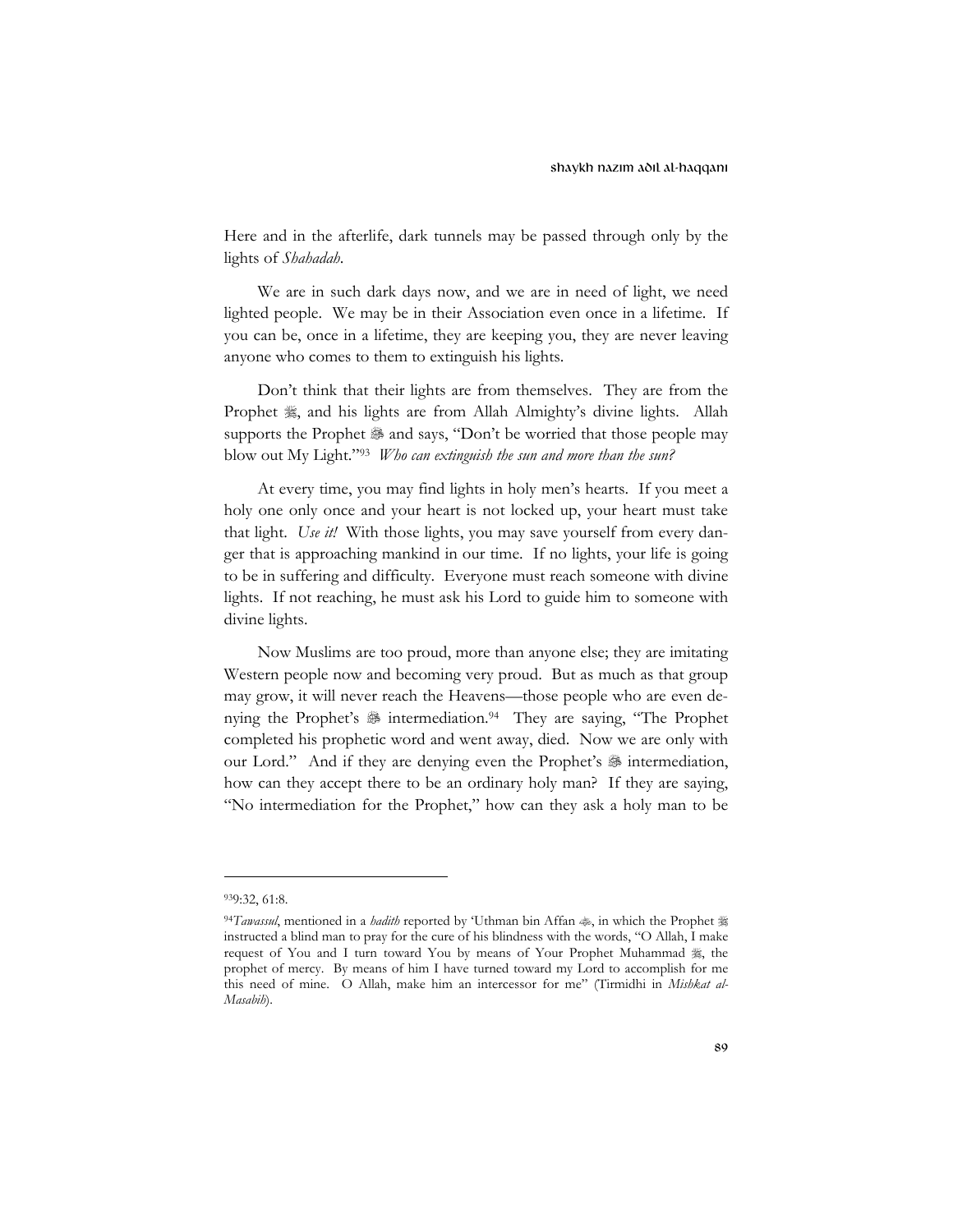their guide? They are saying say, "No; *shirk*!"—big-minded people, knowing only three words: "*shirk*," "*bid'ah*," "*kufr*"*.* 95

They are not understanding that lights came on earth through the prophets. When the prophets went away, they had to leave someone to give those lights to people. They are making rules, saying, "Don't accept *tariqats*, don't accept Sufis, don't accept holy men!" Whom else shall we accept, then? There is no one else in the picture but devils. Huge numbers of Muslims are under the hegemony of devils, and anti-Christs should come, thirty before the big one.<sup>96</sup>

Therefore, O brothers and sisters in Islam, such ignorance has become common among people in our days that if anyone has a little bit of light, he can understand and distinguish. For anyone who wants to reach absolute truth and to reach his Lord's Divine Presence, it is enough. *▲*

<sup>95</sup>*Shirk*: to ascribe divinity or its attributes to anyone other than Allah; *bid'ah'*: an innovation in religion; *kufr*: unbelief, denial of God.

<sup>96</sup>Referring to the Dajjal or False Messiah, who will come at the end-time of this world, as foretold in numerous *ahadith*.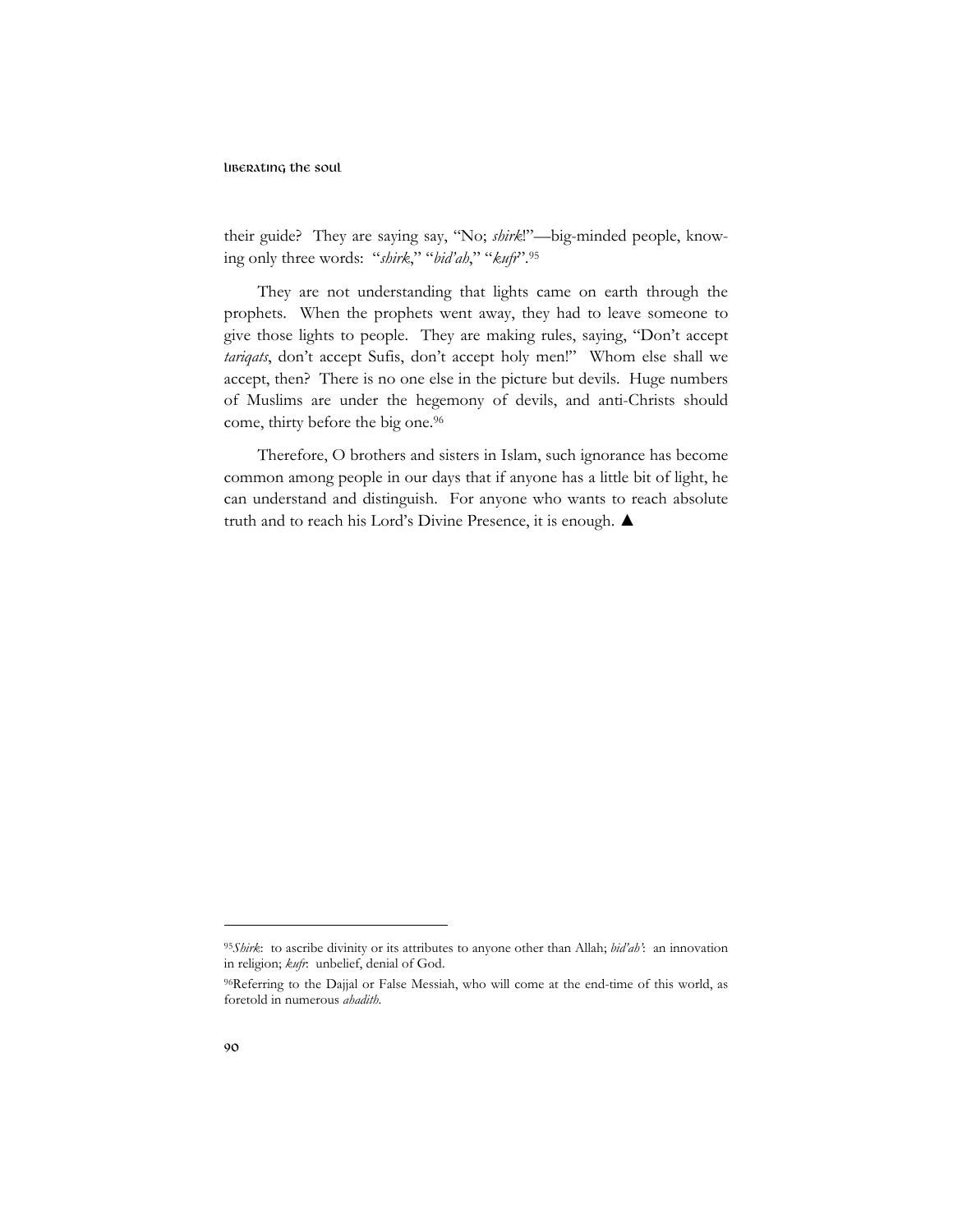

### 23: CONCERNING ALLAH'S GREATEST NAME, the night of power, and sayyidina khidr

By our Lord's endless blessings, we have reached the second part of Holy Ramadan, a mercy for believers and for everyone. Even unbelievers are reaching mercy during this holy month.

The Seal of the Prophets  $\frac{4}{36}$  and his nation have been honored by this holy month. There is a *hadith* giving good tidings for the one who feels pleasure within himself when this holy month comes. Allah takes him away from Hells by being pleased with this month.

He is the Creator, and He makes times and places honored. Only *He*  can do it; if He does not, no one can make any place sacred. Even if all people say that it is but Allah does not say so, it is not sacred. For time, also; for holy months, Allah gives that honor.

We have twelve lunar months. The most holy month is this month; you can't change it. Allah gives every month a kind of holiness but most to Ramadan. And He gives holiness, also, to some people from among His servants. lf all people say that that person is Saint Luke, Saint Pancras and so forth, if that knowledge is given by their Lord to them, it is all right. If it is given by people only, those are empty titles, useless.

We must respect everyone. As a sign of respect, we may say "Saint Mark," "Saint Michael." And we may think about everyone that he may be a saint; prophethood is clear but sainthood is something secret. Allah honors them, and He likes everyone to give honor to those to whom He gives honor.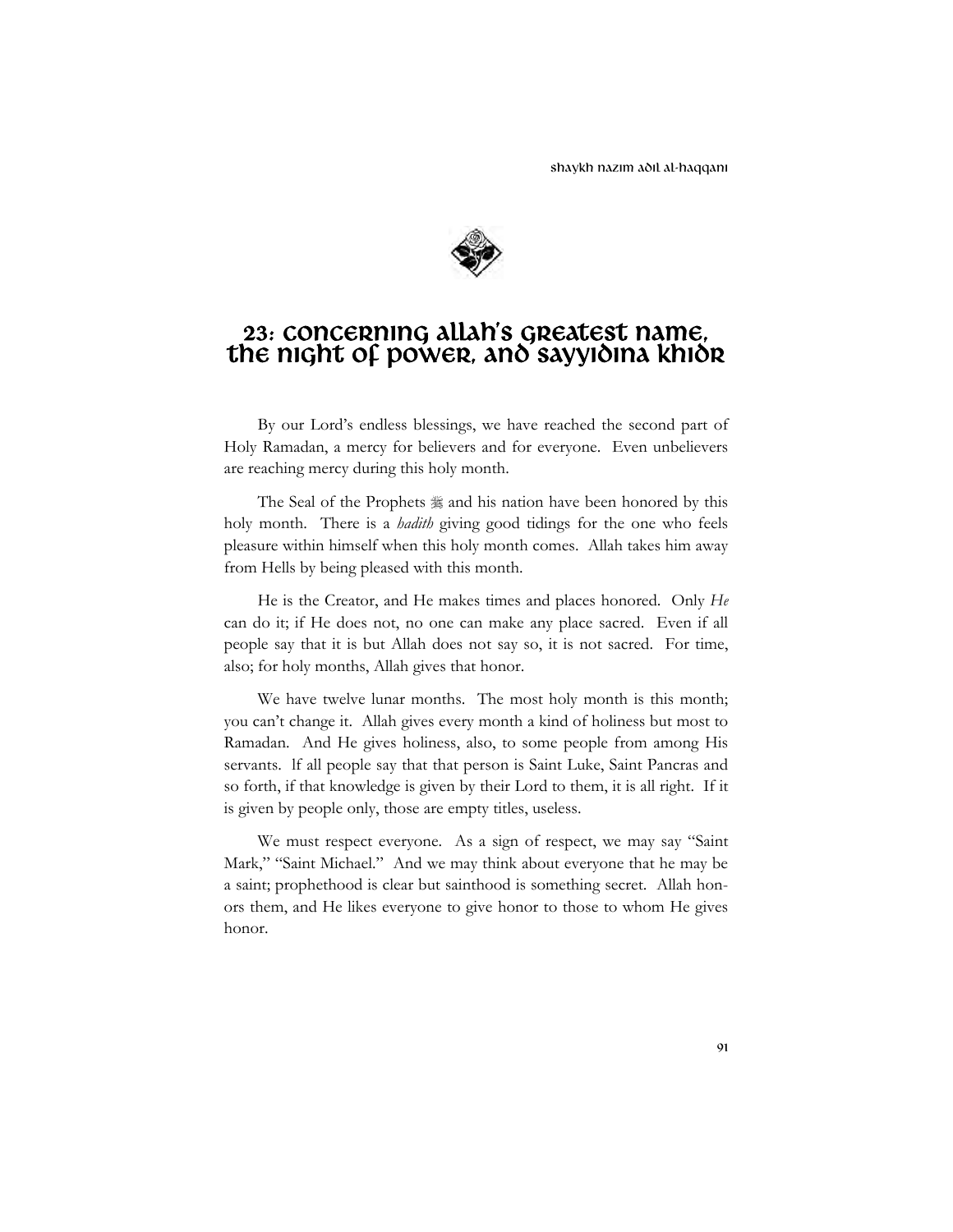Mankind has been honored more than angels. For understanding this, Allah makes two angels around each of us and they are "honored angels";<sup>97</sup> two angels for one person because man has been honored, and, according to this honor, he is carrying responsibility. Therefore, two angels are recording our actions like that video camera, also recording my words. This tape is recording words but they are recording *everything*; they have such video cameras always.

It is reported in *hadith* books that when a person comes on the Day of Judgment, he will be given seventy records. Each of them is going to go on up to the end of his vision, and when that person looks at them, he will see his whole life reported and recorded on that record. Enough; seventy records will be enough for everyone's life. They are recording. Their records are more important than that video, recording even each piece of food that reaches our mouths for eating.

Muhiyuddin ibn al-'Arabi, a giant-sized *wali*, said, "O mankind, you have been honored. Therefore, give honor to each other. For each piece of food that reaches your mouth for eating, three hundred angels are working and preparing it so that it is suitable. That is a big honor!"

Allah likes, when He honors someone, for him to be honored by others, also. All of us come under the verse, "Wa laqad karramna bani Adam;<sup>98</sup> verily, We respect mankind, the children of Adam." Everyone comes under that title—every nation, every race, every color, every kind of people; under that title come prophets, saints, believers, unbelievers, obedient and disobedient people, all of them.

Everyone's essence is all honored. As *essence* we have been honored, but there come on people bad characteristics. You can wear good characteristics or bad, like clothes. If you wear good clothes and you are not good, it never changes your essence; if you dress in old clothes, it never changes your essence.

9782:11. 9817:70.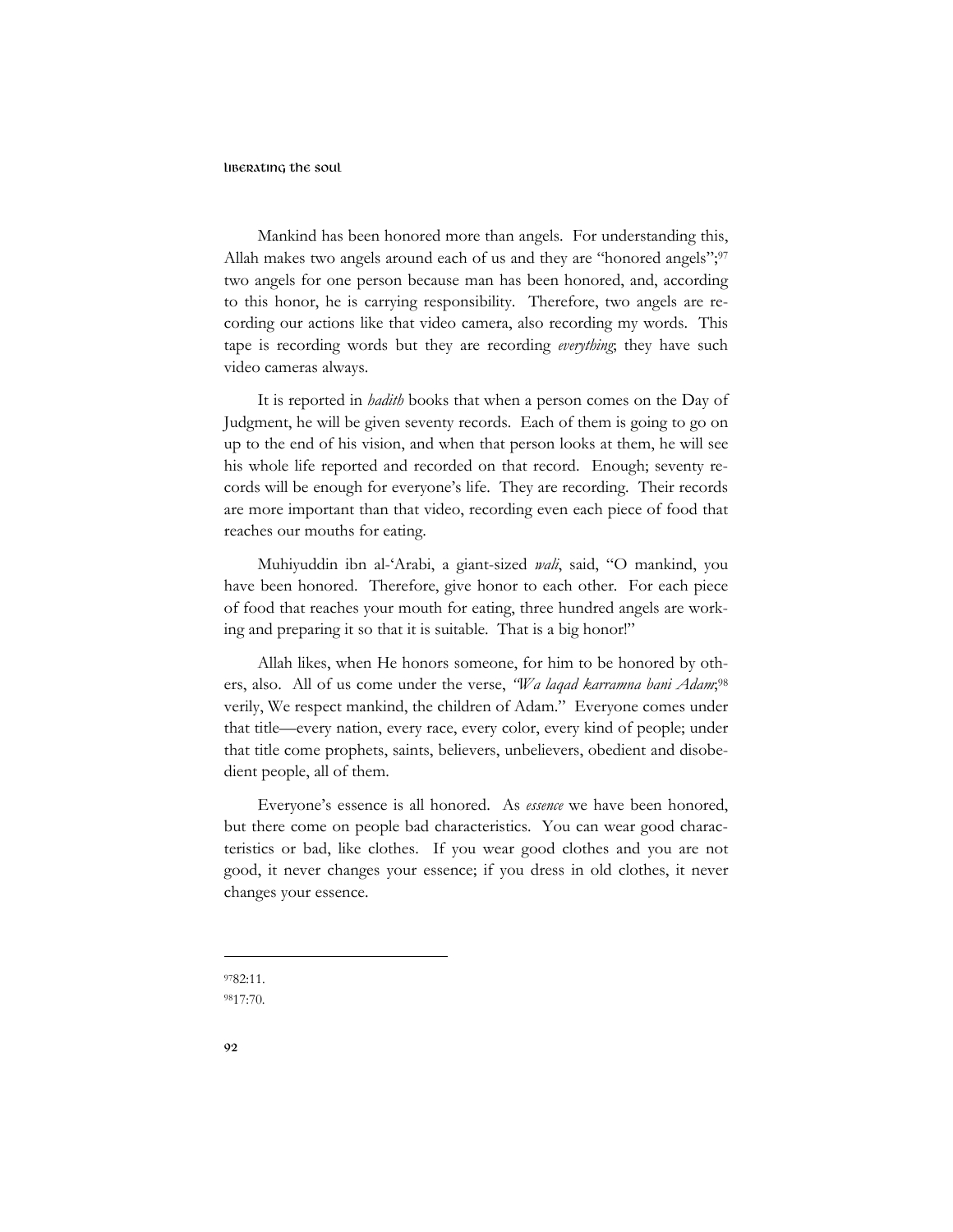Therefore, Allah is looking at the children of Adam and giving honor to the children of Adam, but, according to our attributes, we are changing [from that honor]. Yet His mercy is coming on people, even if they are unbelievers. And He is asking from His servants to give their respect to each other. That is the most important point: to respect mankind, and He is asking from everyone to give respect to each other.

Allah hides sainthood and hides His saints (prophets must announce themselves but sainthood is secret). Allah Almighty hides His Greatest Name and He hides Khidr  $\sharp$ , the Green Man;<sup>99</sup> He also hides the Night of Power,<sup>100</sup> and He has some wisdoms for hiding these important things. If He did not hide His Greatest Name that has miraculous power, if a person asked something for the honor of the Greatest Name, he would have to be given it immediately; miracles may be done with that Name.

Everyone may give respect for every Holy Name, and that Greatest Name works with another Holy Name. Only a few people may be given to know that Name, and we must always ask to be taught that Name. And when someone is trustworthy, he may be given.

Once a shaykh said to his *murid*, "This is a box. You must take it to that famous shaykh in this city. And this is its key. Take it to that one but don't open it, and give it to him. He should open it and then he should give to you the secret Name of Almighty Allah."

When the *murid* was going on his way, he heard something running inside the box and he became curious to look. Then he opened it, and a little mouse jumped out and ran into a hole and quickly disappeared.

He closed the box and went to the second shaykh. That shaykh asked, "Where is the key? Where is the trust?"

<sup>99</sup>The story of Khidr  $\sharp i$  and Moses  $\sharp i$  is told in Qur'an, 18:65-82.

<sup>100</sup>*Lailat al-Qadr*, the night in which the first revelation of the Qur'an was conveyed to Prophet Muhammad # by the archangel Gabriel #.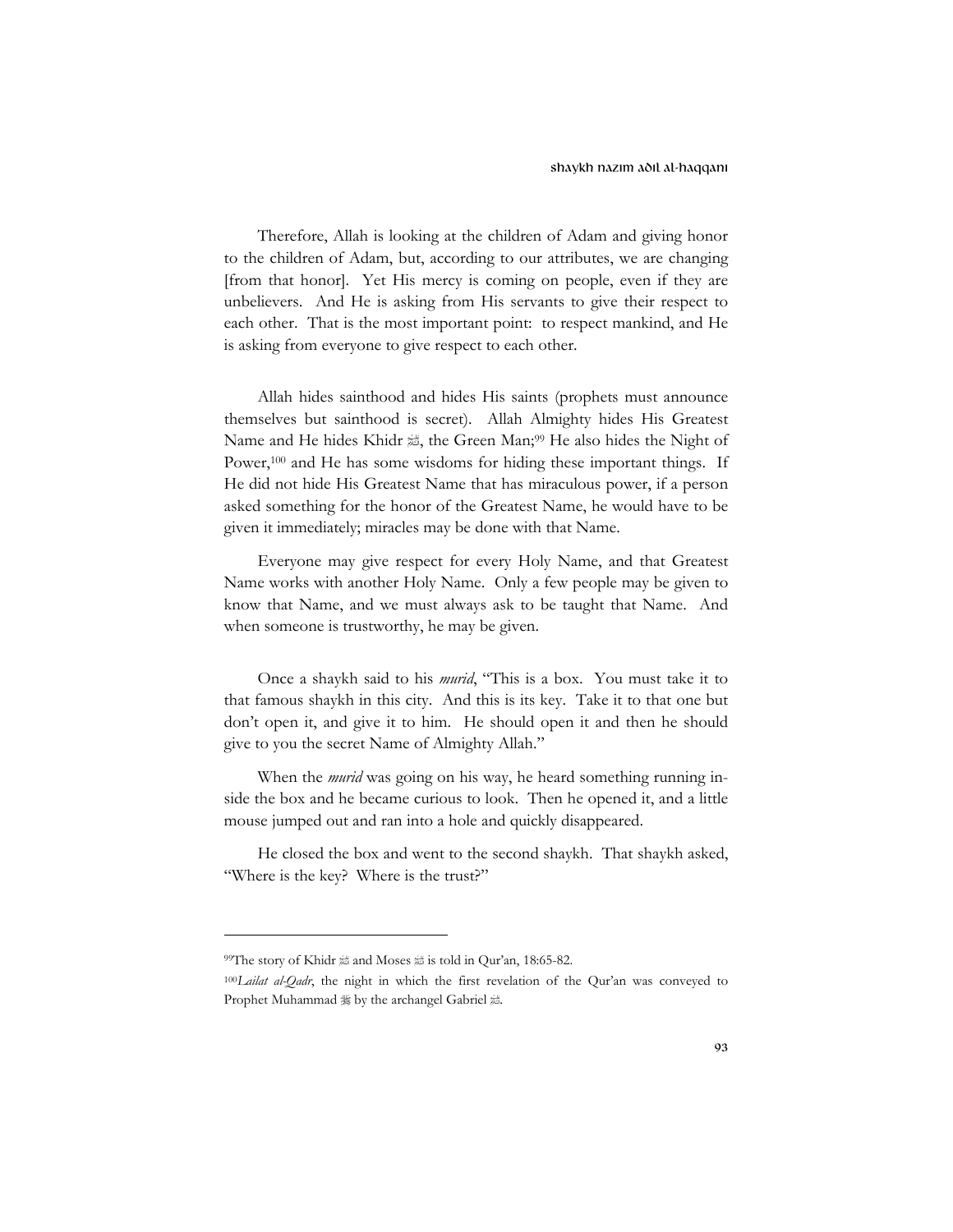He said, "I opened it and that mouse escaped."

"O my son, you are not trustworthy for bringing even a small mouse! Then how can you carry the Holy Name of the Lord Almighty, because Satan may cause you to use it for something harmful and destroy everything."

[As we were saying], Allah also hides the Green Man, Sayyidina Khidr, may Allah bless him. Up to today, he has prayed *Tarawih*101 here three nights. He informed me, and up to the end of Ramadan he will complete seven *Tarawihs* with us. When he comes to a *jama'at*<sup>102</sup> for praying, he gives from his heavenly powers to all the people who are there. When he comes, you may feel more pleasure and refreshment and happiness here.

Sayyidina Khidr & always has miraculous powers, always. He can say "Be!" for a thing and it will be. That specialty has been given to him from the beginning up to the end. He is still alive, and he is going to be the last one to die among believers. He will see Jesus Christ's  $\frac{1}{60}$  coming and he will be here for fifty years after it.

For forty years there will be no unbelievers, only obedient servants; for forty years the earth, all of it, will be for Allah's sincere servants. When that period finishes, another period will arrive, and unbelievers will appear and increase quickly. Jesus Christ  $\frac{1}{60}$  will go to visit the Seal of the Prophets  $\frac{1}{60}$ [in his grave], and there he will die. He will be buried in the vicinity of the Prophet : Sayyidina Muhammad , Abu Bakr , Umar , Sayyidina 'Isa 満 [Jesus]; under the green dome of the Prophet 2, four graves.<sup>103</sup> On the Day of Resurrection, all of them will rise up and go to Damascus.104

<sup>101</sup>The special nightly prayers of Ramadan.

<sup>102</sup>Congregation.

<sup>103</sup>It is mentioned in *hadiths* that when Jesus  $\frac{46}{36}$  dies at the end of time, he will be buried in the same grave as the Holy Prophet , Sayyidina Abu Bakr and 'Umar ... "The green dome" refers to the green dome of the Prophet's Mosque in Medina that covers these graves.

<sup>104</sup>The site of the Plain of *Mahshar* (Gathering), where, according to traditions, the Last Judgment will take place.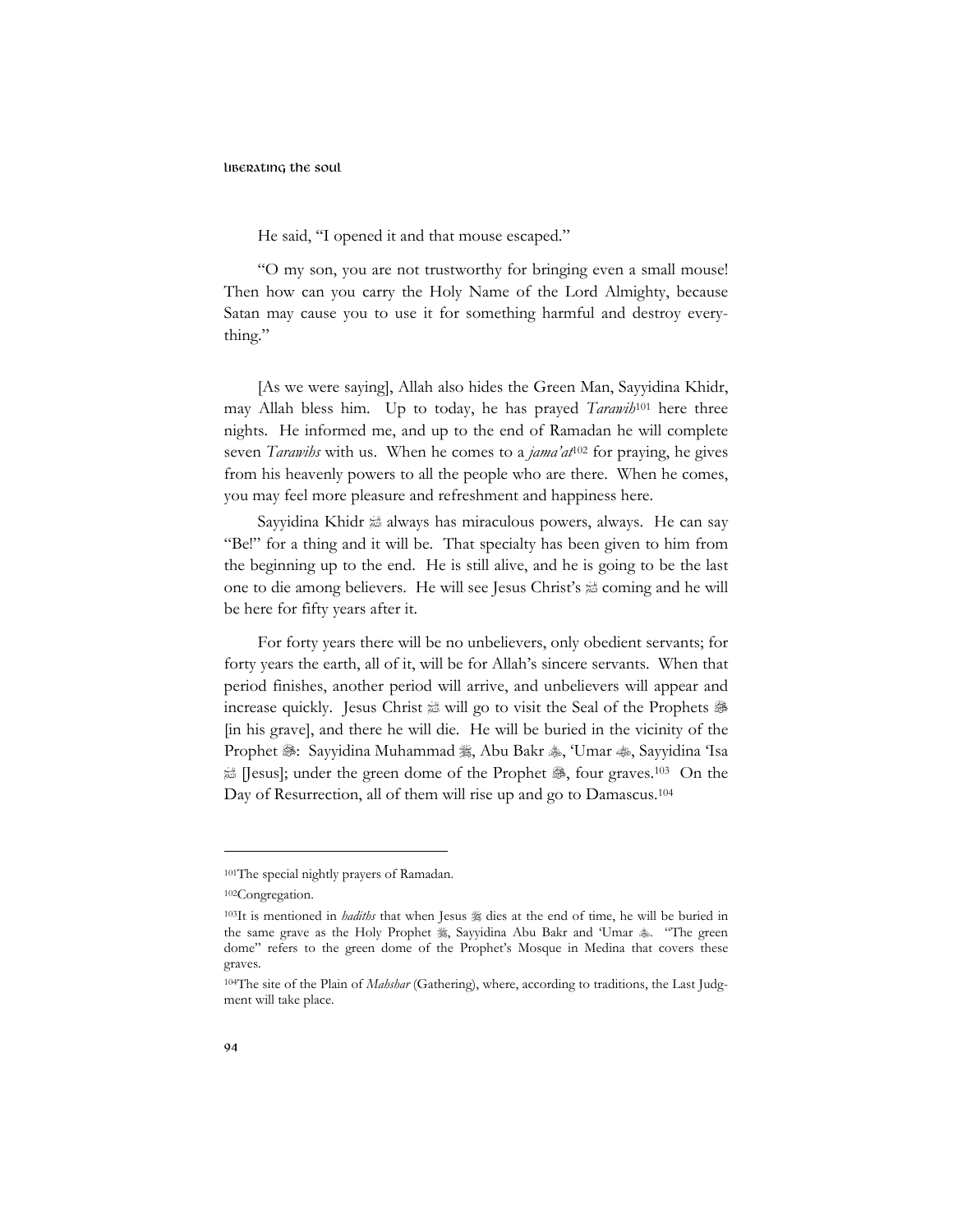When Jesus Christ  $\frac{1}{60}$  dies and is buried, Allah will send a wind from Paradise. Every believer breathing it will die, a most beautiful death, smelling Paradise and falling down—all believers. Sayyidina Khidr is will pray over all of them and bury them, and then he will go, also, his task finished.

He is also hidden. Perhaps someone may ask to meet that holy one. He is a divine treasure, he may give precious jewels to you. He may use any form of mankind; you can't imagine them. He does not have to be in one shape; every kind of 'dress' he may use. Allah is asking from His servants to respect everyone. He might be *that* one.

We must respect everyone so that we may reach eternal happiness. You can't be Muslim till you want to respect everyone as you respect yourself. That, only Islam brings.

Allah also hides the holiest night, the Night of Power. The time when that Night of Power comes is within a limited period.105 If you can see that manifestation and you ask for anything, you may reach it immediately. We must respect every night! *▲*

<sup>105</sup>That is, during the odd-numbered nights of the last ten nights of Ramadan.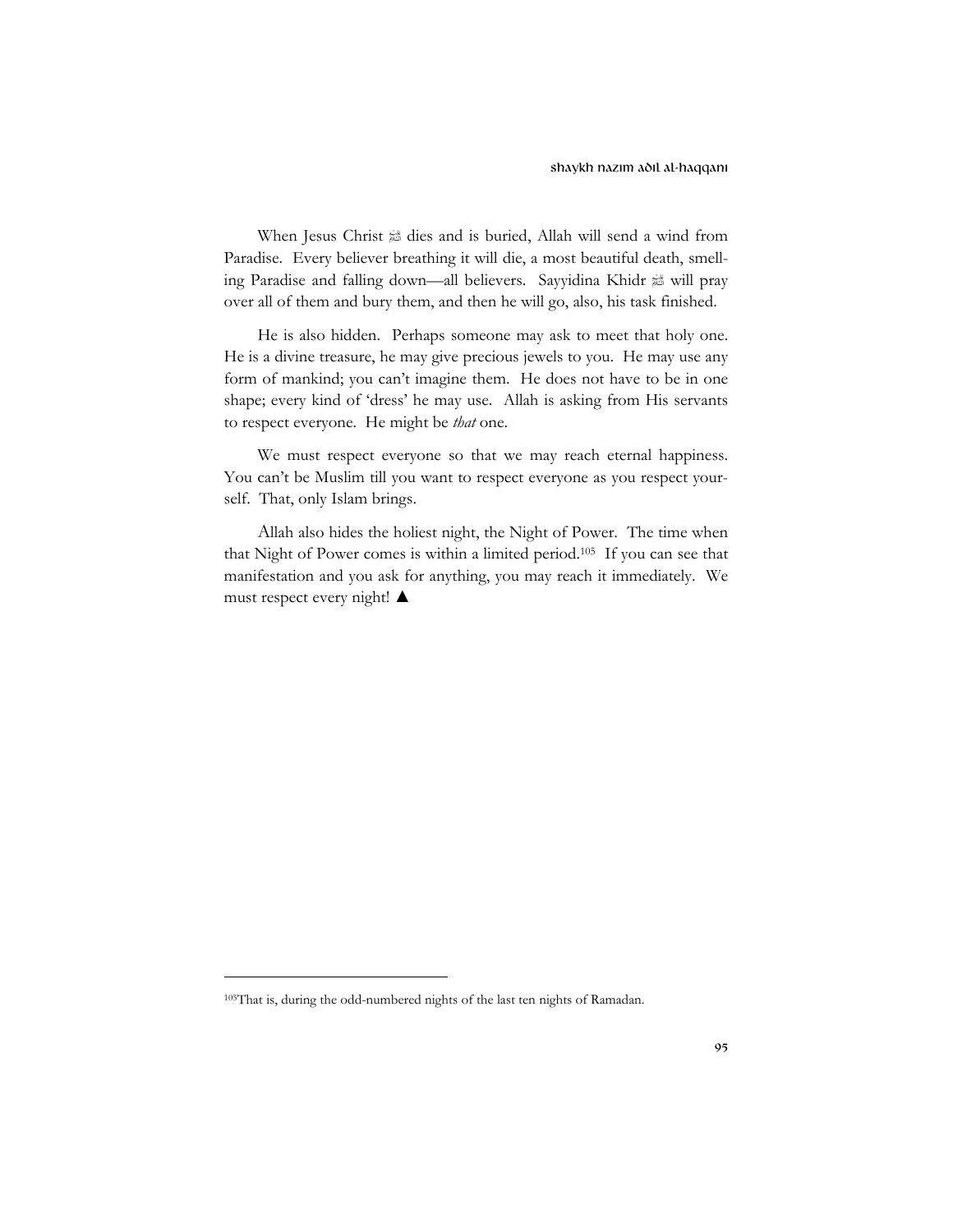

### 24: about *ihsan* and divine 'program-MING'

Allah Almighty created man, and the creation of mankind is different from any other creature's.

Angels—we believe in angels, we must believe in angels. From the beginning up to the end, Allah ordered prophets to tell mankind that there are unseen creatures, angels.

Now, faith is based on something that is not to be proved by ordinary science; if you could prove it, then no one could reject faith. But the meaning of belief is different. By seeing, hearing and touching, it is easy to say that a thing is in existence, but faith requires belief in what you can't see, can't hear and can't touch. And Allah Almighty orders us to believe in angels. They are not impossible to see, but as long as people are on the lowest-standard level, they can't see them .106

Allah created angels from His divine lights. Unless they take human form, they are unseen. On some occasions, some *sahabah* saw angels in the form of men, but to see them in human form is difficult, also.

The Prophet <sup>38</sup> took his *sahabah* from the lowest standard of mankind to a level at which they could see angels, even in the form of men. In battles, they saw angels coming to support the believers against the unbelievers; in each battle they met angels. Without divine support, the believers were so weak in weapons and numbers.

<sup>106</sup>Shaykh Nazim here adds parenthetically: "There are jinn, also, not like angels, but they are also not seen.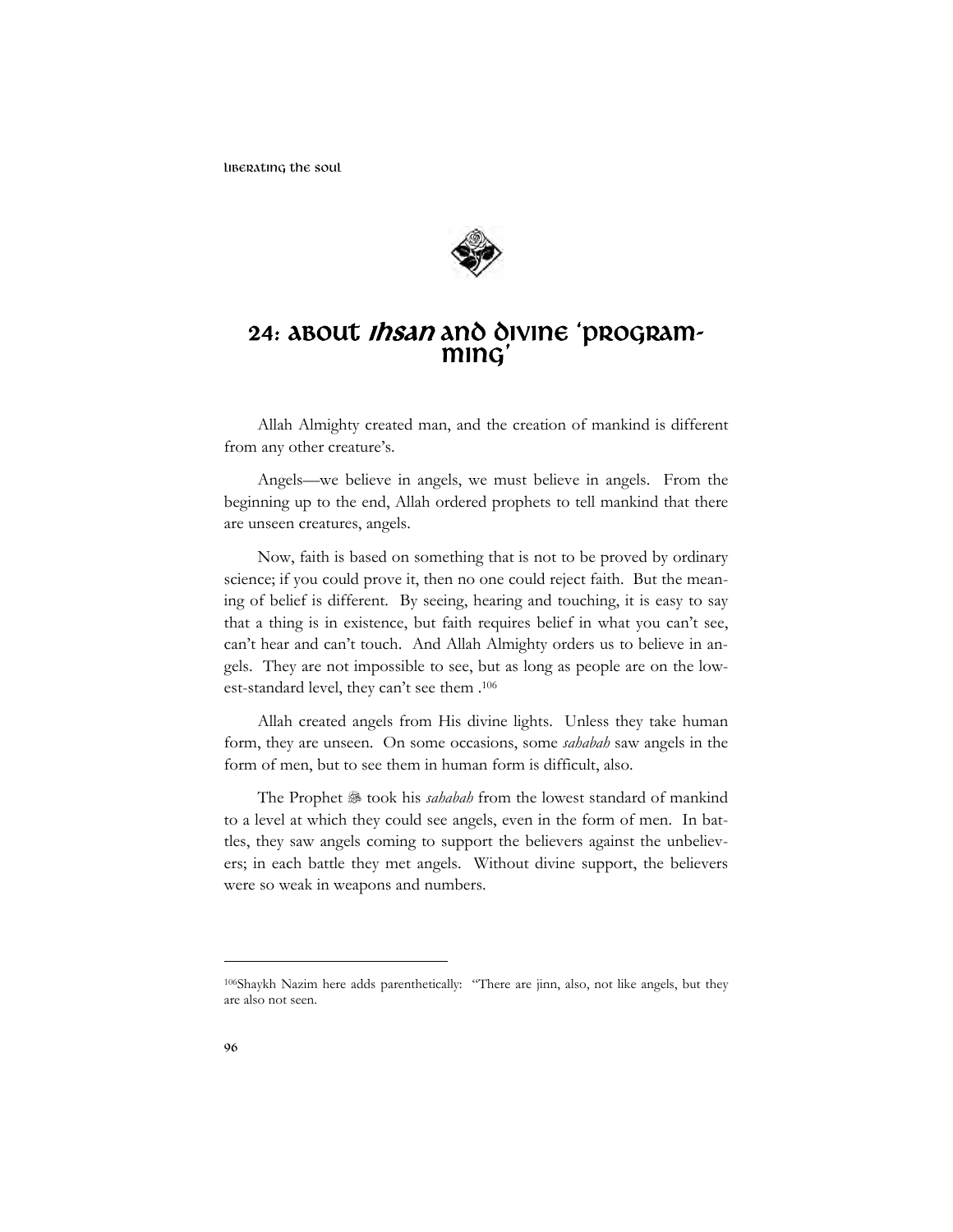It is known from traditions that several *sahabah* saw the angel Gabriel . Once, it is reported by many *sahabah*, they were praying with the Prophet . Then they saw a person coming inside.

He wasn't one of the known *sahabah*; it could be seen that he was a foreigner, a new one. No one knew that person. He was dressed in white clothes; no one's clothes were like that one's, so white you can't imagine. And he had a black beard, so black and shining that you can't imagine it.

He was a stranger, coming from some far country. But although he had to come through the desert, there was nothing on him of dust. There must have been some dust on his beard or his clothes, but he was so clean, no spot on him.

The *sahabah* were so surprised. He marched up to the Prophet  $\frac{36}{29}$  and sat down on his knees in front of him, putting his hands on the Prophet's <sup>38</sup> knees and asking him questions about Islam. And the Prophet 38 answered, about the pillars of Islam, the pillars of *iman*, faith.

He asked, like a teacher asking his student, and the Prophet & gave answers: "To believe in One God. To make *sajdah*, to give more high respect."

You can't give the highest respect without *sajdah*; it is the height of humbleness from a servant to the Lord, Almighty Allah. If all the treasures of the world are given in charity without doing *sajdah*, it is nothing, not the same as *sajdah*, so important a sign of respect.

Therefore, after *iman* or *Shahadah*, second comes praying. Each day, during each week, each month, each year, you must put your forehead on the ground and give your most high respect to the Lord, Almighty Allah. A person, if understanding the meaning of *sajdah*, never leaves it. He likes to do it for every occasion.

The one who knows about *sajdah* tries to do it more and more. A person was asking the Prophet  $\frac{1}{26}$  for his intercession, and the Prophet  $\frac{1}{26}$  said, "You must support my intercession by more *sajdah*," the means of reaching intercession and the mercy of Allah Almighty. If a person improves to real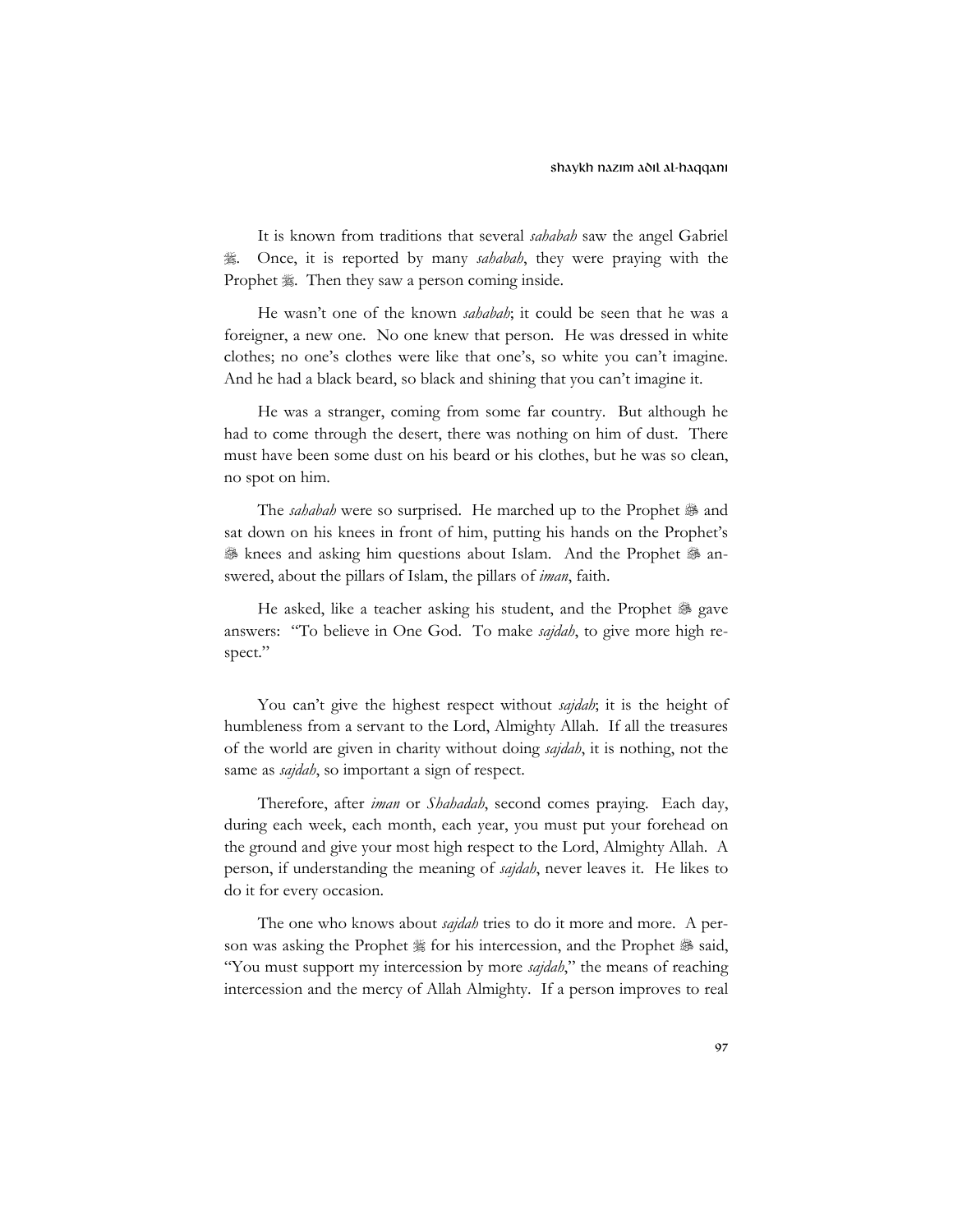faith from imitation and he tastes the spiritual taste of *sajdah*, it is impossible for him to leave *sajdah*. They never leave it but want to do more and more.

"The third pillar is fasting during Ramadan for one month. Then charity, *zakat*, rich people giving to needy people; that is also obligatory. And to make *hajj*, pilgrimage," the Prophet  $\frac{1}{20}$  was saying.

And that one, the stranger, said, "That is right. You are correct."

Then he asked about *iman*, faith, its details (*Shahadah* is a summary; he asked for more details). "To believe, firstly, in Allah's Oneness and existence; secondly, in angels; thirdly, in Books coming from Allah, from the Heavens; fourthly, to believe in all the prophets, not making a distinction between them; and fifth, to believe in Judgment Day."

You must also believe in the sixth pillar: that everything in existence, individually and collectively, is just programmed by Allah Almighty, not coincidence, not chance.107 (I am not occupying my heart with such words. My heart is already occupied; you can't occupy it again).

Everything is programmed, nothing is by chance. *That* we must believe. We see people programming something on chips; man programs thousands of words in the smallest space. And DNA is programmed; scientists know that that is a program for everyone and each one becomes like his ancestors. Each creature's movement is programmed. Every smallest bacterium in existence, where it is going, what it is doing, *must* be programmed—even atoms' neighbors in six directions, where they should be.

Allah keeps everything in its center by His divine power. Everyone's destiny is just programmed, and man has not been given any more understanding than simply to believe in that program. Your mind can't carry more than that; as long as you are imprisoned in your mind, you can't carry more than that.

<sup>107</sup>This is the belief known as *qada wa-l-qadar*, meaning that nothing happens except what Allah decrees, and that what He decrees could not have been otherwise.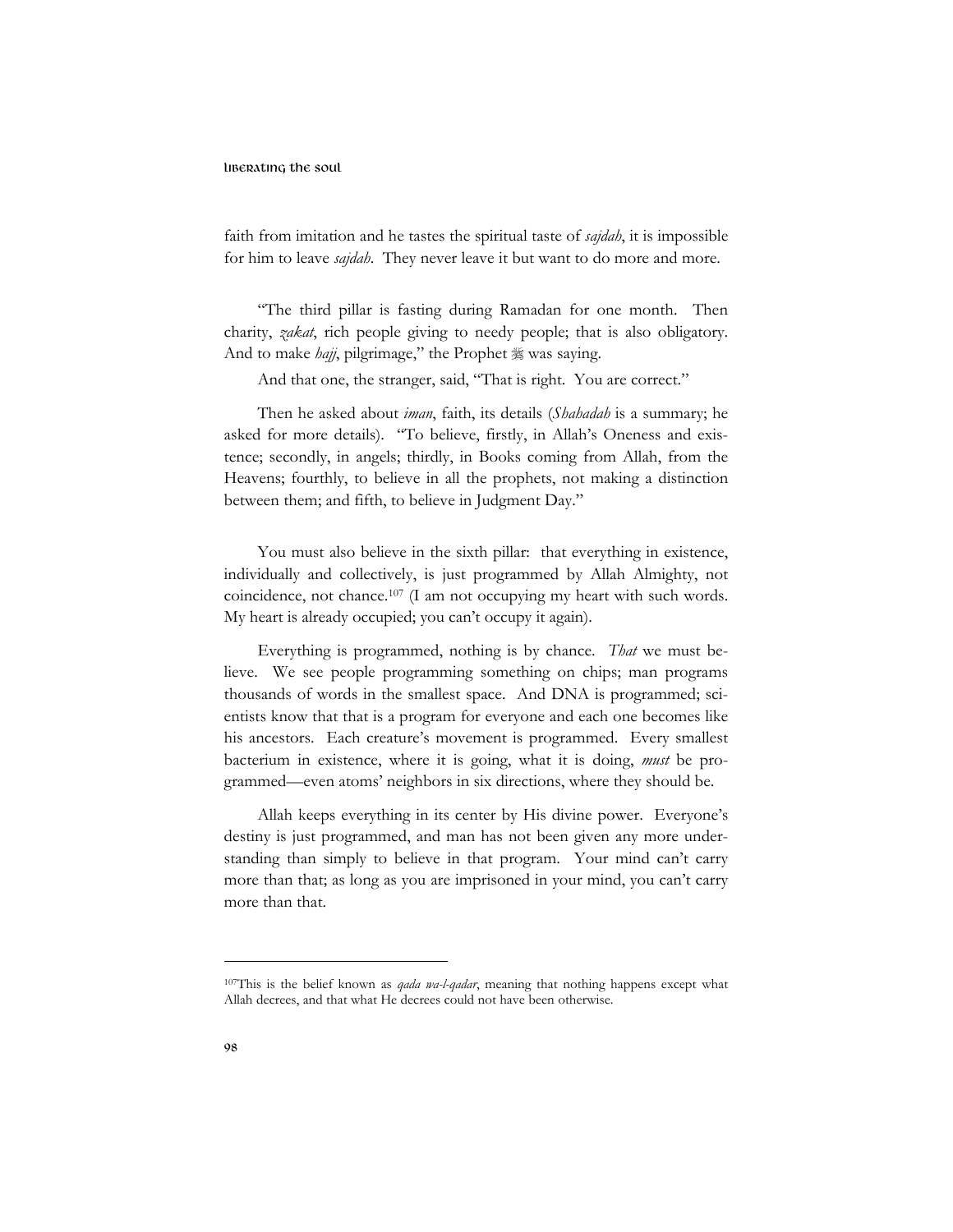That one [the stranger] listened and said, "Yes, that is the true answer." And he asked also about *ihsan*.

You can't find a word like it in any language except Arabic; no other language can bring that divine term. Therefore Allah chose that language for His Last Testament. Turks and Urdu-speaking people also all say *"ihsan."*

"*Ihsan* means to worship the Lord, Almighty Allah, as if you are in His Presence and see Him. But even if you do not see Him, He sees you. To reach that level of belief, that is *ihsan*," the Prophet  $\frac{46}{26}$  said.

The stranger said, "Yes, you are right." And he asked some other questions as a teacher asks and always said, "Yes, right." Then, when finishing, he got up and went away, not turning back to him.

He went out the door and the Prophet  $\frac{46}{25}$  said, "Do you know, O my Companions, who that one was?"

They said, "No one except Allah and His Prophet knows."

He said, "That was Archangel Gabriel. Go and look for him." But he had disappeared. "He came to teach you about your faith."

In whatever rank Gabriel comes and you see him, you are also clothed in that rank. All *sahabah* were clothed in those divine lights. Some people may be in need of this lesson as a cure for their doubt. When you believe in such things, Allah gives you from His endless blessings and favors. *▲*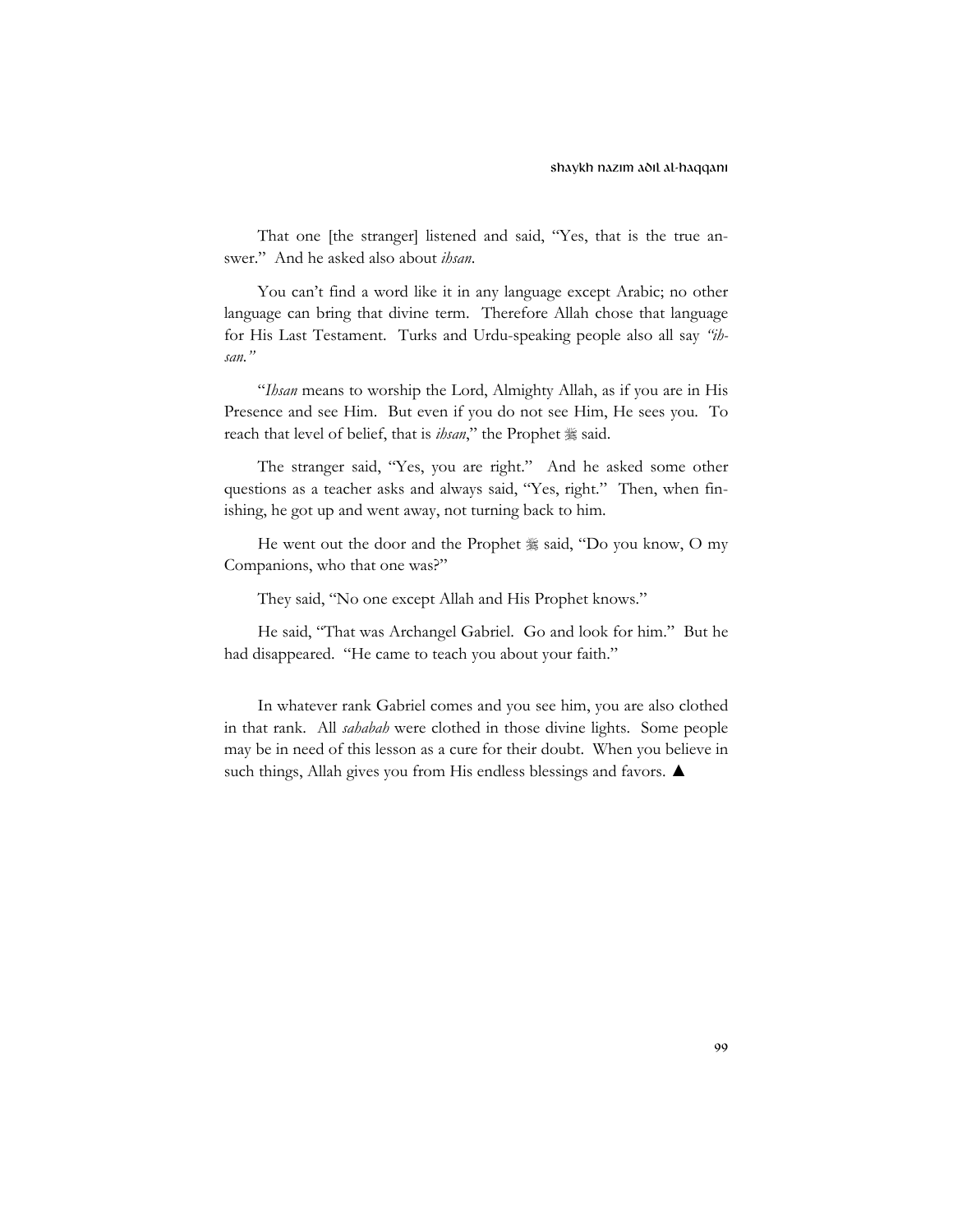

## 25: LIMITING OUR EGO'S ENDLESS DESIRES

Do you imagine that, among all creatures, any have been honored and blessed more than mankind? No; you can't say that there is another creature blessed and honored more than the children of Adam.

Allah Almighty declares in holy books, the Old Testament, the New Testament, and the Last Testament, the Holy Qur'an, that for everything, O children of Adam, We have granted to you what you asked.

Everyone asks from someone who is able to give; no one asks someone who can't give. You are asking. Some things man can give you, and that is also from Allah's grant, because if Allah does not move that person's heart, he can't give to you. Therefore, if you are granted something, it is right to thank that one who gives it to you. The Prophet  $\frac{1}{28}$  says that if you do not say "Thank you" to people, you aren't thankful to Allah. If we say "Thank you," it goes to Allah.

So many things man can't give. You must ask that Someone who *can* give, who has endless Power and Mercy and Favor Oceans, and He may grant endlessly. When you ask something, He should give.

He knows best about you, He knows if something is good for you or not. That little boy may ask to play with a razor blade; you would be crazy to give it to him, either wounding himself or others. *Something is given to you if it is suitable or right for you.* You can't know if it is good for you. You may cry, but He does not give if not good.

Sometimes man struggles with his Lord and says, "You *must* give," and sometimes He gives as a lesson to others. You can say, "O my Lord, I don't know. If it is good for me, give. If not good, change my heart from desiring that thing."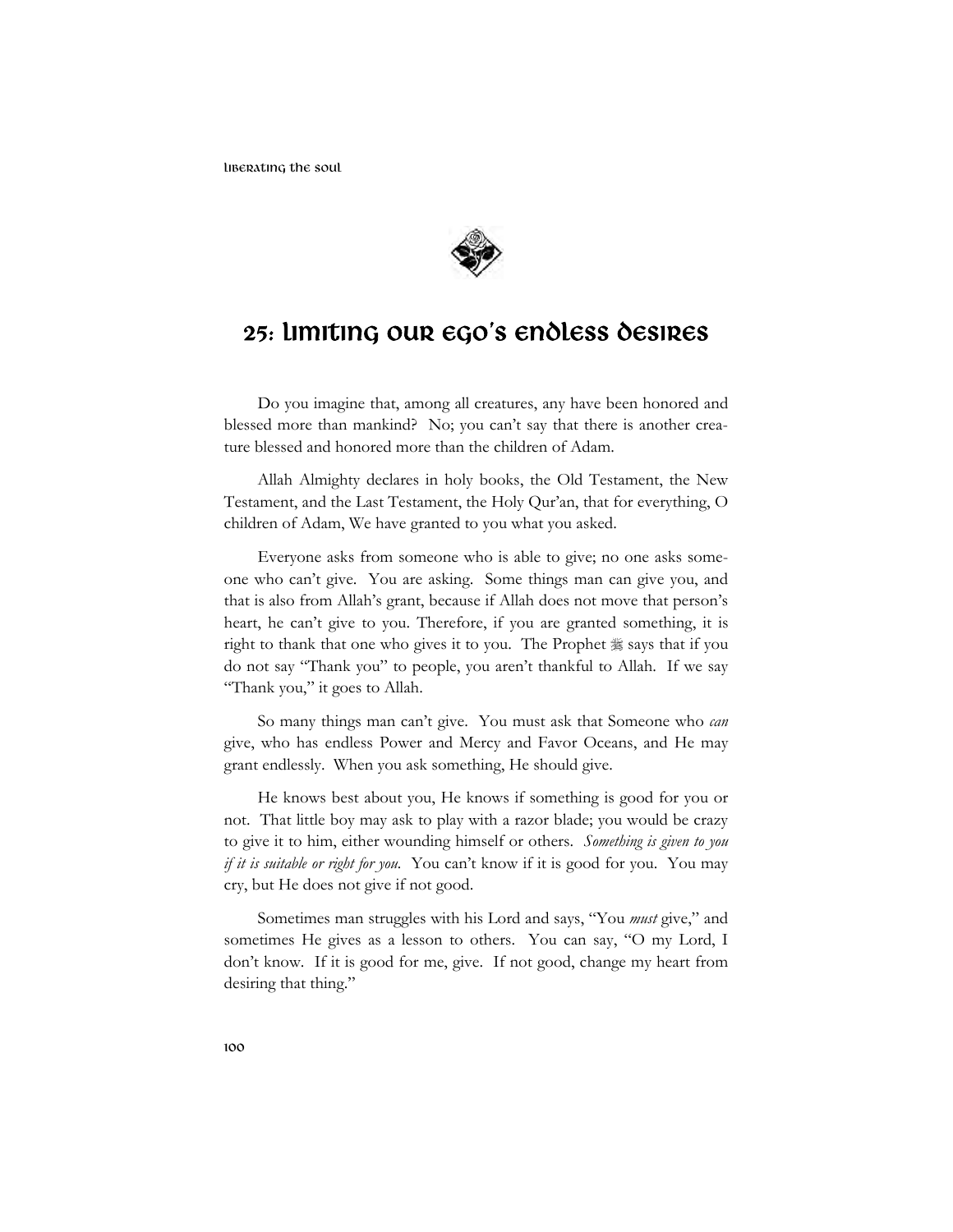The prophets taught mankind about every kind of life conditions. Man is not allowed to ask to die. Everything—every condition, suitable or not suitable, all kinds of troubles, miseries—man is strong enough to carry. When conditions change and difficulties come and suffering rains on a person, he must not become fed-up and ask Allah to bring him death, not to mention not to kill himself (if it is forbidden to ask to die, what about to kill oneself?). If you have been suffering too much, you may say, "O my Lord, if you know that to live is better for me, let me live. If you know that death is better for me than life, then take my soul with faith, by Your favor," the Prophet  $\frac{1}{20}$  was teaching.

For everything, you may ask what is best for you to be given, and He gives. He knows the best for you. That is excellent manners, that is from the signs of prophethood.

When you are asking, ask with *adab*, with good manners. "When My servant asks something, no need to shout. Even if no one listens, even if the angels never hear, *I* know. And I am giving, I am just giving everything that My servant asks. Even though he may ask for something which is not suitable for him during this life, I am keeping it for him, to give to him later. I must keep My promise. If I do not give during this temporary life, I shall grant it to him in his eternal life."

Allah just gave you everything that you asked from Him, but He is keeping back some things for the eternal life. You should be happiest that day when He is going to grant that to you. "That is what you asked from Me. I kept it for the eternal life, to give benefit to you forever."

He says, "O children of Adam, if you ask for something which is not given to you, you should not be upset or angry or sad or unhappy. You are thinking only of that thing that is withheld from you, although it is only one grant, and you will be happy only with that one grant. But, O people, I am granting to you from My favors. If all computers worked to make an account of what I grant to you, it would be impossible!"

Allah is the Most True One for speaking the truth. If only one cell moves from its place, it gives endless pain to your body. Billions of cells in your body are in the right place. What a favor! You can't imagine what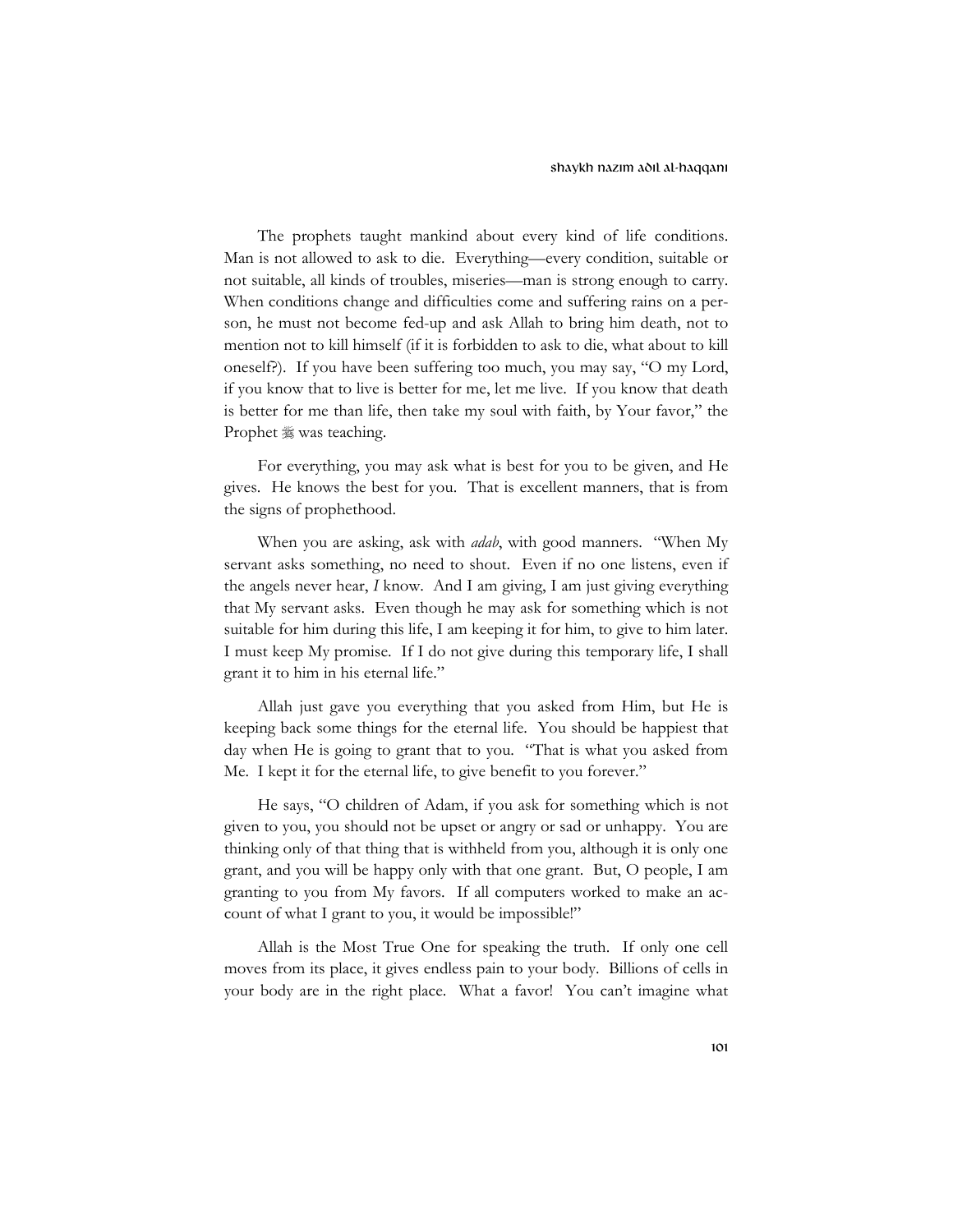Allah Almighty has granted us from endless favors. We are thinking only of that one thing that is *not* given to us, but when your tooth pains, you should understand. Man is such an oppressor, *kafir*, 108 denying the endless favors that he has been given.

Among trillions of creatures, He made you from mankind. Do donkeys complain? No, very happily braying! If he made you a bear, would you complain? Bears never complain! If He made you a rat? They are happy; cats are happy, also. But you couldn't be happy if He changed you to a rat or a dog. Why are you not thinking about that?

Among millions of creatures, among all of them, the most honored is *you*. Not enough? Each day we are fighting that He is not giving us all the gold in Central Bank, all for me! But you can't carry that; you can't eat the two portions of the food that you can buy with it.

In the Damascus market, when winter came, there were too many clothes coming from Europe to our countries. I saw a person wearing five, six, ten coats, and I thought he must be a rich one, but he said no, and I understood that he was a seller. No one can put one foot in a Rolls Royce and another in a Jaguar; the Queen also can't be in two castles at the same time. Man is greedy, not thinking, wanting all the money of Central Bank for himself. Night life finishes by morning. What can you take from this world?

Mostly, man is an oppressor and is denying endless favors. And the Prophet  $\frac{1}{20}$  is teaching people how they can be happy and peaceful in this life, saying, "O man, if you wake up and find money for that day's provision in your pocket, you must say that I am the happiest person on earth."

If you are not feeling well, that is a not good, an unhappy day for you. You don't have anything that keeps your heart from being occupied by fear of poverty or unhappiness. Therefore, if you have something for one day for your family, you must be happy.

<sup>108</sup>One who denies Allah and His favors, or covers and conceals the truth.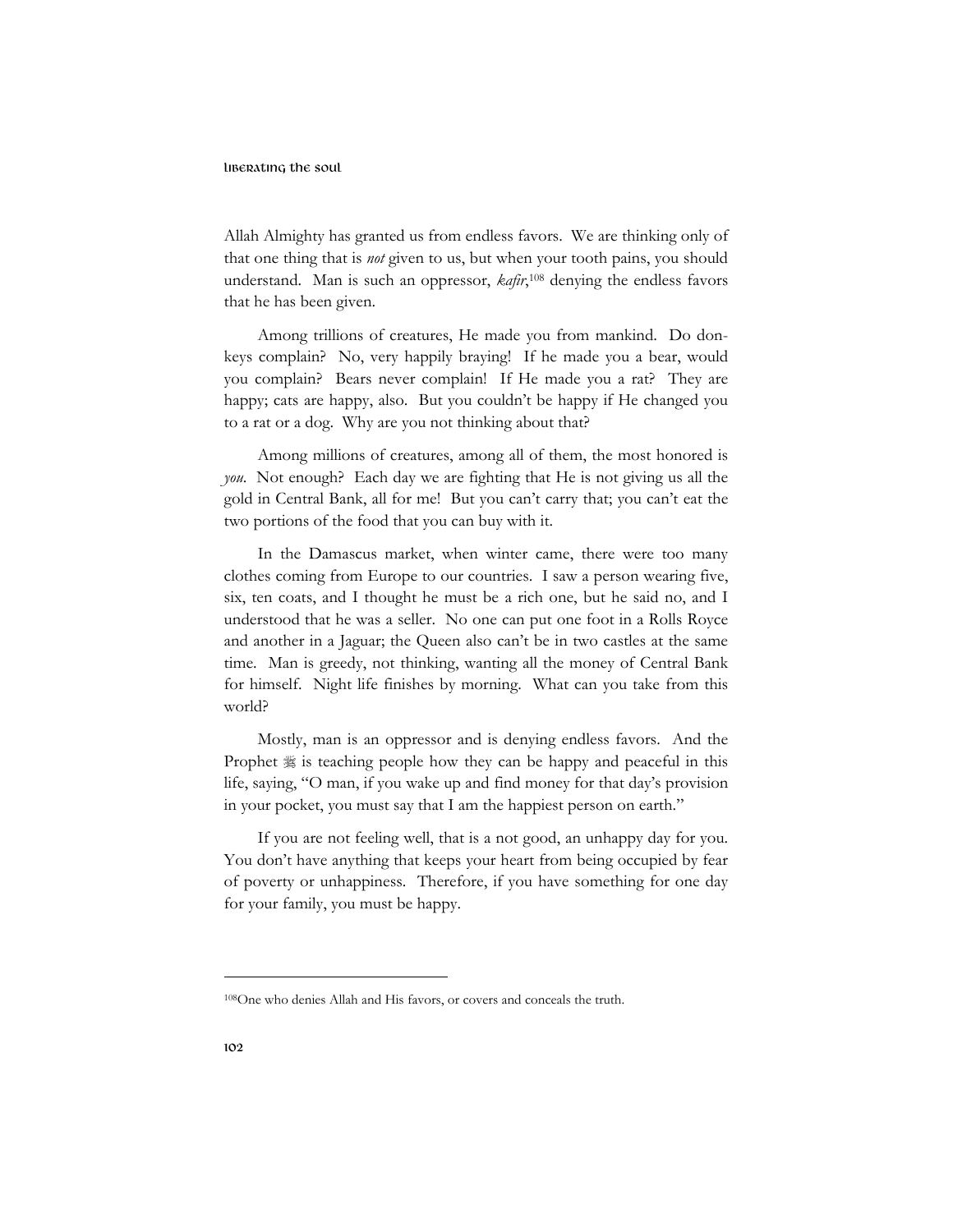People who are never satisfied, dissatisfied people, never reach a limit where they say, "Thanks to my Lord. It is enough for me," to be thankful that He is granting us endless favors, and also pouring on His servants more and more. They should pass away from this life tired, and the tired one should be more tired in his grave, his eyes looking back at *dunya*.

There is time and space for us in the eternal life. You may ask, and you should be given as much as you may ask, more and more, Hereafter. Be patient!

Imam al-Ghazali—he is famous in Europe, also, as an Islamic philosopher109—mostly brought evidence as proofs for Western people's minds. "O people, what if a doctor makes his patient fast for three days without drinking, saying, 'If you drink, it will endanger your life, but if you are patient, after three days you may drink all your life'—should he be patient, or should he destroy his life?"

O people, this life is only like three days. Why don't you make yourself obey, restraining your ego? *No limit for your desires?* Keep desires limited in order to be free in the eternal life.

What says the mind of a clever one? You are seeing in our day, in the twentieth century that is finishing, that day by day people's desires are increasing, but any time they try to reach their desires, troubles are also increasing. The nineteenth century's people were more happy than the twentieth century's people. What do we need in order to say that we are happy? At that time, with three pounds they were happy. Now three *million* is not enough!

They were happy with one room and a horse. *We* are living in castles and flying but we are not happy. Make your desires to be less and you will reach happiness; otherwise, you will be tired from endless desires and never

<sup>109</sup>Here Shaykh Nazim adds parenthetically: "But we don't want philosophers. Their ideas are always changing—daytime and nighttime, young and old, winter and summer, hungry and full, always changing their minds. They are such proud people, never tying themselves to any prophets. They think that they can find a solution by their minds, never asking from heavenly sources solutions for mankind's problems."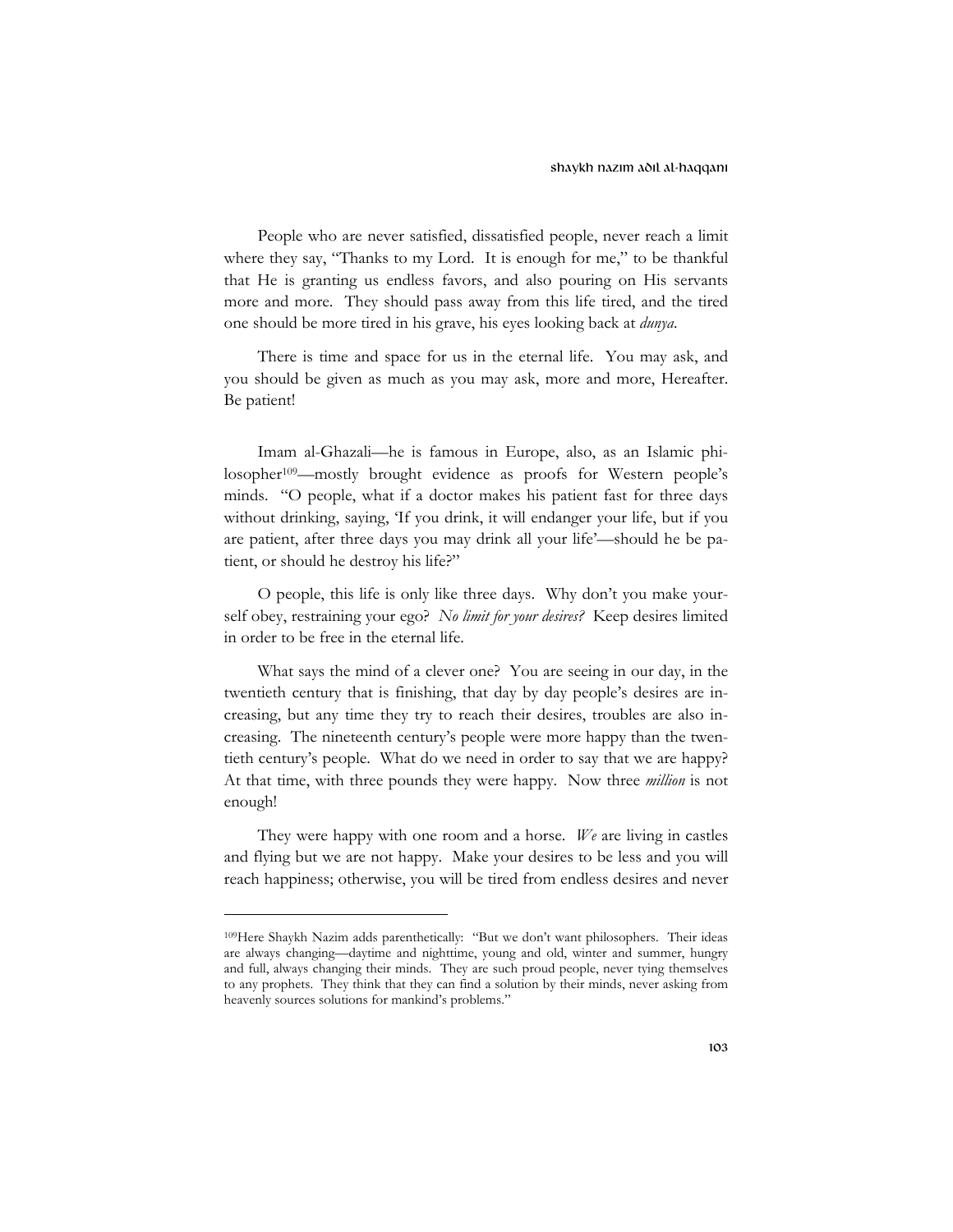get to be happy. That is the sickness of our century. If mankind do not keep minds in their heads, all the world is going to be a mental hospital, all of them crazy!

We are asking Allah to send a blessed one. One is enough, but he will come with so many blessed ones. You must keep a 'diet' if you want to reach to that one's time. Control, put reins! *▲*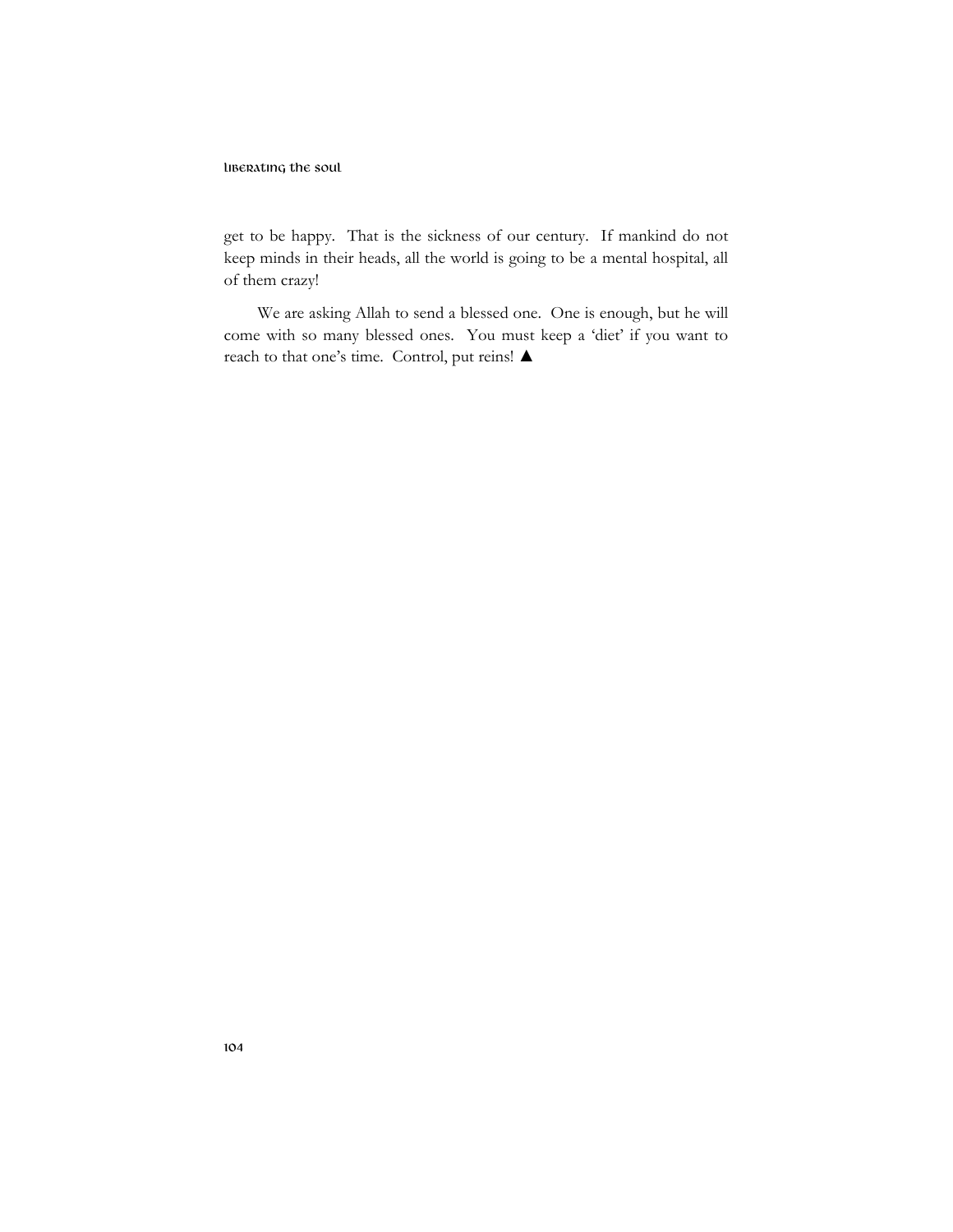

## 26: ENTRUSTING OURSELVES TO OUR LORD

Allah Almighty created man, and He made mankind to be in need of eating, drinking and resting. And He created everv creature by divine wisdoms. Nothing is created useless; must be some benefit to people from everything.

Once a person was looking at a cockroach. He said, "For what was that created?" After a while he had a sore and no one knew any cure for that illness, putting everything on it. No help!

After so many days passed, a dervish looked at the sore and said, "It is so simple. No cockroaches in your house?"

"Too many!"

"Take one, kill it and burn it. Put its ashes on it and finished!"

Then that man made *sajdah* and said, "O my Lord, I will never interfere in Your Will any more."

If even any kind of creature disappears, there must be a balance in nature. Everything is created to make a balance for the life of mankind. Other creatures are not important, important is mankind.

Allah Almighty created angels. They are not in need of eating, drinking; no sleep, no tiring. But we need; mankind is created in need of everything. Breathing, also; He could have created man without breathing, but He made, in twenty-four hours, 24,000 breaths.

Every breath is by the Lord's command, not in our hands, to show that you are under supreme control. When you sleep, who makes you to breathe, your inner organs to work? Who is that One? And with each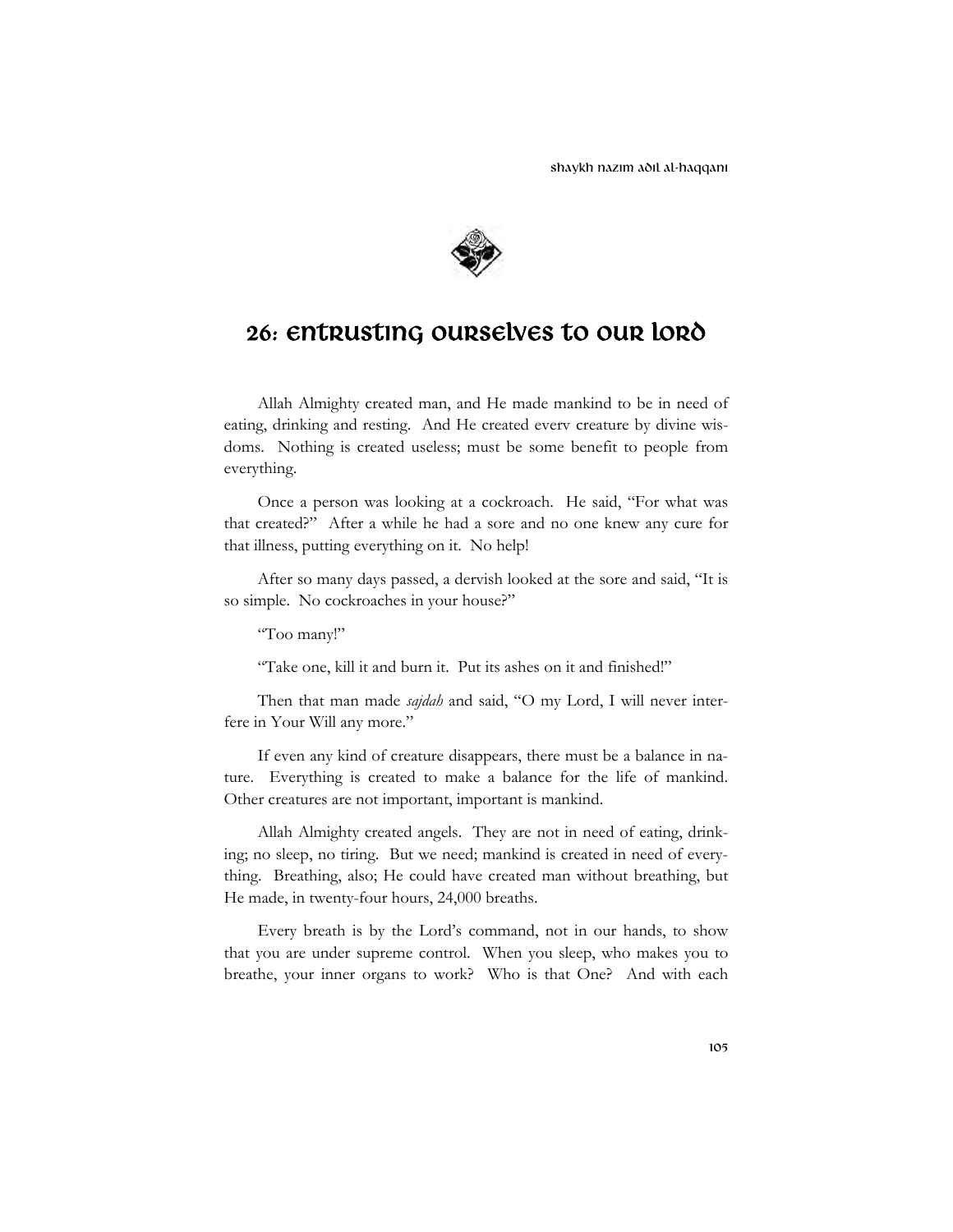breath you are saying *"Hu"*; you *must* say it. (Therefore Allah made the English language universal, always saying "Who").

Man represents the Lord Almighty, and He gives from His divine attributes to man. Pride is for the Lord only, not for slaves. Only He is proud, the Most Proud One. He has rights to be proud, but of what are *you*  proud?

Pharaoh was proud of what? Every forty days he only went to the toilet once; therefore he thought he was something. Allah made us in need of eating and drinking, and in need of the toilet, also. No good for one to be proud who has to go to the toilet! For that reason, Pharoah claimed to be the greatest God.

Allah's attribute is that the one who claims something without its being among his attributes must be brought low. Proud people are not reaching even the lowest level during this life, and on Resurrection Day, all proud people should be under the feet of the one over whom they were proud, *must* be under the feet of that one. (O men, don't be oppressors of your ladies. Only ignorant people beat their wives and give them troubles. On Resurrection Day, they will be under their wives' feet!)

Then Allah Almighty sent a servant to destroy Pharaoh's kingdom and his claim to be God—one simple servant with one stick, not weapons. That stick had come from Paradise with Adam, and it went from one prophet to the other as a trust, up to Shu'ayb, Jethro  $\frac{46}{36}$ .<sup>110</sup>

When Moses  $\frac{1}{60}$  escaped from Egypt and came to Jethro, he made a contract with him to be his shepherd. Jethro could not see; [he was blind]. He said to Moses  $\frac{1}{\sqrt{2}}$ , "Go to that room and take a stick to use as a shepherd."

Moses  $\#$  went and chose one. Jethro said, "Bring it to me." Moses brought it but Jethro said, "Take it back and bring another one."

<sup>110</sup>Moses' father-in-law.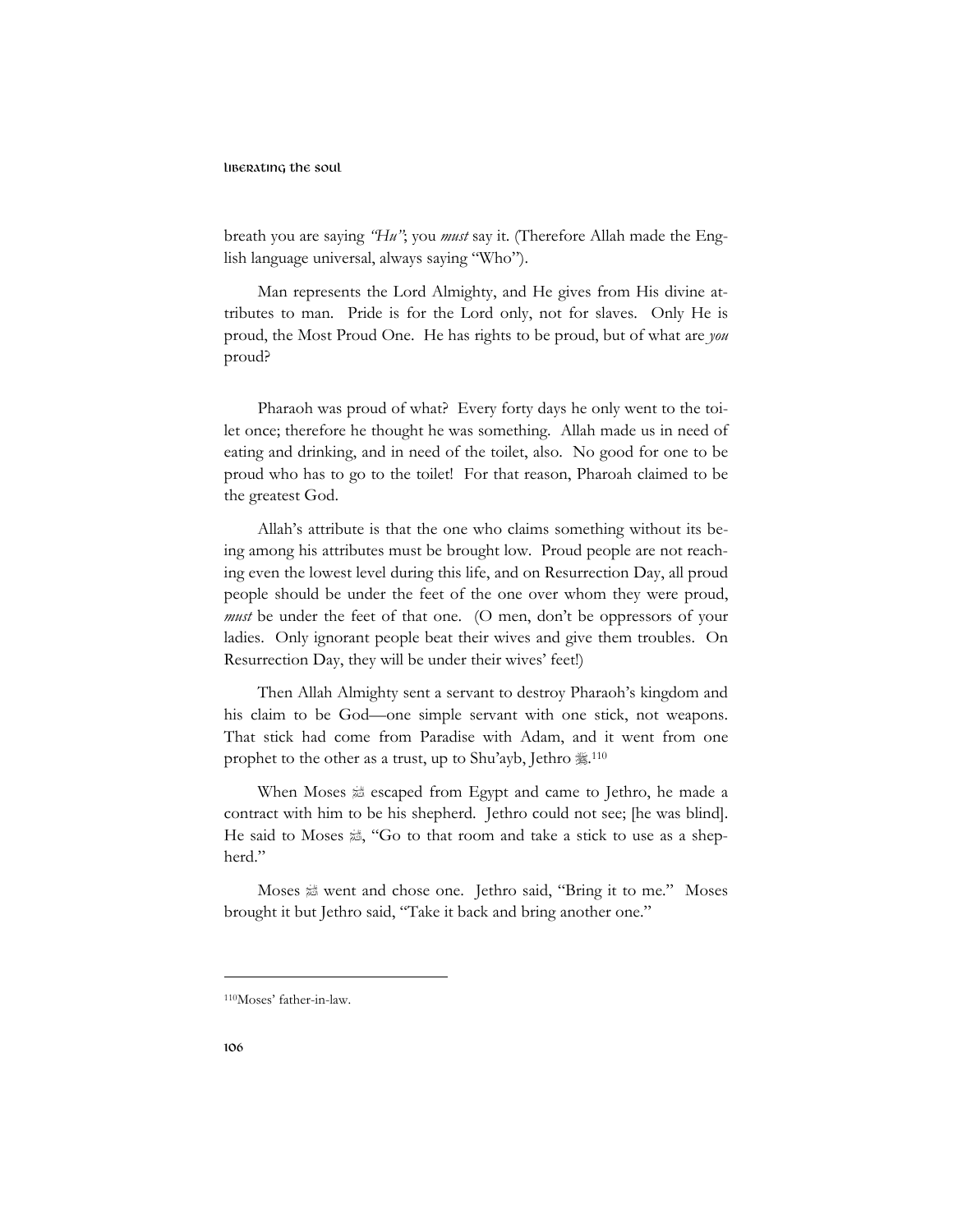Moses  $\frac{1}{60}$  went and brought another one. Jethro said, "This is the same one!" And Jethro was very angry. He did not yet know about Moses.<sup>111</sup>

And Moses  $*$  said, "Whenever I want to take another one, this one comes!"

Then an angel came and said, "No argument. I shall be the judge between you." That angel planted the stick into the earth and then said, "If anyone takes it, it belongs to him."

Jethro ran towards it but he was sweating and tiring; he couldn't take it. Moses  $\sharp$  easily took it. With that stick, he could destroy super powers. (Those Russians need a shepherd and a stick, also!)

Then Allah said, "Go to that *edebsiz*<sup>112</sup> one and call him to be a servant to his Lord, Almighty Allah!"

Moses  $\frac{1}{60}$  did not say, "With which thing can I go?" Allah had said, "Go!" That stick was for *him* now. When throwing that stick, it became a serpent, opening its mouth.

When more than 200,000 magicians threw their sticks and made a terrible show on that plain, Moses is, by Allah's command, threw that stick down. It became a huge serpent and swallowed all of those illusions, then opened its mouth as high as the castle of Pharoah and rushed on the castle. Pharoah ran away from fear, and from that day on, he had to go every day forty times.

That is the chacteristic of ego—to be proud. Allah makes us to be in need of eating, drinking and resting, and sleep is more powerful than the strongest man. Allah could have made eating once enough for our whole life, but He made us in need of eating several times a day to remember that we are in need of His provision.

<sup>111</sup>That he was a prophet.

<sup>112</sup>Mannerless, referring to Pharaoh, who was mannerless because he did not acknowledge and worship his Creator who had given him his powers.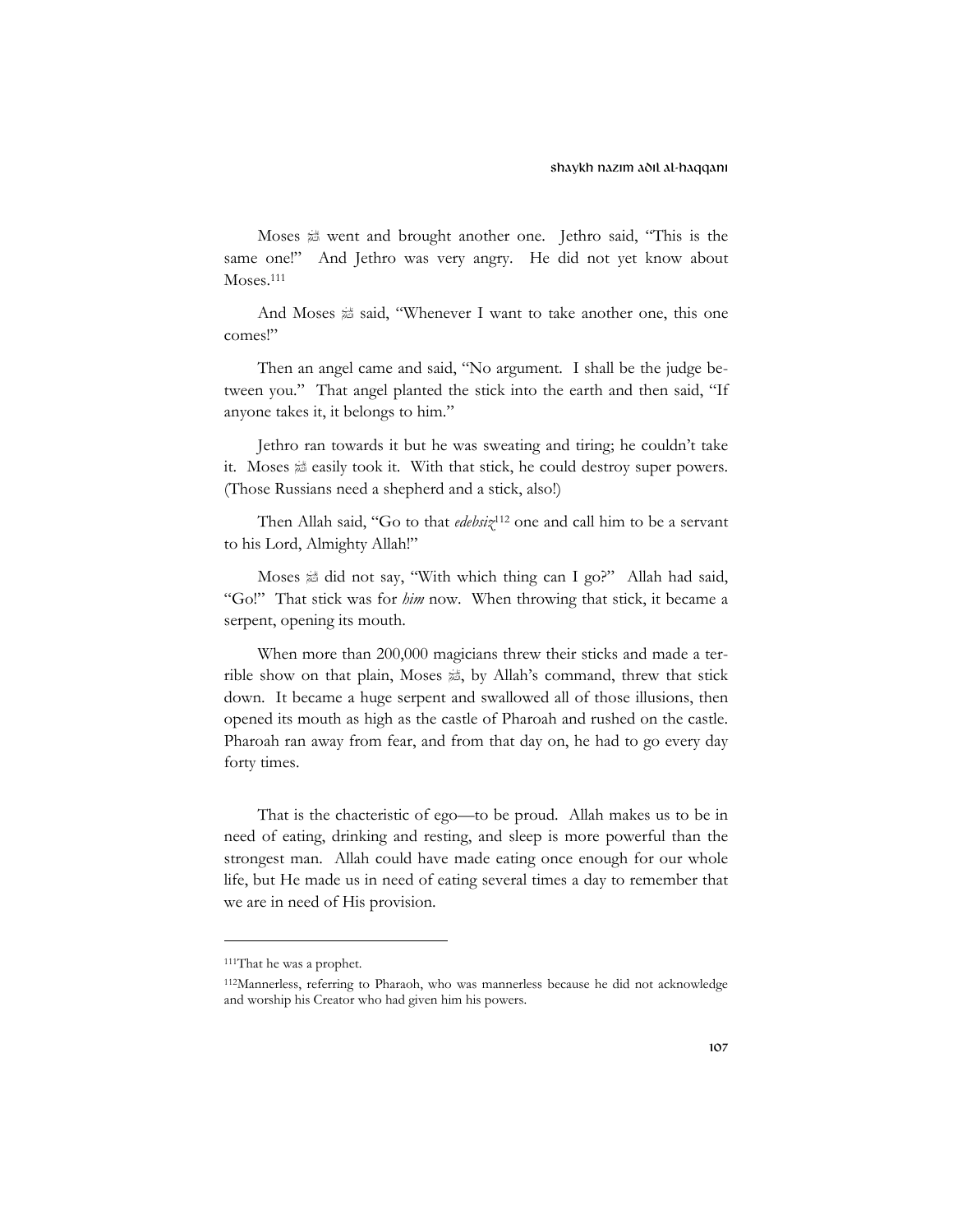In our time, Allah is making people also to be in need of drugs, pills, tablets—everyone; handfuls. "Why are you taking them?" I am asking. "If not taking them, I can't live."

Western countries' physicians are giving medicines you can't find in our countries. Patients are very upset, saying, "If this finishes, I will finish." Twentieth century people are basing their lives on tablets, yet they are disobedient. They can't live without these tablets, every color, every size; even for sleeping they need tablets.

Everyone in our days is using those tablets. They are too fearful that if they do not taking those tablets, a heart attack will come. From every direction, Allah is sending fear to people. Yet they aren't thinking of trusting in their Lord, not saying, when going to sleep, "O my Lord, I am entrusting my soul to You." They are trusting in those pills, not in peace to say, "My life is in Your hands."

That is the reason that people are falling into deeper depressions day by day, not connecting their lives to Allah, to their Creator; *that* is the reason. It is so easy! Who created you? *He* created you! You must give yourself to your Lord. "O my Lord, my life and death, my body and soul, are in Your hands." Then you can sleep peacefully and live happily.

That is the reason that Allah created man to be in need of so many things. Grandshaykh always said, "O people, do you know the most lovely attribute to Allah Almighty? It is to know and to say, 'O my Lord, I am in need of You for everything.' When you are saying this, He is so happy with you."

But we are forgetting it when we sleep and in the morning when we get up. "O my Lord, You created my soul and my ego. Only You can cure my ego's bad characteristics. I give myself to You." If you can practice [the advice in] this Association, you may find too much benefit. *▲*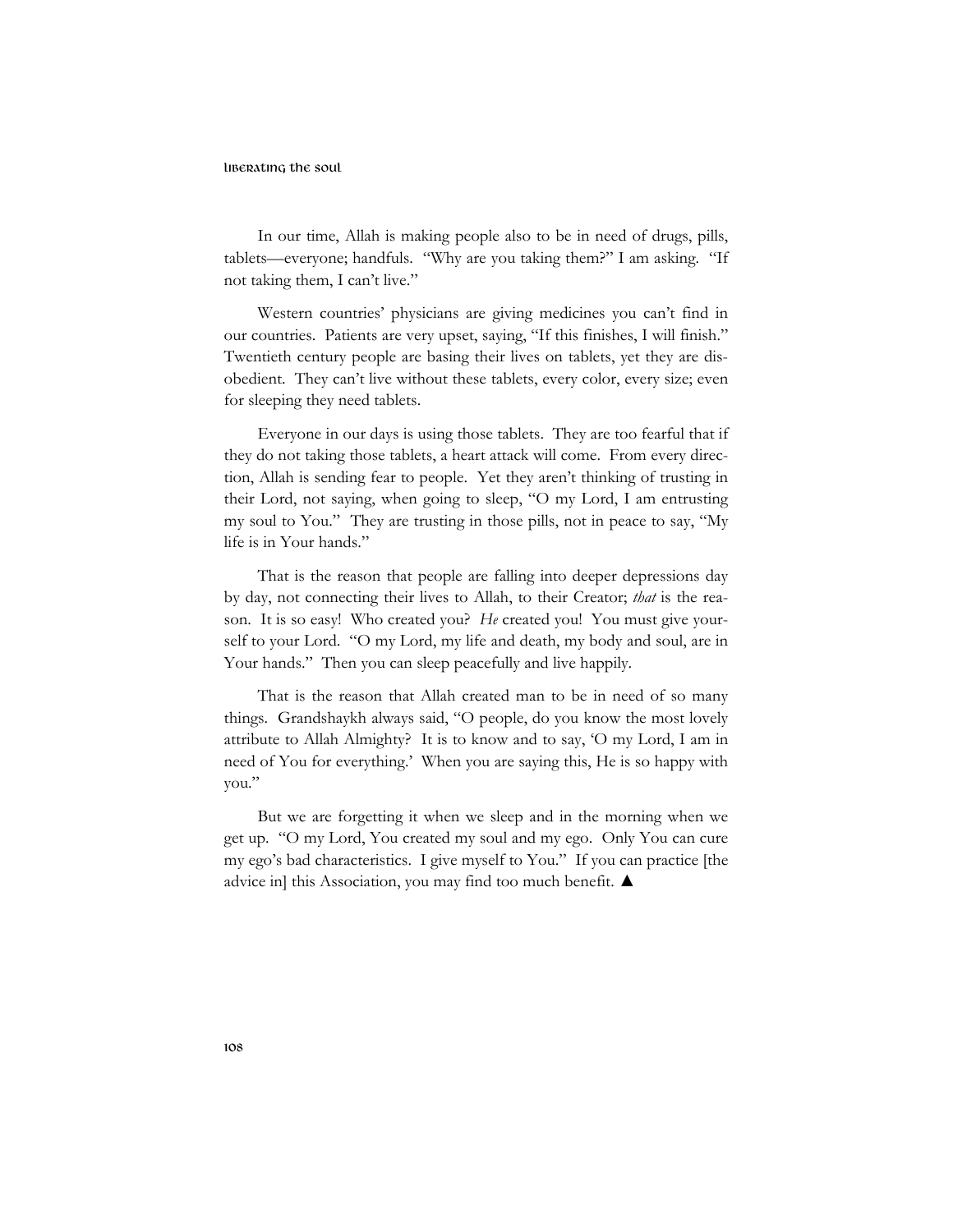

### 27: CONCERNING MANKINO, the deputies of allah, and the second coming of jesus

When Allah Almighty, before bringing Adam  $\frac{1}{20}$  into existence, informed the angels, saying that I am going to create a deputy for Myself on earth, the angels had some knowledge that Allah had given them. They knew that there would be a deputy on earth, and *malaika*, the angels, were expecting themselves to be the deputies.

Then Allah declared, "I am going to create *another* creature. He will be My deputy."

The angels said, "O our Lord, are You creating a creature who will make *fasad*, dissension, and giving deputyhood to him, while we are worshipping You without doing anything against Your Will?"

Then Allah said, "You don't know! You are rejecting, you are not happy with that new creature. But *I* am happy and am giving My deputyhood to him."

It is written for mankind that they should make dissension, they should fight and do evil, they should follow devils and try to do everything against divine orders. But Allah knows best about His creatures.

We have been given, from the heavens, a soul. Our bodies are from this world, its material. The honor that we have been given has not been given to the angels. They only have spiritual being from divine Light Oceans.

If we hadn't been given a physical body, we would be like angels, also, always worshipping, nothing else to do. But our honor is our physical body. Souls come into bodies, and we have been ordered to take complete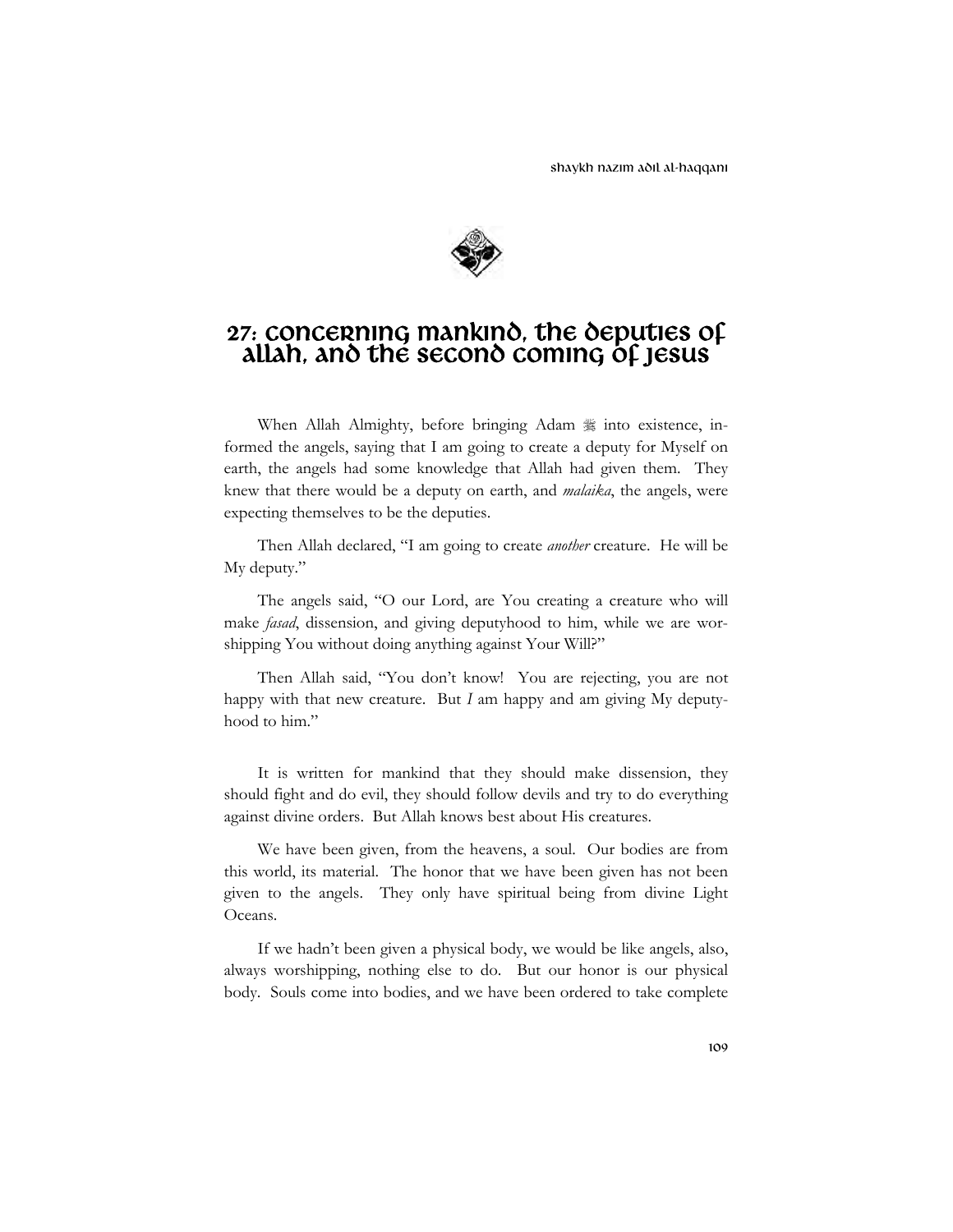control of our physical bodies, to make them reach real deputies' stations in the Divine Presence.

Now we are candidates to be deputies, but Allah is asking from His servants to reach *real* deputies' stations. We have been given those real stations but they are still hidden from most people. Only a few exceptions have reached them and know their stations, but commonly, people have not reached them yet.

No one can know about that station completely till he reaches it. If a person has never tasted honey, as much as you try to give a description of the taste of honey, is it possible? A little child, as much as you try to describe the pleasure of marriage, can he understand? And those people who have reached real deputies stations—as long as you are far from those stations, you can never understand.

But Allah is asking His servants to know the way to make themselves reach those deputies' stations. Therefore He sent prophets to mankind, perfect ones who have complete control of their physical bodies and egos. The one who can take control of his ego quickly gets in touch with heavenly positions; if not, he is always at the lowest-standard level.

The angels were looking at the lowest-standard level of mankind.<sup>113</sup> At that level, they are fighting, killing each other, making their blood to run like rivers, doing every evil—the first, lowest-standard of mankind. But according to their beliefs and understandings, believers' life standards are changing, and according to their control over their egos, they are improving from first to second, third, fourth, fifth. But at the first level, they like to fight and disturb each other.

I was with my Grandshaykh at the holiest place in Hijaz, in Mecca, during the days of pilgrimage. We were making *tawaf*114 around Holy K'abah. It was during the heaviest time because people were coming from Mina to complete their *hajj*, and it had to be completed in a limited time.

<sup>113</sup>Referring to the angels' dialogue with Allah when He informed them about Adam's creation.

<sup>114</sup>Circumambulation of the Holy K'abah, one of the rites of the *Hajj*.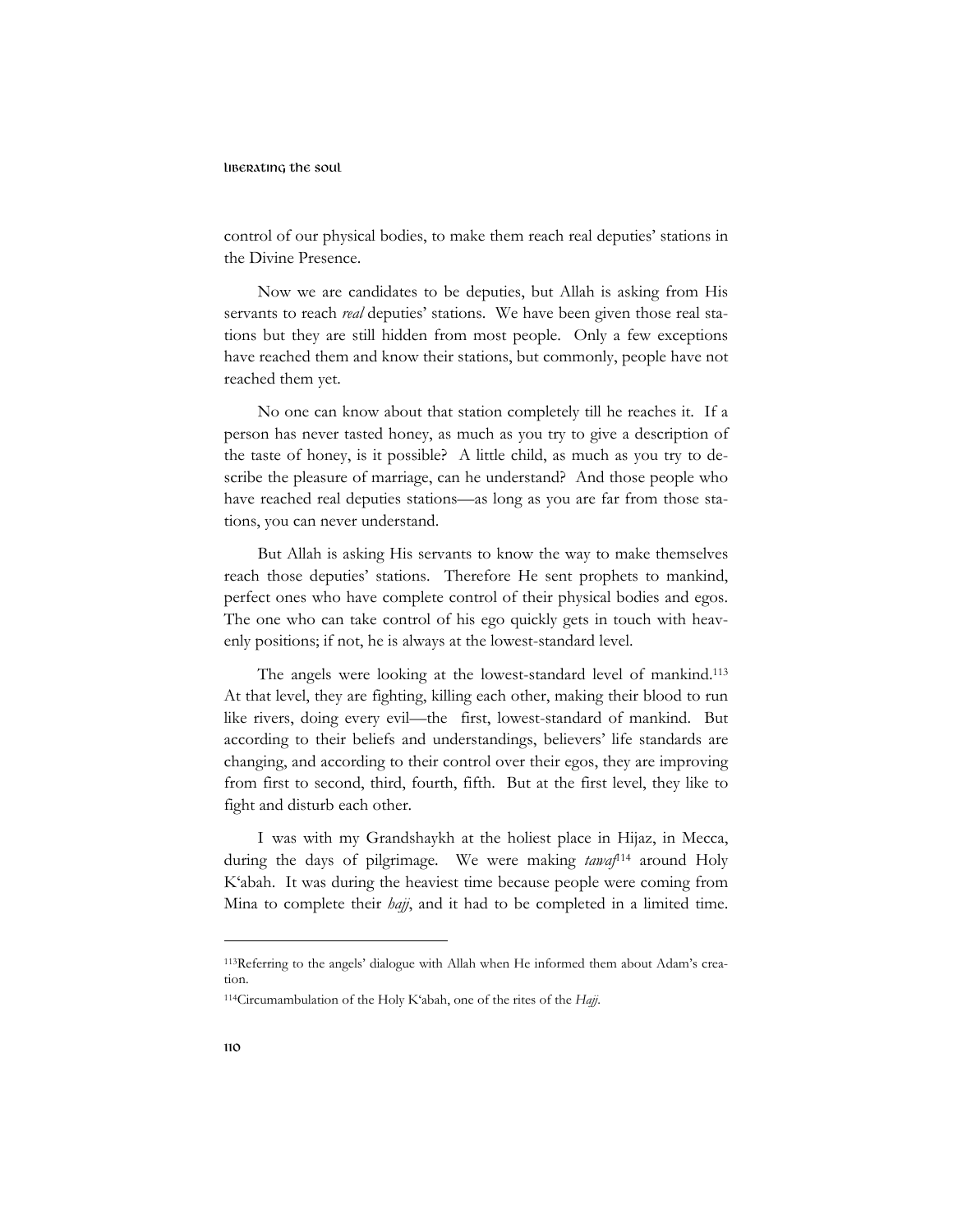And people were pushing and struggling with each other to make a way for themselves, like fighting.

Then Grandshaykh said to me, "Nazim Efendi, close your eyes."

Just for a second I closed them and then I found myself with Grandshaykh at the top level among people. There, another group was making tawaf, but they were so smooth, polite and gentle ones, like butterflies. Then I looked down: they were still were fighting, shouting.

Above the second level is a third one, a fourth one. The K'abah is on earth but, in the same direction, above it, there are seven heavens, seven levels making *tawaf*. At every level of the heavens, there is a holy building of a different kind of level—not, like the Holy K'abah, made of black stone; those buildings in the seven heavens are made of the most precious jewels. You can't imagine that beautiful view; you can't look at it with these eyes. After that, there is the Divine Chair, *Kursi*, and then the Throne, *'Arsh*. 115 At each of them, at every moment, 70,000 angels are coming for *tawaf* and going. Up to *Qiyamah*,<sup>116</sup> there is no chance for the first group to make it again.

It was only to give an understanding to me that Grandshaykh took me up to the second level. All of them<sup>117</sup> are from mankind, but they have reached real deputies' stations. They have passed through that stormy space; their spiritual power keeps them making *tawaf* there.

Prophets just came to take people up to that level. All people were fighting the prophets; they were against their ways, their teachings, their attributes. According to the number of their enemies, prophets' ranks improved. Therefore, prophets therefore were disturbed and made to suffer by tyrants, devils; no one among prophets, up to his death, saved himself from the harm of devils or those who represented devils. But in spite of it, they tried to complete their messages; always they tried to proclaim *haqq*,

<sup>115</sup>*Kursi* and *'Arsh* refer to the limitless domains of Allah's infinite glory, power and majesty. 116The Day of Resurrection.

<sup>117</sup>Those making *tawaf* in heavenly realms.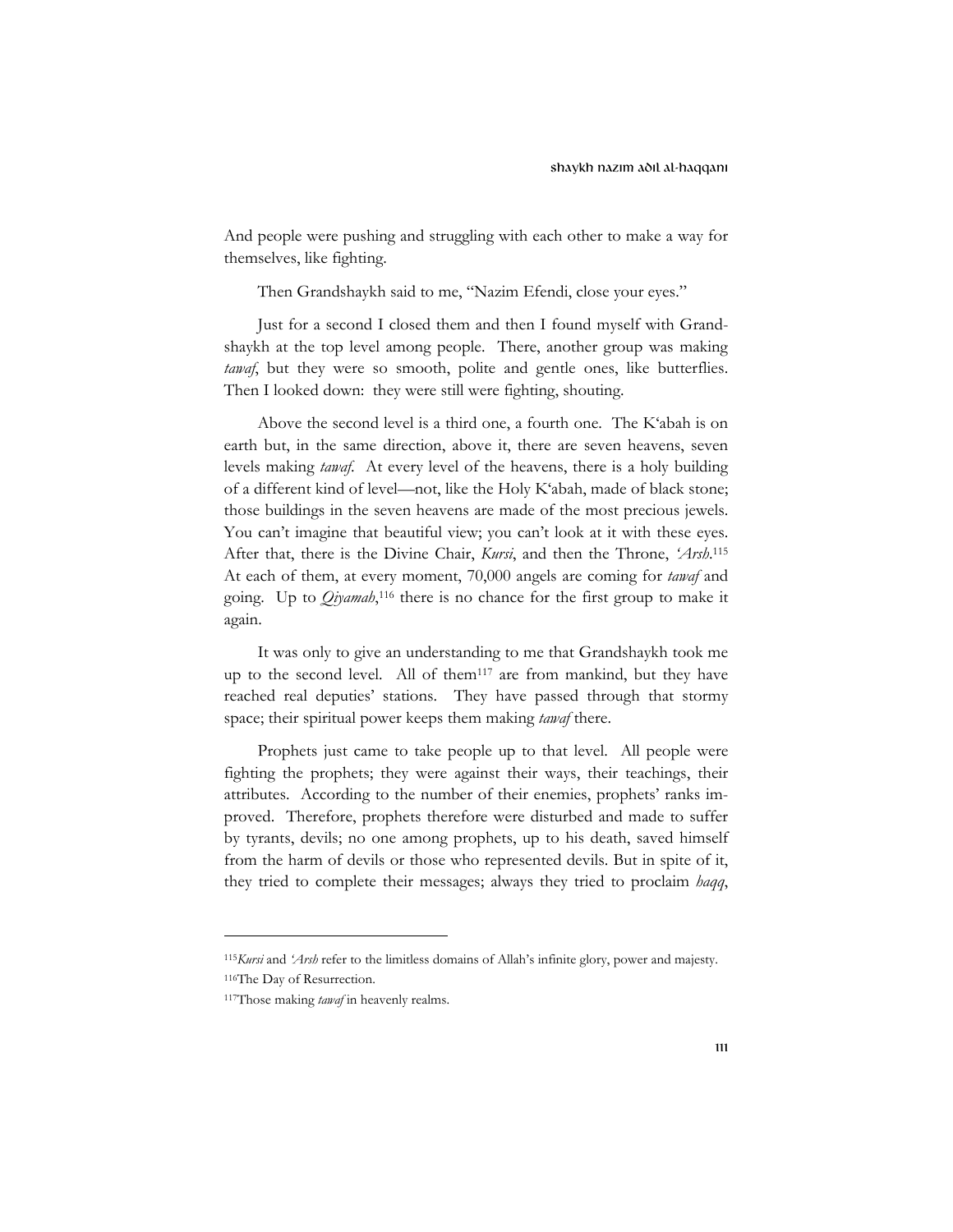truth, to make it rule everywhere, from East to West, and to make people servants to truth and to those people who represent truth.

[Yes], prophets were disturbed and harmed by those first-standard people among mankind. They like to follow their egos and do not like true ways; always they are happy to follow egos' desires and may even harm others. They don't think. Prophets came to prevent them from following their egos. Therefore they became their enemies.

We are asking to follow the ways of all the prophets. The Seal of the Prophets, peace be upon him and upon them all, just came on the same way as all the others. No difference among the prophets; they all came to fight and destroy devils, to make people reach divine stations. Therefore we are following the Seal of the Prophets, and it means to follow all the prophets, fighting devils.

Christians are blaming Muslims, saying, "Islam brought the sword. And Our Lord," they are saying, "was not a prophet."118 They claim that he didn't come with a sword; they believe that people captured him and put him on the cross.

If a prophet does not show power, devils may kill him. Therefore Allah sent prophets with power, but not to use against good ones: against dragons and wolves, against wild animals. Their forms are the forms of men but their characteristics are animals' characteristics.

 [After that], for forty years, no more devils, no more fighting. It should be in Damascus;<sup>119</sup> I am waiting for Damascus to open. You should come after me; you should meet Mahdi  $\frac{1}{60}$  and then we should be in the biggest mosque.120

<sup>118</sup>That is, they say he was the Son of God.

<sup>119</sup>As mentioned in *ahadith,* these events will take place in Damascus,

<sup>120</sup>Referring to the Umayyad Mosque in Damascus, formerly a cathedral, which contains the grave of John the Baptist, the Islamic prophet Yahya . Here Shaykh Nazim add, " Each day I am [spiritually] with John the Baptist, one hour each day."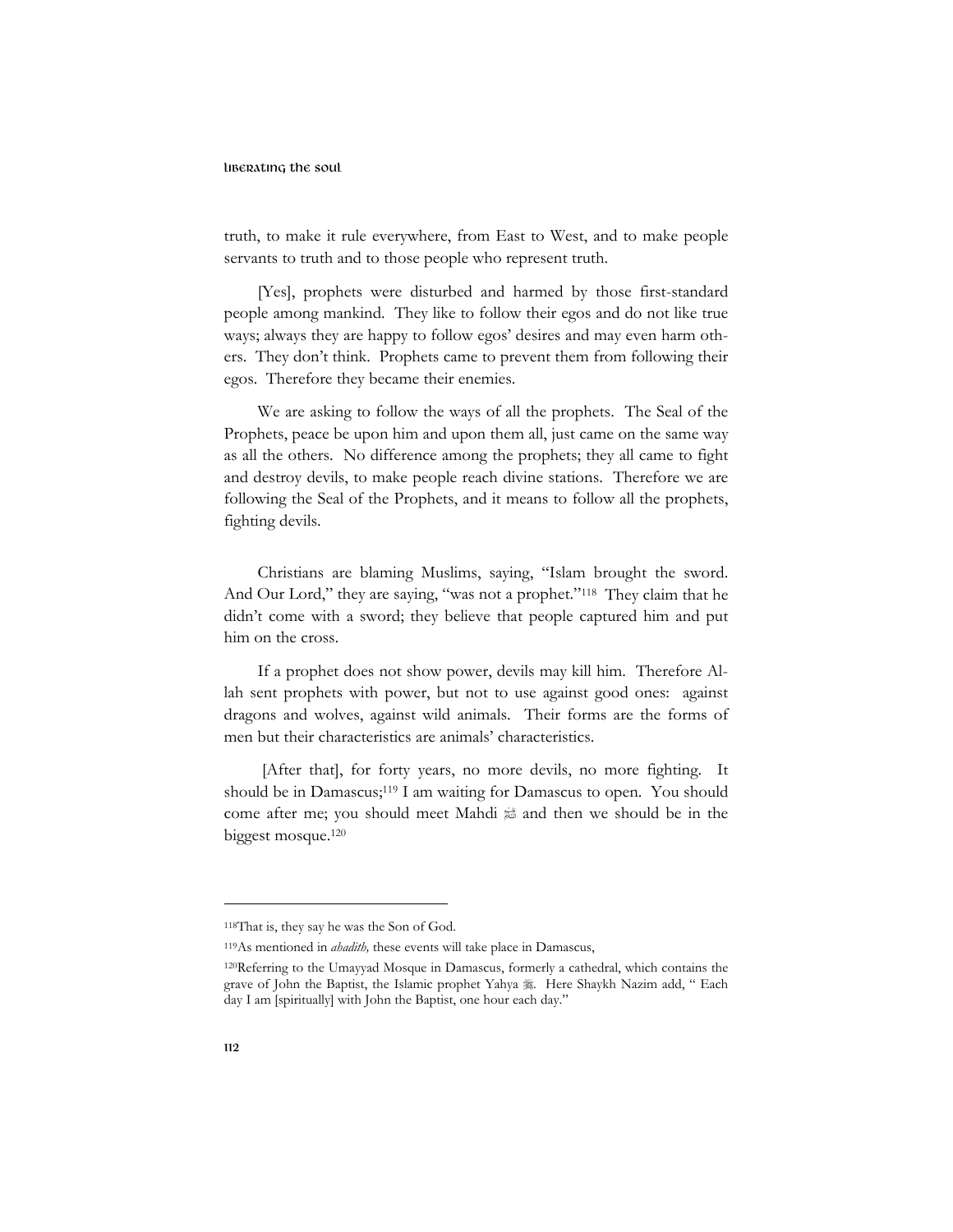The Seal of the Prophets  $\frac{46}{36}$  gave information about it. He was in Medina, fifty days' journey by camel from Damascus, and he said that my nation will be there in Damascus, and there will be one of the greatest mosques of my nation, a mosque with three minarets, and my brother, Jesus Christ  $\sharp$ , will come down on the east minaret of that mosque.

The Prophet  $\frac{46}{36}$  was in Medina when he said this. But, as he said, his nation conquered Damascus, and they took that big cathedral and made three minarets for it. As he said, up to today everything has happened everything, just like the sun of the day.121

That day when Jesus Christ  $\frac{1}{60}$  comes with his sword, we should pray with him and then go with him to kill Dajjal. He should kill him. That day, for every believer, there should come heavenly power to defeat devils and evils. He should clean the whole earth of evil; his days should be like Paradise. Ask to be in those days with Jesus Christ ¡. *▲*

<sup>121</sup>Here Shaykh Nazim adds, "Each day when I passed by there with Grandshaykh, he greeted John the Baptist, and he [John] answered his *salam* [greeting]. I heard it."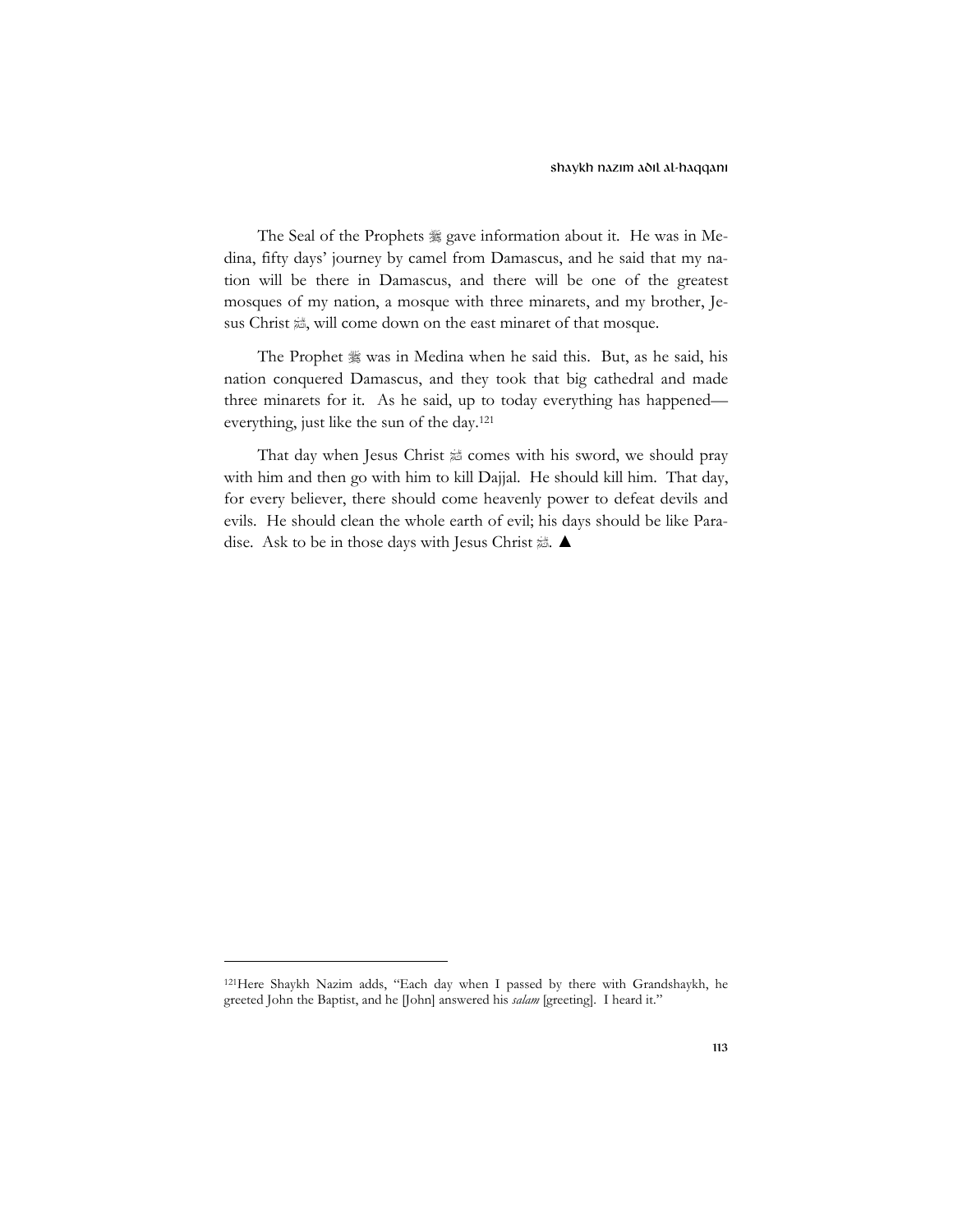

### 28: seeking help through patience and PRAYER

Allah Almighty is the Creator and He knows about mankind; He knows best. And as He arranged mankind to be both heavenly and earthly creatures, and to be His deputies, He arranged every condition that would be suitable for them to reach real deputies' positions.

From beginning up to end, in His messages, He mentioned what man is in need of to progress and to reach the real position of deputy. He also mentioned in the Last Testament, the Holy Qur'an, what we need in order to reach. In one word, *we are in need to be patient to reach those divine deputies' stations.*

Allah Almighty is asking from His servants to reach those positions. "O believers, you must ask help from Me. But, as the way of asking for My divine help, I am leading you to some practices, so that you may reach My divine help to yourselves."

For what are we asking help? We are asking so that by His divine help He may support us, to make us able to take total, complete control over our selves—I mean, over our egos.

If Allah says to you to go like this, ego must say the contrary. Allah created ego and said, "Come!" and it went back; He said "Go!" and it went forward, from the beginning going against Him. If you can't take complete control over your ego, it is not going to take you to your heavenly stations.

You must know what ego is. Allah created ego as a horse to carry us, to ride on it and go. Allah showed the example of our egos: when He in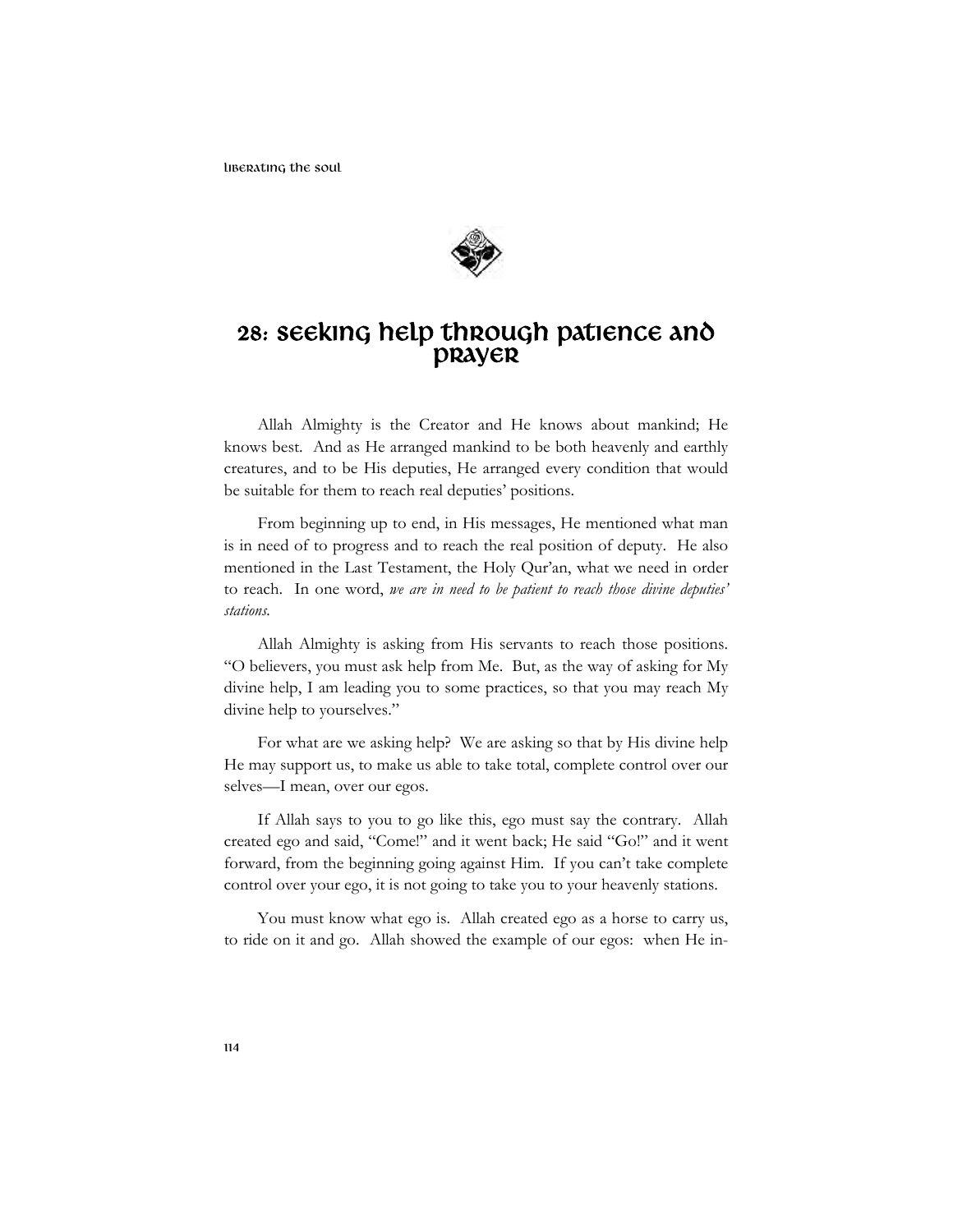vited Sayyidina Muhammad  $\frac{1}{22}$  to the Night Journey, first came Buraq.<sup>122</sup> The archangels Gabriel and Michael brought it under complete control, and the Prophet  $\mathcal{L}$  went on it for the Night Journey.

When Allah Almighty gave the Prophet  $\mathcal{L}$ , the honor of mankind, the honor of the heavens, the honor of the universes and worlds, from His endless favors, the Prophet  $*$  always asked Gabriel, "Is this for myself only or for my nation, for my *ummah*, also?" If Allah granted to him from His favors and gave him an honor, he always asked it to be for his *ummah*, also.

When he was born, his mother looked at him and his lips were moving. Now, for a new baby to speak is a miracle; it also happened when people accused Maryam  $\frac{1}{20}$ , the honored mother of Jesus Christ  $\frac{1}{20}$ , but Jesus spoke and refuted their accusations.<sup>123</sup> And the Seal of the Prophets 紫 spoke when he was born. His mother listened, and he was saying, "*Ummati, ummati, wa ummataa.*"124

Christians say that Jesus Christ  $\frac{1}{60}$  was the most merciful one for mankind because he sacrificed himself for them. But we don't accept that he was a 'lamb' to be sacrificed for mankind. It is wrong; they have been deceived since two thousand years. It is not true.

The most merciful one was the Seal of the Prophets . whether people accept it or not; reality is never changed by their denying. He was the most merciful prophet; perhaps he was the Mercy Ocean for all creatures. Jesus Christ  $\frac{1}{60}$  just took his mercy from the Mercy Oceans of the Seal of the Prophets <sup>38</sup>. And the Prophet <sup>38</sup> said, "Oh, my *ummah*!"

Who is his *ummah*? The Prophet is the honor of all creation, the honor of mankind. He was informed that on the Day of Resurrection he would be given a flag, the Flag of Thanks. Whoever would be under that flag, he would be in safety from Allah Almighty's anger, in safety from the

<sup>122</sup>The heavenly steed upon which the Holy Prophet  $\frac{46}{25}$  rode during his Night Journey. 1233:46, 19:30-34.

<sup>124</sup>This means, "My nation, my nation," addressed to Allah, "and [O] my nation," addressed to his community.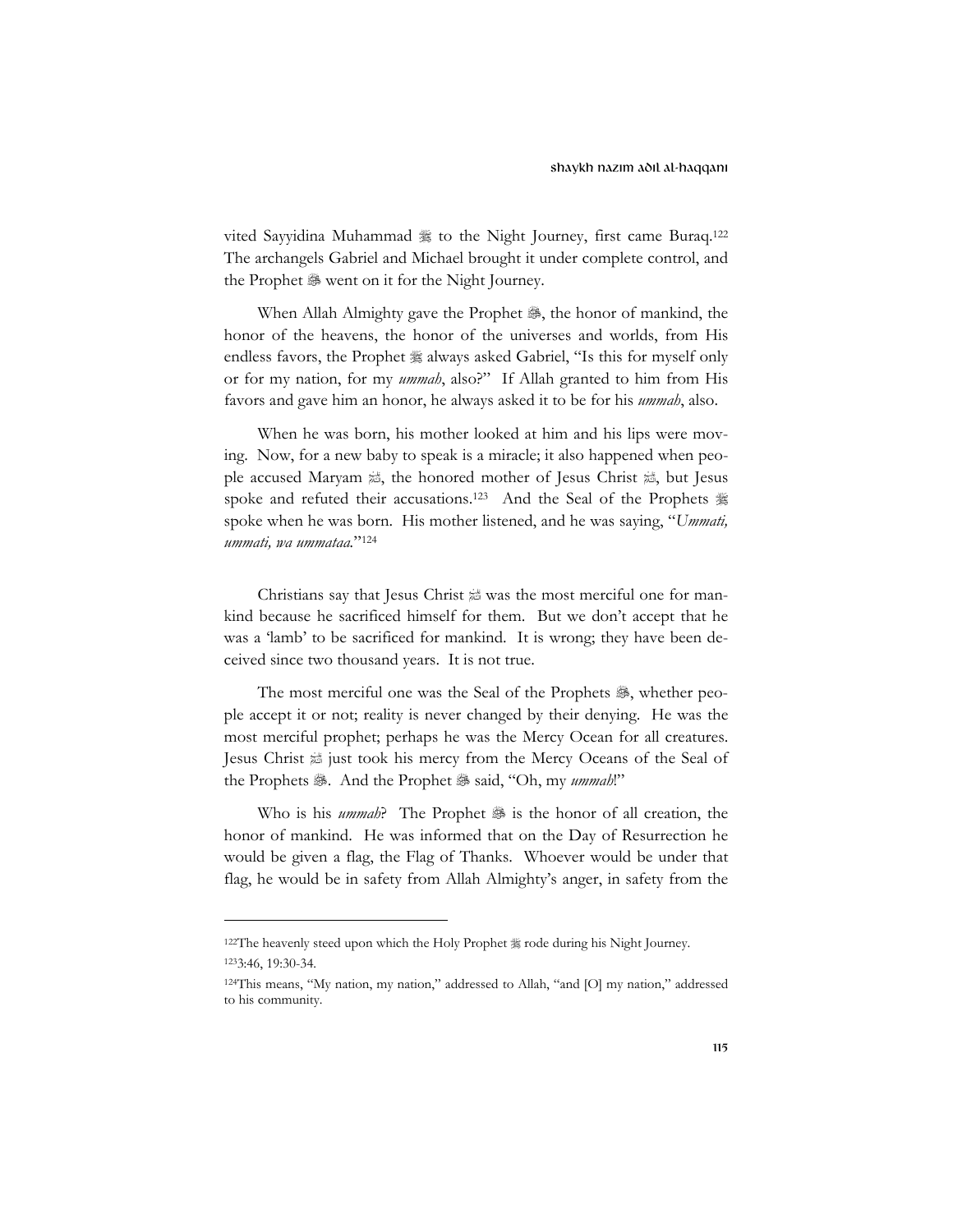seven Hells, the seven places where the divine anger appears. The Prophet says, "From Adam and after Adam, all prophets will be under the holy flag that will be granted to me by the Lord of the universes. All of them that flag will cover all the prophets and their nations. I am *that* one," says the Prophet ...

It means that he is asking for all mankind, with its unbelievers, also asking from his Lord, Almighty Allah. But Allah is saying, "O My beloved Muhammad, the believers are for you. Don't be worried about the others. I am their Creator and *I* am carrying them!"

The main attribute of the Seal of the Prophets is to be the most merciful one for all mankind, and ultimately all mankind is his nation. He fought against devils who made mankind suffer, he fought against those people who represented devils. Throughout his life, he always said, *"Ummati, ummati, wa ummataa."* Everything he was granted by his Lord, Allah Almighty, he asked, also, for his nation.

When he passes over the Bridge which reaches Paradise<sup>125</sup> (he will be the first one who passes over that Bridge), he will say, "O my Lord, give safety and protection to my *ummah*!" He will be the first one who comes to the entrance of Paradise, the first to knock at the door of Paradise. The first guardian of Paradise, the angel Ridwan, will ask, "Who is that one?"

It will be said to him, "Muhammad!"

He will quickly open, saying, "O my lord, we have been ordered to open to no one before you. Welcome! Come in!"

And he will say, "I can't enter before my *ummah*."

Then Allah Almighty will say, "Let all his *ummah* inside. Open all the gates!" And all of them will enter.

<sup>125</sup>An extremely narrow bridge across Hell over which all mankind must pass on the Last Day.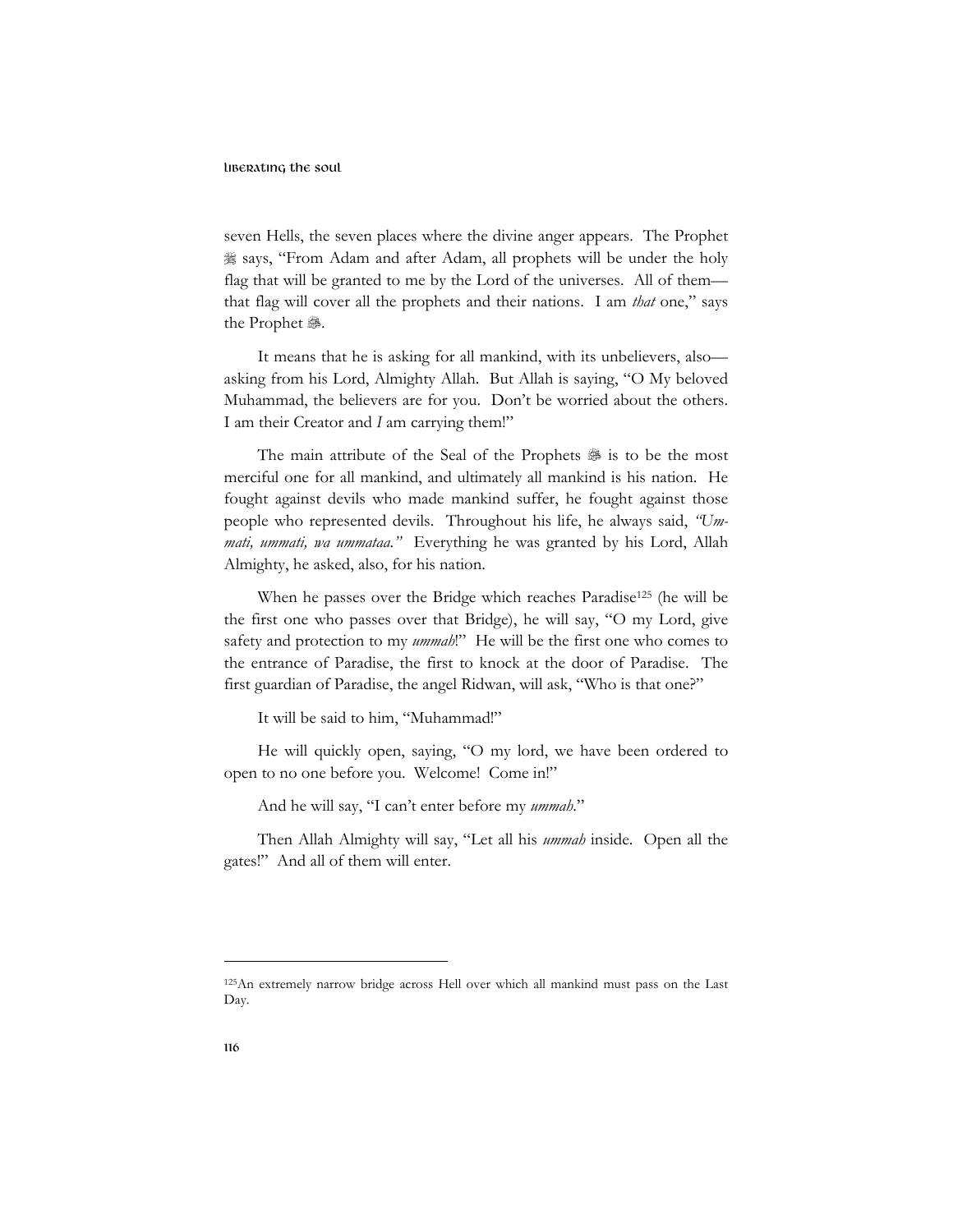If you want to be proud, be proud of being from his nation! Everything that our Prophet  $\frac{4}{360}$  was granted, he asked for his nation, also. And when Buraq was brought to him, he asked, "Is that only for me?"

And he was told, "O Muhammad, O beloved one, as you have, *they*  have. For your honor, they have been given it, also. Tell them the conditions by which they may have that Buraq."

When you are able to take total control over your ego, then quickly that ego is changed to a Buraq, to be taken up. And the first conditon for taking control over your ego is that you need to be patient.

For the way to be patient, Allah was sending verses to His beloved servant: "If they want to be patient, they may use two kinds of worshipping. O servants who believe in My beloved one and are asking to be with him here and Hereafter, use two kinds: use *sabr,* patience, and you must ask help for total control over your egos by the way of praying, *salat*."126

That *sabr* is explained as the way of fasting. To fast teaches you patience; without fasting, it is impossible to take control. If you are asking for divine support over your ego, you *must* fast; during fasting you may reach divine help.

Secondly, you must pray. Without praying, you can never get control over your ego, so that that ego goes away and Buraq comes. Don't forget these two important pillars.

Adam, the first man, ordered his children to fast and to pray, to make *sajdah*. Jesus Christ  $\frac{1}{60}$  was fasting and making *sajdah*, fasting and ordering his nation to fast. Christians have been ordered to fast as we are fasting, but they changed it and made it fifty days before Easter.127 But if you are not able to control your ego, you can never reach divine deputy stations. And if not fasting, no control over ego! *▲*

<sup>1262:45, 153.</sup> 

<sup>127</sup>While in Catholicism the Lenten fast is forty days, in the Greek Orthodox tradition it is fifty.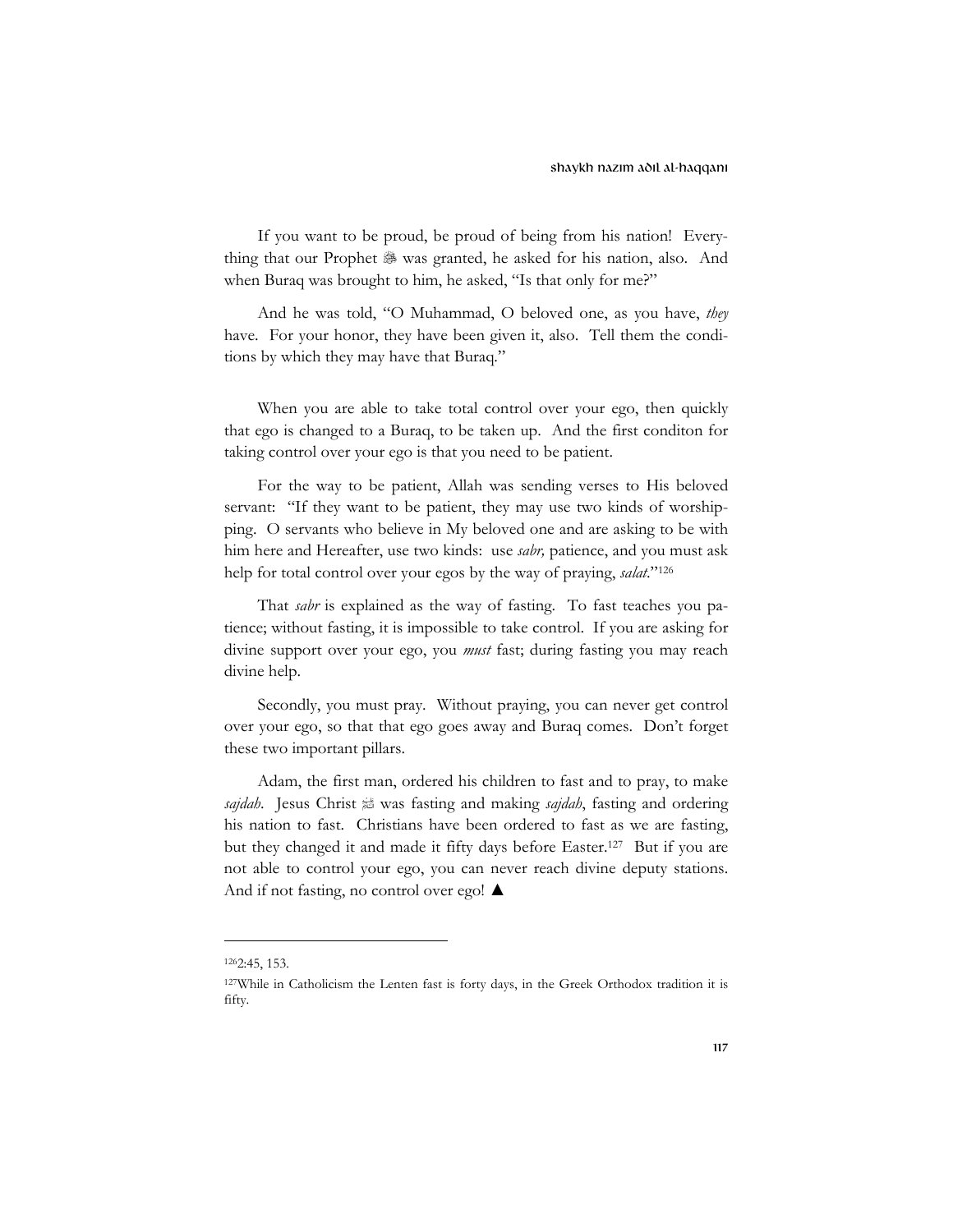

# 29: the importance of Bringing Beliefs<br>to people

All prophets were tested and tried by their Lord, and every prophet was surrounded, and also their followers were surrounded, by devils and their representatives. Any time a prophet came and proclaimed his Message, quickly those devils rushed to surround him and defeat him and make him vanish so that their false kingdom could continue. Therefore, all the prophets and their followers were disturbed and suffered.

Allah Almighty knows best why prophets were surrounded by devils and what was the benefit of being disturbed by ignorant people. And anyone who is ignorant of prophets, he is a devil; anyone who gives harm and disturbs prophets belongs to devils and is their representative.128

That is the normal rule for believers. Whoever believes in Allah and His prophets must be patient in carrying devils. Prophets are the examples for mankind, and firstly they are examples for their followers, because their followers must try to be on the same path. Prophets came to give benefit to people—to take away harmful things and to bring them benefits. And benefit should begin for a person in his heart. Therefore, prophets began to work in the hearts of people.

The first benefit which must be given to the hearts of people is to make their hearts in peace. If no peace in your heart, what benefit can be given to you? Physically and spiritually there must be peace. If someone is spiritually disturbed, he can't be in peace physically. You must take rest through your heart; then you may be in peace physically. Therefore, proph-

<sup>128</sup>Devils or evil ones may be either of humankind or jinn, as mentioned in 6:112; 7:38, 179; 11:119; 32:13; 41:25, 29; 46:18; 72:6; 114:1-6.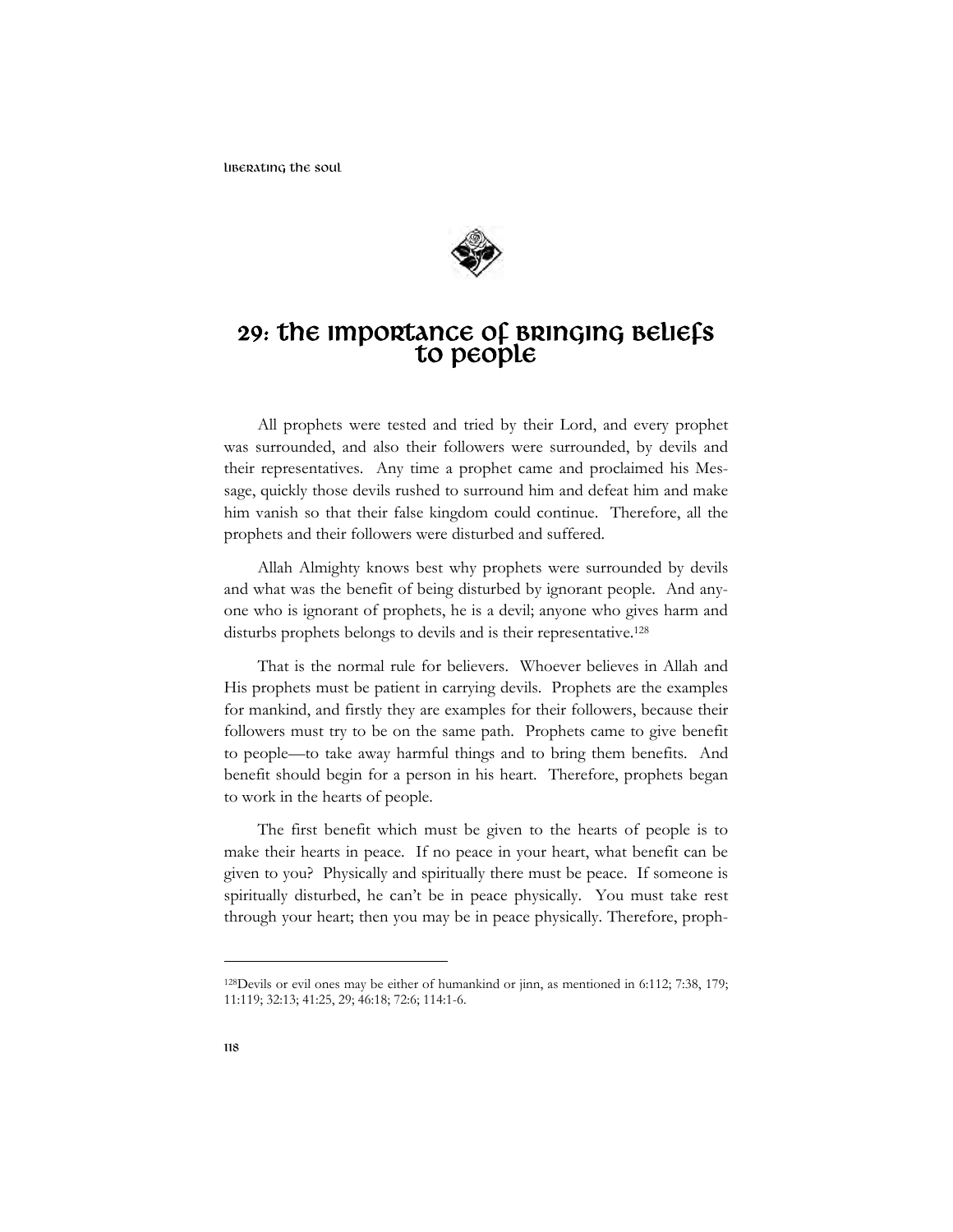ets came to give spiritual benefits. Physically they gave too many benefits also, but peace for people comes through hearts.

First, it comes to our heart if we believe. If no belief, no peace can be established in your heart. Belief is like water, the heart is like a pot. When you put water in it, so many fishes can live in it; if it is dry, nothing can live in it. And the elements of peace can live only through belief. Without belief, the conditions or elements of peace never live in a heart. Therefore, first all prophets tried to give real faith to the hearts of people. Then the elements of peace could live in them.

First, prophets tried to establish faith, to make people believe in Someone who is our Lord. Allah declares, "The one whose heart is full of *iman*, his heart is in satisfaction."<sup>129</sup> Nothing can give satisfaction to the hearts of people except belief in the Lord, Almighty Allah. Then faith is founded in your heart and your physical body is in satisfaction, and you can give others benefit. But mankind now is losing faith day by day, their hearts drying out and their physical bodies suffering. Nothing from around themselves can give them benefit.

When a prophet came, he established among the hearts of people strong belief in the Creator and then belief in the Eternal Life. These two pillars give benefit to hearts; then physically we are taking support and benefit from those beliefs.

When prophets asked people to follow them people attacked them and fought them because they were ignorant ones, standing against prophets, and prophets defeated them till they could understand or finally vanished. Each prophet was surrounded by devils and evil, and according to their enmity and the severity of attacks of those devils, divine support came to prophets. Also, as long as their followers were fighting devils, spiritual support came to them. Only, in the beginning, a little bit of patience is necessary; only in the first moments, if an attack comes on you, you must try to fix yourself. Then, when Allah sees that you are firm, He quickly sends divine support. Only in that moment, the first shock, you must keep your-

<sup>12913:28.</sup>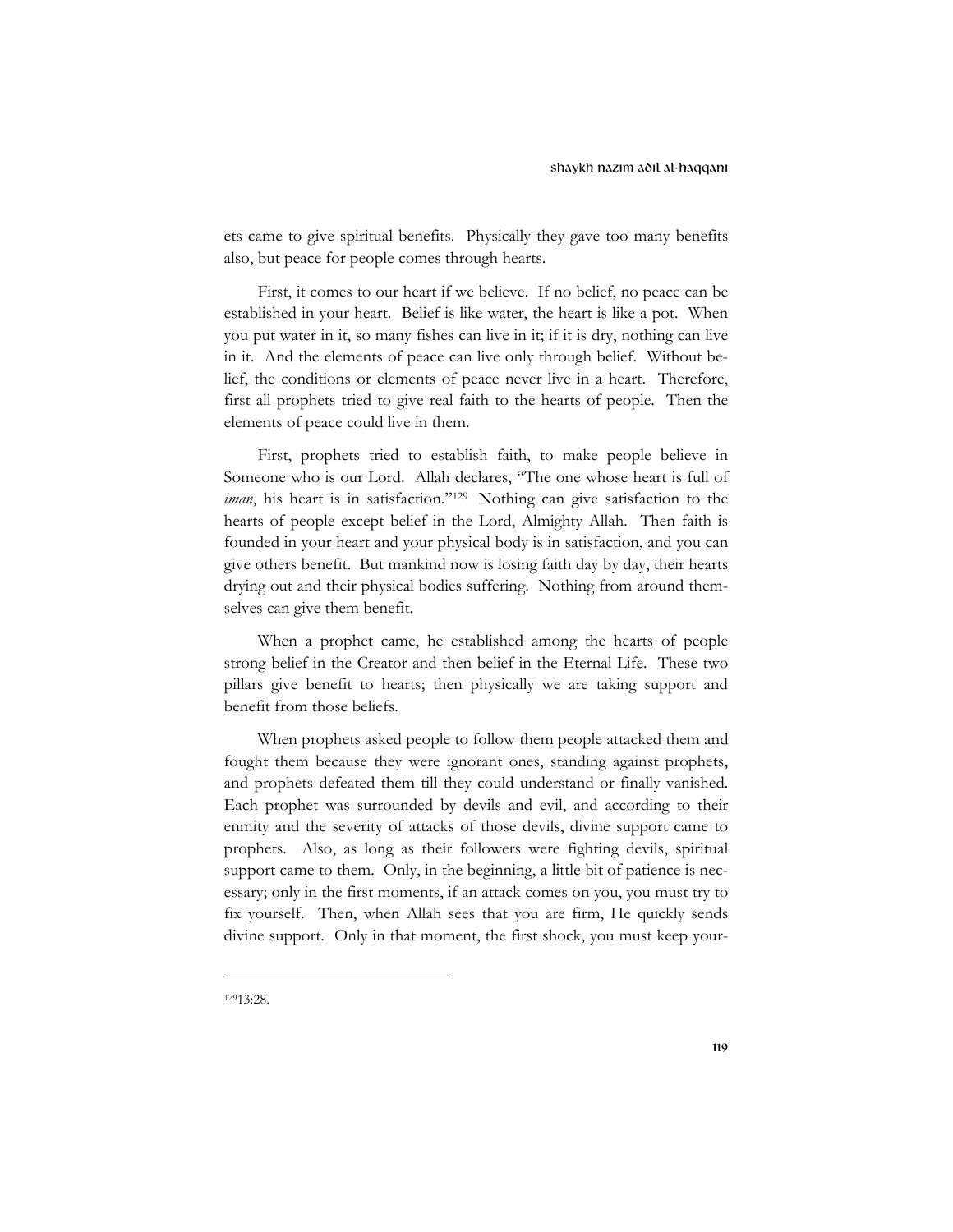self. That is important; then you can be victorious. Every time that disturbance came to prophets and their followers, when they were patient, they were improving, step by step.

Prophets' ways are not easy, but they are honored ways. The most honored group of people among mankind are prophets and their inheritors, because prophets only want to give people benefit and to take away harm. That is their aim.

Other people are asking so many things from this life. Prophets don't take payment from people; they only give benefit here and for the Eternal Life. But ignorant people are asking to reject them, defeat them, kill them. There is a saying in Arabic, "If the one who is blaming you is ignorant, it is a clear proof that you are on a perfect way." If an ignorant, imperfect one blames you, good tidings that you are a perfect one.

The lowest-standard people (I don't mean peasants, servants, workers; the lowest are those who have no control on their egos, who always follow their egos) are always attacking them. They may be the richest or most powerful ones, may even be kings, yet they are on the lowest level of people. The level of people in the Divine Presence is according to their characteristics, not according to temporary titles or golden clothes or crowns.

The lowest people disturbed the prophets—wild people, foolish, but their attacks never made prophets to be fed-up with their messages. They were continuing on their way. Noah, for 950 years, was calling people, never getting fed-up. As long as they were disturbed by people, their ranks were improving and their honor was increasing.

Everyone's intention must be to reach people with benefit, as someone who goes to a person to give an injection. That person may kick him but the doctor is never angry with him. He says, "That is a sick person." Prophets know that people are sick and they use their tolerance. Noah used his tolerance for 950 years.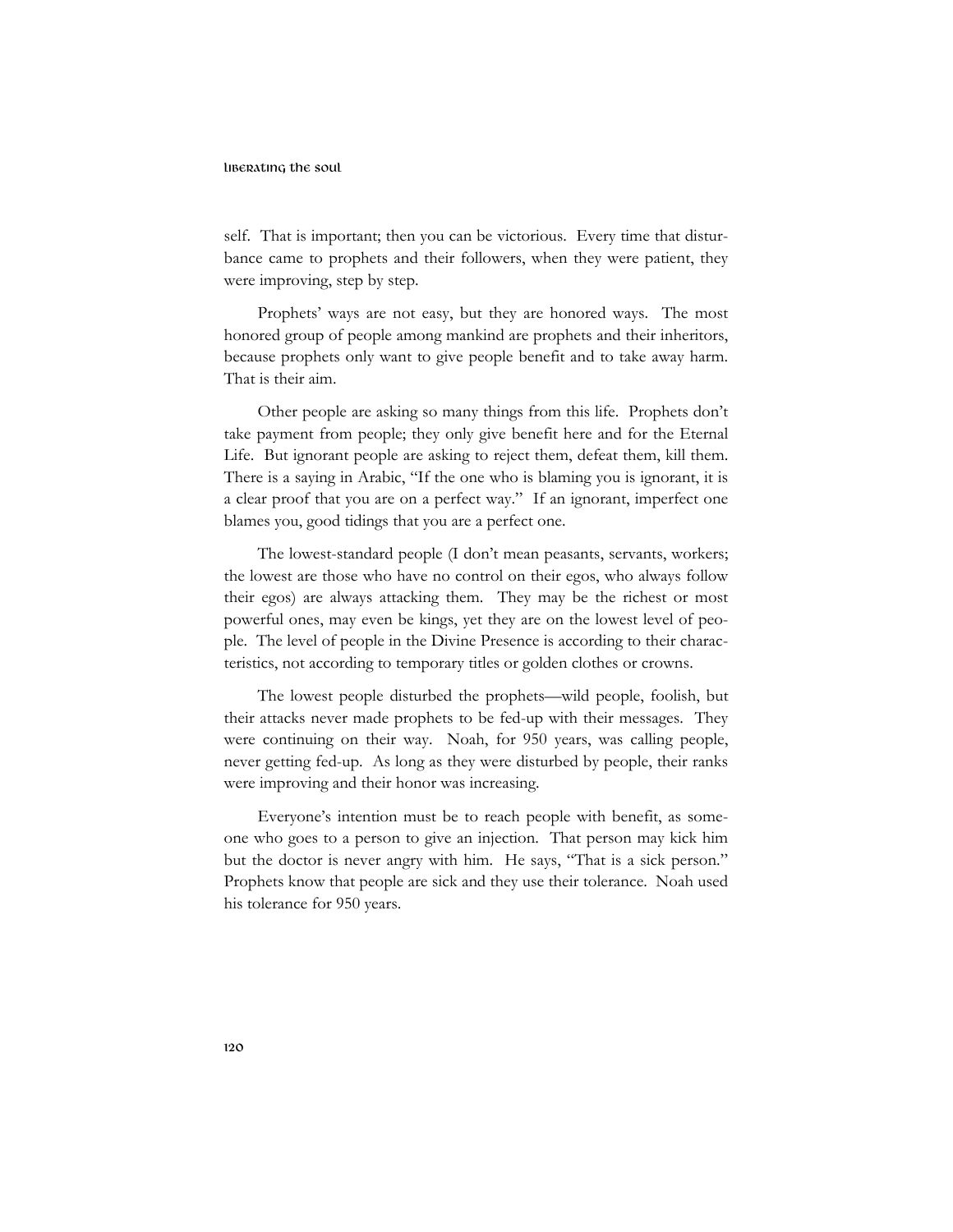Once Yunus130 was angry with people, and he left that country and escaped, and he said, "May Allah send His punishment on you!" Then Allah did not accept him and imprisoned him for forty days in the stomach of a whale. Allah never likes impatience. So many prophets were angry with their nations but they did not run away; therefore Allah imprisoned him in the whale's stomach. And he was crying, *"La ilaha illa anta!* I was such an oppressor to my nation!"131 and then Allah let him out.

Our Grandshaykh, who is making me to speak to you from his knowledge treasury, is sending something to announce to you. Now, also, he is putting words in my mouth and teaching all of us:

Everyone must try to follow the ways of the prophets. What were their ways? To give benefit to people and to take away harm. That level of people has reached to being civilized. Under that level, no civilization; wild people, not reaching the horizon of being human.

Now people are generally asking for investment; they are living for that interest only. "How can I invest?"—that is their only idea and thought. If not of benefit for themselves, they don't say "Good morning," but if you give them a cup of tea, they may even bow!

From East to West now, all are such investment people. Five hundred years ago, an *'ashiq*132 was writing poems, and in a famous one he complained about people. He went to a place and said, "*As-salamu 'alaikum*,*"* but people did not say *"Wa 'alaikum as-salam*."133

All people have the same sickness now. Materialistic-minded people have increased in Western countries and now are covering Eastern countries; the sickness of unbelievers now is coming on believers, also. Like kangaroos, we are running after them, but they are on horses, never satisfied. You may be given the whole world but you may look at the moon, to

<sup>&</sup>lt;sup>130</sup>The prophet Jonah .

<sup>13121:87.</sup> 

<sup>132</sup>A lover of Allah.

<sup>133</sup>That is, they did not return his greeting.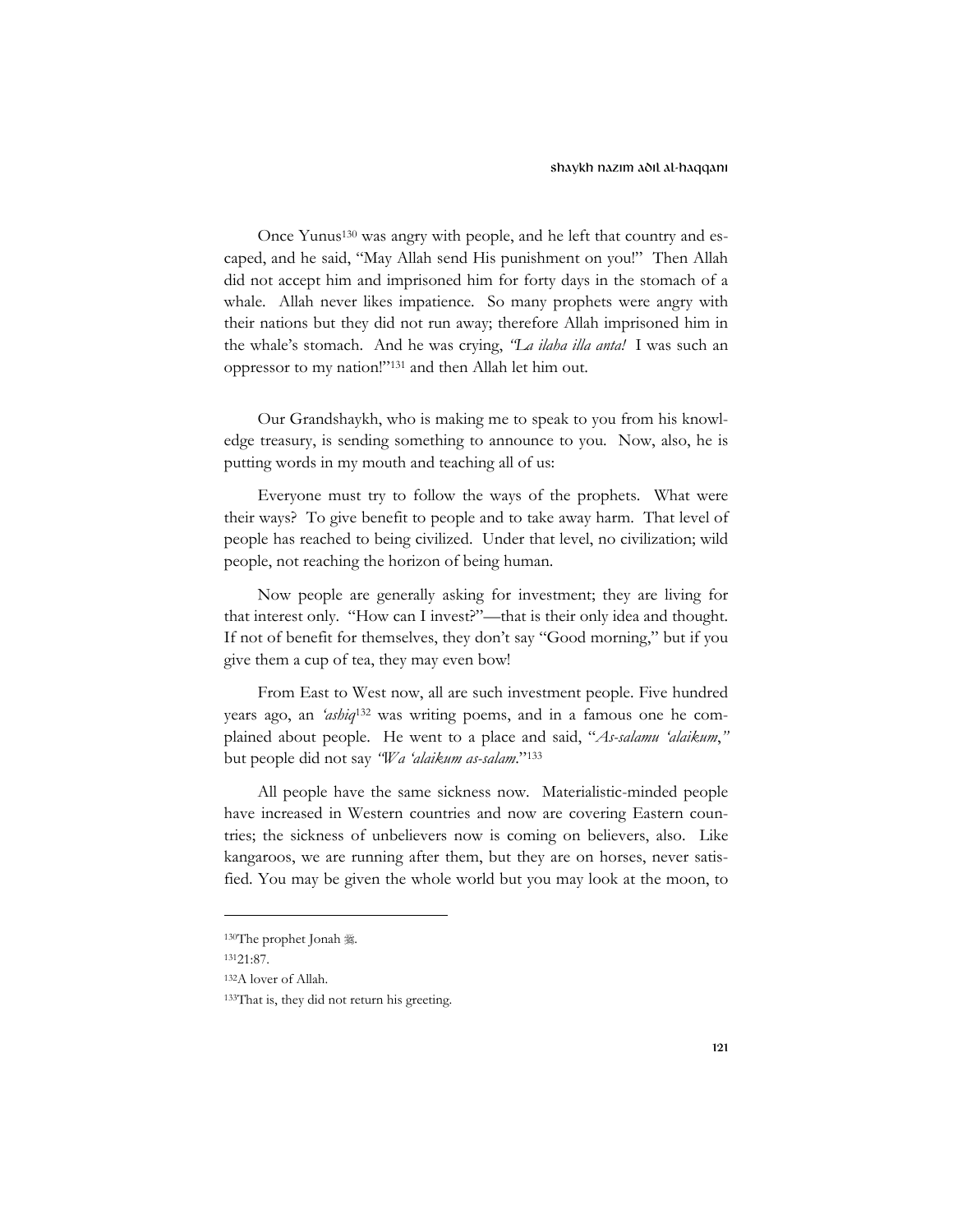take that. also. People have lost their good characteristics, have become like rocks.

All of you want to be good ones. The first condition is that you must try to make people good ones. To make them good ones, you must try to bring them benefit. To bring benefit, first you must try to bring them belief, even if they may defeat you. *▲*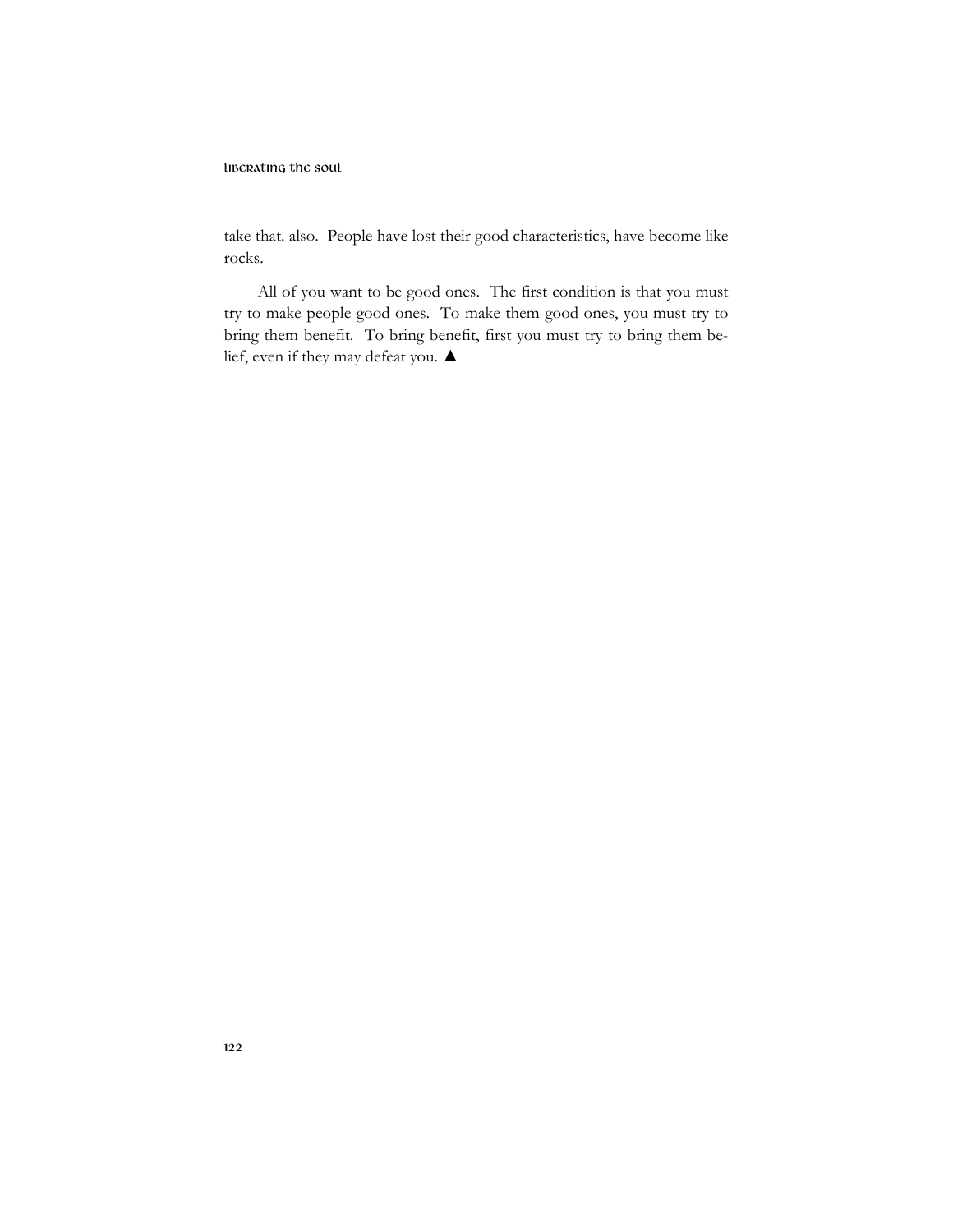shaykh nazim adil al-haqqani



# 30: TRYING TO BE A GOOD ONE AND BENEFITTING OTHERS

What goal should man try to reach? That is an important question: What should be the purpose of a man during his lifetime—*to be what?*

And that is an important question. For its answer, man must know his position in this universe; he must know about himself so that he may reflect and may fix the price for reaching that goal. Before everything, therefore, we must learn about ourselves, about mankind. Our first meditation must be on that important point.

If anyone asks who you are, you must know the answer. It is not an answer to say your name only. Do you recognize yourself? Not enough to say, "I am a British subject, living in London, working at the Zoo"; that is not an answer.

*Who are you?* You must answer to me about your position in the entire universe, the seen and unseen worlds, also. You must know who you are among creatures in this world and universe. And when you have learned who you are and for what purpose you are in existence, you can try to make a way to that goal and it should be easy. But if not knowing, it is difficult to reach to your goal.

As a simple answer to the question, "For what purpose are you striving, what do you want to be?" you must give a simple answer: "I am trying to be a good one."

This is as They are making me to speak. This must be the purpose in this life for everyone, to be a good one. And you can say that everyone claims that he is a good one.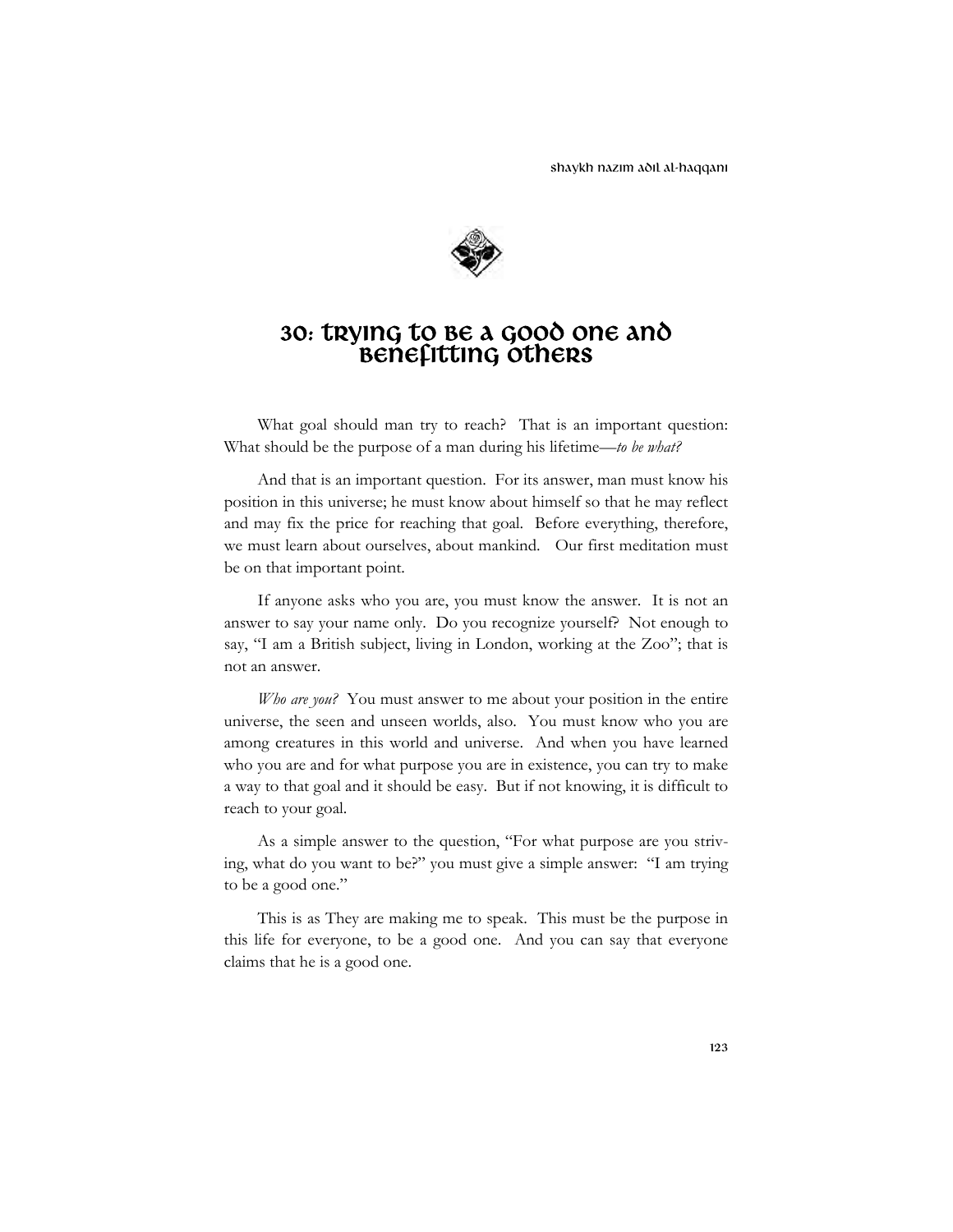If it is true that everyone is a good one, what about this world's situation? What about sufferings, difficulties, crises, wars, fighting—for what, if everyone is claiming to be a good one? What about devils and all evils? Must be something wrong. Either we are not good ones or this world is Paradise and we don't recognize it.

No one will agree that this world is Paradise; no. Then the second possibility is that we are not good ones. No, mostly people are *not* good ones, even running, like rivers, with evil. We know that now.

[Therefore], now we must try to change our badness into goodness, individually and collectively; we must try to change ourselves. And there is a verse in the Holy Qur'an, Allah declaring that a change is impossible till collectively people change themselves.134

If we know that we are in difficult conditions, it is something from Allah Almighty because He arranges our conditions according to our characteristics, whether we are good ones or bad ones. If we know that we are not in good conditions, there is a connection. It means that our characteristics are bad.

"If you are not happy with those conditions, change your characteristics from bad to good, and then I will change your conditions," Allah Almighty is saying to us. We are asking for a good life, to be good ones. If you are not happy to be good ones and are running to be bad ones, you should be surrounded by difficulties.

You, as a member of mankind's family, must try to be a good one; you must learn what are the ways that lead people to be good ones. Throughout our lives we are seeing those crossroads. One goes to good people's ways, the other to bad ones' ways. And you have been given enough mind to understand good ones and bad ones.

Throughout the history of mankind, good ones and bad ones have been working, have been in action, and at every time there is a handful of good ones but a big majority following bad ones. Particularly in our days,

<sup>13413:11.</sup>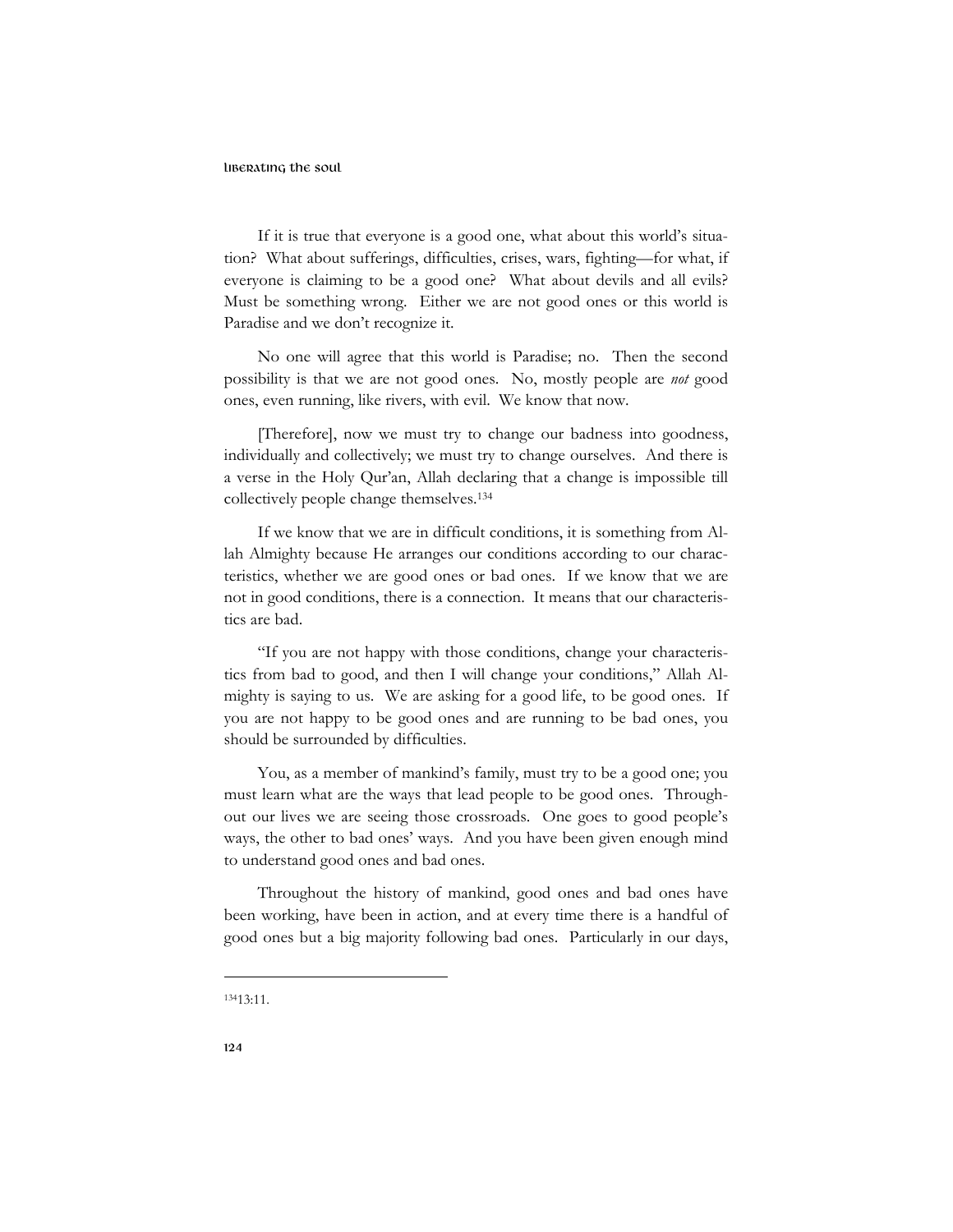every place is full of advertising for bad ones; everywhere you can find it. Everywhere they are working to make people follow devils and to support the kingdom of Satan; it is difficult in big cities to find good ones. Everyone, knowingly or unknowingly, is trying to support the kingdom of Satan.

We must look at our actions and, before that, at our intentions. Sometimes I am asking young ones, "What are you going to be?" Mostly accountants, because man likes money; some engineers, some pilots, some this and some that. Everyone's intention, in his profession, is to reach an enjoyable life, a high life-standard. Never have I heard anyone say, "I intend to be a good one for the community." *How is this community going to rise?*

What is this? Don't think that they are asking to be holy men; it never passes through their minds to be holy. To be able to be each night in the most important dancing place, where the most important people come, not to go to simple pubs (that is the lowest standard for them)—in their imagination they are asking for *that* standard. They are ready to use every means to reach such a high life-standard.

That is a sickness with all people. How can you think that these difficult conditions of our time are going to be changed? Perhaps there are going to be more complicated and complex difficulties. Everyone's imagination is to be the first and everyone else his slave or servant.

That is the twentieth century's sickness. Psychologists, psychiatrists, sociologists—all of them are not able to bring a cure for that illness. They can't until they can understand about themselves. Even religious people now have no ability because the same illness is with them, also; they are also asking for a high life. As the Prophet  $\frac{1}{20}$  informed us, there should be a time when religious activity is used as a means to material benefit.

Everyone is like a cell in the body of mankind: if a cell is ill, the whole body must suffer. Most members are ill. We are asking to give you something to think about.

Allah sent His messengers as examples; you must look at them. And you must look at the closest one to mankind, look at *his* life. He, Sayyidina Muhammad  $\mathcal{B}$ , was the best one, the best example for humanity. As all the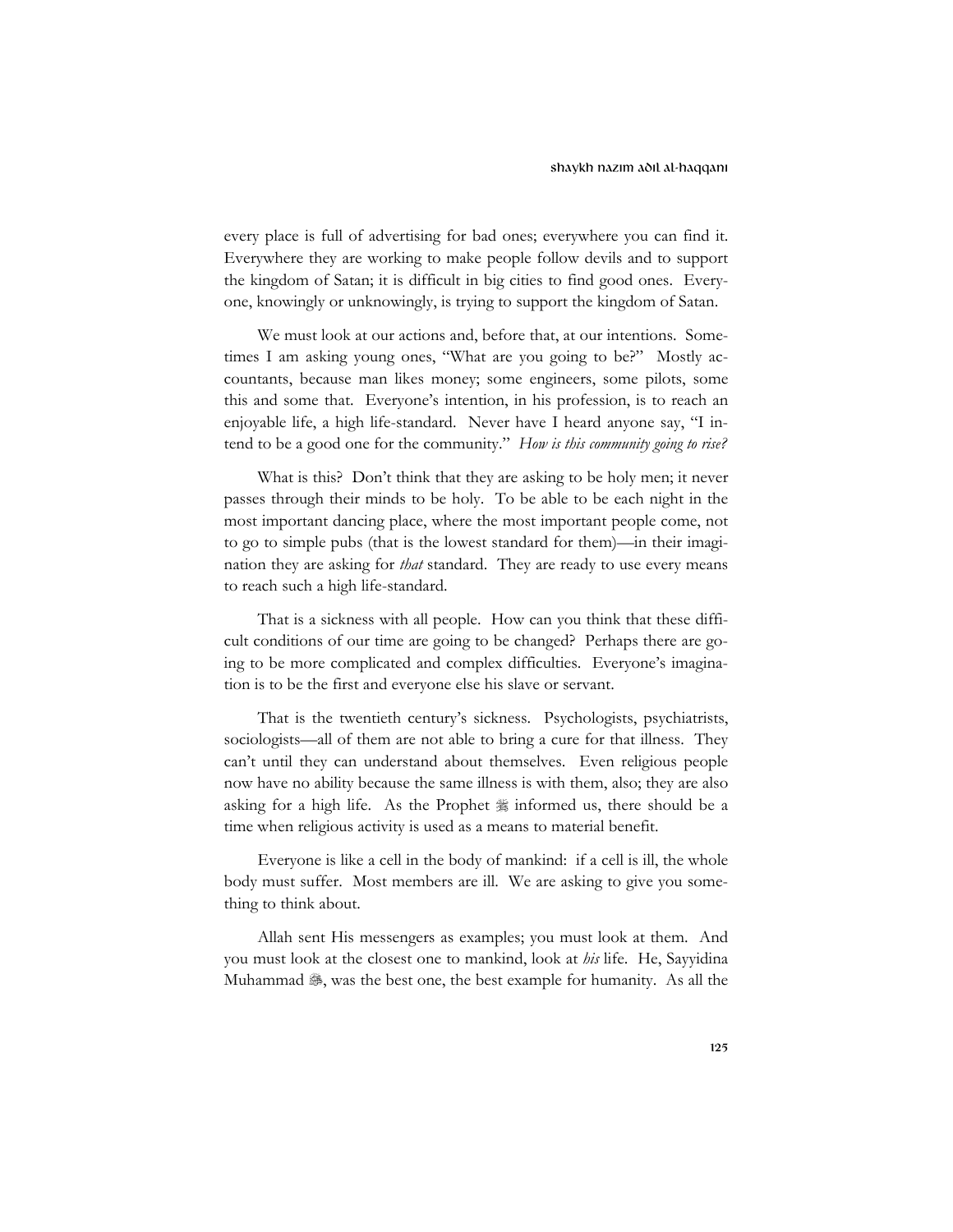prophets tried to teach people how to be good ones, their lives just passing in teaching people to be good ones, the first example we can take from his life is that he lived his whole life to give benefit to others, putting people first and putting himself last.

*He tried to reach people with benefit.* When he went to his *sahabah*, they were first and he came last: "I always support you, I always look after you." If a person goes in front, he never knows what is behind him. He was looking and walking *behind* them.

And also on the Day of Resurrection, when all the prophets will fall on their knees—all mankind, even prophets—and they will ask only about themselves, only one person will fall into *sajdah.* The Honor of Mankind, the Honor of the Universes, of Creation, only he will fall into *sajdah* and will say, "O my *ummah*! I am asking for my *ummah*!" He will not enter Paradise until all his *ummah* go in. He will say, "Anyone else?" and the angels will say, "No." *Then* he will go in.

He said, "O people, you must do like me. Keep me as the best example for everything." You must try to reach everyone with benefit so that you should be a good one. The one who reaches people with goodness, *that* is a good one.

Each night, you may make judgment on yourself. Ask for evidence whether you reached at least one person with goodness that day. If you can say, "At least one," it is all right. If not, you must be ashamed and say, "I am not a good one."

New fashions from Europe are now coming to our countries, also. When you pass through a market, they are putting boxes for blind people, for animals, for handicapped people. *Do you put something there?* It is a sign of mercy in the heart to put even two pennies. You may say at nighttime, "Yes, today I put something there. If not even two pence, I am ashamed!"

We must try to be a good one in this life, not to have something written on a piece of marble in the graveyard, no. In this life, to be written in the Divine Presence as a good one is important. *▲*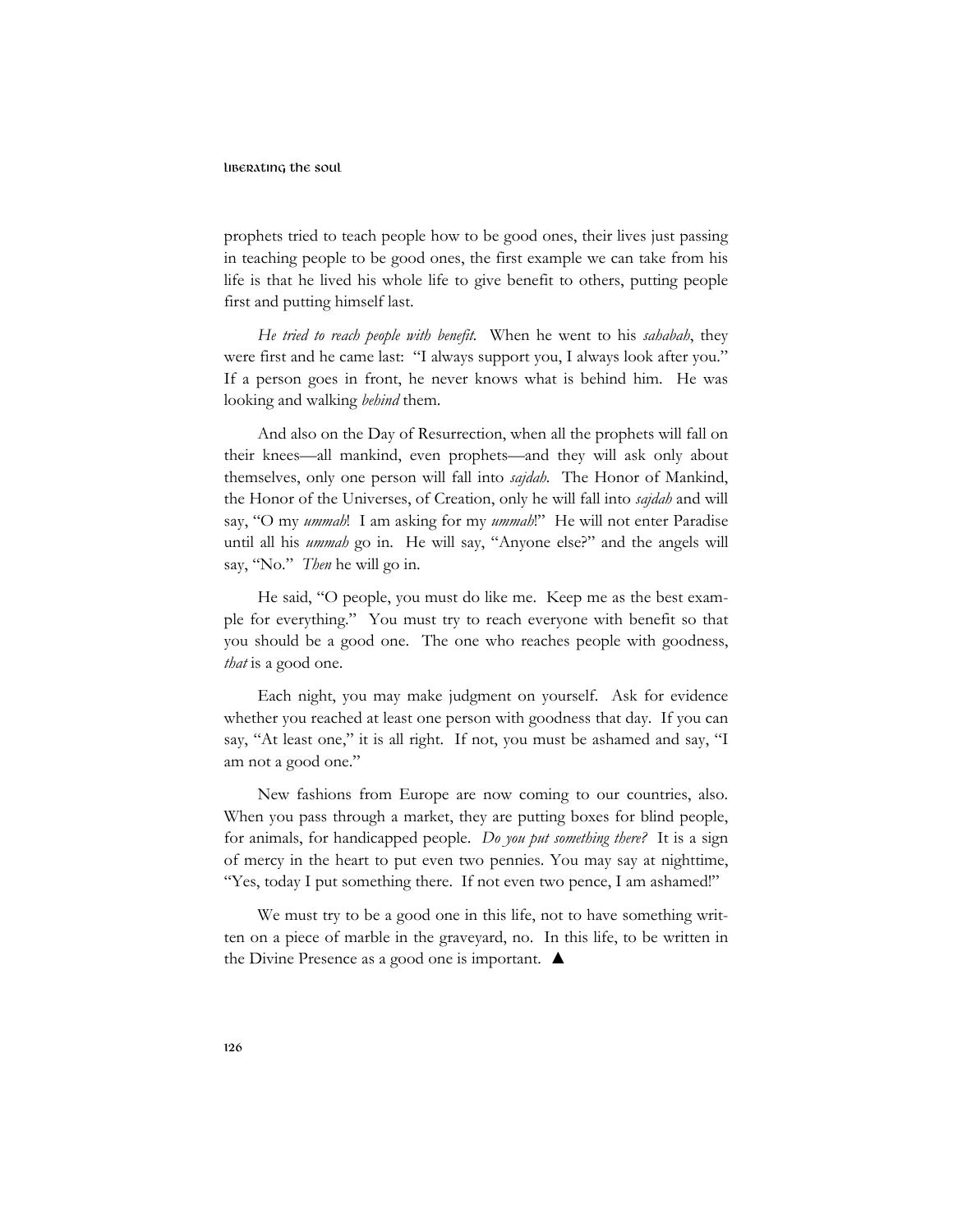shaykh nazim adil al-haqqani



# 31: concerning seclusion and depending<br>on allah for our provision

 No one can be Allah except Allah. He is the only One. Those who are making *i'tikaf*, 135 seclusion, may be here *and* there for *dhikr*, also. I was with Grandshaykh in Medina for *khalwah*, 136 and he ordered me five times to be in Medina in Haram ash-Sharif,137 going and coming.

It is important, if a person is asking to reach the horizon of mankind spiritually, to practice as all prophets did, according to *their* ways. We can follow their ways till we reach to our destination in the Divine Presence.

All prophets did seclusion. After that, they were able to reach to meet the archangel Gabriel. For a standard-level person, it is impossible to get in touch with heavenly beings; they must do seclusion to take spiritual powers, to be in control of their physical bodies. As long as our physical body is in control of our soul, it is difficult to get in touch with heavenly beings.

In the Holy Qur'an, Allah informs us that when Moses is was invited to receive the Torah, he was alone, in seclusion, for forty nights, and then Allah gave him the Torah. Our egos, if we are with people, won't be able to accept that divine manifestation. Therefore, prophet had to be alone, away from people.

Each year, our Prophet , during the holy months of Rajab, Sha'ban and Ramadan, went to that cave. He was alone on Jabal an-Nur<sup>138</sup> when

<sup>135</sup>Spiritual retreat.

<sup>136</sup>Seclusion.

<sup>137</sup>The Noble Sanctuary, here referring to the Prophet's Mosque in Medina.

<sup>138</sup>The Mount of Light near Mecca. At its summit is Hira' Cave, in which the Prophet  $\frac{4}{50}$  was observing seclusion when he received the first revelation of the Qur'an.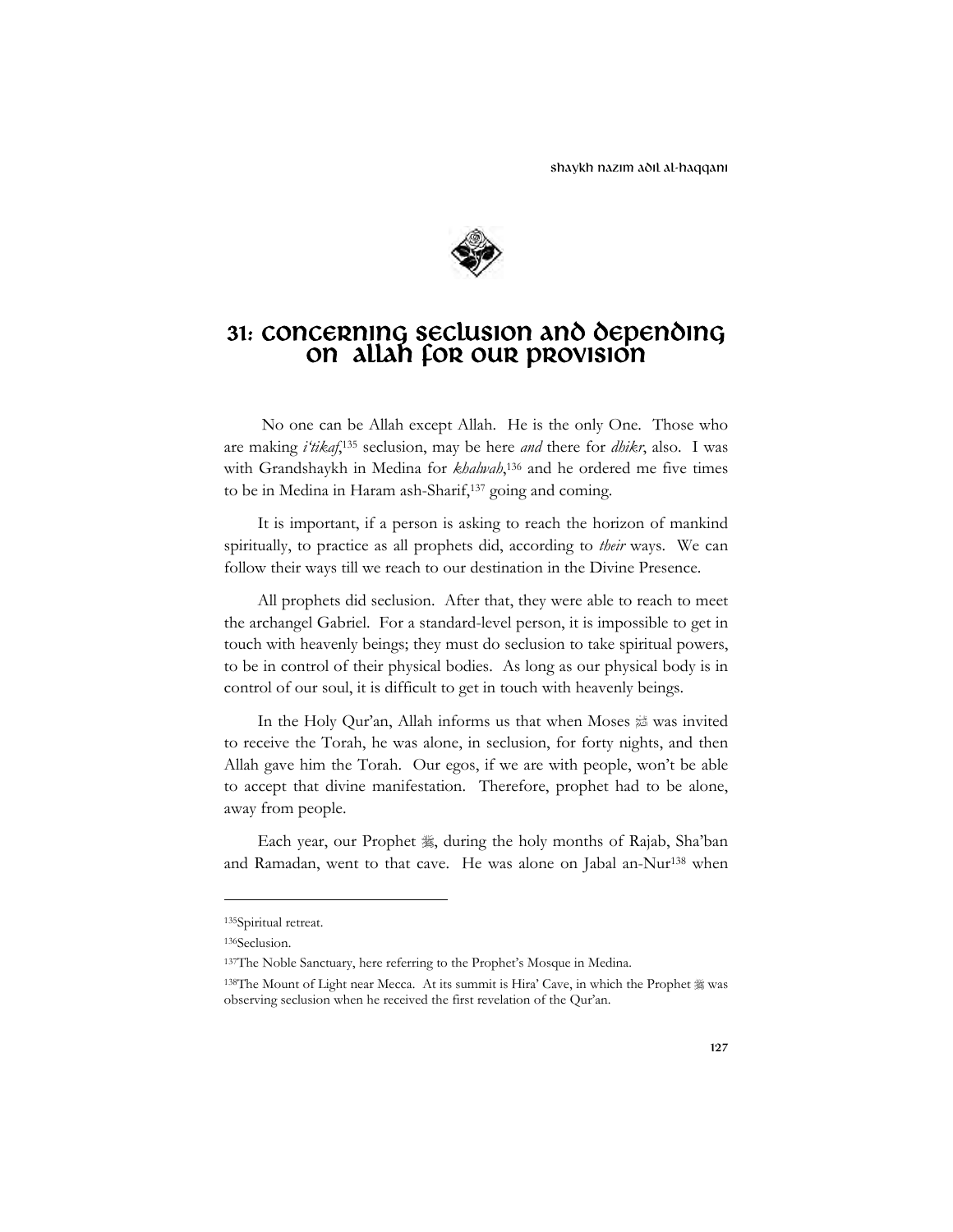Gabriel came, and if a person is alone, it is easy for heavenly beings to approach. Among all grandshaykhs, also, none reached his spiritual station without seclusion, and anyone who is asking for real life must keep that way. All prophets and saints kept that way.

'Abdul-Khaliq al-Ghujdawani, one of our king-sized grandshaykhs, was the *khalifah*139 of Allah, and he was given that rank by Allah directly. He ordered one of his *murids* into seclusion to reach his real destination in the Divine Presence, and in his time that period was seven years; for fighting against their egos till being able to conquer them, they needed seven years.

When 'Abdul-Khaliq ordered, that *murid* prepared himself and went into that small cell. Then the Prophet  $\frac{4}{36}$  ordered his shaykh, 'Abdul-Khaliq, "Look after your *murid*. He is someone who may quickly reach his destination. Show him some important things. Don't leave him for seven years in seclusion."

'Abdul-Khaliq went and said to his *murid*, "Come with me." They went to a garden nearby and the shaykh stopped near a river. And a frog jumped out, a green one, and, with its tongue, three times took earth, soil, and went back into the water.

That grandshaykh said, "Did you see what he did? Did you understand what he did?"

"No."

"He comes out each day and takes his provision, three tonguefuls a day. He is afraid to take more, [thinking that] he may die because the soil may finish."

Then that *murid* laughed aloud. And the frog came out and laughed, also.

<u>.</u>

<sup>139</sup>Deputy.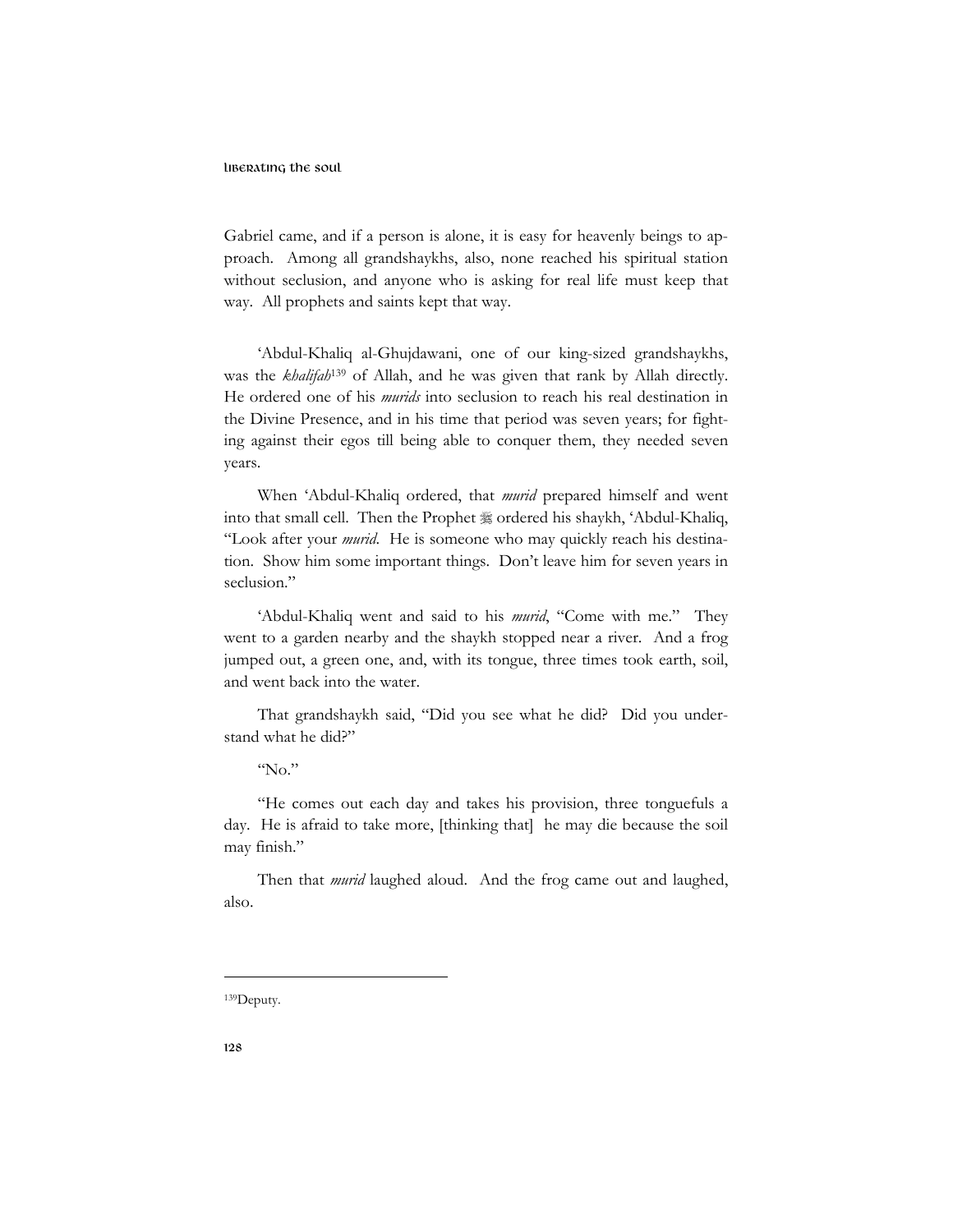With their miraculous powers, grandshaykhs can do anything they like; any miracle that the Prophet  $\frac{4}{36}$  showed is for grandshaykhs, also. A frog has no need to eat earth, but that grandshaykh was teaching, because that *murid*, from that evening up to the morning, had been thinking about his family and his children. When he was ordered into seven years' seclusion, if they sold all his property, it might be enough for only five or six years. What would their situation be during that last year? All night he had been thinking about that point.

That frog laughed, also. And that *murid* asked, "For what are you laughing?"

The frog asked him, "For what are *you* laughing?"

The *murid* said, "I laughed when I heard you were afraid that the soil would finish if you took only three mouthfuls."

Then that frog said, "I was laughing at your foolishness. That soil might finish if I took a long time, but Allah Almighty has promised you and your family provision. *How could it finish?* And you were thinking all night about your family's provision!" A shaykh can look at his *murids*' situations always.

O my pupils! Faith is based on a strong foundation: you must believe in Allah Almighty. It is not enough to say, "I believe." He may try you, whether your belief is real or not. And Satan is also attacking believers and asking to destroy their faith. And he has a method to destroy our faith.

What is tnat method? He comes to a person, as he came to that *murid*, to give him a doubt about his provision. When a doubt comes to a person, that doubt destroys belief in Almighty Allah.

*He* is the Provider, no one else. No doubt about that provision for you! But when doubt comes, no more belief for you, everything coming down.

Grandshaykh said how it must be, our belief in the Provider: If all the skies were covered with steel plates from East to West, and on the whole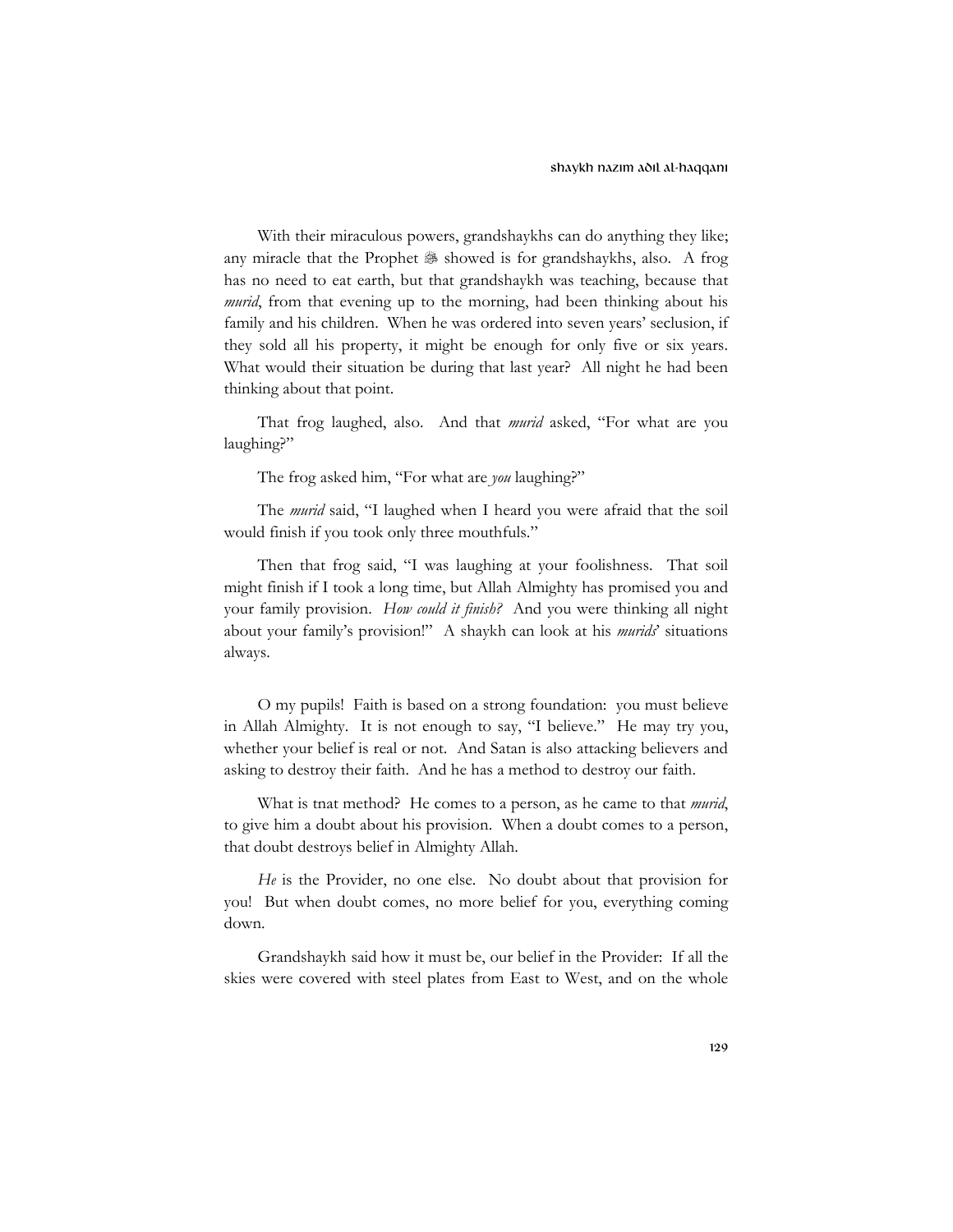earth there was no more grass and only a single piece of rock, if any doubt comes to a person's heart about where his provision will come from, no more faith for him.

*He has promised provision*! Don't think that by working, planting, farming, *you* are bringing provisions. No! If Allah does not send provisions from the Heavens, no government will be able to give provision.

Here in England seven years ago there was a drought; no rain. I came by plane and saw all England yellow; I was surprised. The government was very upset; they thought about what would happen if everything was going to be dry for one more year and no one could live here any more. And I asked, "How are you alive? You have everything. Allah is the Provider!"

The government asked every religious group to pray for rain; it is an old, good manner of servants to pray for rain. And, *alhamdulillah*, the holy month approached and we prayed, also, and I think that for the sake of holy Ramadan Allah sent rain and that drought went away.

In Turkey now, big lands of many acres are dry. People came out to ask for rain. Allah gives; when they ask, He gives. But we must be humble servants to ask.

In Moses'  $\frac{1}{60}$  time there was a drought, also. The Children of Isra'il came to Moses  $\sharp$  to pray for rain, and he went out with all the people. When we do that—old people and young ones, cattle and flocks, taking the little lambs away from their mothers to cry, and the people crying—then Allah sends. And Moses  $\frac{1}{20}$  was wearing his coat inside-out.

They went to an area on which no sins had been committed, a clean area. And the people cried and asked Moses is to pray.

No answer, no rain! Moses  $\frac{1}{60}$  said, "O my Lord, I am asking from Your endless favors!"

Then Allah Almighty said, "O Moses, among your people there is a slanderer," someone who comes and talks against people to others. "There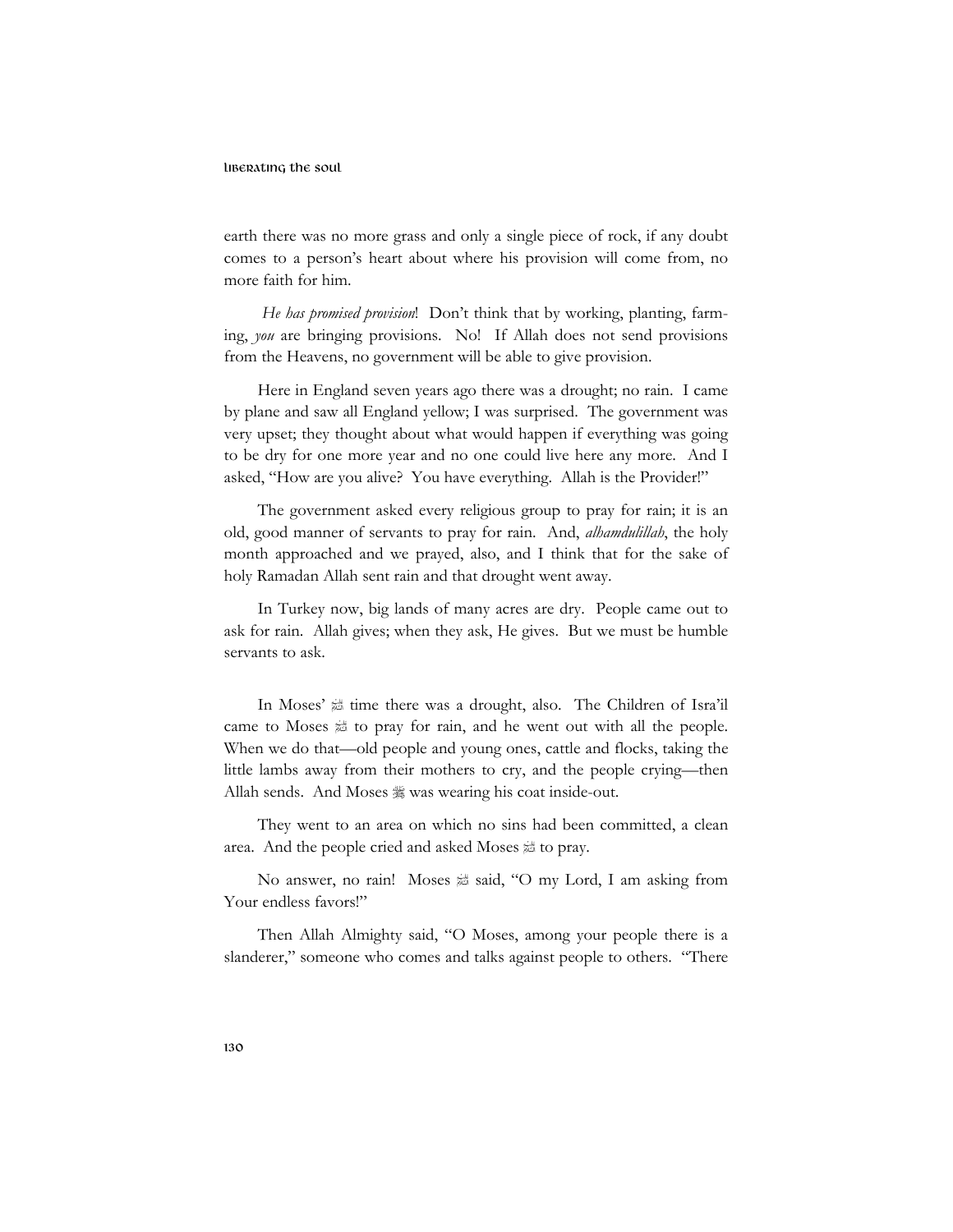is one in that huge crowd. Because of that person, I am not accepting your *du'as*."

Then Moses  $\frac{1}{60}$  said, "O Lord, show us that one, to take him away!"

But Allah said, "O Moses, mind your manners! You are asking Me to show that person. Then *I* am going to be the slanderer! Don't even *show* that one!"

When that person heard that, he asked forgiveness, saying, "O my Lord, I never want to do that again." Then, when he had repented truly, clouds came and rain came, and the wheat grew taller than Da'ud's ¡ height, and thick.

But there was nothing on the stalks, no grain on them. Moses was surprised and very angry. "O my Lord, what happened?"

Then Allah Almighty said (He liked to make jokes with Moses), "O Moses, you asked for rain, not for *provision*. Now make a place for a fire, an oven. Then make a fire in your oven."

And Moses  $\frac{1}{60}$  did. "Take a handful of grain and throw it into that fire to see My power!"

Moses  $\frac{1}{60}$  threw a handful of grain into that fire. Instantly he saw that grains were growing in that fire, and big grain stalks grew.

And Allah Almighty said, "O Moses, you must ask for provision from Me. I can make your provision grow even in fire!"

And Shaytan comes to destroy your faith by thinking about provision! *Without causes, He can give provision to His servants.* We are asking forgiveness for every wrong thought about Allah! *▲*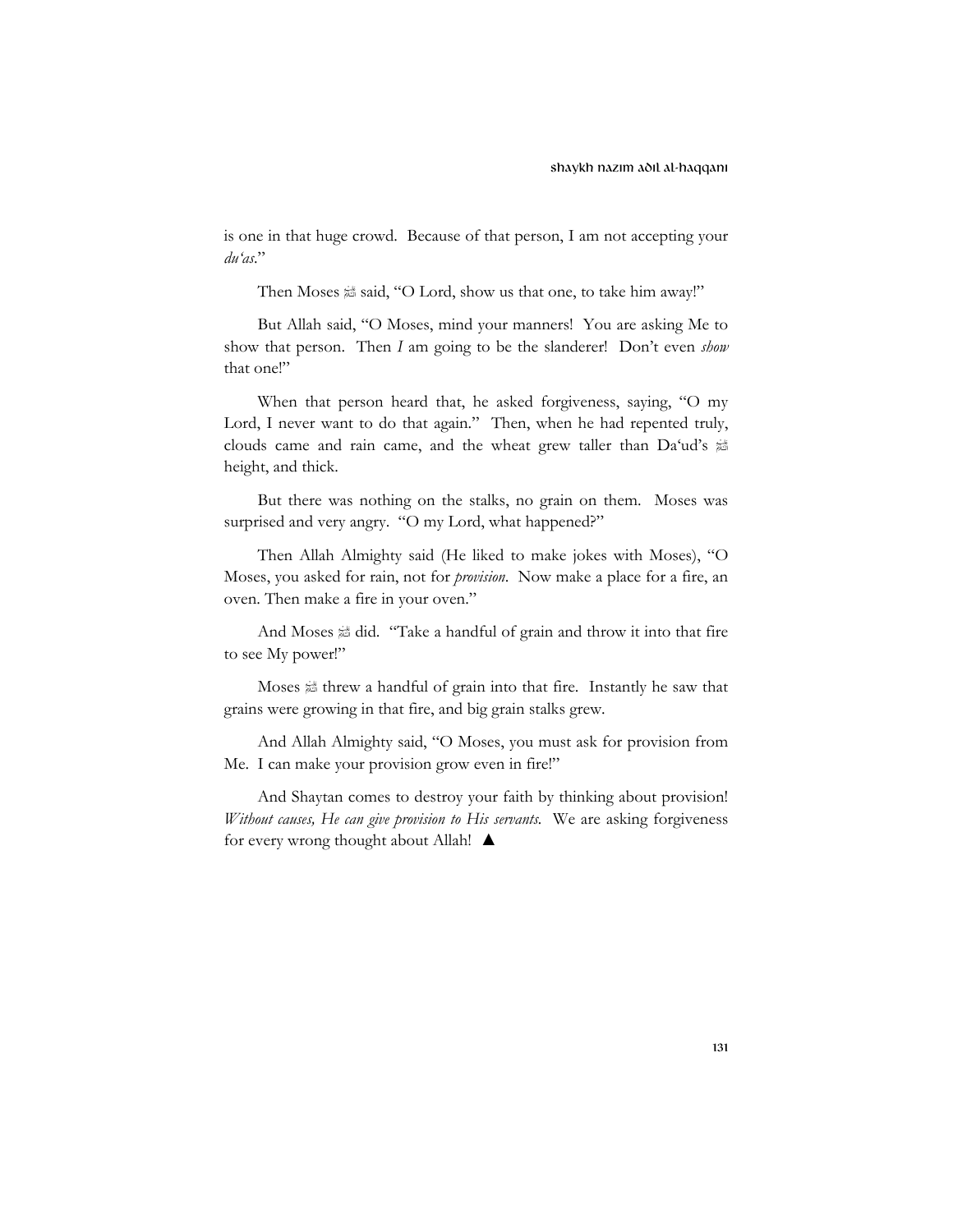

## 32: THE CURRENT DEGENERATION OF MUSLIM **SOCIETY**

May Allah bless us for the sake of this holy month! We are asking Allah also to grant us the good attributes that we are trying to reach during this holy month. Now it is easy. Then, after the holy month it is more difficult, but, with Allah's blessings, difficulty is going to be made easier.

First you must believe. Beliefs are the foundation of our faith. We must reach from imitated belief to real faith. Most important is to believe in Allah Almighty. Sometimes it is so easy, but for some complex people it is difficult. To believe in God is easier for simple people. Those who have reached the top level of educated people also may believe strongly.

Simple people's belief is no doubt strong. And top-level people have real evidence so that they can give satisfaction to themselves through their knowledge. But there is a middle level of people in mosques and churches. They do not really believe or live belief.

That level is dangerous for people. They need advice because they can easily follow good people and they can easily follow devils, also. At that level, people should be asked to follow good ones, to be connected with good ones. That is a dangerous level for common people.

During the Islamic era, from the beginning up to today, many *tariqat* orders lived within the community, teaching people and saving them from following devils and bad influences. Therefore, charitable people were building, in cities and towns and even in villages, *tekkes*, 140 hundreds of such

<sup>140</sup>*Zawiyahs, khanegahs* or *dergahs,* gathering places for shaykhs with their *murids*.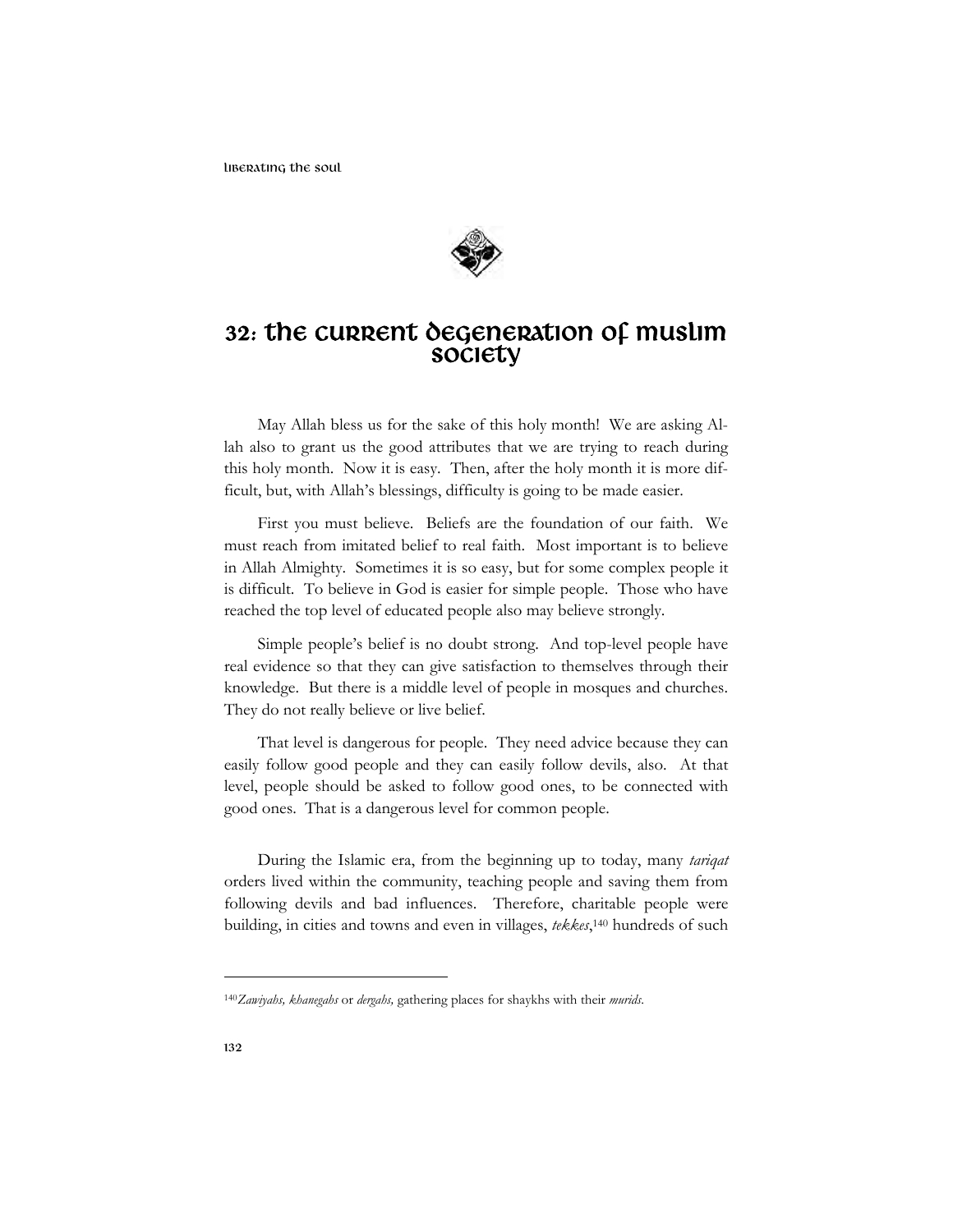buildings for *tariqat* people, with a *masjid*, sleeping rooms, halls, schools and dining rooms, all of them free. And with each one was a shaykh, looking after and controlling it.

When people were free from work, everyone needed to meet his brothers, to listen to the Association.141 Anyone can go to a mosque but mosques are only for praying, and people need to meet and be together. And after coming out of the mosque, Shaytan calls them. If no place to meet and to go to, Shaytan can easily catch them.

Now, all those good places, *dergahs*, worked excellently for centuries, but in our times people came against them, because as long as people could be there and learn something from some honored people, from holy ones, devils were always asking to take them away. And they reached their goal in the last eighty years. Now devils are controlling everything and are not leaving freedom for believers.

Everywhere now there is pressure in the Islamic world. The Christian world has more tolerance than the Muslim wold; we can't find such a possibility in our country. Everywhere they control you, always follow you everywhere, because we are *tariqat* people.

From that time, in the Islamic world, they have been against *tariqats*. When *tariqats* are forbidden and all *dergahs* and *zawiyahs* are locked up, where can people go? To coffee houses, at least. And coffee houses are centers of evil-teaching, primary schools for devils, giving the first diploma; you know the levels after that. But first are the coffee houses, doing every badness.

Learning centers for every evil, coffee houses! You can't find any good thing there; they are the headquarters of Satan. Therefore, from the beginning of this century, people have been under the complete control of devils. They are looking at newspapers and learning.142 Everything you

<sup>141</sup>The shaykh's *sohbet (suhbah*) or discourse.

<sup>142</sup>Referring to the use of literacy in Turkey for reading newspapers, the majority of which contain sections of pornographic photos, as well as advertisements for all kinds of Sataninspired activities.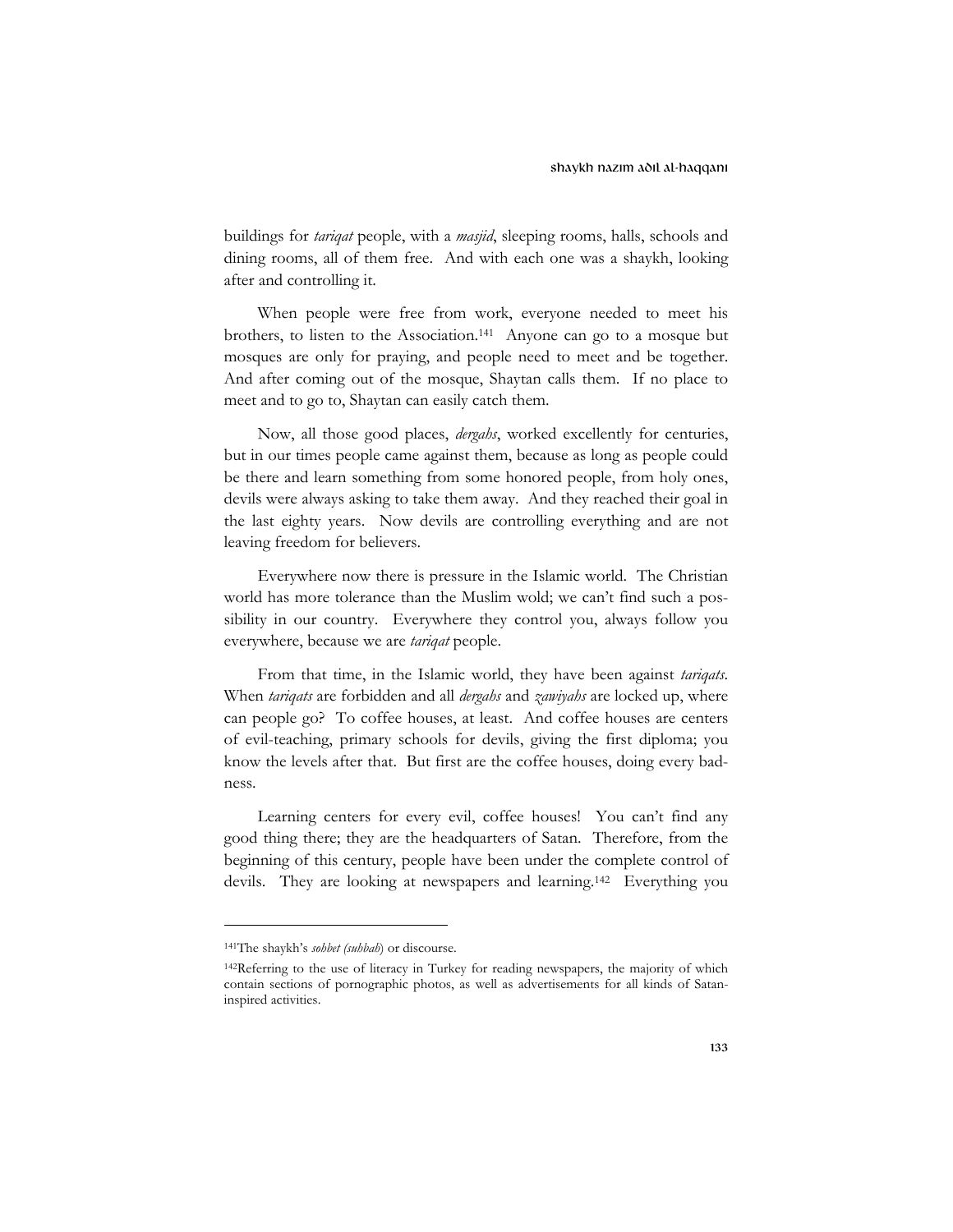may see, advertisements for evils; they are even using cats or dogs for advertising.

What are they asking to do; for what are they putting cats? At the least, they are occupying people with something without meaning—such stupid advertisements, people under their control. Everywhere newspapers, one thousand per cent; one million per cent, broadcasting; one billion per cent in their books and films! And all of them destroying our belief in Allah Almighty, because common people have no defense against that, and top-level people also can't do anything against it; they are only a handful of people.

And common people are running after the ideas of communism and they are saying, "No God!" They are catching people through two ways, through their stomachs and through sexual freedom, making them unbelievers. Unlearned people may quickly deny belief.

When communism came to Russia, teachers came to the schools and asked, "Do you believe in God?" "Yes," said some of the pupils. Then they cried for sweets but Allah did not give them.143 Then that *shaytani*  teacher said, "Now ask *me*!" and they asked the teacher and he gave.

Common people are like children, like sheep. If coming to a river, sheep never enter it; the shepherd pushes one into the water and when one goes in, the others also follow. People have no minds; if they see one person doing something, they must do it, also.

That is a common illness. The Prophet  $\frac{4}{36}$  informed us that when the Last Days approach, my people will follow the People of the Book step by step. Even if my people see non-Muslims entering into the narrow hole of a fox, they will try to enter also.

<sup>143</sup>This and similar tactics have been frequently used by communists, missionaries and others. People are shown something which they desire, and when they express a wish for it, they are told to ask for it from Allah. When it is not given to them in response to their prayer, the 'trainer' then instructs them to ask him. He gives it and then says, "You see, God is not real, does not hear you, does not respond, will not give, etc. But I"—or, in the case of missionaries, Jesus—"will give it to you."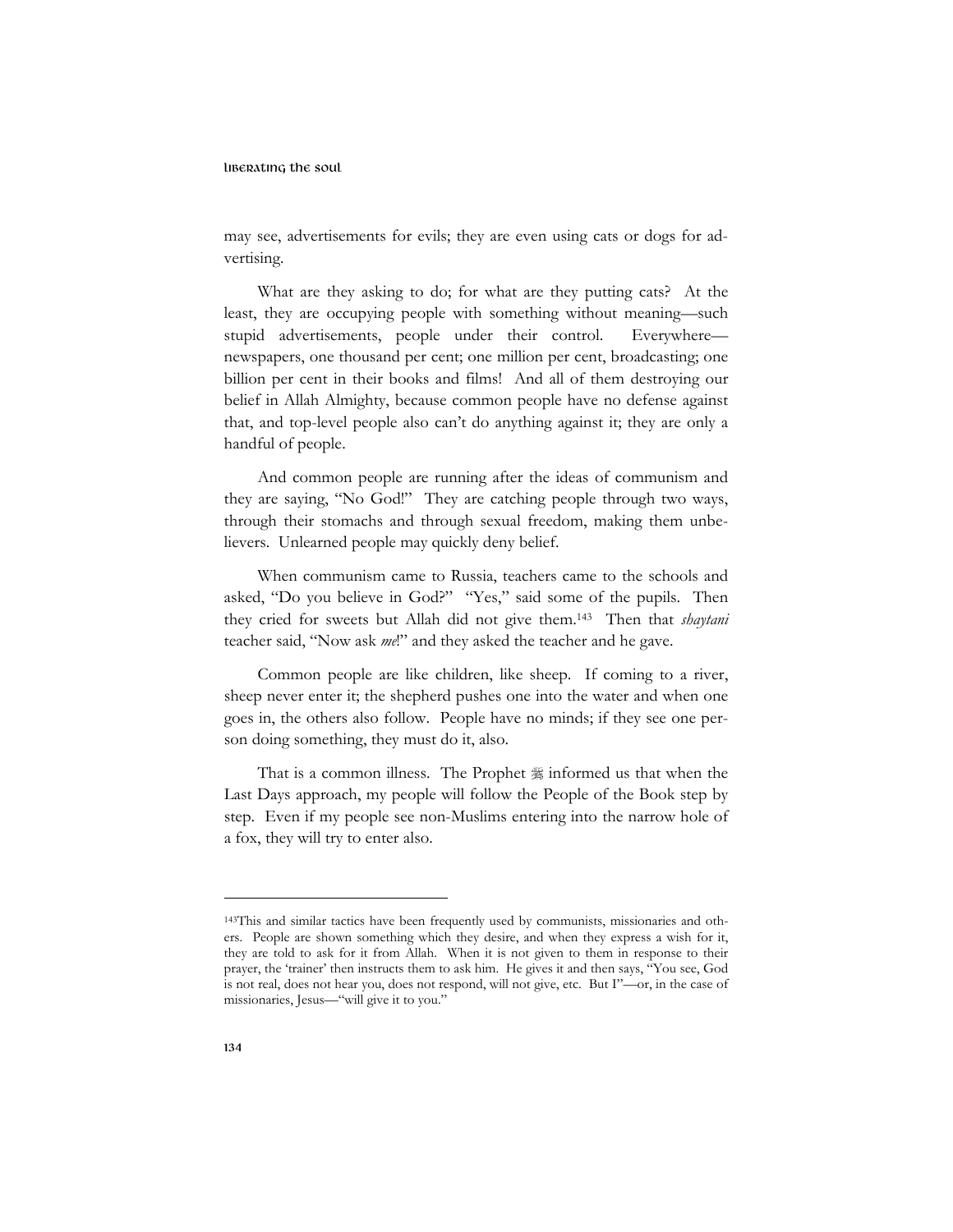Once the Muslim world was stronger than Western countries. It contolled Western countries and Western people were trying to imitate it because the weak always imitate the powerful one. The East was powerful through faith. Because of that they felt powerful, not because of weapons; through faith they saw themselves as powerful. But now in this century, Muslim peoples' faith is becoming weaker and is going to be zero. They are saying, "We are behind, not yet advanced—backwards. We must try to do more like Western countries, to reach their technology." But Allah's wisdom makes them to be down. When they reach one level, the West has already reached another one.

Their faith is weak. They are asking to be servants to Western people, and Allah gave them the most precious part of the world—the most beautiful, rich and everything. But they are coming to the West to be street cleaners. I am always saying, "Go home!"

Allah honored us but we are not thankful. Instead, we are asking to be like Western people. No cure for that sickness till we leave those stupid ideas. They are like women, always asking for equality.

But they are never going to be equal. On the five continents, everywhere, Allah is putting people to be suitable for that place. Now you can't see anyone walking on his feet; everything is upset, upside-down. We need someone to put everything in order from A to Z; *everything* is upset now. Allah is saying, "O people, I gave you a mind to use it!" But they think it is most enjoyable not to carry anything in their heads, never to think. *▲*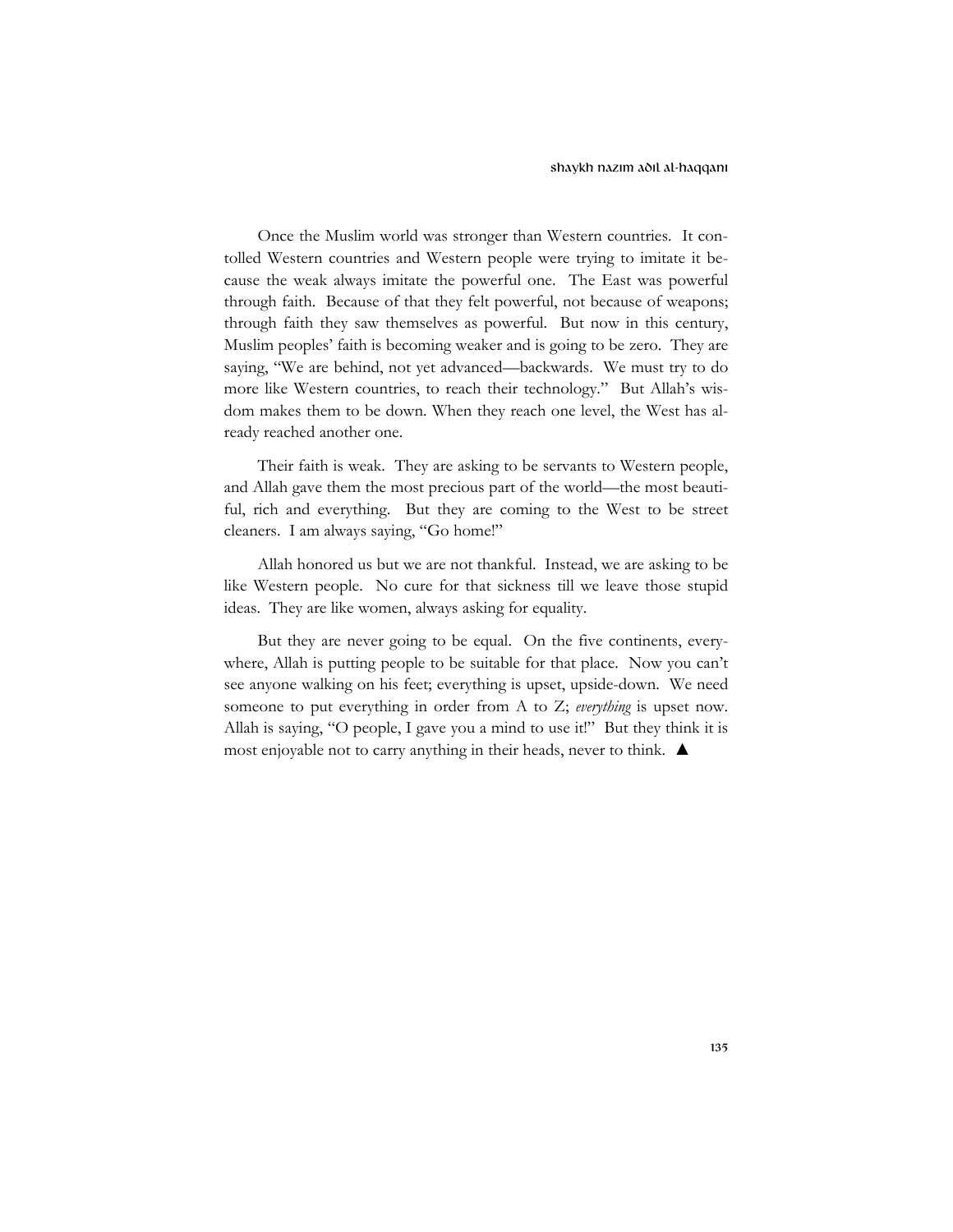

## 33: the time of sayyioina mahoi

When Sayyidina Mahdi  $\frac{1}{20}$  comes, it is going to be a charity-less time because he will order all the treasures under the earth and under the seas to be brought out, and there will be twenty ministers from mankind over jinn. So many treasures will appear (good tidings for ladies!), so many—like hills, everywhere, Mahdi  $\frac{1}{60}$  sending people everywhere to come and take.

If peoples' egos were going to be the same as in our days, we would run to them, but at that time we will be given very powerful spiritual desires and heavenly views are going to come into our vision. Therefore, no one will be interested in such kinds of jewels, material ones. There will be another kind of jewels.

The Prophet  $\frac{46}{20}$  ordered giving good tidings about Mahdi  $\frac{1}{60}$ : "O scholars and learned people, give good tidings about Mahdi!" But I don't see anyone giving it. That is important because the *ummah* is in a narrow position spiritually. They need good tidings about the future; otherwise they think that there is too dark a future. But we say as the Prophet & said about Sayyidina Mahdi ¡: The whole world must stop to meet him. *He is coming*.

It is good tidings for believers—not for unbelievers; they get angry. And each time they are get angry with Islam or *tariqats* or Mahdi  $\frac{1}{60}$ , Allah says to them, "May you die from your anger!" Unbelievers are making themselves unhappy. Happiness is for believers.

The Prophet 38 says that Mahdi  $\sharp i$  will ask whomever wants to take those jewels to come. One person will come from far away and ask to take from them before all the people rush at them, and he will go and ask, "From where can I take?"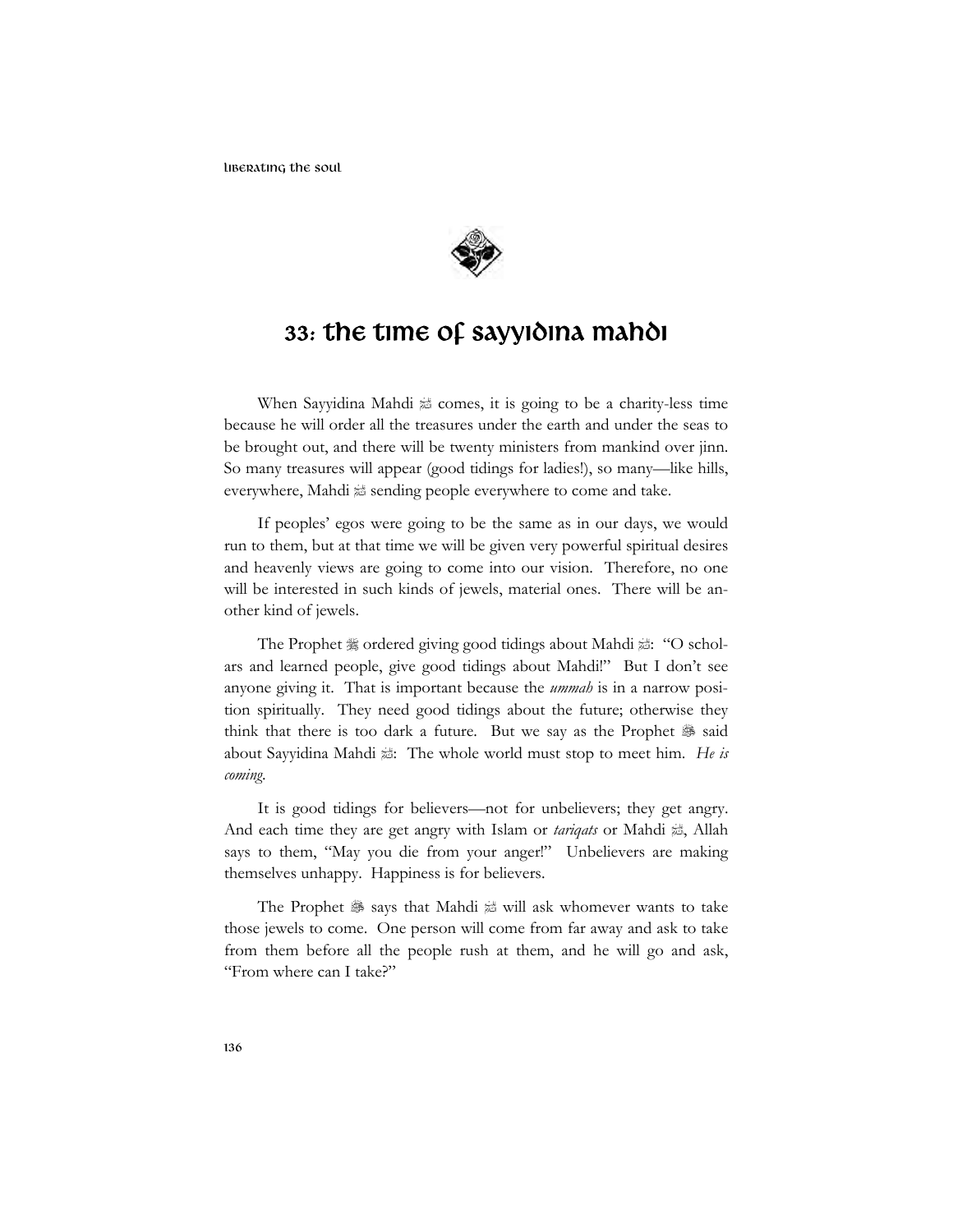Now, for the Government, for five pence they must sign five signatures. But the guardian of those treasures will say, "Get in!" taking no signatures, and that person will rush at them.

Shining gold! If any of our people saw that view, he would faint twenty-two carats, not eight carats. Rushing, coming on his knees, putting them everywhere, all pockets full.

While he is on his knees he doesn't understand about carrying all that, but gold is heavy. When he wants to get up, he isn't able to, so heavy, and he slowly takes them out. And he looks.

Are people still sleeping, or have they died? Have they not heard that it is free today? Then he says, "What about me? If no one else is taking, for what am I so greedy?" Only you? Go and put it back! For what are you taking that metal, like a donkey?

I am giving the view from 'Headquarters,' as the Prophet  $\mathcal{F}$  said. Prophets have the power of vision in their eyes like television. And according to the power of their belief, everyone may see the Heavens and Paradise and *Qiyamah* and Hells. When Sayyidina Mahdi  $\frac{1}{60}$  comes, everyone will see the seven heavens, the eight Paradises, the seven hells and *Qiyamah*. Man is created with such powers.

So many guardians for some papers or libraries! If there were such treasures in our time, you would have to bring nuclear weapons to guard them. But when that person wants to give back the treasures he took, that guardian says, "Go away! When We give something, we never take it back!"

At that time, no need for charity because *barakah* will be raining down. Allah will order the skies to give wholly *barakah* and will order the earth to give wholly *barakah*. Now people are going long distances with tractors. At that time, such places will yield hundredfold. If you plant one boxful, you will take seven hundred boxes, trees giving fruit twice each year.

Sayyidina 'Ali  $\ddot{\text{ } }$  said about the signs of the Last Days that there would come a day for people when they wouldn't be able to take anything from trees without medicine [chemicals]. Now people are using too chemicals to grow fruits. Therefore, through those chemicals such strange illnesses are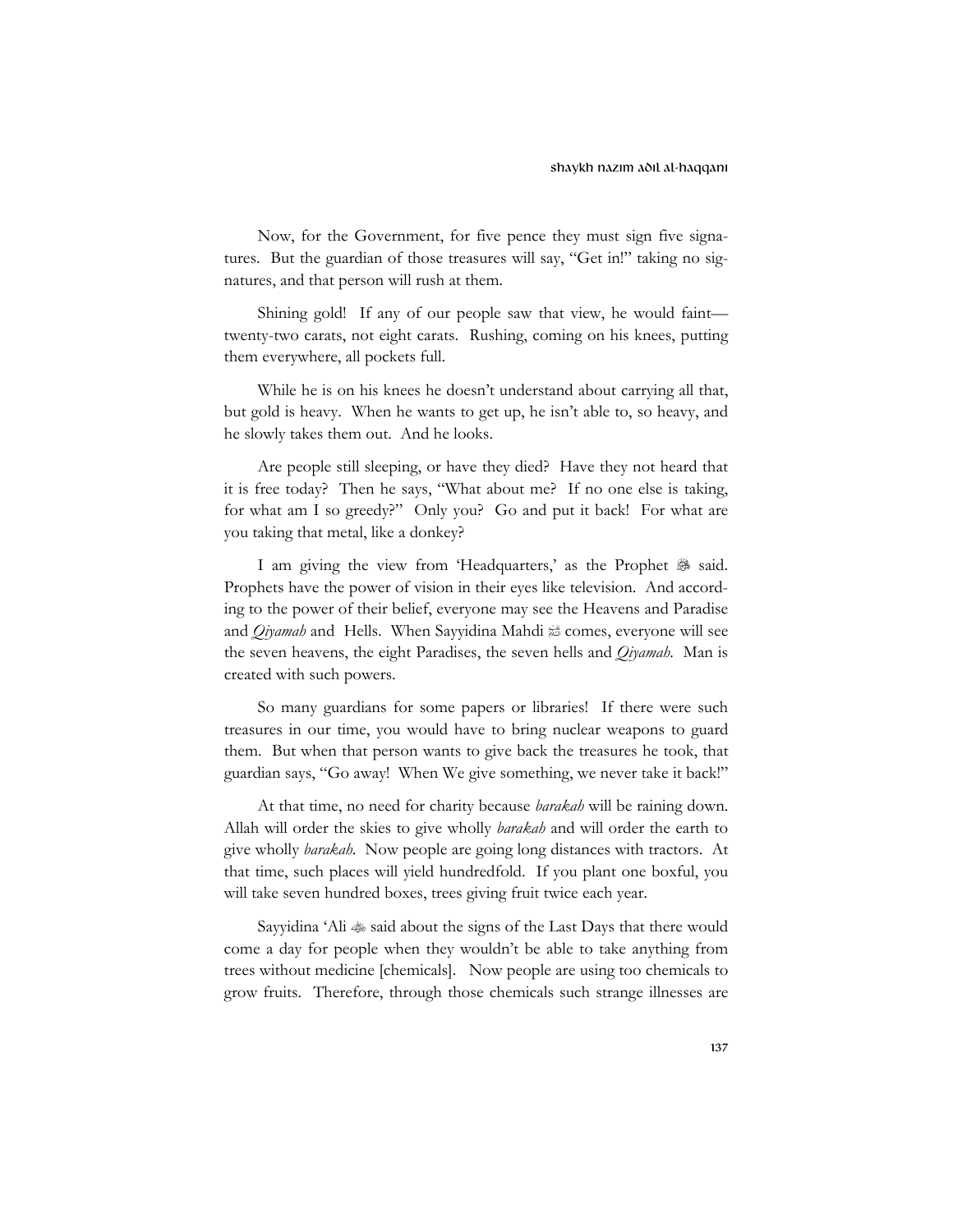coming on people that doctors are saying, "I have never seen such an illness." But when Mahdi  $\frac{1}{60}$  comes and says, "*Allahu akbar! Allahu akbar! Allahu akbar wa lil-Lahi-l-hamd!*"144 all that will be changed.

No hypocrites will live at the time of Mahdi  $\frac{1}{\sqrt{2}}$ ; they must be taken away. The one who harms people spiritually or physically can't be in that time. The people living in that time will be like the cream on milk. When the Prophet <sup>38</sup> spoke about that time, the *sahabah* were asking to be with them, and Sayyidina 'Umar  $\triangleq$  said, "*Ya Rasul-Allah*, we would give everything to be one of them!" And the Prophet  $\mathcal{L}$  said, "Your love for those people is covering them, and you should be with them, you should be witnesses."

We are hoping and asking to be with Mahdi F. Ask! If the Prophet & says, "The lifespan of my nation's people is mostly sixty or seventy years," I hope that if I live normally up to seventy, I must be with him, because it is too close now, his time. No one can imagine that light, that happiness, that pleasure for people!

No one will need that electric power, all technology taken away. Allah has made those unbelievers to be happy with that technology in order to know their Lord, but they are going on their knees in front of technology instead of the Lord. Therefore, that headache should be taken away and another kind of power should come down, a part of Paradise.

At that time, you may think but your movement is going to be speedier than your thought, and you should be at the K'abah or in the East or the West more quickly than your thought, Allah opening at that time something of deputy's honors—only *something*, because this earth can't carry even one person with real deputy's honors. You can't imagine those powers until you reach that time.

We were expecting to speak about something else today, but They are changing it, to say something about Mahdi ¡ to be happy. If someone believes, he will see more and more, till his spiritual powers appear.

<sup>144&</sup>quot;God is Most Great," repeated three times, "and all praise is for Him."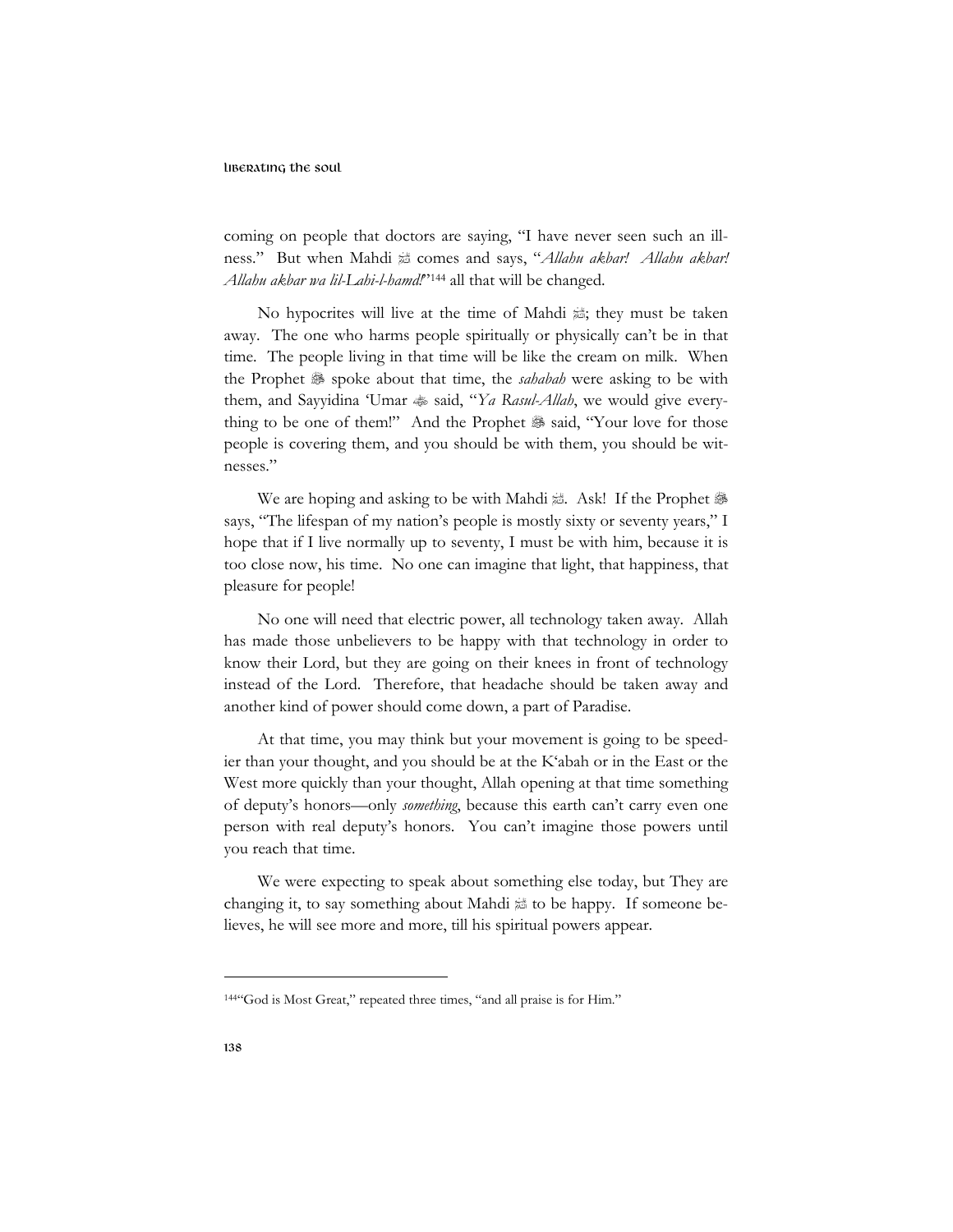Charity now is more important; you may do now as much as you can. At least you may do, for supporting truth in our days—*more important now! sajdah* and charities. What you are given for a simple charity, you can't imagine. It is the time for trading for our eternal life. Good tidings for the one who believes that when he gives, it will not become less. Don't be afraid! Allah says, "When you give for the sake of Allah, I give. I will not leave you empty, I will refill." *▲*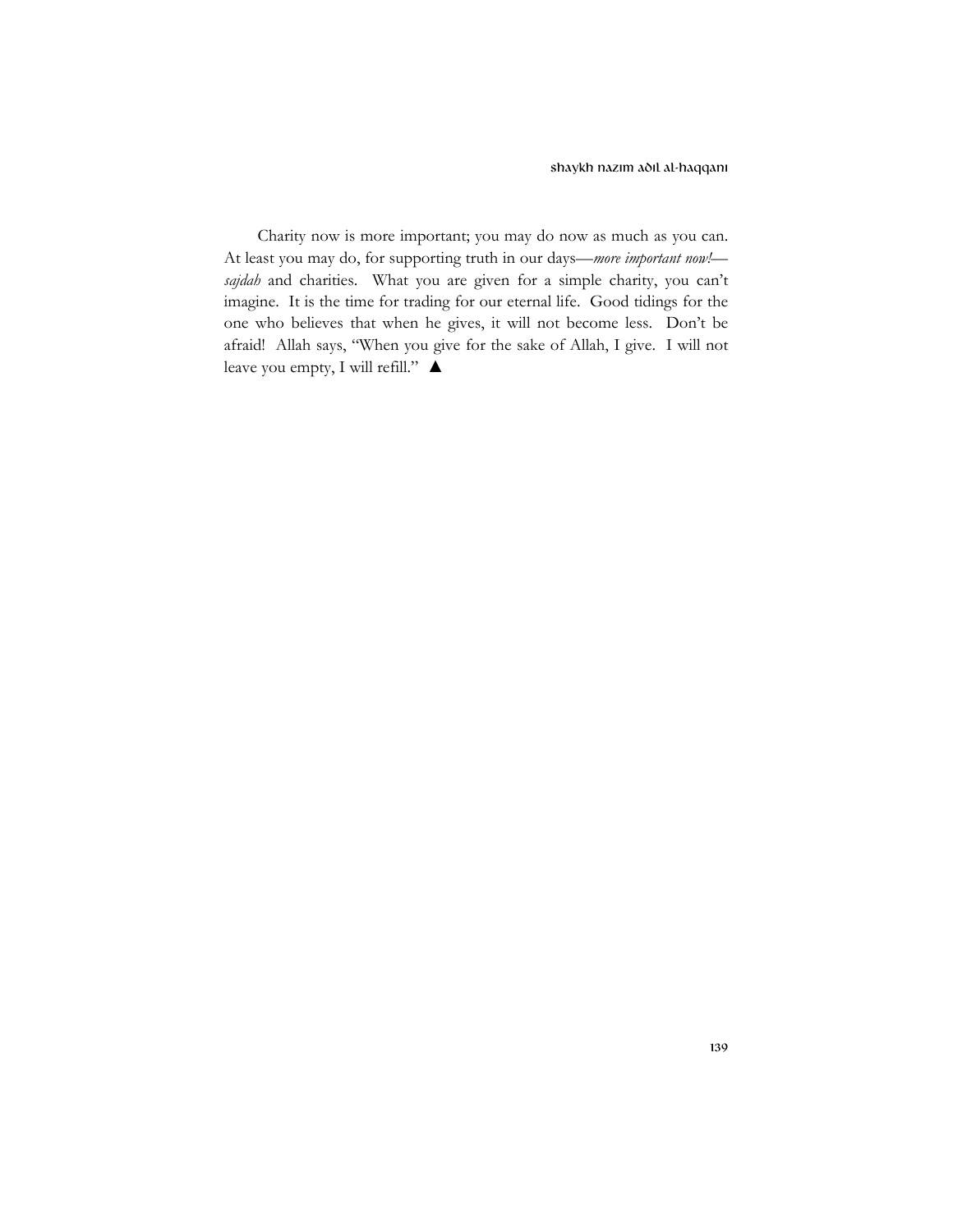

## 34: USING YOUR HEART TO UNDERSTAND

We, mankind, must know more about ourselves. That is the most important thing for us: to know about ourselves. The Holy Qur'an is teaching us the complete knowledge about ourselves, and the Prophet  $\frac{46}{28}$  worked to give an understanding to people about themselves. And his inheritors, *awliya*, are working on that point, also.

It is impossible for a person to reach a level of real faith without knowing about himself, because without knowledge about himself no one can know about Allah Almighty. Every *murshid*, grandshaykh, has reached to understanding about himself.

We have been honored by the Lord of the universes, the Lord of creatures. But although we have been honored, most of mankind is arguing with their Lord. No other creatures are arguing except mankind; it is impossible, but *they* are fighting, making a discussion. And the Prophet gave warning and said, "The one who shoots at us, if he puts an arrow and knows it, he is not from our nation."

Every activity, every action, that is against the Lord's orders or His Prophet's orders (whose orders are the same as Allah's)—whoever rejects or does something against divine orders, it means that that person is coming and shooting the Prophet . "Whoever shoots us is not from our nation," he says. If you know something that Allah or the Prophet 38 orders and you are against it, it is dangerous. You must try not to be against it.

But we know it and we are fighting. At that time we are far from the Prophet . That fight continues till you reach a high level of faith where you can control your actions. Therefore, we need to know about ourselves so that we will not be against divine orders.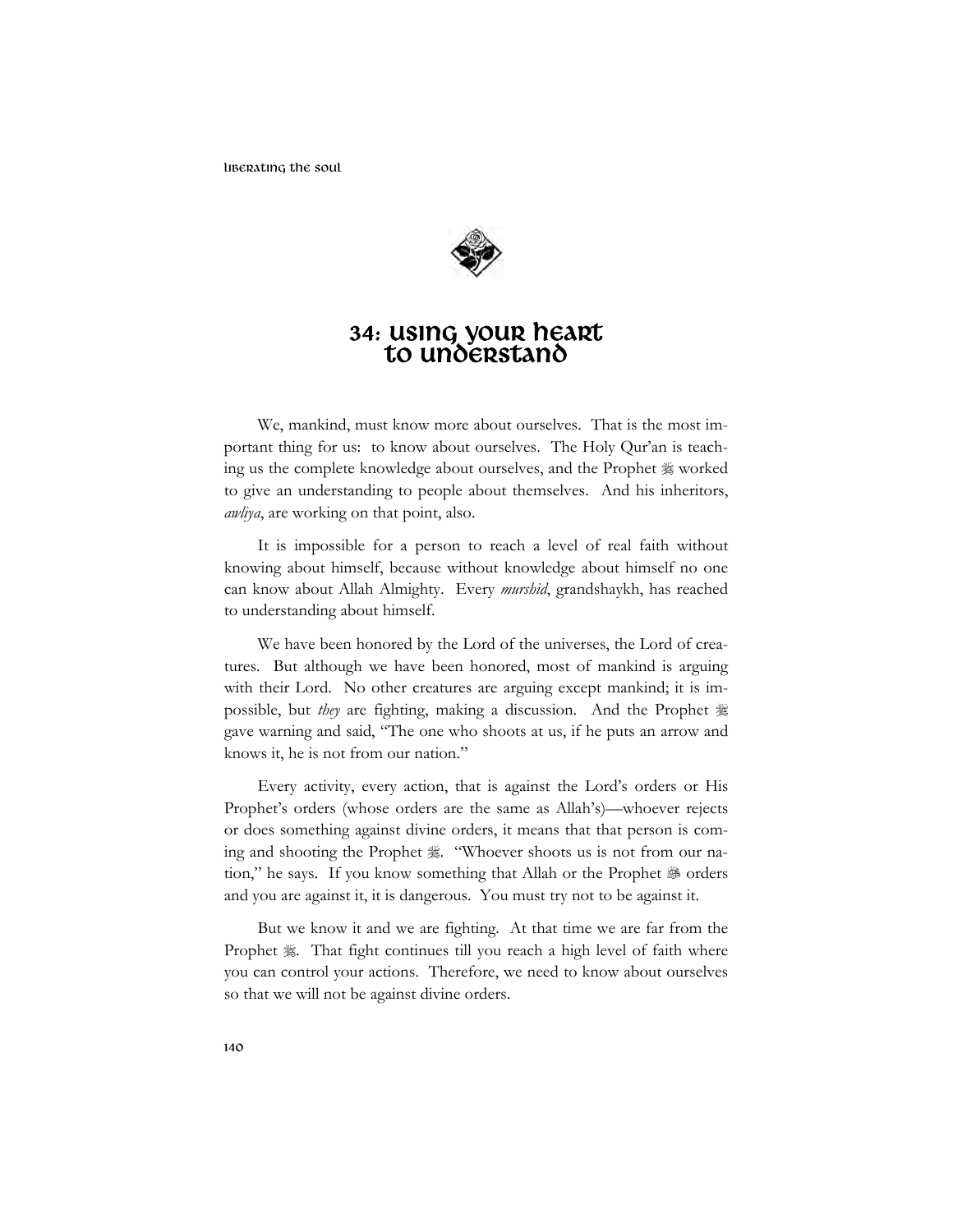But our ego always likes to fight against the Lord, Almighty Allah, like Nimrod. Our ego, if not accepting divine rules, means that it wants to fight. Your ego is such an ignorant one; it never gives real value to believing in the Lord, Almighty Allah. For ego, it is so simple a thing: it thinks it can easily be the *sultan*, the ruler, of the physical body. Always, if it finds a chance, ego is going to fight with the Lord, Almighty Allah. It is the most difficult one to agree, always against divine orders.

Most people cannot accept anyone else to be first; *they* must be the first. Each time prophets came, they fought against them. They looked first at what was his right to be a prophet: "What is your proof? What does it mean, revelation? Why only for you? Why not for us, also?" The most arguing ones are mankind. Even though they saw the miraculous things that prophets showed, still they did not accept and argued with them, never ending their arguments with prophets. They thought they could take them away and make truth disappear, and *their* falsehood would go on. For that reason they came against prophets.

Most argumentative, our egos! Mostly, people who have a [spiritual] sickness are more argumentative, and those who think that they are something, not accepting to be nothing, and those who don't want to be something but to be *everything*. V.I.P.—if he is a V.I.P., *I* must be a V.V.I.P.!

The whole *Shari'at*, divine rules, came not to give something to ego but to take everything from ego and to make it a slave, when it is going to declare, "I am nothing, I am a slave." If a person does not come down to a low level from his imagined high status, he will never reach divine stations and power; as long as you don't accept to be nothing, we are not giving anything. Allah is saying, "O people, I have bought all of you, I have paid a price. I shall give you Paradise and you are all for Me." Even if He did not buy us, we are for Him, also, but He is saying, "O My believers, I have bought you and I am paying with Paradise."

Until you stop arguing with your Lord, you will never reach anything. Therefore, *tariqat* teaches people how to stop egos from claiming anything. You must leave your will in the hands of your shaykh, first of all; then you may learn how you can leave your will in the hands of the Prophet  $\mathcal{F}_2$ , and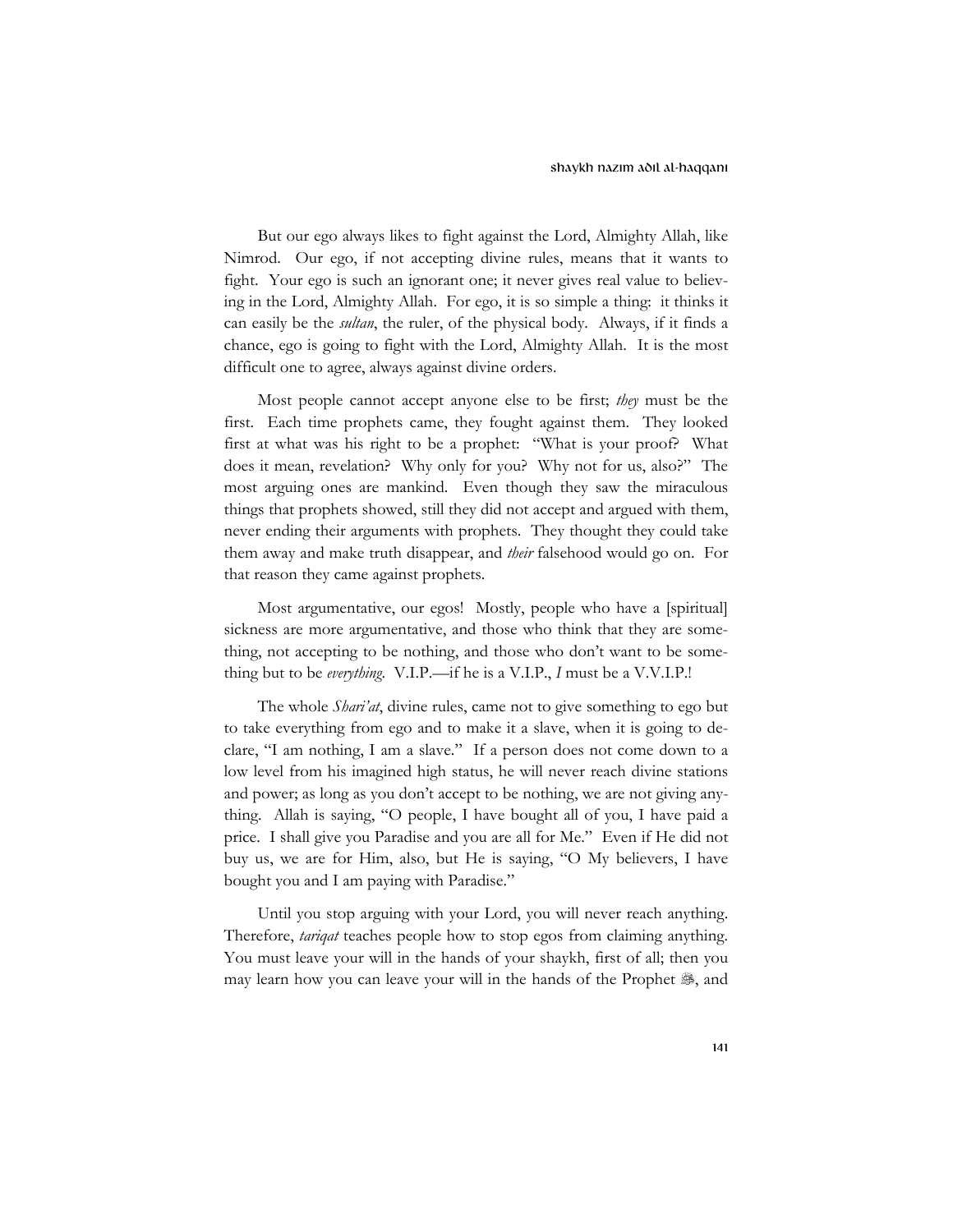then you may learn how to leave your will yourself in front of Allah. If not getting training at the first level, people are never going to be able to carry servanthood in front of Allah. If someone does not leave his ego in front of his shaykh, he will go in front of the Divine Presence with his ego and he will be thrown out.

Abu Yazid, the 'king' of saints, asked, "How can I come to you, O my Lord?"

He answered, "Leave your ego and come. Don't bring ego! I don't like partners."

Ego says, "You like something and *I* like something. You must be obedient to *Me*, also!" But if you leave ego as it likes, it never lets you do anything for the sake of Allah. It says, "No Lord for you except *Me*!"

You must be obedient always, *tariqats* are firstly teaching people. Firststandard people must follow a guide; common people's natural characteristics are ordering them to follow a guide. Perhaps a scholar in Mecca may do *tawaf* by himself, but ordinary people need a guide for the first time until they reach the K'abah and know in practice [how to do *tawaf*]. So many scholars know about *hadith* and Qur'an, but their knowledge can't reach to real Islam, and Muslim scholars can't reach to the Holy Prophet's 5 presence. If not humble enough to take a guide, they can't reach their destinations in the Divine Presence.

When you take a guide, you must say, "O my ego, I am not listening to you now. Now I have a guide" (but ego is never going to agree with that declaration). When you take a guide, it is perfect to ask about everything. At the least, you must ask about three points: about marriage, traveling and divorce; at the least, *that* you must ask.

Not to ask [other questions] shows that the *murid* is improving, because when the shaykh gives Association, he gives for everyone's needs. Even though all mankind may be in that meeting, if he is an authorized one, he must be able to give everyone his needs. But for beginners, it doesn't matter if they ask from morning up to night.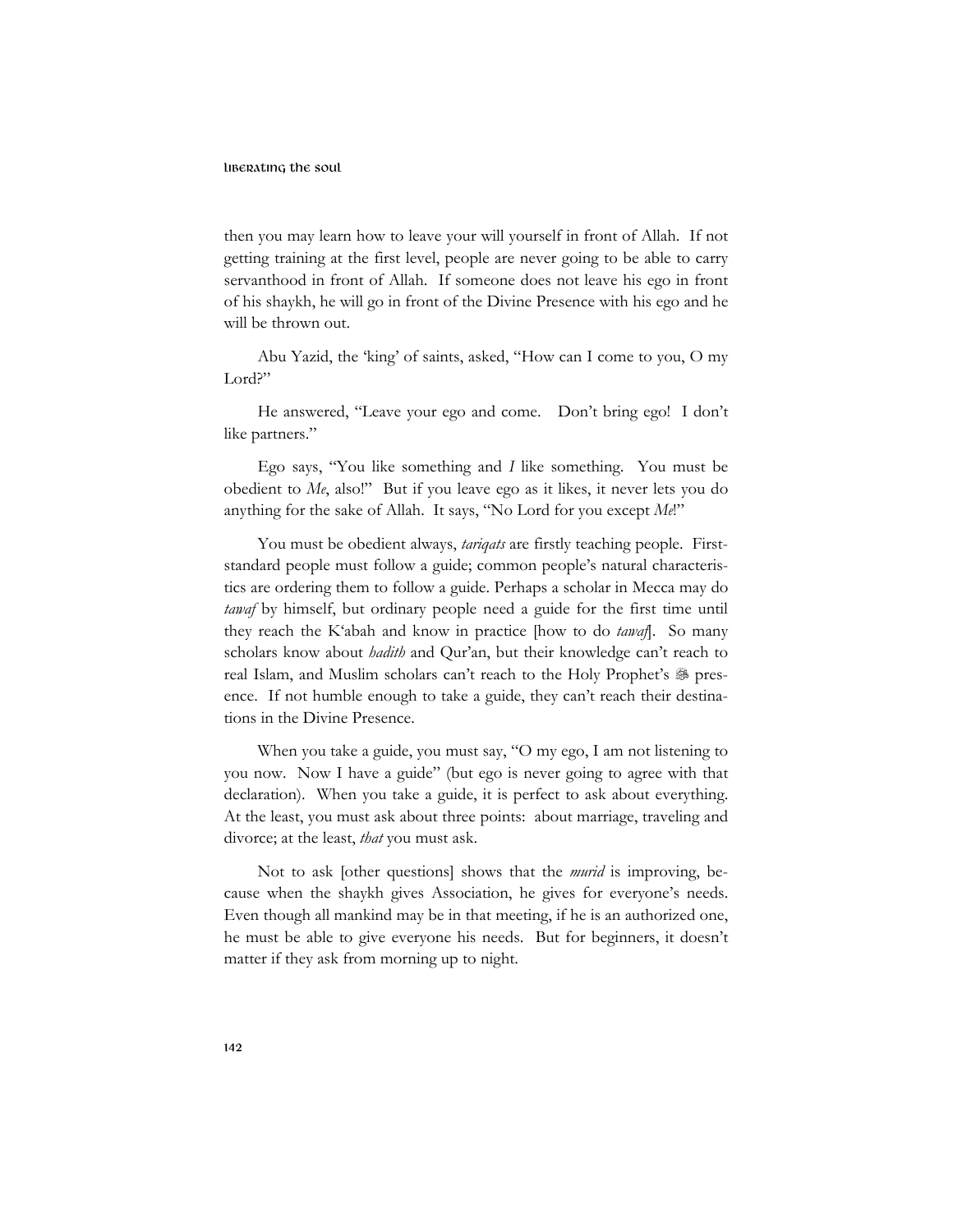We must be present with the shaykh, not present with body but absent with heart. If someone comes without heart, it is like barrels sitting. You must come with your heart; They know how to fill it. During that time, without questioning, everything reaches a solution.

When the Prophet  $\frac{4}{36}$  came, people came to ask. But they were foolish ones. If a prophet comes and says, "I am a man from the Heavens, from your Lord," don't ask with your ego! Put your heart in front of his heart and look; quickly your heart can understand. If anything is in his heart, it willrun to your heart; if not, if empty, nothing can you take from him, even though he may speak from *Jum'ah* to *Jum'ah*. 145

For new ones, it is important: Use your heart. No one can cheat you. Grandshaykhs don't need advertising. Have you seen any jewelry shop doing advertising? But for soap and cheap things, too much advertisement, all London full-up! In the market I don't expect to find jewels.

If you have a heart, look and sit down. If that shaykh is correct, it means that he has a heavenly connection. If not, go away. Those foolish people, coming and looking at whether that is a prophet, never using their hearts! *▲*

<sup>145</sup>Friday to Friday.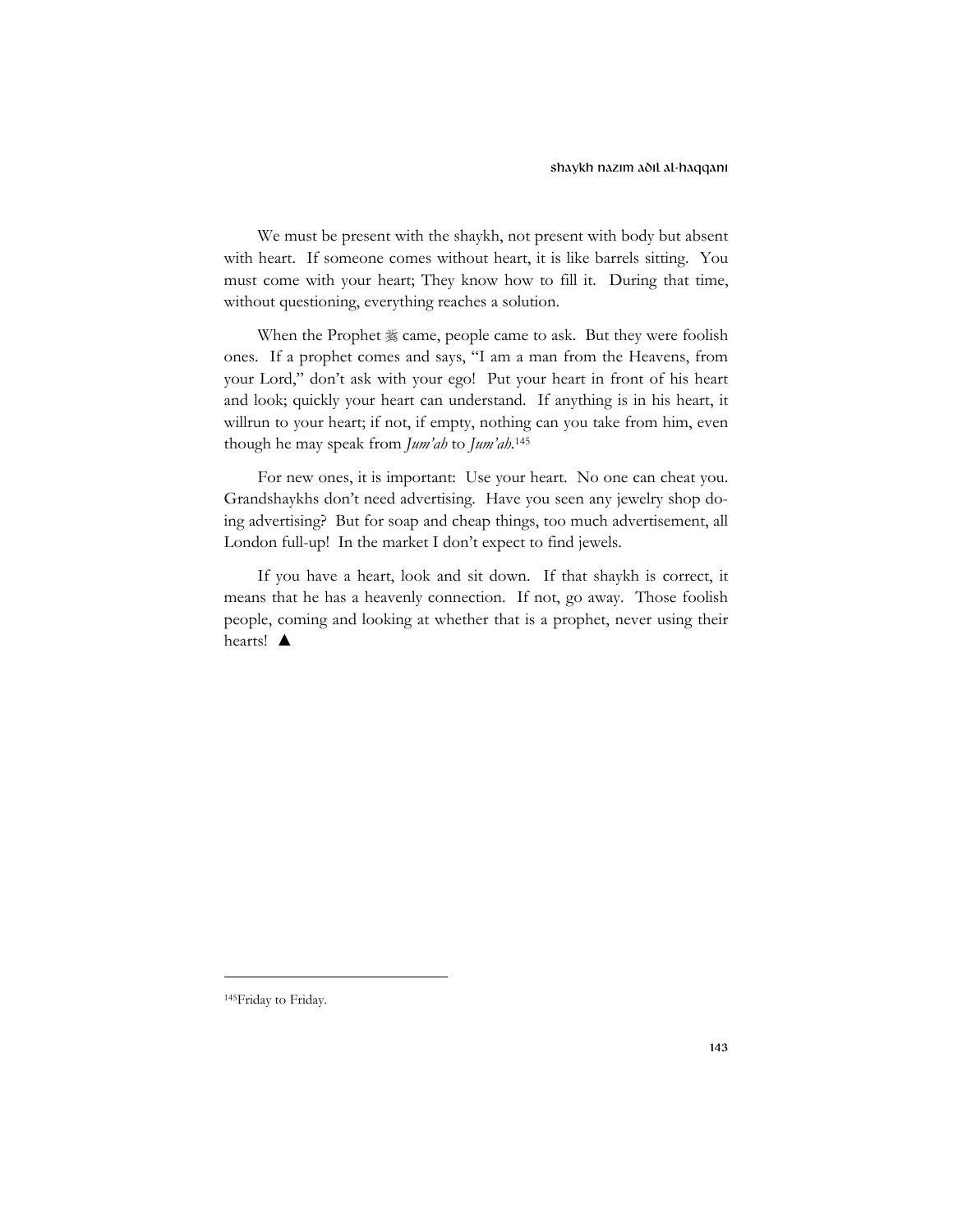

## 35: CONCERNING OhikR

*Ar-Rahman, ar-Rahim*—no one can be like Him. His beloved servant, Sayyidina Muhammad &, represents His endless Mercy Oceans, and each one of mankind takes his station in the Divine Presence according to the mercy in his heart. Whoever wants to know his station or his rank in the Divine Presence, he must look into himself at what is the amount of mercy in his heart for creatures.

The Prophet <sup>3</sup> is *Nabi ar-Rahmah*, the Prophet of Mercy 3. He didn't say anything from himself, but every word he spoke was also revelation.<sup>146</sup> We don't take anything from his life before the age of forty as being *hadith*, no; from forty years on he began to speak according to the Lord's will. Like Moses  $\frac{1}{2}$ , divine words were put into his mouth.

Therefore, when Gabriel  $\#$  first appeared to him on the Mountain of Light, he told him to read, to recite. And Muhammad # said, "I am not a person who can read, I am illiterate."

Gabriel  $\sharp i$  embraced him. Then a second time he said, "Read!"

Muhammad & said, "I can't read."

And a third time Gabriel  $\frac{1}{60}$  said, "You must read, in the name of the Lord, who created."<sup>147</sup> And he began to speak according to the Creator.

Meanings were given to the Prophet's <sup>\$\$</sup> heart and he spoke; that is the way that the Lord taught His beloved Sayyidina Muhammad . And each time that Allah granted to him something from His endless favors, he

14796:1.

<sup>146</sup>Meaning that nothing that he said came from his mind or ego but was divinely revealed or inspired.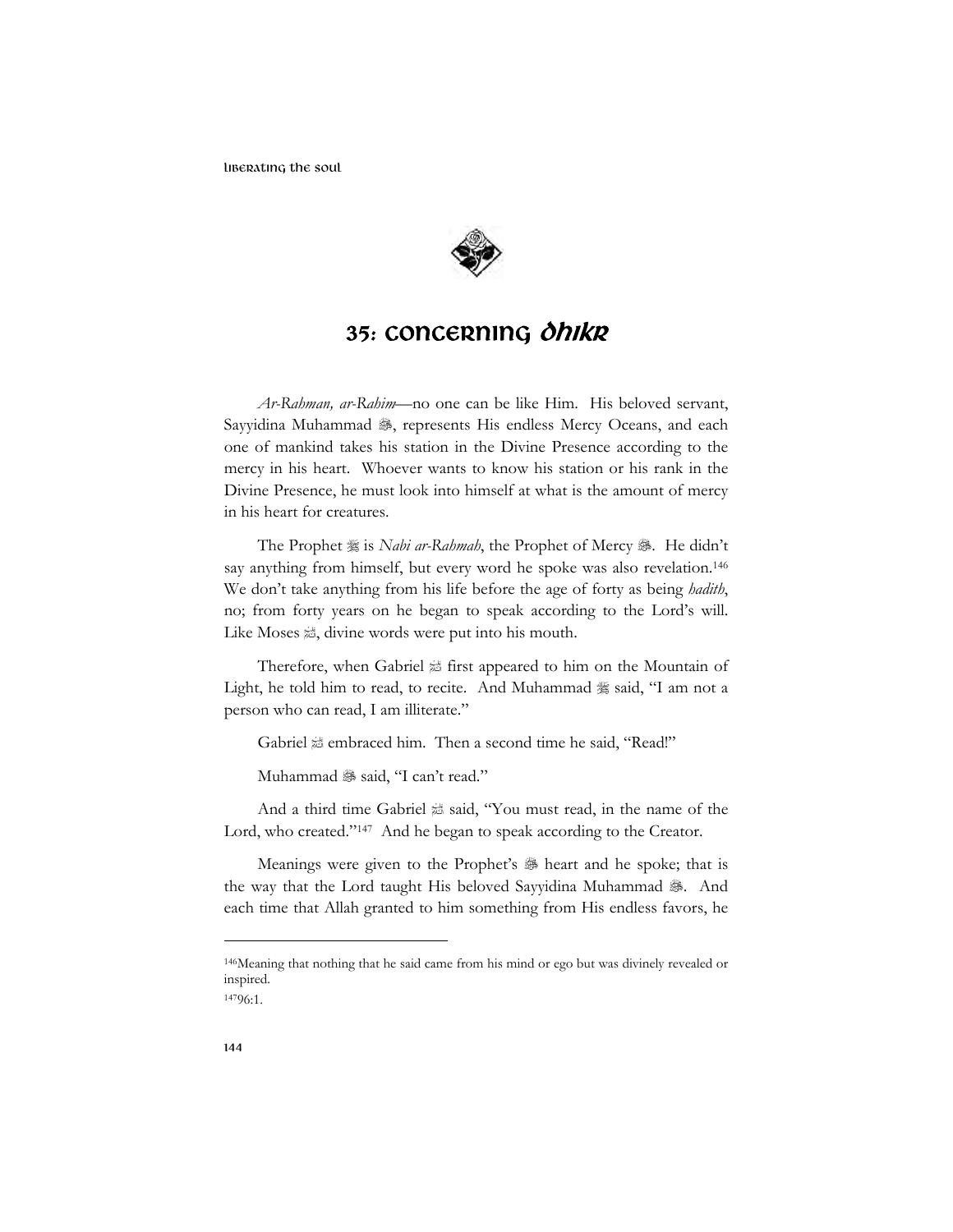always asked it for his nation, also, and Allah promised to give it also to his nation. But He put one condition: if anyone wants to learn something of divine knowledges and Allah teaches him, that person must give most high respect to his Lord, Almighty Allah. Then He grants to him from His wisdoms and knowledges.

What is that most high respect? Allah is looking at His servants. He is not looking at your outer appearance, no; not important whether you are a red one or yellow one or blue one. Allah makes your whole body for yourself. "Only your heart belongs to Me, so leave it only for Me. Don't let anyone else be there except Me. *That is for Me only*!"

We are fasting, and we intend to fast a perfect fast. How should most high respect to our Lord be? Fasting is a respect, and it is simple fasting by not eating or drinking or fulfilling other desires; we are leaving them for the sake of Allah. They are *halal*, permitted, at other times, but during the daytime in the holy month, you must fast from them. That is simple and first level respect.

You must fast by your organs, also. We must try to keep our organs from sins with our eyes, tongues, ears, hands orfeet (but we must keep our organs from prohibited things at every time, not only in Ramadan). That is higher respect to your Lord, Allah Almighty.

There is most high respect, also. Allah is looking at your heart, and the highest respect is to keep your heart only for the Lord, Almighty Allah. Who is pleased to see someone whom he never likes in his home? How should Allah be pleased with you if your heart is full of someone whom He never likes? *Try to keep your heart only for Him.* That is the highest respect.

It is impossible without *dhikr*. *Dhikr* guards your heart from anyone else. Shaytan and his representatives are trying to prevent people from *dhikr.* Those foolish people claiming to be Muslims are saying that it is is *bid'ah* (they know only three words: "*shirk*," "*bid'ah*," "*kufr*"148)! Allah gives permision to do *dhikr* everywhere, in the mosque. *Allah gives permission*; in

<sup>148</sup>Ascribing divinity to other than Allah, innovation in religion, and unbelief.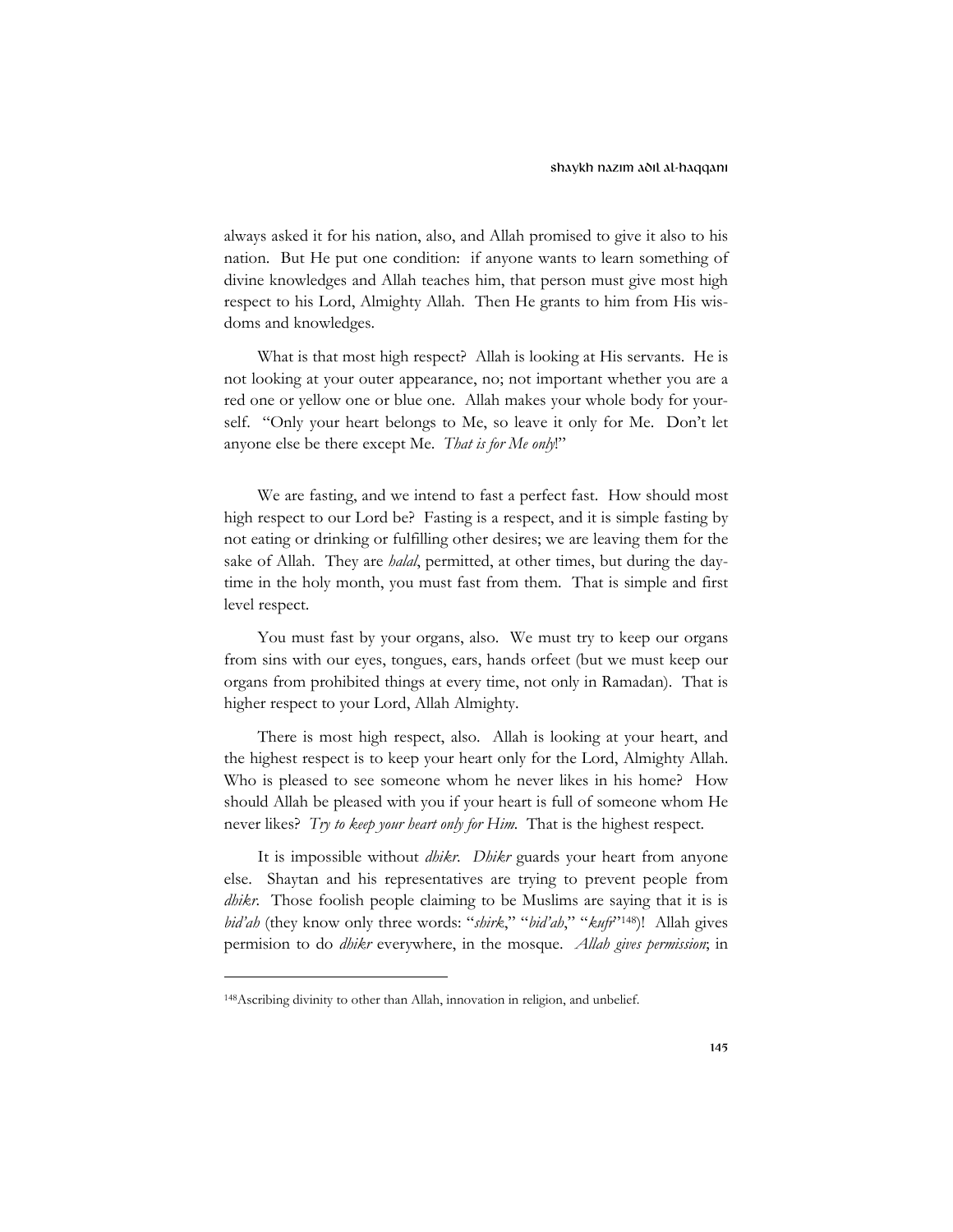the heart, also. The heart is the *bait-Ullah*149 that Allah built; He honored you by making that organ His house. We are asking to go to Mecca to look at that House that Ibrahim built,<sup>150</sup> but you must look for His home in your heart first.

Allah says, "I am giving permission to do *dhikr* in My home," at every time to do *dhikr*, "*Allah, Allah, Allah. . .*"And the whole universe is answering; it is full of that *dhikr*. You heart also must say, with everything, "*Allah*!" But we are dead people, never-understanding people. *La hawla wa la quwwata illa bil-Lah il-'Aliyi-l-'Adhim!* 

Guard that House within yourself by *dhikr* so that Satan can never approach. If a person forgets *dhikr*, Satan puts his trunk into your heart and uses it as a toilet, putting every dirty thing into it. People are complaining that such dirty things are coming to their hearts. Because you are heedless, Satan is making your heart a toilet. You are giving permission: "Now I am heedless, no one to make *dhikr*. You cancome and use it as a toilet." You *must* understand. Such dirty thoughts are coming that you may be ashamed to say them. Say "*Allah. . ."* and he runs away!

"How can I remember Allah the whole day long? Is it possible?" some foolish ones are asking. Do you think that when you fall in love with a beautiful one or a handsome one, you will forget the whole day, half of your heart there and half with me?

Allah says, "My beloved servants, they are always with you,<sup>151</sup> going and coming, talking and walking with you. Physically they are with you, but their hearts are always with Me." It is not easy; perhaps it is the most difficult thing to reach to that point. But try for some time, even in the daytime, to be with your Lord, Almighty Allah. Even if you are with someone else all day, when the time approaches, five minutes before *iftar*, 152 everyone must be ready: to be in *wudu* and sit towards *qiblah* and be with his Lord.

<sup>149</sup>The house of Allah.

<sup>150</sup>That is, the K'abah, built by the prophet Abraham  $\frac{4}{60}$ , assisted by his son Ishmael  $\frac{4}{60}$ . 151That is, among other people.

<sup>152</sup>Fast-breaking at sunset.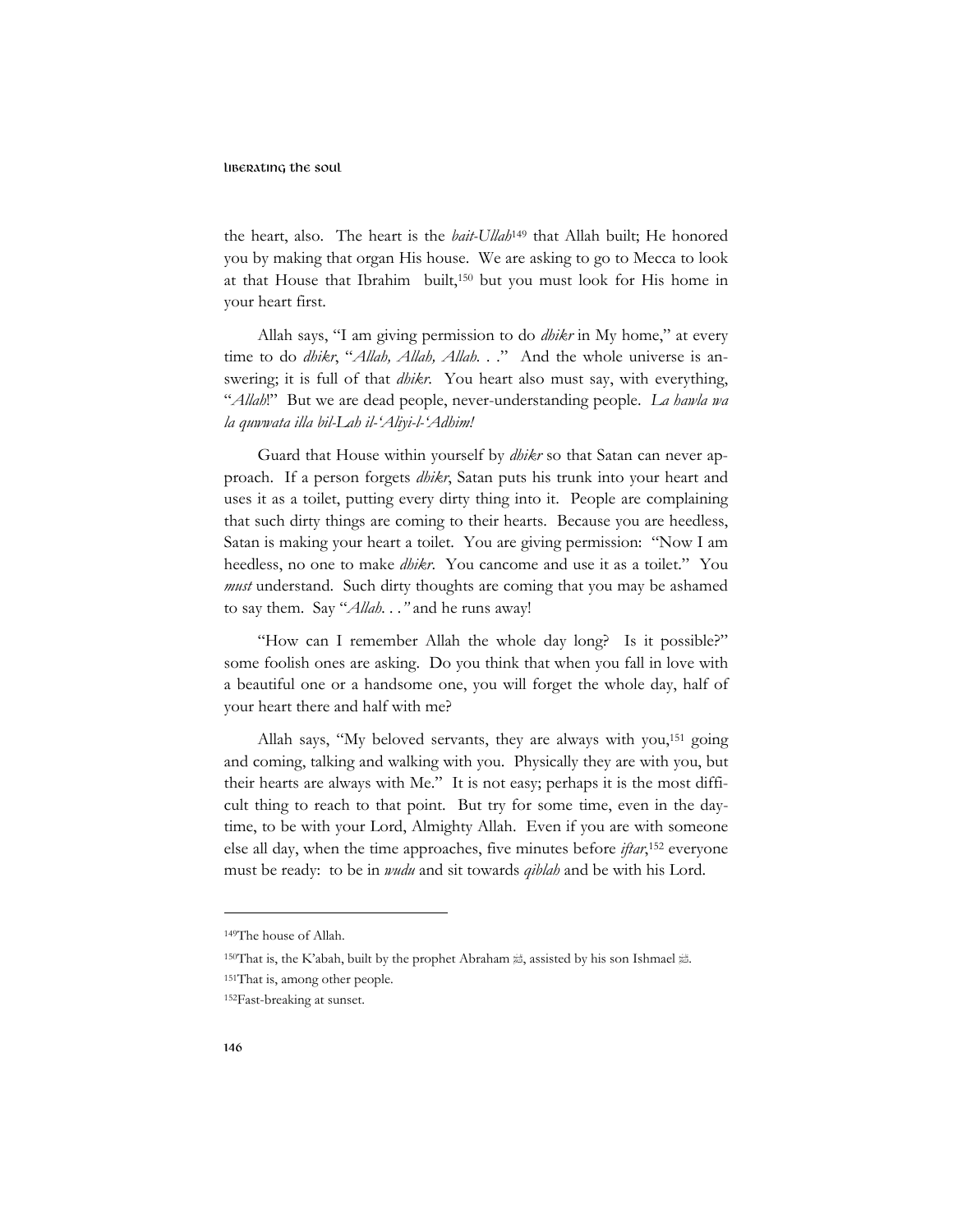Allah Almighty honored the nation of Muhammad  $\frac{16}{26}$  with endless honors. When He addressed Moses  $\frac{1}{60}$  on Mount Sinai, He spoke to him behind seventy thousand veils. But He says, "I am so close to the fasting people of Muhammad's *ummah* at the time of *iftar* that only one veil remains." Therefore, that is *adab*, good manners with our Lord*.* Grandshaykh was sitting, before the time of breaking fast, for fifteen minutes or half-an-hour to be present with the Lord Almighty.

The Prophet , during the Night Journey, when he left the archangel Gabriel and reached such a station as no one may be able to give a description of, out of the limit of minds—when Allah addressed him, he looked in front, looked in back, right, left, everywhere seeing his Lord. When you sit, you must try to make your whole self in the Presence of Almighty Allah to reach a feeling that your Lord is looking at you from six directions. If you do it for even a short time, you should reach to highest respect. Don't make noise and come and go! *Be with your Lord.* 

[A line or more may be missing here.] That is the condition by which wisdoms feed your faith. You should be another person. Each night a dress of divine light may come into your heart, angels landing with light on your heart.

People are trying to learn something from books. During that short time, Allah may teach you. People are asking for knowledge for the sake of pride, to be something. And we are asking to be *nothing*. To move your ego out of existence, that is highest respect. Our 'Headquarters' has made me to speak on something most important for everyone. *▲*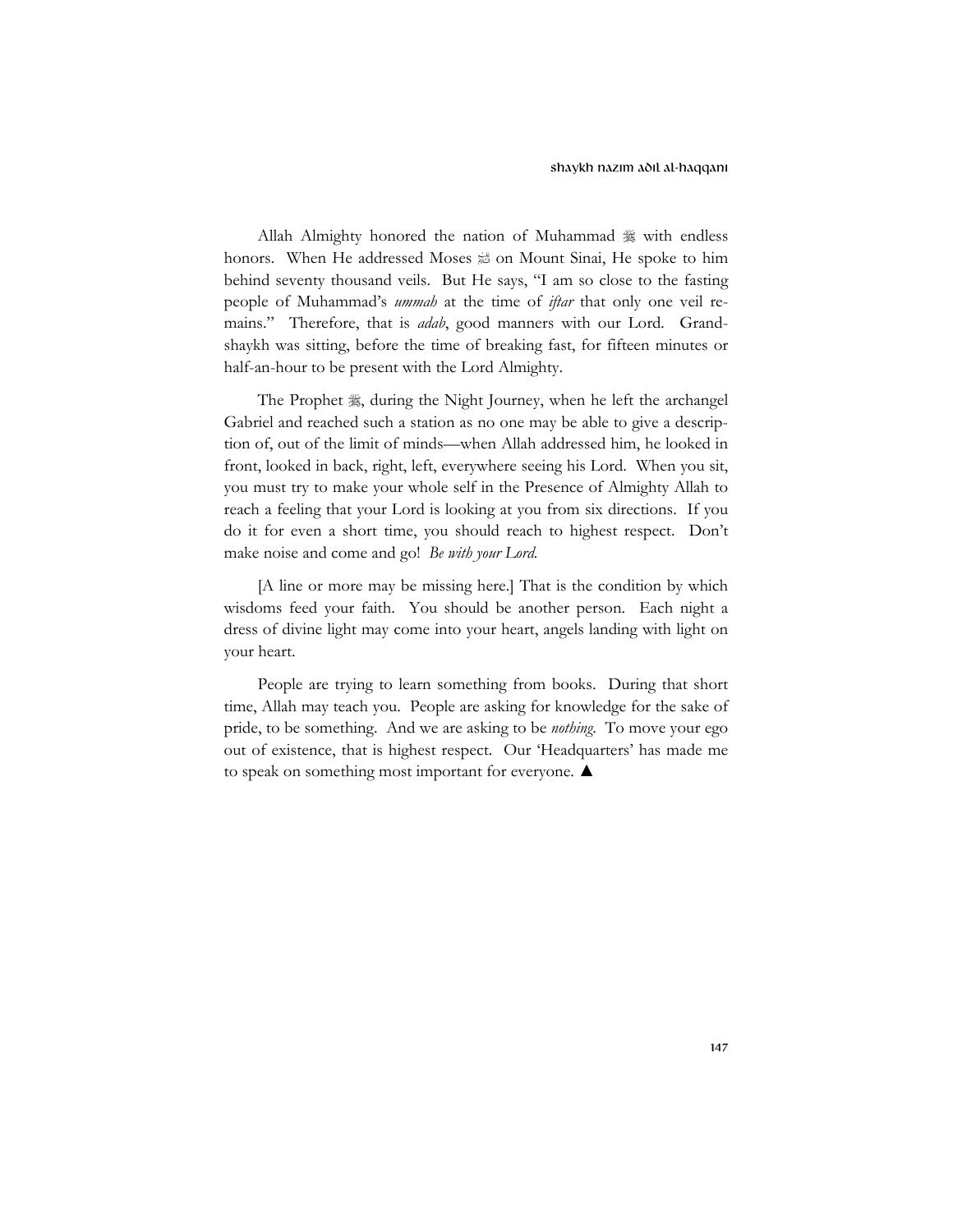

## 36: the importance of the night of POWER

Whoever is keeping Allah's orders should be happy on '*Eid*<sup>153</sup> because Allah rewards him. The one who was obedient should be in peace here and Hereafter.

In the last third part of Ramadan is the Night of Power, the most important night. Allah is hiding this night from common people, saying, "It is more valuable than one thousand months."154

Who can reach one thousands months' worshipping? It is eighty-three years. But Allah promises to reward whomever is respecting that holiest night so that we will not worship only on that night, because if it were fixed on one night, people would only pray on one night. The twenty-first, twenty-third, twenty-fifth, twenty-seventh, twenty-ninth—one of them may be the holy night.

The one who reaches that Night should ask for everything, for this life and for the Eternal Life. We must ask Allah to be pleased with us; throughout our whole life we must intend to make our Lord pleased. If someone reaches that, he has reached everything; if not gaining Allah's pleasure, all of life is going to be nothing. That Night is the most important and holiest night. You must make Allah pleased with you!

*I'tikaf* for the last ten days is *sunnah*, also. For every *jama'ah*, it is necessary that at least one person must do it.155 *▲*

<u>.</u>

<sup>153</sup>The Festival of Fast-Breaking at the end of Ramadan. 15497:3.

<sup>155</sup>That is, in each Muslim community (*jama'ah*), at least one person should observe *i'tikaf* (seclusion or retreat) during the last ten days of Ramadan.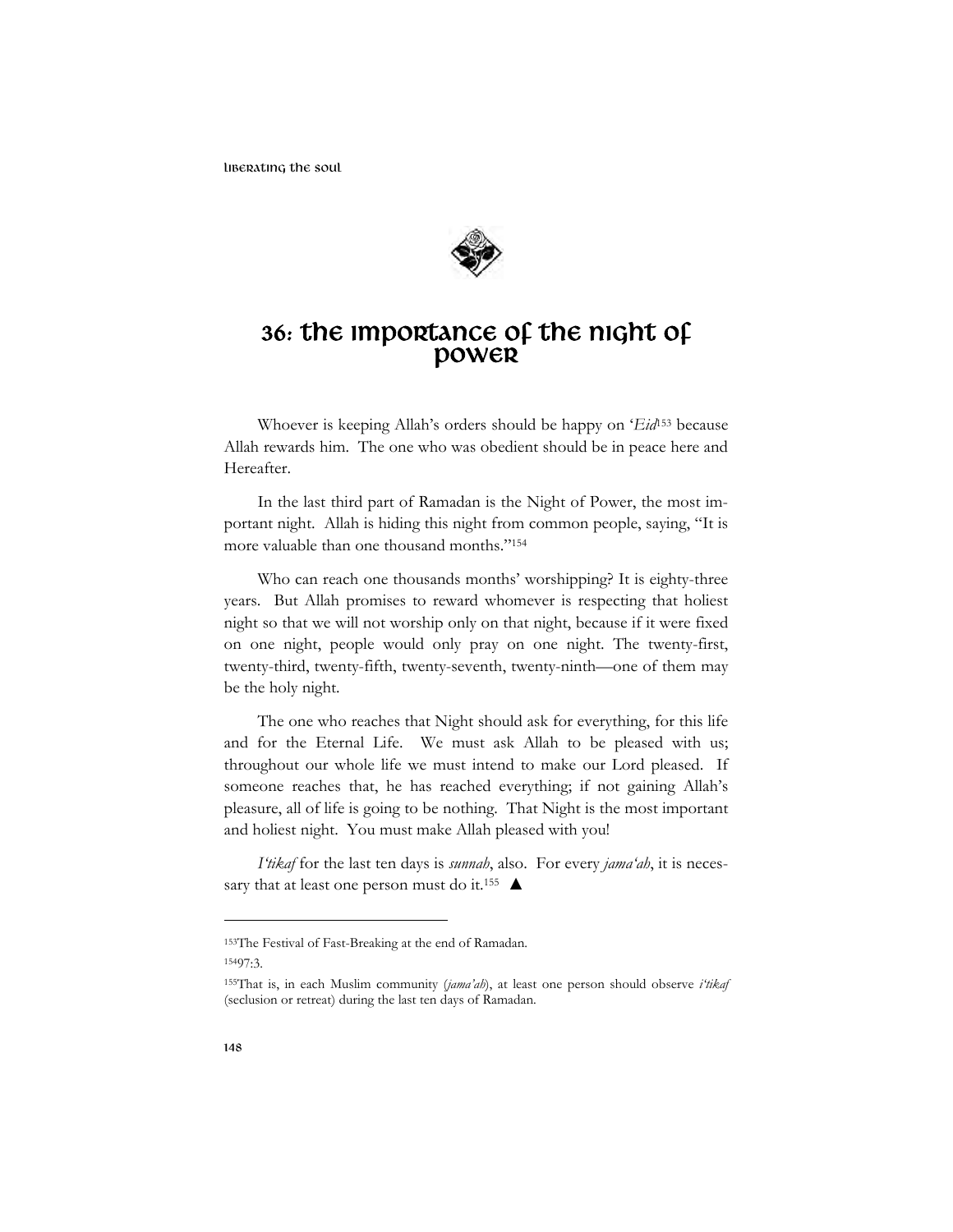

## 37: TRYING TO BE GOOD ONES

We have been ordered to be good ones. And we are sitting here for what? We are sitting and asking from His endless favors to make our faith get stronger.

All prophets were sitting and making association, and those who were attending with them, their faith was growing and getting stronger. We are in need to renew our faith, *iman*; that is our purpose in meeting with people and asking from Allah Almighty's endless blessings. And which thing helps you to make your *iman* stronger?

When you are trying to good ones, that helps you. If your faith does not get strong, you can't be a good one; good ones always have strong faith. But ones with no faith, they are not strong; bad-intending and bad-acting people, no faith.

Bad actions and, even more, intentions, destroy faith. Actions are with organs; intentions are in the heart. And faith is also in the heart. Bad intention comes near to faith in your heart and destroys it; no more can that person taste the sweet taste of faith. Bad intentions spoil and poison faith. Impossible to correct our actions without correcting our hearts. And without correcting intentions, our hearts cannot be corrected.

As long as your intentions are bad, your actions are going to be bad and worse. *That* destroys your faith. The whole of religion revolves around that good intentions. If anyone has good intentions, he is on the right path. If a person has bad intentions, he may be inscribed as a Muslim or a believer, but he is not a real believer.

If you see wrong actions, look at the heart; must be something wrong in the heart that appears as bad action. If you look at your heart, you must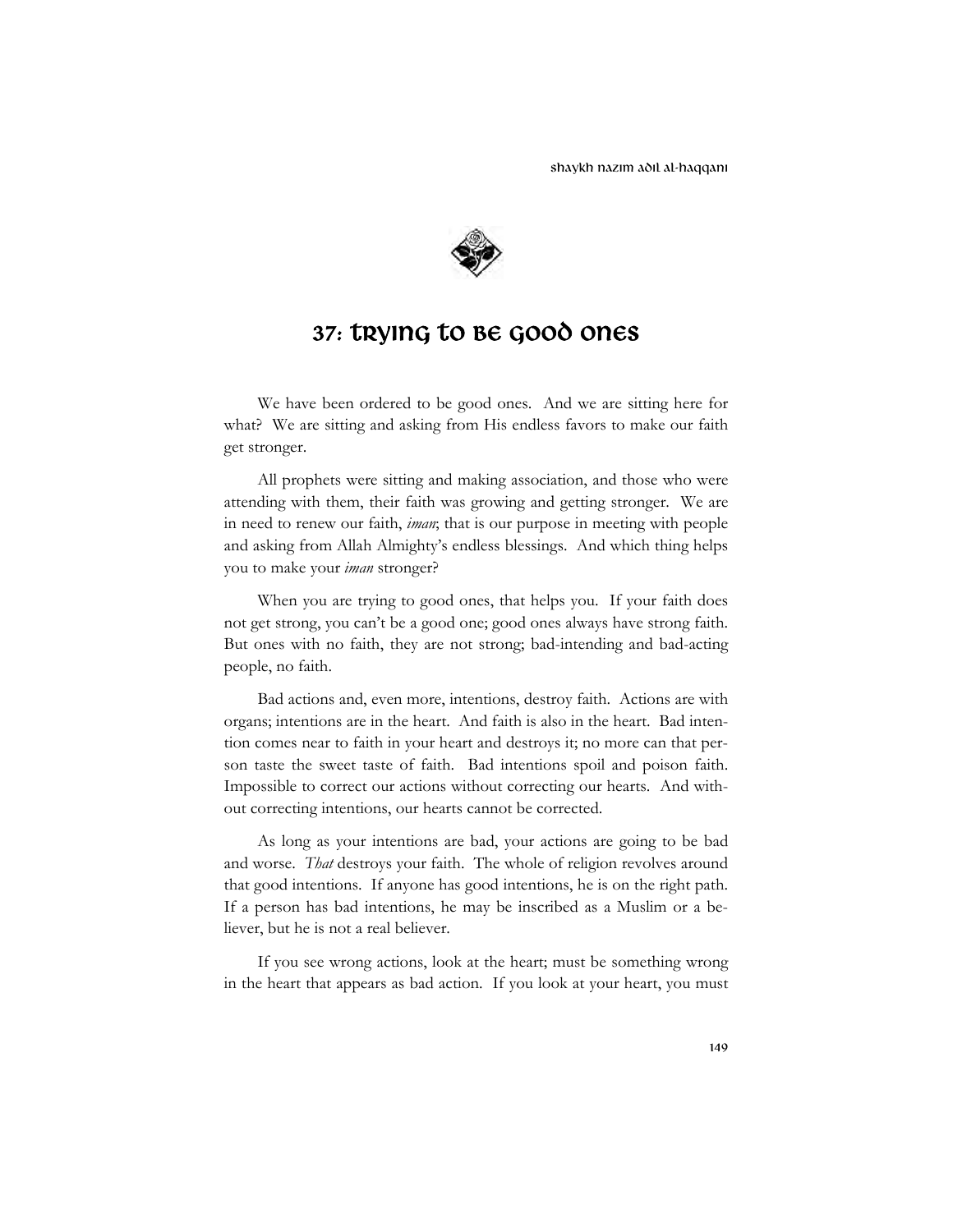find a bad intention that pushes you to a bad action. If a person intends to do some bad thing, you must know that faith has disappeared.

The Prophet  $\frac{4}{36}$  made everything clear. During twenty-three years, he was explaining the Holy Qur'an down to the very finest detail, as a doctor comes and students' eyes observe his operating with the finest scalpel. The Prophet .\$, during twenty-three years, spoke millions of *hadiths* about the meaning of the Holy Qur'an, because the Qur'an is for all mankind; as long as time and space go on, as long as life continues on earth, the Qur'an is for mankind. And its first explainer is Sayyidina Muhammad .

He was saying, "A person can't drink and be a believer; a person can't do adultery and be a believer; a person can't steal and be a believer." Faith in his heart makes everything clear. If there is faith in a person's heart, it is impossible for him to drink intentionally. When he intends that bad thing, his faith goes on his head and stands over his head. His heart is in darkness; no more light of faith.

Then that person does a forbidden act. If death comes to that person while he is doing a forbidden act, he goes without faith. That is a fearful thing, because a person may worship one hundred years and at the end, if death comes to him and he has left the way of obedience, he has changed his way towards Paradise and gone to the way of Hell. Therefore, he must be taken to Hell.

Allah is not an oppressor. "Where did you find My servant? Whichever way he was going, take him *there*." Maybe for one hundred years he went towards Paradise and then he turned towards Hell, and Allah orders, "As he likes, take him to Hell!"

We must control our hearts frequently, and the Prophet  $\frac{46}{28}$  was asking, "O my Lord, *la taj'alna mina-l-ghafilin.*"156 A terrible thinq may happen to that person who is heedless, as, at the end of thousands of years, Shaytan went to the way of disobedience and Allah's anger quickly turned on him.

<sup>156&</sup>quot;Do not make us among the heedless."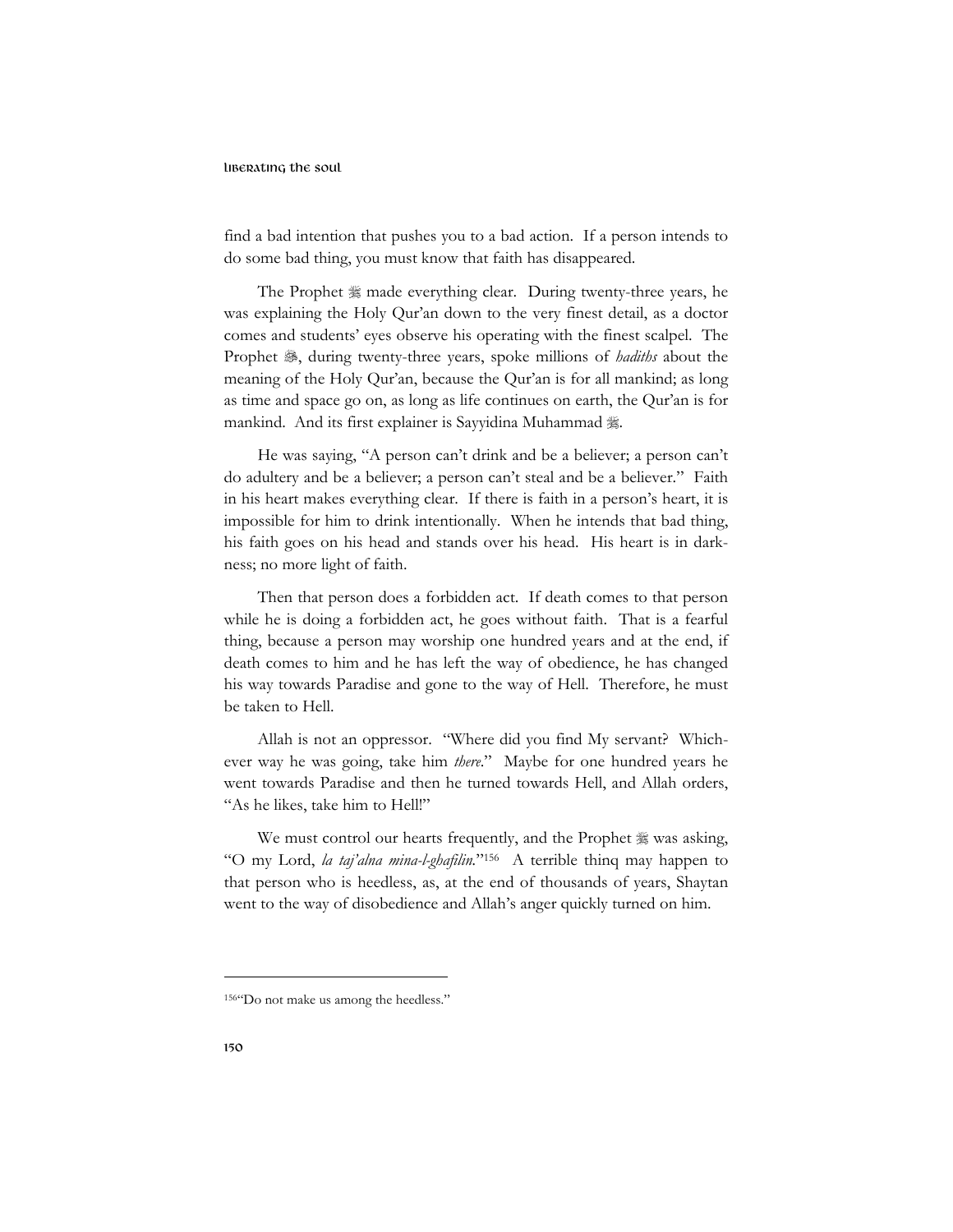Hell's way is under cursed arrows. Therefore, the Prophet  $\frac{46}{25}$  says, "Whoever shoots at us is not from my nation," and the Prophet  $\mathcal{F}$  takes his guarantee [for that] from Someone. Cursed arrows fall on that one; each day his troubles and sufferings increase. Don't think that a curse comes like mercy.

Mostly curses are coming to people; *that* is making people suffer. But Allah promises to His beloved servant  $\frac{46}{35}$ , "Even if the whole world is under the divine anger and curse, those who are on the way of obedience, never should any troubles or misery touch them. They are moving on the way of obedience, the way of Paradise, and no curse can touch them."

We need to learn and to practice. We must look every time at our actions, whether our actions are suitable for being obedient or disobedient, and control them. Each day we have thousands of actions and breaths. We must control ourselves. As much as you are controlling yourself, Allah gives you more blessings, and more blessings feed your faith. And as much as faith is strong, you are able to be a more obedient servant, and obedient servants are good ones.

The Seal of the Prophets  $\frac{4}{36}$  made it clear that if a person wants to know about himself, whether he is a good one or a bad one, he can test himself. If you want to hear about yourself, you can go to an assembly of people, and then you can leave that group and go out. Leave your ear with them; your ear may hear what they will say about you. If they say about you, "A very good one," that is a test of yourself. You may find a witness whether you are a good one or not.

A good one must be merciful to creatures, to mankind, particularly. Faith feeds a person with mercy; according to your faith, your mercy grows and covers everyone. The most famous *sunnah* to follow is to be merciful to everyone because the Seal of the Prophets  $*$  was "the Mercy for Man*kind*,"157 for creatures and for all the universes. He is absolute *rahmah*, mercy.

15721:107.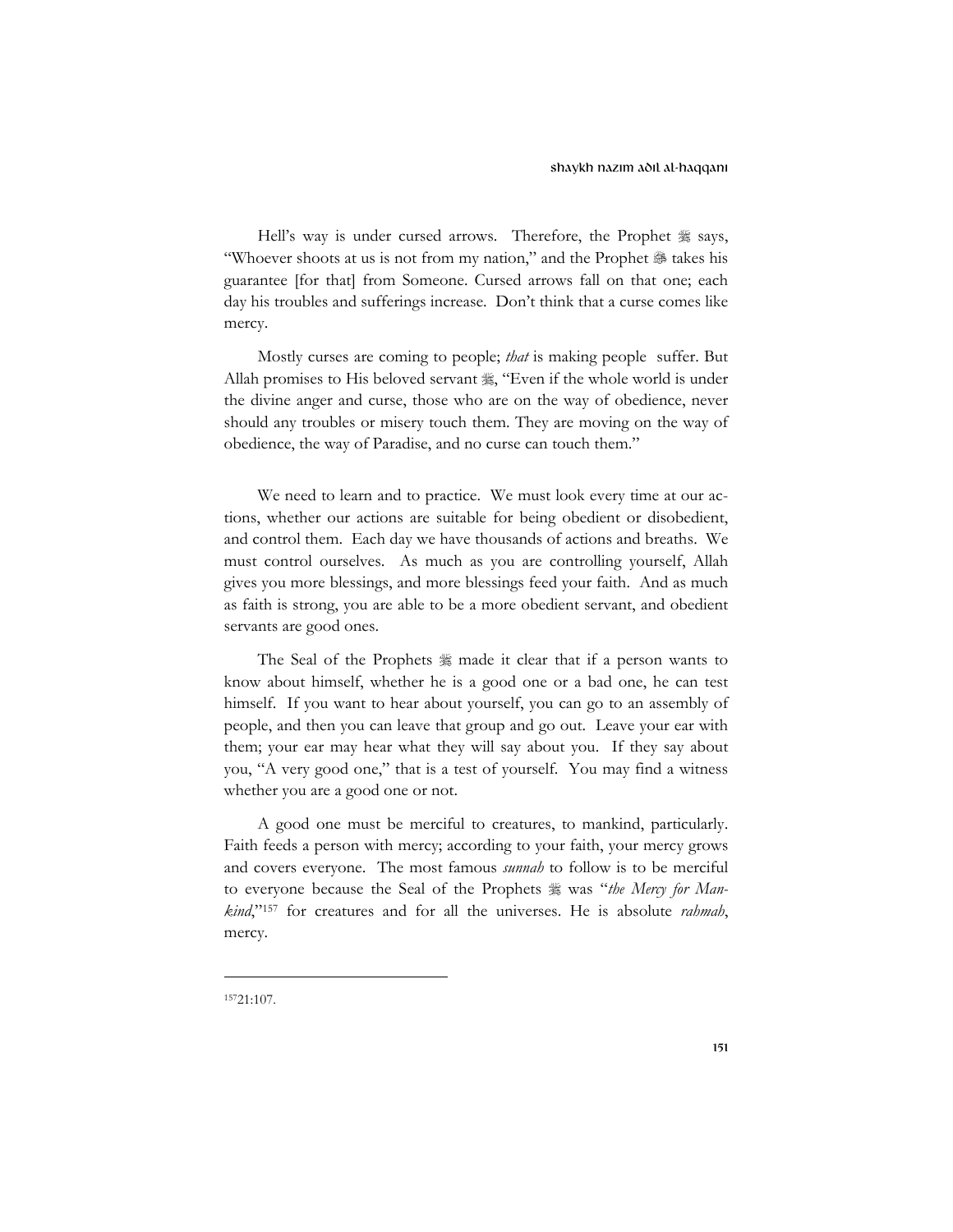As long as you give mercy to people, your faith grows and you can be happy that you are a good one. With bad ones, no mercy; mercy is with good ones. Without having faith, you can't give mercy; according to your faith, mercy comes and fills your heart. When you have a line from Mercy Oceans, mercy never finishes; always that mercy runs to creatures through you.

You can think about poor people while you are restraining yourself and fasting—their being hungry, being thirsty; fasting also teaches us to be merciful to poor people. For fifteen days, they put an advertisement around London. You saw it, perhaps, written on it, "Give more power to the poor," and that is a Christian aid organization; they wrote that. They may advise people in that way, but for affecting people, there is no practice in Christianity.158 The practice for understanding poor people is *to fast.*

It is obligatory for believers during this month to do some charity, to give *zakat al-fitr*, 159 to awaken mercy's sources in our hearts. Each person must give that *sadaqah*<sup>160</sup> before the 'Eid prayer. In Christianity, no [such practice].

People are like walls and rocks. If you don't force yourself to fast, to know what their condition is, you won't develop mercy for people. Ask to be stronger in your belief. As much as belief is strong, mercy for people grows.

Now *zakat al-fitr* is only two pounds, but if you like to give  $\ell$ 25 or  $f<sub>100</sub>$ ...! Pakistani scholars are saying one pound. They are such greedy and mean [stingy] people; they must say two pounds at least and more, no limits. Give and don't be afraid! They have been given everything here, they are rich. Why are their scholars saying one pound?

<sup>158</sup>Meaning that although Christian groups urge the giving of charity during the Christmas season, at the same time they celebrate the occasion by feasting and drinking, never tasting the sufferings of the poor and hungry, as Muslims do by fasting for a month.

<sup>159</sup>The obligatory charity of 'Eid al-Fitr, the festival marking the end of Ramadan, equivalent to the amount of an average meal for each member of one's family. 160Charity.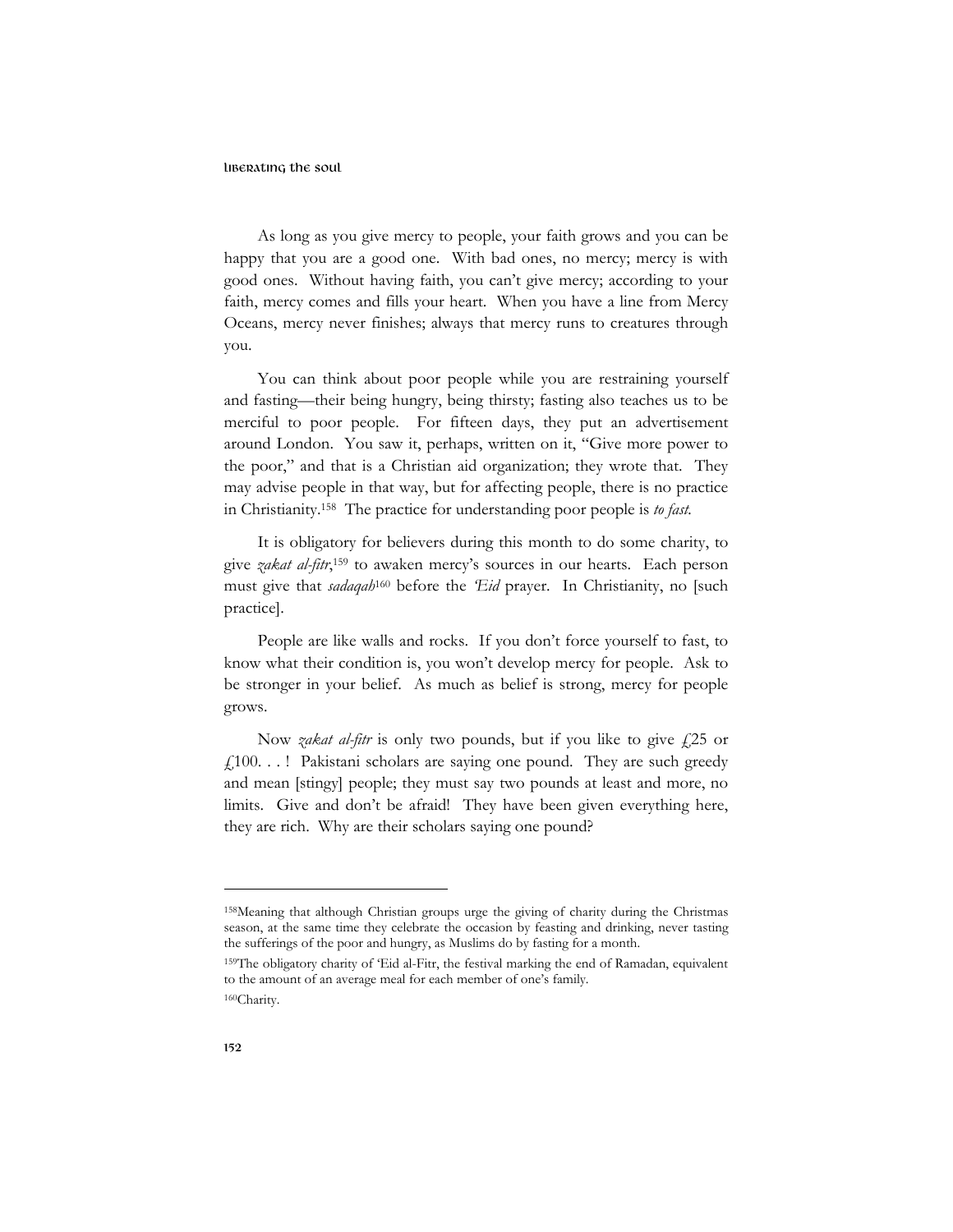shaykh nazim adil al-haqqani

*Must be* support for poor people! Christians may order charity for Christmas but they are only drinking beer and wine and whiskey. More than one billion people *must* give charity now.161 *▲*

<u>.</u>

<sup>161</sup>That is, for the 1.3 billion Muslims throughout the world, the charity of 'Eid al-Fitr is a religious obligation.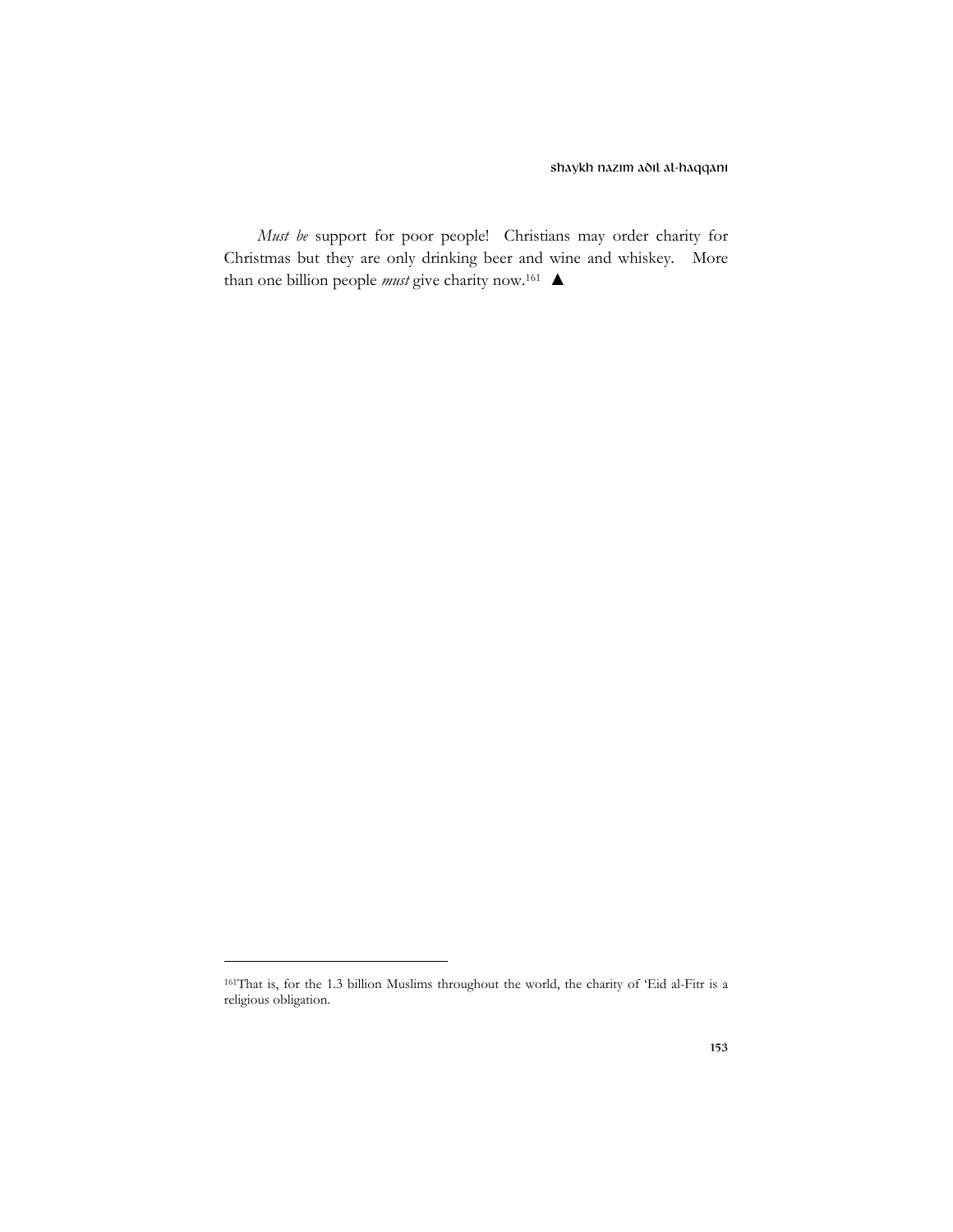

# 38: taking only as much as you need<br>from *ounya*

The Seal of the Prophets is teaching people, through every *hadith*, to reach that horizon where he is.

The Prophet  $\mathcal{F}$  is not happy to have his nation to be on a lower level, asking for everyone from his nation to reach his most high level in the Divine Presence. Any *hadith* that he spoke—if anyone can practice that, that *hadith* takes that person from the lowest to the highest level. That is a wisdom that I learned from my Grandshaykh.

Everyone must respect the Seal of the Prophets  $\mathcal{B}$ , and everyone gives respect according to his knowledge of that Prophet  $\frac{46}{26}$ . Each one's rank or value in the Divine Presence is according to his respect for the Seal of the Prophets . No one can advance in rank without giving more respect to the Seal of the Prophets, Sayyidina Muhammad  $\frac{16}{36}$ . And you can't be a person who gives proper respect until your knowledge about that Prophet advances and improves; everyone gives respect according to his knowledge about him.

Scholars know about the Seal of the Prophets , but *awliya* know more than all scholars. All scholars' respect and knowledge all together can never reach one *wali's* knowledge and respect. And also for *awliya*, there are several different ranks and levels.

All the *imams* of *tariqats* respect that Prophet  $\ddot{\mathcal{B}}$ , but the level of the Naqshbandi Order is the highest level of all orders. It is the most distinguished order among forty-one *tariqats*, all orders ending in the Naqshbandi Order. The knowledge of the Naqshbandi Order is the highest knowledge and its respect for the Prophet is more than anyone else's. And how do they give value to the Prophet <sup>38</sup> and his *hadith*?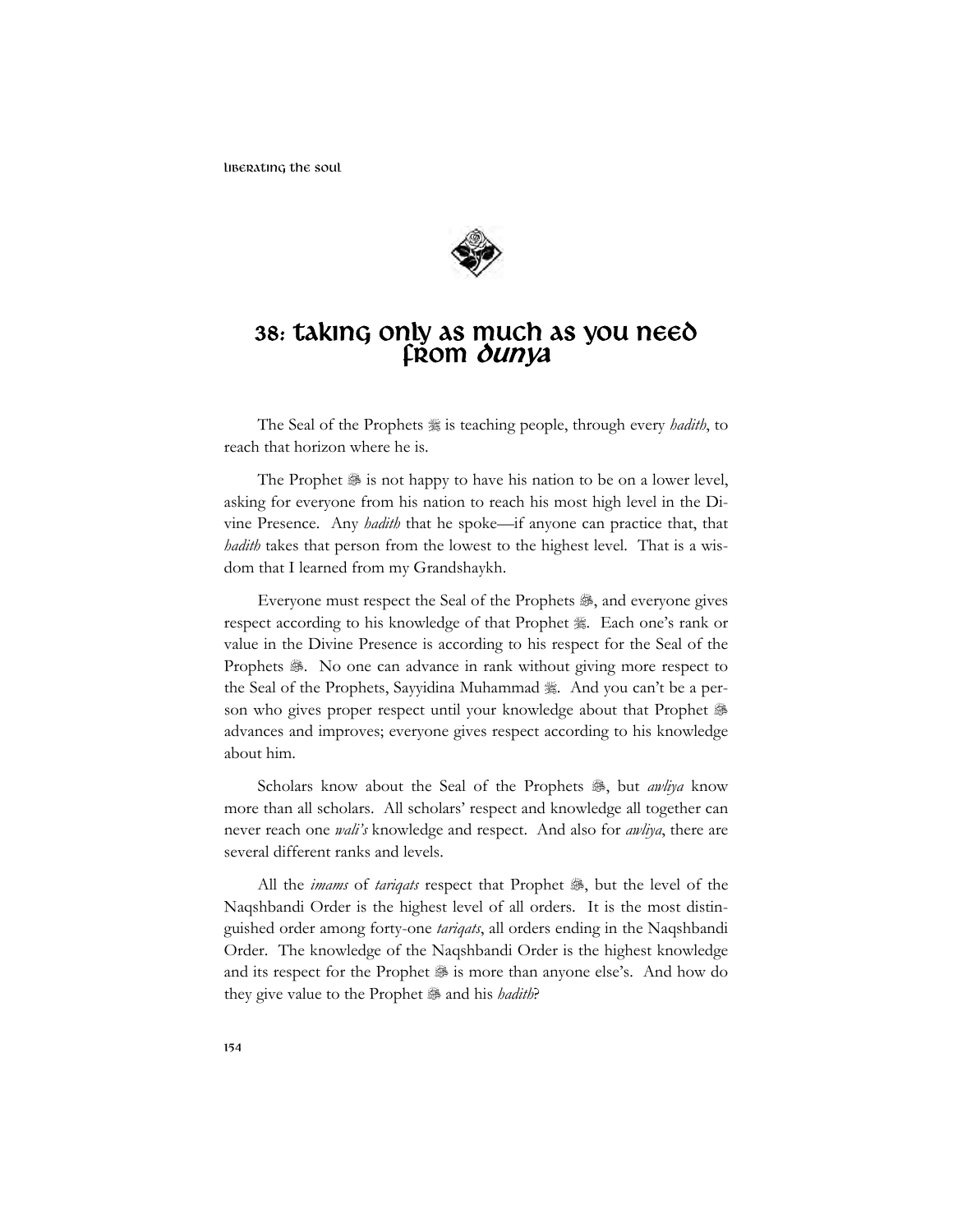Grandshaykh was saying that each *hadith* includes something from Sayyidina Muhammad's States knowledge because it is part of the knowledge that Allah granted to him from His divine knowledge. He created His beloved Muhammad's 38 soul and his lights. He trained him five times, 500,000 years, and gave him '*ulum al-awwalin wal-akhirin*, knowledge of all beginnings and all endings; of everything created, the beginning and the end, here and Hereafter. He has knowledge about the creation of *mulk walmalakut*<sup>162</sup>—of this world, heavenly worlds and everything coming into existence, he has been given knowledge. He is the main reason for every creature and for all creation, because Allah created all creatures for the honor of that one, that beloved one.

He is the only and single beloved one in the Divine Presence. "For his honor," Allah declares, "I created the Heavens, Adam, everything." If he had not been created, Jesus Christ  $\frac{1}{60}$  would not have come into existence; none of the prophets would have been created if he had not been created.

When Adam asked forgiveness from Allah, he asked forgiveness for the honor of Sayyidina Muhammad 28. And Allah asked him, "How do you know him, when he has not yet been created?"

Adam said, "When my soul first came into my body, I opened my eyes and looked at the Divine Throne, and I saw written on it '*La ilaha illa-Llah, Muhammadu Rasul-Allah*,' and I knew that that one must be the most beloved one of Your creatures because his name is written next to Yours. He will be Your representative among all creatures. And I am asking forgiveness for *his* honor."

And Allah answered, "Very true. If I hadn't created him, I would not have created you or anything else. Just for his honor, you have been forgiven."

The most honor, *he* has been given, and all creation has come into existence to be an honor for him and everyone gets honor from him. His name is Muhammad 3, the Praised One, throughout creation. Everyone

<sup>162</sup>The material and the spiritual realms.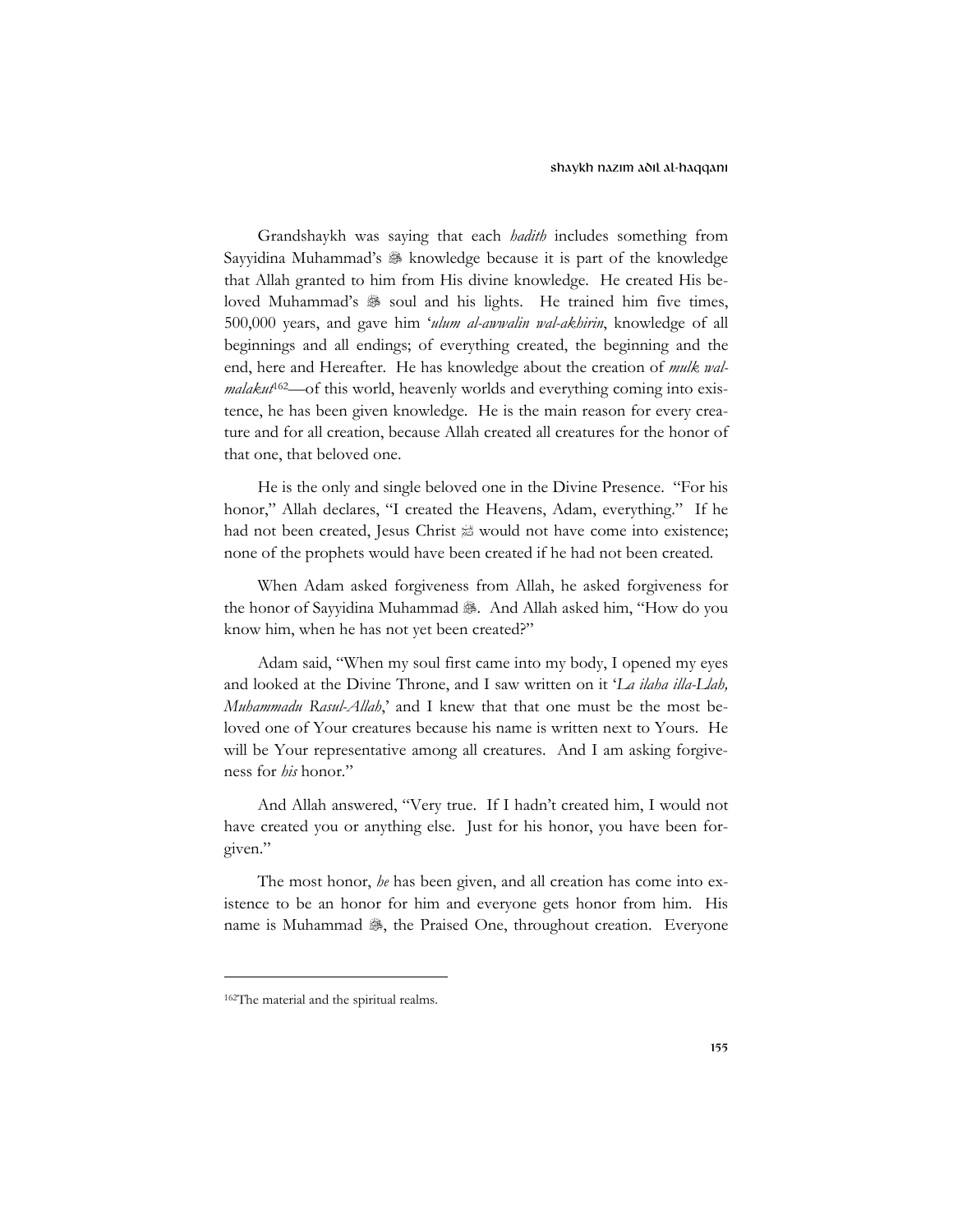must know and praise him; otherwise it is impossible to come into existence.

Everyone, according to his respect for him, is reaching a nearer rank in the Divine Presence. We are trying to give our utmost respect to him through our *salat was-salam*, 163 as Allah is ordering us to give our respects to His beloved Prophet 2.164

He was teaching his nation, and through each *hadith* you can find ways to reach the highest level, which ends at beloved Muhammad's Subset or station. Each *hadith* is an ocean of knowledge. All *awliya* are taking what they need of knowledge and wisdoms through his *hadiths*.

The description of this world came through *hadiths*. If you do not understand the Prophet's  $\mathcal{L}$  description of this world, you can't save yourself from this world's dangerous *wadis*.<sup>165</sup> The Prophet & says, "O people, this world is for all people. All of you are partners in this world. Allah is apportioning for everyone according to His wisdoms, giving more to some, a little bit to some, and to some nothing." [Correcting himself:] Not *nothing*; they are taking their share, but minimum and maximum. So many different favors they have been given.

O people, even if you are given the whole world, if all of *dunya* is for you, you must take from it only what is enough for you. Don't take more for yourself! If you take more, it may be others' share. If anyone takes more than enough for himself, he takes from *dunya* a bit of its poison, a dangerous thing for him. No good; don't take! May destroy you physically or spiritually.

You can understand from this *hadith* the whole meaning of this *dunya* and its quality; it makes you be always at the edge of precaution. You don't know which thing harms you or destroys you physically or spiritually. If you take too much, it poisons you.

<u>.</u>

<sup>163</sup>Our invoking peace and blessings upon the Holy Prophet . 16433:56.

<sup>165</sup>Valleys, low-lying places.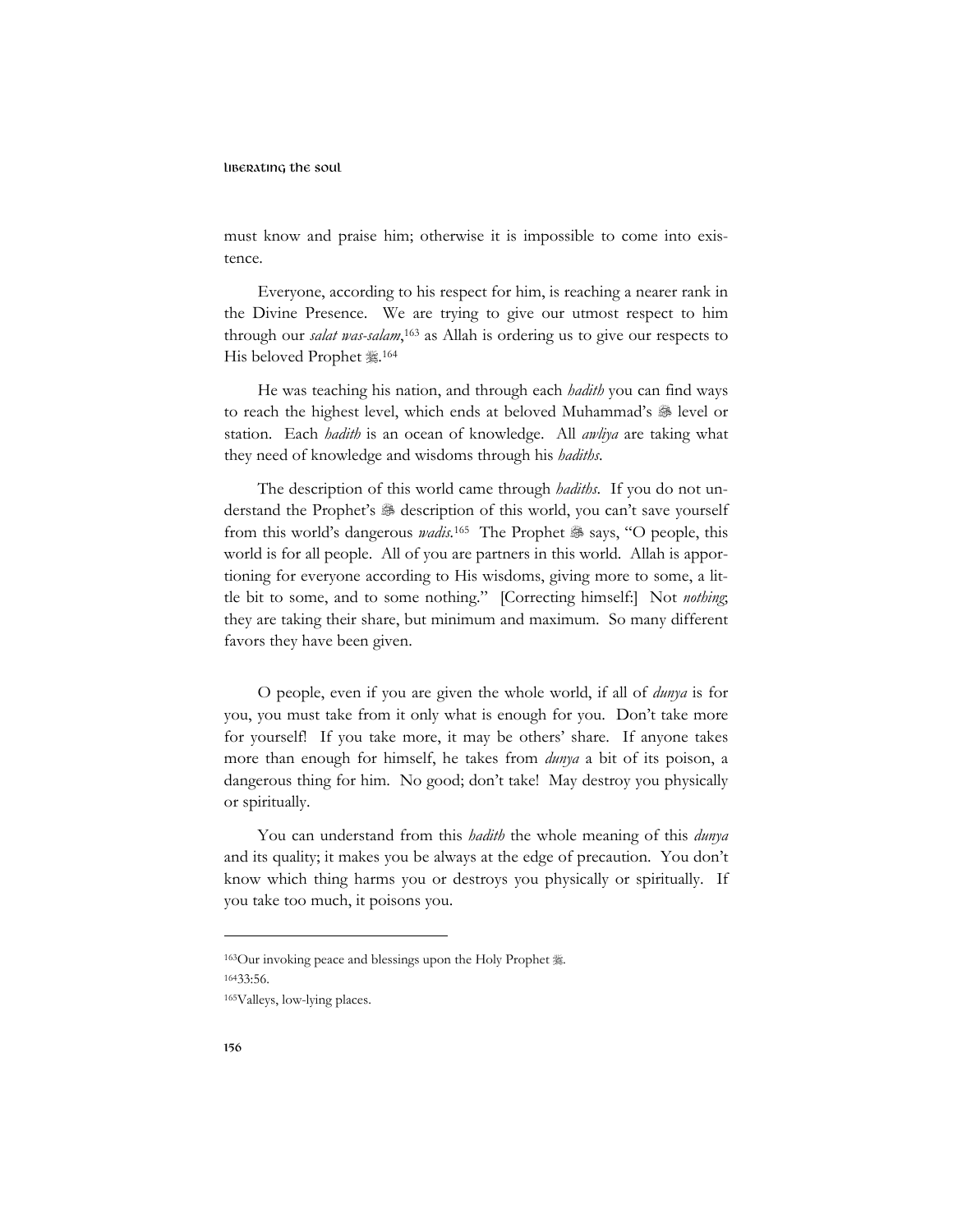You can't take except what you need. There is no meaning of saving up *dunya* when you can't use it. But Shaytan wants everyone to make big amounts to save, not to put to use for mankind, not to give benefit. That is the worst characteristic of egos.

Meanness [stinginess] is like a tree and its branches are coming on earth. If a man is mean, he catches a branch of that tree. That tree grows in Hell; if anyone catches hold of that tree, it takes him to Hell. And generosity is also like a tree, its branches on earth. If anyone catches one branch, that tree takes him to Paradise. Even if not believing yet, Allah may finally take generous people to Paradise.

You must know about this *dunya* and take only your needs from it. If you take more, it is dangerous for you. Everyone can see so many rich ones, but they are never reach more than their needs. They are only collecting and holding; without payment, they are the guardians of collections. Then there comes a sickness into their hearts, never becoming happy or in pleasure. It is impossible to be rich and to be in peace; their hearts are occupied.

Shaytan comes and makes them afraid for their gold, their possessions that they want to keep only for themselves, while it is impossible. Shaytan comes and says, "Oh, tomorrow you are going to die. Your relatives will be too happy that you have kept all of it for them." And when Shaytan comes and says, "Look, tomorrow you may die," that is enough punishment for them.

For everyone who gives, Allah gives him pleasure and peace and enjoyment in his heart. Therefore, this month, for generous people, is the season of charity. The *sahabah*, the Companions of Sayyidina Muhammad , said that he was more generous than the spring winds that make everything wake up. The Prophet & says, "In the autumn wind, protect your chest." For the spring wind, you can open it to come in, as on trees, also; the spring wind gives life to everything and reaches everything. And the Prophet 38 was more generous than that spring wind.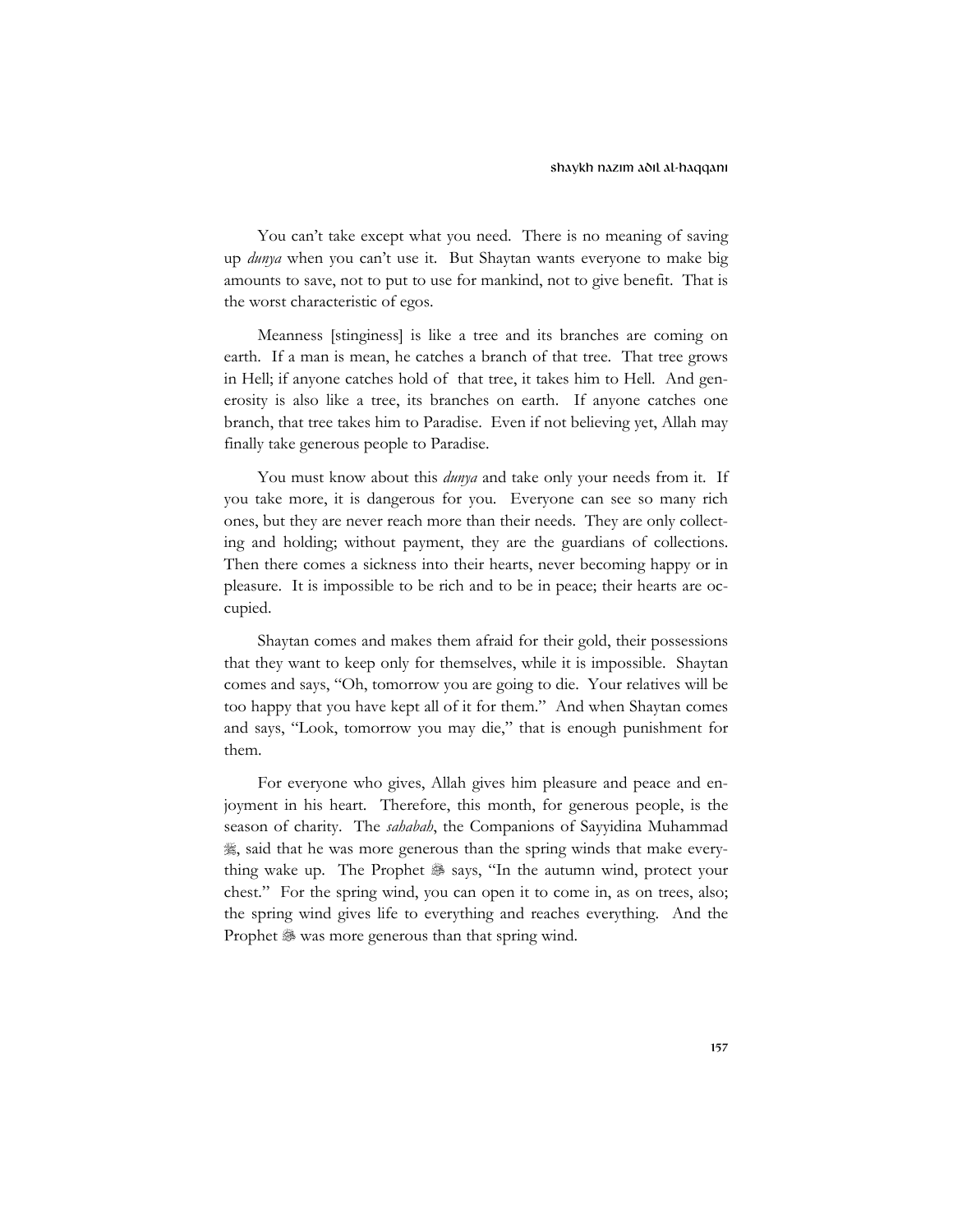The followers of his *Sunnah* may follow as much as they are able. That gives honor and pleasure and saves you here and Hereafter, and makes you to reach the highest level with the Prophet ...

Our egos are against everything that the Prophet 5 brings, but our egos are sick, ill. Try to cure your ego through the sayings of the Prophet and to think about his *hadith*; so many wisdoms, taking humanity from narrow paths to high happiness, here and Hereafter. We are asking forgiveness for every action against *hadith. ▲*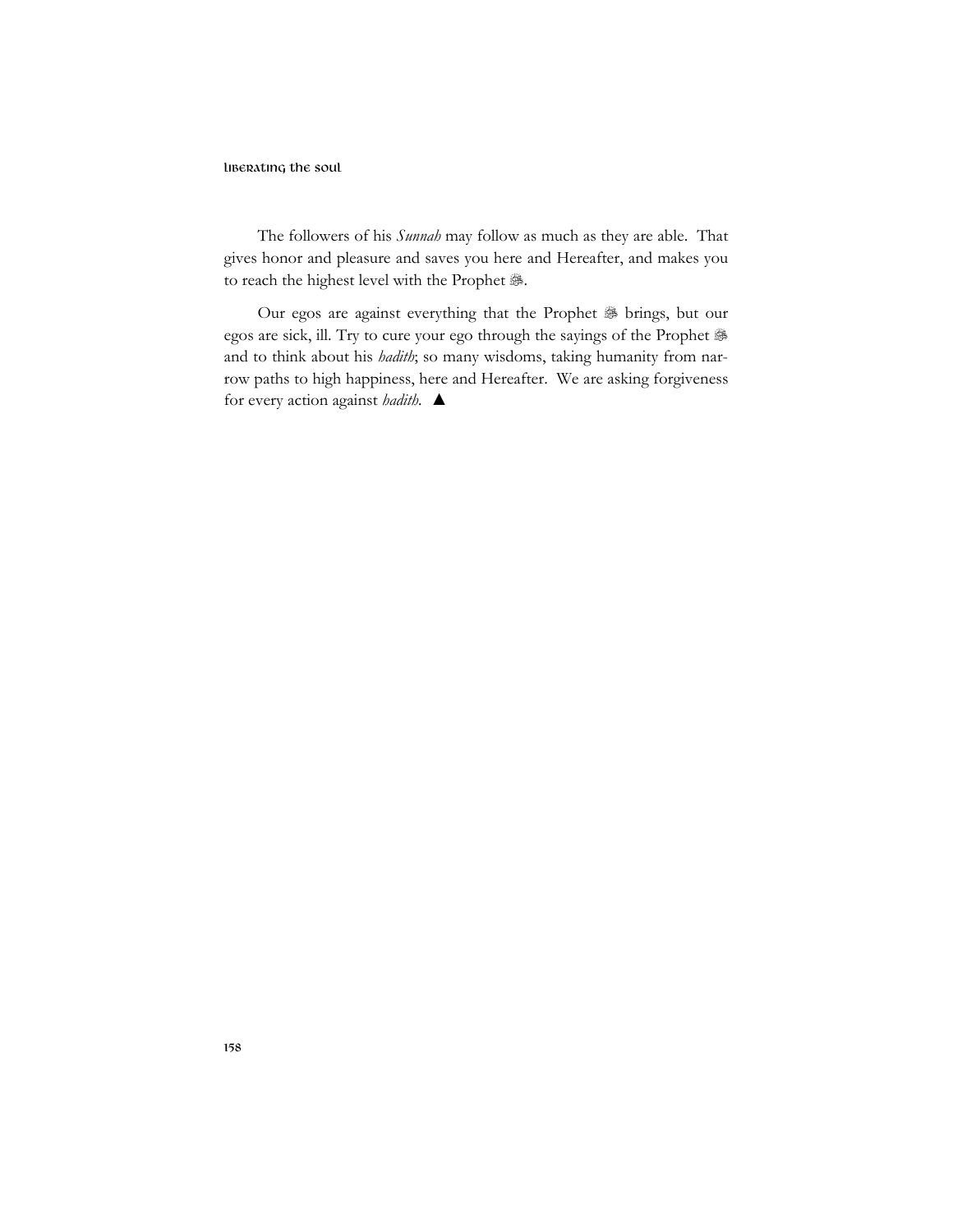shaykh nazim adil al-haqqani



## 39: the prophet's intercession on the<br>day of judgment

*Ya Jami'u-n-Nas*, 166 Allah Almighty! Only He gathers people. Any time He wants to gather them, He may do it. Before this creation came into existence, He first created the souls of people; He gathered and brought them.

Each one of mankind was present at that meeting, and Allah Almighty addressed our souls. That was the Day of Promises. Everyone was present; perhaps there was no time and no space in the Divine Presence. He addressed His servants and asked them, "*Alastu bi-rabbikum*—do you accept Me as your Lord?" Then, "*Qalu*, 'Bala"; at that gathering, each soul declared, "Yes, we accept You."167 All of them declared that He is the Lord and they promised to worship only Him.

Allah keeps that gathering, and still we are in that Divine Presence and we are giving our respects to the Lord Almighty. No one has moved from that state of being deputy, as Allah honored them and clothed them in that endless honor. From that Day, out of time and space, we are giving our endless respects to Him. Only He can gather. His divine Will is to give His deputies more lights and to make them be crowned with extra lights, *nurun 'ala nur*. 168

He created man and gave to him from His divine soul, blowing it into him.<sup>169</sup> Originally our soul is from His divine soul. Our physical body, without our soul, is nothing, can't live; it stays alive through our souls. Our

<u>.</u>

16824:35.

<sup>166</sup>O Gatherer of Mankind.

<sup>1677:172-173.</sup> 

<sup>16915:29, 32:9, 38:72.</sup>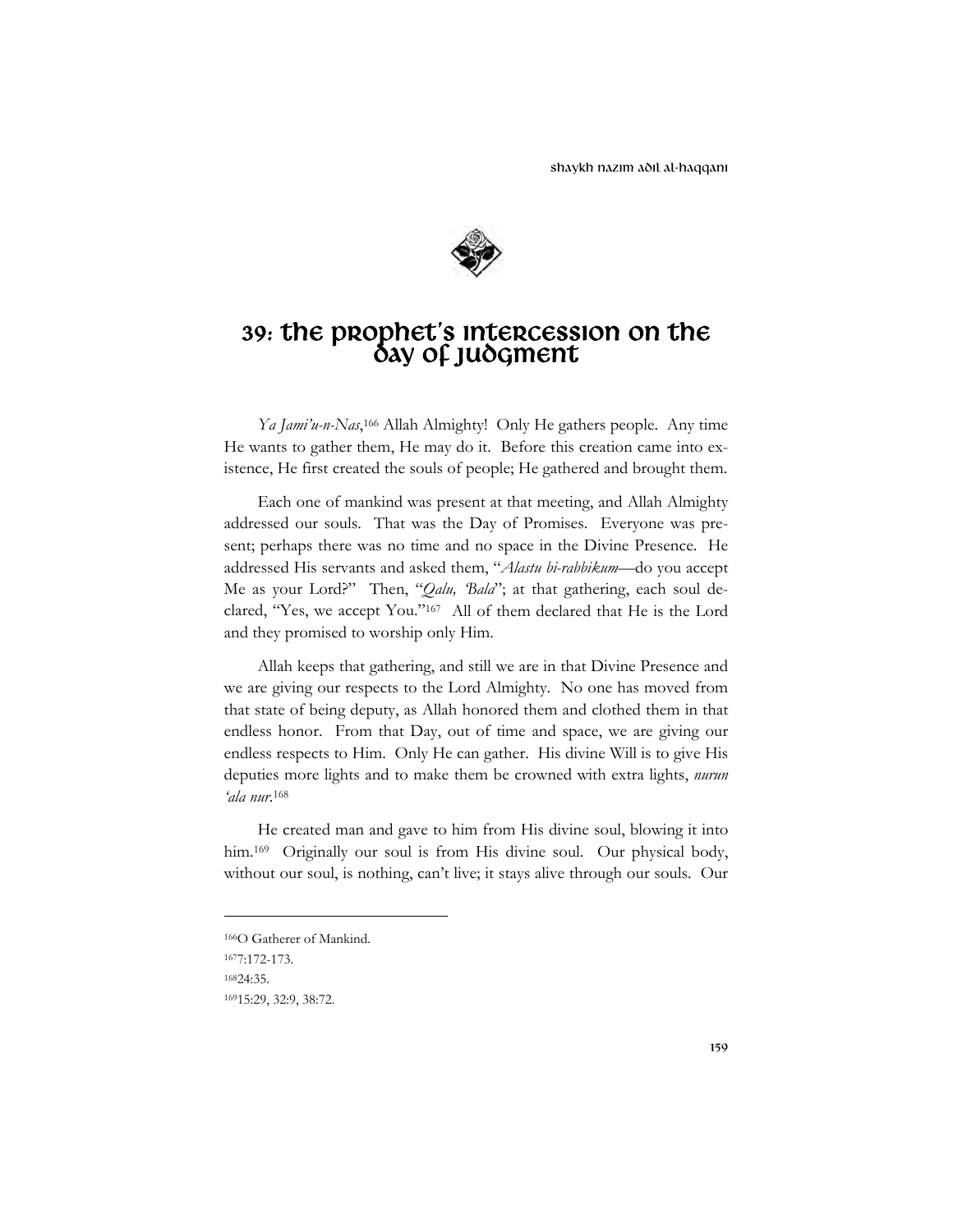original souls, that Allah clothes with divine deputies' lights, have never yet moved from the Divine Presence. Allah sends, from that soul, only one ray to our physical body, and that is enough to keep it.

He made for us an ability to take more and more lights during this life. We have been created like a river, running from beginning to end, one after the other. Every moment, every second, everything changes; in every unit of time, everything changes, but with our hearts' vision, we are saying that everything is all right. Like a river from Adam to the Day of Resurrection, everyone coming is taking something from Allah's endless favors.

We are coming one after the other and disappearing, and no-mind people are think that whoever disappears from this life is finished, while Allah is declaring to each prophet that only He is *Jami'u-n-Nas*, that He will gather them a second time. No one can disappear finally, forever; no one can hide himself. When He calls, everyone must listen and come and be present in the Divine Presence. And we are waiting for the last stop of this *dunya*. It is not far off.

So many millions went and disappeared from the streets of London; they are only waiting for Allah's invitation and call to them to come. As He gathered everyone at the first, finally, also, on the Day of Resurrection, He will gather everyone in the Divine Presence.

In that gathering, everyone is going to know who is the Seal of the Prophets, who is the first one in the Divine Presence to address his Lord Almighty.170 He should be called to the Divine Presence, the first to speak and to be addressed.

When He gathers all creatures, He will give His judgment for everyone, putting some people in the direction of Paradise; they will be ready to move. And the second group of people, Allah will give judgment for them for Hells

Then He will address Sayyidina Muhammad . the most honored one of all creatures. All people will listen and look and see and understand;

<sup>170</sup>This is mentioned in numerous *ahadith* in Bukhari, Muslim and *Mishkat al-Masabih.*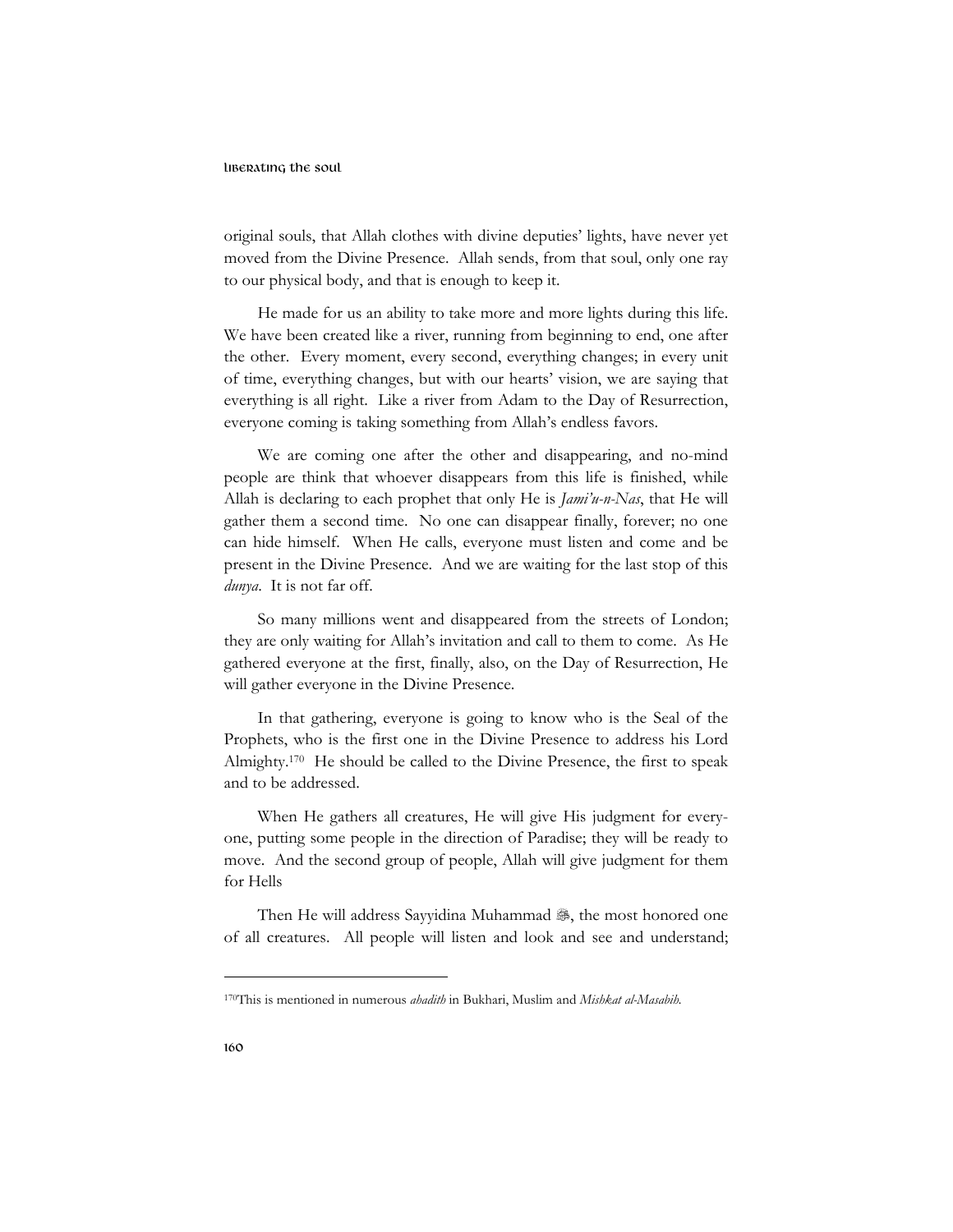nothing will prevent people's seeing, nothing will prevent them from hearing and understanding. They will have sharp vision and hearing and understanding that Day.

The Prophet  $\mathcal{L}$  will come, and all people will look and listen. Allah will make judgment for everyone at the same time. No need to look at the first and second and third, but everyone will think that only he is being judged. (For ladies, men will be judged—long beards! You always kept them back; *now* come on! Ladies will be sitting very quiet and fearful.)

Abu Yazid, Sultan al-'Arifin, knew about his Lord and knew His attributes, and he was saying, "Everyone is afraid of that Day. But I am waiting for that Day to be in the Divine Presence, only to hear my Lord say, 'O Abu Yazid!'—only waiting for that addressing from my Lord to me. Even if He throws me into Hells, seven Hells' fires may even be extinguished from my joy at that addressing!" He was an *'arif*, knowing about his Lord, Allah Almighty.

We are nothing. When Allah says your name, you can't imagine that joy, you should be so happy! Allah created us and gave everyone eyes and noses and cheeks and color. He is working on us and creating, but yet we are not happy, fighting, asking to be another color, also. People are angry with their colors, although He says *"Ahsani taqwim*, 171 so beautiful."

Abu Yazid will be so happy. And you must be happy! If Her Majesty the Queen addressed you, you would be so happy. I am nothing, and if you are really nothing, no judgment for "nothing." Ladies cry quickly, very weak; they can easily be nothing. But you must declare it. The one who says "I am nothing" goes to the right. The one who is "something" goes among the left-wing people.

A person once asked Sayyidina 'Ali  $\triangleq$  how Allah Almighty is. Sayidina 'Ali  $\triangleq$  said, "For the One who created 'How?' you can't ask 'How?' about Him." No one knows *how* Allah Almighty will give His judgment on the

<sup>171&</sup>quot;The most beautiful form." (95:4)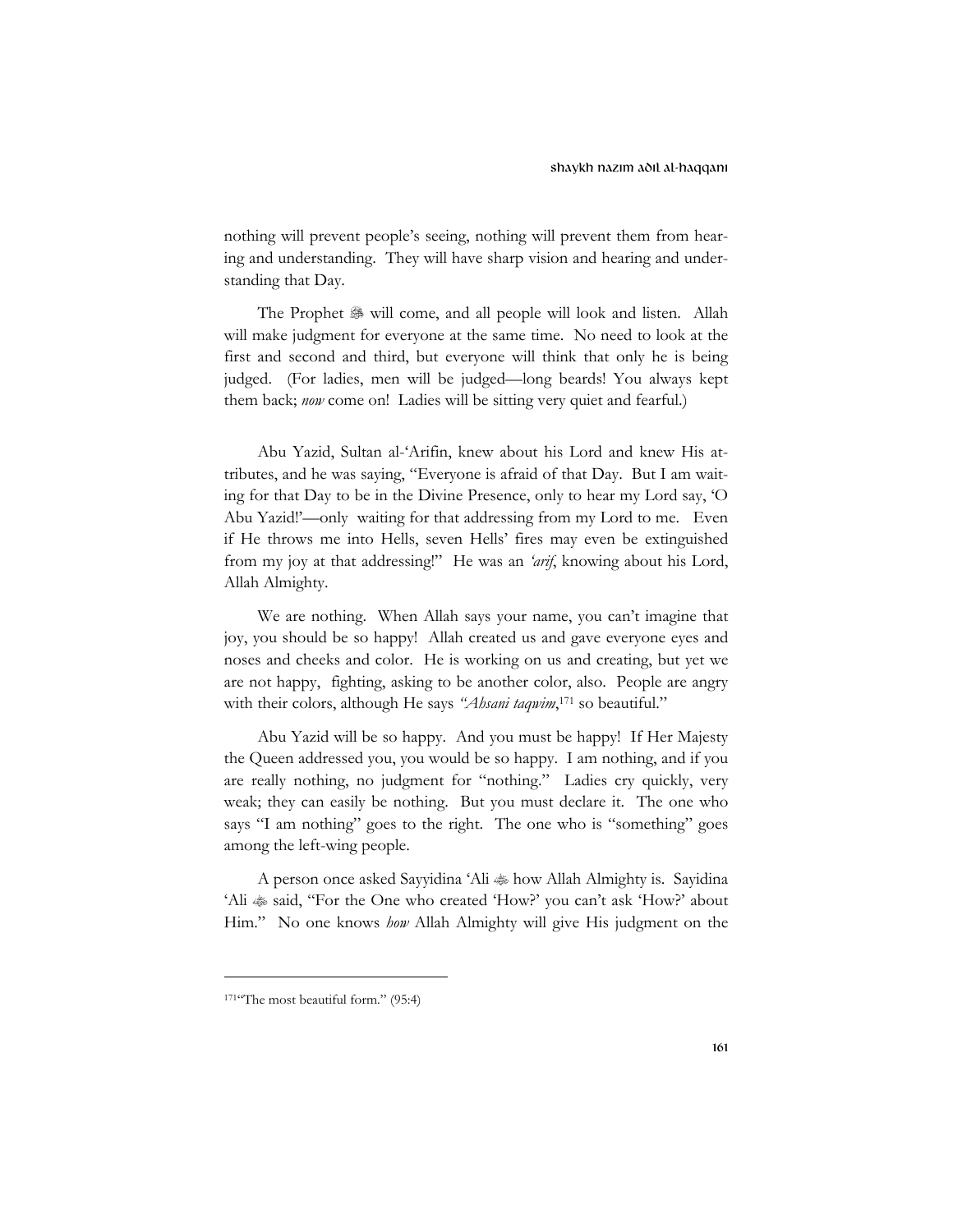Day of Resurrection. But He will call to His Throne that one whose name is written on the Throne together with His.

People will look, and Muhammad & will come and sit on that Throne. And Allah will give the divine Pen to him. Allah Almighty will say, "Now I have finished My judgment for Paradise and Hells. As I said, I did; now, as I promised, My judgment is correct. I am that One who does everything as He likes; no one compels Me, but I compel everything to happen as *I* like. Now I am giving authority to you [Muhammad] and I am saying, 'Take this pen. If you would like to take anyone or everyone to Paradise, you may take."

I am the weakest one, and I would take them all. Now one Mercy Ocean is offered to creatures; now it is only the Mercy Oceans of *ar-Rahman*. 172 That Day, *ninety-nine* Mercy Oceans will open to creatures. The Prophet  $\frac{1}{28}$  will look and see that no one can be out of those Mercy Oceans.

We are happy with our Lord's endless favors! *▲*

<u>.</u>

<sup>172</sup>The Most Merciful.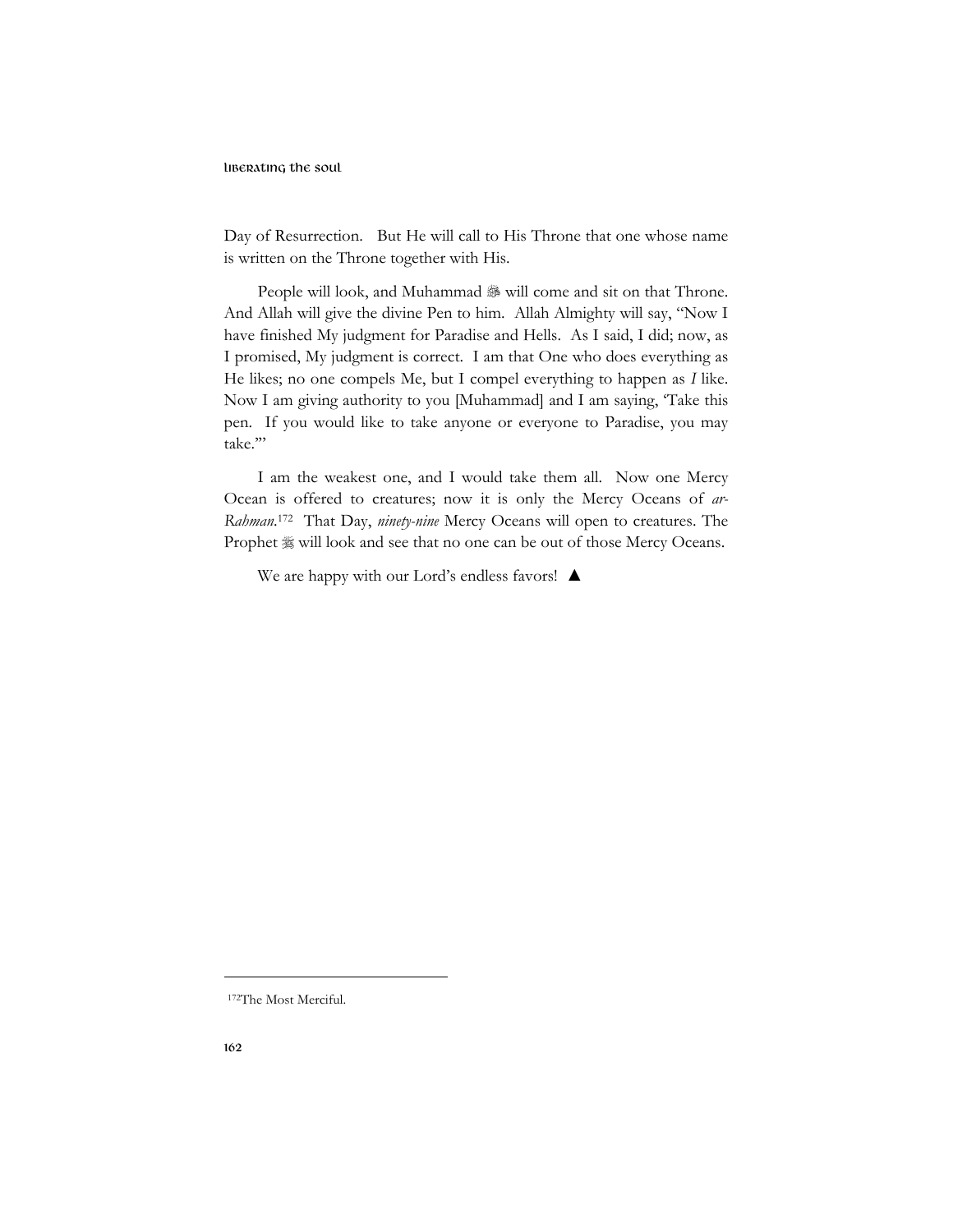shaykh nazim adil al-haqqani



## 40: THE NEED FOR SPIRITUAL SUPPORT IN OUR TIME

*The following talk was given on the afternoon of the 27th of Ramadan.* 

The Night of Power, or the Power of Nights? The holiest night, the Night of Power. When Allah created man weak, He granted to him some means; he may catch them to be powerful. Some of them are material means, some of them spiritual means.

Material means, all of them are only for using temporarily, not permanently. But spiritual powers' sources are going to be for mankind permanently. They may continue throughout their lives, and after this life, also, their power continues.

Men are created weak, and Allah Almighty prepared something for them that they may trust in and continue throughout their lives. If a person feels he is weak, he isn't able to do anything, to act. We are in need to do something and we are asking for something to support us so that we may be able to act.

Allah made so many things on earth which mankind may trust in. Most people are asking for material support; it comes through riches. Everyone likes to be a rich one; no one likes to be poor—a double weakness [for one already weak]! Therefore, people are escaping from poverty and running after power. They think that when they reach to riches, support is perfect. But only for a period.

We are in need of *spiritual* support. Our time is proof that riches do not take away weakness. Maybe that rich person is more weak.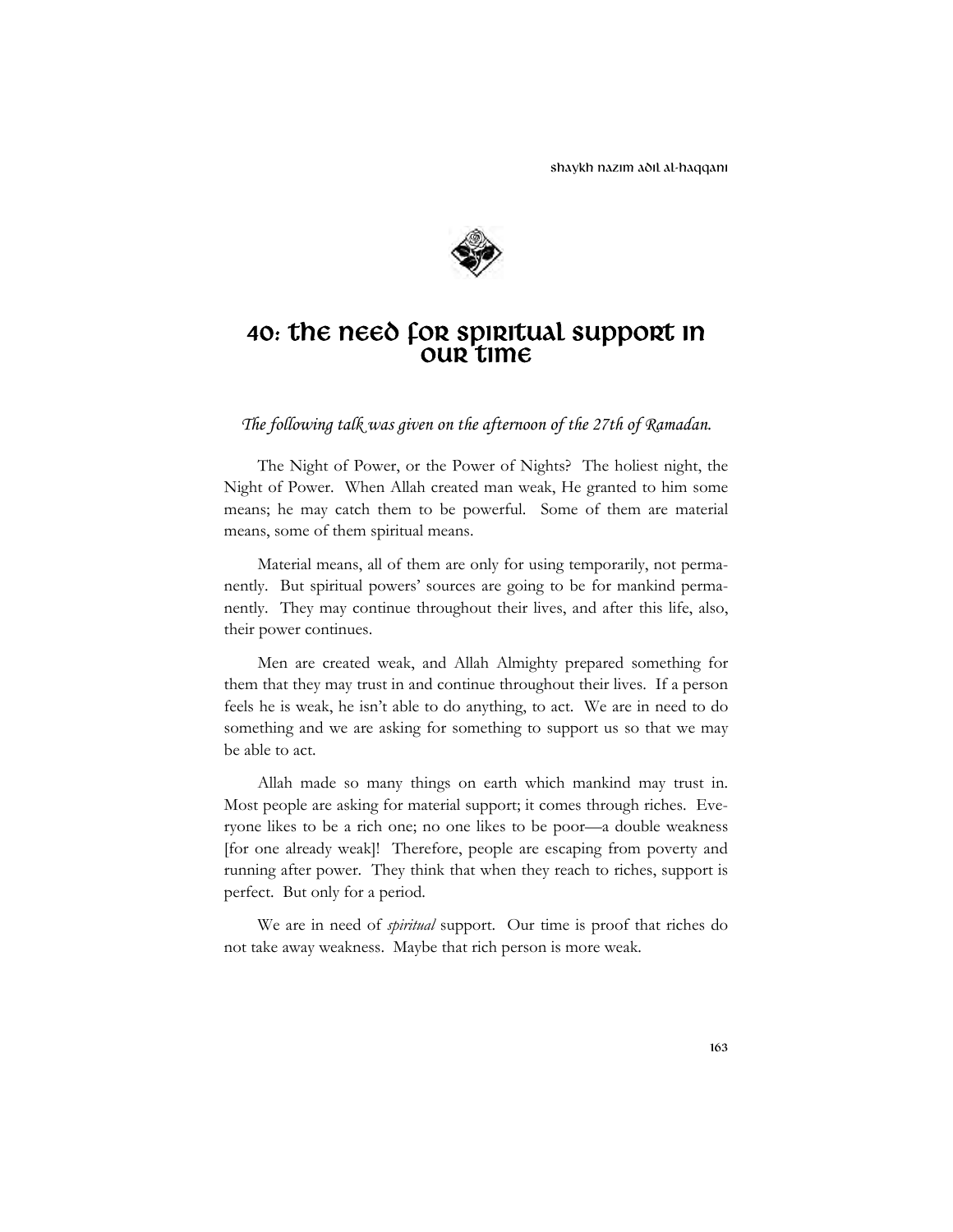This tape recorder can work on batteries. But there are two openings in each recorder. It means that it can work from the main sources of power, also. If you are in contact with power sources, powers never end.

Material powers are only like batteries; must be finished. But you are created suitable to be connected with heavenly powers. Allah sends some heavenly people, heavenly power sources, and you are suitable to come into connection with those heavenly power sources. That gives you perfect support, never ending.

This point must be well-understood. Don't ask for power through eating and drinking or through riches. The main sources of power are coming from the Heavens, but people have become heedless of those heavenly power sources.

With each prophet, a new channel was opened from heavenly sources. Man is created in the Heavens, not on the earth. Allah could have created him on earth but He did not. Some wrong ideas in other religions say he was created on earth. No! Adam was created in Paradise, to let everyone know that their father was a heavenly being.

When he was sent on earth, he brought his connection, as the first channel of heavenly power sources, to transmit to his children. Adam, when he was ordered to come down on earth, fasted for thirty days, not by breaking fast every day but continuously for thirty days.

He was not like ourselves. When he stood erect, he reached the skies. He heard the glorifying of angels; fear ran through his heart because the angels' glorifying was like thunder. He lived, not dying from hunger after thirty days. It means that he was in connection and heavenly powers were supporting him, even if it were 30,000 days. He was taking from the Divine Presence. And you are also suitable to take from those divine powers!

Therefore, prophets have been sent as extraordinary super-beings. But people are looking at them like themselves; millions of empty-headed people in our time, saying, "What is prophethood? What is the difference between prophets and other people?"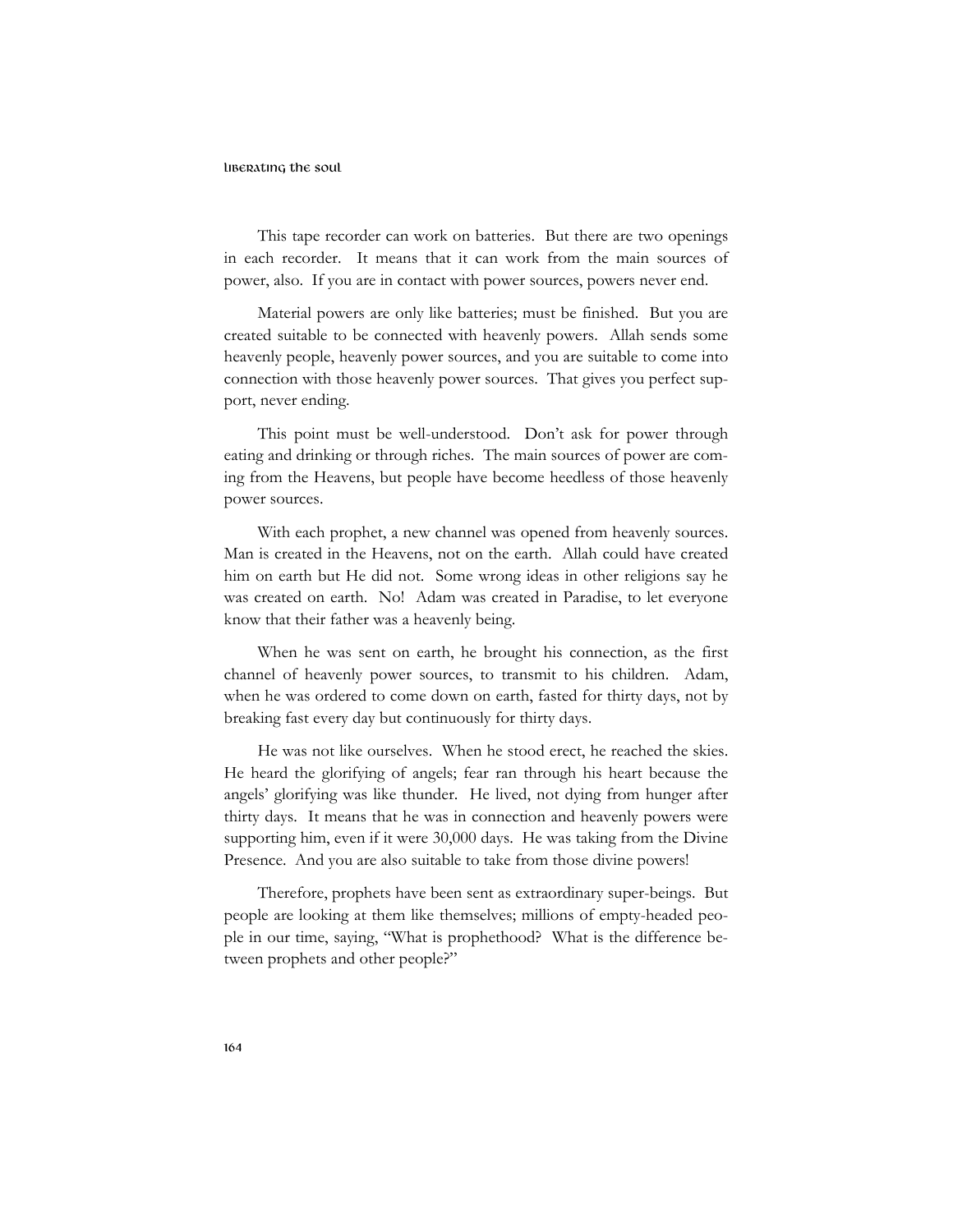Prophets are sources of heavenly powers. They do not die as we die; [at death] they are only veiled from people, their power never turning off. We are going to be turned off, like engines. If you aren't able to reach to those real Life Oceans among endless Power Oceans, you will die as animals die. *You must ask!*

Now Western people are going to awaken. They are searching for everything. Now, when they have reached a limit of technology, they are asking for something else to reach some other horizons. They can look, but technological means can't take them to those horizons; not possible. They can go up to space from this world, but then how can they reach so many other horizons,?

They sent a rocket towards the skies. There they saw some other things that do not belong to this world and they could not touch them. Some secret knowledge they are still keeping from people. They saw Guardians when that rocket moved around, going at more than their speed—looking, and they were dressed in green. But devils made them not to be known to common people, because devils never like people to believe in something immaterial; they only like them to believe in what they can see.

Can you see what is moving in electric wires or in batteries? Touch them! You can't see, but there is power. Man must believe in the seen and in the Unseen. Allah the Creator sent, by each prophet, a new channel of power. Now, in our times, 124,000 power channels are on.173 That power is running throughout East and West, North and South, and They174 are asking to give that power to people.

People are only asking support from riches; as the Last Days approach, people are asking only for material things. But now the end is coming and they are getting in touch with a new era, and that touch is giving them a

<sup>173</sup>That is, because at all times there are 124,000 *awliya* on earth, representing the 124,000 prophets who came and went during the course of history, now, as at all times, 124,000 spiritual power sources are open and operating among mankind.

<sup>174</sup>That is, the holy people or saints of Islam who possess such true spiritual power.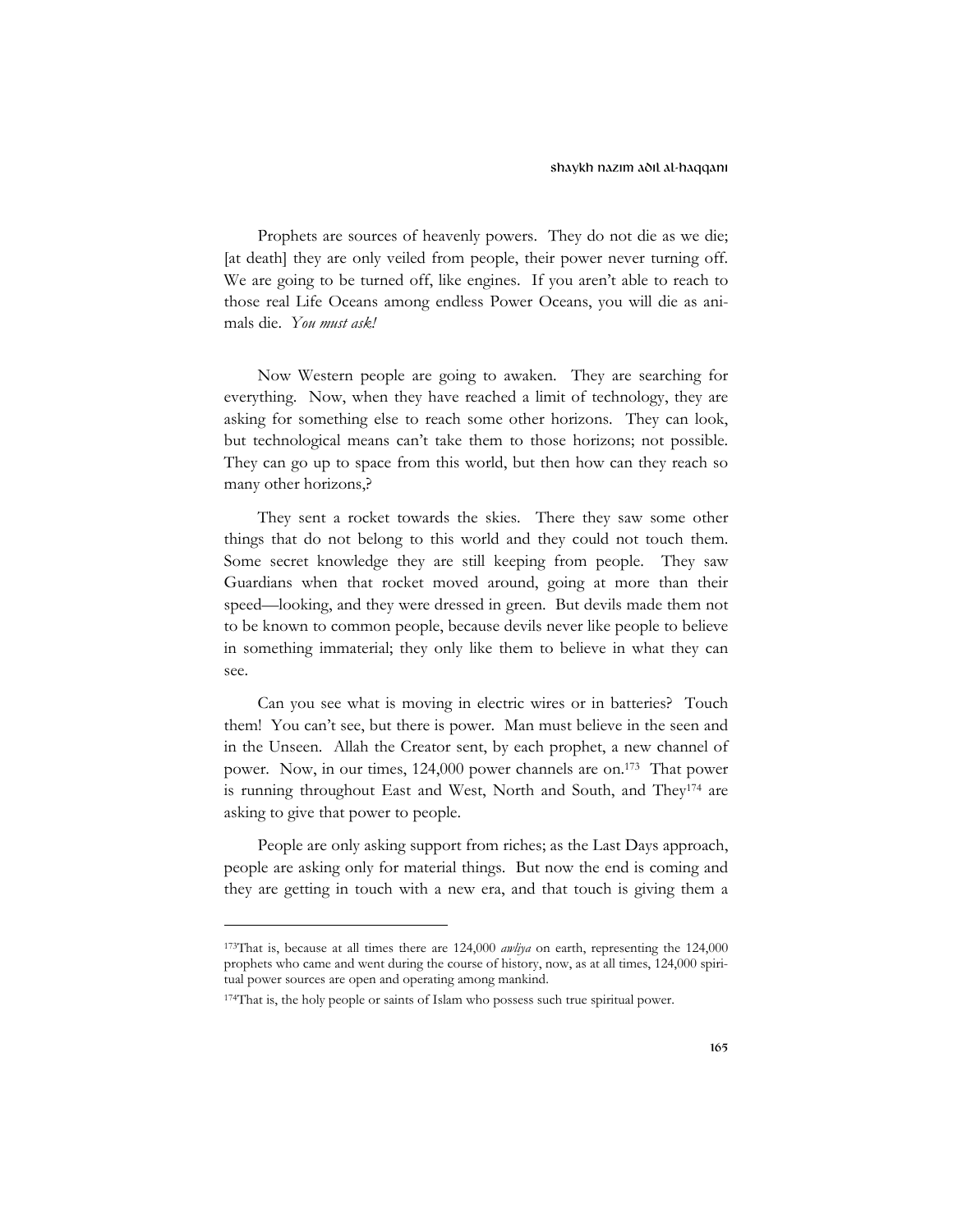new awakening. They are starting to ask for something other than riches, something that gives support. Now they are asking for spiritual powers to support them.

Man must turn to the masters of power on earth. Otherwise, it is so difficult; they should be destroyed by devils. Devils are trying to do that; they are going to do that, within limits. It is going to be a result of heedless peoples' actions; they are preparing their [own] bad ends.

Man must turn to people of power. On the Night of Power during this Holy Ramadan, they have reached new power sources. Each Ramadan Allah re-powers with new powers. On the Night of Power, they have been given double, huge Power Oceans going into action.

Through three and more stations, those powers are going into action. Technology is going to vanish. There should be perfect and complete support for mankind. During past times, no one was in need as we are now. During this Night of Power, there are just appointed huge Power Oceans to be under the control of Sayyidina Mahdi . He should be given from both powers, seen and unseen.

The seen affects your body, the Unseen your spiritual body. That power should reach even to those who are under the earth, in graves. When the secret power of the Holy Qur'an appears and is under the control of Sayyidina Mahdi  $\frac{1}{60}$ , there should be a change for everything, living people or people in graves, for everyone to reach their destinations. They *must* reach their destinations.

We may give only a little drop of knowledge from a huge Ocean to make people understand. It is impossible under these conditions for man to be given more than this, but we hope to reach to that Ocean and swim in it.

As They are giving me to give to you, we hope it should be an honor for you, more than others, that you are listening and believing. And we are thanking our Lord for making an opening for you in a foreign country. Islam is not yet an official religion here. During this holy month, it is an honor for this country, because mercy is falling on them for the sake of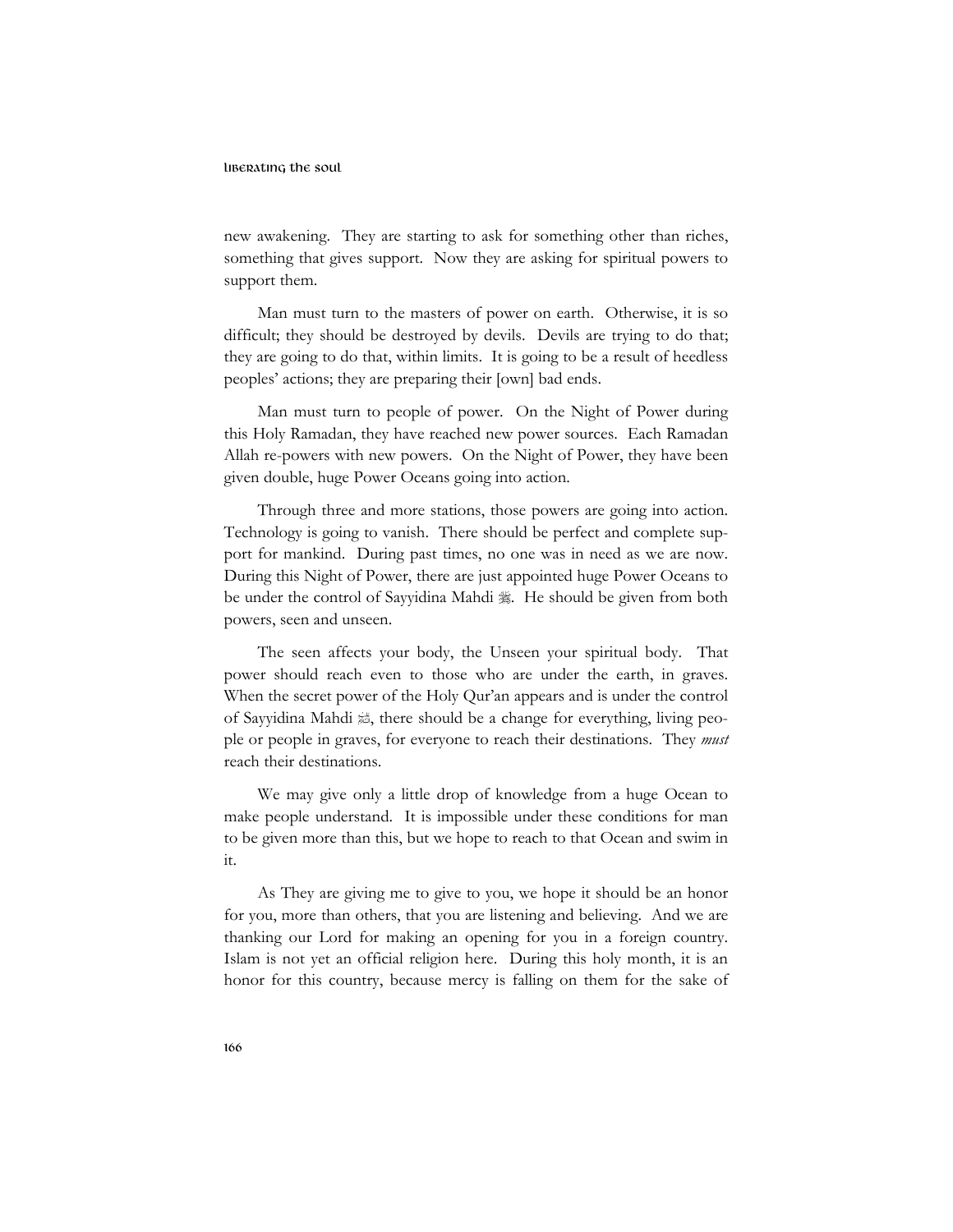#### shaykh nazim adil al-haqqani

these lectures. We hope than no harm harms you and those who belong to you. *▲*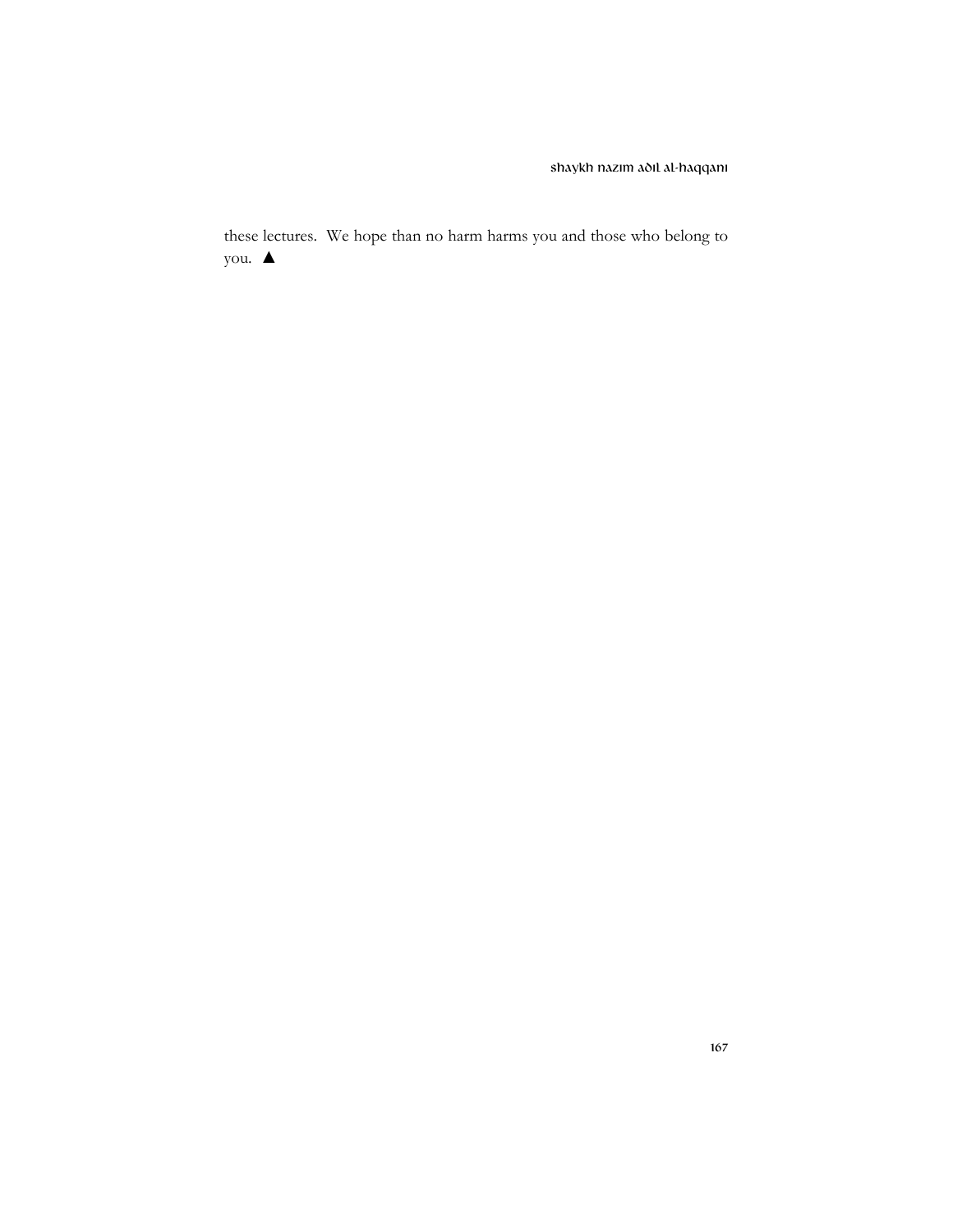

# 41: WORKING TOWARD OUR MAIN GOAL: TO REACH THE STATION OF A DEPUTY

Men are created to be deputies, divine deputies on earth. They have been honored.

We have been given a mind or intellect, and our mind is for us like a captain of a ship or plane or train, leading people on to their destinies. Therefore, Islam is established on a mind-base.

Up to a limit, you can use your mind, but mind helps people only within those limits. After those limits, its power finishes. Minds' capacities are within those limits; if you try to use it past its limits, you will destroy it. Beliefs, religions, take people beyond minds.

A difficulty for common people is objecting to something that prophets bring to them. The Holy Qur'an gives explanations on every subject, [including] why people are denying prophets. That must be known.

In the Glorious Qur'an, Allah says that people are denying because they are always asking to use their intellect for understanding. They are asking to understand everything through minds; for everything they are using their minds' knowledge. If anything is beyond their limit, they are saying, "No, we don't accept anything beyond our understanding."

They are mistaken in thinking that there is no understanding and knowledge other than their limited knowledge and intellect. Even our scholars are not yet accepting the knowledge of Sufi people as knowledge. They aren't accepting the knowledge of *tasawwuf*; they are denying *tariqats* and saying, "No more knowledge beyond ours."

How can you make a limit for knowledge whose main source is the endless Knowledge Oceans of Allah, opened to the Prophet & and from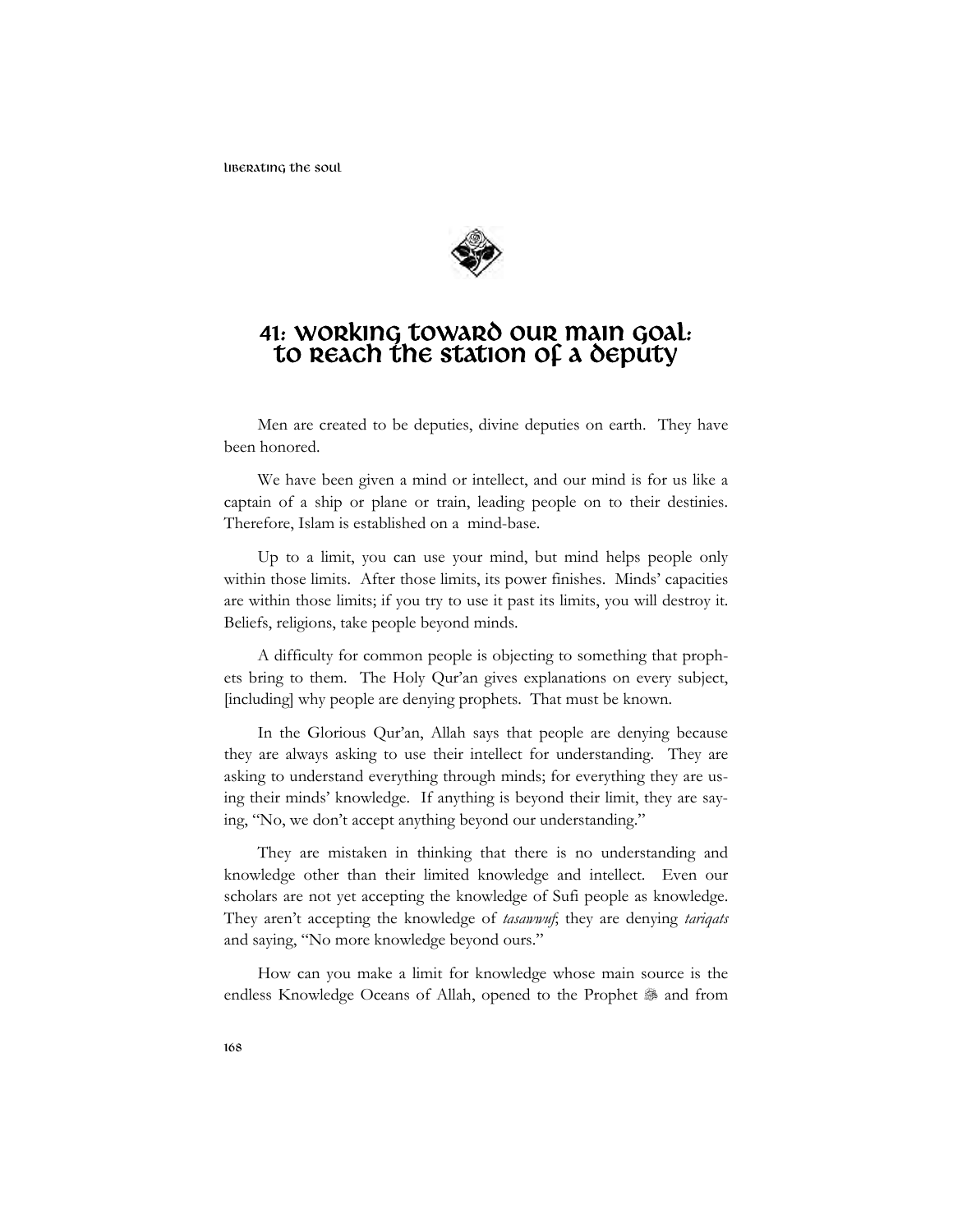him to his inheritors? I am nothing in that caravan; perhaps I am the last one. But by those grandshaykhs, we have been given authority to make Association with people.

Many times Shaytan is coming and saying, "What are you saying now? You are going to finish!"

And I am saying, "I may finish when my Grandshaykh's knowledge finishes. He may finish when the Prophet  $\mathcal{F}$  finishes, and the Prophet's  $\mathcal{F}$ knowledge may finish when Allah' s knowledge finishes. Do you think that our main line is going to dry up?"

During the Night Journey, Gabriel reached the limits of the universes, of creation, after which that there is no creation. That is the limit that our knowlege reaches. After that, no one knows except *Hu*. 175

Gabriel stopped there, but he did not deny what came after those divine territories. The Prophet  $\frac{1}{28}$  was the only one who was given permission to go further; no one else is permitted to go further.176 He was the only one, and he was clothed in divine attributes. If not clothed in divine attributes, impossible; no creature could move further. And when Allah asked, "Who are you?" he said, "I am You." "Who are you?" "You. No one else except You is here." Absolute Unity Oceans!

A person knocks at another's door. "Who is there?"

He answers, "I am."

"If *you* are there, there is not enough room here for two people. Go away!"

A second time he knocks at the door and that person asks, "Who is there?"

"You!"

<sup>175</sup>He, Allah Himself.

<sup>176</sup>Bukhari, 1:345; Muslim, 329.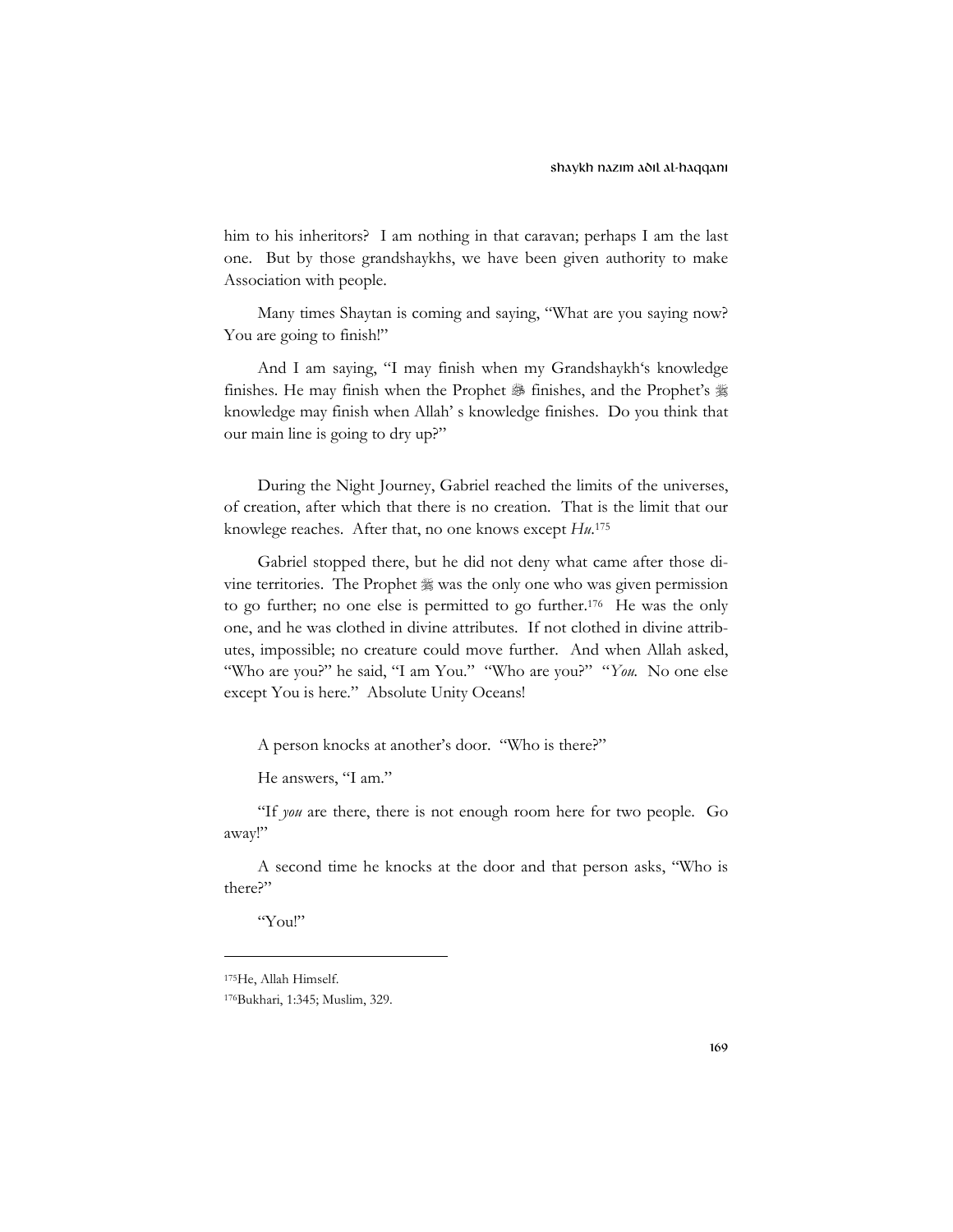"All right, come in. There is only place here for one." *Only room for one.* If two is too many, what about three, what about a Trinity?

When the Prophet 38 was clothed [by Allah with divine attributes], he finished, and he said, "I am You, You are I." That is the way, if a person approaches that station. And everyone has an ascension. You should reach that station, all of you.

When you reach that station, Allah says, "I am their eyes for seeing and their ears for hearing and their hands for touching."177 The*y* are reaching the real station of deputies (now we are *candidates* for being deputies).

If They kick this earth, it will take it out of its orbit, throwing the moon far away—deputies' powers. They have been clothed in divine attributes. The Prophet  $\frac{1}{20}$  was able to see from the front, the back, right, left, up, down, but he saw only Allah.

I am asking scholars if he came back—if, even after he had reached the end of all the universes, he came back in that dress?178 Allah ordered one ray from his real being to come on earth to his physical body and created a new physical body, going and coming and being with people. The Prophet  $\frac{1}{20}$  was there in that Divine Presence, never moving.

You have been honored to be a candidate for his deputyhood. But we are asking for something cheap and worthless; no one is interested in reaching that honor. They are denying everything beyond their minds. Our words, only square-headed people can deny, imprisoned in their minds. When they are denying, they are slaves of their egos, of this world, of this temporary life; they are leaving the real life and its pleasures.

The main goal must be to reach the real station of being deputy, not the main goal, business and properties. Those are only little boys' pleasures. Undeveloped people's minds are running after such material goals, such rubbish.

<sup>177</sup>Bukhari, 8:509.

<sup>178</sup>The spiritual dress in which Allah clothed him during his Ascension.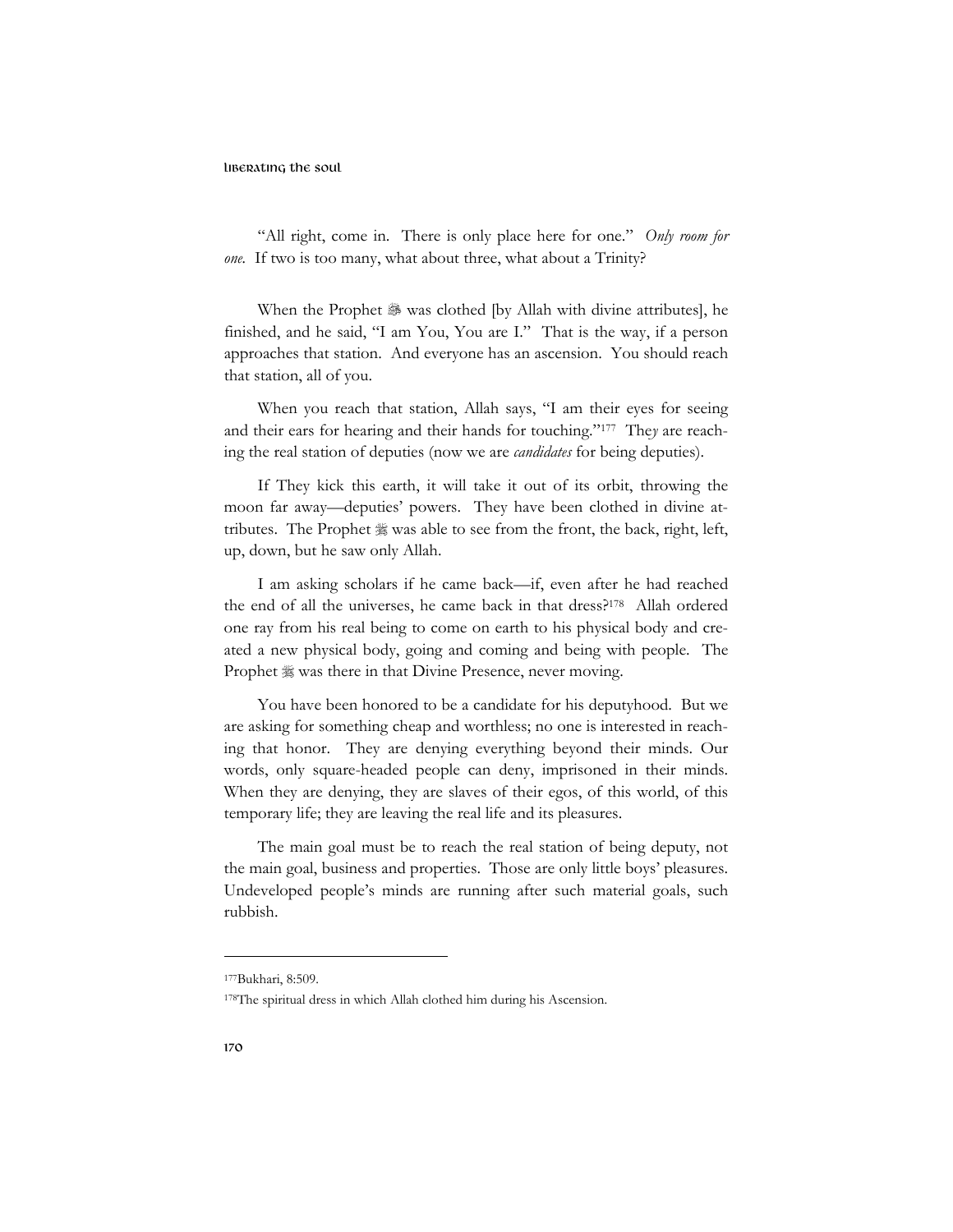The main purpose that you have been given is for ascension; They are waiting to put on your crown to be in the Divine Presence. Grandshaykh said that whoever reaches that, if all the treasures of this world or all the universe were given to him, he would give everything for the pleasure that he will reach in one second of time—*all treasures!* But we are heedless people, never taking care, occupying twenty-four hours with collecting rubbish, and leaving jewels and divine pleasures, that honor for which you can't give any description!

And Allah said, "O My *habib*, My beloved, I am not leaving you alone here.179 I am clothing your *ummah's* sincere ones in the same dress, and they are going to be with you," those who are following the Prophet  $\frac{4}{36}$ .

Grandshaykh informed me about a group of people whom the Prophet 3 passed after leaving Gabriel—five levels, with 500,000 years between each one and the next. At one of them, he stood and looked, because there were endless Muhammads &. Allah said, "O Muhammad, I am not making you sit down with people different from yourself, but I am clothing them all like you." No one is going to be sorry that he did not reach the Prophet  $\frac{4}{35}$ , to give them absolute pleasure. Everyone will look at him, at the Prophet <sup>38</sup> and will be given. *You* should be clothed!

That gives information about non-material things for those people who are making it their goal to use ascension and reach to that station. Allah Almighty says, "Those who remain only within their minds' limits are *dhalim*, cruel [to themselves]." That cruelty is destroying them physically and making them suffer, and every difficulty is coming from that, for those who stand only by their minds and do not accept knowledge which is beyond mind.

We are happy to believe in endless Oceans of power, mercy, wisdoms—endless attributes, each reaching to endless Oceans, endless Beauty Oceans, endless Peace Oceans. Only one drop of those Beauty Oceans is enough for eight Paradises; you won't be able to look even at *one* in Beauty Paradises. Gabriel, the most beautiful angel, saw a maiden smiling a little

<sup>179</sup>In the Prophet's unique, most highly exalted station.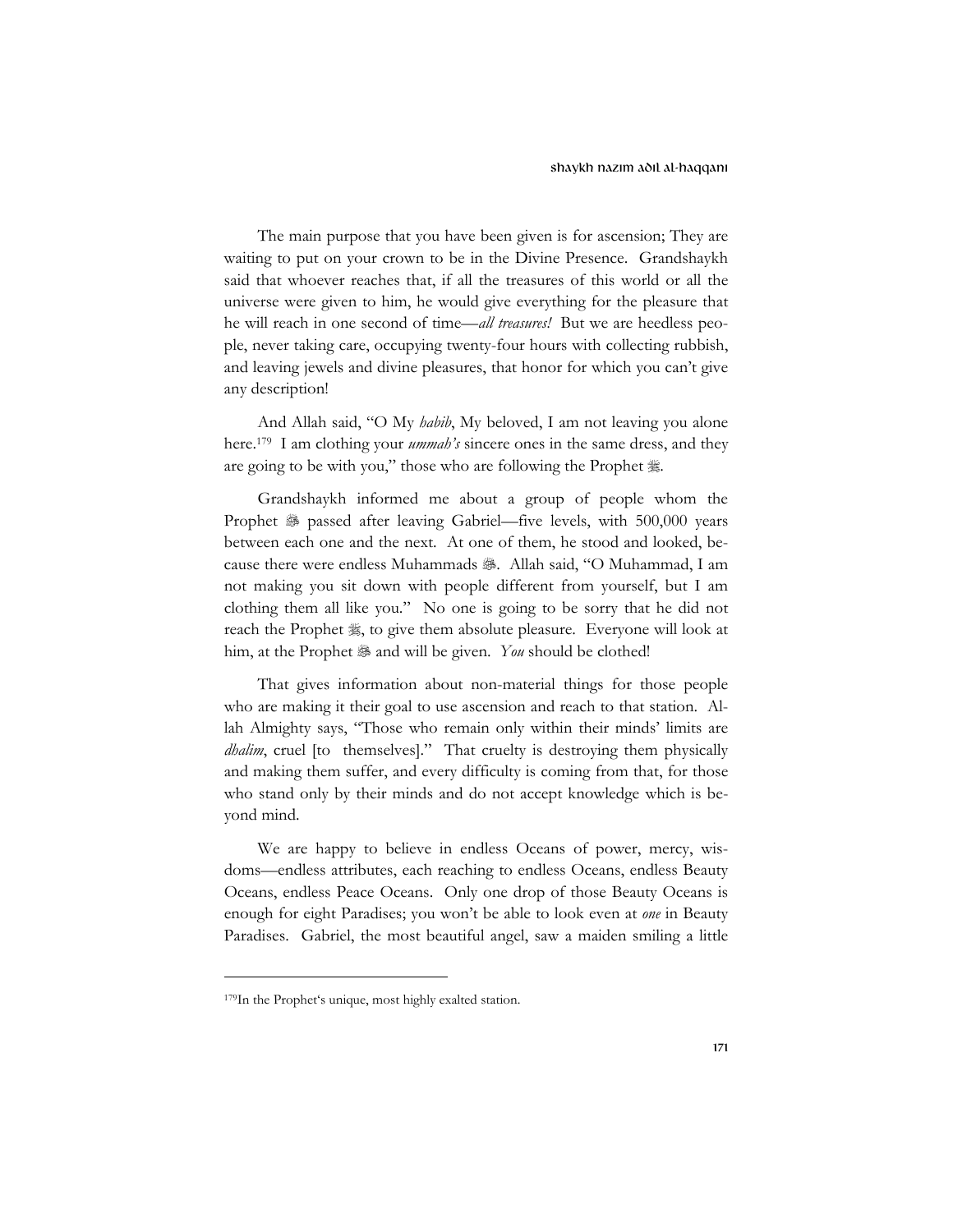bit in one place, and her teeth became like lightning. He thought that Allah's Manifestation had come and fell down in *sajdah*, but that maiden laughed and said, "O Gabriel, it is only my smiling!"

Our mother Eve was given, from that maiden's beauty, one drop, and from her beauty-DNA, one drop runs in all women up to today. *What about in the Divine Presence?* Therefore, weekly, on Friday, Allah gives a feast for the people of Paradise. When He opens something from those Beauty Oceans, they forget everything they were given and come to it.

Be happy always, O mankind! Don't follow Satan and devils. A weak servant is calling you. You are free to listen to more, or to devils. Whoever who listens to me should be happy here and Hereafter! *▲*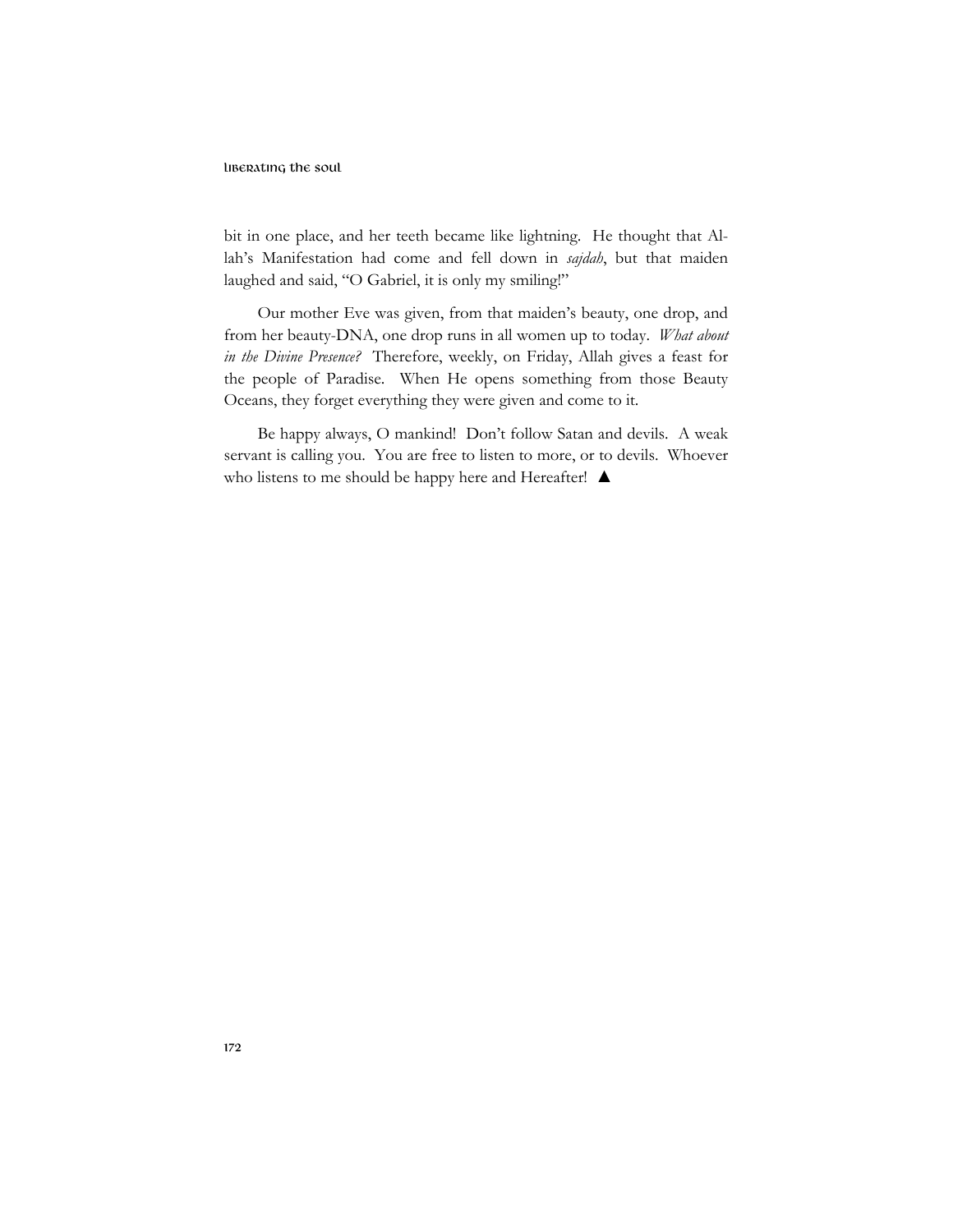# GLOSSARY

**Abu Bakr as-Siddiq**—the closest of the Prophet's Companions and his father-inlaw, who shared the Hijrah with him. After the Prophet's death, he was chosen by consensus of the Muslims as the first caliph or successor to the Prophet. He is known as one of the most saintly of the Prophet's Companions.

**Abu Yazid Bistami**—Bayazid al-Bistami, a great ninth century wali and Naqshbandi master.

**Adab**—good manners, proper etiquette.

**Allahu akbar**—God is the Most Great.

**Amir (pl., 'umara)**—chief, leader, head of a nation or people.

**'Arafat**—a vast plain outside Mecca where pilgrims gather for the principal rite of Hajj.

**'Arif**—knower; in the present context, one who has reached spiritual knowledge of his Lord.

**Ar-Rahim**—the Mercy-Giving, Merciful, Munificent, one of Allah's ninety-nine Holy Names

**Ar-Rahman**—the Most Merciful, Compassionate, Beneficent, the most often repeated of Allah's Holy Names.

**Astaghfirullah**—I seek Allah's forgiveness.

**Awliya** (sing., **wali**)—the "friends" of Allah, Muslim saints.

**Bait al-Maqdi**— the Sacred House in Jerusalem, built atthe site where Solomon's Temple was later erected.

**Bayah**—pledge; in the context of this book, the pledge of a disciple (murid) to a sheikh**.**

**Dajjal**—the False Messiah whom the Prophet  $*$  foretold as coming at the endtime of this world, who will deceive mankind with pretensions of being divine.

**Dhikr (zikr, zikir)**—literally, "remembrance" (of Allah) through repetition of His Holy Names or various phrases of glorification.

**Du'a**—supplication.

**Dunya**—world, this world's life.

Efendi—Turkish for "sir" or "mister."

**'Eid**—festival; the two major festivals of Islam are 'Eid al-Fitr, marking the completion of Ramadan, and 'Eid al-Adha, the Festival of Sacrifice during the time of Hajj.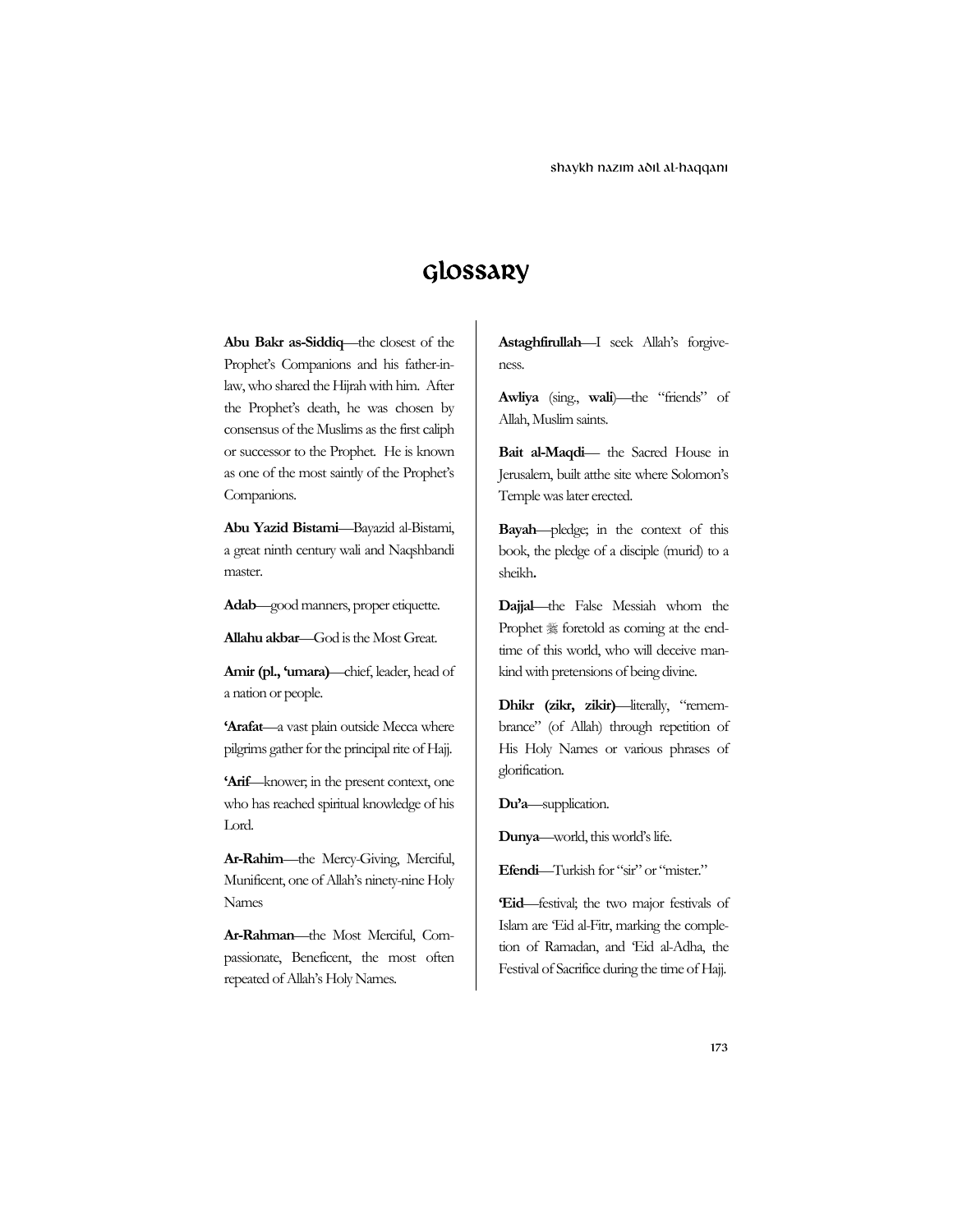**Fard**—obligatory.

**Fatehah**—al-Fatehah, the opening surah or chapter of the Qur'an.

**Grandshaykh**—generally, a wali of great stature. In this text, where spelled with a capital G, "Grandshaykh" refers to Maulana 'Abdullah ad-Daghestani, Shaykh Nazim's shaykh, to whom he was closely attached for forty years up to the time of Grandshaykh's death in 1973.

**Hadith (pl., ahadith)**—reports of the Holy Prophet's sayings, contained in the collections of early hadith scholars. In this text, "Hadith" has been used to refer to the entire body of his oral traditions, while "hadith" denotes an individual tradition.

**Hajji**—one who has performed Hajj, the sacred pilgrimage of Islam.

**Halal**—permitted, lawful according to the Islamic Shari'ah.

**Haqq**—truth, reality.

**Haram**—forbidden, unlawful.

**Hasha**—God forbid! Never!

**Haqq**—truth, reality.

**Imam**—leader; specifically, the leader of a congregational prayer.

**Iman**—faith, belief.

**Jababirah**—tyrants, oppressors.

**Jinn**—an invisible order of beings created by Allah from fire.

**La ilaha illa-Llah, Muhammadu rasul-Allah**—there is no deity except Allah, Muhammad is the Messenger of Allah.

**Maula**—master, lord, protector, patron, referring to Allah Most High.

**Me'raj**—the Holy Prophet's ascension to the Heavens and the Divine Presenc.

**Muezzin**—one who makes the call to prayer (adhan).

**Muluk** (sing., **malik**)—kings, monarchs.

**Murid**—disciple, student, follower.

**Murshid**—spiritual guide, pir.

**Nafs**—lower self, ego.

**Nur**—light.

**Qada wa qadar**—the sixth pillar of Islamic faith, referring to the divine decree.

**Qiblah**—direction, specifically, the direction faced by Muslims during prayer and other worship.

**Qiyamah**—(the Day of) Resurrection or Judgment.

**Rabi'ah al-Adawiyah**—Rabi'ah Basri, a great womansaint of the eighth century C.E.

**Ramadan**—the ninth month of the Islamic lunar calendar, the month of fasting.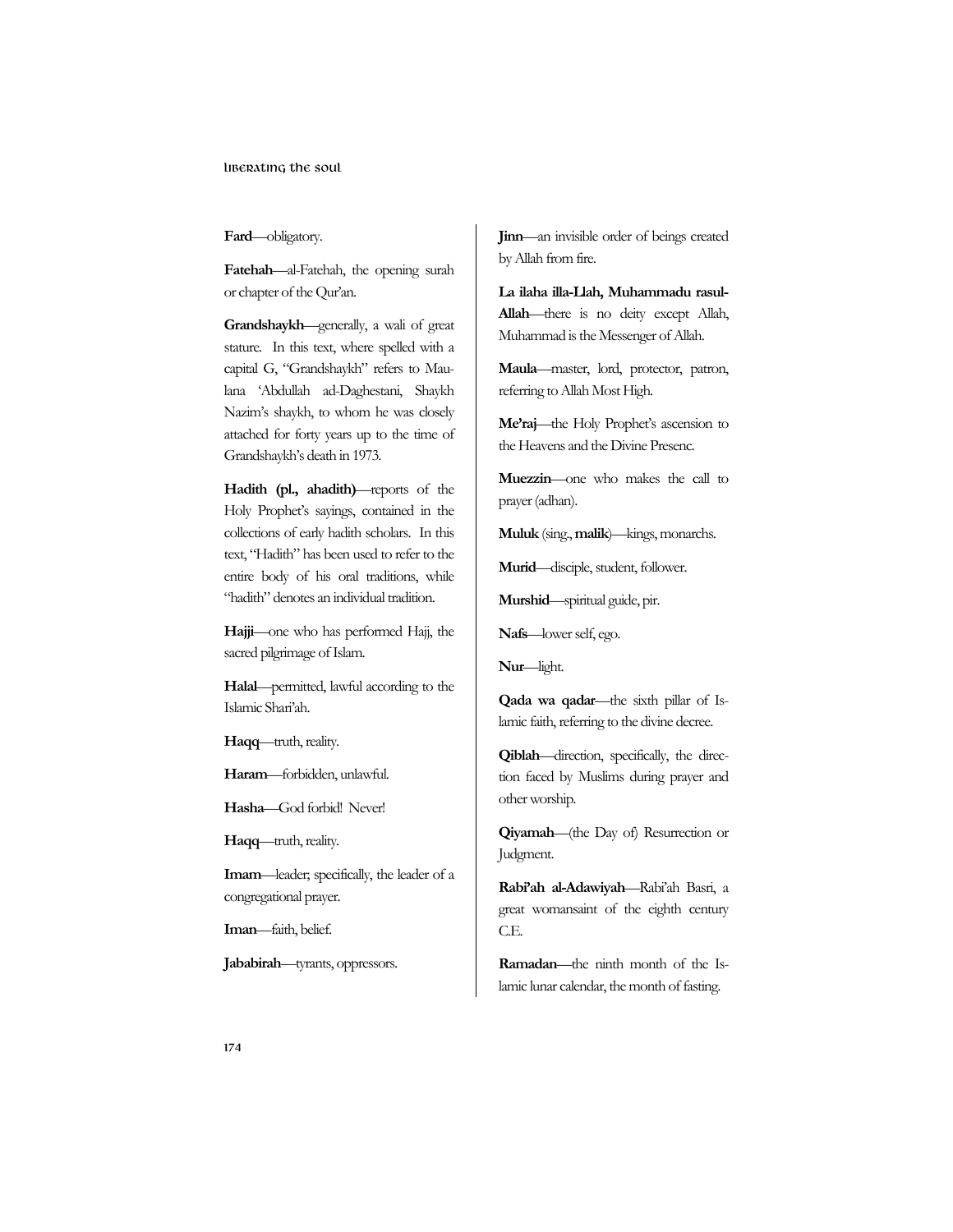**Rasul-Allah**—the Messenger of God, Muhammad ※

**Sahabah (sing., sahabi)**—the Companions of the Prophet, the first Muslims.

**Sajdah (also sujud)**—prostration.

**Salawat**—invoking blessings and peace upon the Holy Prophet ...

**Sayyid**—leader; also, a descendant of the Holy Prophet.

**Sayyidina**—our chief, master.

**Sayyidina 'Umar**—'Umar ibn al-Khattab, the Prophet's eminent Companion and the second caliph of Islam.

**Shahadah**—the Islamic creed or Declaration of Faith, "Ash-shadu an la ilaha illa-Llah wa ashhadu anna Muhammu rasul Allah, I bear witness that there is no deity except Allah and I bear witness that Muhammad is His messenger."

**Shah Naqshband**—Grandshaykh Muhammad Bahauddin Shah-Naqshband, a great eighth century wali, the founder of the Naqshbandi Tariqah.

**Shari'at/Shari'ah**—the divine Law of Islam, based on the Qur'an and the Sunnah of the Prophet 囊.

**Shirk**—polythism, ascribing divinity or divine attributes to anything other than God.

**Sohbet** (Arabic, **suhbah**)—the assembly (Association) or discourse of a shaykh.

**Subhanallah**—glory be to Allah.

**Sultan/sultana**—ruler, monarch.

**Sultan a**l**-Awliya**—lit., "the king of the awliya,' the highest ranking saint.

**Sunnah**—the practice of the Holy Prophet; that is, what he did, said, recommended or approved of in his Companions. In this text, "Sunnah" is used to refer to the collective body of his actions, sayings or recommendations, while "sunnah" refers to an individual action or recommendation.

**Takbir**—the pronouncement of God's greatness, "Allahu akbar, God is Most Great."

**Tarawih**—the special nighly prayers of Ramadan.

**Tariqat/tariqah**—literally, way, road or path. An Islamic order or path of discipline and devotion under a guide or shaykh; Islamic Sufism.

**Tawaf**—the rite of circumambulatin the K'abah while glorifying Allah, one of the rites of Hajj and 'Umrah.

**Ummah**—faith community, nation.

**'Umrah**—the minor pilgrimage to Mecca, which can be performed at any time of the year.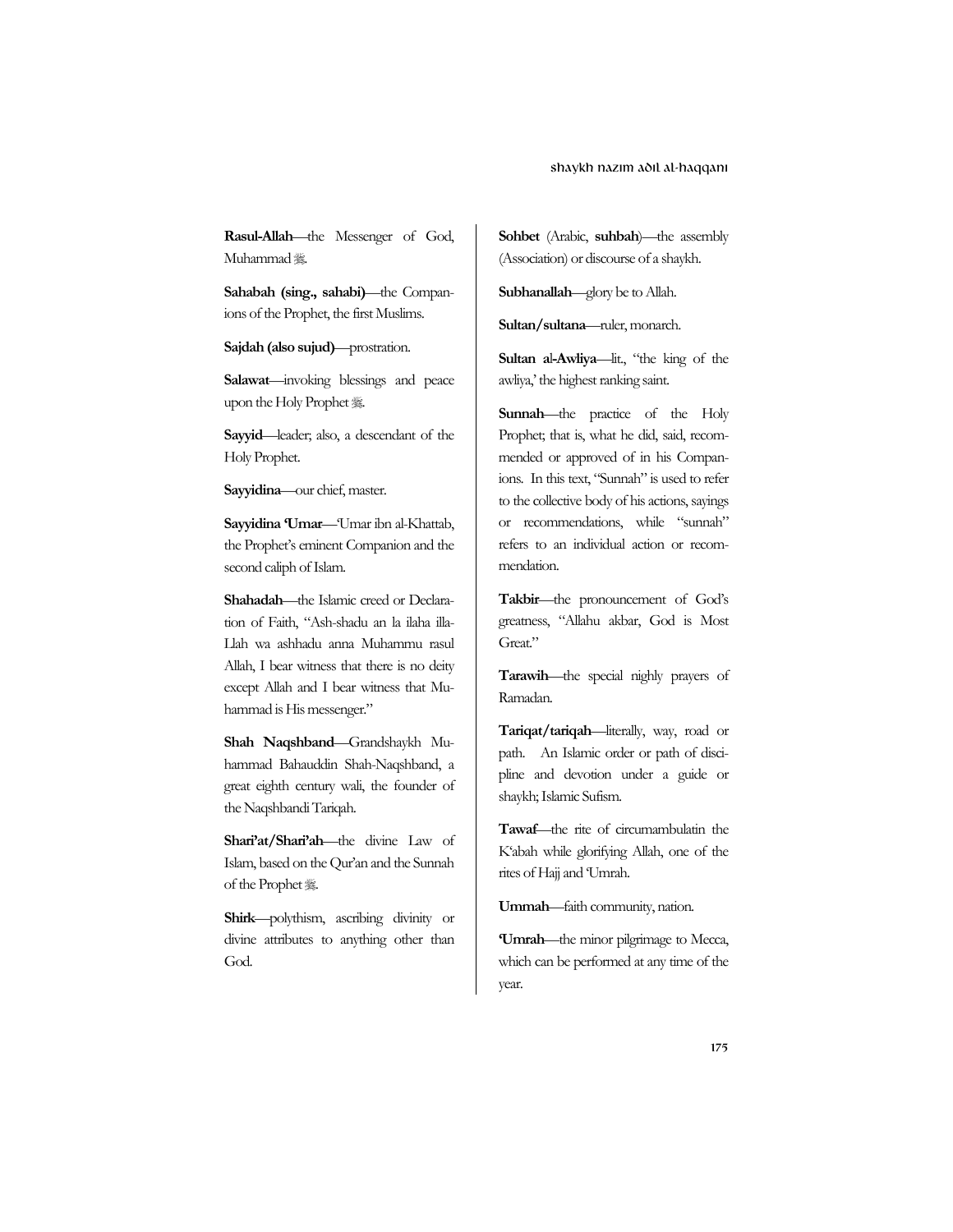**Wudu**—the minor ablution that precedes prayers and other acts of worship.

**Zakat/zakah**—the obligatgory charity of Islam, one of its five "pillars" or acts of worship.

**Zakat al-Fitr**—the obligatory charity of 'Eid al-Fitr, the festival marking the completion of Ramadan.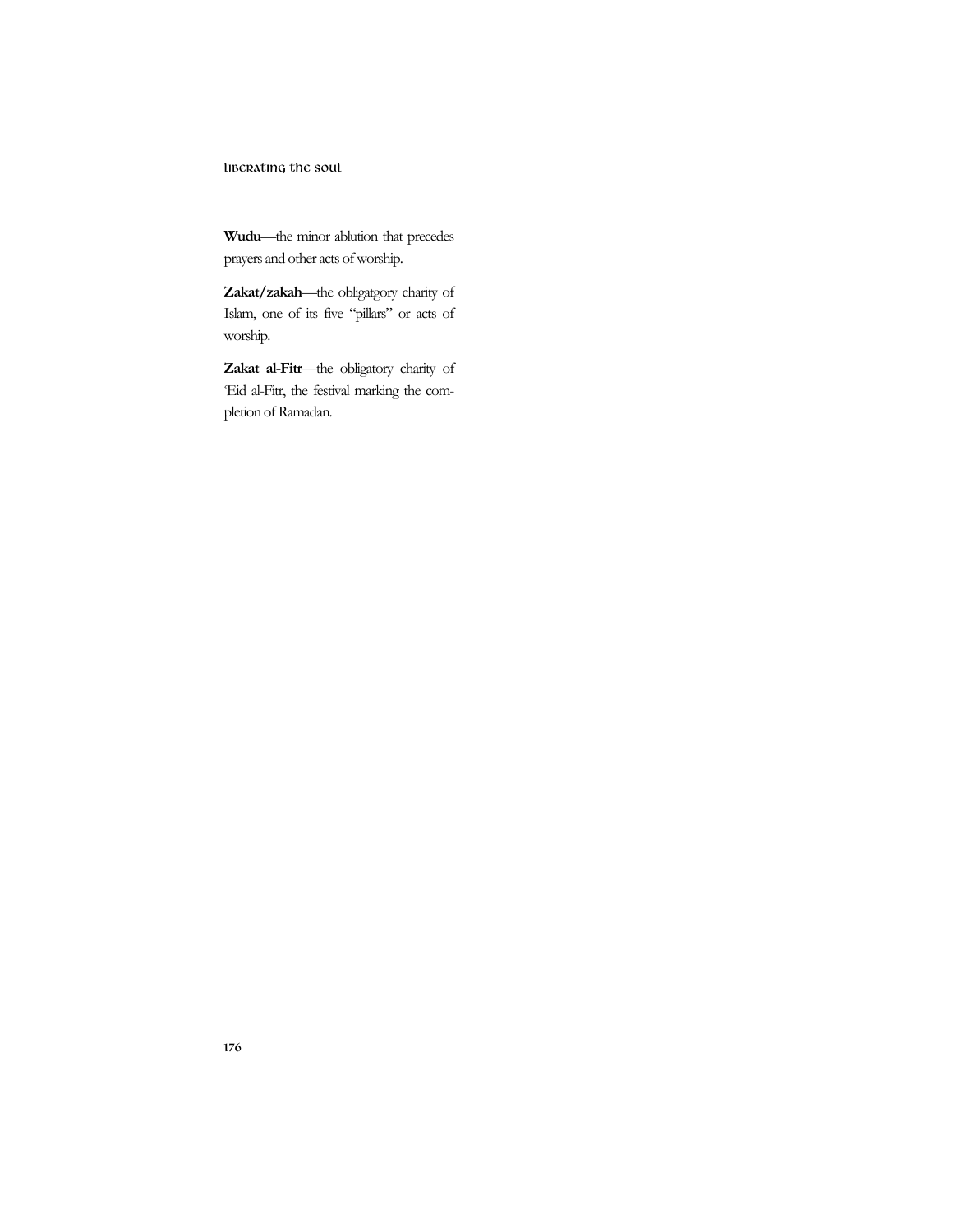**Other titles from** 



# **Islamic Supreme Council of America**

**Online ordering available from www.Amazon.com** 

# **The Path to Spiritual Excellence**

#### **By Shaykh Muhammad Nazim Adil al-Haqqani**

**ISBN 1-930409-18-4, Paperback. 180 pp.** 

This compact volume provides practical steps to purify the heart and overcome the destructive characteristics that deprive us of peace and inner satisfaction. On this amazing journey doubt, fear, and other negative influences that plague our lives and which we often pass on to our children - can be forever put aside. Simply by introducing in our daily lives those positive thought patterns and actions that attract divine support, we can reach spiritual levels that were previously inaccessible.

# **In the Mystic Footsteps of Saints**

**By Shaykh Muhammad Nazim Adil al-Haqqani** 

**Volume 1 - ISBN 1-930409-05-2** 

**Volume 2 – ISBN 1-930409-09-5** 

**Volume 3 – ISBN 1-930409-13-3, Paperback. Ave. length 200 pp.**

Narrated in a charming, old-world storytelling style, this highly spiritual series offers several volumes of practical guidance on how to establish serenity and peace in daily life, heal emotional and spiritual scars, and discover the role we are each destined to play in the universal scheme.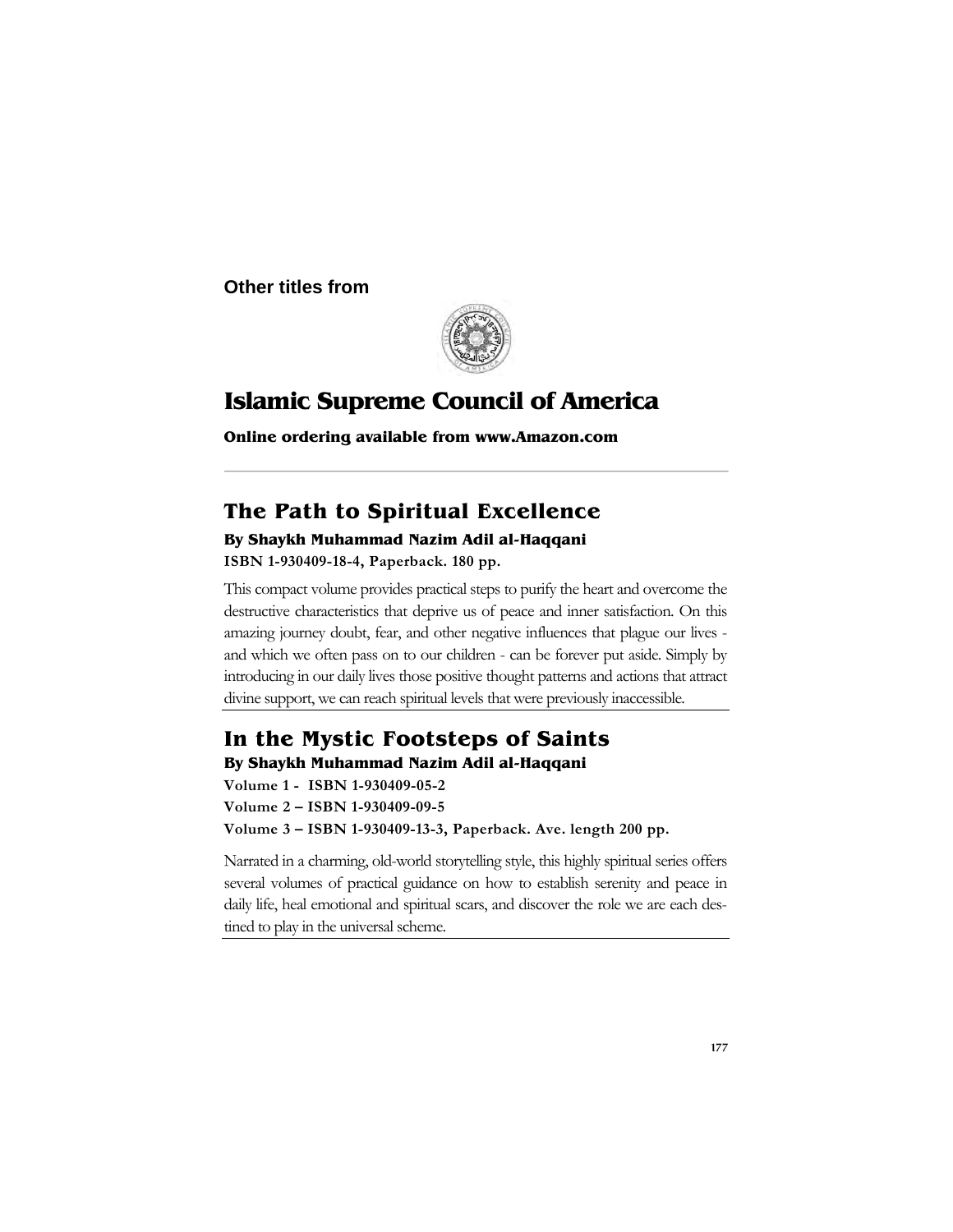## **Classical Islam and the Naqshbandi Sufi Tradition**

**By Shaykh Muhammad Hisham Kabbani** 

**ISBN 1-930409-23-0, Hardback. 950 pp. ISBN 1-930409-10-9, Paperback. 744 pp.** 

This esteemed work includes an unprecedented historical narrative of the forty saints of the renowned Naqshbandi Golden Chain, dating back to Prophet Muhammad in the early seventh century. With close personal ties to the most recent saints, the author has painstakingly compiled rare accounts of their miracles, disciplines, and how they have lent spiritual support throughout the world for fifteen centuries. Traditional Islam and the Naqshbandi Sufi Tradition is a shining tribute to developing human relations at the highest level, and the power of spirituality to uplift humanity from its lower nature to that of spiritual triumph.

## **The Naqshbandi Sufi Tradition Guidebook of Daily Practices and Devotions By Shaykh Muhammad Hisham Kabbani ISBN 1-930409-22-2, Paperback. 352 pp.**

This book details the spiritual practices which have enabled devout seekers to awaken certainty of belief and to attain stations of nearness to the Divine Presence. The Naqshbandi Devotions are a source of light and energy, an oasis in a worldly desert. Through the manifestations of Divine Blessings bestowed on the practitioners of these magnificent rites, they will be granted the power of magnanimous healing, by which they seek to cure the hearts of mankind darkened by the gloom of spiritual poverty and materialism.

This detailed compilation, in English, Arabic and transliteration, includes the daily personal dhikr as well as the rites performed with every obligatory prayer, rites for holy days and details of the pilgrimage to Makkah and the visit of Prophet Muhammad in Madinah.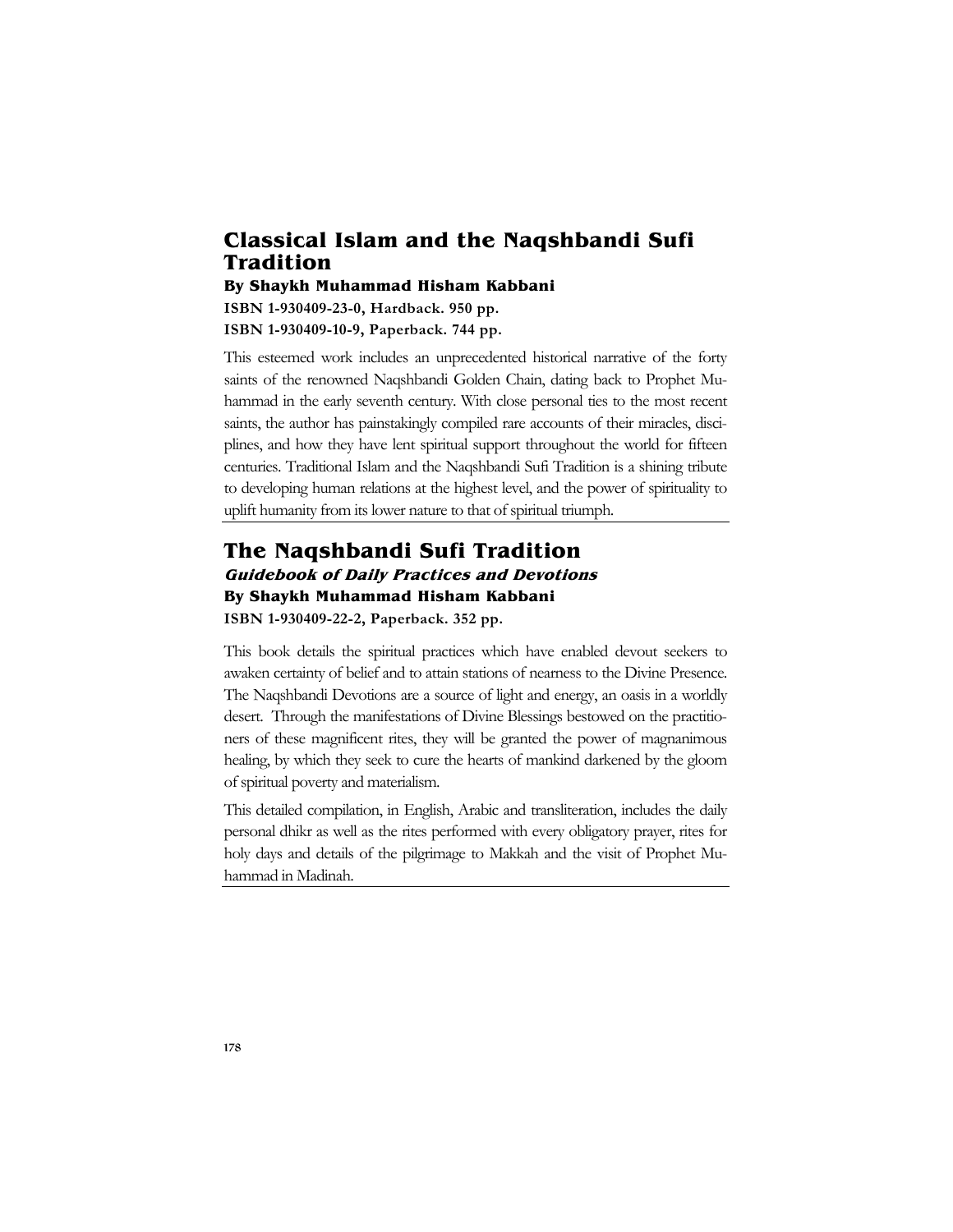### **Naqshbandi Awrad**

**of Mawlana Shaykh Muhammad Nazim Adil al-Haqqani Compiled by Shaykh Muhammad Hisham Kabbani ISBN 1-930409-06-0, Paperback. 104 pp.** 

This book presents in detail, in both English, Arabic and transliteration, the daily, weekly and date-specific devotional rites of Naqshbandi practitioners, as prescribed by the world guide of the Naqshbandi-Haqqani Sufi Order, Mawlana Shaykh Muhammad Nazim Adil al-Haqqani.

### **Pearls and Coral, I & II By Shaykh Muhammad Hisham Kabbani**

**ISBN 1-930409-07-9, Paperback. 220 pp. ISBN 1-930409-08-7, Paperback. 220 pp.**

A series of lectures on the unique teachings of the Naqshbandi Order, originating in the Near East and Central Asia, which has been highly influential in determining the course of human history in these regions. Always pushing aspirants on the path of Gnosis to seek higher stations of nearness to the God, the Naqshbandi Masters of Wisdom melded practical methods with deep spiritual wisdom to build an unequalled methodology of ascension to the Divine Presence.

## **The Sufi Science of Self-Realization**

**A Guide to the Seventeen Ruinous Traits, the Ten Steps to Discipleship and the Six Realities of the Heart By Shaykh Muhammad Hisham Kabbani ISBN 1-930409-29-X, Paperback. 244 pp.** 

The path from submersion in the negative traits to the unveiling of these six powers is known as migration to Perfected Character. Through a ten-step program, the author--a master of the Naqshbandi Sufi Path--describes the science of eliminating the seventeen ruinous characteristics of the tyrannical ego, to achieve purification of the soul. The sincere seeker who follows these steps, with devotion and discipline, will acheive an unveiling of the six powers which lie dormant within every human heart.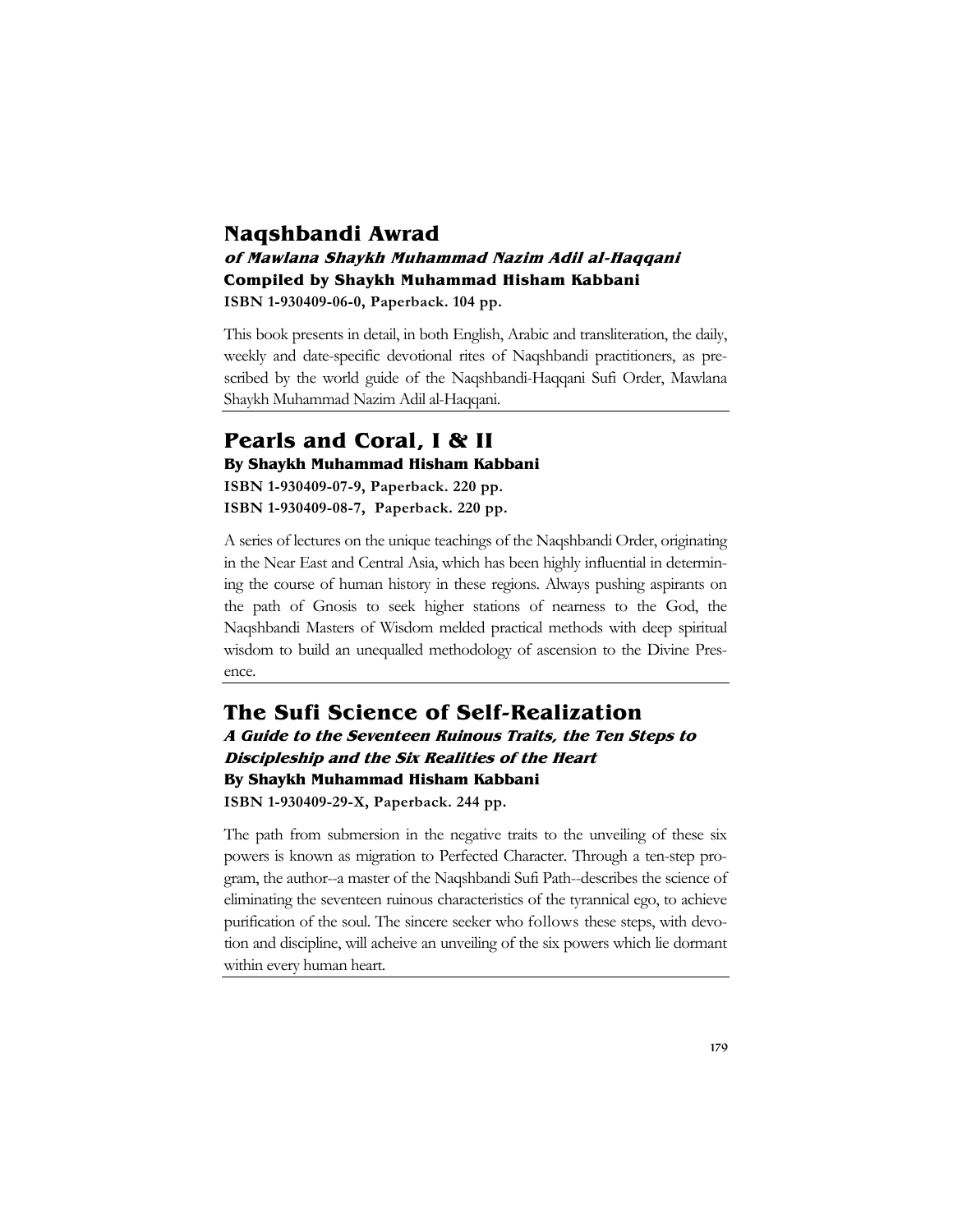# **Encyclopedia of Islamic Doctrine Shaykh Muhammad Hisham Kabbani**

**ISBN: 1-871031-86-9, Paperback, Vol. 1-7.** 

The most comprehensive treatise on Islamic belief in the English language. The only work of its kind in English, Shaykh Hisham Kabbani's seven volume Encyclopedia of Islamic Doctrine is a monumental work covering in great detail the subtle points of Islamic belief and practice. Based on the four canonical schools of thought, this is an excellent and vital resource to anyone seriously interested in spirituality. There is no doubt that in retrospect, this will be the most significant work of this age.

## **The Approach of Armageddon? An Islamic Perspective by Shaykh Muhammad Hisham Kabbani ISBN 1-930409-20-6, Paperback 292 pp.**

This unprecedented work is a "must read" for religious scholars and laypersons interested in broadening their understanding of centuries-old religious traditions pertaining to the Last Days. This book chronicles scientific breakthroughs and world events of the Last Days as foretold by Prophet Muhammad. Also included are often concealed ancient predictions of Islam regarding the appearance of the anti-Christ, Armageddon, the leadership of believers by Mahdi ("the Savior"), the second coming of Jesus Christ, and the tribulations preceding the Day of Judgment. We are given final hope of a time on earth filled with peace, reconciliation, and prosperity; an age in which enmity and wars will end, while wealth is overflowing. No person shall be in need and the entire focus of life will be spirituality."

### **Keys to the Divine Kingdom By Shaykh Muhammad Hisham Kabbani ISBN 1-930409-28-1, Paperback. 140 pp.**

God said, "We have created everything in pairs." This has to do with reality versus imitation. Our physical form here in this earthly life is only a reflection of our heavenly form. Like plastic fruit and real fruit, one is real, while the other is an imitation. This book looks at the nature of the physical world, the laws gov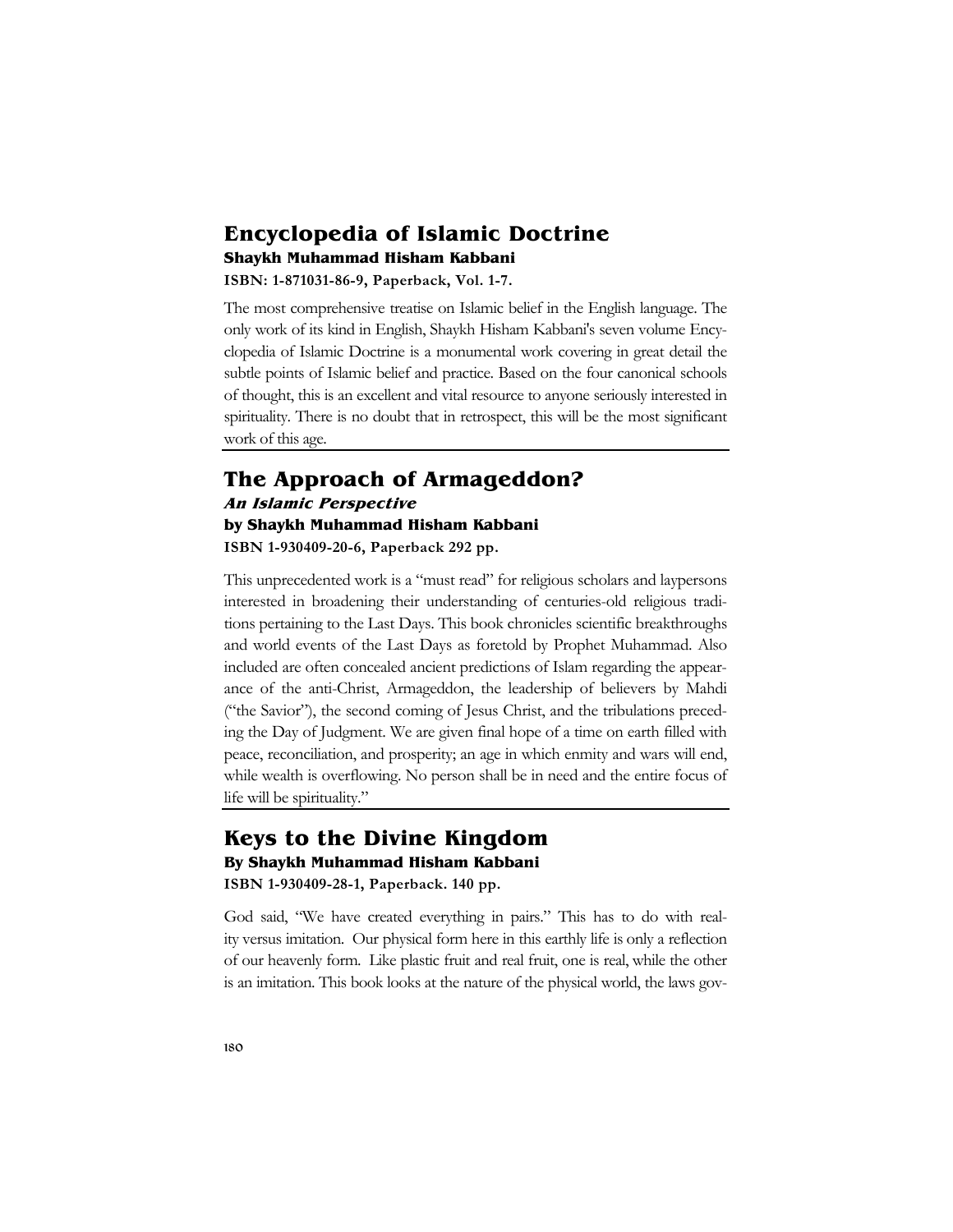erning the universe and from this starting point, jumps into the realm of spiritual knowledge - Sufi teachings which must be "tasted" as opposed to read or spoken. It will serve to open up to the reader the mystical path of saints which takes human beings from the world of forms and senses to the world within the heart, the world of gnosis and spirituality - a world filled with wonders and blessings.

## **My Little Lore of Light**

**By Hajjah Amina Adil ISBN 1-930409-35-4, Paperback, 204 pp.** 

A children's version of Hajjah Amina Adil's four volume work, *Lore Of Light*, this books relates the stories of God's prophets, from Adam to Muhammad, upon whom be peace, drawn from traditional Ottoman sources. This book is intended to be read aloud to young children and to be read by older children for themselves. The stories are shortened and simplified but not changed. The intention is to introduce young children to their prophets and to encourage thought and discussion in the family about the eternal wisdom these stories embody.

# **Muhammad: The Messenger of Islam His Life and Prophecy By Hajjah Amina Adil**

**ISBN 1-930409-11-7, Paperback. 608 pp.** 

Since the 7th century, the sacred biography of Islam's Prophet Muhammad has shaped the perception of the religion and its place in world history. This book skilfully etches the personal portrait of a man of incomparable moral and spiritual stature, as seen through the eyes of Muslims around the world. Compiled from classical Ottoman Turkish sources and translated into English, this comprehensive biography is deeply rooted in the life example of its prophet.

## **The Practice of Sufi Meditation**

### **and the Healing Power of Divine Energy By Dr. Hedieh Mirahmadi and Sayyid Nurjan Mirahmadi ISBN: 1-930409-26-5, Paperback. 100 pp.**

For those who have reached a level of understanding of the illusory nature of the world around us and seek to discern the reality that lies behind it, Sufi meditation